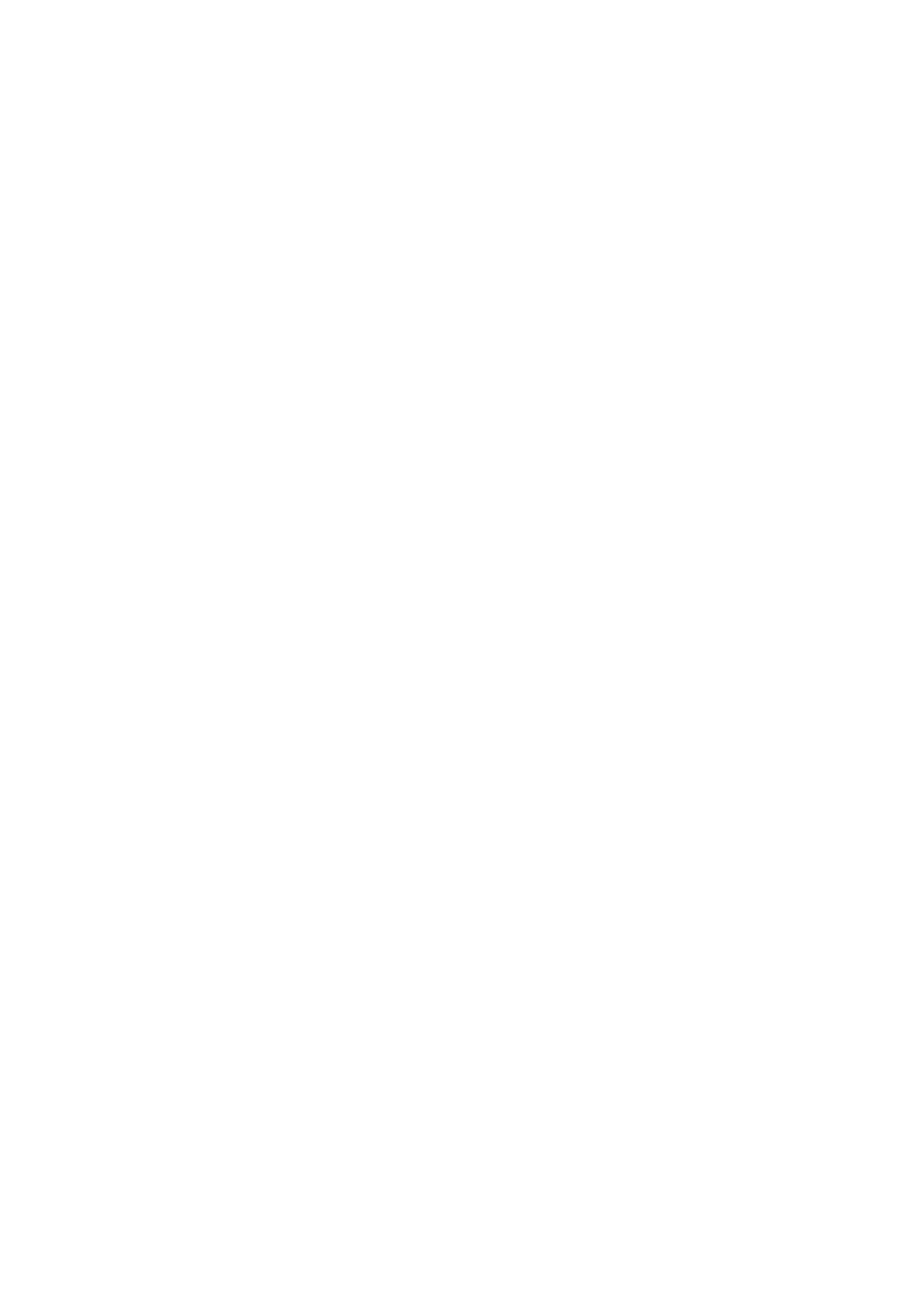**Eriikka Oinonen**

# **FINNISH AND SPANISH FAMILIES IN CONVERGING EUROPE**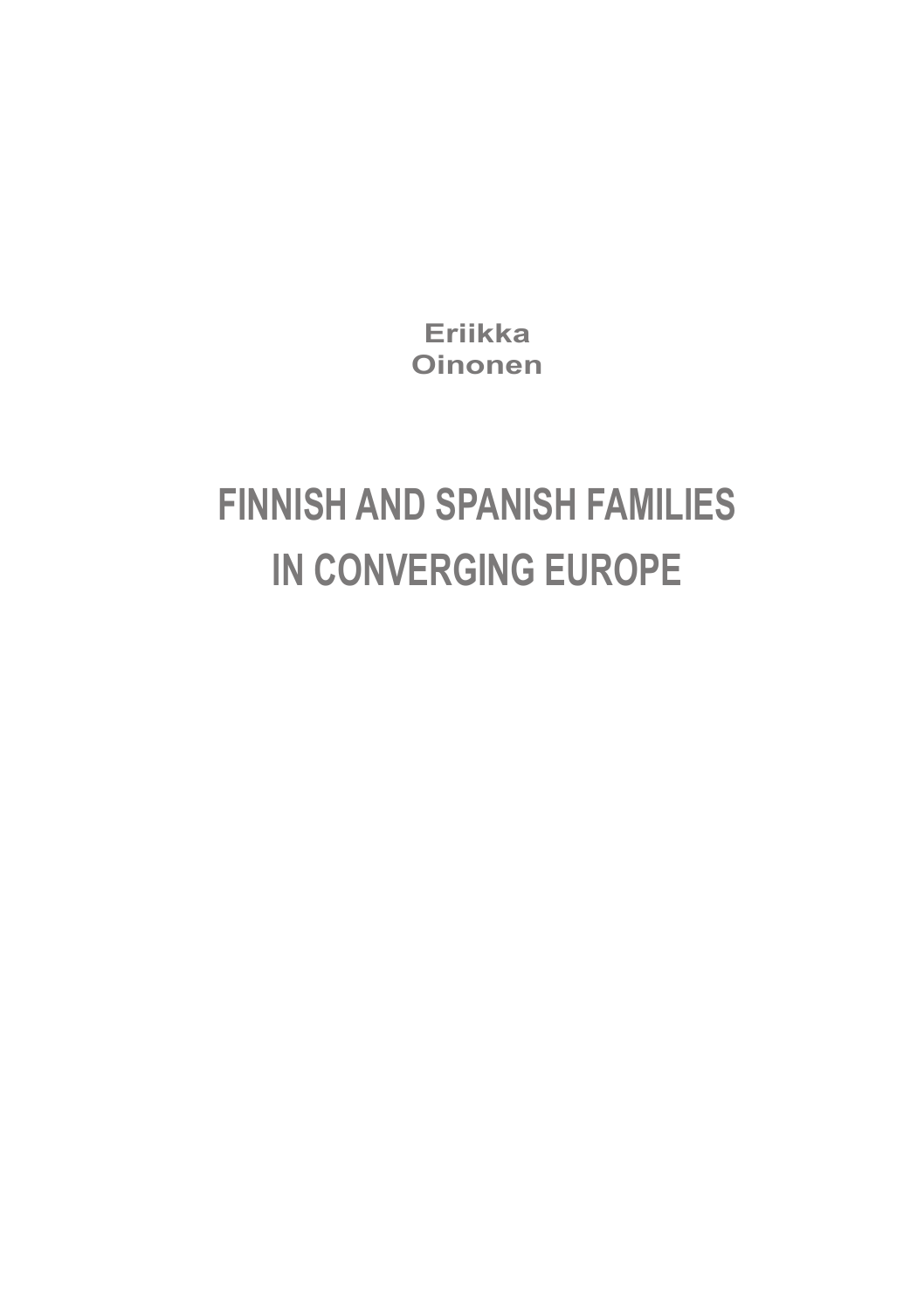Academic Dissertation University of Tampere Department of Sociology and Social Psychology



Copyright © Eriikka Oinonen

*Editorial Board* Matti Alestalo Mariatta Hietala Jouni Häkli Briitta Koskiaho Jyrki Käkönen Leena Wilkman

| Cover picture | Anu Valkama    |
|---------------|----------------|
| Cover layout  | Mainoscraft Oy |
| Page layout   | Marita Alanko  |

*Sales* Bookshop TAJU Yliopistonkatu 38, 33014 Tampereen yliopisto Tel. (03) 215 6055 Fax (03) 215 7685 email taju@uta.fi http://granum.uta.fi

Printed dissertation ISBN 951-44-6092-8

Electronic dissertation Acta Electronica Universitatis Tamperensis 381 ISBN 951-44-6093-6 ISSN 1456-954X http://acta.uta.fi

Cityoffset Oy Tampere 2004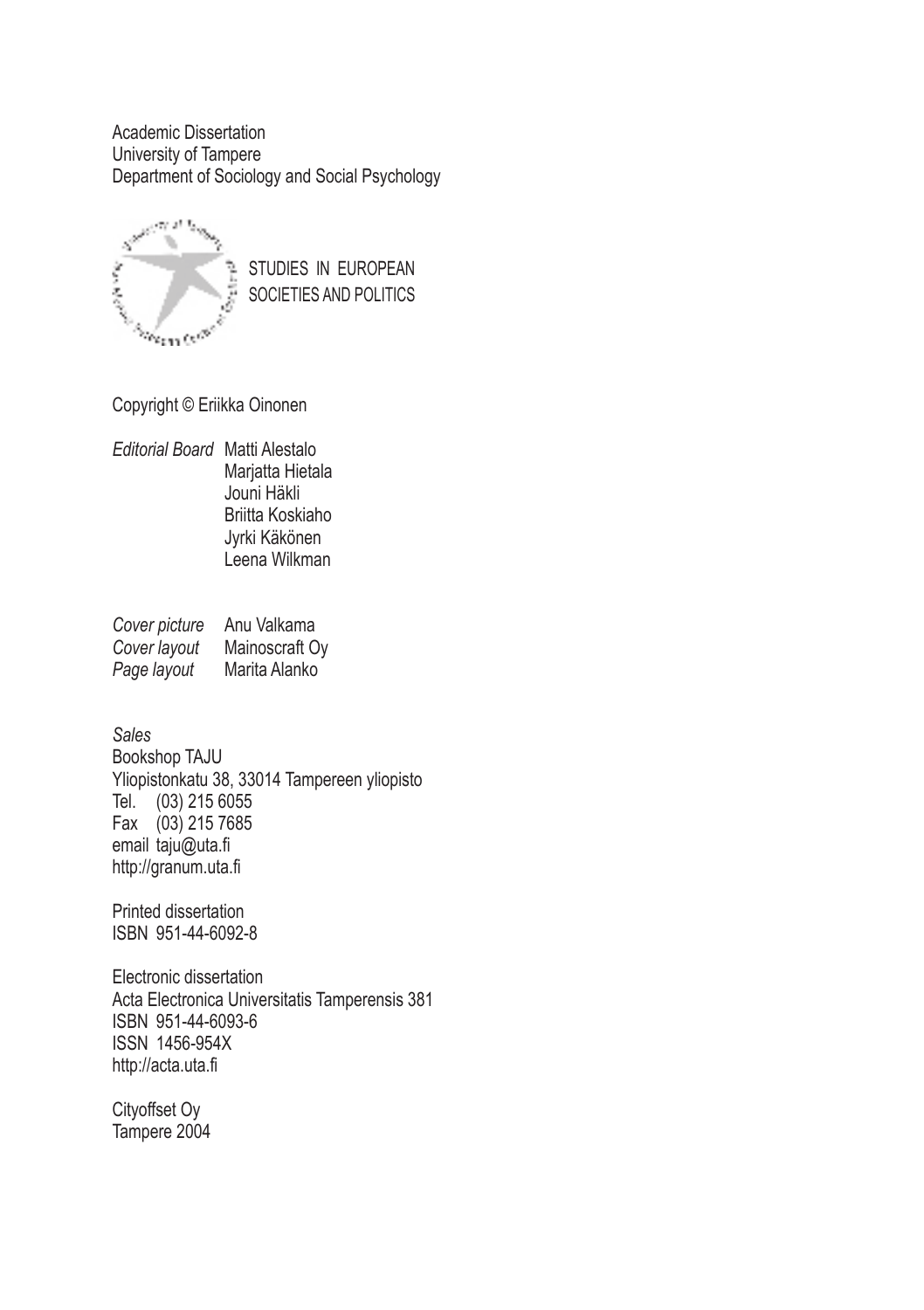### **CONTENTS**

| $\overline{1}$ | AN INTRODUCTION TO A COMPARATIVE STUDY ON FINNISH<br>AND SPANISH FAMILIES                                                                                                                             |                            |
|----------------|-------------------------------------------------------------------------------------------------------------------------------------------------------------------------------------------------------|----------------------------|
|                | 1. To Compare Family Institutions<br>1.1. Premises of the Study<br>1.2. Family in Sociology: From Unity to Diversity<br>1.3. Comparative Research: Considering Methods and Data                       | 17<br>17<br>27<br>40       |
|                | 2. Family and Modernisation in Finland and Spain<br>2.1. The Making of Modern Finland and Spain<br>2.2. Understanding Family Ideology<br>2.3. Family Values and Attitudes<br>2.4. On Family Formation | 51<br>51<br>62<br>87<br>93 |
|                | 3. Family in Converging Europe<br>3.1. Family in Finland and Spain: The Focal Findings<br>3.2. Family in Converging Europe: Discussion                                                                | 113<br>113<br>121          |
|                | References                                                                                                                                                                                            | 128                        |
| $\mathbf{H}$   | NATIONS' DIFFERENT FAMILIES? CONTRASTING COMPARISON<br>OF FINNISH AND SPANISH 'IDEOLOGICAL FAMILIES'                                                                                                  | 145                        |
|                | 1. Introduction                                                                                                                                                                                       |                            |
|                | 2. Family and Modernisation: Myth and Ideology                                                                                                                                                        |                            |
|                | 3. Finnish and Spanish Paths to Modern Societies<br>3.1. Socio-Economic Modernisation<br>3.2. Demographic Modernisation<br>3.3. Welfare State as an Element of Modernisation                          | 149<br>150<br>153<br>155   |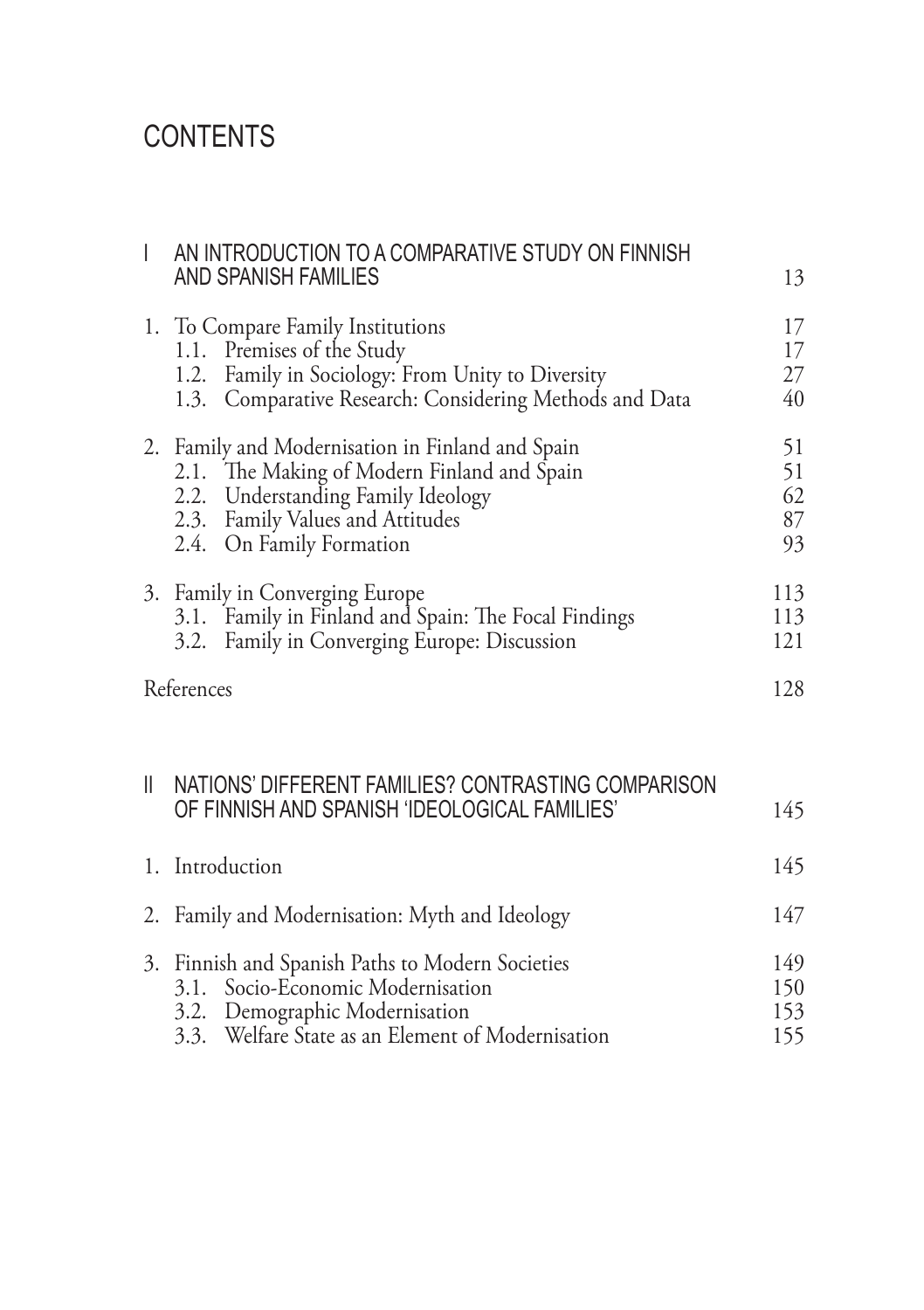|            | 4. Marriage and Family in the Light of Legislation<br>4.1.<br>The Finnish Case<br>4.2. The Spanish Case<br>4.3. Family Law and Family Ideologies                                           | 159<br>160<br>164<br>170        |
|------------|--------------------------------------------------------------------------------------------------------------------------------------------------------------------------------------------|---------------------------------|
|            | 5. Family in the Light of Family Policy<br>5.1. The Finnish Case<br>5.2. The Spanish Case<br>5.3. Family Policies and Family Ideologies                                                    | 172<br>172<br>179<br>184        |
|            | 6. An Interpretation of Nations' Families: Questioning Dichotomies<br>6.1. From Traditional/Modern<br>6.2. To Collective/Individual<br>6.3. To Religious/Secular<br>6.4. To Private/Public | 187<br>188<br>193<br>198<br>202 |
|            | 7. Concluding Remarks                                                                                                                                                                      | 207                             |
| References |                                                                                                                                                                                            | 212                             |
|            | III FINNISH AND SPANISH FAMILY INSTITUTIONS:<br>SIMILARITIES AND DIFFERENCES                                                                                                               | 219                             |
|            | 1. Introduction                                                                                                                                                                            | 219                             |
| 2.         | Marriage and Family in the Light of Legislation<br>2.1. The Finnish Case<br>2.2. The Spanish Case<br>Finnish and Spanish Family Ideologies in the Light<br>2.3.<br>of Legislation          | 221<br>222<br>226<br>231        |
|            | 3. The Family: An Arena for the Struggle between Tradition<br>and Modernity<br>3.1. Statistical View of Finnish and Spanish Families<br>3.2. Family Attitudes and Values                   | 234<br>236<br>240               |
|            | 4. Conclusions                                                                                                                                                                             | 244                             |
|            | References                                                                                                                                                                                 | 246                             |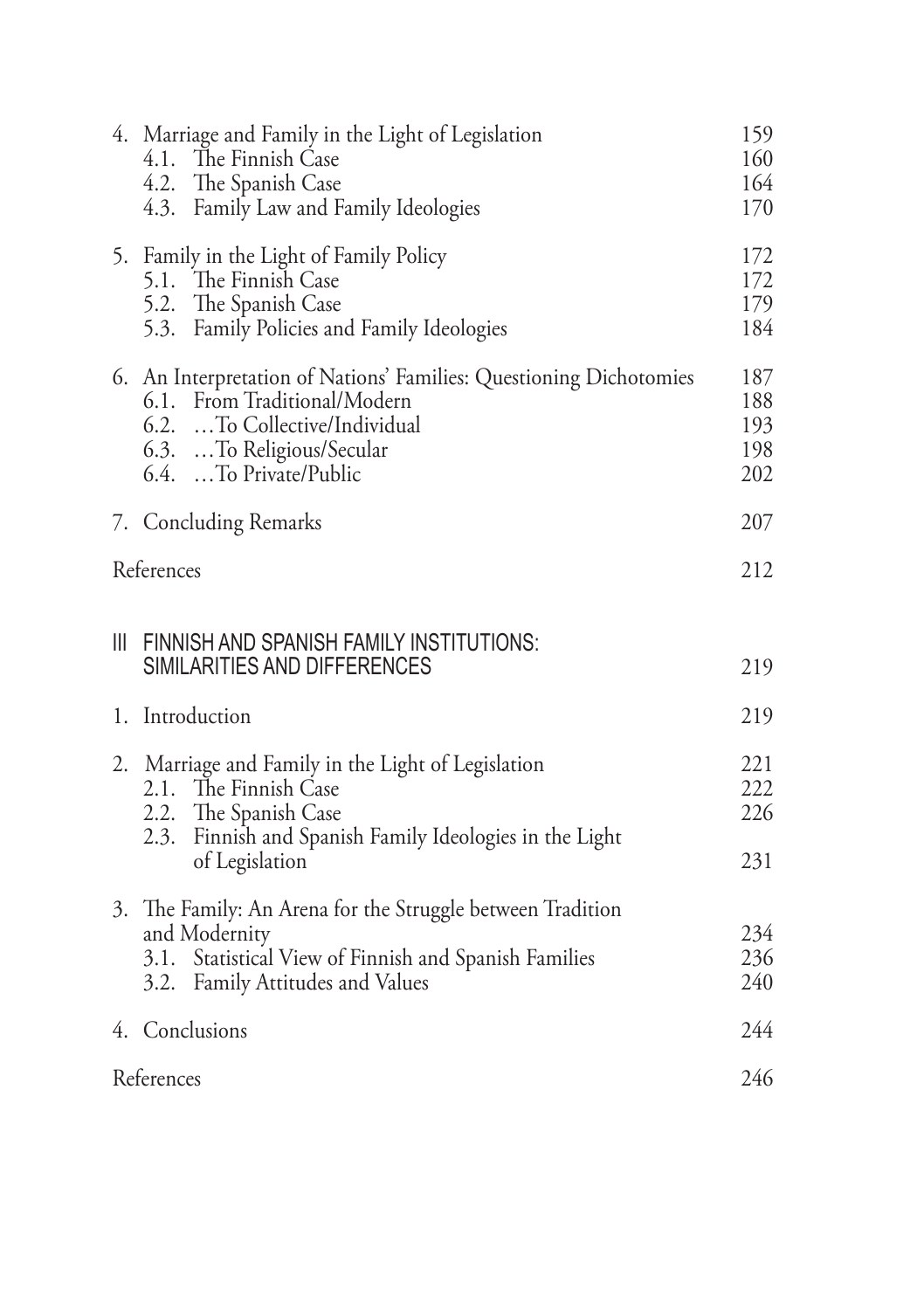| IV STARTING THE FIRST FAMILY.<br>CHANGES IN PATTERNS OF FAMILY FORMATION<br>AND DEMOGRAPHIC TRENDS IN FINLAND AND SPAIN                                                                                                                                                                       | 251                      |
|-----------------------------------------------------------------------------------------------------------------------------------------------------------------------------------------------------------------------------------------------------------------------------------------------|--------------------------|
| 1. Introduction                                                                                                                                                                                                                                                                               |                          |
| 2. Demographic Trends                                                                                                                                                                                                                                                                         |                          |
| 3. The Contraceptive Revolution and Fertility Decline                                                                                                                                                                                                                                         |                          |
| 4. The Role of Cohabitation in the Decline and Delay of Marriage<br>and Parenthood                                                                                                                                                                                                            |                          |
| 5. Women's Employment: A Cause of Changes in the Patterns of<br>Family Formation?                                                                                                                                                                                                             |                          |
| 6. Frameworks of Family Formation: The Labour Market and<br><b>Family Policy</b><br>6.1. The Labour Market, Family Policy and Family Formation<br>in Spain<br>6.2. The Labour Market, Family Policy and Family Formation<br>in Finland<br>6.3. Deductions about the Spanish and Finnish Cases | 263<br>264<br>268<br>273 |
| 7. Summary                                                                                                                                                                                                                                                                                    | 276                      |
| References                                                                                                                                                                                                                                                                                    | 279                      |
| V EXTENDED PRESENT, FALTERING FUTURE.<br>FAMILY FORMATION IN THE PROCESS OF ATTAINING ADULT<br>STATUS IN FINLAND AND SPAIN                                                                                                                                                                    | 285                      |
| 1. Introduction                                                                                                                                                                                                                                                                               | 285                      |
| 2. Youth and Adulthood: Conceptual Definitions                                                                                                                                                                                                                                                | 286                      |
| 3. Southern and Northern Paths to Adulthood                                                                                                                                                                                                                                                   | 292                      |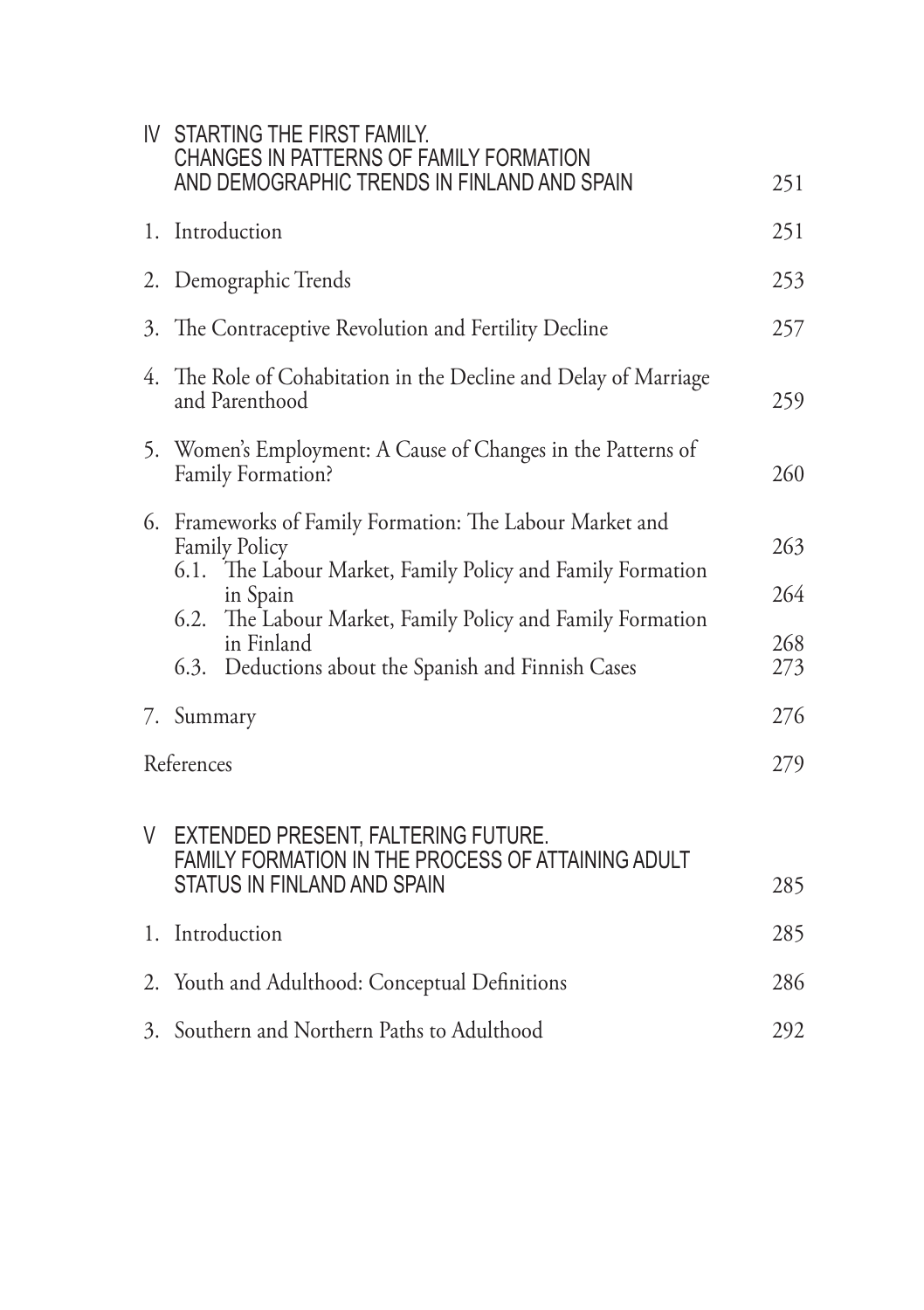|            | 4. Extended Present, Faltering Future: Reasons for Later Family |     |  |
|------------|-----------------------------------------------------------------|-----|--|
| Formation  |                                                                 | 297 |  |
|            | 4.1. Ever More Time Spent in Education                          | 297 |  |
|            | 4.2. The Precarious Labour Market                               | 298 |  |
|            | 4.3. Housing Situation and Policy                               | 299 |  |
|            | 4.4. The Welfare State and Social Policy                        | 301 |  |
|            | 4.5. Living in an Extended Present: Means of Risk Control       | 304 |  |
|            | 5. Interpretations and Conclusions                              | 306 |  |
| References |                                                                 | 313 |  |

### ORIGINAL ARTICLES

#### *Article 1*

Oinonen, Eriikka (2000) Nations' Different Families? Contrasting Comparison of Finnish and Spanish 'Ideological Families'. Working Papers 15. Mannheim: Mannheimer Zentrum für Europäische Sozialforchung (MZES).

#### *Article 2*

Oinonen, Eriikka (2000) 'Finnish and Spanish Family Institutions: Similarities and Differences', in Astrid Pfenning and Thomas Bahle (eds.) *Families and Family Policies in Europe*. *Comparative Perspectives*. Frankfurt a.M. and New York: Peter Lang, pp. 141-161.

#### *Article 3*

Oinonen, Eriikka (2004) 'Starting the First Family. Changes in Patterns of Family Formation and Demographic Trends in Finland and Spain'. *European Societies* 6 (3): 319–346.

#### *Article 4*

Oinonen, Eriikka (2003) 'Extended Present, Faltering Future. Family Formation in the Process of Attaining Adult Status in Finland and Spain'. *YOUNG Scandinavian Journal of Youth Research* 11 (2): 121–140.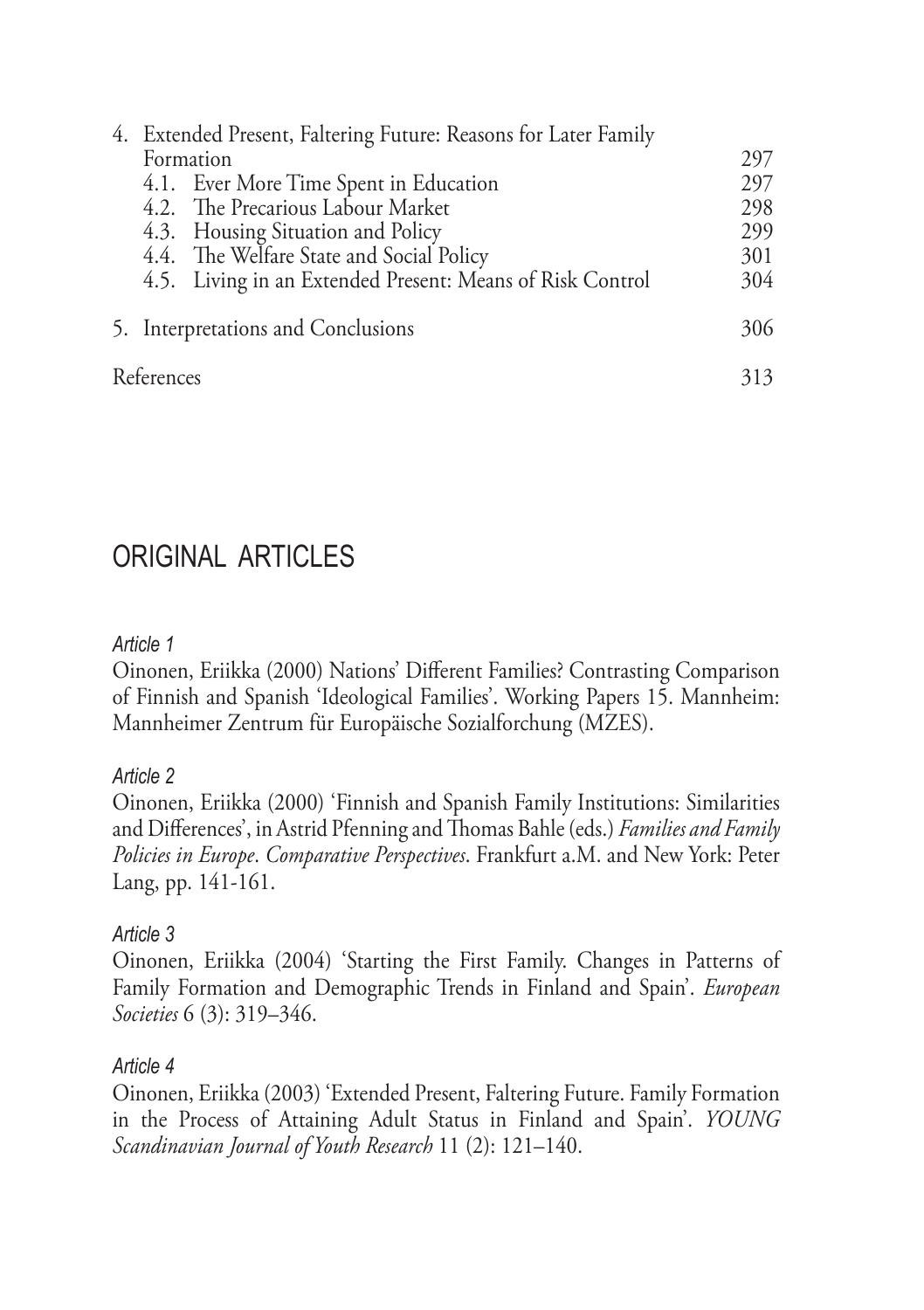### ACKNOWLEDGEMENTS

This work is the outcome of a long and eventful process that has been signposted by various research projects, each of them having shaped the research. The Scandinavian project *Dissoluting and Merging Societies – From Nordic Model to European Formula? Finland, Sweden and Norway on the Threshold of the 21<sup>st</sup> Century* coordinated by Professor Raimo Blom first introduced me to family issues and to the fine art of doing qualitative interviews. The project *Social Exclusion and Social Inclusion in Childhood* coordinated by docent Irmeli Järventie initiated me into multidisciplinary teamwork and into the European discussion on childhood and family matters. To all of you who were involved in these projects – many thanks for pleasurable collaboration.

The turning point of my research was the *Training and Mobility Programme for Young Researchers* (TMR) of the international comparative research project *Family and Welfare State in Europe* coordinated by Professor Peter Flora at the Mannheim Centre for European Social Research and funded by the European Commission. The TMR programme brought together researchers from EU member countries and associate states. The programme offered an excellent opportunity for us researchers to make ourselves conversant with comparative methods and data. Furthermore, it gave us a chance to develop our own comparative studies with long-term research visits in the countries included in our studies, with regular discussions in workshops all over Europe and with the tutelage of senior researchers in workshops and in the host institutions. My host institution during the academic year 1998–99 was the Department of Sociology at the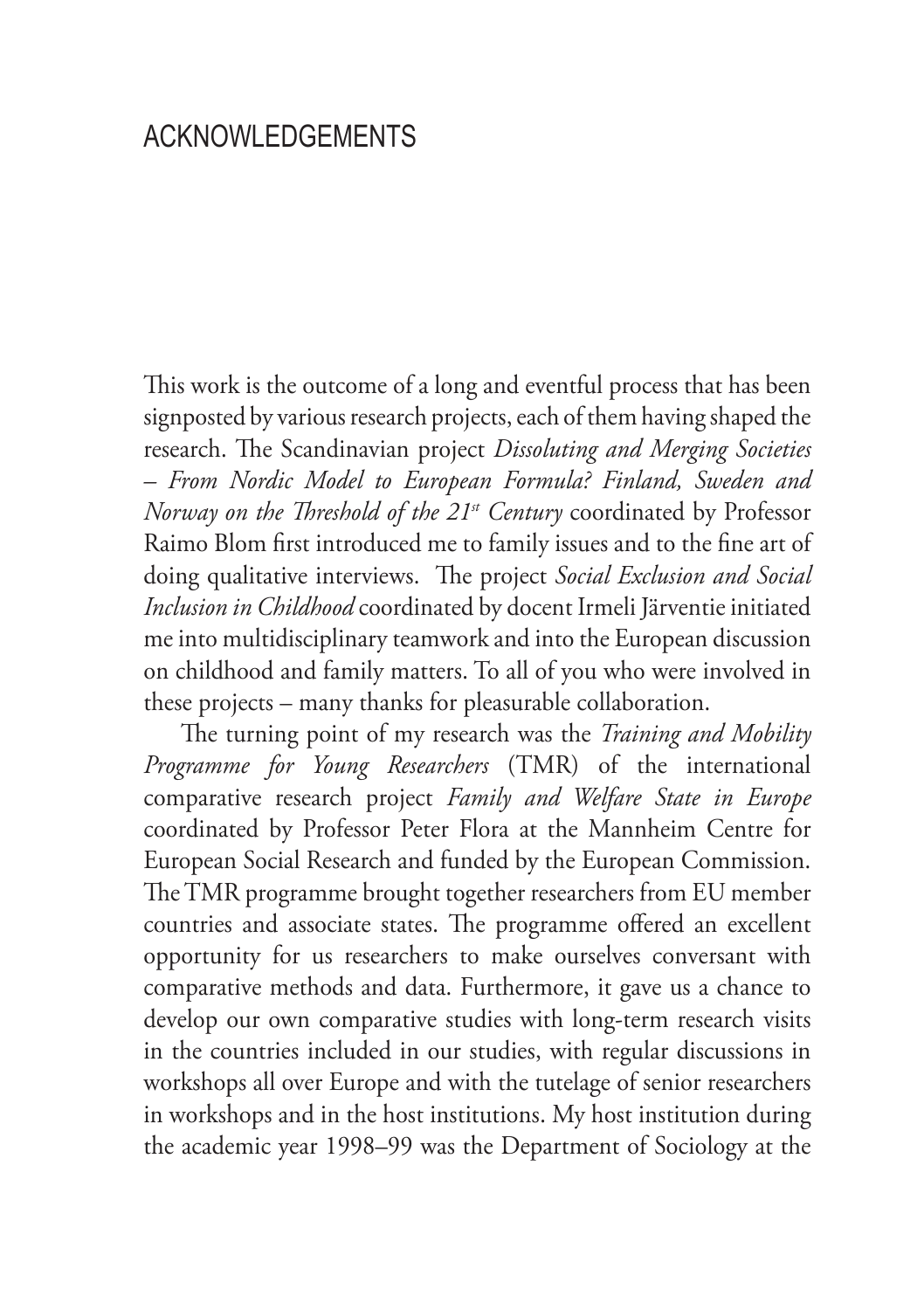Autonomous University of Barcelona. During that year, and with the support of Professor Lluís Flaquer, I was able to familiarize myself with Spanish social scientific research and to develop my research into its final form. Besides the scientific gain, the year in the TMR project and in Barcelona brought me new friends and unforgettable memories. My thanks to Lluís and to all of you who were involved in the TMR.

My biggest debt of gratitude goes to Professors Raimo Blom and Matti Alestalo, who have encouraged and supported me and my work from the beginning. I am deeply grateful to Raimo for our discussions, his scholarly comments, for all the good times during our scientific travels around Europe and, most of all, for his friendship. I want to thank Matti for his careful comments, his pragmatic advice and for the use of his inexhaustible personal library. I owe him also for offering me the opportunity to join the TMR project. Irmeli Järventie has played multiple roles during these years but I want to thank her especially for the invaluable lessons in 'application science' and in masterminding big multidisciplinary, comparative research projects. My sincere thanks to the readers of the dissertation, Emerita Professor Marjatta Marin and Emeritus Professor David H. J. Morgan, for their extremely favourable comments and encouragement.

The Department of Sociology and Social Psychology has offered me a good setting in which to carry out my project. My first thanks go to Professor Anja-Riitta Lahikainen. I extend my gratitude also to other fantastic colleagues and staff, naming specifically Helena Laaksonen, Marja Alastalo and Anna Rastas for their camaraderie and friendship. I am also grateful to the participants of the post-graduate seminar Societal Change and Comparative Research who have read and commented on my work in its different stages.

My warmest thanks to Joan Lofgren, Virginia Mattila and Gretchen Wiesehan for revising my English, to Marita Alanko and Leena Wilkman for their professional and kind contributions in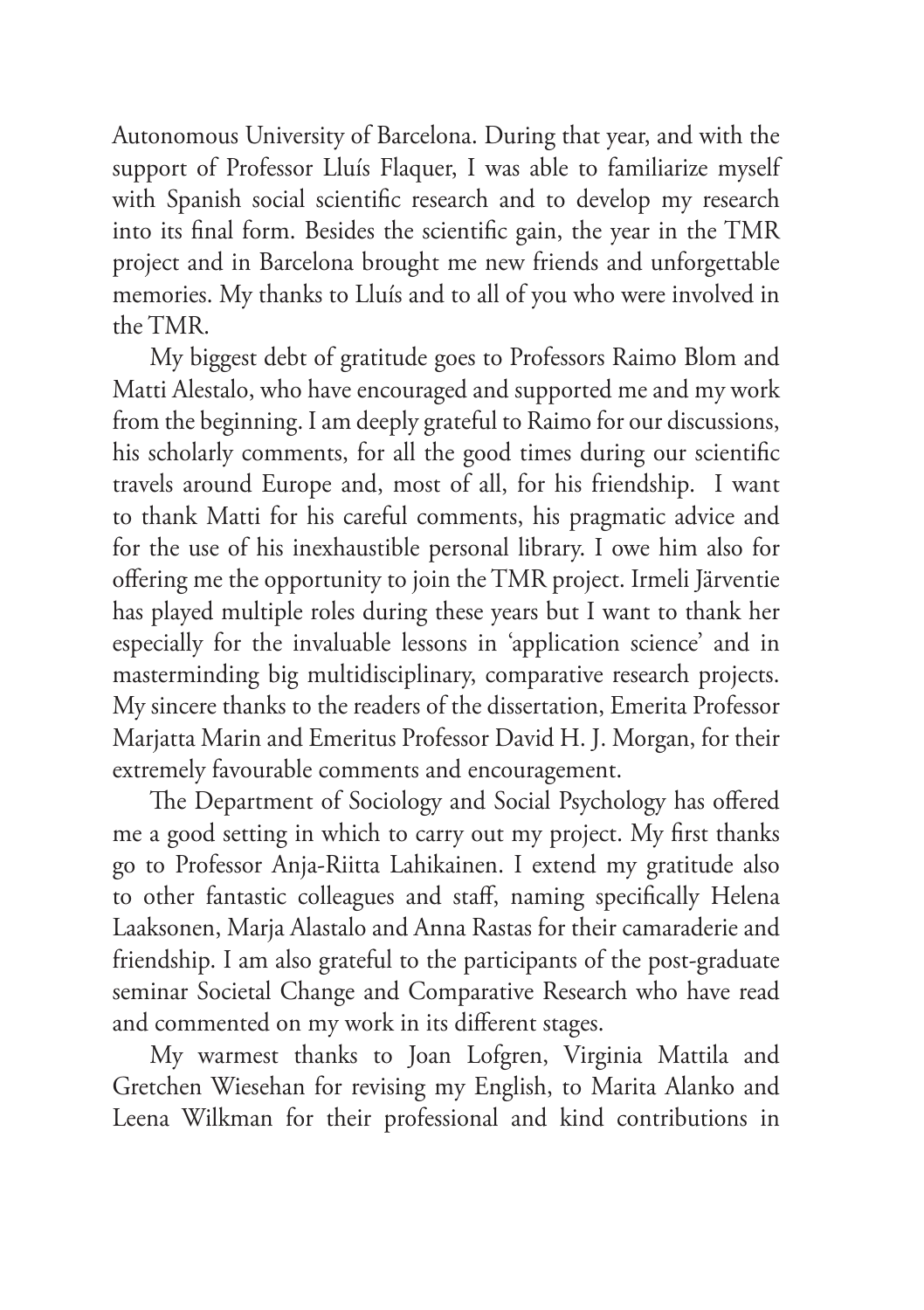helping this work to materialize, and to Anu Valkama for her artistic contribution.

At different stages, my research has been supported by the Ebeneser, Niilo Helander, Ella and George Ehrnrooth, Emil Aaltonen and H. Weijola Foundations as well as the University of Tampere, the Finnish Post-graduate School of Social Sciences (SOVAKO), the Tampere Graduate Centre for Social Sciences (TAMCESS) and the Tampere City Science Foundation. I thank them for their financial contributions.

Finally, I wish to thank my nearest and dearest. To my parents – Marjatta and Ilppo – my warmest thanks for your unfailing faith in me. Olli, thanks for brotherly spurring, for taking a more practical approach to the family and for enriching my life with three brilliant individuals: Elsa, Theo and the Little Princess. Kimmo, my deepest thanks for sharing the most important – the everyday life with me. I dedicate this work to all of you – to my family.

In Tampere,  $27<sup>th</sup>$  August 2004, on the morning my niece came into world.

Eriikka Oinonen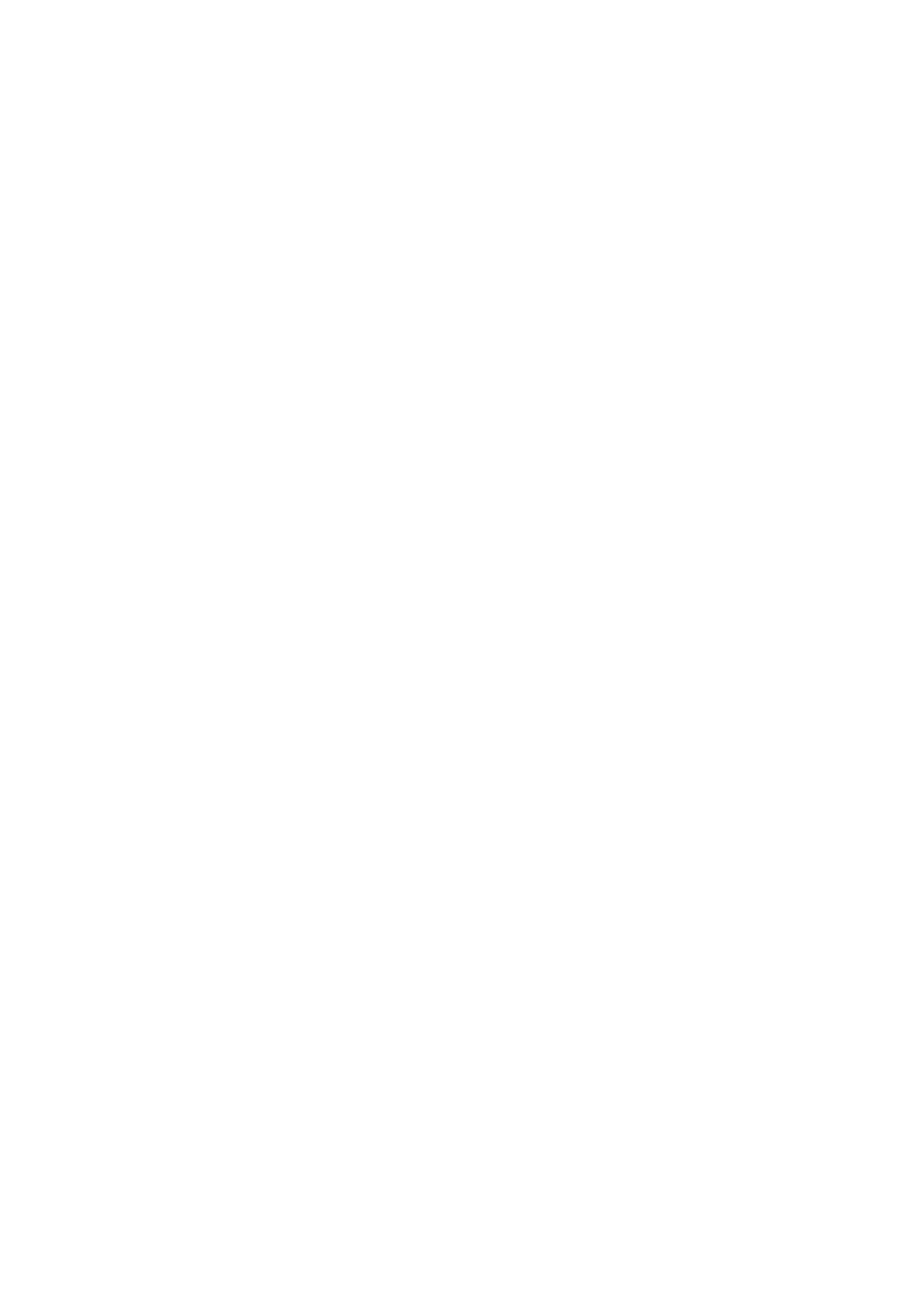**I** 

## <span id="page-12-0"></span>**AN INTRODUCTION TO A COMPARATIVE STUDY OF FINNISH AND SPANISH FAMILIES**

This thesis explores the family and its changes during the  $20<sup>th</sup>$  century and, particularly, between the 1960s and 1990s by comparing Finland and Spain within the West European context. The examination of the family arises from the following questions: (i) How, to what degree and why are family institutions in Europe different or similar? (ii) What are the roles and significance of the family institution in contemporary societies? (iii) How is the family, along with its roles and obligations, defined and what social and cultural factors have affected the definitions in different countries?

These questions lead to the study of the family as a social institution. Family as institution is examined from the viewpoints of family ideology and family practices. In the former view, the interest lies in conceptions of the family, its roles and duties held by the society. First, 'family ideology' is studied by analysing how public and political institutions such as legislation and family policy define the family and how these definitions have changed during the 20<sup>th</sup> century. Second, family ideology is also examined by looking at the attitudes and values of people concerning intimate relations, the family and family practices. The aim of this approach is to review in which way the attitudes and values are in line with the institutionalised view of the family, on the one hand, and with actual practices, on the other.

INTRODUCTION 13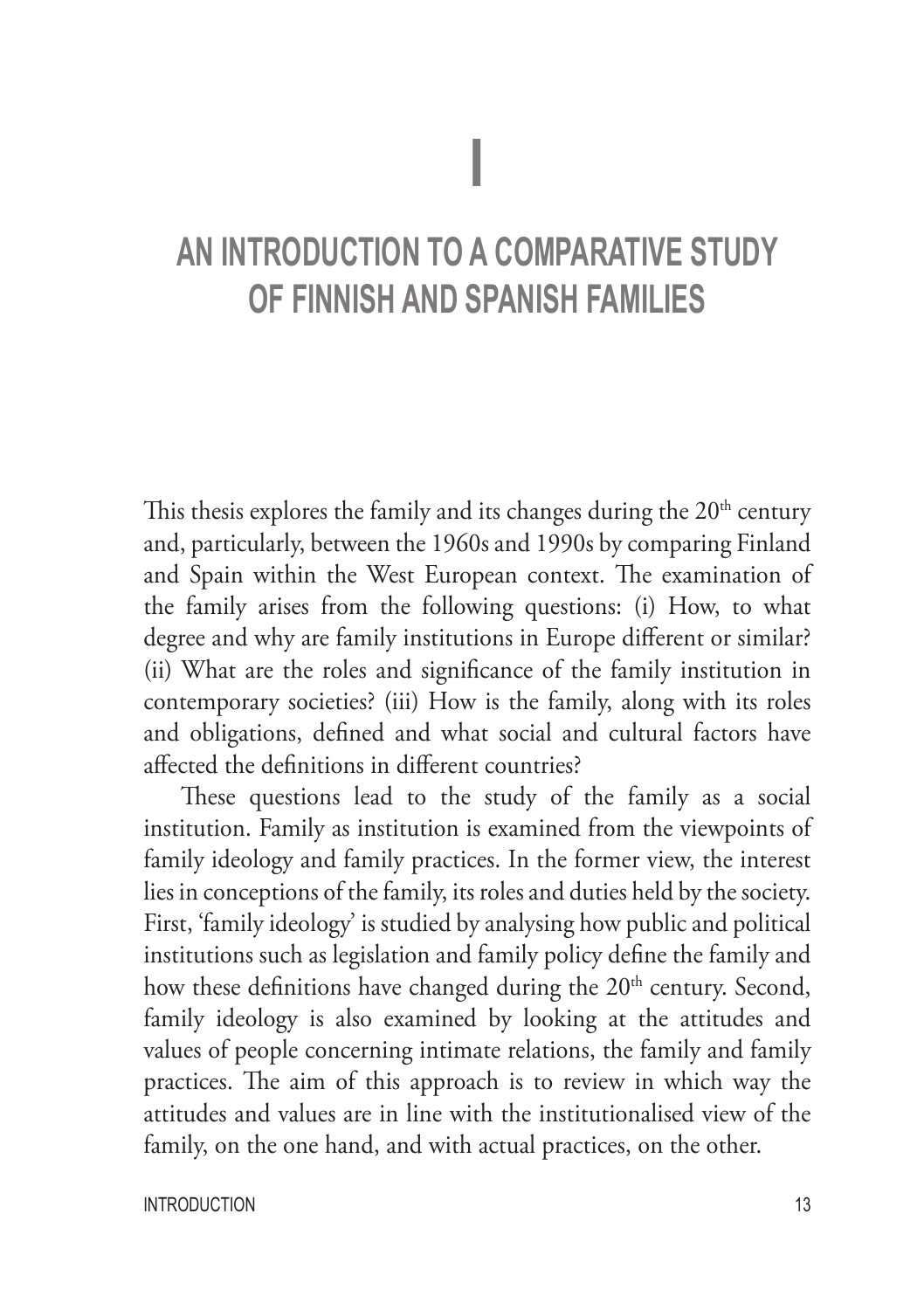In the latter view, the interest lies in family practices and their changes between the 1960s and 1990s. Family practices are studied by analysing and comparing socio-demographic statistics. The focus is on the formation of the first family and, therefore, such important issues like divorce, remarriage, reconstituted families and singleparent families are left out or just briefly mentioned. The reasons for concentrating on the formation of the first family when comparing Finland and Spain are many. First of all, the most interesting differences and similarities between Finland and Spain are found in patterns of first family formation and, furthermore, changes in patterns of first family formation are the ones that most affect fertility and marriage rates the common concern of all West European societies. Second, leaving divorce, remarriage, reconstituted families, and single parenthood out of discussion is clearly justified for they are all marginal phenomena in Spain.

Because the study approaches the family as a social institution, cross-national differences and similarities concerning patterns of family formation as well as prevailing family ideologies must be studied in association with legislation, social policies, the labour market, housing policies, education, gender relations, and religion.

The cases of Finland and Spain are examined within the West European context, particularly where the family practices are concerned. Western Europe represents the framework in relation to which the Finnish and Spanish cases are viewed. The level of analysis is national, which does not take into account regional, ethnic and class-based differences in patterns of family formation or in attitudes and values connected to the family, family life and intimate relations.

The individual studies comprising the basis of the thesis approach the family from different but interrelated perspectives. The results of the studies are presented in the summarising article but in this connection it is in order to highlight the focuses of the original studies. The first article (Section II), *Nations' Different Families? Contrasting Comparison of Finnish and Spanish 'Ideological Families',* examines the family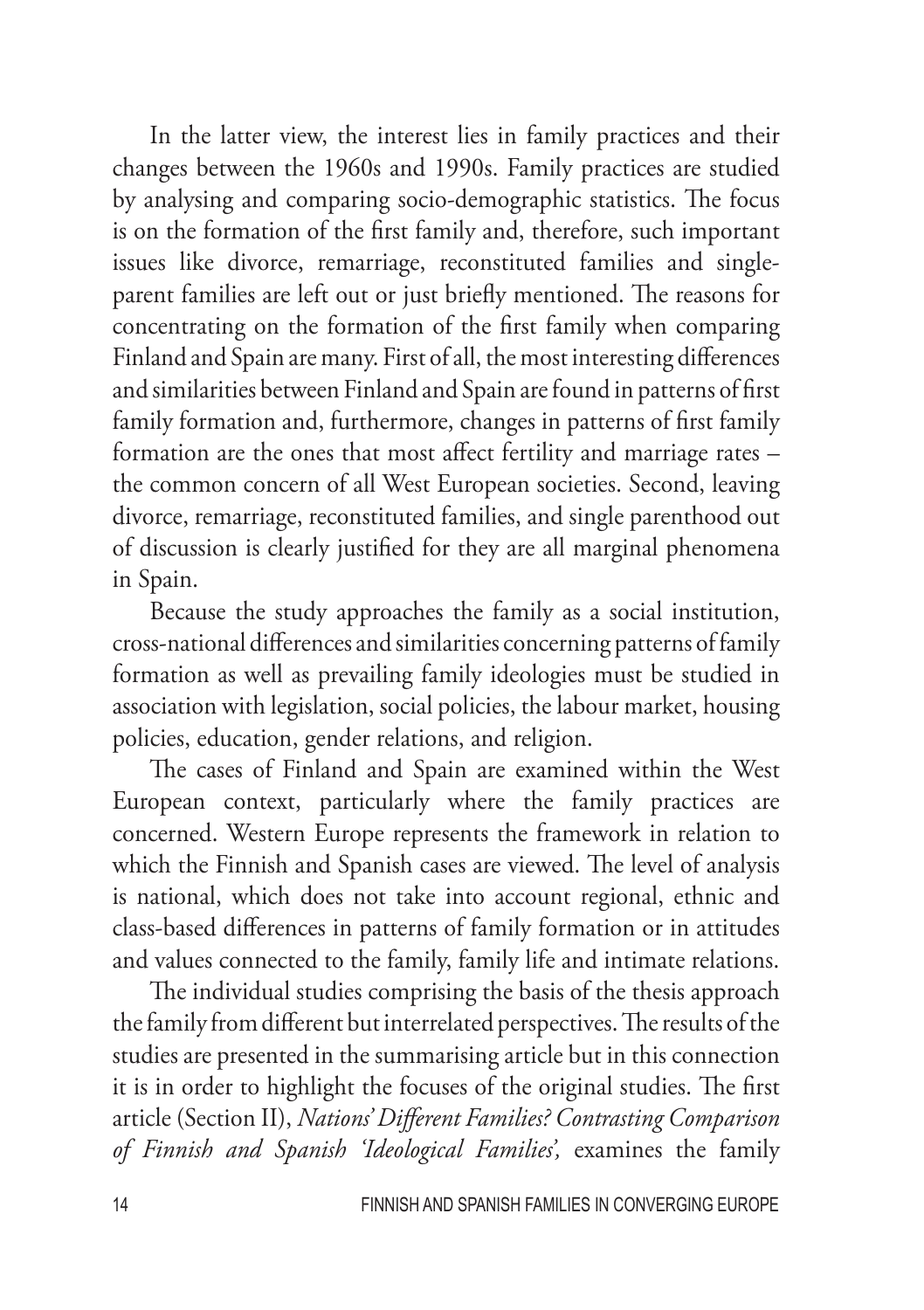institution from the viewpoint of family ideology. The starting point of the study is the common understanding that, owing to the different types of welfare states in Europe, the family in Scandinavian countries is deinstitutionalised and modern and in South European countries the family is institutionalised and traditional. The starting point of the study is to test these stereotypic notions by analysing Finnish and Spanish cases. The cases are based on the analysis of laws and policies that are directly targeted at families, family formation and family life. The time span reaches from the early  $20<sup>th</sup>$  century to the late 1990s. Laws and policies are examined to reveal the official discourses on the family and their change over time in the two countries. Second, the study examines the notions of Northern and Southern families and family ideologies by identifying basic sociological contradictions such as traditional/modern, collective/individual, religious/secular, private/ public and seeks to show the relativity of difference and similarity. Both the analyses of laws and policies and dichotomies have been done in relation to Finnish and Spanish trajectories of modernisation.

The second article (Section III), *Finnish and Spanish Family Institutions: Similarities and Differences, continues the analysis of the* differences in family institutions in Northern and Southern Europe by looking at the trends in the family as institution and in family formation. Second, it adds viewpoints to the discussion concerning the family and family life by comparing the values and attitudes of Finns and Spaniards. The analysis is connected to the debates about the converging and diverging effects of globalisation, the individualisation of values and about the state of the family in contemporary Western societies.

The third article (Section IV), Starting the First Family. Changes in *Patterns of Family Formation and Demographic Trends in Finland and Spain,* examines the three generally accepted hypotheses for declining marriage and fertility rates, namely contraceptive use, premarital cohabitation and women's labour force participation. The study demonstrates that these hypotheses are invalid as explanations for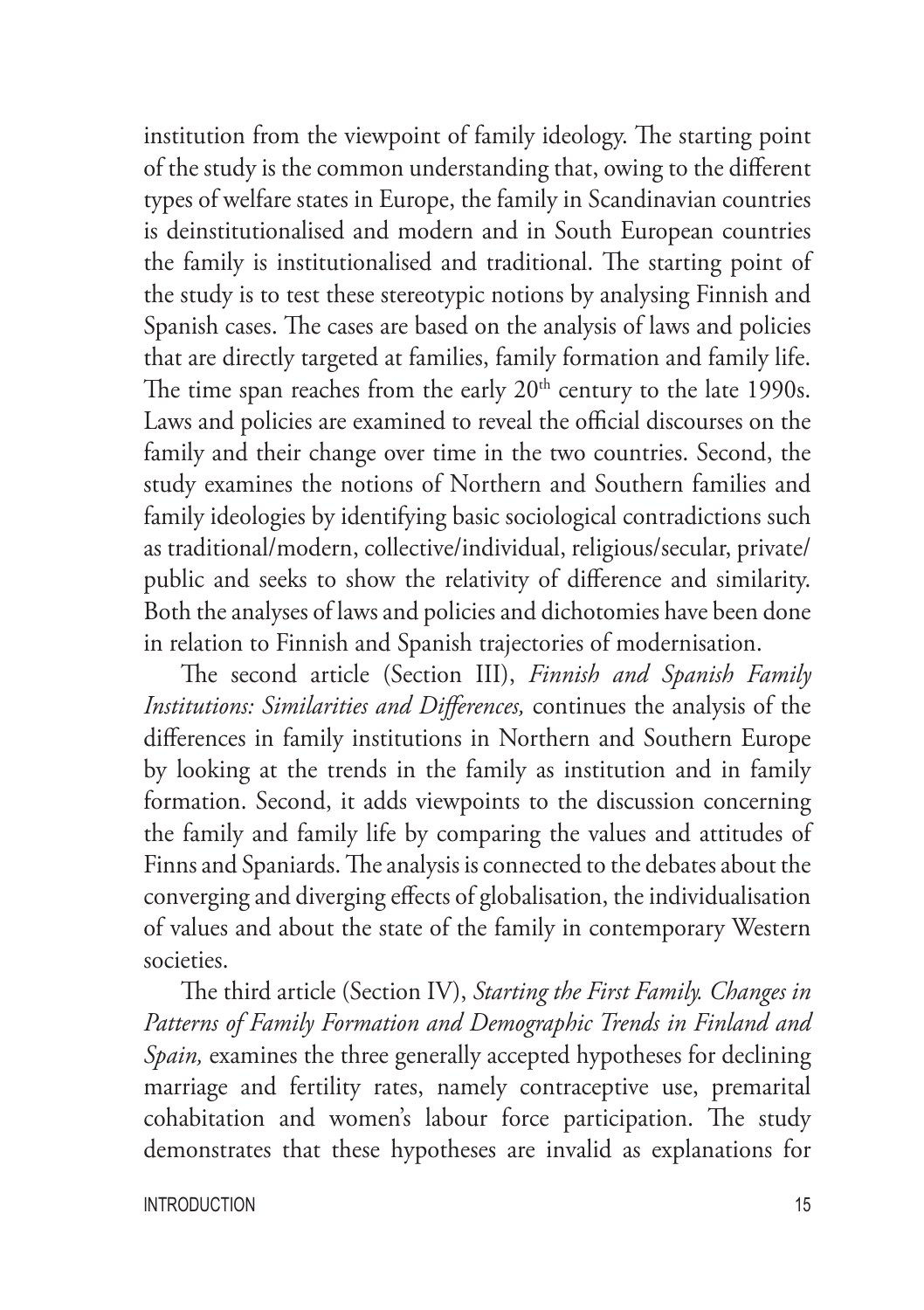differences between Finland and Spain and introduces issues relevant to understanding differences in changes in first family formation in the two countries, namely family policy, the labour market situation and policies and the labour market situation of young adults in particular.

The forth article (Section V), *Extended Present*, *Faltering Future*. *Family Formation in the Process of Attaining Adult Status in Finland and Spain,* examines the transition from youth to adulthood focusing on the role of family formation within the process of becoming an adult, and the circumstances underlying delayed family formation. The article moves from a general overview on a European scale to a more detailed analysis on a national scale starting from a historical analysis of the family. The theoretical framework comes from youth studies and it is used to study the differences in Finnish and Spanish paths to adulthood. The differences are examined from a socio-demographic point of view and the reasons for the differences are surveyed from the perspectives of the labour market, housing policies and the principles behind welfare state types.

This summarising article (Section I) is divided into three chapters. Chapter 1 starts with presenting the premises of the study by explaining the grounds for the choice of countries and by making the chosen method explicit. Second, it reviews the main lines of sociological discussion on the family and locates the present approach in the field. The chapter ends with a discussion of comparative methods and data. Chapter 2 starts with composing a historical context for understanding the differences and similarities concerning family ideologies, family practices, the role of the family and their changes in Finland and Spain. The sub-chapters 2.2.–2.4. discuss the most important differences and similarities in family institutions in Finland and Spain and survey the most focal aspects and themes of the study. In these chapters some aspects and themes are also updated and discussed in a more complex manner than has been possible in the original articles. Summarising discussions on the elements of the family ideology, on values and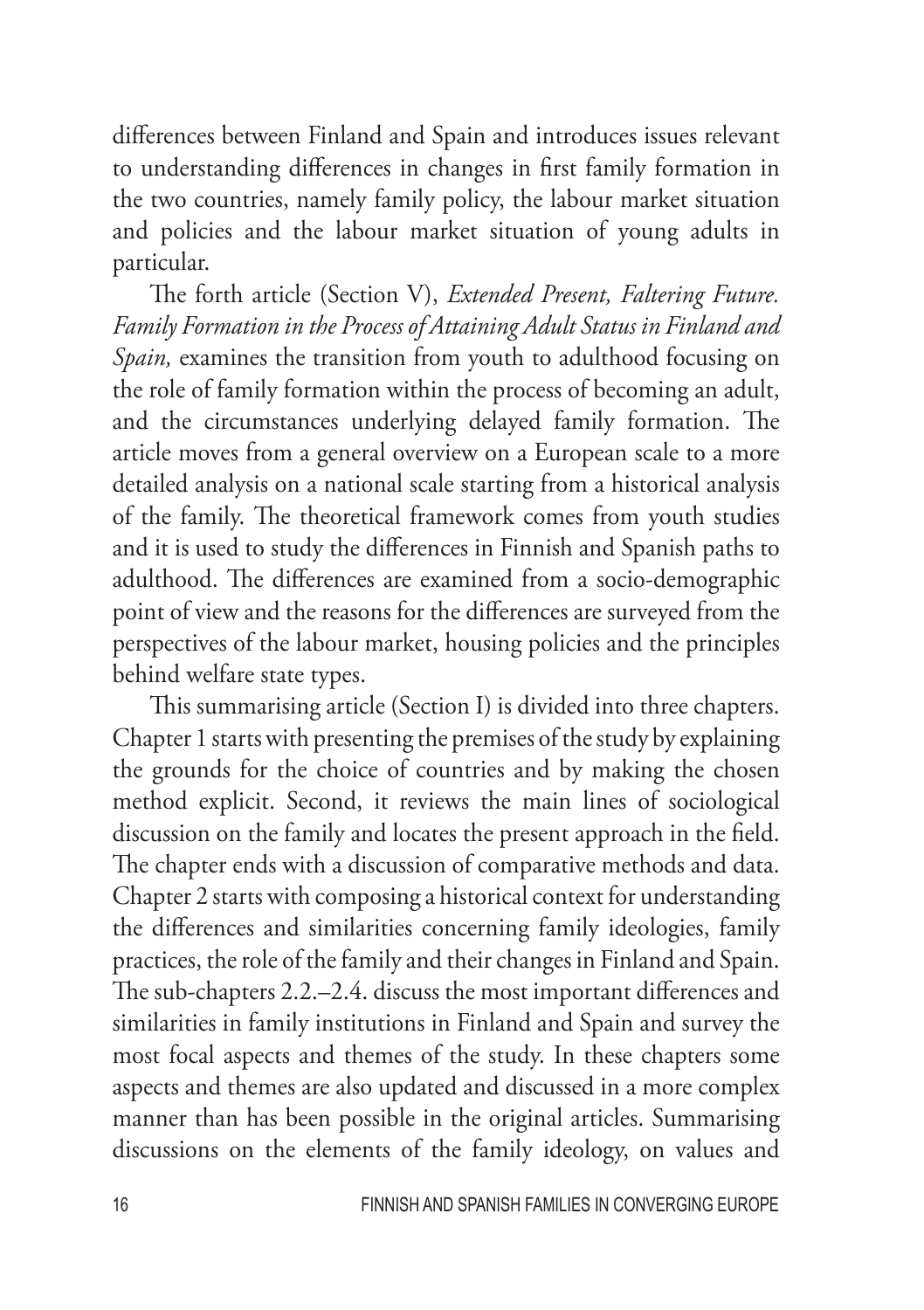<span id="page-16-0"></span>attitudes concerning the family and family practices, and on major demographic changes are also presented in these chapters. Chapter 3 puts forward the focal findings of the study and highlights some ideas for further research and discussion.

### 1. To Compare Family Institutions

1.1. Premises of the Study

This chapter presents the premises of the study by explaining the basis for choosing the countries and by outlining the starting points and the theoretical and methodological bases of the study. The discussion starts with a review of welfare-state typologies and the family types and ideologies that different types of welfare states maintain and are premised on. Second, the demographic trends and the focal research questions arising from the variation in the welfare states and sociodemographic trends are presented. The chapter ends with a discussion of the theoretical and methodological roots of the study deriving from Emile Durkheim's views on the family and methods for studying the family.

*The Choice of Countries: Divergent Welfare States and the Status of the Family*

The choice of countries derives from the widely discussed classification of welfare states (Esping-Andersen 1990, 1999; Castles 1993, 1998) based on the analysis of the relations between the state, the market and the family. Gøsta Esping-Andersen (1990) distinguishes three types of welfare states: liberal, conservative-corporatist, and social democratic.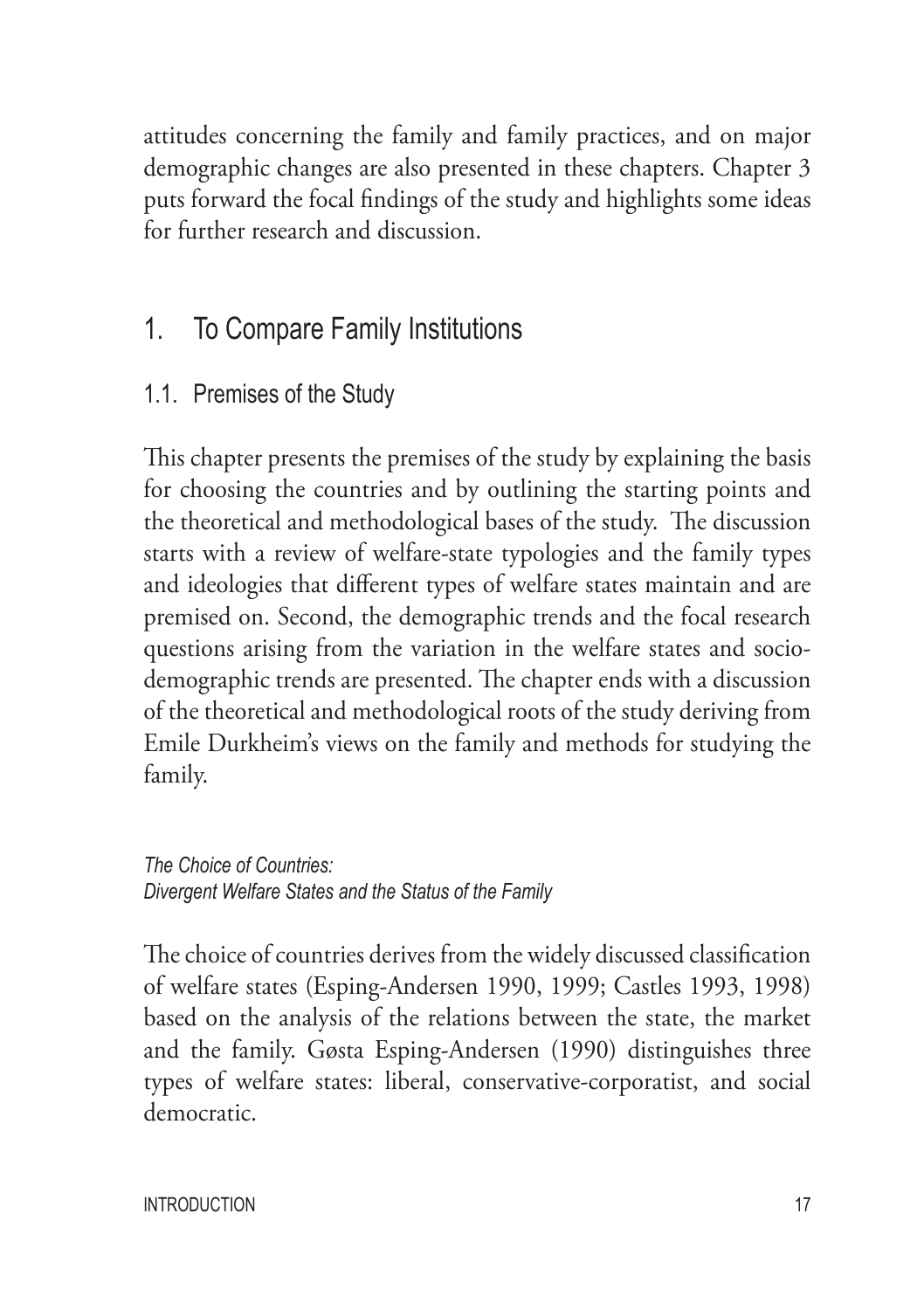|                                                  | Liberal                         | Social<br>democratic            | Conservative                      |
|--------------------------------------------------|---------------------------------|---------------------------------|-----------------------------------|
| Role of:<br>Family<br>Market<br><b>State</b>     | Marginal<br>Central<br>Marginal | Marginal<br>Marginal<br>Central | Central<br>Marginal<br>Subsidiary |
| Welfare state:<br>Dominant mode of<br>solidarity | Individual                      | Universal                       | Kinship<br>Corporatism<br>Etatism |
| Dominant locus of<br>solidarity                  | Market                          | State                           | Family                            |
| Degree of<br>decommodification                   | Minimal                         | Maximum                         | High<br>(for breadwinner)         |
| Modal examples                                   | <b>USA</b>                      | Sweden                          | Italy, Germany                    |

*TABLE 1. A Summary overview of regime characteristics*

*Source*: Esping-Andersen 1999: 85.

The core elements of liberal regimes are political commitment to minimise the state, to individualise risk and to promote market solutions. In other words, social guarantees are for those in 'bad' need like the poor, aged, single mothers and low-income families with children. Others are personally responsible for protecting themselves from risks such as old age and sickness and for providing themselves the services they need by buying them from the market.

The principled characteristics of the social democratic regime are universalism and the marginalisation of private welfare. Rights are attached to individuals and they are based on citizenship rather than attested need or employment. In addition, risk coverage is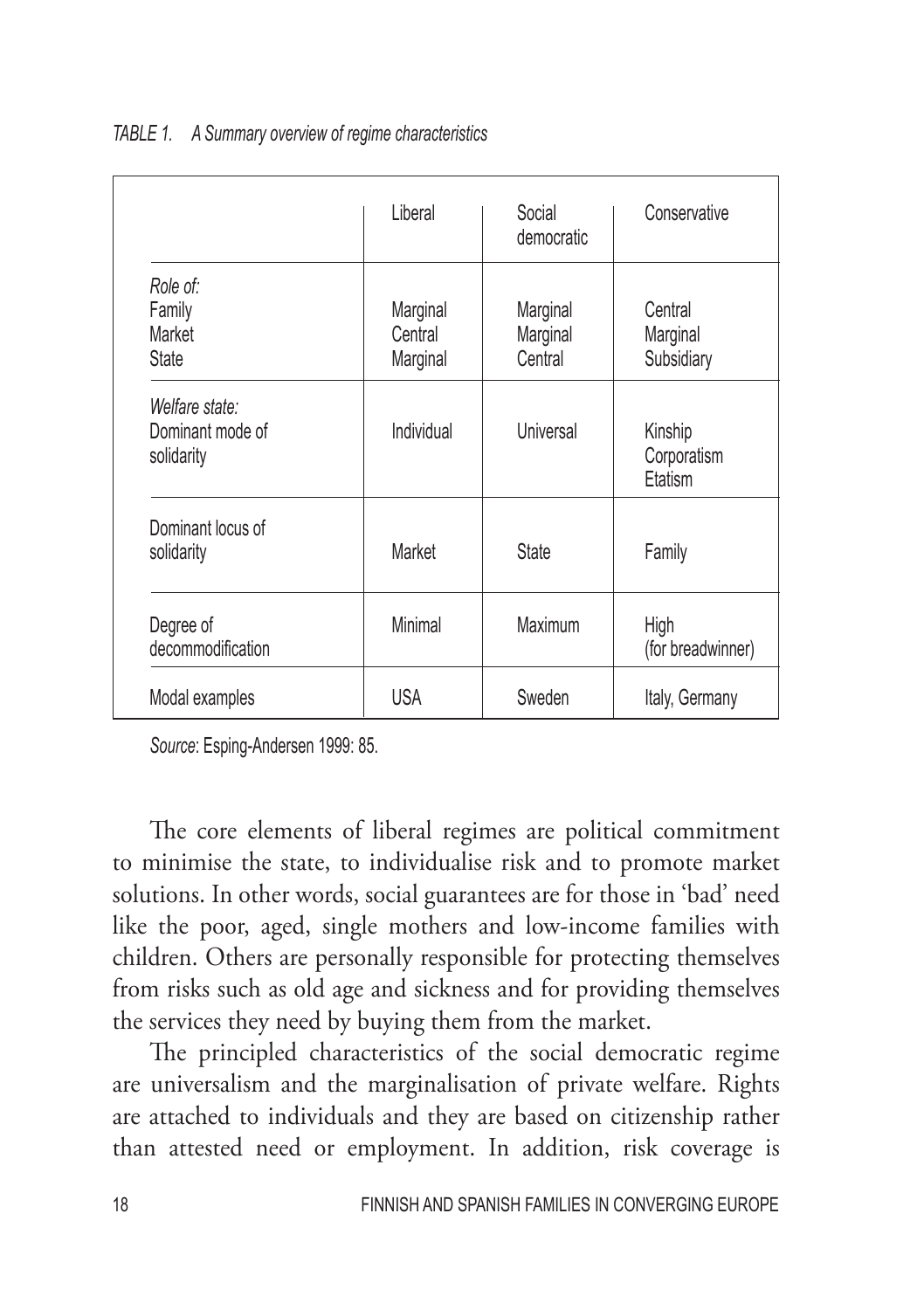comprehensive and levels of benefits are generous compared to liberal and conservative regimes.

The core elements of conservative regimes are subsidiarity, status segmentation and familialism. First, the state promotes only those tasks that cannot be performed effectively at a more immediate level like the family. Second, the best protected are those who are in 'normal' employment, generally and traditionally male breadwinners. Third, the family has the ultimate responsibility for its members' welfare. The more familialistic the welfare state is, the less generous are family benefits. Furthermore, as the model assumes a male breadwinner family as the standard, provision for 'atypical' families tends to be residual. Due to the accent on compulsory social insurance and on the centrality of the family as a protector and provider of services, the role of the market has remained marginal (Esping-Andersen 1999).

According to the typology, Anglo-Saxon countries belong to the liberal regimes, Continental European countries to the conservative regimes and a social democratic regime is synonymous with Scandinavian countries. However, it is important to keep in mind that countries in these clusters are not identical nor are their welfare systems.<sup>1</sup>

<sup>&</sup>lt;sup>1</sup> It has been argued that the Mediterranean countries should be considered distinct from Continental Europe (e.g. Ferrera 1996). Esping-Andersen agrees to an extent; in Mediterranean countries reluctance to upgrade social assistance is based on two assumptions: first, it is both assumed and legally prescribed that families are the locus of social aid and, second, it is assumed that families normally do not fail to provide, aid and protect. Strong stress on familialism exists in Mediterranean countries but it is not stronger than in Continental Europe in every respect. In Southern Europe, it is more typical that elderly people live with their children and mature children live longer with their parents and women do longer hours of domestic work than in Continental countries. But, Continental countries like Austria, Germany and the Netherlands are actively discouraging wives' employment by reducing benefits and increasing taxes if a wife is employed whereas Southern European countries, like the Scandinavian countries, are virtually neutral in this respect (Esping-Andersen 1999: 60–67, 72, 90–94).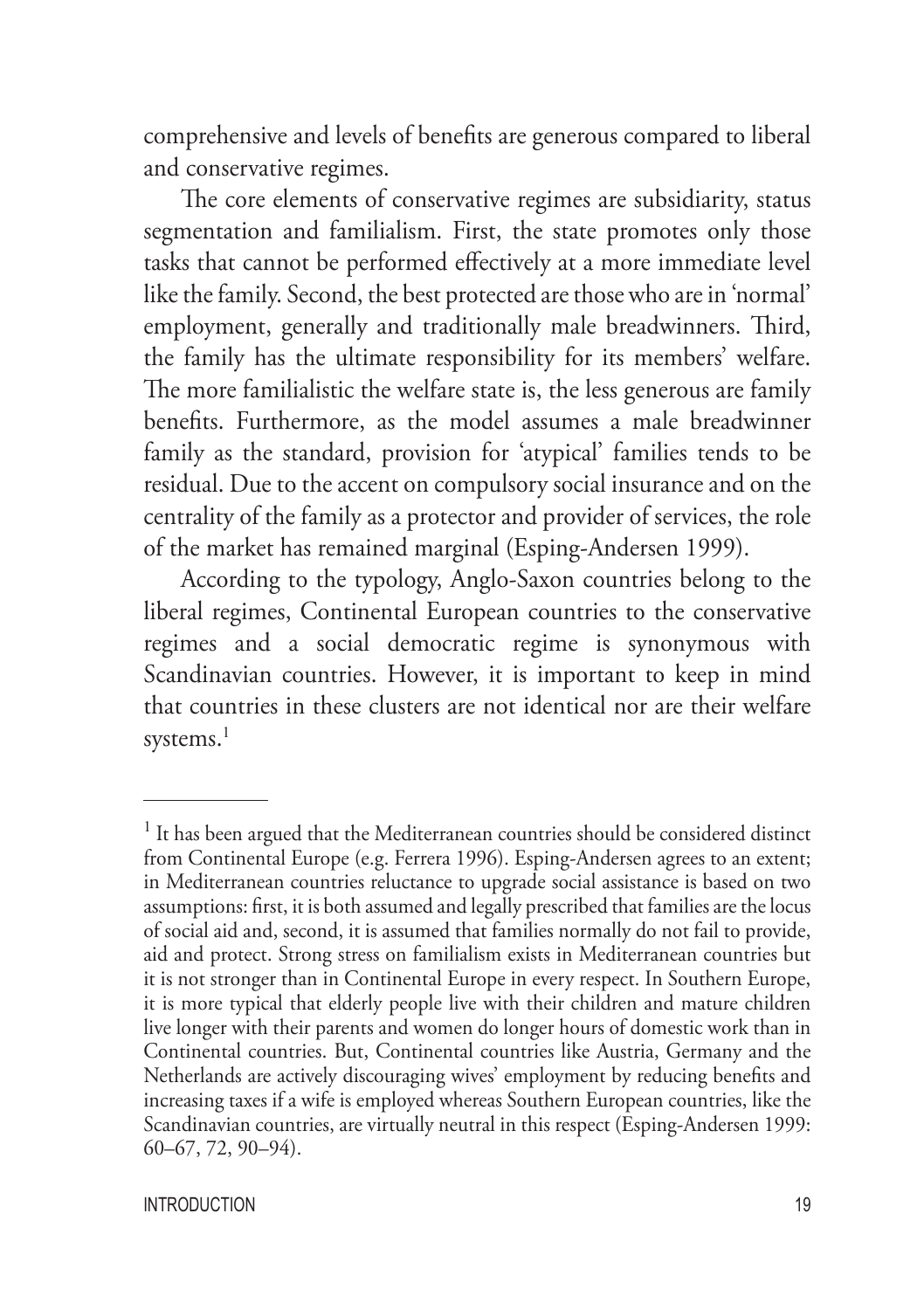Esping-Andersen's typology is widely used but also criticized, particularly by feminist scholars, because it leaves the family and gender perspective aside and focuses mainly on the relationship between the welfare state and the market, and on the degree to which people can live independently of market forces (de-commodification) (e.g. Leira 1999; Lewis 1993; Sainsbury 1996). However, it is not just the degree to which people can live independently of market forces that is relevant, but also the degree to which it is possible for people to live independently from their families (den Dulk 2001: 29). Thus feminists distinguish the gendered models of welfare states: the male breadwinner and the individual model. Different welfare states maintain and are premised on different family ideologies. Therefore, the relationship between the state, the family and the individual varies in different societies (den Dulk 2001; Sainsbury 1996).

Acknowledging the critique, Esping-Andersen introduced the concept of de-familialisation, referring to the degree to which the welfare state eases the burden of caring responsibilities of families. 'Defamilialised' welfare states are characterized by an active public policy, including provisions such as childcare and services for the elderly. In a 'familistic' welfare state regime caring responsibilities are primarily seen as a responsibility of private households. According to Esping-Andersen, Scandinavian countries are the most 'de-familialised' ones and Southern European countries are the most 'familistic' with respect to the caring burden of families (Esping-Andersen 1999).

Regarding the relationship between the state and the family and prevailing family ideology, the differences appear to be the greatest between Scandinavian and Southern European nations. Finland as a Scandinavian nation belongs to the social-democratic, 'de-familialised' and individual model welfare states whereas Spain as a Southern European nation belongs to conservative-corporatist, 'familistic' and male breadwinner model welfare states. Therefore, following the lines of comparative studies on welfare states and public policies, the Finnish family appears modern, loose and marginal because of the individualistic, strong and developed welfare state that has taken over most of the tasks that traditionally belonged to the family. The Spanish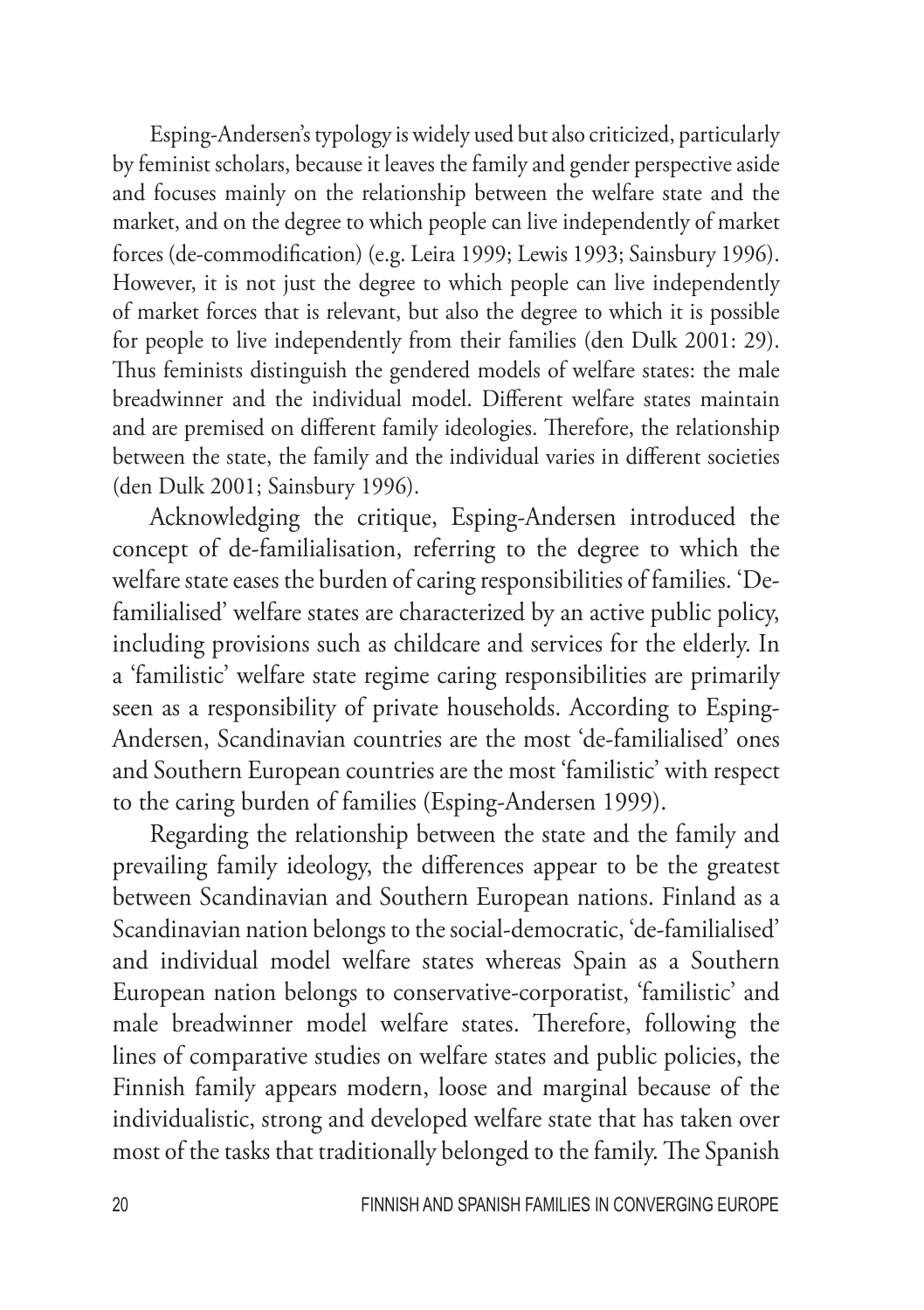family, in contrast, appears traditional, firm and strong because the family has maintained its central role as welfare and care provider, and the welfare state is weak, its level of services is low and benefits are family-centred (Alestalo and Flora 1994; Esping-Andersen 1990, 1999; Iglesias de Ussel 1998; Kosonen 1995).

Although the focus of this study is not the welfare state but the family institution and its changes within a Western European context, the classification of countries provided by welfare state studies served as the selection criteria for country cases, particularly since the family is seen as a social institution. Regarding the relationship between the state and the family and the prevailing family ideologies, Finland and Spain offer interesting perspectives for analysing the family institution and changes in it. They serve as extreme cases of European societies and families.

However, notions of 'similar' and 'different' are relative. Two cases which from one perspective contrast sharply may from another perspective be alike. Comparing the 'most different' cases or as diverse cases as possible is justified because it enables us to trace similar processes of change but keeps us sensitive to the fact that similar processes do not always lead to similar outcomes nor do they always originate from same reasons (cf. Collier 1991).

*Socio-Demographic Trends: Convergence of the Different Families*

In recent decades, marriage and fertility have declined, premarital cohabitation, divorce, single parenthood and women's labour force participation have increased and the number of children born out of wedlock and the number of single people have been increasing all over Western Europe. The main concerns arising out of the sociodemographic trends are twofold: the formation of new families is delayed or even rejected and the existing families are increasingly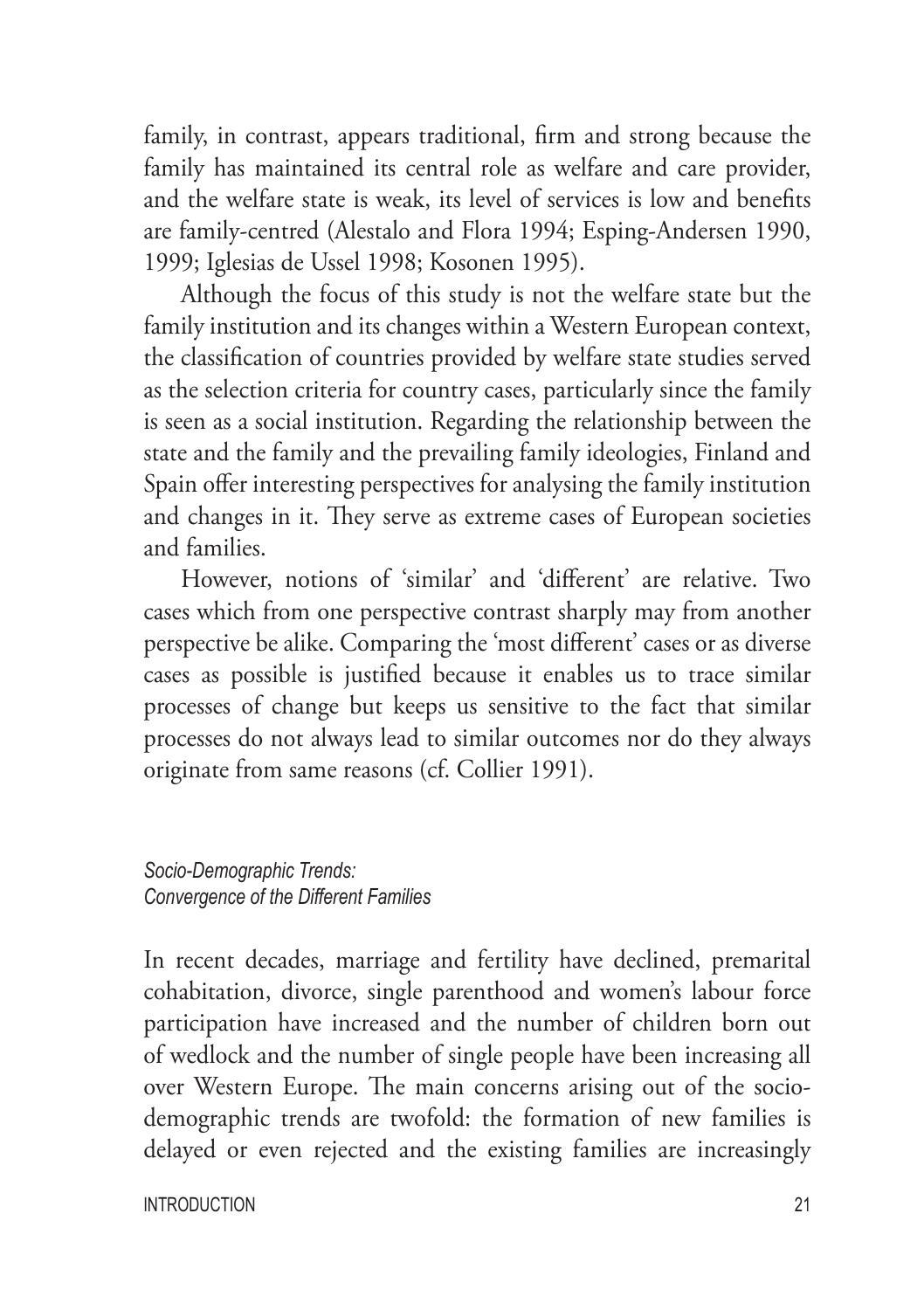dissolving. Consequently, it appears that the family institution itself is in a state of decline in Western Europe (e.g. Becker 1981; Popenoe 1988). The current socio-demographic trends are also regarded as signs of cultural convergence, which is believed to lead to similitude in lifestyles, cultural symbols, individual attitudes, beliefs and ways of acting in areas such as family formation, intimate relationships and gender relations (Beck 1999a; Beck and Beck-Gernsheim 1995; Bittman and Pixley 1997; Langlois et al. 1994).

Although West European societies have undergone parallel demographic and even cultural changes, the changes are not identical. A closer look at demographic statistics reveals surprising similarities and differences especially between societies that are considered to be different in several aspects. To mention one example, at the end of the 1990s, the marriage rate was equally low in Finland and Spain but the fertility rate was considerably lower in Spain than in Finland, and Spaniards delayed family formation further than Finns even though Spanish society and culture is considered familistic and Finnish society and culture are seen as individualistic.

Taking the variation in the welfare state and socio-demographic trends as the starting points, the following questions arise: what is the family that is claimed to be declining? Is it actual families or an idea of the family? How is the family defined in different social and cultural contexts and how have these definitions changed? Why is the formation of the first family delayed further in Spain than in Finland and why is fertility substantially lower in Spain than in Finland?

*Theoretical and Methodological Roots: Durkheim on the Family*

The view of the family as a social and cultural institution has its origins in classical sociology. The societal changes entailed by industrialisation and urbanisation raised questions about the permanence of marriage,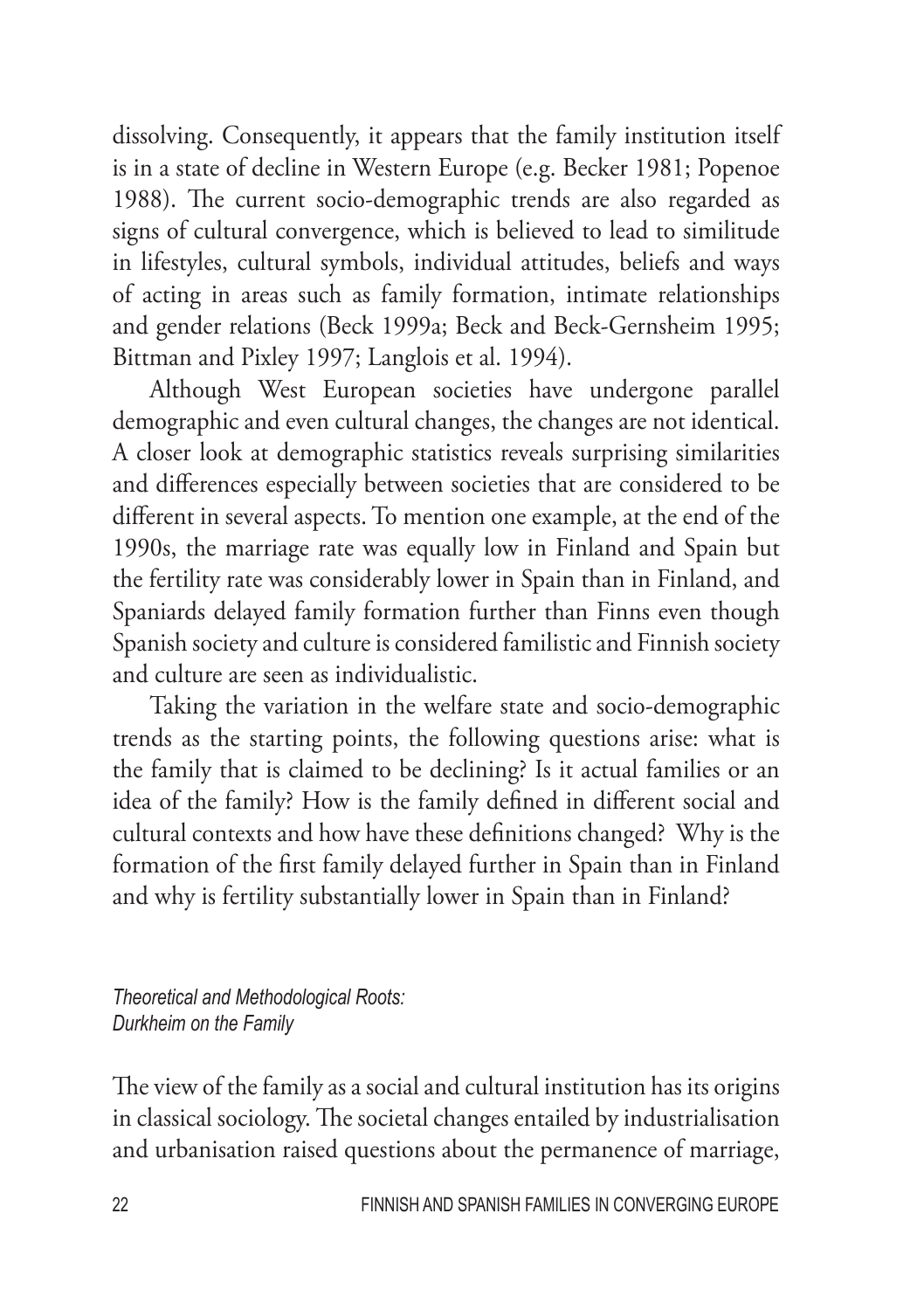the status of women and the future of personal and family relations in a society where the old bonds were vanishing. In the second half of the 19th century, fertility declined, divorce increased as did nonmarital births and the age-old roles of men and women were about to change. Scholars and policymakers tried to understand these changes by applying the new scientific theory of evolution to social institutions. The basic idea of the evolutionary theory was that the family structure had gone through several stages of development until it reached the cultivated stage of monogamous marriage and nuclear family (Lamanna 2002; Marin 1994).

Durkheim's writings on the family are not very well known but the family was one of his primary interests and his ideas on the family have had a significant, although often implicit influence in presentday family studies (Lamanna 2002)<sup>2</sup>. Similar to his contemporaries, Durkheim's theory of the family is evolutionary but it also reflects the controversy over the family theories at the time.<sup>3</sup> Durkheim agreed that the family had gradually evolved from complex, indistinct and unorganised clan-families to restricted, well-defined and specialised conjugal families. The conjugal family is qualitatively different from the earlier family types because it is the first to be based on personal attachment rather than on family property or interests. Structurally speaking, the conjugal family is reduced to its foundation; the married couple for, *"the only permanent elements are the husband and wife, united to one another by a free and individual choice, forming an autonomous* 

<sup>2</sup> Mary Ann Lamanna's book *Emile Durkheim on the Family* (2002) brings together Durkheim's ideas on the family from diverse sources and scattered references, lectures and discussions, and presents his little known 'family sociology' systematically and comprehensively.

<sup>&</sup>lt;sup>3</sup> Influential studies on family and kinship at the time were, e.g., Henry Sumner Maine's study *Ancient Law* published in 1861, Lewis Henry Morgan's study *Ancient Society* published in 1877, Friedrich Engel's study *The Origin of the Family, Private Property and the State* published in 1884 and Edward Westermarck's study The *History of Human Marriage* published in 1891.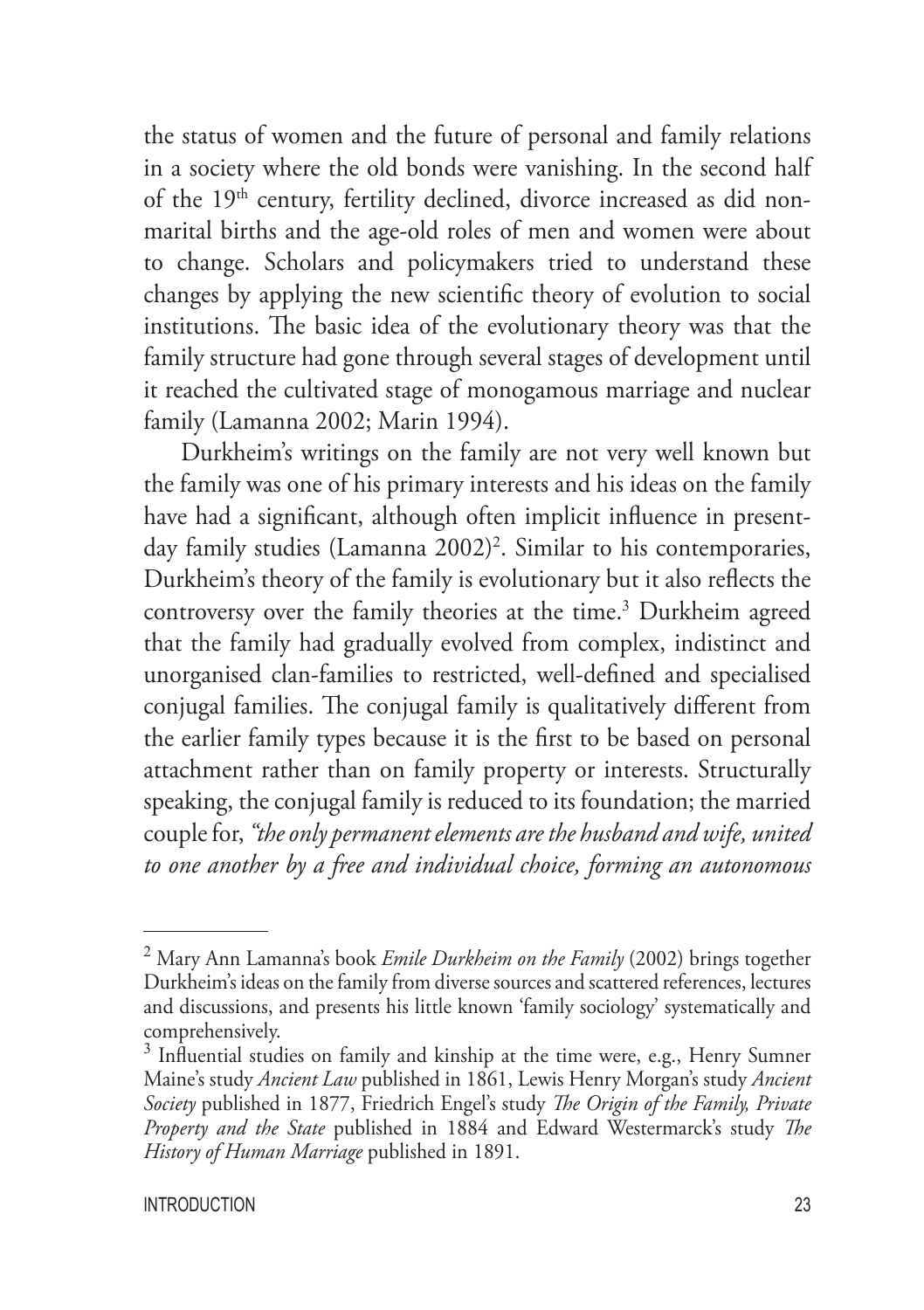*family with the minor and unmarried children"* (Durkheim 1921: 2<sup>4</sup> cited in Lamanna 2002: 51). Like Durkheim, present-day scholars emphasise the centrality of the couple relationship. Given the long childfree period, marriage is defined less as a parenting union and more as a personal relationship between two individuals (e.g. Beck and Beck- Gernsheim 1995; Jallinoja 2000).

The other new and most distinctive characteristic of the conjugal family is the ever-growing intervention of the state in the domestic life of the family. *"When formerly it [the state] was a stranger to domestic life, more and more it regulates it and supervises its functioning"* (Durkheim 1909: 262<sup>5</sup> cited in Lamanna 2002: 93). Durkheim anticipated the social division of labour in modern societies where the family collaborates with other specialized institutions like the church, the school system, the labour market and the welfare state.

Unlike most of his contemporaries, Durkheim rejected the biological and psychological explanations of the family and pointed out that the family is first and foremost a social association. Furthermore, although he placed the conjugal family at the end of evolution, he did not conclude that the evolution was completed. He argued strongly against Westermarck's assumption of the conjugal family's constancy and accentuated change. He stated, *"If the family has varied up to this point, there is no reason to believe these variations must heretofore cease (…)"* (Durkheim 1895: 622<sup>6</sup> cited in Lamanna 2002: 57) and *"Since progress is a consequence of changes that occur in the social milieu, there is* 

<sup>4</sup> Emile Durkheim (1921) La famille conjugale. *Revue philosophique* XC: 1–14. Edited with notes by Marcel Mauss.

<sup>&</sup>lt;sup>5</sup> Emile Durkheim (1909) Contribution to the discussion of "Mariage et divorce". Pp. 261–262 in *Libres entretiens: Questions realtives à la condition Economique et Juridique des Femmes. Paris*: Union pour la vérité.

Emile Durkheim (1895) "Revue critique: L'Origine du mariage dans l'espèce humaine, d'après Westermarck''. *Revue philosophique* XL: 606–623*.*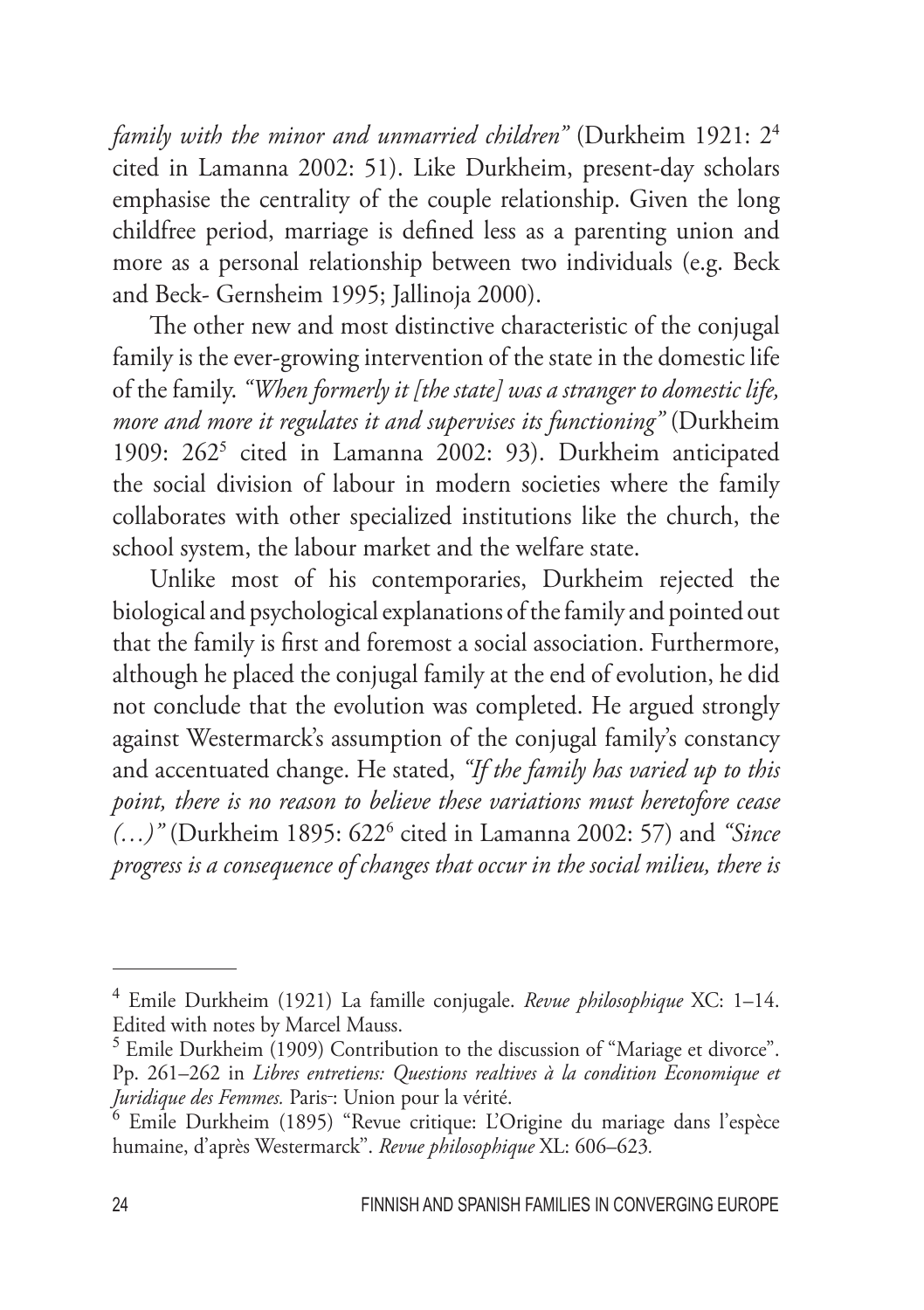*no reason to suppose that it will ever be finished (...)* (Durkheim [1893]  $(1978: 332)^7$  cited in Lamanna 2002: 57).

Durkheim conceptualised the family as a changing social institution and emphasised the connection between social organisations and family structures. He was interested in the formalised and stable aspects of family and kinship and, thus he placed particular weight on norms institutionalised in juridical code. He treated legal codes as a major source of data for the study of modern societies. For Durkheim the law represented established customs that are indicators of family forms and practices (Lamanna 2002: 75). However, defining the family only in terms of the legal model excludes atypical families and *de facto* families. Durkheim realised that and emphasised the other source of data – demographic statistics – in studying the family because it may grasp the empirical diversity of family life better than legal codes<sup>8</sup>.

In Durkheim's study on the family, statistical analysis is used to implement the comparative method by examining variations in social phenomena by time and place (Lamanna 2002: 77). Thus, in methodological terms, Durkheim advocated the comparative method to analyse the family as an institution in historical and cross-national perspectives. He argued that deductions about the relationship between social organisations and the family could be made on the basis of *"a number of well-observed and well-studied cases that indicate covariance"* (Durkheim 1908 236–237<sup>9</sup> cited in Lamanna 2002: 70).

Although Durkheim's theory has its faults and it appears archaic, he touched on issues that are still under vivid discussion and his

<sup>7</sup> Emile Durkheim [1893] (1978) *De la division du travail social.* Paris: Presses Universitaires de France [Alcan].

<sup>&</sup>lt;sup>8</sup> In addition to the legal and statistical data, Durkheim used a wide range of historical and ethnographic data in his study on the family (Lamanna 2002).

<sup>9</sup> Emile Durkheim (1908) Débat sur l'explication en historie et en sociologie*. Bulletin de la société française de philosophie* viii: 229–245.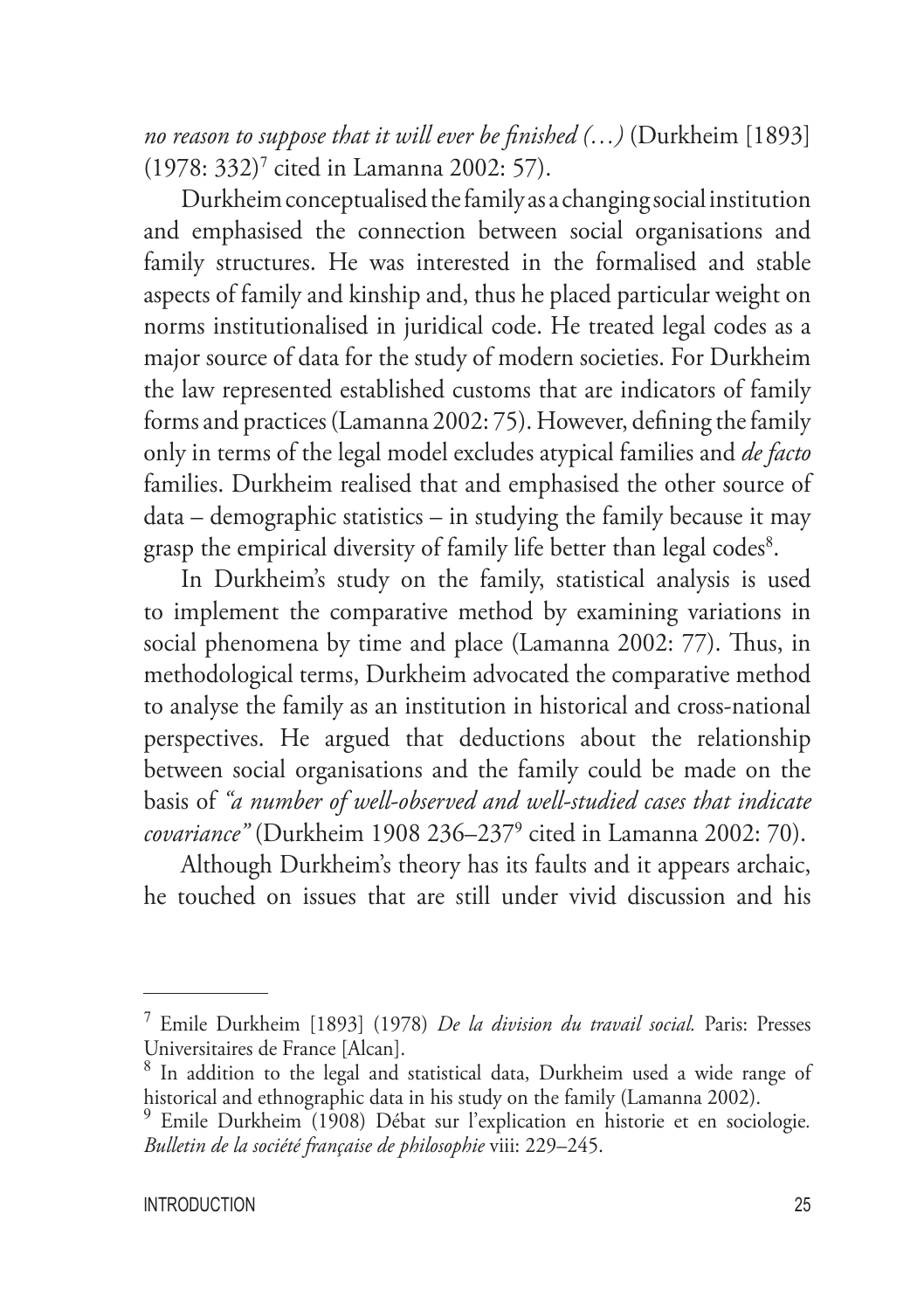theory gives us important principles that are still valid today. First, agreement that the family can be studied scientifically regardless of the 'natural attitude' we hold toward it may be counted as Durkheim's legacy. Second, Durkheim's methodological stance, the use of the comparative method in analysing statistical, ethnographic and historical data, accentuates the close connection between the family and society. Third, Durkheim's study on the family emphasised macrosocial analysis and social change (Lamanna 2002).

These principles have become topical in studies of contemporary family and society after being in the background in the field of familyrelated research. Structural-functionalists, such as Parsons (1955), located the family in a larger social context but much of the sociology of the latter part of the 20<sup>th</sup> century treated the family as a thing apart, concentrating on family interaction and the family life cycle. Now the newly ensued 'institutional approach' analysing the family in relation to law, economy, the labour market, the welfare state etc. (e.g. Brining 2000; Gauthier 1996; Hakim 2000; McIntyre and Sussman 1995; Moss 1980) shares Durkheim's interest in macro-level social change and the connections of the family to other social institutions.

This study may be considered Durkheimian in the sense that the family is viewed as a *social institution*. In other words, the interest does not lie in the internal life of the family or family interaction but in the macro-level social changes and in the interrelationship between the family and other social institutions such as the welfare state, the labour market, education, politics, legislation and religion. Secondly, the study is comparative, analysing the family institution in a cross-national, cross-cultural and historical perspective using legal, statistical and historical data. Furthermore, Durkheim's view on the relevance of analysing legal codes in studying the family is shared. Legal codes represent established ideals of the given society and collectively accepted ways of acting. Examining family and social legislation from a historical perspective allows us to see how the family as a social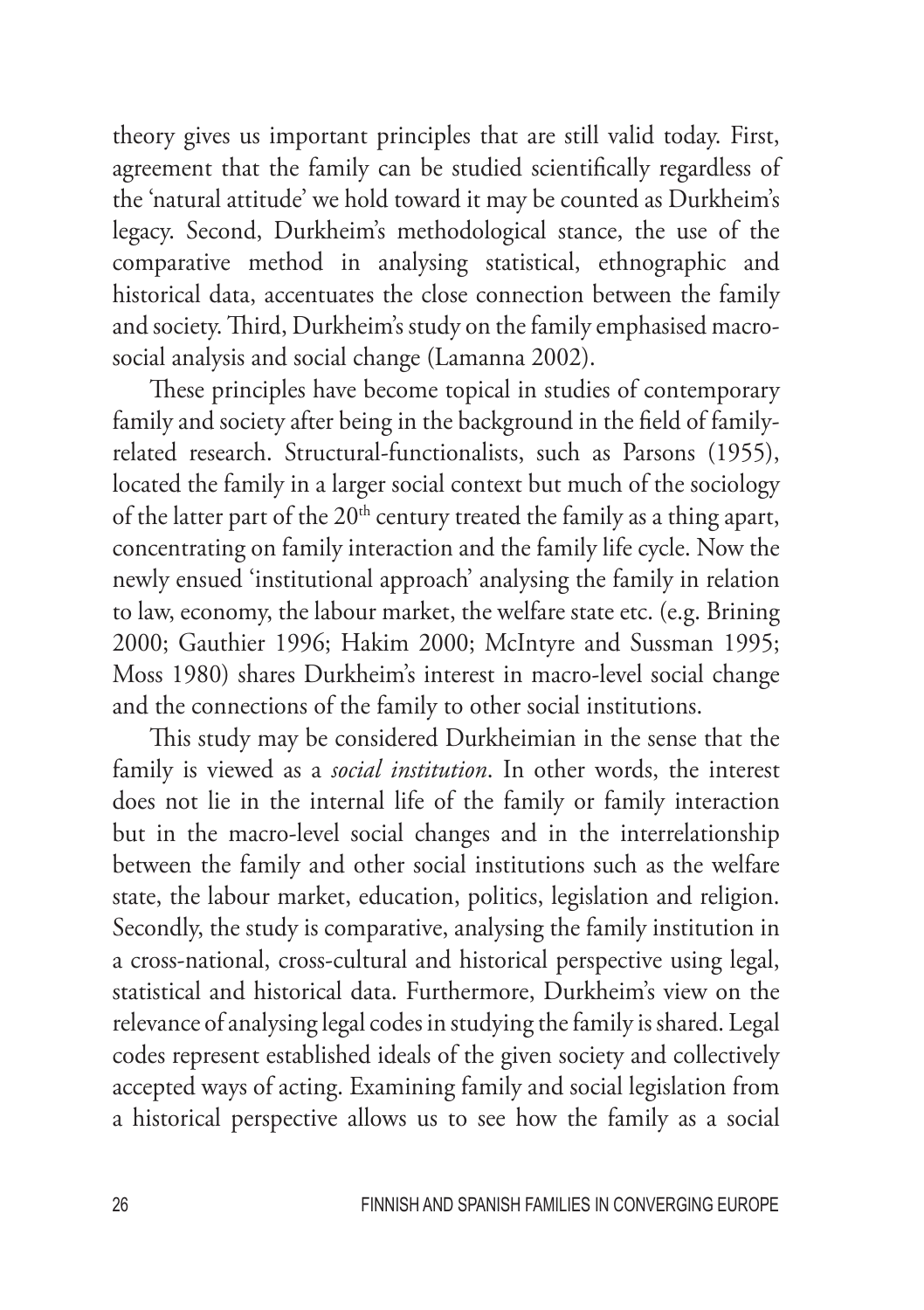<span id="page-26-0"></span>institution is conceptualised and how these conceptualisations have altered over time. Because legislation is not updated at the same pace as people change their attitudes and practices, relying only on legal codes in studying the family would give a distorted, stagnant and unrealistic picture of the family and its significance. Therefore, using various materials like socio-demographic statistics and studies of people's attitudes and values helps us to draw a more comprehensive picture of the family. It is not only the use of different materials but also the different approaches to the subject that are important in analysing the family as a changing social institution.

#### 1.2. Family in Sociology: From Unity to Diversity

To study the family is a challenging endeavour. First, family-related studies are wide-ranging and multi-disciplinary; there are a number of studies that do not specifically fall into the category of family sociology or family studies but approach the family indirectly. Second, there are many different and often conflicting views about the family among sociologists. Third, to analyse and theorize the family has proven to be difficult because of the familiarity of the subject; we all have our own understanding of the family and experiences of family life. Fourth, the contradiction between the idea of the family and empirical families and family life poses problems both in everyday life and in sociological theorising on the family in particular (cf. Bernardes 1985, Cheal 1991).

The aim of this chapter is not to present a comprehensive review of sociological theories on the family but to outline some of the major theoretical shifts that have occurred throughout the history of the field. Simplification of the theoretical developments begets a limited view of sociological discussion about the family. However, it is necessary because the discussion and theorising on the family is ample and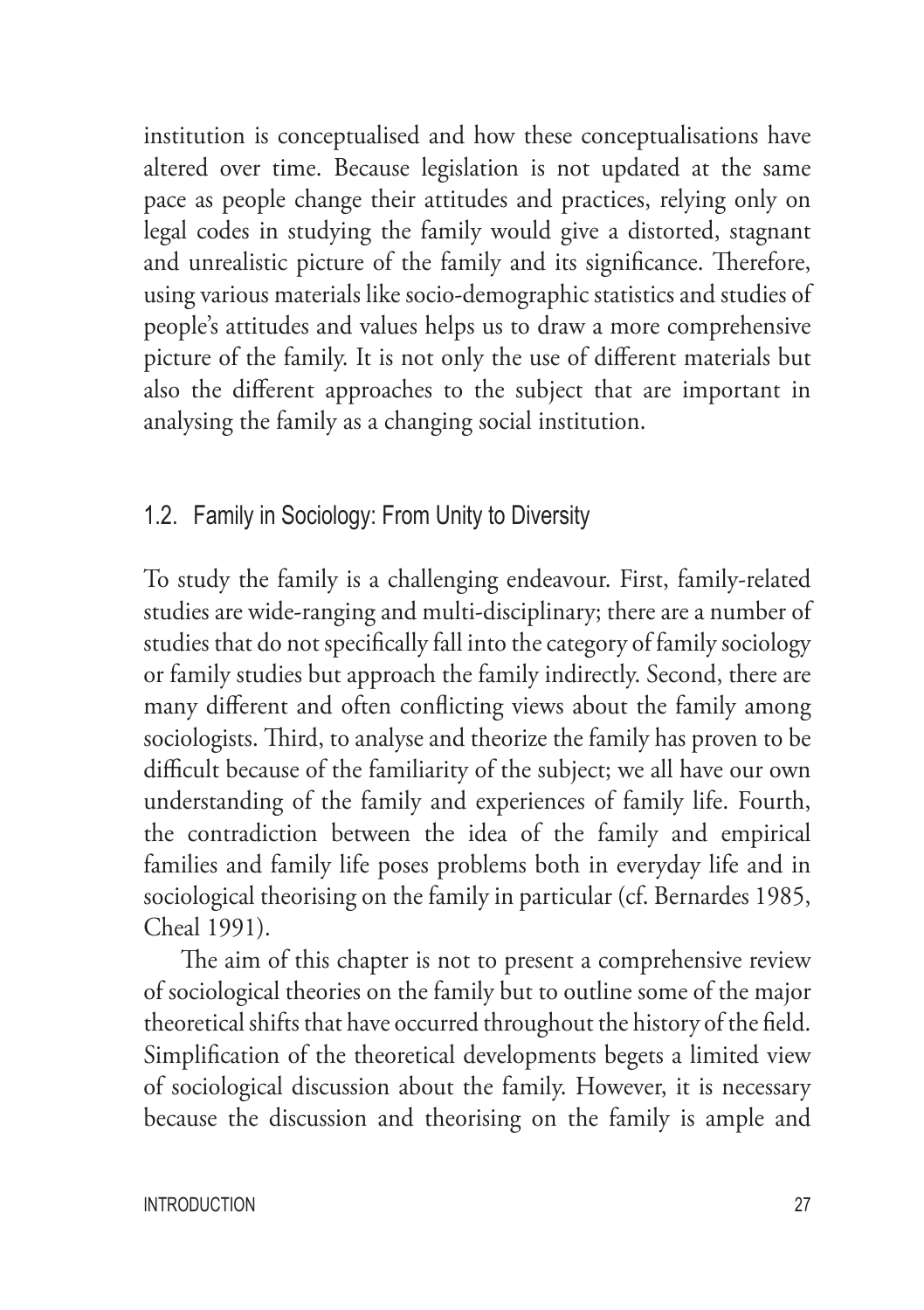mixed with influences from various disciplines such as anthropology, psychology, history and economics and to go into it would be a study of its own. Within this context, it is sufficient to present some main lines of thought and those theoretical discussions that have influenced the study of the family in this work.

The chapter is divided into three parts. The first concentrates mainly on a Parsonian version of structural-functional theory and on its critique. The second discusses the paradigm shift largely generated by the feminist impact on family theorising and the diversification of views on the family. The third part locates this study in the field of family sociology and explicates the conceptualisation of the family in this study.

#### *The Modern Family*

Family and kinship were matters of intellectual and political interest already in the  $19<sup>th</sup>$  century. The forefathers of sociology and anthropology debated the family and laid the foundation for sociological theorising on family life. In most of the classic works on this subject, discussion of the family was fragmented and appeared more as a side issue rather than as a main one and therefore, the theories on the family presented in the classics have continued to elude present-day researchers. Furthermore, their theories on the family were evolutionary, which, by the mid- $20<sup>th</sup>$  century, came to be considered as an embarrassment among social scientists (Lamanna 2002; cf. also Marin 1994). Regardless of the limitations and archaic nature of the evolutionary theory (see Chapter 1.1.), it has value in the sociological study of the family and family life as it highlights and pays attention to socio-historical change. In addition, perhaps the most influential and much criticised theory on the modern family – structural-functional theory – is founded on evolutionists' ideas (Collier et al. 1982; Lamanna 2002).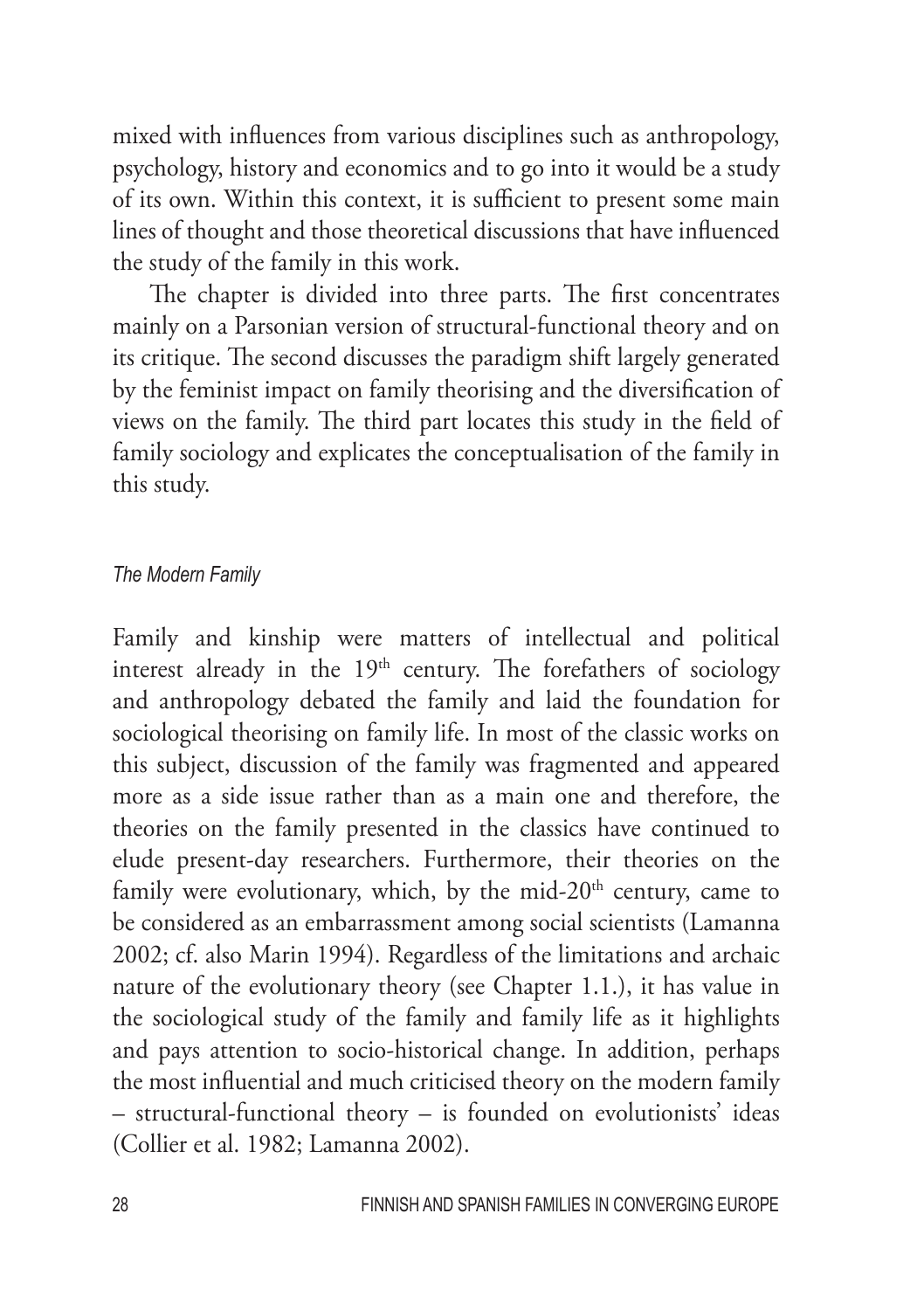The best-known representative of the structural-functional theory of the family is Talcott Parsons<sup>10</sup>. Regardless of the justified criticism of Parsons' theory, his influence and importance in the study of the family is unquestioned, for he provided the major paradigm within which family sociology has been carried out (Morgan 1975: 26). Following Durkheim, the key in Parsons' theory is structural differentiation. Accordingly, as modern industrial society evolved the family became a more separate and more specialised institution fulfilling more specialised tasks than in pre-modern and pre-industrial times. Simultaneously, other institutions developed and took over functions that earlier belonged to the family, such as economic production, education, and religion. Thus, the family has come to specialise in the functions of the socialisation of children and the emotional support of adult members of society (Parsons and Bales 1955).

According to Parsons, the conjugal nuclear family consisting of a husband, a wife and children (if any) is the type of family that is functional for the demands of modern industrial society: social and geographical mobility and individual achievement. First, the nuclear family is small enough to be highly mobile and second, it is relatively isolated from kin and kin-related economic commitments and thus

 $10$  The period between the  $19<sup>th</sup>$  century evolutionists and the structural-functionalism of the 1950s was not void. In the 1920s, two influential 'schools' of social thought and research were established: one in the USA, the Chicago School and the other in Europe, the Frankfurt School. Although the family was not the core of their concerns, they did address it more or less indirectly. The Chicago School viewed the family in the context of urbanising social life and emphasised the isolation and rootlessness of the modern family, which, contrary to Parsons, was seen as negative. The importance of the Chicago School started to diminish after World War II and structural-functionalism gained ground in sociology (Berger and Berger 1983). The Frankfurt School developed the critical theory of society largely inspired by Marxian and Freudian analyses, stressing the inner 'psychic' dimension of exploitation under capitalism (Morgan 1975: 171). The direct impact of the Frankfurt School on family studies and theories is difficult to pinpoint but its influence in feminist and post-modern theorizing on the family is distinctive.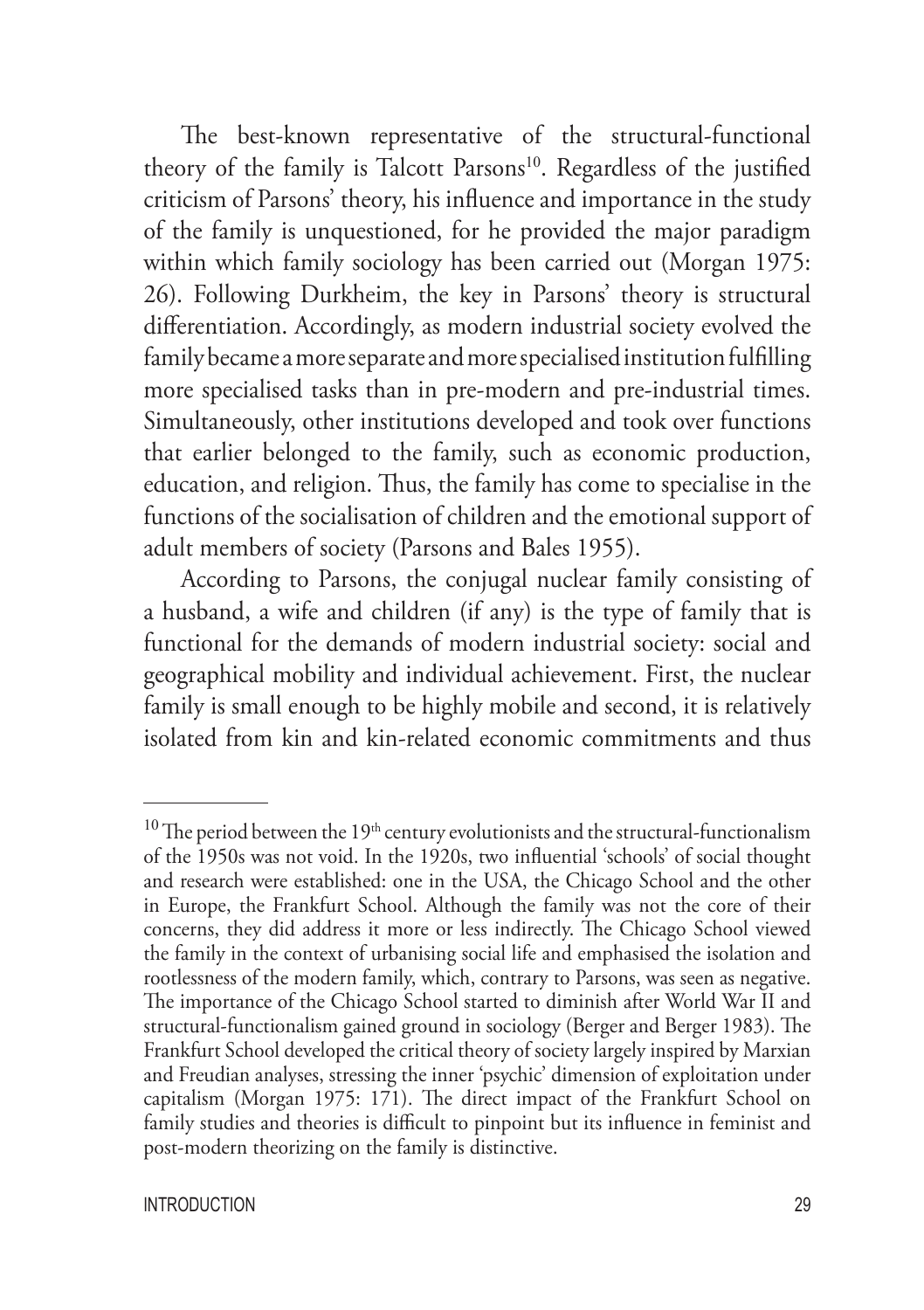individuals are free from work-related kinship pressures. However, the nuclear family is not and never can be isolated from other systems, institutions and the society: the nucleus is emotionally attached to a kin group, a part of children's socialisation takes place in schools and peer groups and the husband's wage work connects the nuclear family to the society. The family outlined in structural-functional theory is characterised by the differentiation of the sex roles: the husband is the breadwinner (instrumental leader) and the wife is a homemaker and caretaker (expressive leader). In Parsons' view this differentiation is necessary because the competition of occupational status would undermine the solidarity of the spouses and be detrimental to the marriage, which is seen as the basis of the family (see Parsons and Bales 1955, Parsons 1964; also Cheal 1991; Morgan 1975; 1996; cf. Becker 1981).

Parsons' theory of the family is inseparable from his general theory of social evolution. According to Parsons, there is a universal evolutionary direction to social change and to superior forms of social existence, the highest stage being 'modern'. Modern society is 'better' than the previous ones because specialisation of social units leads to coordination of specialised activities of different social units and increases efficiency and, as a result, the society as a whole functions 'better' than before. The same applies to the family; since economically productive activity has been removed from the home, adult family members are able to devote more time to the emotional quality of their relationship and to socialisation of their children. In Parsonian terms, this upgrading of the family makes the modern nuclear family superior to earlier or alternative family forms (Parsons 1966; see also Cheal 1991).

Although Parsons was seeking to outline a general theory of society and the part that family plays in it, factually, he was concerned with the North American white middle-class family of the 1950s. Furthermore, the theory does not do justice neither to the complexity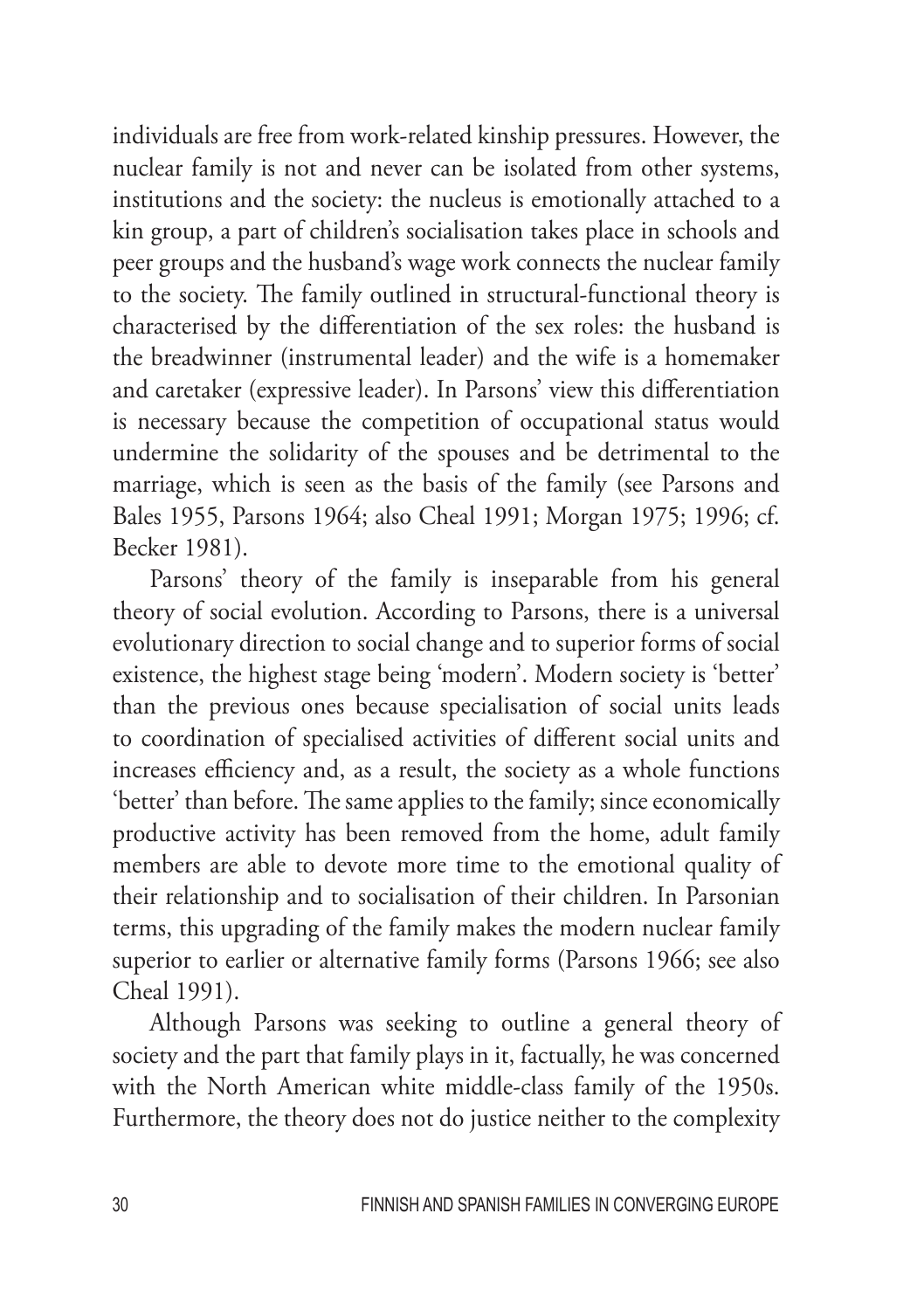of the 'outside' society nor to complex patterns of mediation between family members within the nuclear family. First of all, the structuralfunctional theory does not pay attention to social, regional, religious, socio-historical, cultural or ethnic differences and characteristics neither within a society nor between societies. Such being the case, the theory is a-historical and unresponsive to context and to the potentiality for change (e.g. Cheal 1991; Morgan 1975, 1996). Furthermore, the theory does not recognise that the modernisation process proceeds differently and at a different pace in each society. Social historians and anthropologists have criticised structural-functional analysis in particular and family sociology in general for leaning on the contested suggestion that industrialisation is accompanied by a shift from rural extended families to isolated urban nuclear families (Goode 1963; for criticism see, e.g., Anderson 1994; Goody 2000; Laslett and Wall 1972; Miterrauer and Sieder 1982).

In addition, the family in structural-functional theory appears as an active social unit and a unified interest group. This 'fallacy' became an object of the critique of feminist theorists in particular. Furthermore, regardless of their theoretical approaches, the critics of structural-functional theory agree that the theory pays hardly any attention to the real diversity of family life and that its rigid view of sex roles exaggerates and oversimplifies the marital relationship in general and women's experiences in particular (cf. Cheal 1991; Hartmann 1981; Oakley 1974; Stacey 1996).

David Morgan points out that there are grounds for doubting the account of the 'modern family as a success story' deriving from functional analysis (Morgan 1975: 92). Referring to the 'radical psychoanalytic' approach to the family deriving from the work of R.D. Laing and David Cooper, he argues that while the family (isolated conjugal nuclear family) may be functional for society as a whole, it can be and often is dysfunctional for the individual. The effective functioning of the family in society and the cohesion of the family as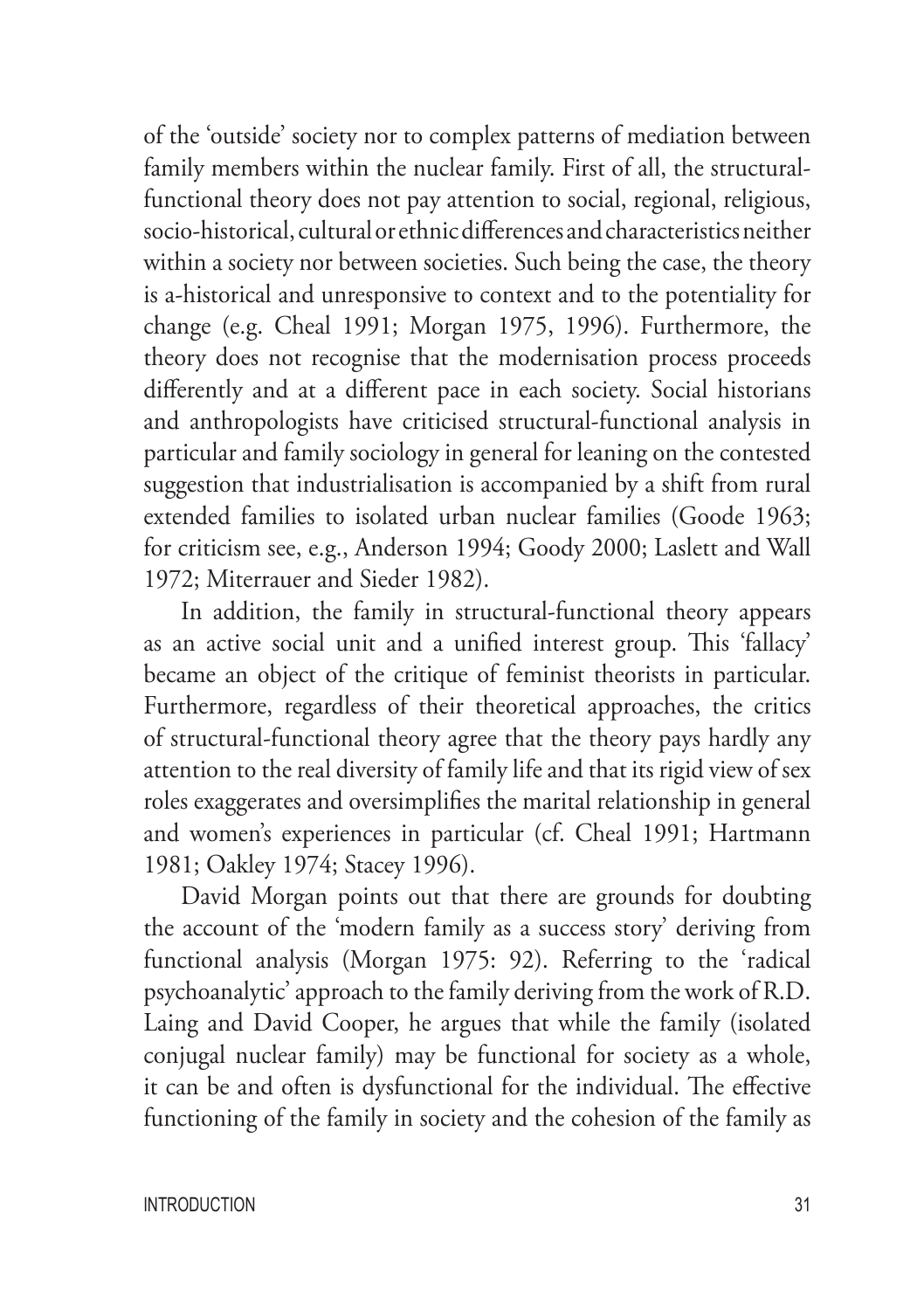a unit may have been achieved at the expense of family members. In addition, the family itself may be seen as dysfunctional for society as a whole (Morgan 1975).

However, Morgan prefers the term contradiction to dysfunction because 'dysfunction' alludes to the pathological or unusual. It has been quite common both in family studies and in public discussion to treat such forms of familial life as unusual or even pathological which do not fit into the expected ideal type (e.g. cohabitation, extramarital births, divorce, same-sex couples, etc.). The term dysfunction also includes the idea that the feature that is unfit to the ideal model may be removed or alleviated through remedial action (e.g. counselling, therapy, sanctions). The term contradiction, however, implies something that is built into the situation. It also includes a notion of change, meaning that the thing develops because of its internal, builtin contradictions. The contradictory nature of the family lies in the fact that it is simultaneously both a part of a wider system and a relatively bounded system (ibid. 96–97). To see the family as contradictory by definition makes it possible to describe divorce, domestic violence, and the 'non-traditional' forms of family life as predictable outcomes of mainstream or 'normative' family life (cf. Cheal 1991).

Although structural-functional theory leaves room for much and justifiable criticism, the positive effect of the theory is that it emphasises that micro-level processes must be studied in relation to macro-level structures and in the context of long-term historical changes (cf. the Durkheim discussion in Chapter 1.1.). Unlike many latter-day theoretical tendencies, Parsons' theory recognises that the family is not an isolated system but is in relation to the wider society (Morgan 1975: 31; also Cheal 1991: 34).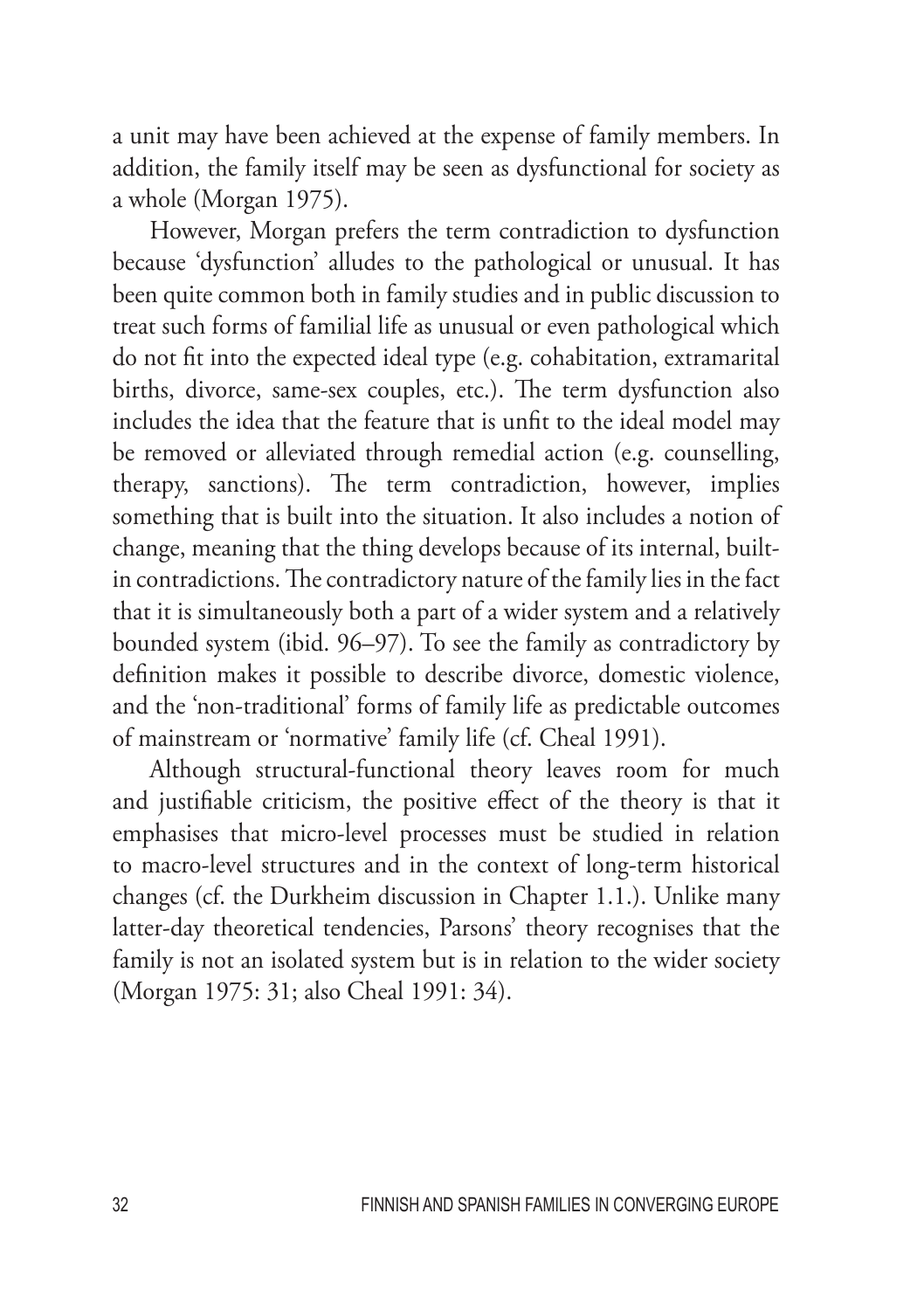Since the 1960s, a number of critics have engaged in rethinking the family and demystifying the ideal of the modern nuclear family as the only desirable and legitimate family form. The paradigm shift was largely generated by feminism, which has had a significant impact on sociological family theorising (Mann et al. 1997).

Feminist rethinking of the family starts with challenging three widespread assumptions: the ideology of the 'monolithic family', beliefs that the family is natural or biological, and analyses that reduce family ideals and family life into functions and roles (Thorne 1982). Feminist scholars primarily criticize modern family theorists/ theories for accepting the family as a given natural unit and failing to problematise the very concept of the family (Tolkki-Nikkonen 1996). In brief, feminists have challenged the idea of the timelessness of any specific family arrangement. They introduced the idea of the analytic decomposition of the family, insisting that instead of studying the family, we should study the underlying structures of sex, gender and generation (e.g. Barrett and McIntosh 1982). Accordingly, it became apparent that female and male family members of different ages do not experience their families in the same way. Feminists gave voice to inequalities and conflicts between genders and generations both within and outside the family (e.g. Walby 1990). Furthermore, family boundaries came to be questioned and dichotomies such as private/ public and family/society were challenged (cf. Thorne 1982; Tolkki-Nikkonen 1996).

The anthropologists Jane Collier, Michelle Rosaldo and Sylvia Yanagisako (1982) posed the question: *Is There a Family?* and challenged the longprevailing conviction about the family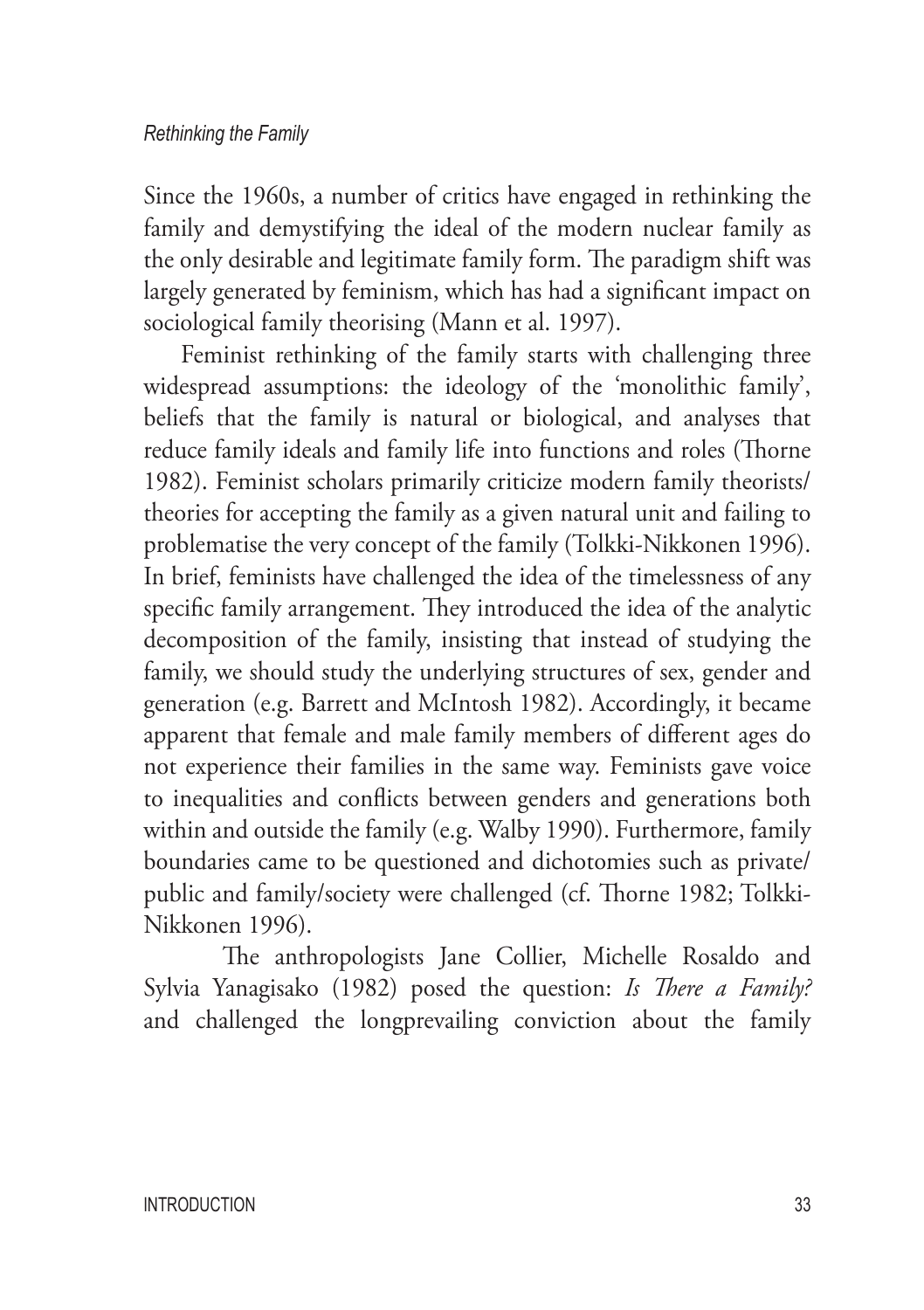as a universal<sup>11</sup> human institution which "maps the 'function' of 'nurturance' onto a collectivity of specific persons (presumably 'nuclear' *relations) associated with specific spaces ('the home') and specific affective bonds ('love')"* (Collier et al. 1982: 29). They made two important arguments. First, they demonstrated that a variety of structures could fulfil the functions assigned to the (nuclear) family (cf. also Douglas 1991) and, second, they insisted that we should not approach the family as a concrete institution designed to fulfil universal human needs, but as an ideological construct associated with the modern state. In criticising the functional theory of the family, they turned to the 19th century evolutionists and claimed: *"(…) the Victorians, not the functionalists (…) recognized that all human social ties have 'cultural'*  or 'moral' shapes, and more specifically, that the particular 'morality' of *contemporary familial forms is rooted in a set of processes that link our intimate experiences and bonds to public politics"* (Collier et al. 1982: 33). Collier et al. suggest that in order to understand families we need to adopt the perspective that the family as we understand it is not only a functional unit but also an ideological unit. Seeing the family also as an ideological unit or construct requires us to pay attention to other societal units or 'public politics' and to ask what kinds of ideas of the family they advocate and why.

The diversification of views on the family was inspired by several theoretical perspectives such as feminist theory, Marxist theory, system theory, symbolic interactionism, conflict theory and social

 $11$  The major source for the debate about the universality of the nuclear family is George Murdock's work *Social Structure* (1965) [1945]. New York: Free Press. He studied data on 250 societies and concluded that the nuclear family exists as a distinct and strongly functional group in every known society either as the prevailing family form or as the basic unit of more complex family forms. The same types of arguments were made earlier by Bronislaw Malinowski (1913) in *The Family Among the Australian Aborigines* (London: University of London Press) and by Edward Westermarck (1891) in *The History of Human Marriage* (London: Macmillan and  $Co$ ).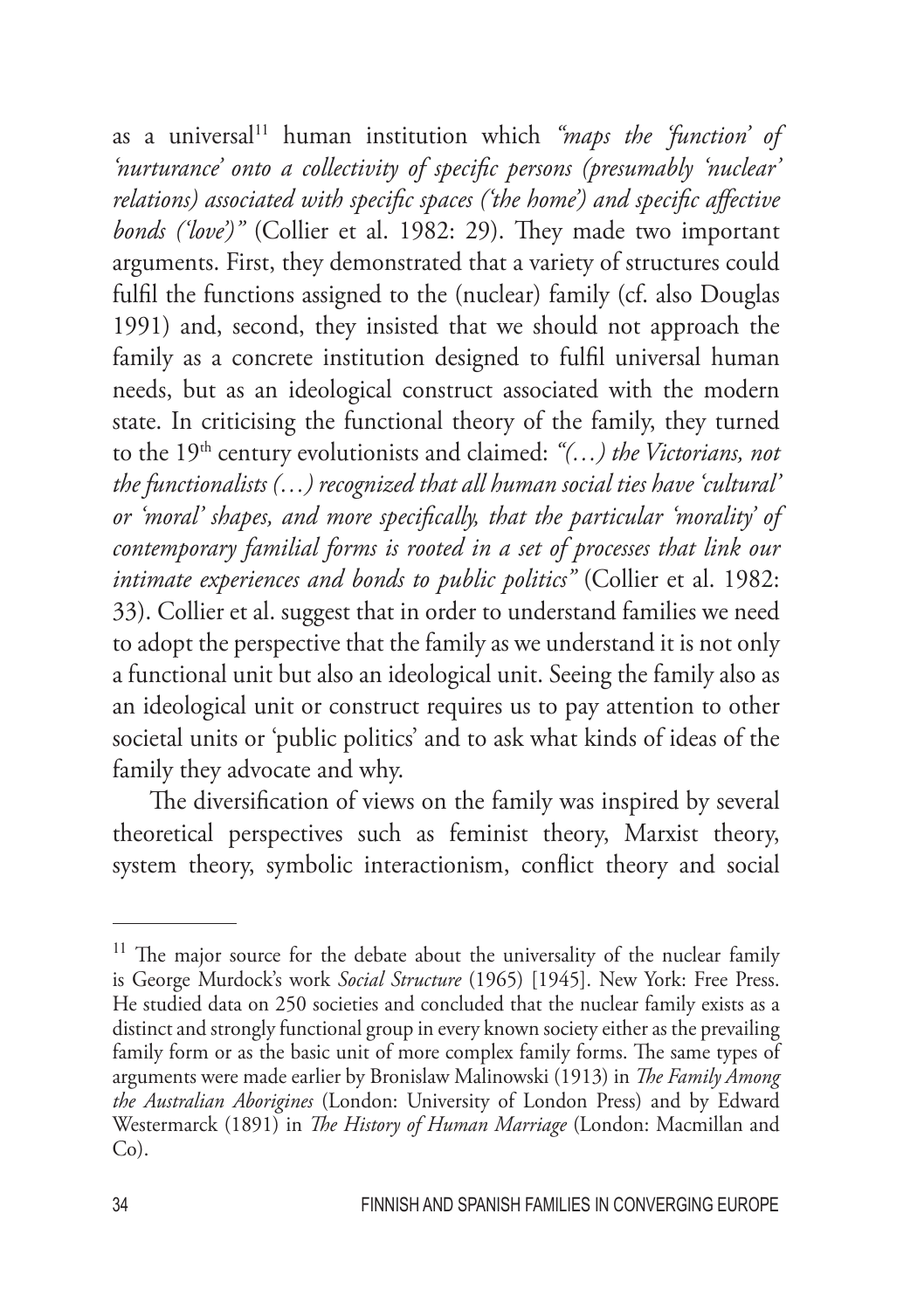constructionism (Cheal 1991). In general terms, the strategic effects of the paradigm shift were, first, that family researchers started to pay increasing attention to interaction between intimate couples and human relations. Second, interest grew in such forms of living that were not circumscribed by the structural-functional or standard theory of the family, such as two-earner families, single-parenthood, cohabitation and reconstituted families. Third, stress on adaptation was replaced by stress on conflicts and contradictions both between the family and society and within families (Cheal 1991; Mann et al. 1997; Tolkki-Nikkonen 1996). All in all, the range of themes within family research expanded, including changing gender roles, women's wage work, the relationship between the family and the welfare state, the reconciliation of work and family, fatherhood, children, youth, the elderly, ethnic groups, sexual behaviour, marriage, divorce, the life cycle and values, just to mention few. Since the 1970s, the theoretical discussion on family and family life has been extensive and eclectic and it is impossible to go into it in detail. The underlying point to be made here is that the shift from a more or less unified view on the family and family life to diverse views meant that the family itself became a problem (Berger and Berger 1983).

Not only the diversified sociological views on the family but also the indisputable empirical diversity of family life, family types, and socio-demographic changes provoked a vivid debate over the state of families in contemporary Western societies among sociologists with different outlooks on modernity or modernist culture.

First, according to the modernist outlook, the history of modern societies is viewed as a continuous process of progress, which justifies changing ways of life. The inevitable change and breaking out of tradition that occurs causes disintegration, which, however, is impeded by reconstructing more advantageous or 'better' ways of life by reconstituting and co-ordinating elements of the old and new ways. The outcome is a social form that is best adapted to new conditions and it is considered 'normal' for that developmental stage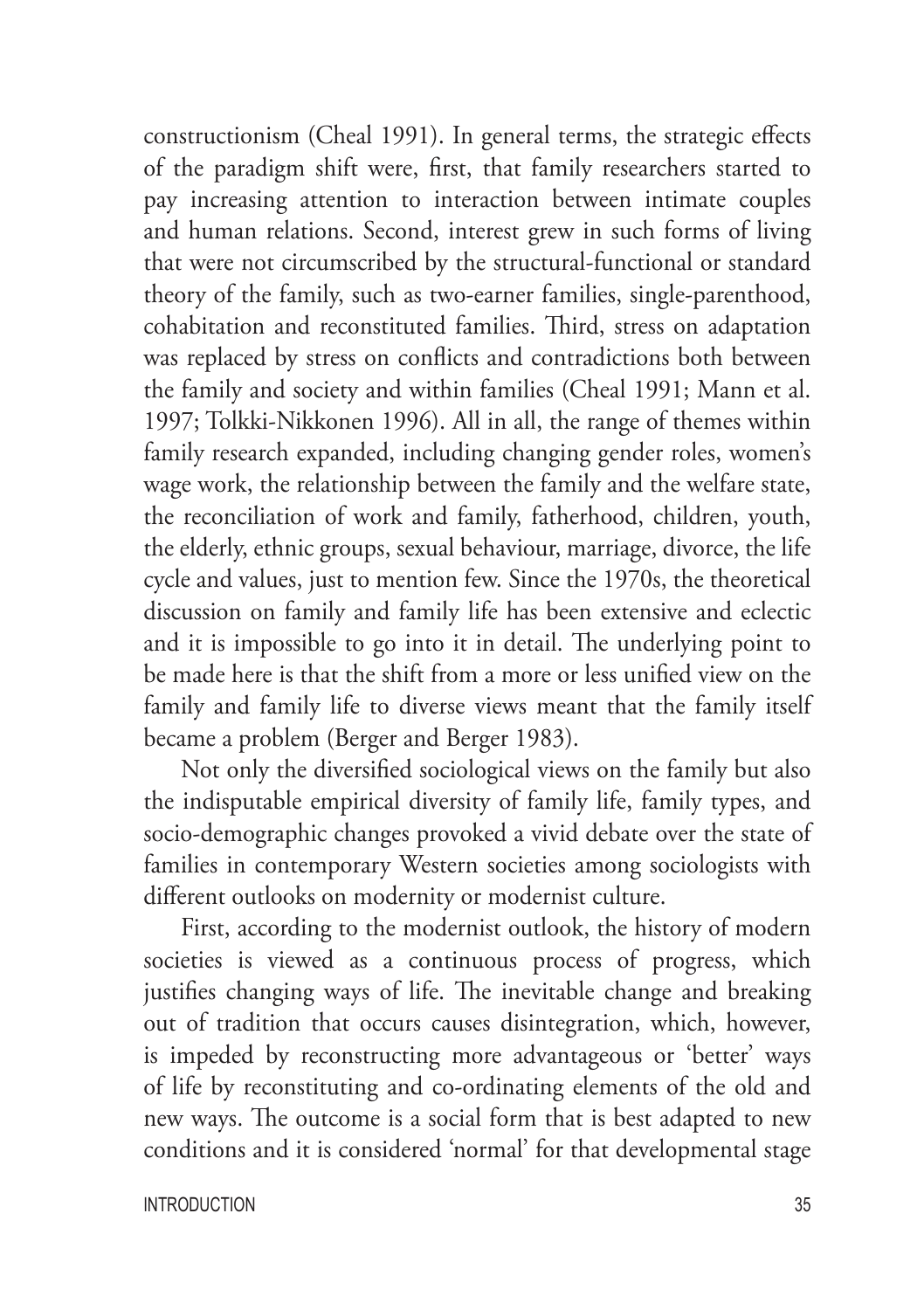of the society. Correspondingly, those forms that do not fit into the category of normal are abnormal forms that need correction (cf. Cheal 1993). Thus, the contemporary diversity of family life is expected to normalise into new, functional forms adapted to a new social order.

In contrast to modernist beliefs of continuous progress, antimodernists claim that underlying processes of modernisation have caused the weakening of families in modern societies. According to David Popenoe (1988), the aspiration of self-fulfilment and unsuppressed individualism that are inbuilt into the modernist idea of progress is the principal reason for the decline of the family in modern societies. The family is in decline because relationships between family members are becoming deinstitutionalised, the family is becoming less effective in carrying out its functions and it is losing power over its members particularly to the state. Besides, the size of families is decreasing and families have become increasingly unstable and the individual is now valued over the family. If this trend continues, families will lose their mediating role and function between the individual and society. From an anti-modernist point of view, the decline of the family contributes to the decline of community and generates a larger social crisis (Popenoe 1988: 8–9; cf. also Becker 1981). Anti-modernism is a reaction against the forces of change and its ideas tend to gain ground in public discussion especially in times of social stress. In fact, since the mid-19<sup>th</sup> century, at intervals there have been periods of fear that the family (the idealised image of the family) is in decline or in crisis (Lamanna 2002; Marin 1994).

Post-modern thought arises also from contemporary experience of pluralism, disorder and fragmentation but, unlike modernists, postmodernists are inclined to believe that those experiences are not a temporary phase of disorganisation but rather a permanent condition (Bauman 1996; Cheal 1993). Some post-modernists like Michel Maffesoli (1995) claim that modernist progress-oriented culture was a quirk in the history of Western societies and that disorder and 'messy' phenomena counted as post-modern are, in fact, a return to a 'normal'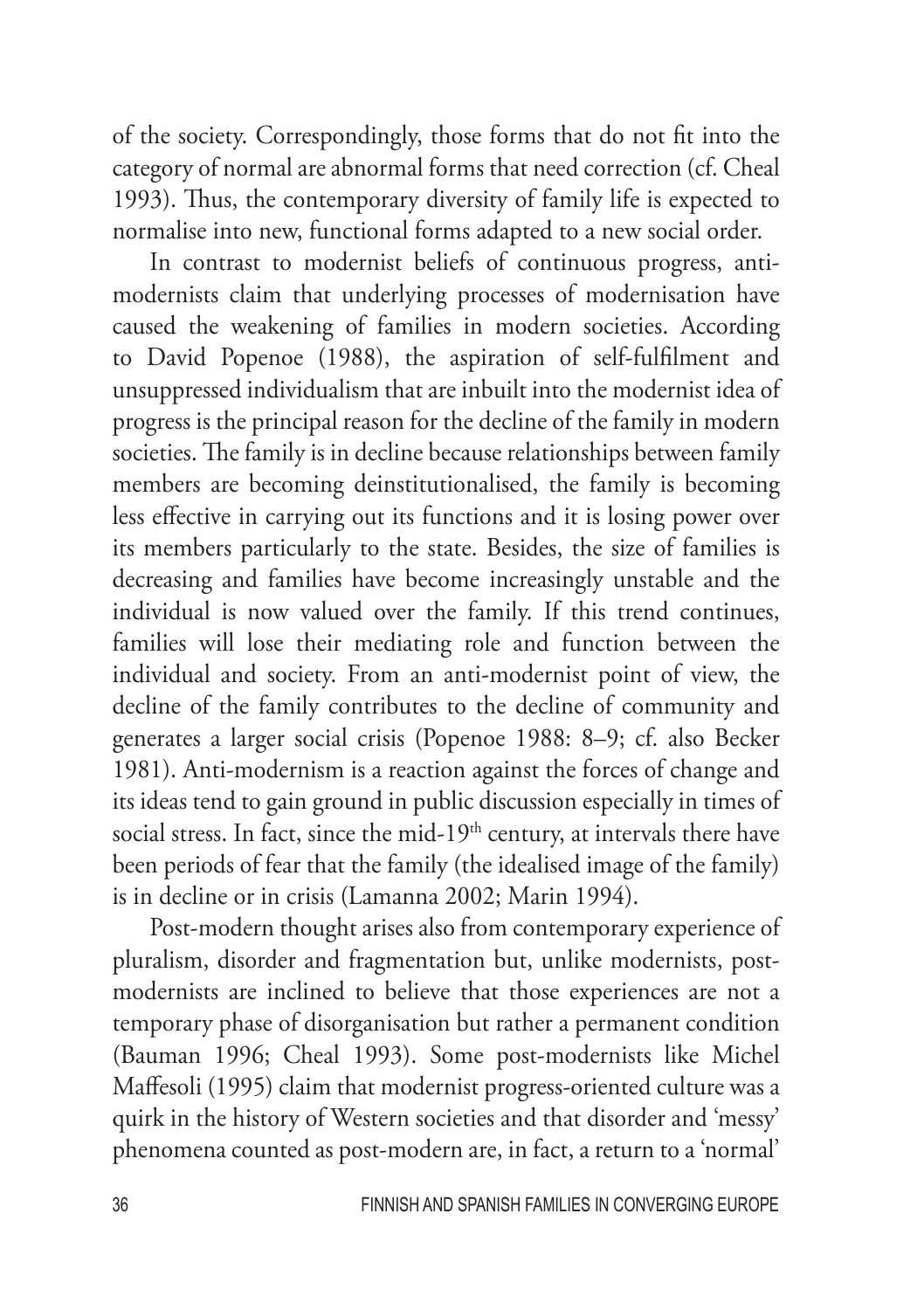state of affairs. Post-modernists are sceptical about the relevance of the modern worldview according to which the collective action of a community based on social ties and social exchange gives rise to shared interests and produces regular social practices (e.g. Bauman 1996). This scepticism is expressed in Jean Baudrillard's concept of 'the end of the social', the underlying idea being that the possibility of the social no longer exists (Cheal 1993). Former social facts such as 'The Family' have come to an end and are being replaced by 'imagined communities', which exist only as long as members of those communities believe in them and want to be part of them (Bauman 1996). If sociability, relationships and companionship have become temporary and dependent only or at least mainly on individual belief and free will, the consequence might be the end of the family (cf. Cheal 1993; Beck and Beck-Gernsheim 1995; Stacey 1996).

However, 'the end of the family' does not mean that the social relationships referred to as the family have disappeared or lost their meaning and value either to individuals or to the society. Rather, it means that the family is no longer taken for granted as having one fixed form. The nuclear family consisting of a breadwinner husband, homemaker wife and their children living together in an emotionally secure environment does not represent the clear majority, neither in statistics nor in real life (Brining 2000; Stacey 1996; Hochschild 1997). According to Ulrich Beck (1999b), in the contemporary world, there exist 'zombie'-institutions that are institutions that are alive even though they are dead and the family is one of them. In other words, we recognise the existence of a variety of family forms and arrangements but when we talk and think about the family we tend to refer to an idea of the 'proper' family. Thus, the term 'zombie-family' means that in reality the modern nuclear family has lost its supremacy but as an ideological ideal model it is very much alive and well. These dead institutions and categories are kept alive by the paradoxical situation that although we live in a post-modern time we operate with modern tools (cf. also Bauman 1996).

INTRODUCTION 37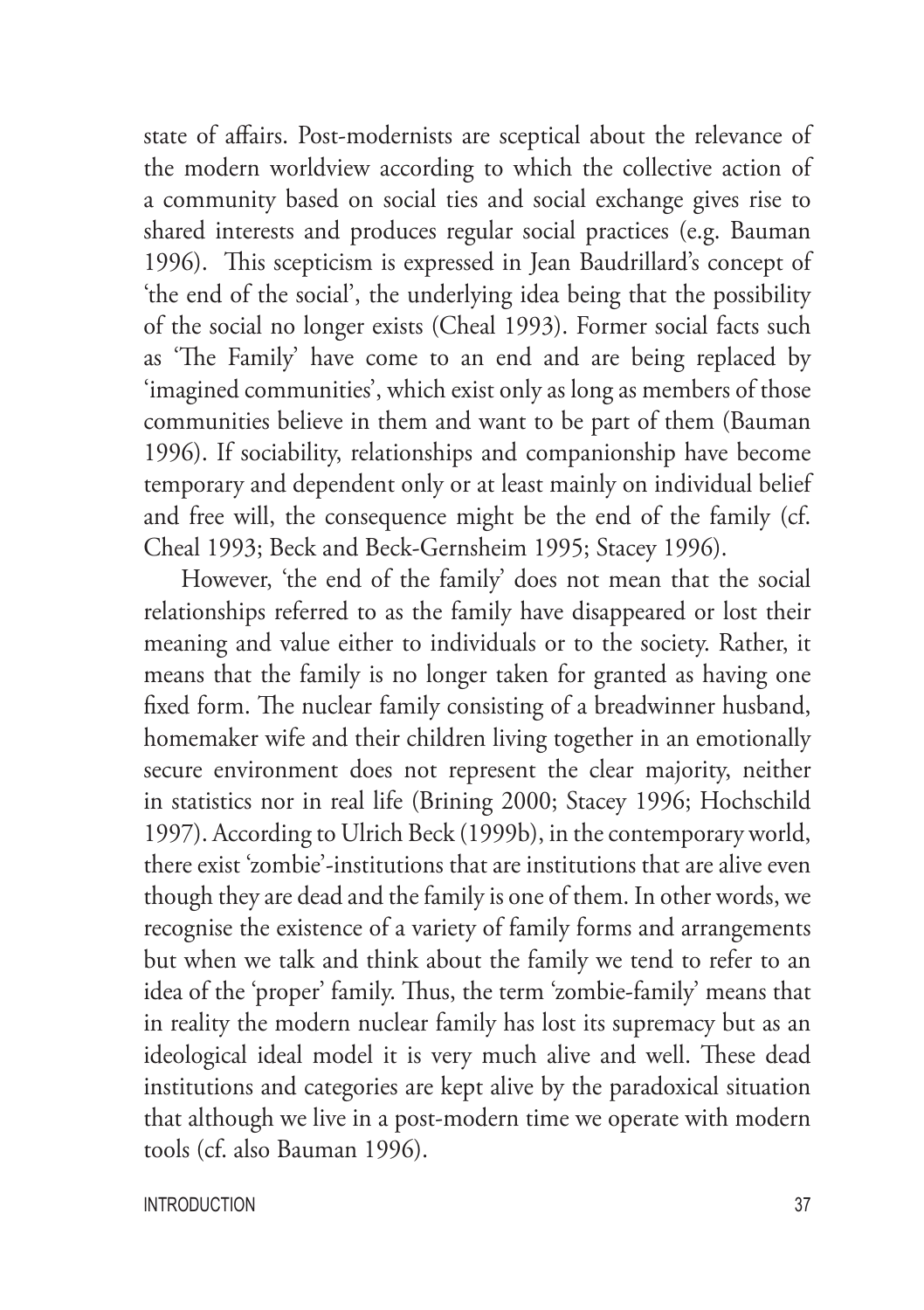Consequently, 'the family' as a social fact is no longer useful for purposes of sociological analysis on the family (Bernardes 1985, 1993; Gubrium and Holstein 1990). Awareness of family pluralism has resulted in a tendency to talk about family and families instead of 'the family', and in recommendations to abandon the whole concept of the family by replacing it, e.g., with the concept of primary relationships (Scanzoni 1987). It is very difficult to talk about the family with surrogate phrases, though. Therefore, 'the family' still exists in sociological analysis although it is usually accompanied by specifications to make it clear that the writer is aware of the problems attached to the concept and of the diversity of families.

## *Approach to Finnish and Spanish Families*

This study is a macro-sociological study that approaches the family as a system or an institution related to wider systems and institutions, and to socio-historical changes. The term family institution does not refer to an assumption of the one, universal and timeless unit fulfilling clearly defined functions but rather it is a term signifying the societal view on the family and family life as distinct from 'real' families and from individual experiences of family life.

Consequently, the study does not examine family 'reality' or family life in Finland and Spain as actually experienced by everyday actors. Instead, the study approaches the family by analysing what the conception of 'the family' is  $-$  the prevailing idea of what the family should be (family ideology) and how these conceptions or ideas have changed over time in the two societies in question. This conception or idea of the family that is upheld by social structures such as religion, legislation, public policies and the labour market is called family ideology.

Although family ideology as such does not bear any relation to family 'reality' and individuals do not live their familial lives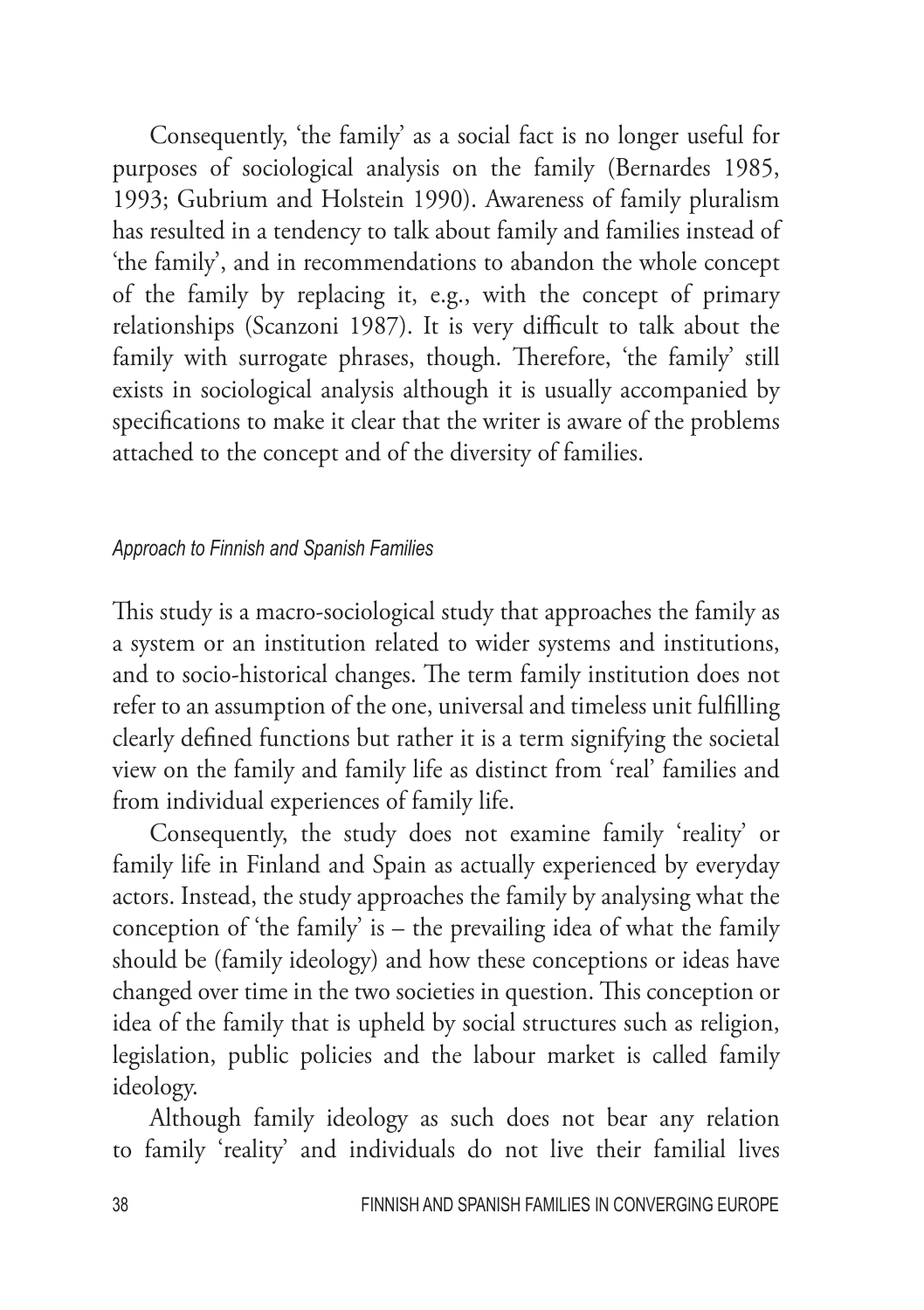according to the ideology, individuals and families too are upholding the family ideology. Individuals possess both 'general' (or ideological) and 'specific' concepts of the family. Individuals are able to, first, assume that there is a single type of 'family'; second, they are able to believe that their own family life is divergent from this model and third, they remain unaware that all families may differ from the single type of family, the ideological family (Bernardes 1985: 205; cf. Beck 1999b). According to Jon Bernardes (1985: 205), we must hold these two concepts in order to reconcile personal family reality and public family ideology and to control contradictions between the familial reality and ideology that we face in our daily lives. Bernardes' views are in relation to David Morgan's (1975) idea of the contradictory nature of the family, which enables us to see changes in family life as products of the ideology of the family.

Accordingly, changes in family life shown by socio-demographic statistics may be interpreted as a reaction to the existing contradiction between ideology and reality. On the one hand, phenomena such as increasing cohabitation, voluntary singleness and living apart together may be seen as counter-reactions to the prevailing family ideology that is conceived as outdated and unrealistic. On the other hand, changes in family life such as increasing divorces, which are often accounted for as signs of family decline, may also be interpreted as an attempt to achieve a family and family life consonant with the prevailing family ideology. People divorce when the union does not answer the expectations and the image engendered by the ideology and try again. Furthermore, the more common the anti-ideological or anti-normative ways of arranging private and familial lives become, the more likely it is that they are eventually officially recognised and legitimised. In other words, individuals do not just adapt to norms nor is the socially held ideology unchanging.

Approaching the family as a socially and culturally maintained ideological unit or construct is a valid theoretical perspective particularly in a comparative family study (cf. Collier et al. 1982). To analyse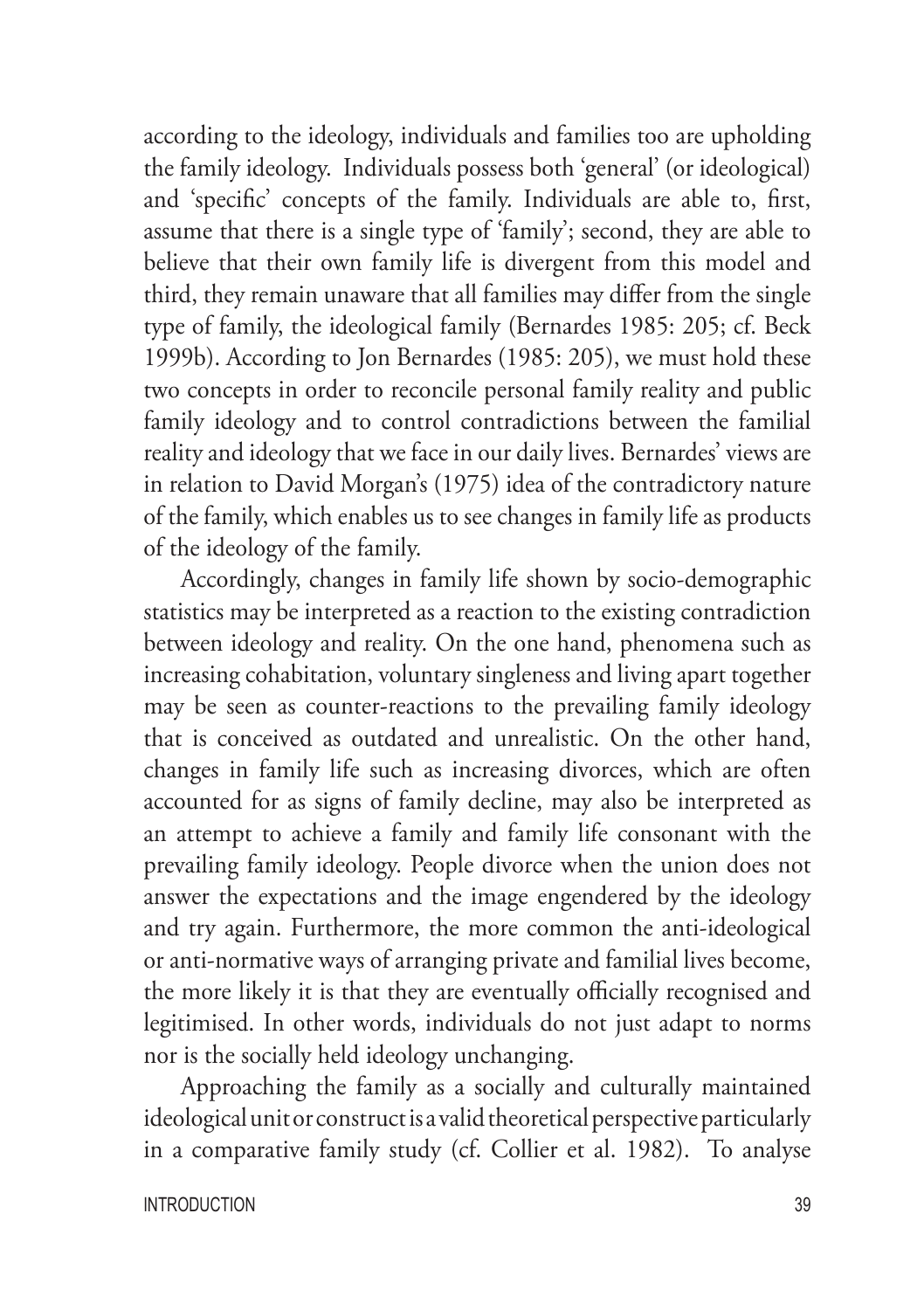what kinds of conceptions social institutions and structures have promoted and why and how they have changed connects the family to a socio-historical framework; to the social, cultural, political and economic circumstances within which people arrange their intimate and familial relations and lives. Anchoring the family in the sociohistorical context and acknowledging the links between the family and other social institutions and structures creates a comprehensive and versatile background for understanding and interpreting changes in family forms and life within a society and between different societies.

# 1.3. Comparative Research: Considering Methods and Data

Thinking in comparative terms is inherent in social science because no social phenomenon can be studied in isolation from other social phenomena (Durkheim 1982 [1895]; Øyen 1990). Nevertheless, comparative research is its own genre within the social sciences. Generally speaking, comparison involves comparing more than one case, or many variables within a case. However, the most common and widely accepted definition of comparative social scientific research is that a study is comparative when it uses comparable data from at least two societies with the aim of investigating cross-societal or cross-cultural differences and similarities. Thus, comparative research may study global, aggregate or individual-level structure or processes providing that it involves more than one society (Bollen et al. 1993; Lee 1987; Ragin 1987, 2000; Smelser 2003; Tilly 1984; Øyen 1990). The study at hand falls into the definition of comparative research, as the cases compared are countries. Macro-sociological comparison in this study means the comparison of family institutions, or more specifically properties of social systems and patterns of family practices that describe the character of family institutions and their development over time.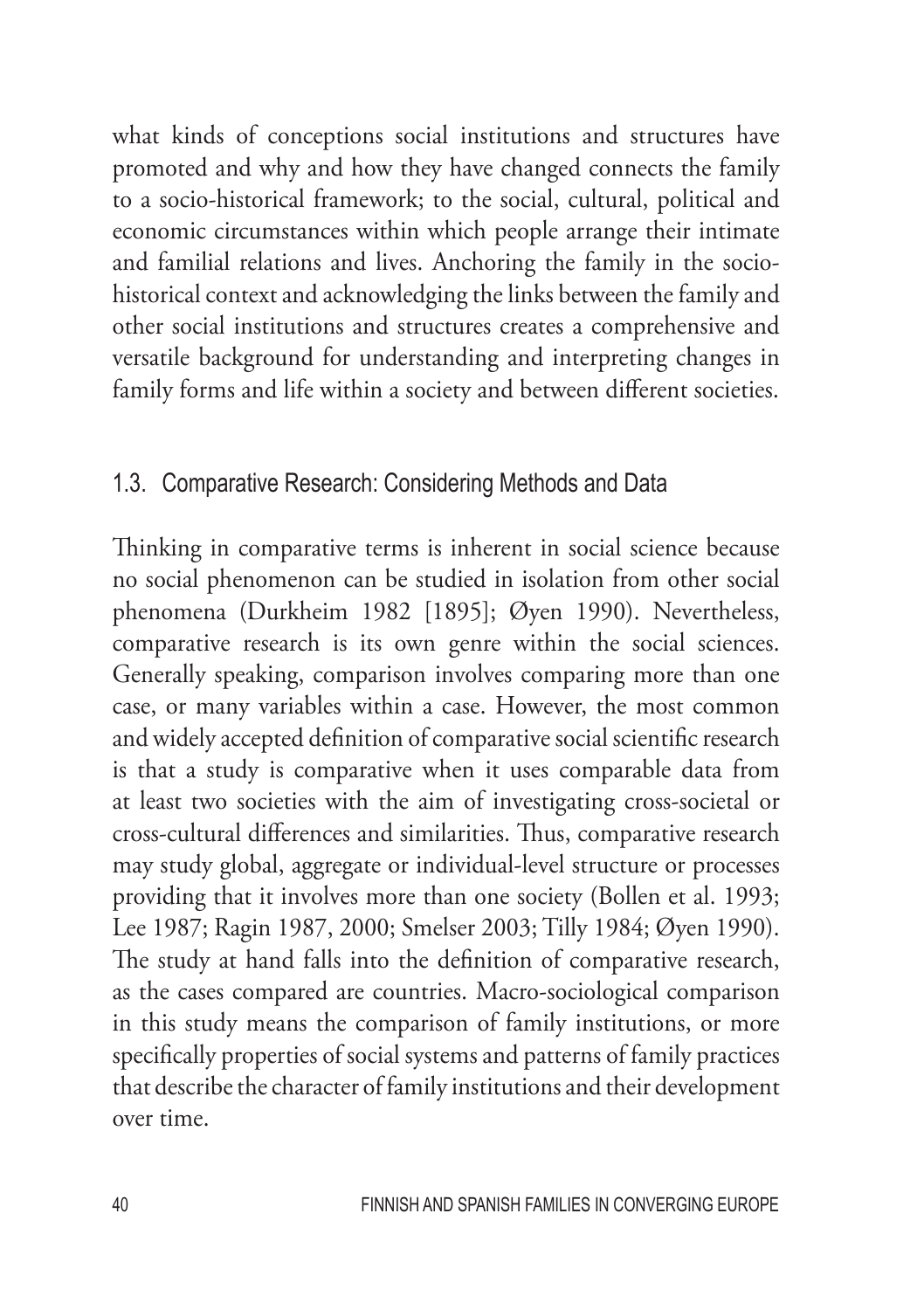The most distinguishing feature that differentiates comparative research from other social research is its tendency to use macro-social attributes in explanatory statements. This tendency is closely linked to the goals of comparative research: to explain and interpret macro-level social variation (Ragin 1987: 5–6).

In empirical social research making deductions is based on John Stuart Mill's (1843) methods for finding and establishing causalities. Although these methods have problems and they are not applicable as such, they form the logical basis for testing hypotheses. Even though it is impossible to establish a cause for a phenomenon by using Mill's methods, they become useful in eliminating factors that under no circumstances are causes of the phenomenon under investigation. Furthermore, Mill's rules make important statements that are of importance in comparative research: causes cannot be directly detected but they must be deduced from relationships between observed facts. Therefore, in order to find causation we need to study more than one instance or case (see e.g. Eskola 1966; Ragin 1987; Toivonen 1999).

According to Charles Ragin (1987, 2000) and Charles Tilly (1984), comparative research should not only be interested in cataloguing and explaining cross-national differences and similarities but should direct its interest also to interpreting country-specific experiences and trajectories. Thus, comparative social research analyses variation in the properties of social systems. The social systems are not the objects of the comparison but the focus of interest is instead on the properties of the system, with the primary objective being explanation: how and why the properties of social systems differ and how and why they affect human behaviour (cf. Lee 1987: 61). As an example, the observation that cohabitation is common in Finland but rare in Spain has some descriptive value but explains nothing. Therefore, our goal is to offer an explanation of why cohabitation is common in Finland but rare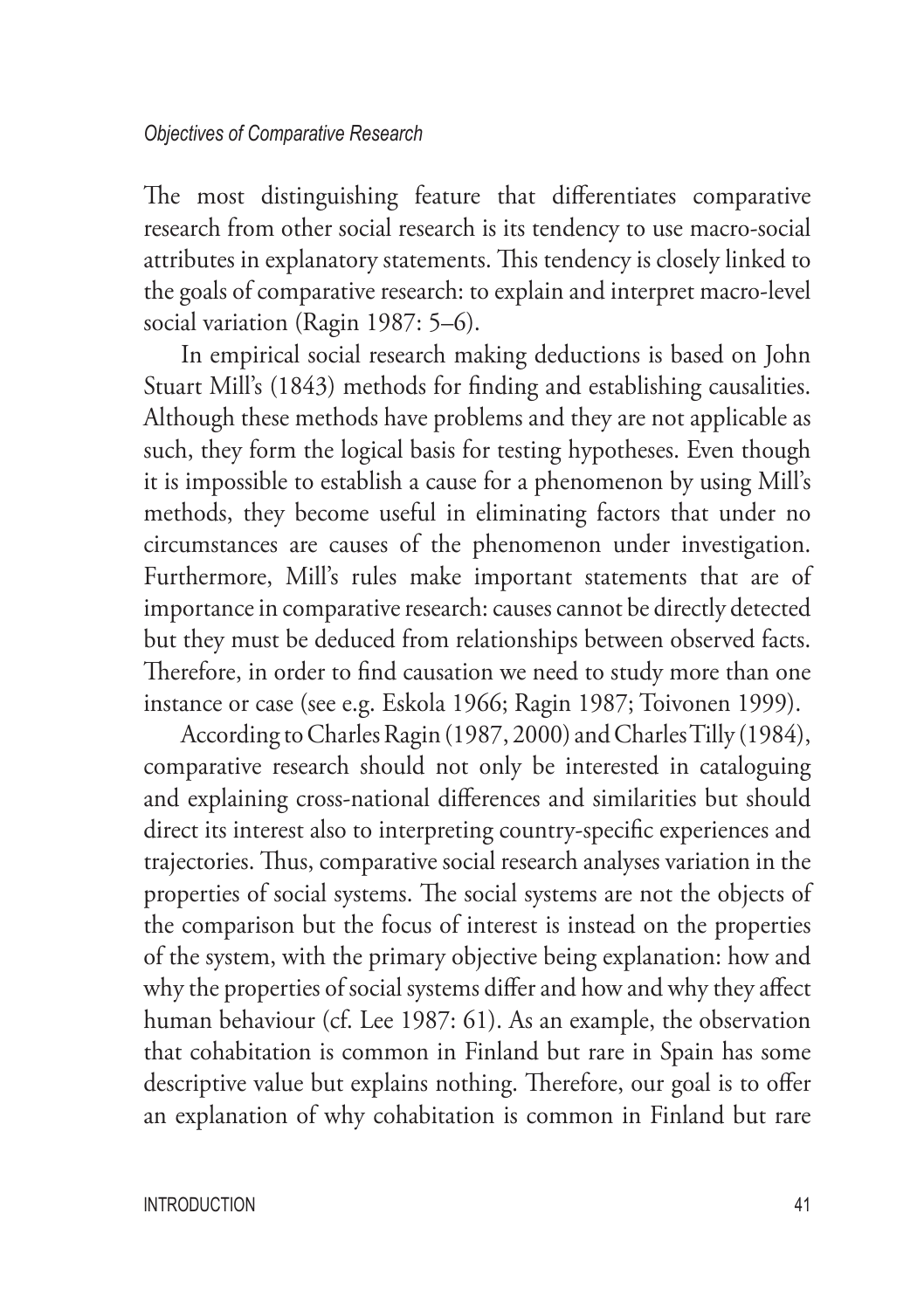in Spain and in order to do so we need to study the properties of the societies in question.

Although the interpretation and explanation of important phenomena are the principal goals of comparative research, in reality, there are several different goals for and types of inquiry within comparative macro-sociological research. Some studies aim at making predictions, testing and refining theories and identifying general patterns, and others aim at interpreting important phenomena by exploring social diversity. Furthermore, the majority of the comparative research does not have one single goal but several goals at the same time, moving from one type of research to another in the course of the research process (Bollen et al. 1993; Collier 1991; Ragin 1987, 2000).

### *Types of Comparative Research*

Research objectives and goals are intertwined with the number of units of comparison. Accordingly, comparative social scientific research can be divided into two main methodological approaches: variableoriented (quantitative) research operating with a large number of cases and case-oriented (qualitative) research operating with a few cases (Ragin 1987; Goldthorpe 1997; Kautto 2001).

*Variable-oriented* researchers study one or a small number of variables across a large number of cases and seek generalised parsimonious explanations. They prioritise generality because they are interested in testing hypotheses derived from theory. Variableoriented methods are used to identify broad, general patterns. *Caseoriented* comparative research studies several variables within a few cases. Their aim is to show how different aspects mutually constitute the whole case and then to compare and contrast the different cases. Case-oriented researchers give preference to complexity and usually do not test theories per se but apply them to cases in order to interpret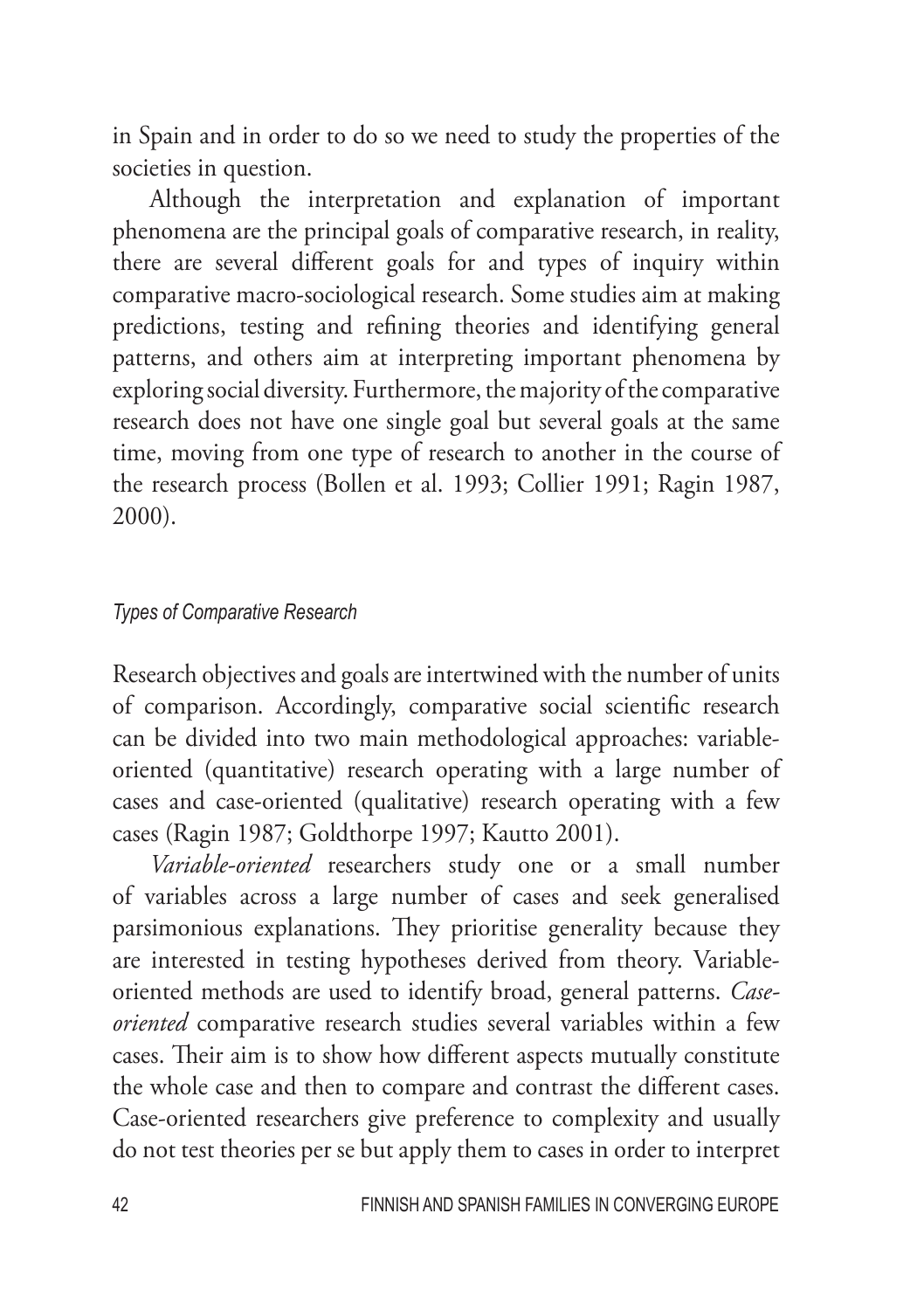them. Thus, case-oriented methods are best suited to the in-depth investigation of culturally or historically specific phenomena (Ragin 1987: 54–55; 1996: 80–81; 2000: 23, 27).

Case-oriented or qualitative comparative research can be divided further into two types according to the number of cases: qualitative *case-oriented comparison with few cases* and *qualitative comparative analysis with a small number of cases* (Ragin 1987; see also Goldstone 1997). The basic difference between these two types of qualitative comparisons is that case studies involving few cases consider the cases to be unique, whereas qualitative comparative analyses with a small number of cases emphasise similarities among types of cases and sees the specification of types (e.g. welfare state types) as a means of understanding and explaining differences (Ragin 2000: 37, 74). These two types of qualitative comparison are also said to have different goals of research. Case studies are said to look for commonalities between cases and qualitative comparative analyses are said to be interested in diversity, that is, patterns of similarities and differences within a given set of cases (King et al. 1994).

The classification of comparative research types described above is a simplification that helps us to locate a single study in the field of comparative research but it should be regarded precisely as what it is – a simplification. For instance, distinguishing between the goals of the two types of qualitative comparison, as described above, is oversimplistic. As mentioned earlier, in reality, a study often has several goals and, therefore, a case study, for example, is seldom looking only for commonalities between cases but rather both similarities and differences between societies or of properties of social systems.

In the end, there is no agreement on 'correct' methods of doing comparative research. There are those who advocate variable-oriented methods because they produce generalised knowledge and there are those advocating case-oriented methods because they are better suited to producing in-depth knowledge. In reality, though, quantitative and qualitative approaches are complementary to each other. Quantitative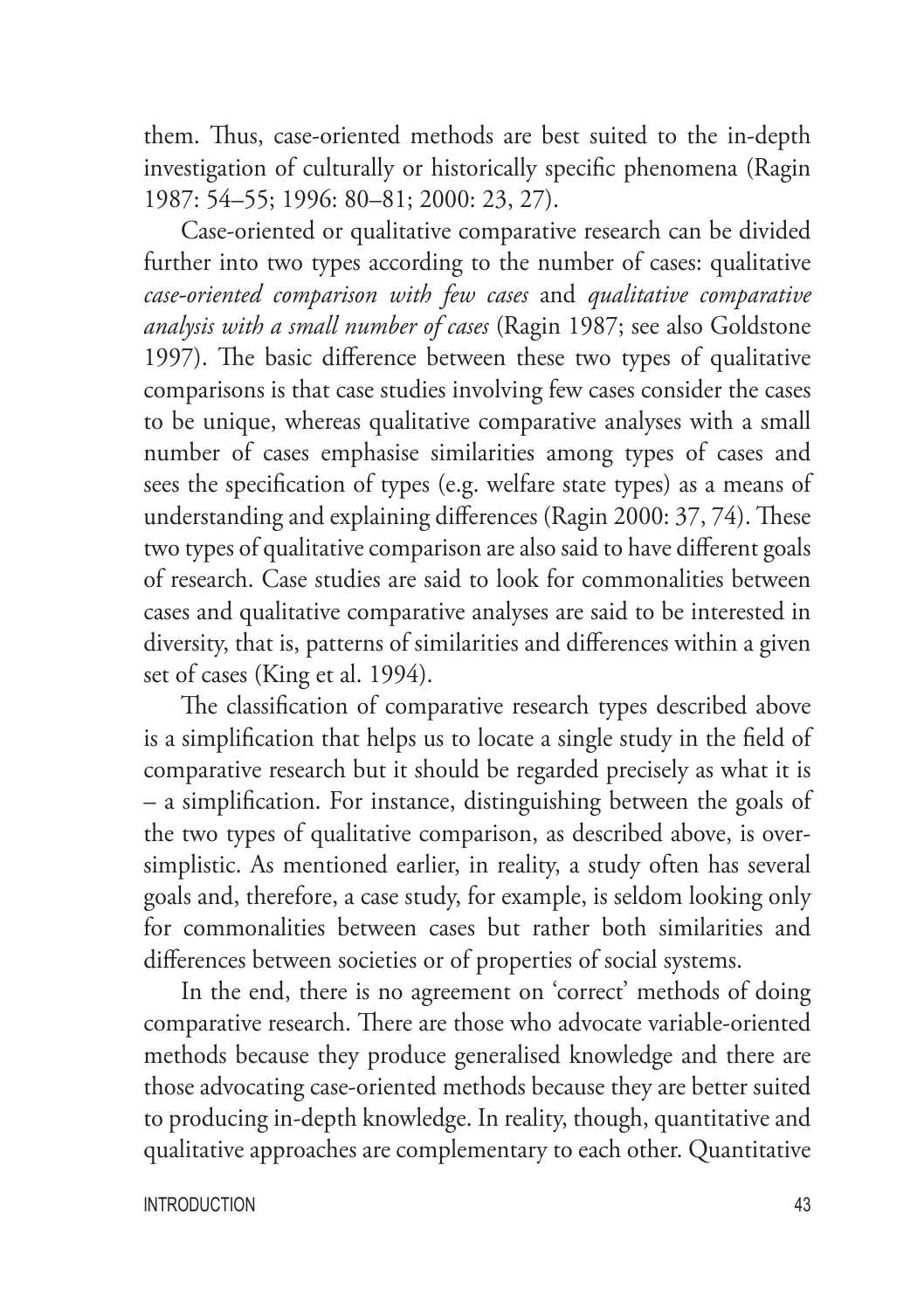research is good in telling us *what* is happening and qualitative studies are better at determining *why* events occur (Collier 1991; Ragin 2000). If the goal of comparative research is to explain, we need to look for answers to both what and why questions. In fact, Smelser (2003: 648) states, that the best methodological strategy is "to gain a foothold wherever we can", meaning that comparativists ought to rely on multiple kinds of data and methods – quantitative and qualitative, hard and soft – and use and weight all of them striving to improve our understanding and explanations.

In this volume, all the comparative studies are qualitative comparisons with few cases, making use of case-oriented methods. Having identified the type of comparisons employed in the studies presented here, it is worth considering qualitative case-oriented comparative research in greater detail.

#### *Qualitative Case-Oriented Comparison with Few Cases*

The qualitative case-oriented approach has consolidated its ground within comparative research along with a growing interest in comparative historical research, which studies countries over a long period of time and in interpretive social science, which is concerned with decoding the meaning of institutions and behaviour (Collier 1991). These influences have strengthened the justification for doing comparative research with only few cases, striving for "in-depth knowledge" or "thick description", that is, to detect the underlying meaning of phenomena, structures or processes to see how they are rooted in a particular context (Geertz 1973).

In the same spirit, Charles Tilly (1984: 77) demands that social scientists should be interested in identifying the historical and spatial context of the structures and processes under investigation because they are usually shaped by a constellation of factors (see also Rueschmeyer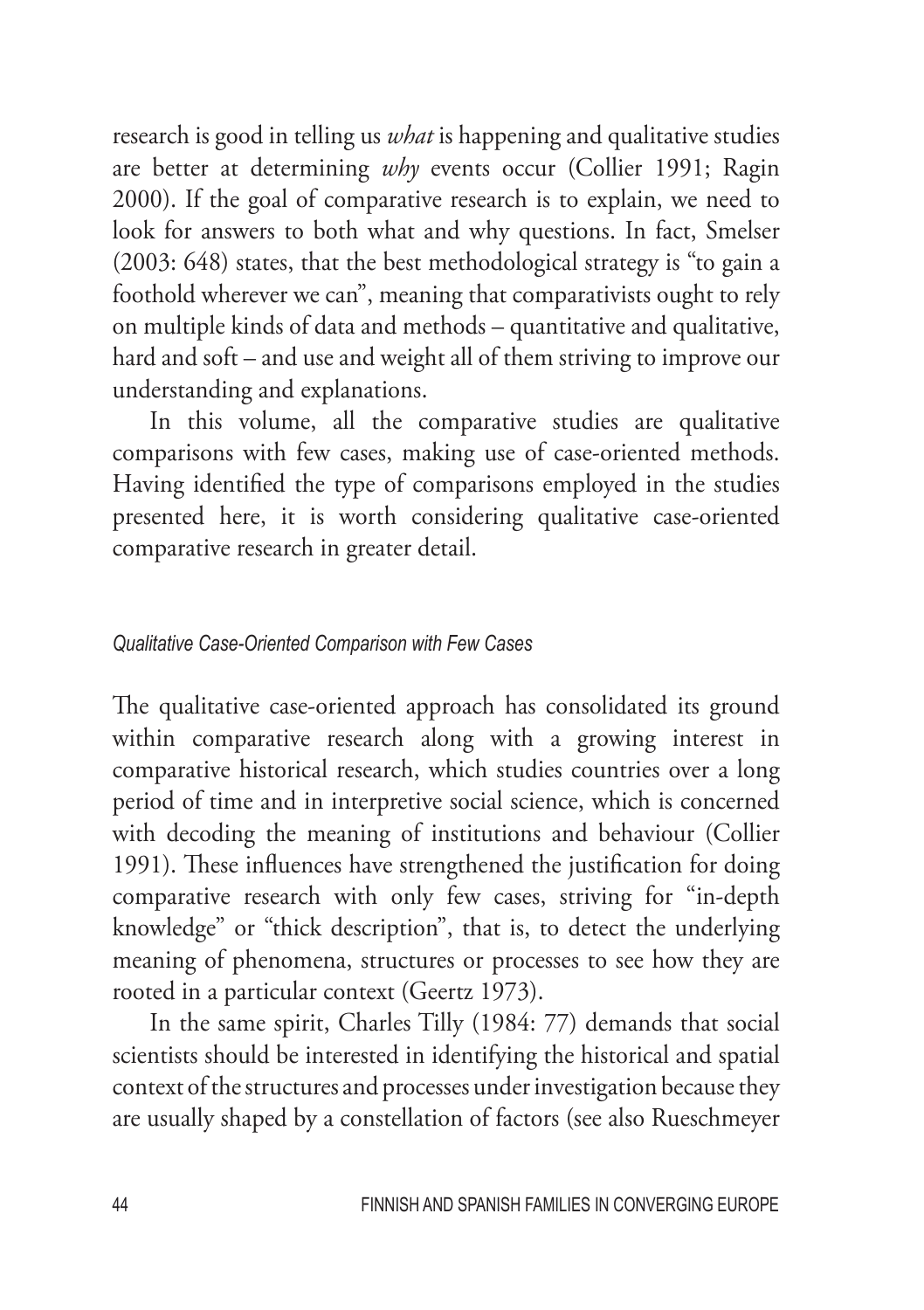and Stephens 1997). Charles Ragin follows the same line of thinking as he suggests that social scientists should endeavour to understand how different conditions combine in each case to produce the outcome in question and to take into account the qualitative changes in specific contexts (Ragin 2000: 39–40). In order to meet these goals, it is best to concentrate on only a few cases simply because managing diverse and in-depth knowledge of multiple cases is practically impossible for one researcher (Collier 1991, Ragin 1996; Tilly 1984). Or, one may have only one case like Immanuel Wallerstein in his study *The Modern World System* (1980) when the comparison is carried out historically in the sequence of time and within the case.

Although the strength of case studies is that they do justice to historical and contextual particularity, they may also raise problems of systematic comparison, causation and generalisation (cf. Goldthorpe 1997). These problems have been much discussed but no agreement has been reached on solutions. The problem of systematic comparison arises, at least, in two stages of the research process. First of all, one must decide the criteria for choosing cases. There are basically two standpoints on this issue. The one advocates choosing the 'most similar' cases in order to increase the capacity for generalisation and to maximize comparability (e.g. Stinchcombe 1978). Comparing few 'most similar' cases may lead, however, to over-determination and the study may turn out to be a regional description of a certain area (e.g. Scandinavia) rather than an in-depth comparative study (Collier 1991; Dogan and Kazancigil 1994). The other standpoint prefers a comparison of the 'most different' cases that aims at tracing similar processes of change. The logic is that a researcher filters out of diversity a set of common elements with great explanatory value and thereby increases the value of the generalisation from the research results. But if the cases are extremely different, there is a risk that one is unable to find any common denominator and, thus, loses all the capacity for generalisation (e.g. Prezeworski and Teune 1987; Keränen 2001).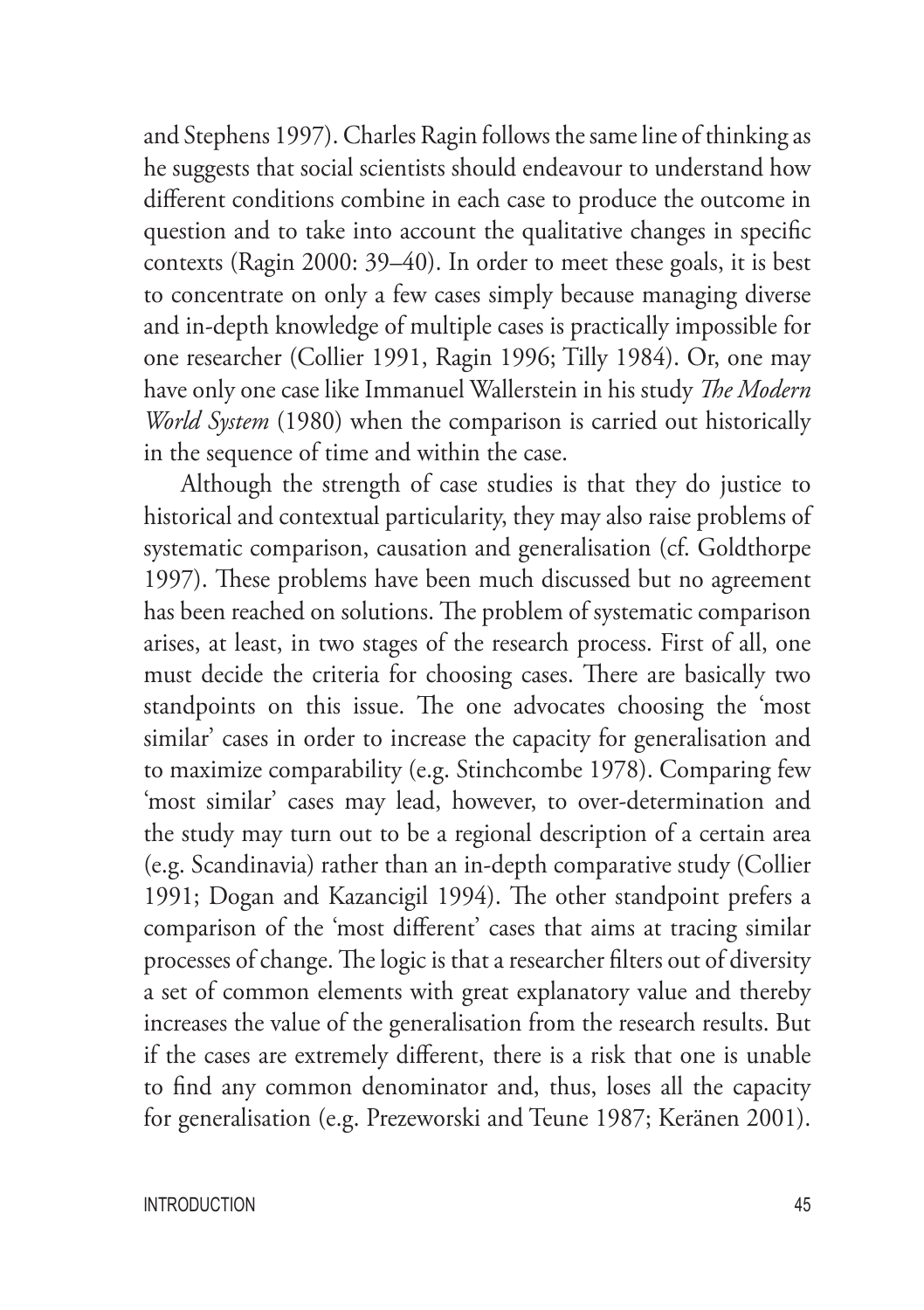However, we ought to recognise that notions of 'similar' and 'different' are relative. Two cases, which from one perspective are similar, may be very different from another perspective (Collier 1991).

After we have chosen the cases we must choose what aspects and features to study in order to describe and explain the phenomena of interest within a case. These choices are inevitably selective because it is practically impossible to take into account all the aspects of a whole case in all its complexity (Goldstone 1997). This raises questions whether we have chosen correctly and whether we have left something paramount out and casts doubts on the quality of our conclusions. Thomas Black (2002) states that even though a common desire of scientific investigation is to identify the causes of certain events or human conditions such as fertility decline, divorce, etc., not all relationships are necessarily causal. This is the case particularly in the social sciences, where the events and conditions tend to be so complex that it is difficult and often even impossible to identify definite causeand-effect relationships. Therefore, it is often the case that we cannot establish causation but associations, that is, we can identify several factors that most likely together bring about the event or condition of interest. As Bollen et al. (1993) remind us, no research design is perfect and it is always possible to come up with alternative explanations for the results of an analysis.

One important issue in comparative research in general is the comparability and measurement of data. To find and collect comparable data from different countries often poses problems. Key definitions may vary across place and time, structural and cultural differences between countries result in variations in statistics, non-quantitative sources may be contradictory or incomplete, etc. Furthermore, it is not always possible or even desirable to use the same variables or qualitative sources of information for different countries. One challenge of comparative research is finding or constructing measures equally valid in different countries for, as an example, a survey question in one society may not have the same meaning in another society. There are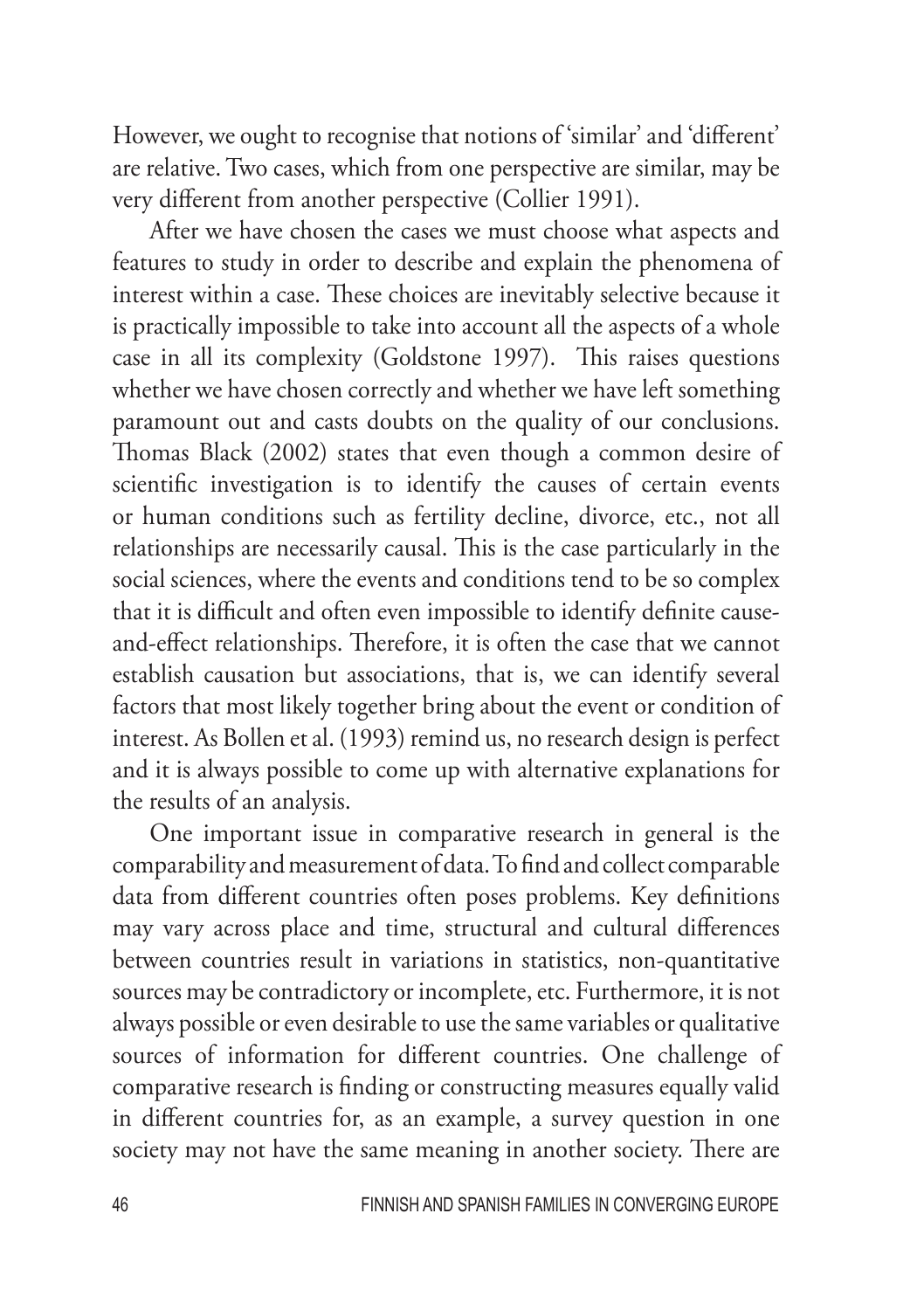no ready-made solutions to these problems. One possible way is to use multiple indicators to ascertain that we are actually observing the same social structure or process in different countries. Another and essential strategy is to familiarize oneself with the different national contexts (Bollen et al. 1993; Hantrais 1996).

#### *Comparing Finland and Spain: On Objectives, Methods and Data*

In this volume, all the comparative studies are qualitative comparisons with few cases, namely Finland and Spain, making use of case-oriented methods combining both quantitative and qualitative approaches and data. The cases have been chosen following the idea of comparing the 'most different' cases (cf. Prezeworski and Teune 1987). Choosing the 'most different' cases within the West European context is justified since the two cases are examined as samples of West European societies with the aim of investigating in what way and to what degree families, their roles and their significance in different West European societies are converging or diverging.

Finland and Spain are culturally different; they represent different types of welfare states and their typical families are assumed to be very dissimilar but as cases they are not overtly different. The common denominator, which makes the cases comparable, is that they both belong to the same West European context.

The goals of the studies are to look for and explain differences and similarities between Finnish and Spanish family institutions and their change over a period of time. The analysis of the properties of the Finnish and Spanish social systems such as legislation, social policies, the labour market, housing policies, gender cultures and social and political histories form the context-specific framework that allows producing explanations and interpretations for the discovered differences and similarities in family institutions and family practices. In two studies the Finnish and Spanish cases are not only compared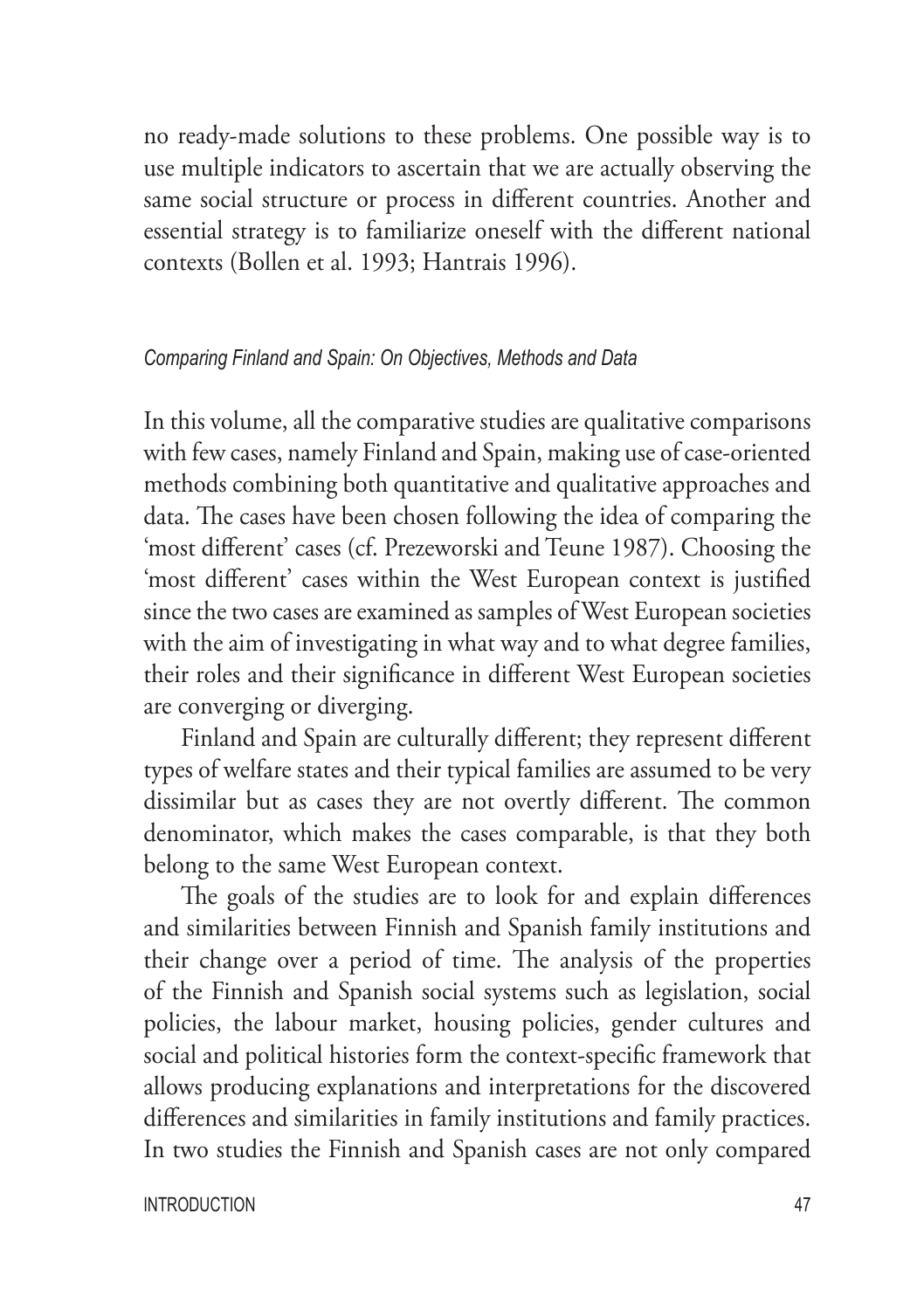to each other but also to the general West European (EU 15) situation in order to see to what degree Finland and Spain vary from the West European average and whether the variation is parallel or not. Although testing and refining theories have not been explicit goals of the studies, the process of analysing how different conditions combine in each case has led to critical accounts of theories and models connected with studies on the family.

The studies do not aim at offering generally applicable explanations and accounts nor are they able to establish causation. Instead, they establish associations by identifying several factors that most likely together cause the condition in the specific social, historical and cultural contexts. Nevertheless, the studies have general value as examples of what kinds of factors might influence also in other cases and what kinds of factors ought to be taken into account if we want to go behind general trends. Furthermore, the case studies are valuable in pointing out the weaknesses of theories and models applied in family studies.

As is customary in macro-comparative research, the data comes from secondary sources. The data used in the individual studies comprise both quantitative and qualitative data: statistics, legal codes, studies and reports. *Codes of civil legislation and social policies targeted to families* from the early  $20<sup>th</sup>$  century to the end of  $20<sup>th</sup>$  century are analysed to discover the formal and institutionalised idea of the family (family ideology) and its change (Articles 1 and 2). *Value and attitude survey reports, barometers and studies* are analysed first, in order to see whether and to what degree people's views and conceptions of the family and family life are in line with the institutionalised view of the family and, second, to see to what degree people's values and attitudes are congruent with their actual practices (Articles 2 and 3). *Demographic statistics* are an important source of data used to grasp the empirical diversity of family life. Demographic data collected from the 1960s to the end of 1990s was analysed in order to detect change in family practices (Articles 2, 3 and 4). As the institution of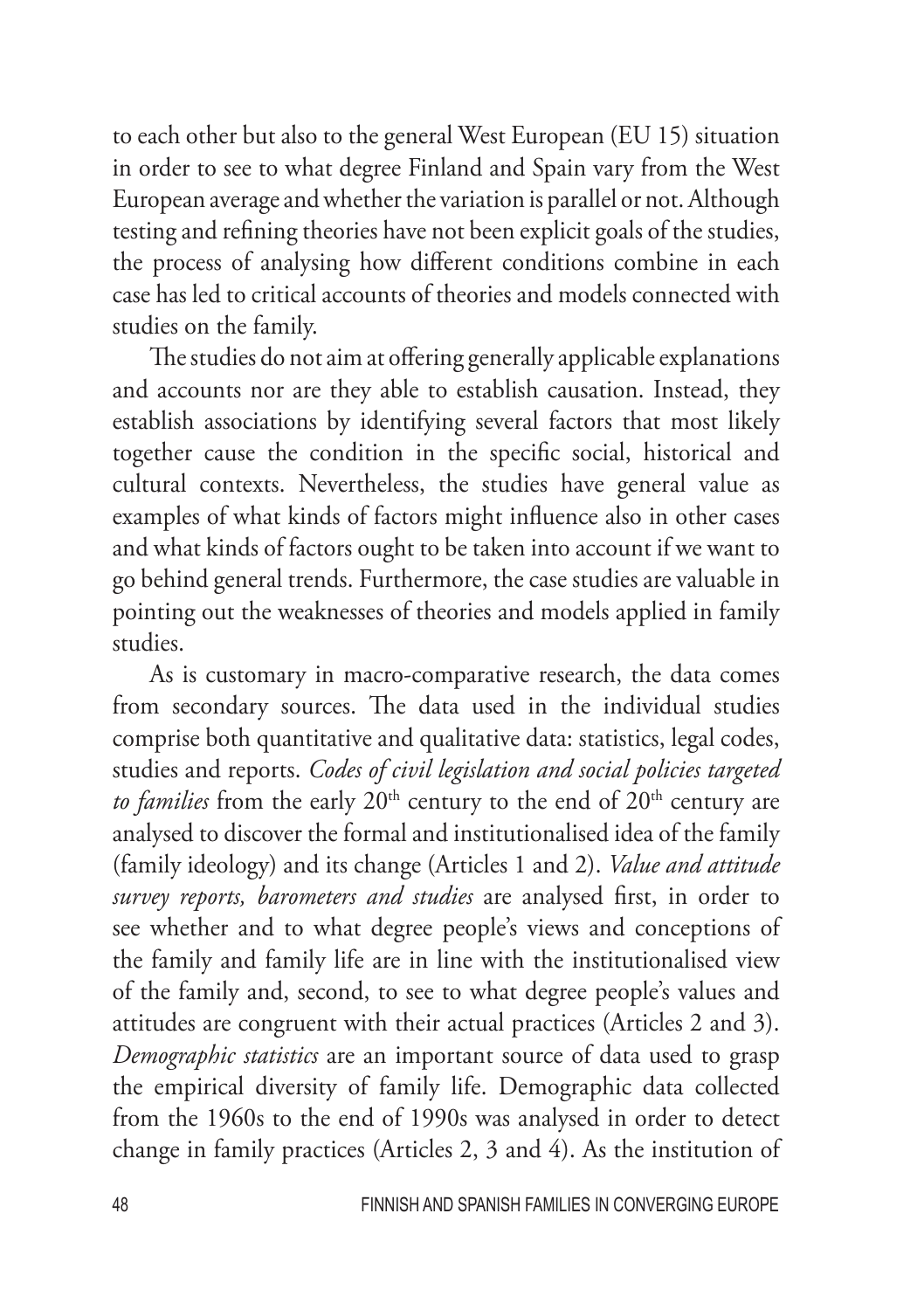the family and changes in family ideology and practices are shaped by a constellation of factors and particular historical trajectories, studies and statistical accounts of socio-economic developments, political developments, the labour market, education, gender culture and religious culture were examined in order to create a contextual explanatory framework.

The statistical data comprises mostly international statistics compiled by organisations such as Eurostat, the OECD, and the United Nations. This is because they tend to be standardised and, thus, their quality of comparability is usually higher than that of national statistics. The comparison of Finnish and Spanish national statistics has special problems. Due to the federal state system of Spain, versatile and detailed statistics are kept at the level of Autonomous Communities but the national-level statistics are often more limited. To collect and modify statistics of Autonomous Communities from the past thirty years into national-level accounts comparable to Finnish national-level statistics was unattainable with my resources. The time scale of the studies also posed problems concerning the data. First, national and community-level statistics would have contained data from farther back in history than international statistics but they were not comparable. Second, the further back in time the study goes the more likely it is that either of the countries in question is not included in international statistics or the data compiled in the statistics differ between the countries. Due to the above-mentioned problems, a lot of relevant and interesting statistical data had to be left out.

Another difficulty connected with data collection, analysis and comparability is differences in conceptual definitions. As an example, the term family in Finnish statistics and surveys usually refers to a nuclear family – a couple living with minor children, whereas in Spain, the term family may refer to a larger group of people related to each other but not necessarily living in the same household. For instance, unlike in Finland, mature children who do not live with their parents are often counted in the family unit. Thus, in terms of comparability,

INTRODUCTION 49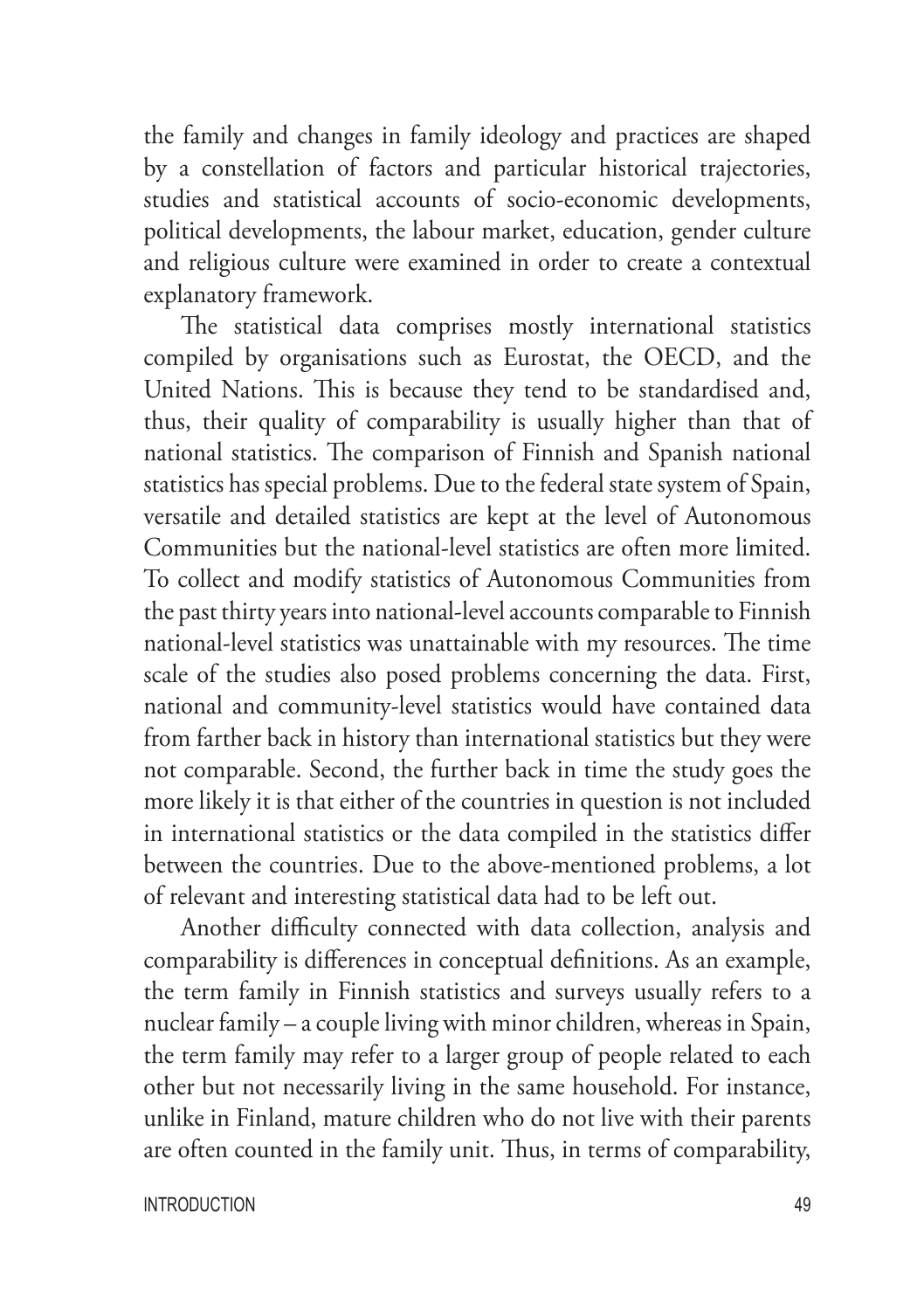one has to be perceptive and aware of the cultural differences when compiling and analysing data.

Nowadays, international and national surveys are numerous and valuable sources of data. By and large, international surveys are standardised and, thereby, more reliable in comparable terms than national surveys that often differ in emphasis, in the framing of questions and in the time sequences of the study. As an illustration, surveys on Finns' values and attitudes tend to stress issues related to work, education, politics and the environment over issues related to family, family life, kin and friends, whereas the emphasis of surveys on Spaniards' values and attitudes tends to be the reverse. Although these national differences complicate the comparative analysis, they are also an interesting source of knowledge. All in all, survey data ought to be analysed keeping in mind the case-specific contextual framework. This applies also to international surveys. Even though they are standardised and designed to be as universally applicable as possible, there is always the possibility that survey questions are not understood in the same way in different countries.

To be able to gather and select relevant and useful data, and to analyse the data in as reliable a manner as possible, one should start the research process by acquiring versatile background information concerning the countries under investigation.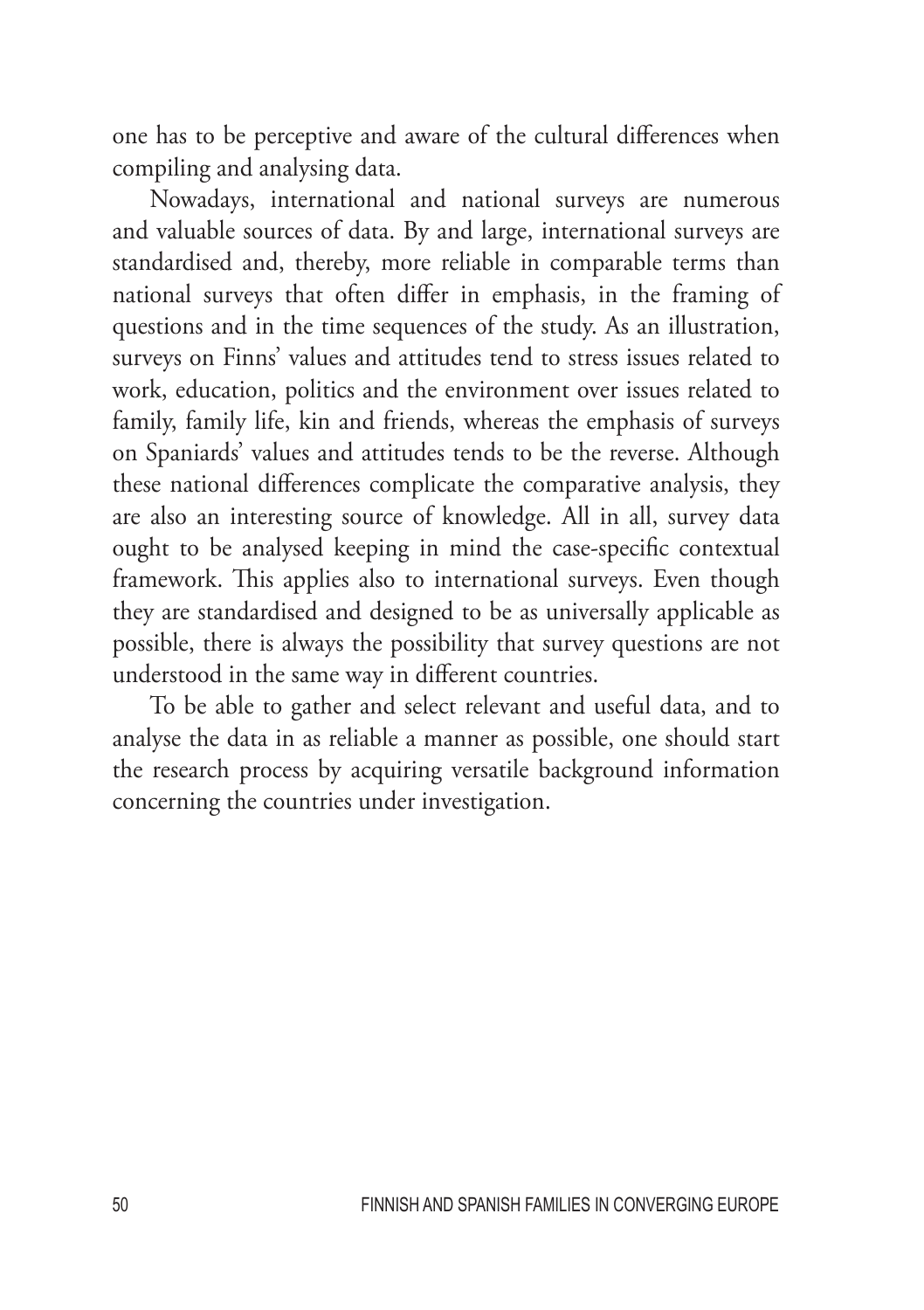# 2. Family and Modernisation in Finland and Spain

# 2.1. The Making of Modern Finland and Spain

In order to explain and understand the differences and similarities between contemporary Finland and Spain, we need to consider historical events and their long-term effects. As the core interests of this study lie in socially upheld conceptions of the family, its roles and duties, and in the relationship between the family and the state, it is pertinent to start with an historical overview of the state- and nationbuilding processes and socio-economic developments of Finland and Spain. These processes and developments compose a context for understanding the differences and similarities concerning family ideologies and family practices in the two countries.

Stein Rokkan's general model of European state- and nationbuilding helps us to discern the underlying differences between Finland and Spain. According to Rokkan, the 16<sup>th</sup> century was an epoch-making time in the process of state formation and nation building in Europe. The Reformation, the printing press, the development of national literature, expeditions, colonialism and emerging world capitalism, the gradual decline of feudalism and the gradual emergence of the school system reinforced the emergence of nation states (Alestalo and Flora 1994; Flora et al. 1999).

Rokkan distinguishes four major preconditions that shaped the early processes of state formation and nation building: (1) variation in the relationship between the state and the Church, (2) variation between the state and economic organisations, (3) variation in the ethnic and linguistic homogeneity and heterogeneity and (4) variation in class structure with respect to the peasantry and working class. These preconditions not only shaped the early nation-state building process but they also had effects on the structural variations of the European welfare states and on the relationship between the state and the family (or individual) in the contemporary West European societies (ibids.).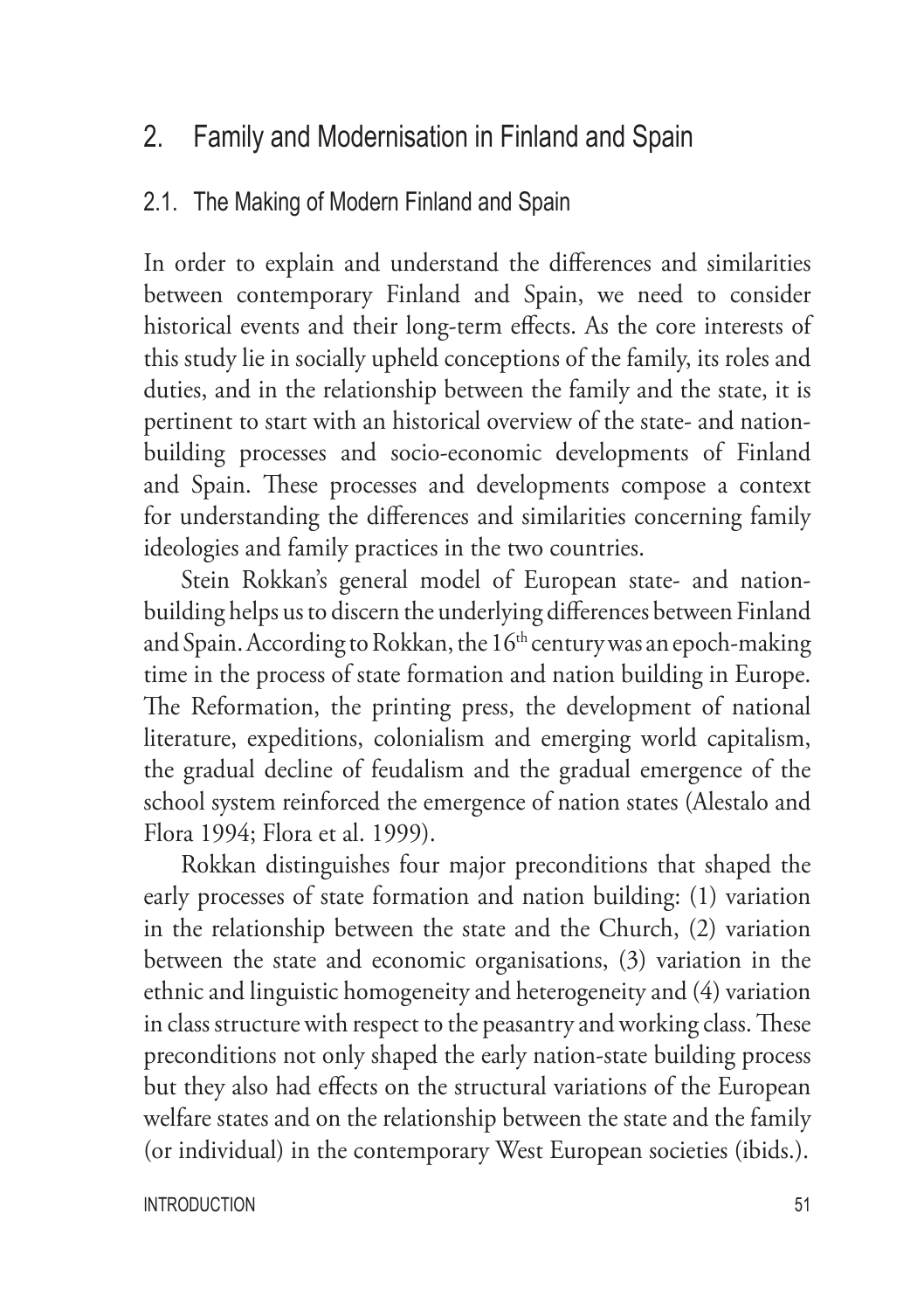The Reformation in the first half of the 16<sup>th</sup> century split Western Europe into the Protestant north and the Catholic south. In the Protestant north and in Scandinavia, in particular, the relationship between the state and the Church was reorganised by fusing ecclesiastical and secular bureaucracies. Furthermore, the Protestant view of the construction of society assumed a complementary division of labour between the state and the Church: the state's duty was to maintain peace and order and the Church's duty was to educate and socialise the masses into a unified culture (Thorkildsen 1997: 138– 139). The Protestant nationalisation of territorial culture favoured the mobilisation of voice 'from below', which was made possible by the early development of literacy and the standardisation of national languages. Thus, the rise of social awareness facilitated the public and societal involvement of the subject population (Flora et al. 1999).

Contrary to the Protestant north, the major European monarchies continued their alliances with the Roman Catholic Church, and orders such as the Jesuits played a central political and economic role especially in the Counter-Reformation territories like Spain. Due to the supra-territoriality of the Catholic Church, it did not become an agency for nation building to the same extent as the Church in the Protestant territories. Furthermore, the mobilisation of voice 'from above' was favoured in the domain of the Catholic Church, which kept literacy low, preserved great class differences, averted the development of popular movements and retarded the societal participation of the masses and the emergence of suffrage (Flora et al. 1999; Romero Salvadó 1999).

The early histories of Finland and Spain are very different. Spain was a seaward crusading empire with a network of old, strong and rich cities. The cities as well as the great landowners prospered due to the exploitation of the colonies and to Spain's major role in the emerging world capitalism (Romero Salvadó 1999). In contrast, Finland was a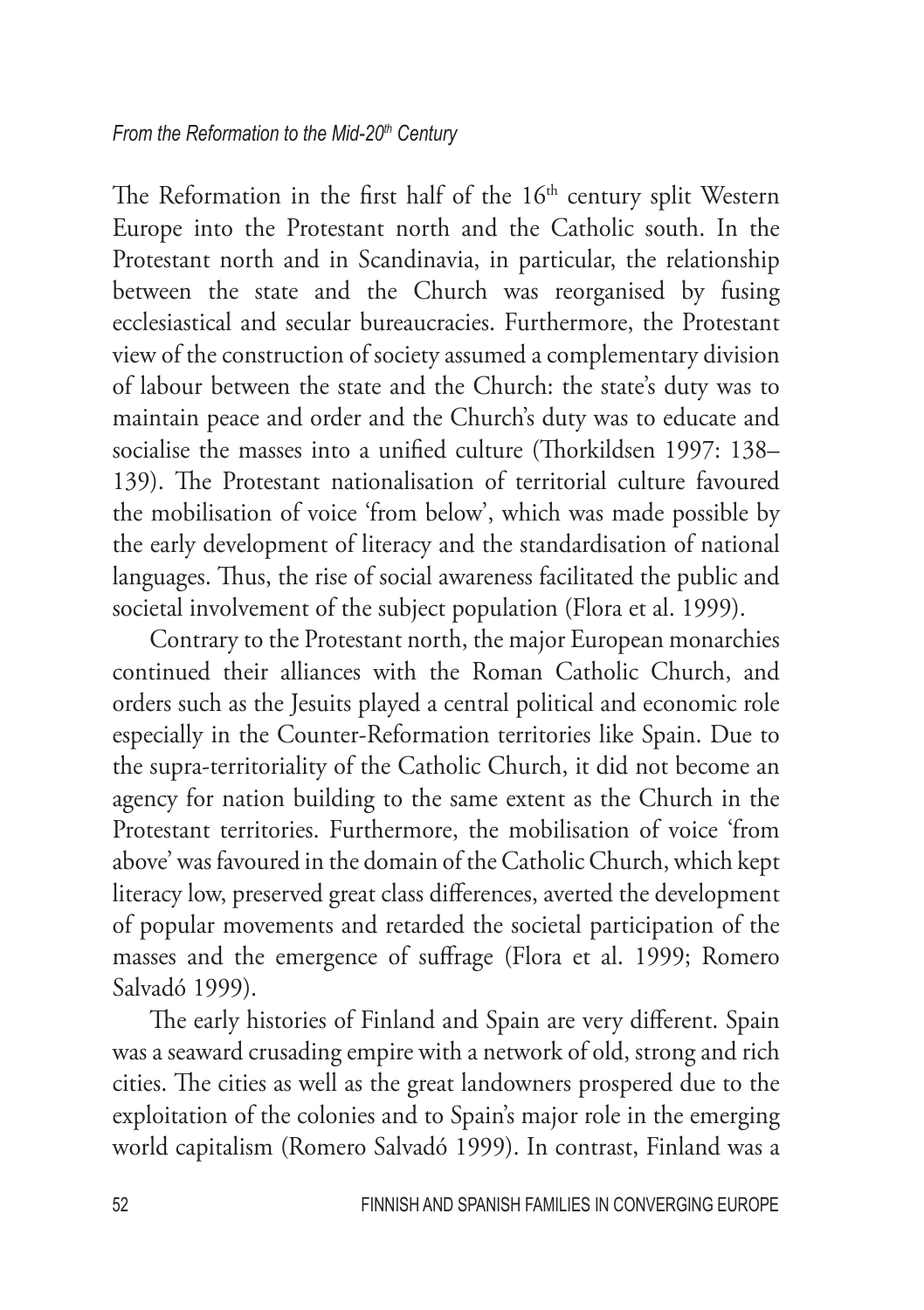landward buffer, a province of Sweden until 1809 and a Grand Duchy of Russia until independence in 1917 with a predominantly smallfarm agricultural economy. Finland was a peripheral region of the Swedish kingdom, of the Russian empire and of merchant city belt centre of central Europe (Alestalo and Kuhnle 1987).

The state of Spain was built up through a slow process of militaryadministrative unification. In the  $15<sup>th</sup>$  century, the Spanish state grew out of a coalition of a number of Christian kingdoms fighting the same enemy, the Moors. However, the state-building process has not produced cultural integration on a mass level, first, because throughout Spanish history, the state-building process has taken place at the elite level and, second, Spain was and still is a state formed by different nations with diverse cultures, traditions and languages (Romero Salvadó 1999).

Until the early 19<sup>th</sup> century, Spain was one of the world's largest colonial empires but its focal role in the world economy started to decline already in the  $16<sup>th</sup>$  and  $17<sup>th</sup>$  centuries when the core of the world's economy shifted from southwest to northwest Europe (Wallerstein 1980). In 1898, the United States declared war on Spain following the sinking of the Battleship Maine in the Havana harbour. As a result of the Spanish-American War, Spain lost its last colonies and became a peripheral or a semi-peripheral region of Europe (ibid.). The image of a colonial empire and its power role had been the glue that held the nation together but along with The Disaster (1898), the growing demand for regional autonomy emerged especially in Catalonia and the Basque Country, the most prosperous and advanced regions of Spain. Furthermore, The Disaster led to economic decline, the growth of general popular discontent, aggravated regional and class-based inequalities, and, like elsewhere in Europe, the labour movement emerged. After 1898, Spain lived through periods of monarchy, dictatorship, short democracy, bitter civil war (1936–39) and another long dictatorship (1939–75) (Romero Salvadó 1999).

Finland first emerged as an autonomous territory in 1809, when

INTRODUCTION 53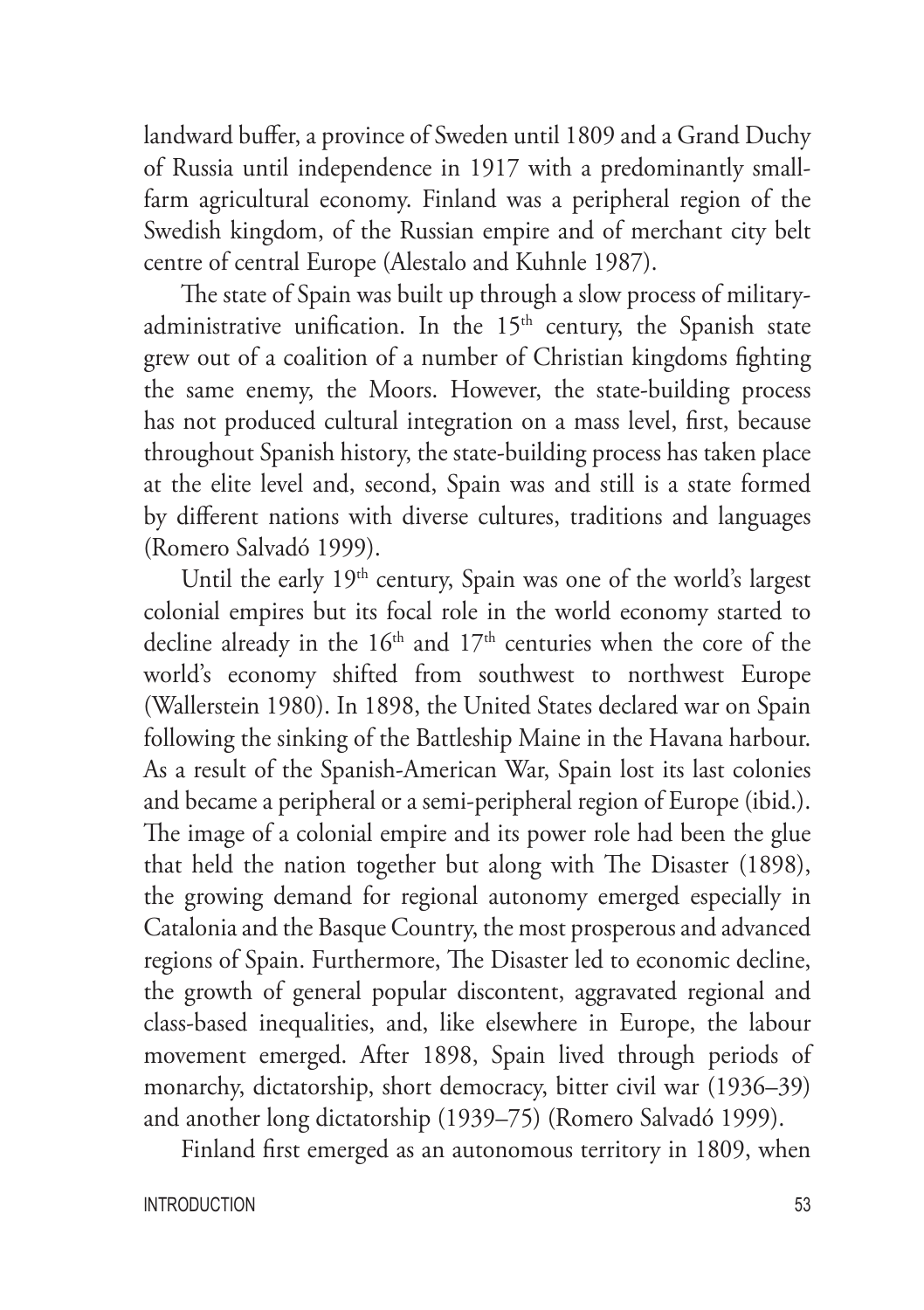the Russian Tsar Alexander I established the Grand Duchy of Finland. The idea of a Finnish-speaking nation had grown during the  $19<sup>th</sup>$ century and was finally crowned in 1906 with the introduction of universal suffrage. Only the peasantry had been Finnish-speaking and all the other estates: the clergy, the petty bourgeoisie and the exiguous aristocracy had been Swedish-speaking but now, the new democratically elected parliament was Finnish-speaking and the Swedish speakers were a minority. After the military defeat of Russia in World War I and the Bolshevik takeover, Finland declared itself independent in December 1917. Both the universal suffrage and independence resulted from the collapse of imperial authority, not from violent struggle. However, these changes led to a bitter civil war (1918) between leftist 'Reds' and rightist 'Whites'. The dramatic political and class confrontation ended with the victory of the 'Whites' (Alapuro 1988; Østergård 1997).

The Depression between 1929 and 1933 raised societal instability, popular discontent and the rivalry between capitalism and socialism, which led to the emergence of right-wing extremism in Europe and fascist polities in several countries (Hobsbawm 1999). Right-wing extremism emerged also in Finland at the turn of the 1920s and 1930s but it did not lead to a fascist polity. The focal reason for that was the fact that instead of large estates, small farms dominated agriculture. Although the peasants first supported the right-wing extremist movement, they soon dissociated themselves from it. Small farmers benefited more from parliamentary democracy than corporatism and thus right-wing radicalism lost influence and co-operation between social democrats and the bourgeoisie started. Since the 1930s, the political and social consensus has been remarkable in Finland compared to many other West European societies (cf. Alapuro 1988).

In Spain, however, the social and economic disturbances led to a bitter civil war (1936–39), which ended in the victory of traditional Falangists and General Franco in 1939. Franco's authoritarian regime aimed to stop the revolt of the lower classes and reformist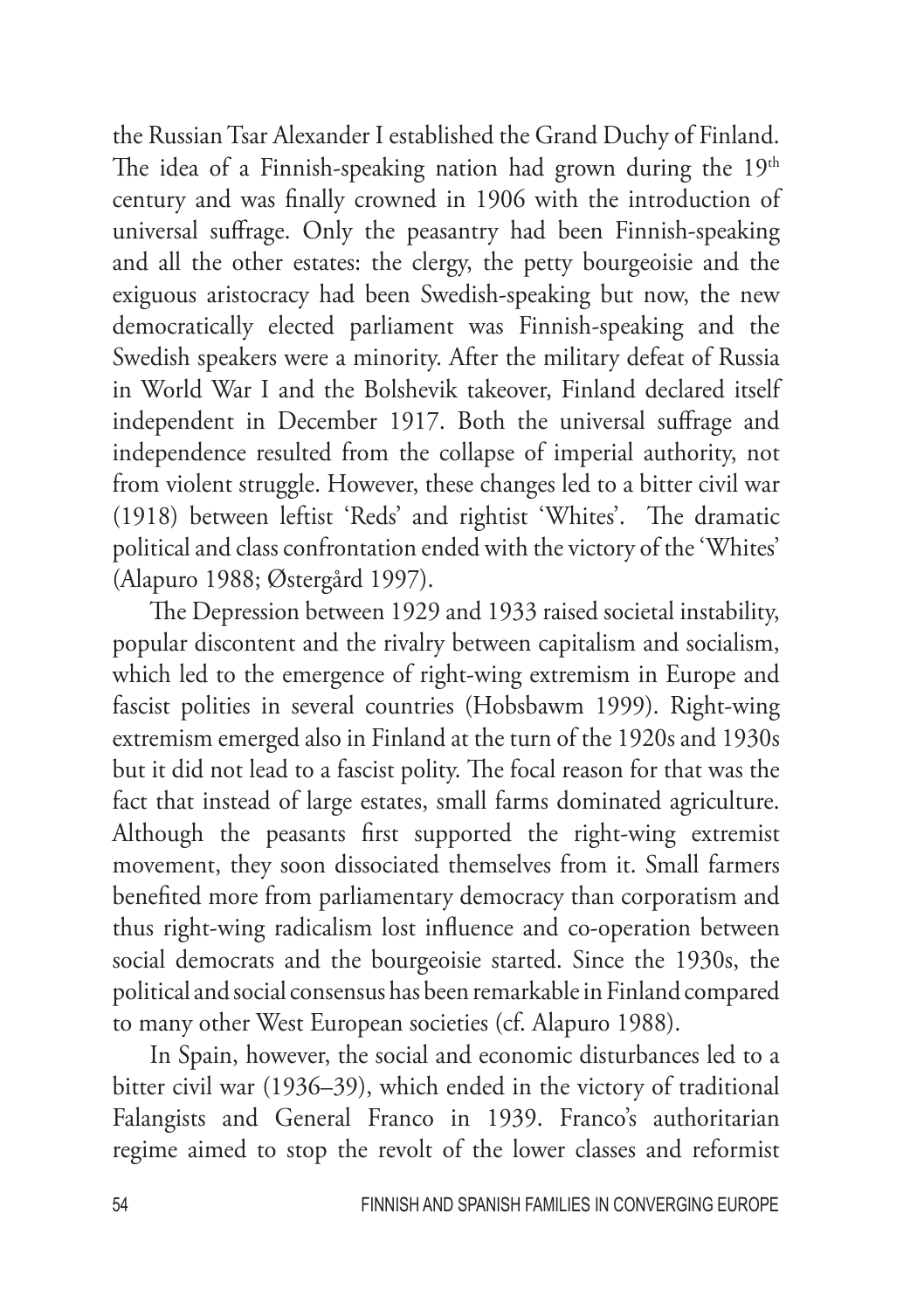intelligentsia and to revive the great Spain. The means to achieve the aims were cultural standardisation, a policy of autarchy (economic selfsufficiency) and National Catholicism. Regional cultural differences were banned and ignored. The state declared the Catholic identity of Spain and the Church justified the existence of the authoritarian regime. Catholicism was declared as the official religion of the nation and legislation, education and the media were determined and largely controlled by the Church and Catholic orthodoxy. However, both the agenda of cultural standardisation and of self-sufficient economy failed; regional identities and cultures remained strong and the state was in bankruptcy by 1959 (Romero Salvadó 1999; Shubert 1992).

Returning to Rokkan's model, there are several factors in the Finnish and Spanish histories that are reflected in the contemporary relationship between the state and the family (or individual) and in the prevailing types of welfare states. First of all, the early fusion of ecclesiastical and secular bureaucracies and Protestant nationalisation in Finland, and the fewness of ethnic differences explain the relatively high degree of cultural homogeneity. Furthermore, the fusion led to early 'stateness' in services such as education, child care, and health and welfare, which largely explains the universalism of the welfare state. The relative cultural and linguistic homogeneity also enforced the emergence of a unitary political system and social and political consensus (Alestalo and Flora 1994; Flora et al. 1999).

In Catholic Spain the Church played a central political and economic role for a long time (until the 1960s). The Church belonged to the elite and remained the property of the wealthy and, therefore, did not act as an agent integrating the masses into a unified culture (Shubert 1992). The Church also retained its control over services in education, health and welfare and, thus, retarded the development of public services. The great linguistic, cultural and regional differences in Spain have always been strong and have survived even the forced attempts at standardisation. This heterogeneity has led to a federal political system, which has contributed to the fragmented structure of

**INTRODUCTION** 55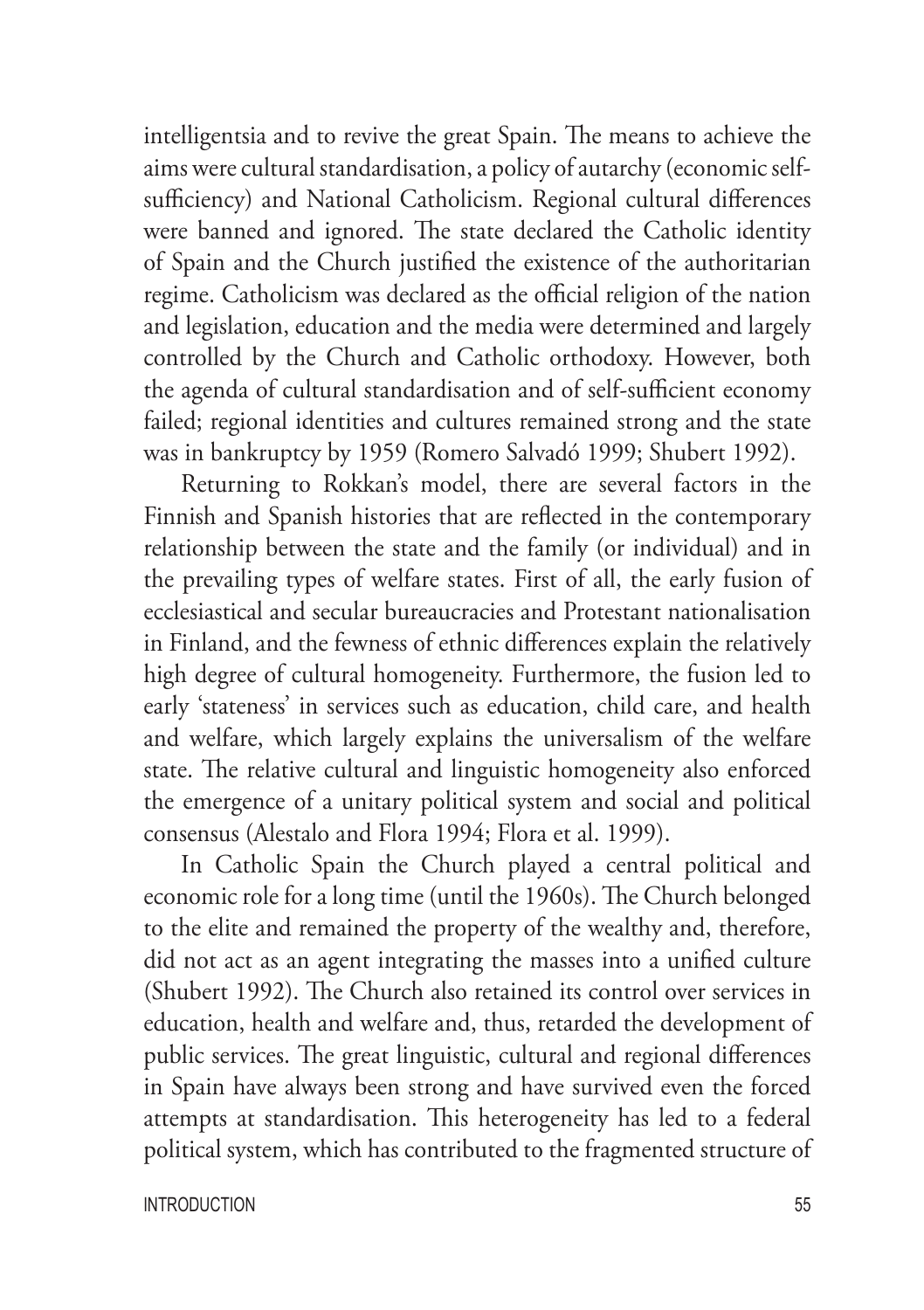the welfare state (Alestalo and Flora 1994; Flora et al. 1999).

In Finland, the unitary state structure, relative religious and linguistic homogeneity, low concentration of landholdings, the absence of feudalistic structures and early emergence of the societal involvement of the masses were factors that helped equalise class differences. In Spain, however, the federal state structure, linguistic, cultural, economic and social regional heterogeneity, the high concentration of landholdings and late emergence of the societal involvement of the masses have upheld both class and regional differences (cf. Alestalo and Flora 1994; Shubert 1992).

In Spain, the tempestuous political and social history, the thirtysix years of continuous conservative and pervasive authoritarianism and the tradition of elitism and oligarchy resulted in deep distrust toward the state. The state has been conceived as an apparatus of the elite to control the people and, therefore, neither the relation between the state and the people nor the welfare state has developed in the same manner as in independent Finland, where the state has been conceived as the people's ally, not its enemy.

# *At a Gallop to Modernization: From the 1960s to the end of the 1990s*

While the 'early' histories of Finland and Spain have been very different, the more recent history shows some similarities; since the 1960s, processes of social change and modernisation have been remarkably fast in both countries. The development of their industrial structure has been almost identical. Until the 1960s, the majority of Finns and Spaniards earned their living in the agricultural sector but as Table 2 indicates, agriculture was quickly replaced by industry and the service sector, in particular. Characteristic of both Finland and Spain was that jobs in industry and services increased simultaneously and the shift to a service society was swift (Therborn 1995; Niemelä et al. 1998). The non-agricultural population grew fast and by 1970 in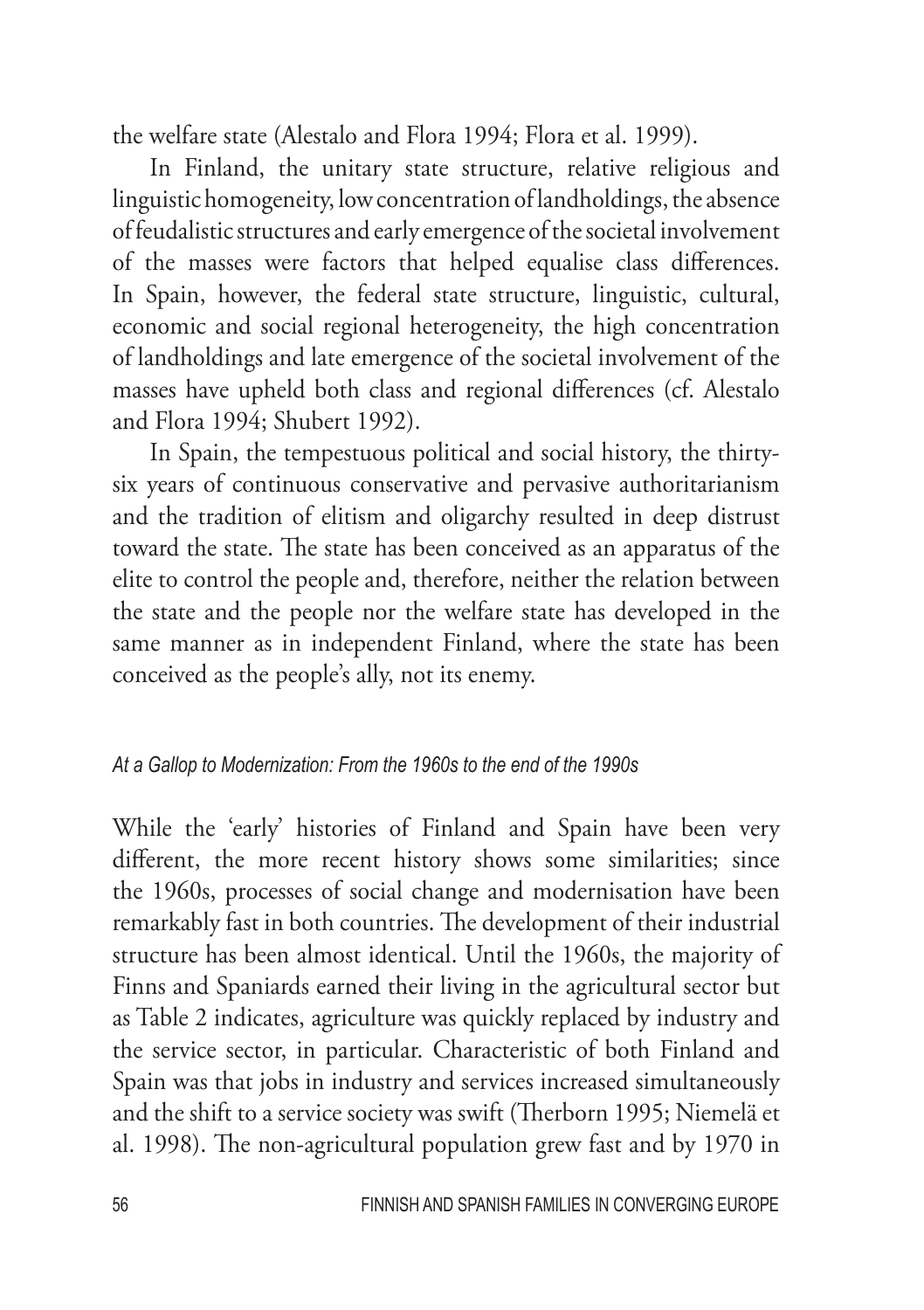Finland and by 1980 in Spain, the majority of all employees worked in the service sector (see Table 2).

Rapid changes in the industrial structure in Finland after the Second World War and particularly in the 1960s had partly to do with changes in agricultural policy; support for small farms ceased as the aim was to decrease their number and limit agricultural overproduction (Luokkaprojekti 1984). Second, the postwar reconstruction and war indemnities to the Soviet Union after the war boosted heavy industry and foreign trade, which fuelled economic growth and the development of public and private services in the 1960s. As a consequence, the countryside emptied as people moved to urban centres (see Table 2). However, industry and services could not take in all the new labour force, which is why Finns emigrated to Sweden. Stemming from the rapid structural change, the new working class and the new highly educated urban middle class, largely made up of those of rural origin, emerged (ibid.; Melin 1999).

In Spain, the state's bankruptcy and the end of the Church's alliance with the authoritarian regime at the turn of the 1950s and 1960s started the liberalisation process that led to extremely rapid but regionally unequal economic growth based on foreign investments, tourism and emigration. Until the 1960s government had supported the rural way of life but now urbanisation and industrialisation were encouraged. Simultaneously, agriculture was modernised and the need for the rural labour force in the *latifundios* declined, as did the number of small farms. This led to massive internal migration from the countryside to urban centres and to emigration to central Europe (see Table 2). A new urban middle-class emerged, as did the new working class made up of the excess rural population (Lannon 1995; Shubert 1992).

One important factor behind the changes in the class structure in both countries was the increased enrolment in education. Since the early 1960s, the number of students, particularly those studying in universities and colleges, has increased in both countries. However,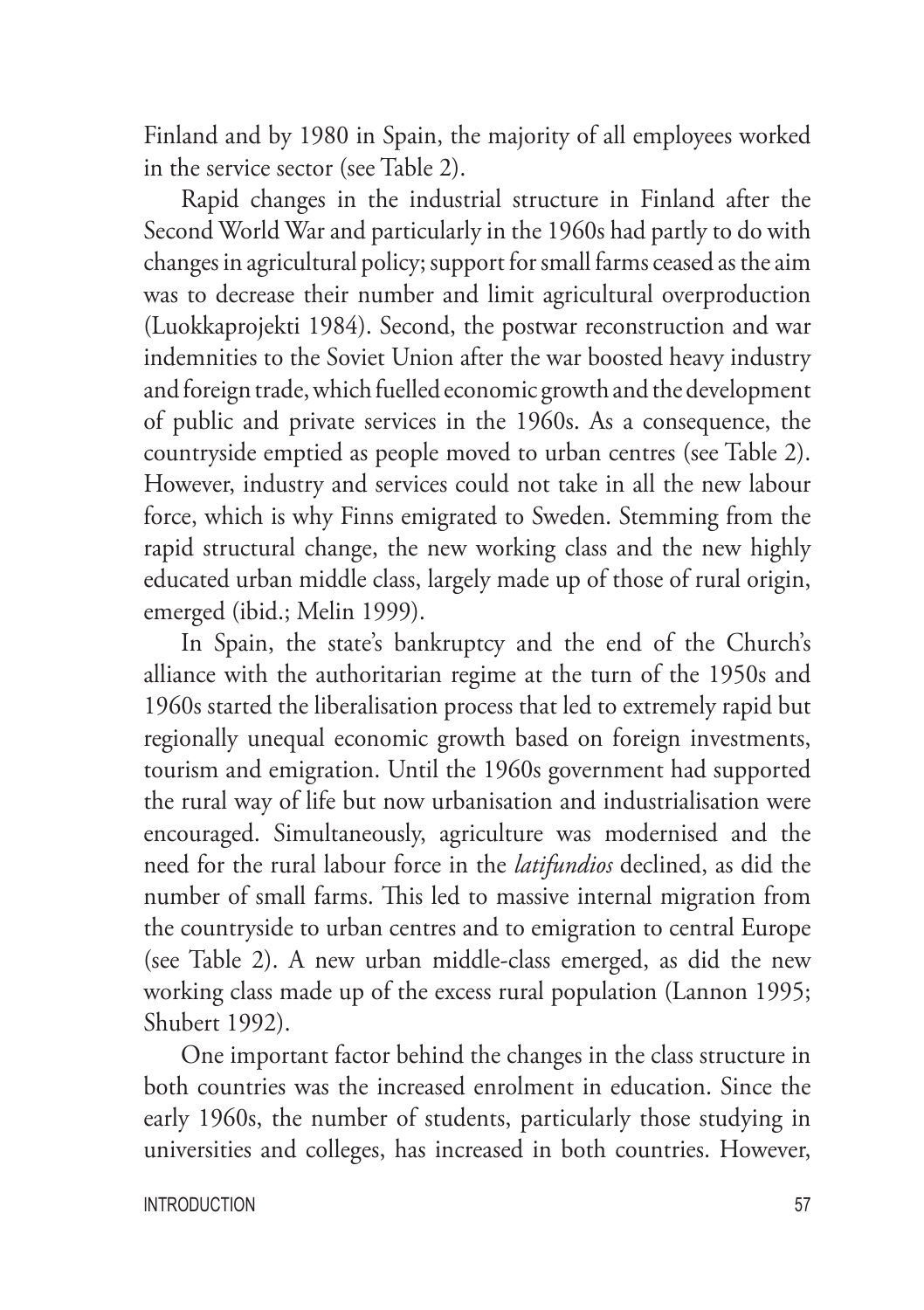at the turn of the 1950s and 1960s, the relative number of students was considerably higher in Finland than in Spain. Nowadays the difference has virtually disappeared (see Table 2). In addition to the increased numbers of students, female labour force participation has increased as well. In Spain, the increase has been considerable, as the female labour force has almost doubled since 1960. Nevertheless, it has still not reached the level that Finland had already in the 1960s (see Table 2).

During the period reviewed, the standard of living rose fast in both countries as the GDP per capita in the table indicates. The Finnish and Spanish economies boomed until the oil crisis in 1973. In Finland, the fast development from the 1950s to the early 1970s raised the economic level close to that of other Scandinavian countries. On average, however, the economic development in Finland has been more uneven than in most other Western countries (Alestalo and Kuhnle 1987). In Spain, the latter part of the 1970s was a time of instability due to the effects of the oil crisis but also due to the transition from dictatorship to democracy. Economic growth stopped and unemployment rose to an unparalleled level (see Table 2), largely owing to the dissolution of the Francoist system of secured jobs for men and the marriage bar for women (Niemelä et al. 1998; Romero Salvadó 1999).

In both countries, one of the main strategies for coping with the recession was to develop the public sector. The amount of public expenditure of the gross domestic product increased fast in the latter part of the 1970s as did social security transfers (Niemelä et al. 1998) (see Table 2). The growing public sector employed especially women, which increased women's employment in the service sector. By the year 2000, around 80 percent of employed women both in Finland and Spain worked in services (OECD 2002).

In the 1980s the Finnish economy grew steadily, the public sector grew further and the level of social security and services were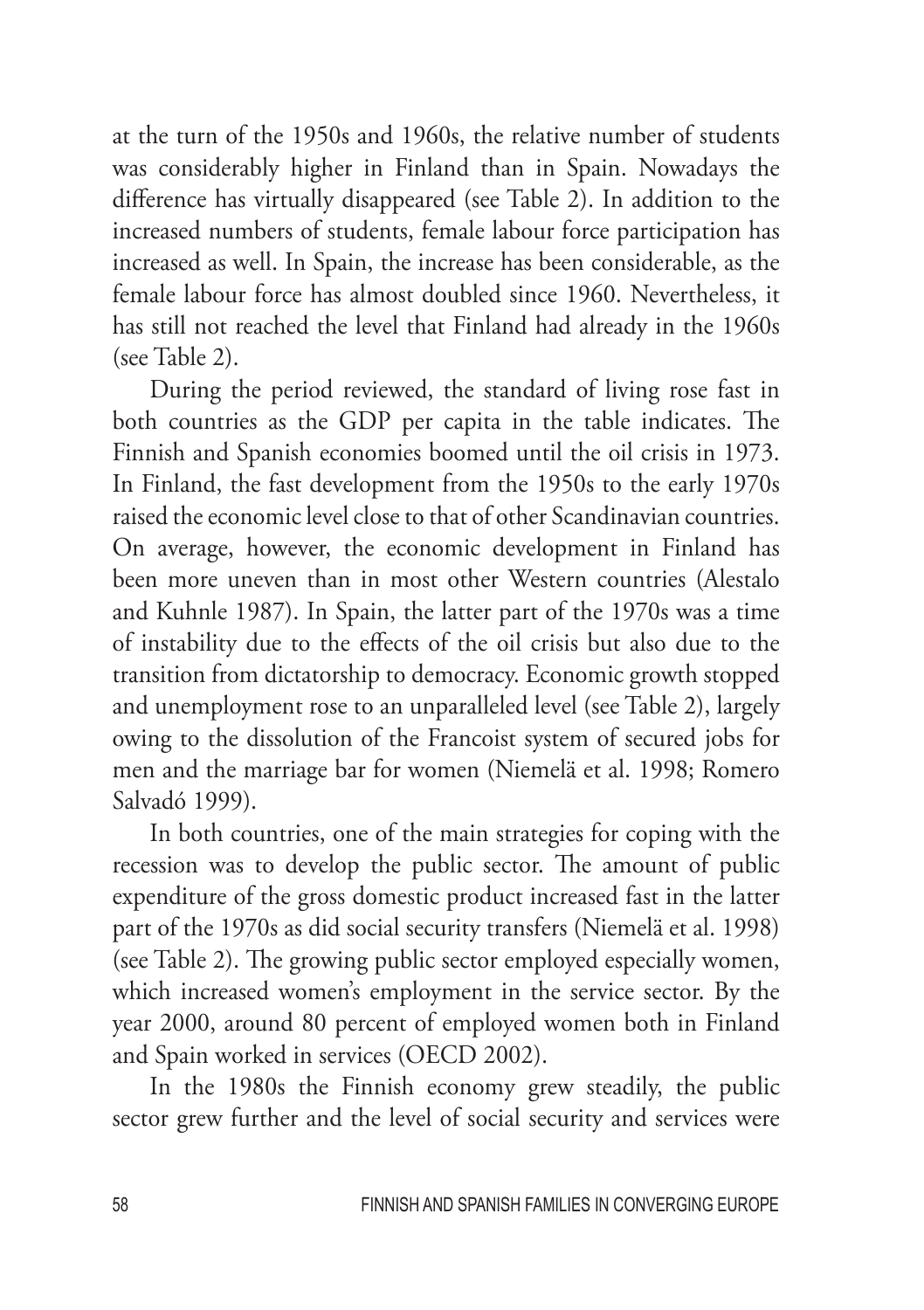| Indicators                                                                                      | Finland<br>1960                                       | 1970                  | 1980                  | 1990                 | 2000                 | Spain<br>1960                                                | 1970                  | 1980                  | 1990                  | 2000                 |
|-------------------------------------------------------------------------------------------------|-------------------------------------------------------|-----------------------|-----------------------|----------------------|----------------------|--------------------------------------------------------------|-----------------------|-----------------------|-----------------------|----------------------|
| Civilian employment by sector (%):<br>Agriculture <sup>a</sup><br>Industry<br>Services<br>Total | 35 <sup>2</sup><br>$32^{2}$<br>33 <sup>2</sup><br>100 | 23<br>35<br>42<br>100 | 13<br>35<br>52<br>100 | 8<br>31<br>61<br>100 | 6<br>28<br>66<br>100 | 40 <sup>2</sup><br>33 <sup>2</sup><br>27 <sup>2</sup><br>100 | 30<br>37<br>33<br>100 | 19<br>36<br>45<br>100 | 12<br>33<br>55<br>100 | 7<br>31<br>62<br>100 |
| Wage earners and salaried employees<br>as % of all activities:                                  | 66 <sup>2</sup>                                       | 76                    | 83                    | 85                   |                      | 61 <sup>2</sup>                                              | 64                    | 69                    | 73                    |                      |
| Female labour force as % of total<br>labour force                                               | 44                                                    | $43^{3}$              | 476                   | 47                   | 48                   | 22                                                           | 23 <sup>3</sup>       | $27^{6}$              | 35                    | 40                   |
| Unemployed as % of total<br>labour force                                                        | 1.4                                                   | 3.8                   | 5.0                   | 3.4                  | 9.7                  | 2.4                                                          | 2.9                   | 21.1                  | 16.9                  | 13.8                 |
| Urban population as % of total<br>population <sup>b</sup>                                       |                                                       | 584                   | 60                    | 61                   | 67                   |                                                              | 694                   | 73                    | 75                    | 78                   |
| GDP per capita (1990 International<br>Geary-Khamis dollars) <sup>c</sup> 6.230                  |                                                       | 9.578                 | 12.948                |                      | 16.868 18.32410      | 3.437                                                        | 7.291                 | 9.492                 |                       | 12.210 14.22710      |
| Total expenditure on social protection<br>as % of GDP <sup>d</sup>                              |                                                       |                       |                       | 30 <sup>8</sup>      | 25                   |                                                              |                       |                       | 21 <sup>8</sup>       | 20                   |
| Social security transfers<br>as % of GDP <sup>e</sup>                                           | 5                                                     | 8 <sup>3</sup>        | $15^{6}$              | 16                   | $24^{9}$             | $\overline{2}$                                               | $R^3$                 | 16 <sup>6</sup>       | 16                    | $17^{9}$             |
| Students per 100 000<br>habitantsf                                                              | 2401                                                  | 326 <sup>3</sup>      | 5065                  | 25777                | 332610               | 1441                                                         | $195^{3}$             | 2385                  |                       | 18187 313710         |

*TABLE 2. Indicators of socio-economic change in Finland and Spain 1960–2000*

<sup>າ</sup> 1958, <del>′</del> 1961, <sup>∢</sup> 1968, <del>'</del> 1975, <sub>ິ</sub> 1978, ' 1985, ′ 1988, ' 1991, ' 1995, ™1998

<sup>a</sup> Includes forestry, hunting and fishing.

**b Each country sets its own definitions of 'urban agglomeration' usually varying from a few hundred to more than 10 000 inhabitants. A wide** range of definitions makes data comparability difficult. However, this indicator evinces how the population has shifted to the urban way of life (see United Nations 2001b).

 $\epsilon$  The Geary Khamis method is the main methodology of purchasing power parity (PPP) calculations. It aims at securing transitivity in calculations of price ratios among countries. The PPP for each country is indicated as a ratio of the domestic price to the international price of the same product or service (see Maddison 2001).

<sup>d</sup> Social protection encompasses all action by public and private bodies to relieve households and individuals of the burden of risks and needs associated with old age, sickness, childbearing and family, disability, unemployment etc.

e Social security transfers consist of social security benefits for sickness, old age, family allowance, etc., social assistance grants and unfunded employee welfare benefits paid by the general government (see OECD 1997a).

f Students studying in universities and colleges.

– No available data.

*Sources*: Demokratisoituminen ja valtaresurssit 1850–2000 [electronic data]; Eurostat 2003; Maddison 2001; OECD 1974, 1997a, 1997b, 2002; United Nations 1977b, 1992, 2001a, 2001b.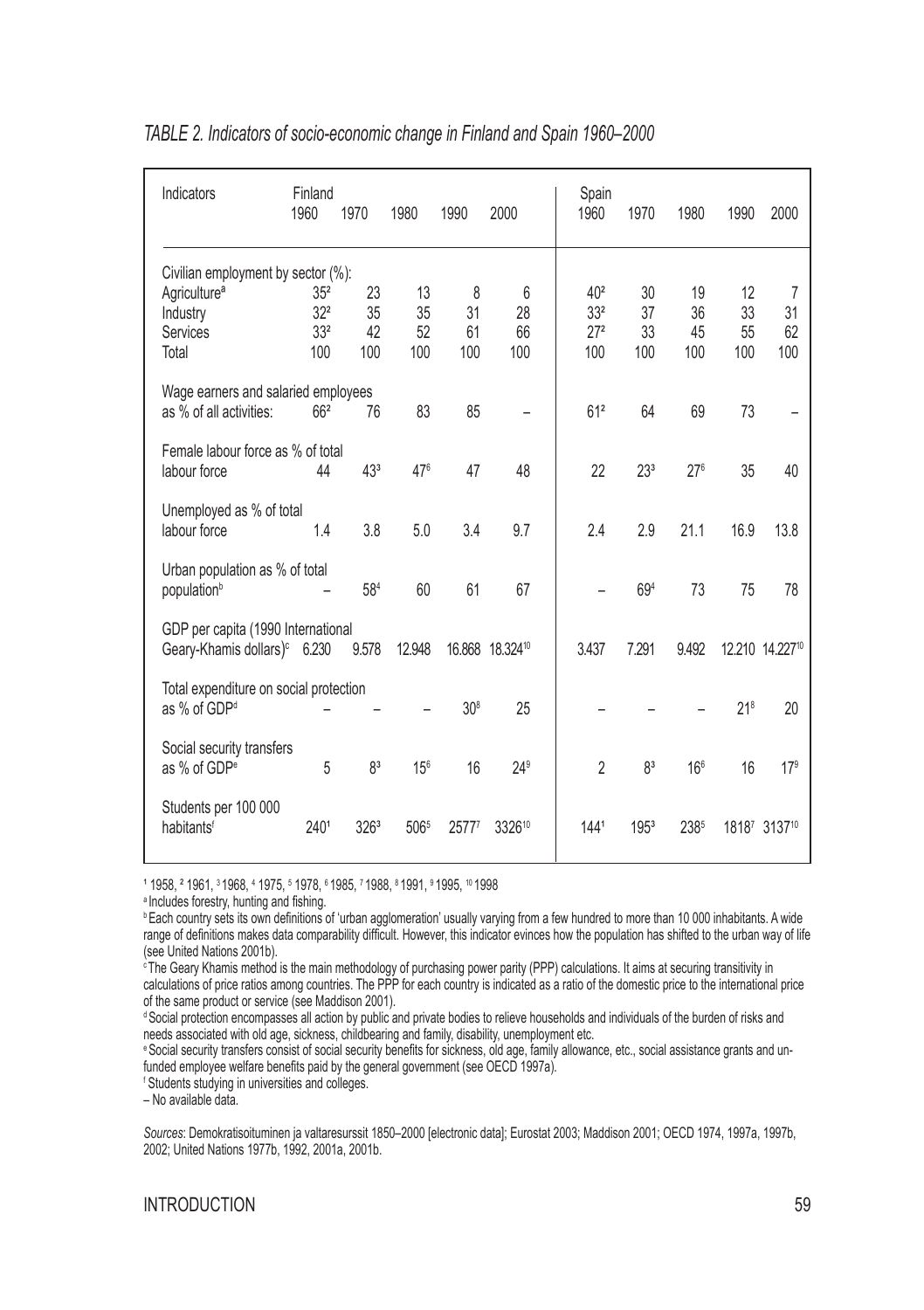intensely developed. But, in the early 1990s, Finnish society faced an unequalled economic recession. The decade was characterised by a banking crisis, the collapse of Soviet trade and mass unemployment (Melin 1998). As Table 2 shows, the unemployment rate in Finland was 3.4 per cent in 1990 but within three years it grew to almost 22 percent, which was very close to the unemployment rate of Spain. Even though Finland came through the recession in the mid-1990s, unemployment remained high and kept the public economy imbalanced and public expenditures growing. This and joining the EU in 1995 caused pressures to cut back public expenditure. As a consequence, Finnish social security systems became a bit more earnings-related and means-tested than before. However, the cutbacks did not change the foundation of the Finnish welfare state, based on the principle of universality (Niemelä et al. 1998).

Although liberalisation and modernisation in Spain started before Franco's death in 1975, the explosion of societal changes there happened along with democratisation. The basis of the change was the new constitution of 1978 that was based on egalitarian principles and granted universal suffrage, freedom of ideology and religion and abolished the Church's formal role in state affairs (Romero Salvadó 1999; see Article 1). The late 1970s and 1980s were first and foremost a time of institutional reformation and, thus, social and economic modernisation was left in the background. Unemployment remained high, which even the so-called 'second economic miracle' of the 1980s could not ease and the social security system and social services were not renewed, with the exception of the health care system. Spain was also not saved from the recession of the 1990s either. Therefore, the focus in the 1990s was the reformation of the economy, and the development of the welfare state was lagging behind. In the second half of the 1990s the aim of the economic modernisation was to modernise the industrial sector and to create a close linkage with the EU (Spain joined the EU in 1986). The aim of the social modernisation was to reach the West European social security level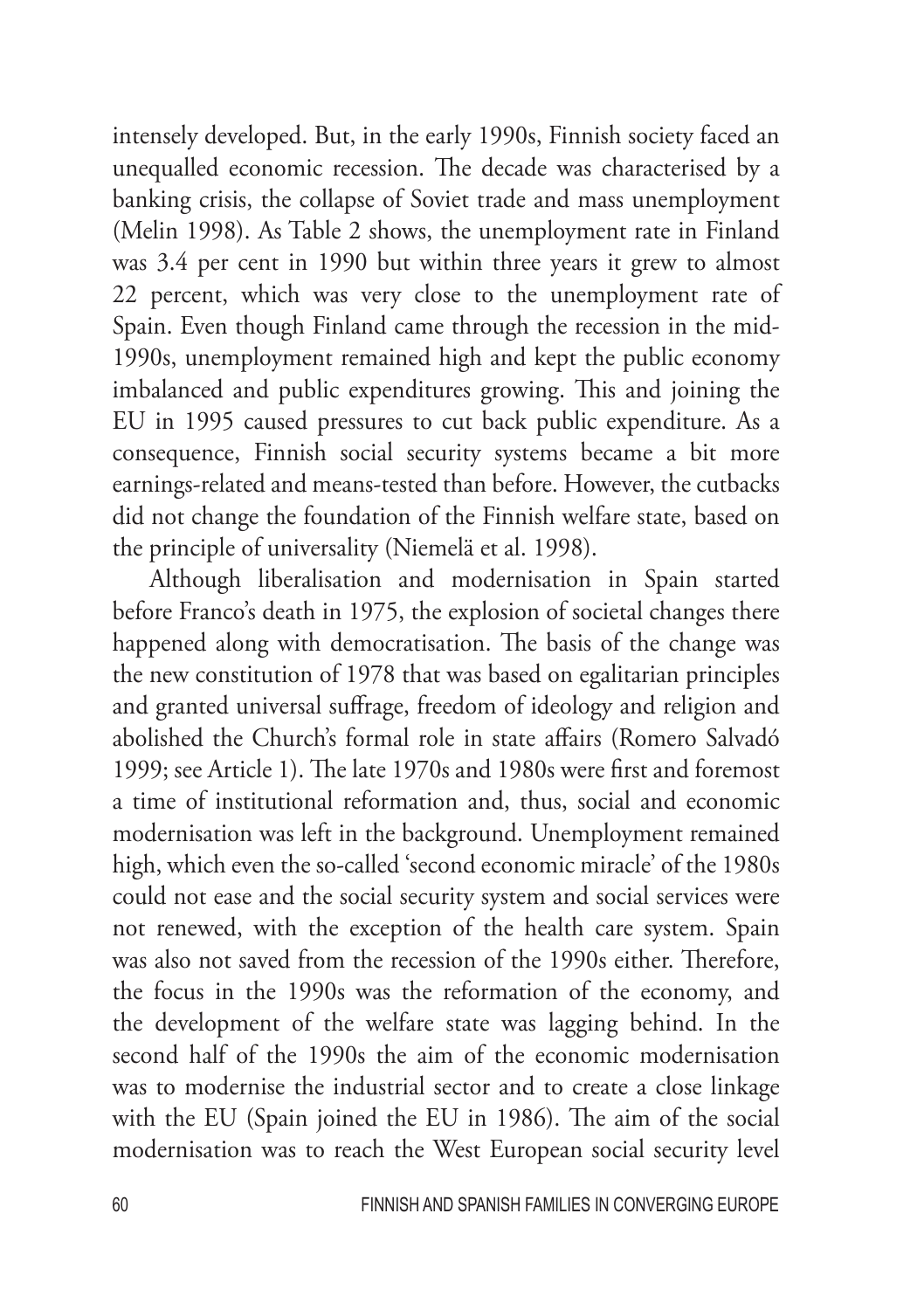and to move towards a universal system. However, like in Finland, the recession left behind high unemployment, an imbalanced public economy and a retrenchment policy (Niemelä et al. 1998).

The recession of the early 1990s caused growth in the total expenditure on social protection as a percentage of GDP both in Finland and Spain. The peak in both countries and in the EU region in general took place in 1993, when the total expenditure on social protection was around 35 percent of GDP in Finland, 24 percent in Spain and around 29 percent in EU countries on average. The rise was exceptionally large in Finland due to a slowdown in GDP growth and due to a voluminous increase in unemployment benefits, in particular. Similarly, the decline in the total expenditure on social protection since 1996 has been most marked in Finland (see Table 2) (Eurostat 2003). With regards to the allocation of social protection in Finland and Spain, the largest proportion is linked to old-age and survivor functions and to sickness and health care due to the ageing of the population. However, there is a clear difference concerning the social protection of families and children. Expenditure targeting families and children was ca. 13 percent of total social benefits in Finland in 2000 whereas the corresponding share in Spain was less than 3 percent (ca. 8% in the EU-15) (ibid.). Furthermore, the level of social services such as childcare services is considerably higher in Finland than in Spain.

Regardless of the existing differences, the resemblance between European countries and between Finland and Spain is much greater today than a century ago. Although the modernisation process started later in the peripheries like Finland and Spain, they caught up to the core countries remarkably fast. During the decades following the Second World War, differences in the economic and political structure, standard of living and educational level have declined between West European countries (cf. Alestalo and Flora 1994). Furthermore, parallel, although not identical, development has occurred also in the fields of civil legislation, social policy, gender roles, demographic

INTRODUCTION 61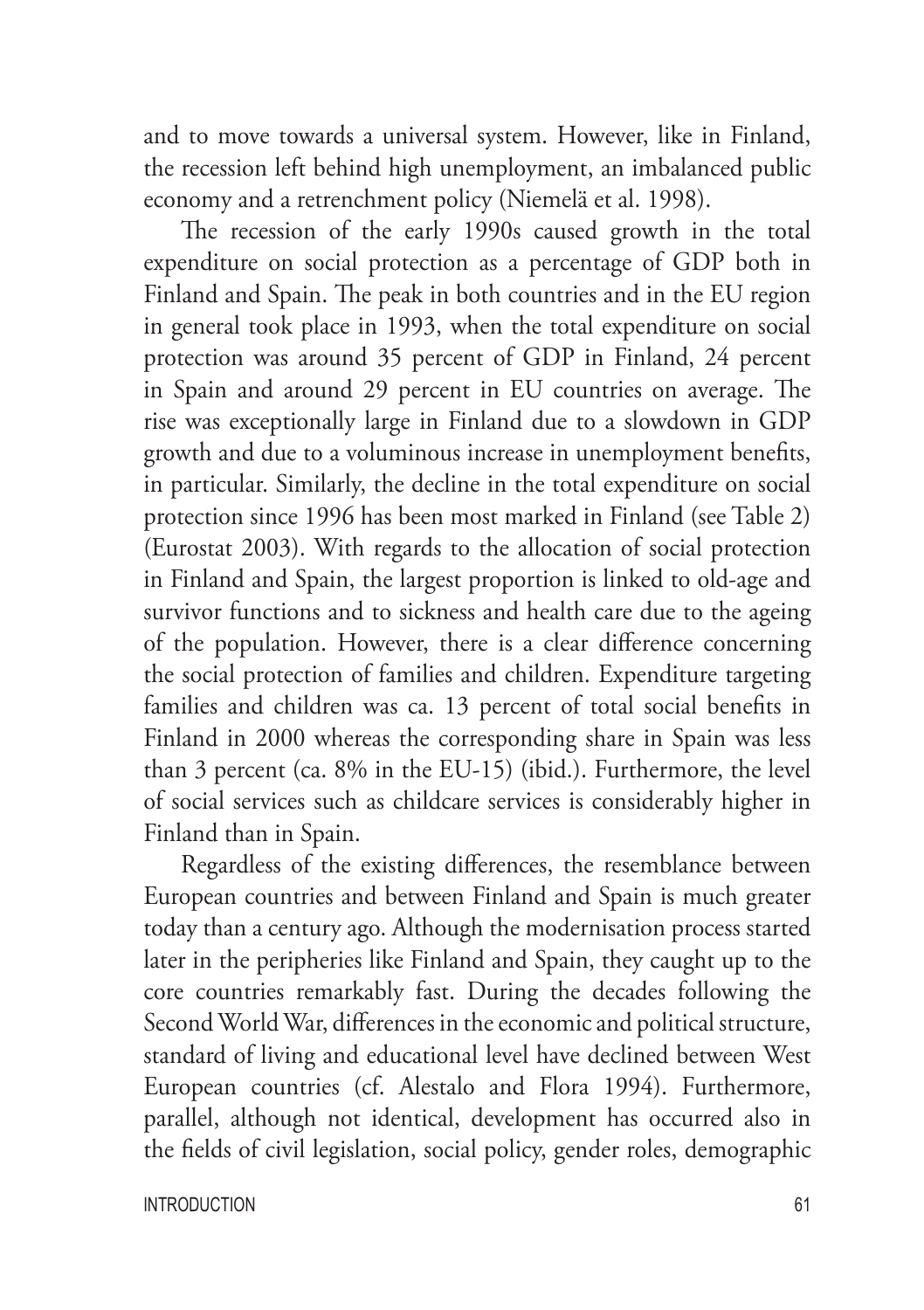transformation and values and attitudes towards gender roles, intimate relationships and the family, as will be seen in the following chapters.

## 2.2. Understanding Family Ideology

One dimension of the family institution is that it is an ideological construct. In this study, family ideology is understood to be created and upheld by societal institutions such as legislation, public policies, religion, etc. In other words, family ideology does not necessarily correspond to the reality of family formation, family structure and family life but, rather, it represents the culturally and socially shared conception of what The Family is or ought to be.

First, Finnish and Spanish family ideologies are viewed by studying the laws on marriage and their main reforms within the period from the early 20<sup>th</sup> century to the present. Detailed analyses of developments in civil legislation are presented in Articles 1 and 2.

Second, public policies targeted to families are reviewed in order to see how public policy defines the family and how these definitions are related to the definitions found in the civil legislation. Public policies and their evolvement are analysed in Articles 1 and 3.

The exploration of the elements of family ideologies ends with the discussion of gender relations and how they have evolved during the 20<sup>th</sup> century in Finland and Spain. The role and status of women, in particular, has affected especially the development of public policies targeted on families and, thus, the conceptions of the family. Gender relations and the social status of women are themes that are discussed in all the original articles from varying perspectives. Here, however, the social status of women as one of the elements in understanding family ideology is discussed in more detail than has been possible in the original articles.

Legal codes are an important source of data for the study of modern societies because the development of legal codes reflects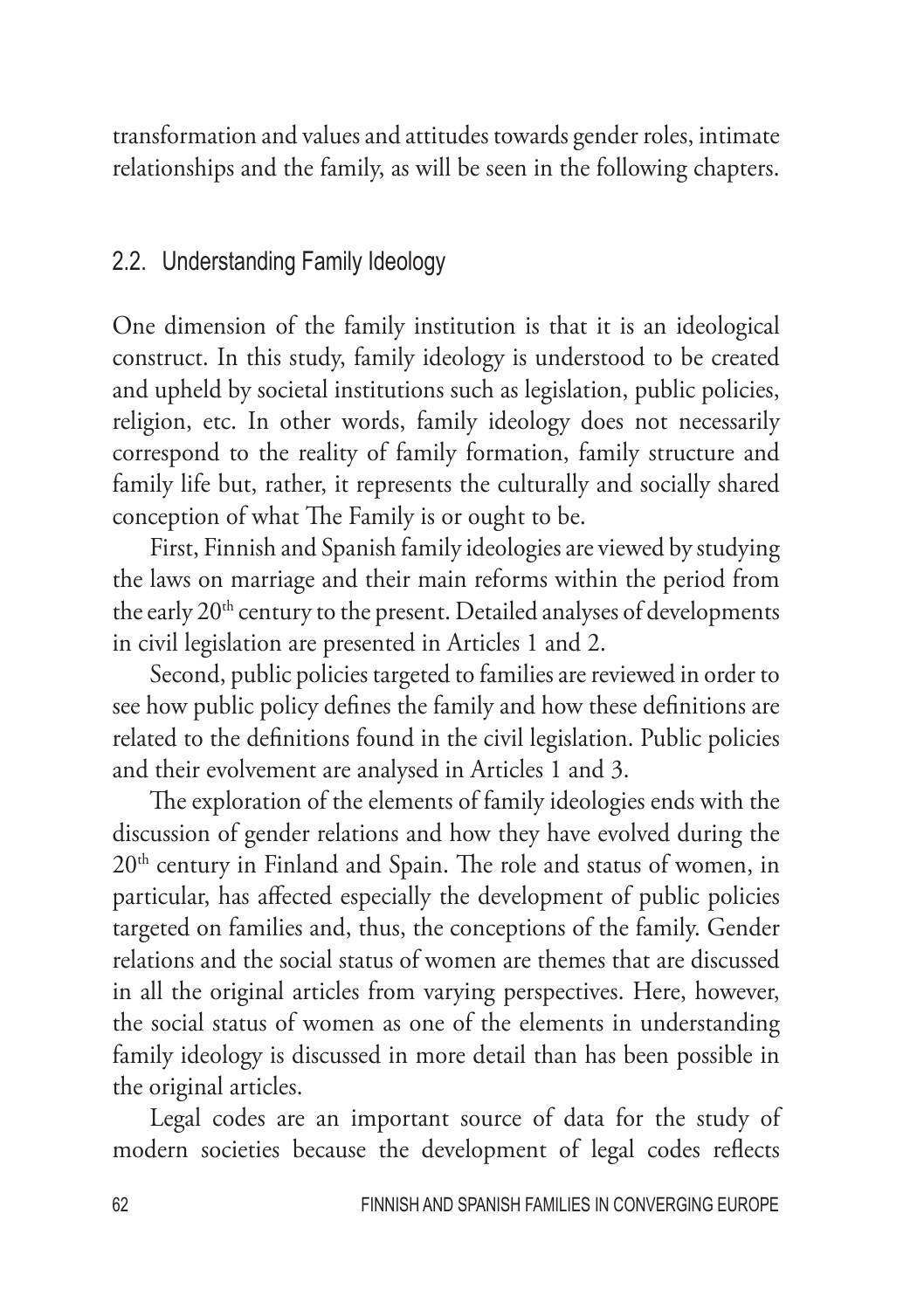the development of societies and social institutions: the relationship between the state and the Church, between secular and ecclesiastical bureaucracies, emergence of political rights, development of women's rights, progression of secularisation and individualism, and changes in the family practices (cf. Durkheim 1888<sup>12</sup> cited in Lamanna 2002: 75). Emile Durkheim also pointed out that the analysis of law is an important method of studying the family because the law represents or comprises the established customs that are indicators of family forms and practices. Durkheim valued the objectivity of the legal codes and, therefore, regarded them as valuable documents in studying the family and family practices (Lamanna 2002: 75).

Following Durkheim, this study sees the analysis of legal codes as an important method of studying the family as an institution. The legislation on marriage and family reflects the idea of the family and intimate relations that prevail in the given society at a given time but it does not depict the real complexity of family forms and practices. Thus, it is important to recognize that legalistic definitions of the family have limitations. For example, everyday relationships between spouses or between parents and children may be very different than what is expected in stipulated codes. Furthermore, determining the family in terms of legal codes excludes all those family forms and living arrangements that do not exist in coded law.

The realm of the personal is also an arena of public policy. The state has impinged on the personal both intentionally and unintentionally (Castles 1998: 248-249). Thus public policies affect families both in ideological and practical terms. In this thesis Finnish and Spanish 'family policies' are studied from the viewpoint of what kinds of conceptions of family they reflected during the  $20<sup>th</sup>$  century and how they have boosted these conceptions. However, neither in the past

<sup>12</sup> Emile Durkheim (1888), Introduction à la sociologie de la famille. *Annales de la faculté des Lettres de Bourdaux 10*: 257–81.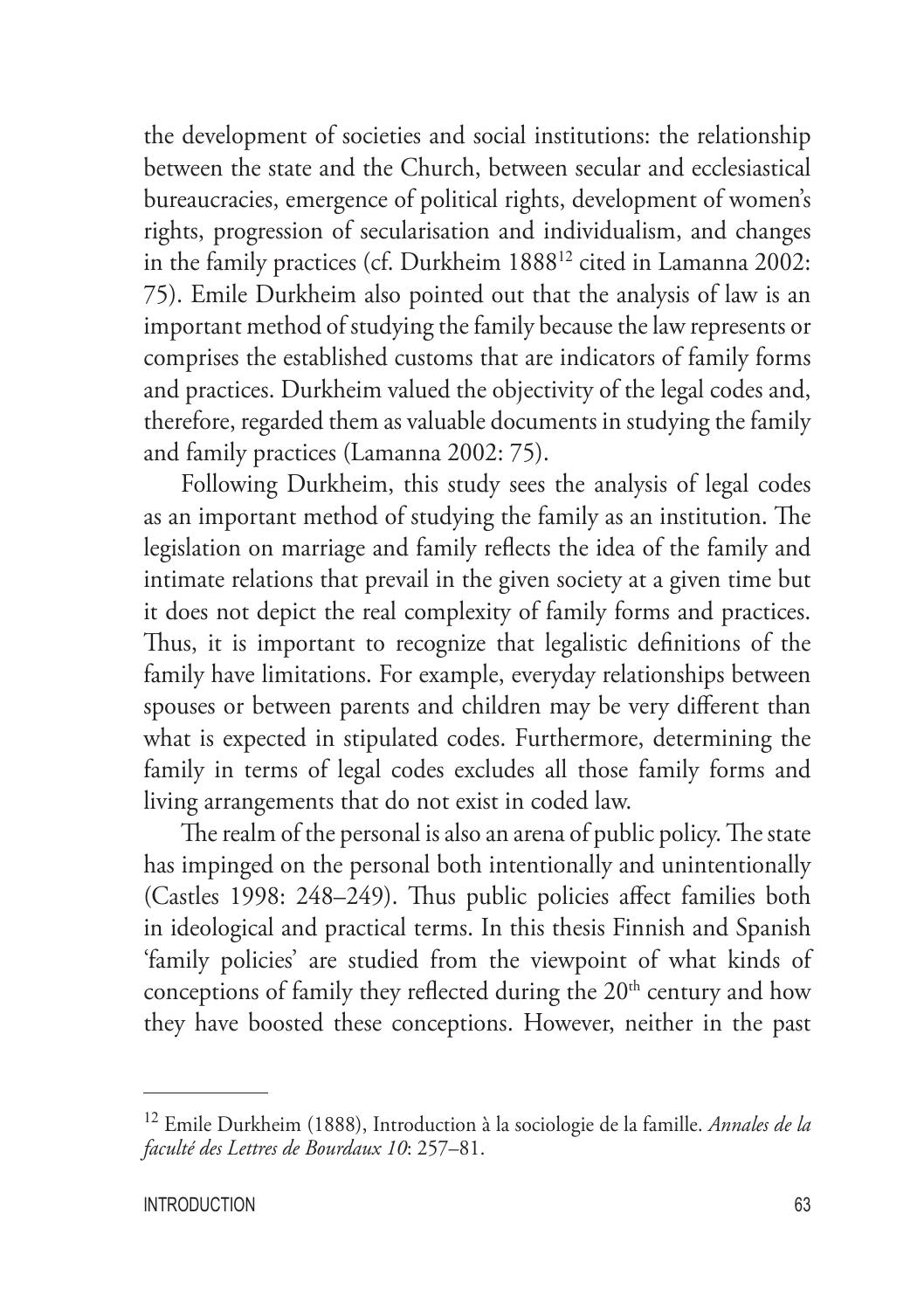nor today does an explicit family policy exist in Finland or Spain. The measures that affect families are not exclusively dedicated to families but to social provision in general: taxation, health care, housing, childcare, etc. Thus, it is not a question of controlling the family *per se* but rather intervening in people's everyday lives through the family. The critics of state interventionism claim that the welfare state and government have undermined the role and functioning of the family as the basic economic and social unit (ibid.). Although such critiques are deeply morally charged, undoubtedly, public policy has affected the family as an institution and moulded the ideology of the family both explicitly and implicitly.

#### *Civil Legislation on Marriage and the Family*

Until the 1920s and early 1930s, marriage and family were founded on Christian values and patriarchal principles in both countries. Religious marriage was the only legitimate form of a relationship between a man and a woman and the basis of the family. Marriage was a sacrament, practically indissoluble, and its prime purpose was procreation. The husband was the guardian of the children, the wife, other members of the household and the property (see Articles 1 and 2).

The secularisation and modernisation process of legislative principles concerning marriage and the family started gradually in the 1920s and 1930s both in Finland and Spain. The patriarchal tradition was disrupted by the idea of love marriage as the basis of the family and by the liberal voices demanding equality. Consequently, by the early 1930s, the legislation in Finland and Spain made spouses equal and granted juridical independence to married women. Civil marriage had become an option and divorce was legally possible, although rare (Alberdi 1995; Mahkonen 1978). In fact, family legislation in Spain during the short-lived Second Republic (1931–36) was the most liberal and egalitarian in Europe (Alberdi 1995) (see Synopsis 1 and Articles 1 and 2).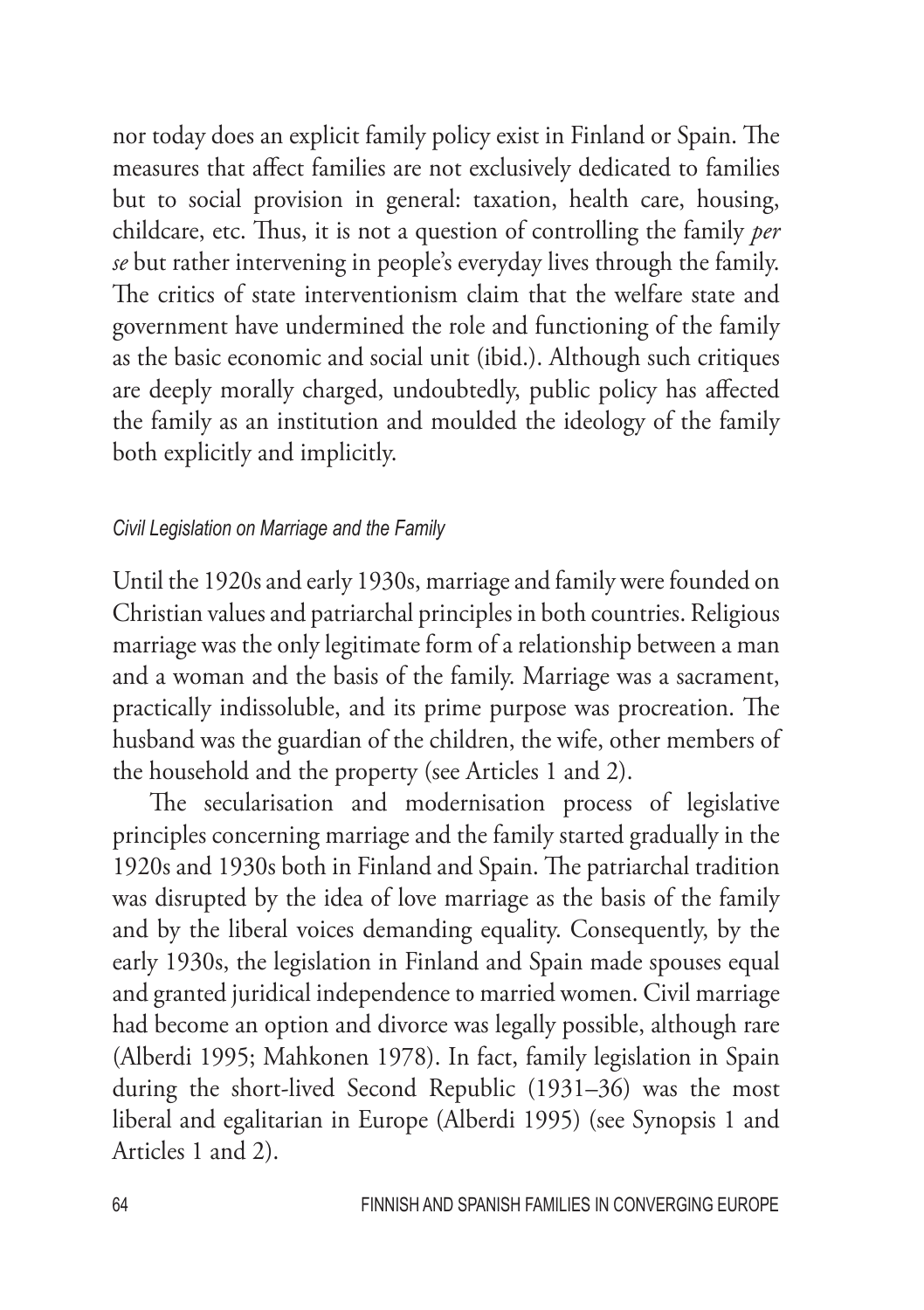However, when General Franco came into power in 1939, the legislation on marriage and the family became subjected to the Catholic Church and turned back to the Christian and patriarchal principles (see Synopsis 1). Civil marriage for baptised Catholics became illegal as did divorce, abortion and the sale and use of contraception. Married women lost their juridical independence and custody of their children. This remained the state of affairs until the dawn of democracy in the mid-1970s. The reform of the Civil Code of 1975 established the equal rights of both husband and wife and eliminated the references on the authority of the husband with regard to the wife and on the necessity of licences or authorisations held by the husband concerning the wife for almost anything from a personal bank account to wage work (Piconó-Novales 1997). The 1978 Constitution that was based on equality and religious liberty brought along several reforms on civil legislation during the late 1970s and 1980s, such as civil marriage also for Catholics in 1979 and (re)legalisation of divorce in 1981. In Finland, the legislation has not undergone such dramatic changes as in Spain. The main change since the end of the 1920s has been the liberalization of the law on divorce (see Synopsis 1). The developments of Finnish and Spanish civil legislation on marriage and the family during the 20th century are discussed in more detail in Articles 1 and 2.

The principles of the contemporary legislation on marriage are similar in both countries. The general statutes on who may marry whom, on the absence of grounds for disqualification and the contract of marriage are the same. Both Finnish and Spanish law states that the spouses are equal, they should show mutual trust and act together for the best of the family. Unlike the Spanish law that states that the spouses are obliged to live together<sup>13</sup>, the Finnish law does not regulate the living arrangements of a married couple. However, the Finnish law distinctly states the individual right of spouses to make decision

<sup>13</sup> Código Civil 1889: Libro I: Título IV, Capítulo V, Artículo 68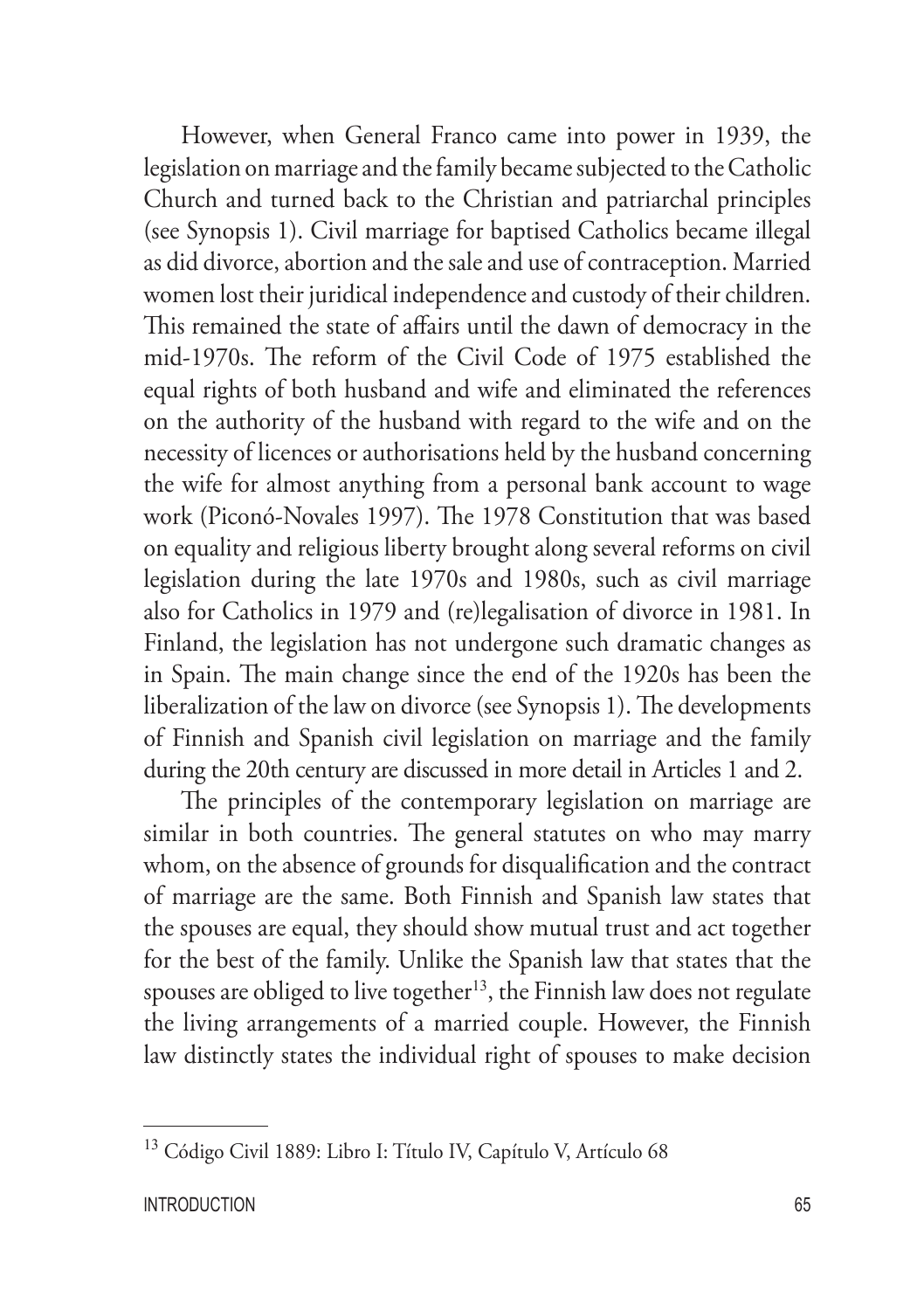concerning wage work and other activities outside the family.<sup>14</sup>

The main difference between Finnish and Spanish contemporary legislations is found in laws on divorce. The Finnish divorce law is one of the most liberal in Europe: marriage can be dissolved without the other party's consent and without an announced reason after a sixmonth reconsideration period (Gottberg 1996)<sup>15</sup>. The Spanish divorce law, in contrast, is among the strictest in Europe. Divorce cannot be requested directly neither in the case of mutual agreement nor in the case of the fault of the other spouse. Before the divorce is granted, the spouses need to be officially separated for 1 to 5 years. Besides the actual divorce, the law also include the juridical systems of separation and nullity (Picontó-Novales 1997).<sup>16</sup> (See Articles 1 and 2).

As equality, individuality and individual freedom have gained more emphasis, the society has become more permissive towards different lifestyles. Even though the traditional marriage has retained its dominance as a form of relationship, living together in a marriagelike relationship has increased in popularity and become more and more accepted. Similarly, same-sex couples have become more visible. Accordingly, the European parliament accepted a resolution on equal rights of homosexual and lesbian couples in the European Union in 1994. According to the European parliament, the EU member countries should abolish the legal obstacles of same-sex marriages or marriage-like legal measures $17$ .

As Synopsis 1 shows, some autonomous communities of Spain were ahead of Finland in the matter of formalising same-sex relationships. The law on the union of stable and unmarried couples was enacted in the Autonomous Community of Catalonia in 1998 and in Aragon in 1999. The corresponding law was enacted in Finland in 2001. The

<sup>14</sup> Avioliittolaki 1929/234, I osa, 1.luku, 2§.

<sup>15</sup> Avioliittolaki 1929/234, I osa, 6. luku, 25–32§.

<sup>16</sup> Código Civil 1889: Libro I: Título IV, CapítulosVI–VIII, Artículos 73–89. <sup>17</sup> Hallituksen esitys eduskunnalle laiksi virallistetusta parisuhteesta 15.12.2000.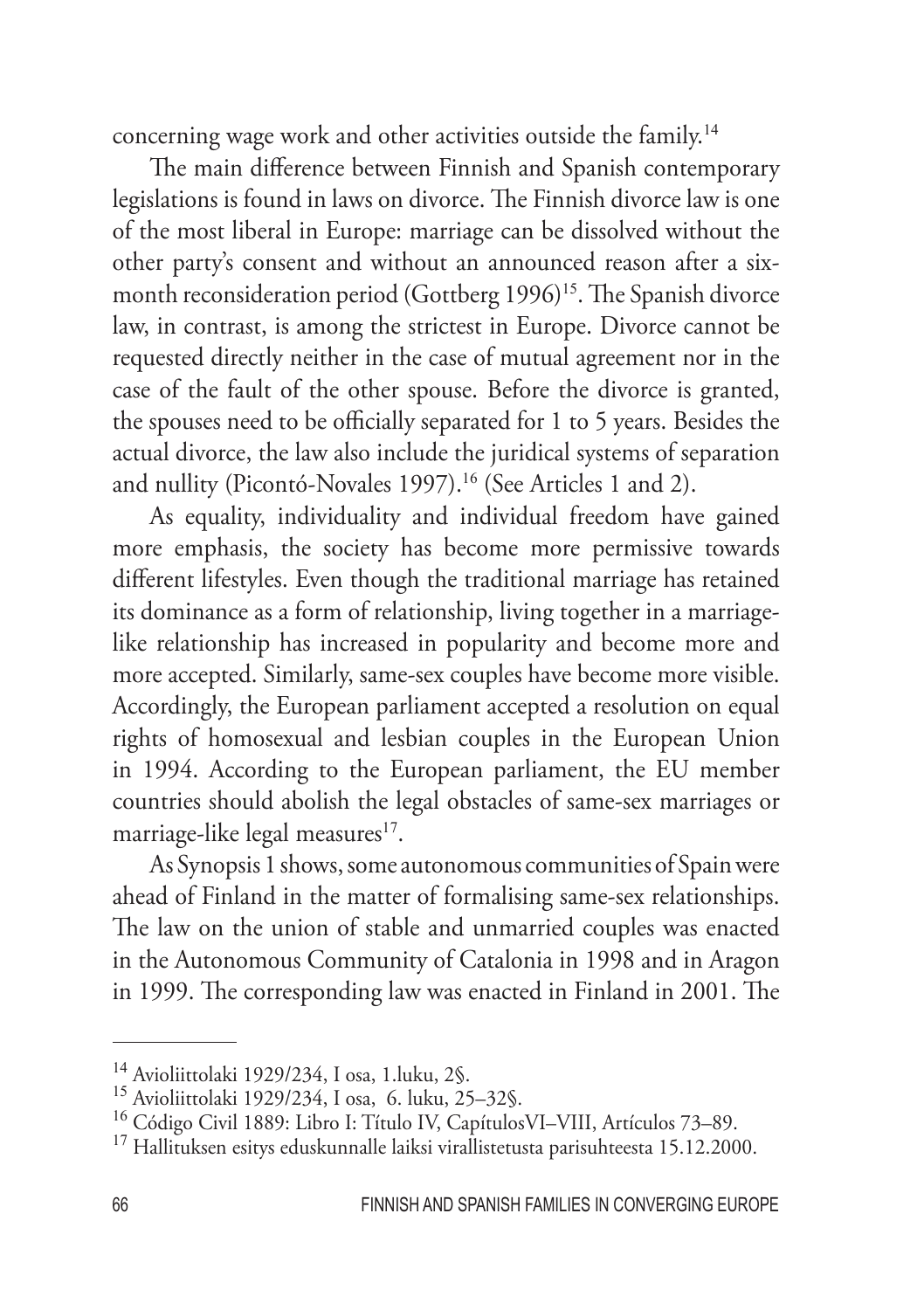difference is that in Spain the law applies to same-sex couples and to heterosexual couples whereas in Finland, the law applies only to samesex couples. In fact, no specific law in Finnish legislation regulates heterosexual cohabitation. In both countries, the law on registered couples grants rights and obligations equal to married heterosexual couples concerning e.g. maintenance, inheritance, widow's pension and the break-up of the union. However, in both countries, same-sex couples were denied the right to adopt children (ibid.). <sup>18</sup>

Regulation of marriage has changed during the  $20<sup>th</sup>$  century. In legal terms, the exigency of life-long marriage has been abandoned as divorce has become possible and, later, easier to attain. Fundamental and individual rights have become the core of civil legislation and thus, the authority of the state and the society over private life has diminished remarkably. The articulated function of intimate relationships and the family has changed too. While the primary function and purpose of marriage was procreation in the early  $20<sup>th</sup>$ century (and even later in Spain), now the articulated function of marriage or a marriage-like relationship is to produce security, affection and emotional satisfaction, and a common household and economic community. Both heterosexual and same-sex partnerships fulfil these functions and, therefore, the law has to guarantee equal rights regardless of sexual orientation.<sup>19</sup>

In spite of the amendments concerning the function and purpose of intimate relationships and the principled increase in permissiveness towards different relationships, the definition of the family is strongly based on the heterosexual married couple and their own or adopted children. The fact that same-sex couples were denied the right to adopt is one indication of this. The public and parliamentary discussions around the law on registered couples in Finland, Spain

<sup>18</sup> Laki virallistetusta parisuhteesta 2001/950. <sup>19</sup> Lakivaliokunnan mietintö 15/2001 vp.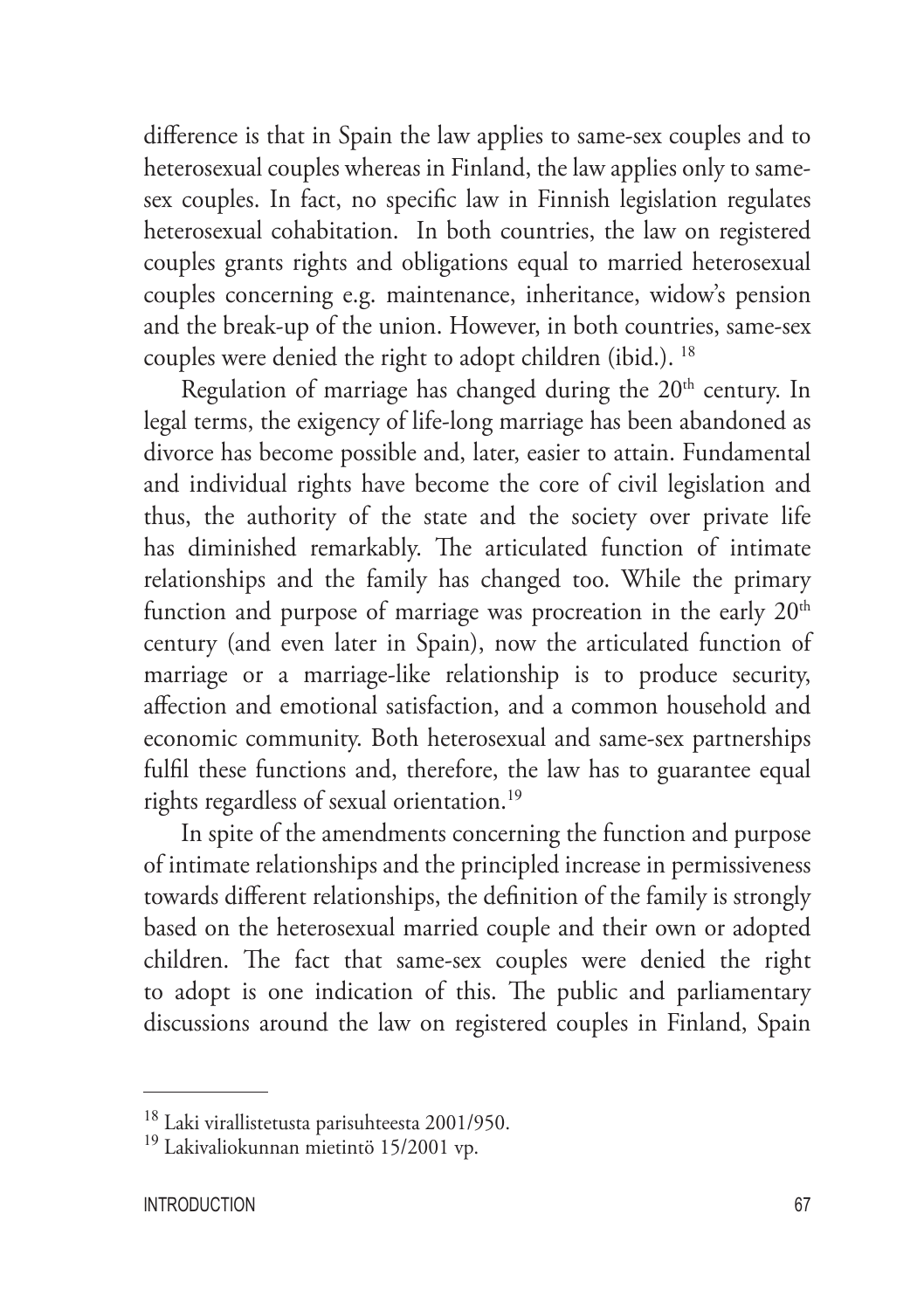| <b>FINLAND</b>                                                                                                                                                                                                                                                                                                                                                                                                                                                                                                                                                                                                                                                                                                                                                           | <b>SPAIN</b>                                                                                                                                                                                                                                                                                                                                                                                                                                                                                                                                                                                                                                                                                                                                                                                                                                                                                                                                                                                                                                                                                                                                           |
|--------------------------------------------------------------------------------------------------------------------------------------------------------------------------------------------------------------------------------------------------------------------------------------------------------------------------------------------------------------------------------------------------------------------------------------------------------------------------------------------------------------------------------------------------------------------------------------------------------------------------------------------------------------------------------------------------------------------------------------------------------------------------|--------------------------------------------------------------------------------------------------------------------------------------------------------------------------------------------------------------------------------------------------------------------------------------------------------------------------------------------------------------------------------------------------------------------------------------------------------------------------------------------------------------------------------------------------------------------------------------------------------------------------------------------------------------------------------------------------------------------------------------------------------------------------------------------------------------------------------------------------------------------------------------------------------------------------------------------------------------------------------------------------------------------------------------------------------------------------------------------------------------------------------------------------------|
| The early 20 <sup>th</sup> century<br>Religious marriage<br>Husband's dominance<br>Wife a juridical minor<br>Separation, annulment and divorce (rare) on<br>Church's decision<br>1917 Marriage Act<br>• Civil marriage<br>1929 Marriage Act<br>• Equality of spouses<br>Wife's juridical independence<br>Divorce: separation of min. one year, fault<br>grounds<br>Joint parental custody<br>1987 Marriage Act<br>• Divorce without announced reason and consent<br>after six months reconsideration period<br>2001 Law on registered couples<br>Same-sex couples<br>Right to register the relationship<br>Rights and obligations equal to married couples<br>concerning maintenance, inheritance, widow's<br>pension and break-up of the union<br>No right for adoption | The early 20 <sup>th</sup> century<br>Religious marriage<br>• Husband's dominance<br>• Wife a juridical minor<br>Separation and annulment on Church's decision<br>1931–1936 The Second Republic<br>1931 Constitution<br>Equality of spouses<br>• Wife's juridical independence<br>• Civil marriage<br>Divorce by consent<br>1939–1975 Franco's period<br>1889 Civil Code<br>• Only religious marriage for Catholics<br>Husband's dominance<br>Wife a juridical minor<br>Divorce illegal<br>Democracy 1975<br>1978 Constitution, Civil Code reforms 1975<br>Equality of spouses<br>$\bullet$<br>Wife's juridical independence<br>• Civil marriage<br>Joint parental custody<br>1981 Divorce law<br>Divorce by mutual agreement or by fault grounds<br>after a period of legal separation<br>1998 (Catalonia), 1999 (Aragon)<br>Law on unions of stable, unmarried couples<br>• Heterosexual and same-sex couples<br>Right to register the relationship<br>$\bullet$<br>Rights and obligations equal to married couples<br>concerning maintenance, inheritance, widow's<br>pension and break-up of the union<br>No right for adoption (same-sex couples) |

*SYNOPSIS 1. Main developments of legislation on marriage in Finland and Spain during the 20<sup>th</sup> century* 

*Sources*: Alberdi 1995; Avioliittolaki 1929/234; Código Civil 1889: Libro I; Hallituksen esitys eduskunnalle virallistetusta parisuhteesta 15.12.2000; Laki virallistetusta parisuhteesta 2001/950; Mahkonen 1978; Picontó-Novales 1997.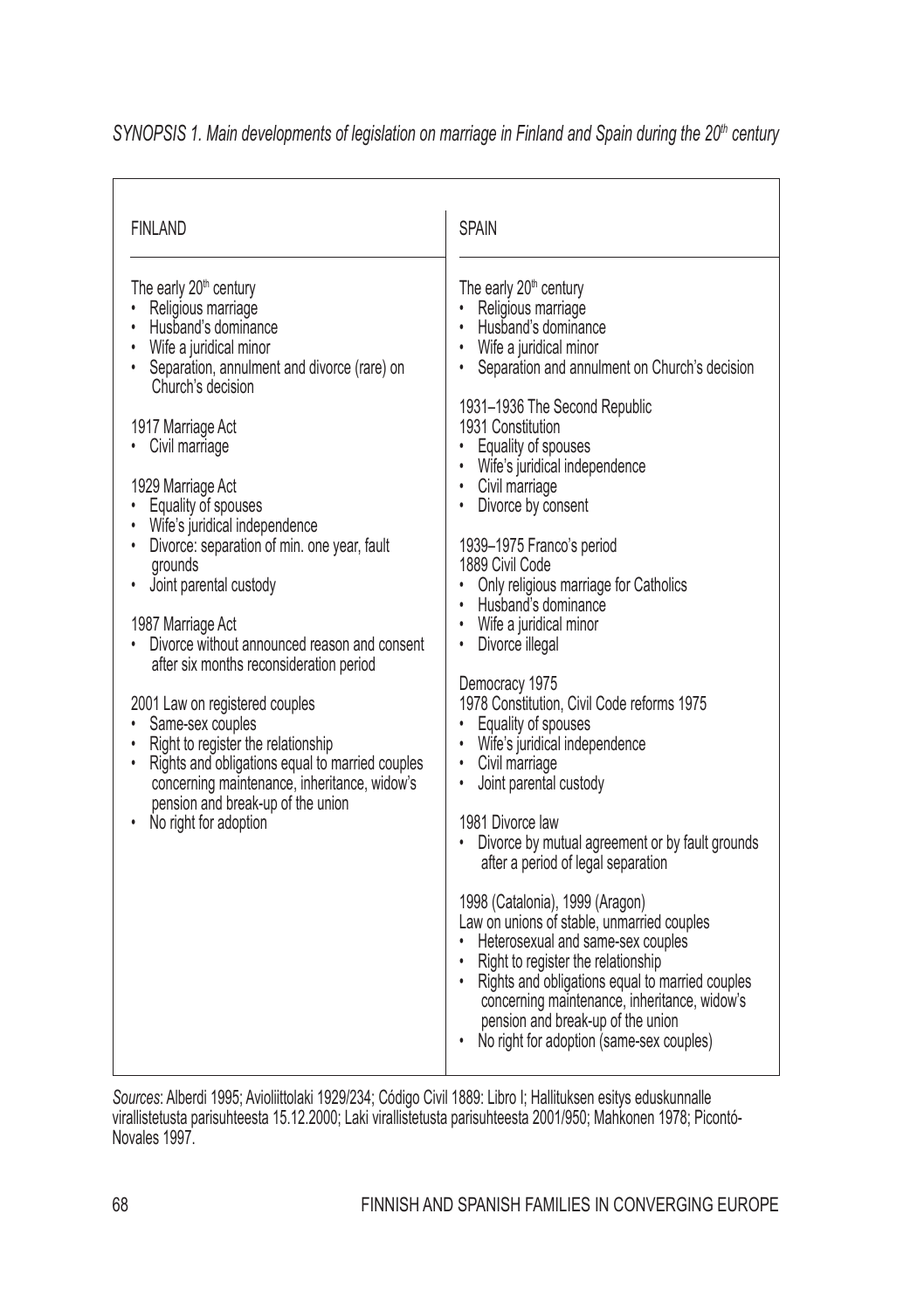and many other European societies demonstrated how sensitive issues marriage and the family are and how traditional our conceptions of the family are. As an example, in Finland, those who opposed the law on registered couples and many of them who were in favour of it, emphasised that heterosexual marriage is the cornerstone of the society and the foundation of the family, which is the basic unit of the society. Therefore, marriage between a man and a woman should be conceived as the fundamental form of living together (see footnote 15).

The legal definition of the family and the view on who constitutes the family differs between Finland and Spain when we consider the maintenance liability. According to the Finnish law on marriage, both spouses must participate to the best of their abilities in the family household and the maintenance of the spouse. The spousal maintenance includes meeting both the common and personal needs.<sup>20</sup> Parents are accountable for their children's maintenance until the child is 18 years old. However, parents should pay for the education of their major children, if considered reasonable<sup>21</sup>. According to the Spanish Civil Code, spouses are liable for the maintenance of each other and of their minor children. Parents are also accountable for paying for their major children's education. Furthermore, major children are accountable for the maintenance of their parents if the need arises. Reciprocity between spouses, parents and children and major children and their parents includes subsistence, habitation, clothing and medical assistance (alimientos amplios, broad support). Siblings are also liable for providing the most basic necessities to each other (alimiento restrigido, restricted support) if there is temporary and exceptional need<sup>22</sup> (see Articles 1 and 2).

<sup>&</sup>lt;sup>20</sup> Avioliittolaki 1929/234, II osa, 4.luku, 46 §.<br><sup>21</sup> Laki lapsen elatuksesta 1975/704, 1. luku, 1–3 §.

<sup>&</sup>lt;sup>22</sup> Código Civil 1889: Libro I: TítuloVI, Artículos 142–143.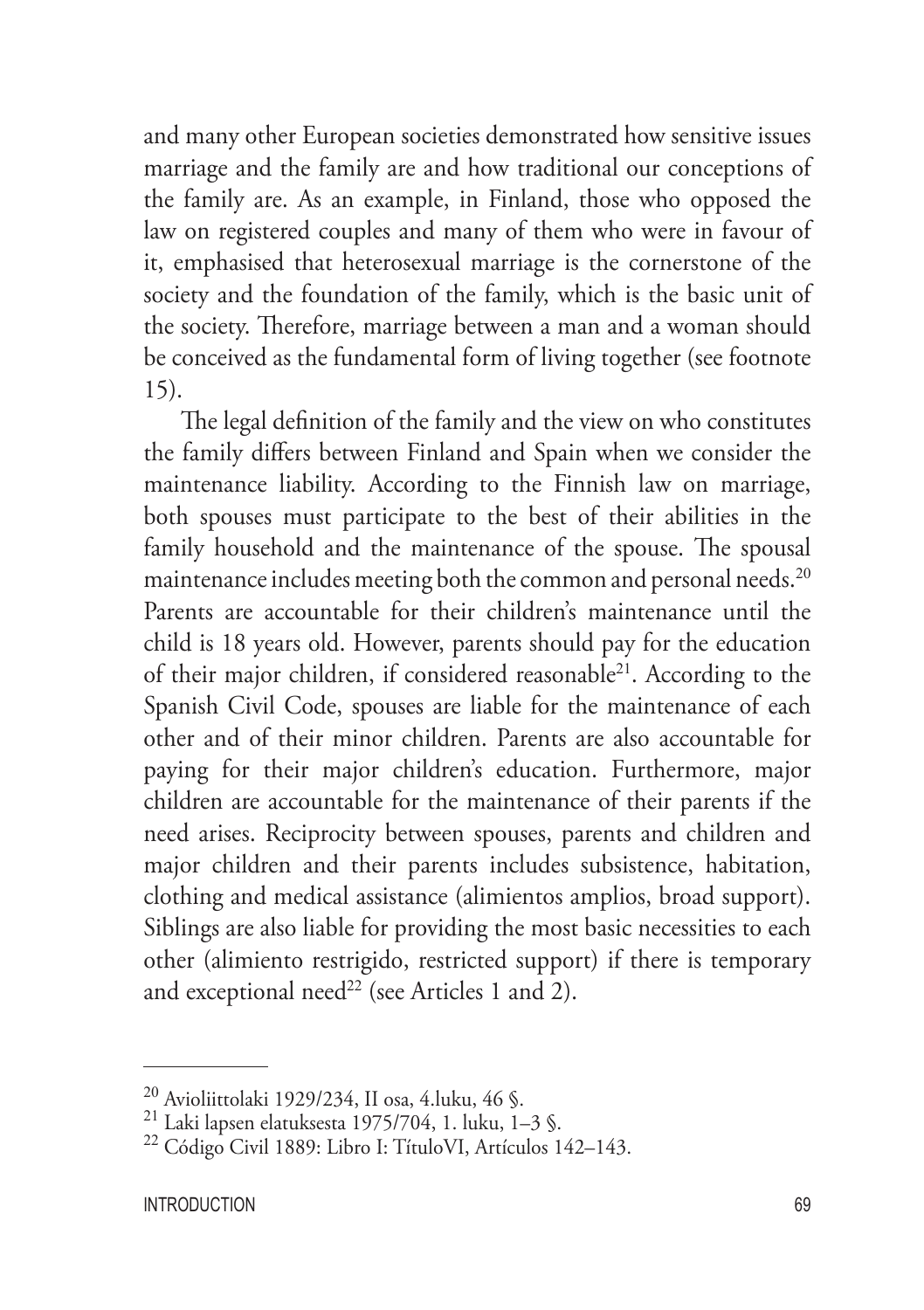In legal terms, the family in Finland is clearly defined as a nuclear family where the maintenance liability goes from one spouse to another and from parents to their (minor) children. The Spanish definition of the family is broader, extending reciprocal legal responsibilities to siblings and to major children and their parents.

#### *Public Policy and Definitions of the Family*

In pre-modern, agrarian society the family, kin and the house were the source of social security. As the incipient industrialisation and urbanisation changed the social and economic structure and the communal safety nets gradually broke down in the latter part of the  $19<sup>th</sup>$  and in the early  $20<sup>th</sup>$  centuries, public debate related to the family started. At the same time, liberalism and the accent on individual responsibility of one's maintenance displaced the traditional idea of joint liability and charity (cf. Lamanna 2002; Marin 1994; Mitterauer and Sieder 1982).

The social effects of the modernizing society raised concerns about morality and decency. As the family was seen as the bedrock of the society, the maintenance of morality and decency was entrusted to the family and to women especially. In Finland, as in many other European societies, these developments and circumstances made the personal a realm of state intervention. However, public policies at the time were a last resort to keep alive the poor who were not able to provide for themselves and their families (Takala 1992). In Spain, however, the social policy measures were directed to industrial workers with low incomes and the Catholic Church and private organizations were mainly responsible for the general poor relief (Guillén 1997). In both countries, the focus of the social policy was rather on material relief for the underprivileged than on the wellbeing and functioning of the family. According to the liberalist principle of personal liability, a person ought not start a family unless he was able to provide for it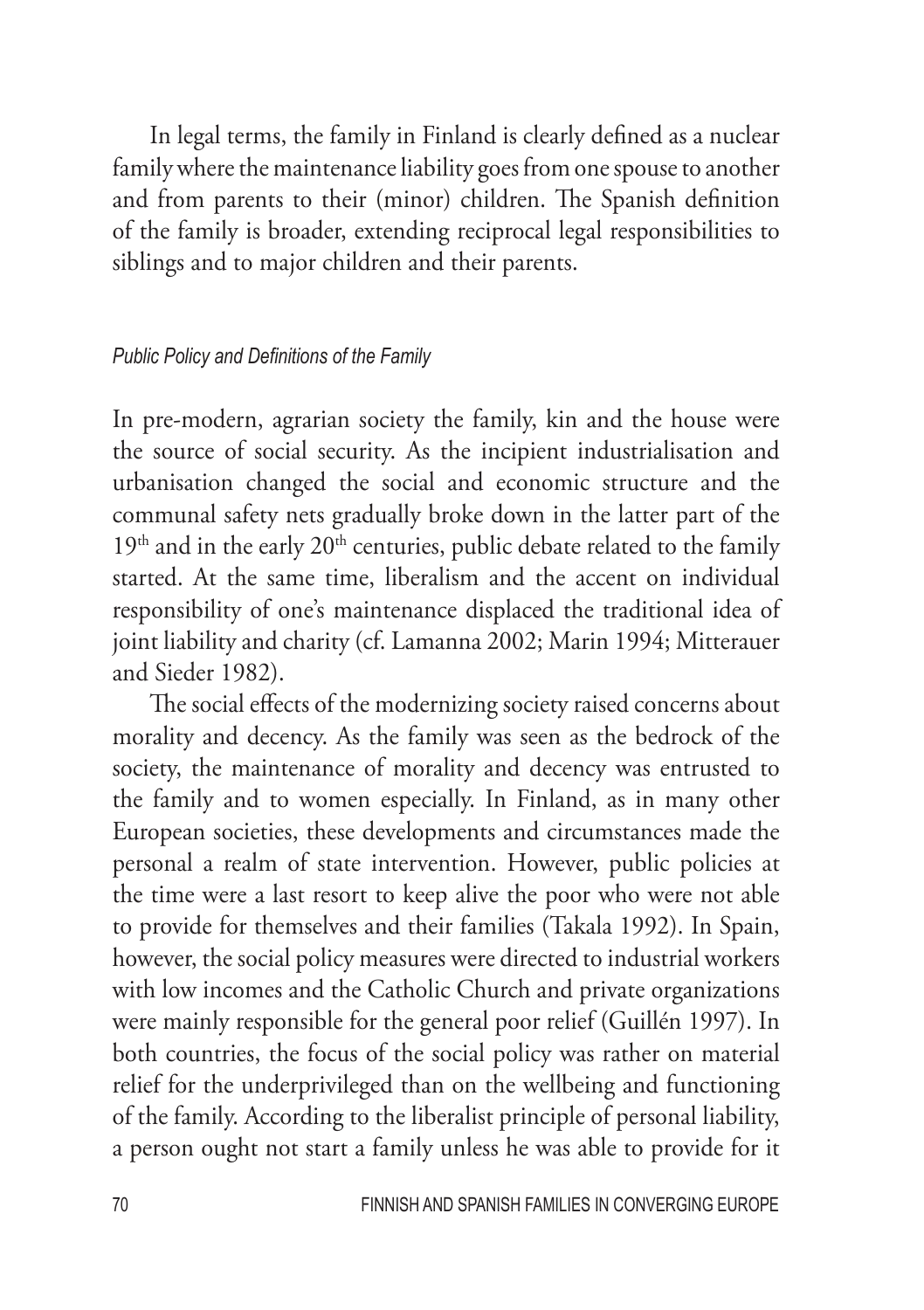(Takala 1992). Thus, both men and women were relatively old when marrying for the first time (the European average for women was 23– 24 years of age) and the number of bachelors and spinsters was high. This so-called West European marriage model applied to Finland, Spain and to most of the West European countries and had a negative effect on marital fertility in particular (Goody 2000; Mitterauer and Sieder 1982; cf. Article 4).

Accordingly, due to the decline of fertility, the family became the central topic of societal and political debate all over Western Europe in the first half of the  $20<sup>th</sup>$  century. The so-called fertility transition is usually located in the period from the turn of the  $19<sup>th</sup>$  and  $20<sup>th</sup>$ centuries till the turn of the 1930s and 1940s. In Finland, the start of the transition on the national level is located in the year 1910 and in Spain in the year 1918. These were the years when marital fertility had decreased by ten percent (Notkola 1994).

This fertility decline was the impetus for public policies targeted to families. In between the World Wars, public concern in Europe focused on the function and reproductive abilities of the family. Nevertheless, the policy measures targeting families in Finland were in the character of poor relief until 1948, when the general child allowance was introduced, and until 1949, when all mothers started to receive the maternity grant regardless of their socio-economic position (Forssén 1998; see Synopsis 2). In Spain, the family programme was developed during Franco's rule (1939–1975). The family programme was wide-ranging, consisting of a large number of different family benefits, was gender-specific, promoting motherhood, and was aimed at reinforcing the traditional patriarchal family and strengthening the solidarity between kin members (Naldini 2000). Most of the social policy programmes targeted to families were designed only for employees and civil servants and most of the Spaniards had to rely on the charity of the Church and private organizations in times of need (Valiente 1997). Historical developments in Finnish and Spanish policies targeted to families are analysed in more detail in Article 1.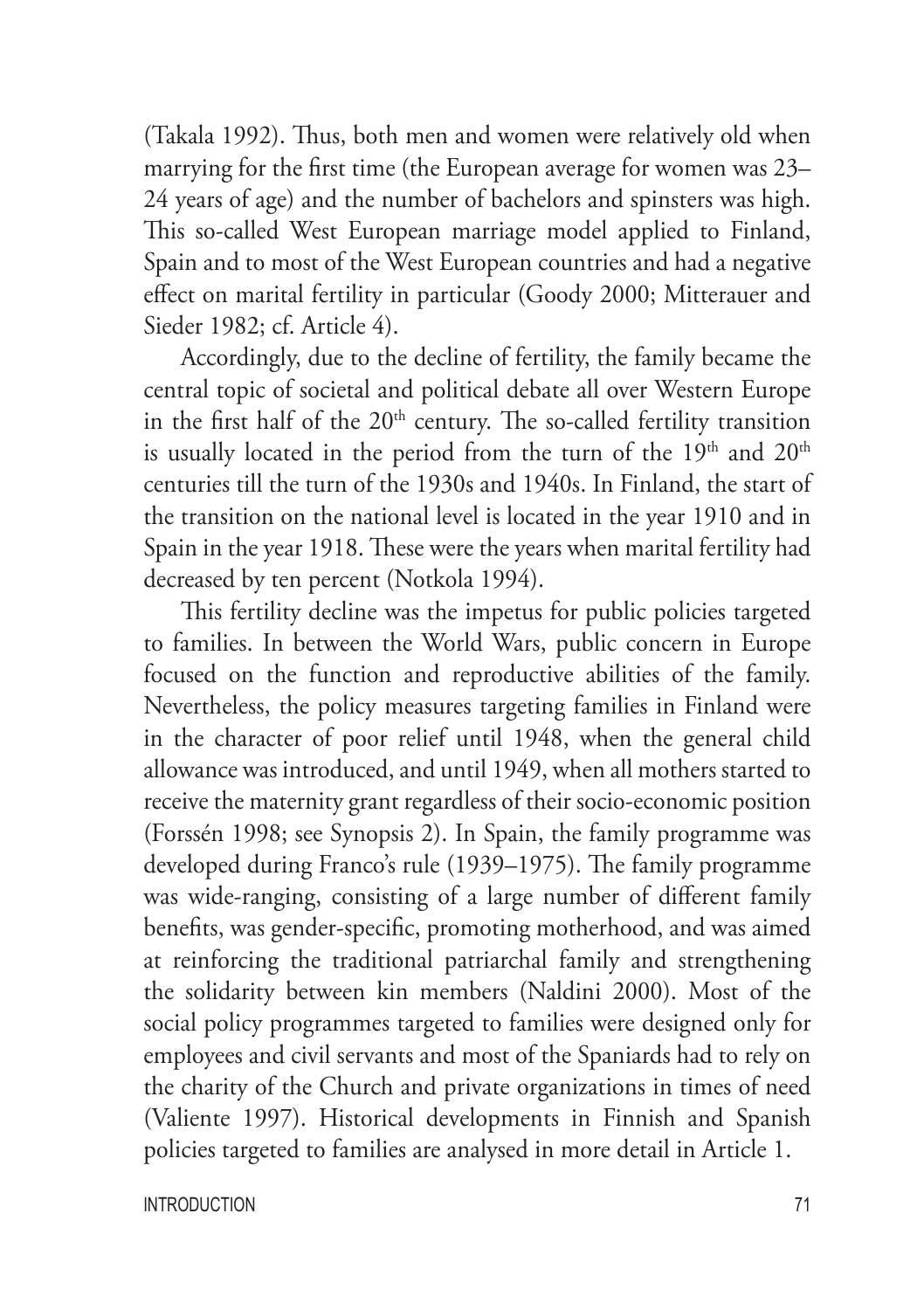During the 1930s and 1940s, 'family policy' reflected pronatalist population politics both in Finland and Spain. People were encouraged to marry and have children. In Spain, the population politics also included a strong accent on antifeminism (see Synopsis 2). Francoist policies pressed women into motherhood and homemaking, accentuated the male breadwinner – female homemaker type of family and encouraged people to have large families (Meil 1994; Naldini 2000; Valiente 1997) (for more details see Article 1). An amendment to 'family policies' in 1966 combined the elements of previous family programmes into one package: monthly payments for each dependent child, for a dependent spouse and one-off payments for marriage and at the birth of each child (see Synopsis 2). The specific feature of Spanish family policy and the family allowance system, in particular, was the extension of benefits beyond the nuclear family to dependent grandchildren and siblings (Naldini 2000).<sup>23</sup>

In Finland, the period of pro-natalist population politics was not as long as in Spain and it did not include such an imposition of the male breadwinner – female homemaker –family model. However, similar to Spain, the public ambition was to boost the formation of new families by helping young and not yet self-sufficient people to settle down and produce new citizens and thus rebuild the nation battered by the War (see Synopsis 2 and Article 1 for more details).

At the turn of the 1940s and 1950s, the accent on population politics in public policies targeted at families started to cease in Finland and universalism gradually gained ground. The policy measures endeavoured to equalise the costs of raising children for each family and second, to ensure that the children would not lower the consumption ability of families. Furthermore, there was a move from

 $23$  The extension of family allowances beyond the dependent children and spouse was not unique to Spain. In Italy, too, the family allowances covered parents and in-laws with little or no income in addition to dependent spouses and children (Naldini 2000).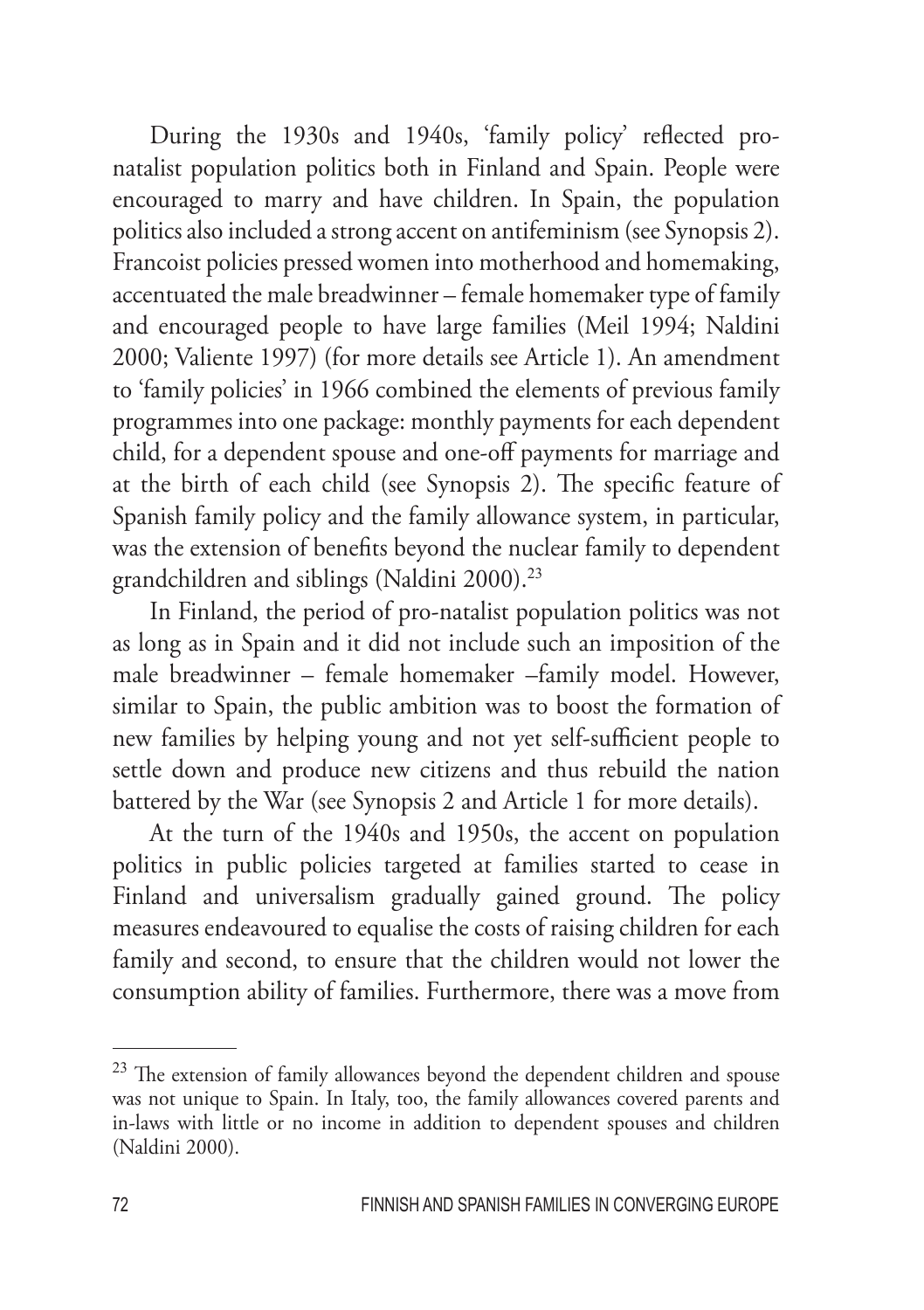income-bound benefits to universal benefits and the accent on poor relief was, once and for all, replaced by an emphasis on social rights based on citizenship. The child allowance (1948) was the first measure that followed the new principles.<sup>24</sup> However, from early 1950s to the early 1970s the average child allowance declined both in real value and in relation to wages due to the lack of index adjustment (Alestalo and Uusitalo 1986). Unlike in Spain and following the Scandinavian model, the child allowance in Finland rejected the familistic model in which the allowance is paid to the principal breadwinner along with his salary. Thus, the single (male) provider model was abandoned (Forssén 1998; Takala 1992).

In the course of the 1960s and, particularly, in the 1970s, the conception of the family that was characteristic of population politics gradually broke down in West European societies. The two-earner family increasingly replaced the breadwinner husband – homemaker wife type of family as married women's labour force participation increased. Families became smaller in size and divorces, remarriages, premarital cohabitation and lone parenthood became more common. These changes affected public policies target families in varying ways and at a varying pace in different countries.

Since the 1970s, two salient changes in the emphasis of public policies in Finland took place: the activation of the role of the father and the reconciliation of wage work and the family (see Synopsis 2). Since then, Finnish public policy targeted at families has been characterized by strong efforts to secure women's possibilities to work outside the home. It has also enabled parents to choose the form of day care for their children and granted the right to public day care.

 $24$  At first the allowance was paid for children under age 16 but since then there have been several amendments. In 1962, the allowance was staggered according to the number of children. An additional supplement for children under age 3 was included in 1973 and 16-year-olds were included in 1986. In 1994, the supplement for children under age 3 was discontinued (Forssén 1998).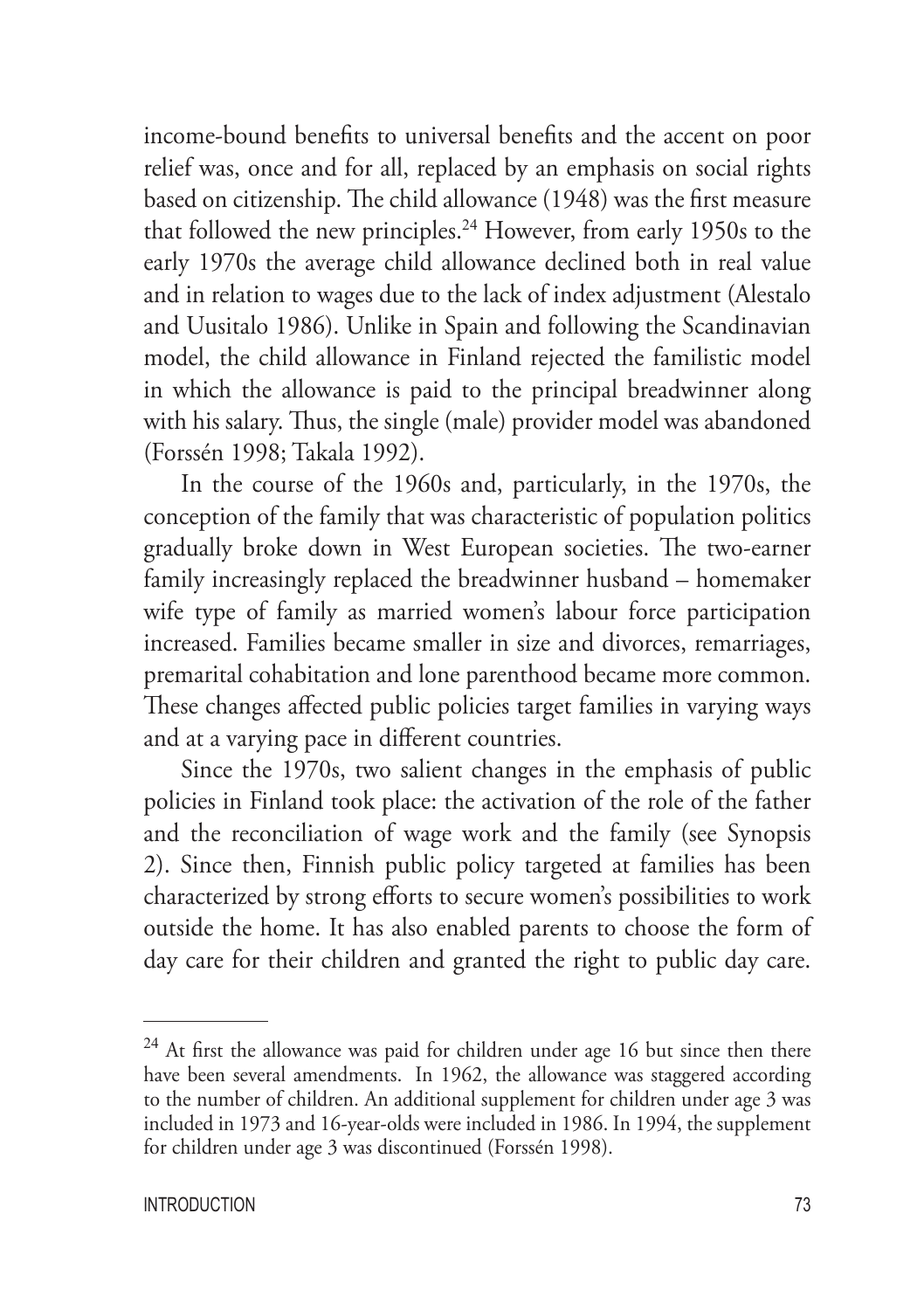The child home care allowance introduced in 1985 was the measure that recognized women's roles both as wage workers and mothers and, at the same time, encouraged women to combine childbearing and a professional career. However, during the 1990s, the 'family friendly' policies suffered serious setbacks: tax deductions related to 'family policy' were discontinued, day-care payments rose, the child home care allowance was cut and the taxation on the allowance tightened in relation to income taxation. Even though the amount of the child allowance has since been raised significantly and a supplement for single parents has been established, the position of the family in public policies has deteriorated (cf. Hiilamo 2000). Finnish 'family friendly' policies of the latter part of the 20<sup>th</sup> century are discussed in Articles 1 and 3.

In Spain, the pro-natalist policies broke only in the emergence of democracy in the mid-1970s. After the fall of the authoritarian regime, no forms of policies targeted at families were developed. Most programmes inherited from Franco's time remained unchanged until the mid-1980s. Their levels were seldom updated and therefore, due to inflation, by that time their economic importance had become irrelevant. In 1985, the most openly antifeminist and pro-natalist benefits were cancelled. (see Synopsis 2).

In Spain, family issues had been treated solely as labour policy connected to 'worker status' but in the 1990s, the family became an issue of social policy debate. Some modifications of policy measures targeting families took place but the reforms aimed at preventing poverty, not developing services for families or promoting the wellbeing of families in general. Contributory child allowances became means-tested and a non-contributory means-tested child allowance was established within the social security system. In addition, families became entitled to tax relief for each dependent child and for childcare expenses in certain circumstances (since 1992) (Guillén 1997; see Synopsis 2).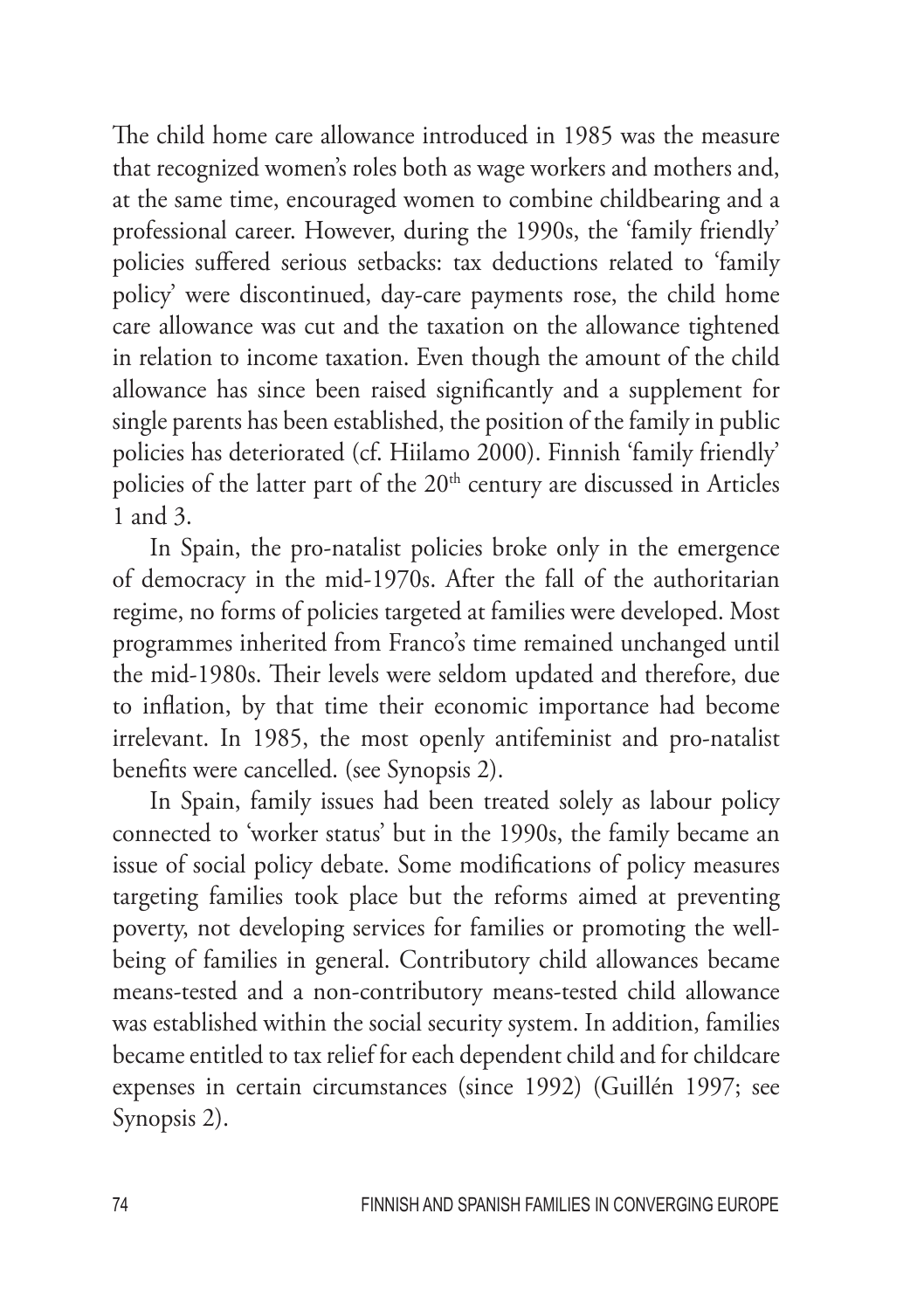## *SYNOPSIS 2. Main developments of public policies targeting families in Finland and Spain during the 20th century*

| <b>FINLAND</b>                                                                                                                                                                                                                                                                                                                                                                                                                                                                                                                                                                                           | <b>SPAIN</b>                                                                                                                                                                                                                                                                                                                                                                                                                                                                                                                                                                                                                                                                                                                                                                                           |
|----------------------------------------------------------------------------------------------------------------------------------------------------------------------------------------------------------------------------------------------------------------------------------------------------------------------------------------------------------------------------------------------------------------------------------------------------------------------------------------------------------------------------------------------------------------------------------------------------------|--------------------------------------------------------------------------------------------------------------------------------------------------------------------------------------------------------------------------------------------------------------------------------------------------------------------------------------------------------------------------------------------------------------------------------------------------------------------------------------------------------------------------------------------------------------------------------------------------------------------------------------------------------------------------------------------------------------------------------------------------------------------------------------------------------|
| 1930s-1940s: Period of pro-natalist population<br>politics<br>1937 Maternity grant (for poor mothers)<br>1943 In-kind benefit to large, indigent families<br>(discontinued 1974)<br>1944 Home-making loans to young married<br>$\bullet$<br>couples (no longer in force)<br>1947 Family wage to employees with dependent<br>$\bullet$<br>children (in effect only one year)<br>Late 1940s-1960s: Shift to universal social rights<br>1948 General child allowance (several later<br>amendments)<br>1949 Need assessment of maternity grant<br>removed<br>1964 Maternity allowance<br>٠                   | 1930s-1970s Period of pro-natalist population<br>politics<br>• 1938 Family allowance (Subsidio familiar, for<br>employees and civil servants)<br>1941 Loans to married couples<br>$\bullet$<br>1945 Bonus for dependent family members (Plus<br>de cargas familiares, for employees)<br>• 1948 One-off payment for marriage<br>• 1954 Family allowance (Ayuda familiar, replaced<br>family programmes for civil servants)<br>1966 Unification of all past family programmes<br>٠                                                                                                                                                                                                                                                                                                                       |
| 1970s-1990s: Reconciliation of work and family<br>1973 Public childcare<br>1978 Paternity leave<br>٠<br>1980 Child home care support (1985 Child<br>home care allowance-replaced by care<br>allowance system 1997)<br>1985 Child home care leave<br>1985 Parental leave<br>1988 Partial child care leave<br>٠<br>1990 Day care a subjective right for all children<br>٠<br>under age 3<br>1991 The right to shorter workday during a<br>$\bullet$<br>child's first school year<br>1994 Tax deductions for children discontinued<br>1996 Day care a subjective right for all children<br>٠<br>under age 7 | 1980s-1990s: Separation from authoritarian policies<br>and trend towards reconciliation of work and<br>family<br>• 1985 Monthly payment for dependent spouse<br>abolished<br>• 1985 One-off payment for marriage and at the<br>birth of the child abolished<br>• 1989 Maternity leave extended<br>1989 Parental leave<br>1989 Public child care (pre-school) for children<br>$\bullet$<br>aged 3-6<br>• 1990 Means-tested contributory child allowance<br>• 1990 Non-contributory means-tested child<br>allowance<br>• 1992 Tax relief for dependent children and for<br>child care expenses<br>• 1999 Dismissals related to use of family leaves,<br>pregnancy and maternity became illegal<br>• 1999 The right of a mother to transfer 10 weeks<br>out of the 16 weeks maternity leave to the father |

*Sources*: Bertelsmann Foundation 2000; Forssén 1998; Valiente 1997.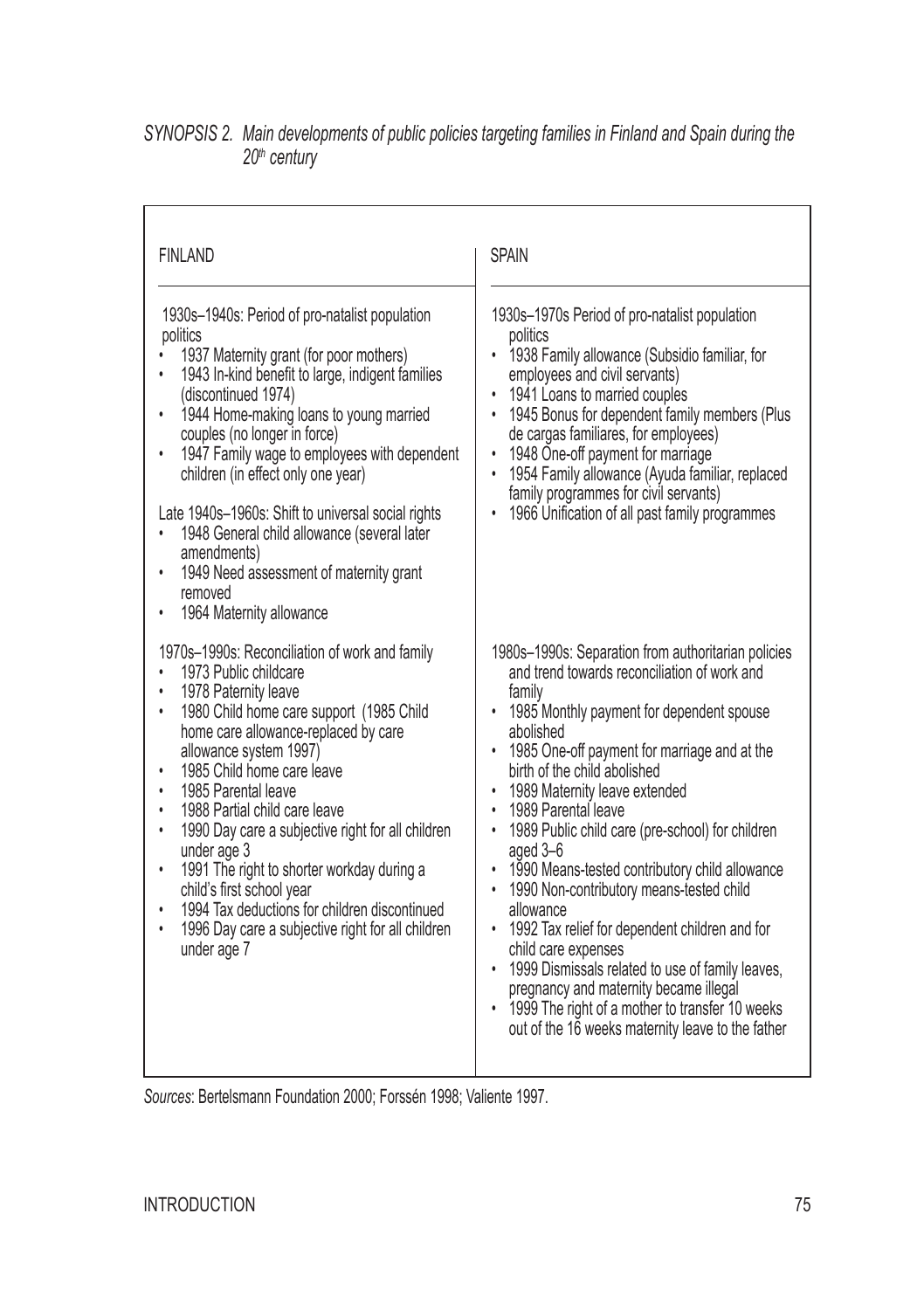Since democratization, most political and social actors in Spain have strongly avoided being active in the area of policies targeted to families as a rejection of the authoritarian past. Feminists in Spain, more so than in other countries, have also identified 'family friendly' policies as conservative and anti-feminist, intended to uphold the traditional family model. Furthermore, the economic crisis affected welfare state reform through the need to cut the costs of social security and services (Naldini 2000; Valiente 1997). The societal changes, e.g. the continually growing labour force participation of women and the increase of two-earner families, have forced policy-makers to pay attention especially to the reconciliation of family and work. Therefore, some reforms concerning leave arrangements in particular were adopted in the late 1980s and during the 1990s (see Synopsis 2). But, the fact that all the leaves (parental leave, family leave, reduced working time) except maternity leave are unpaid reduces the effectiveness of the leave schemes in reconciling family and work. Spanish public policies targeting families are discussed in Articles 1 and 3.

According to the definitions of pro-natalist policies, the family was composed of a breadwinner husband, a homemaker wife and their children and the duty and function of the family was to produce and socialise new citizens and maintain morality and decency. In both countries, the aim of increasing population was connected to bolstering economy and, above all, to reviving the nation. In Finland, encouraging people to marry and have children by policy measures was related to the recuperation from the War and, in Spain, the Franco regime used public policies as one of the means to recreate the great Spain (see chapter 2.1.). Thus, in both countries, getting married, giving birth and rearing children were patriotic duties especially to women. Besides the duration of the period of pro-natalist politics, the main difference between the pro-natalist population politics was that the emphasis on the strict sexual division of labour was stronger in Spain than in Finland.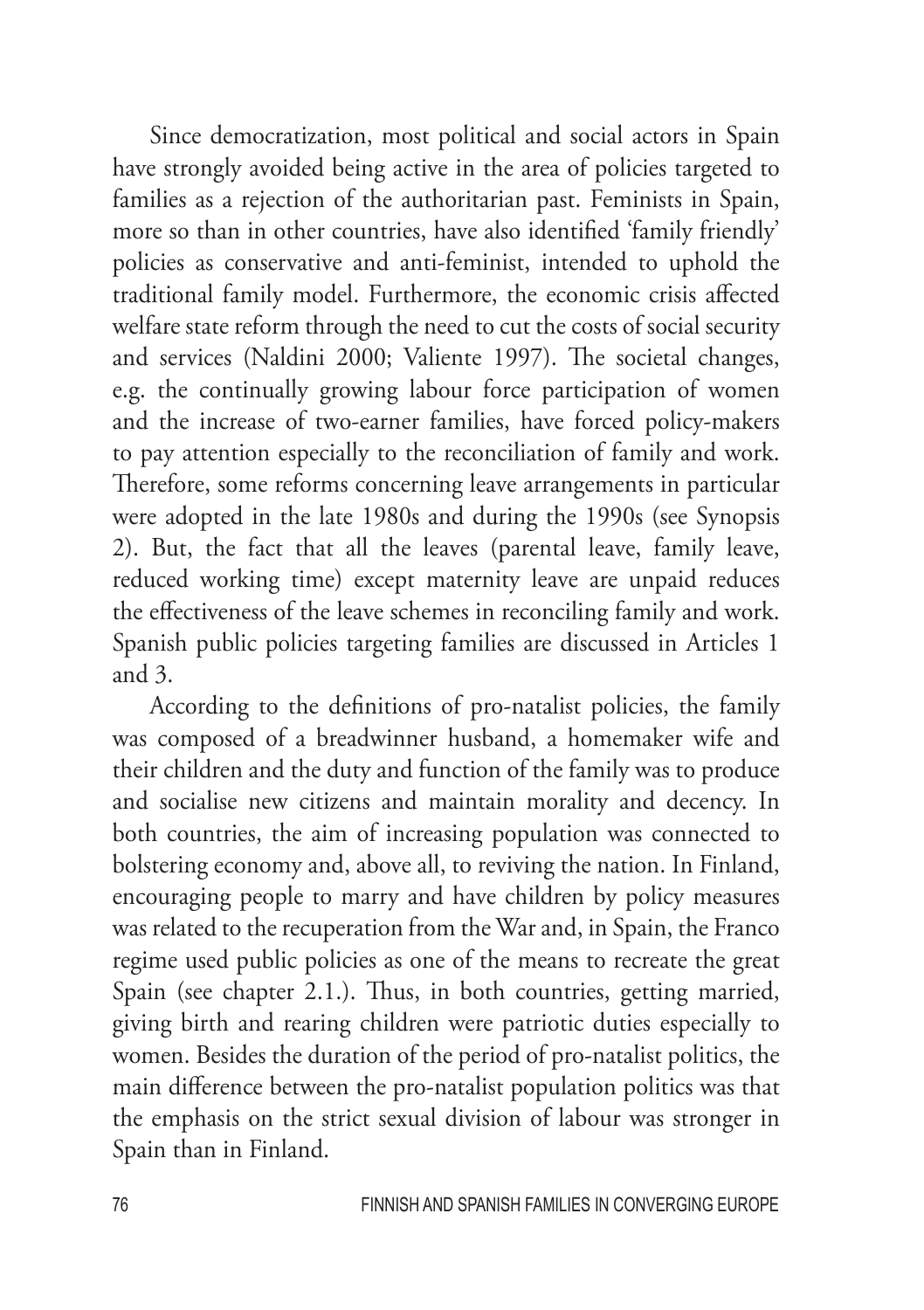Although men had the formal authority within the family, the conception of the family that prevailed during the period of pronatalist policies both in Spain and Finland made the home women's domain and reduced men's role to that of provider. In Finland, the male provider model started to dissolve in the late 1940s when the principle of universal social rights was adopted as the basis of the welfare state. Following the Scandinavian model, since 1948, the child allowance was not paid along with the salary of the male provider and consequently, the new child allowance system weakened the familistic emphasis by rejecting the one-provider model. The weakening of the male breadwinner family model took place in Spain only in the 1990s along with the withdrawal of state support to fathers for the costs of raising children (Naldini 2000: 74–75). The more recent efforts to encourage men to take a more active role in childcare are an attempt to draw men back into the private realm and to consolidate the egalitarian family ideology and model.

Policy-makers in North European countries as well as in South European ones consider the role of the family important. Even in Scandinavian countries, where adults gain most of the entitlements on an individual basis, an explicit commitment to support the family exists. However, in Southern Europe, the role of the family is different, which affects policies targeted at families (Ferrera 1997). For example in Spain, families play a more critical role in both care and material provision than in Finland. Even though the family plays a central role in welfare provision in Spain and in other South European countries, policies and services designed to support families are poorly developed. The boundaries between the public and private are clearer in Spain than in Finland largely owing to the memory of explicit pro-natalist and familistic policies during the Franco regime. Thus, the family is primarily responsible for the wellbeing of its members and the state should intervene into private life only when the family unit cannot fulfil its tasks (cf. Lewis 1997). In Finland, the public impinges on the private more explicitly than in Spain with the intent to support the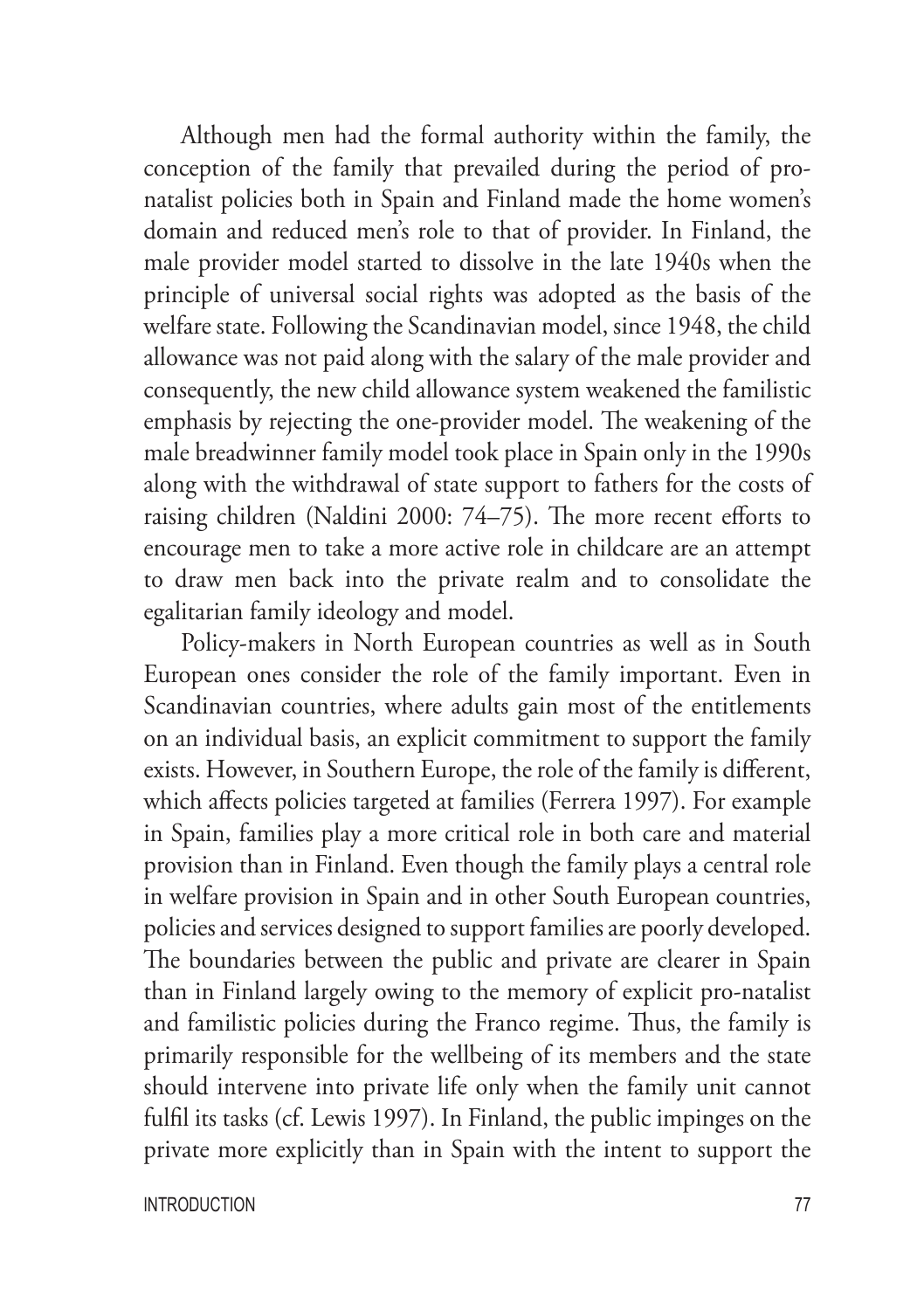family in order to maintain its capacities to fulfil its tasks.

There is also a difference between Finland and Spain regarding the definition of the family in the social sector. A Spanish policy oriented to families defines the family in accordance with the civil legislation as a conjugal family (cf. Picontó-Novales 1997). Unlike the civil legislation, the social policy in Finland treats married and cohabiting couples in the same way. Social benefits and services are determined by the mutual income of cohabiting partners even though they are not obliged to support one another according to the civil legislation (cf. Gottberg 1996; Jaakkola 2000). Consequently, the actual cohabitating has replaced the marriage-based definition of the family in the social sector in Finland.

### *Social Status of Women*

Family ideology is closely connected to the understanding of what the proper place and role for women and men are. In the early  $20<sup>th</sup>$  century, the dominant ideology of separate spheres upheld by religion, law, education and the state proposed complementary but hierarchically fashioned roles for men and women in the public and private spheres (Crompton 1999). The proper place and role for genders in both Finland and Spain was determined by the ideologies of separate spheres and maternalism. Nationalism, medical discourse, the decline in fertility and population politics all consolidated the cult of motherhood by making mothering the social duty of women. Thus, women's societal role was defined through maternalism, which allowed also childless women to dedicate their 'natural' maternal resources and services to the best of the society and nation. A woman should take interest in public affairs in order to fulfil her duty as a mother of the people by acting in the fields 'intrinsic' to femininity such as taking care of the poor and sick and educating children and young women. However, ideally, mothering should shift from the public to the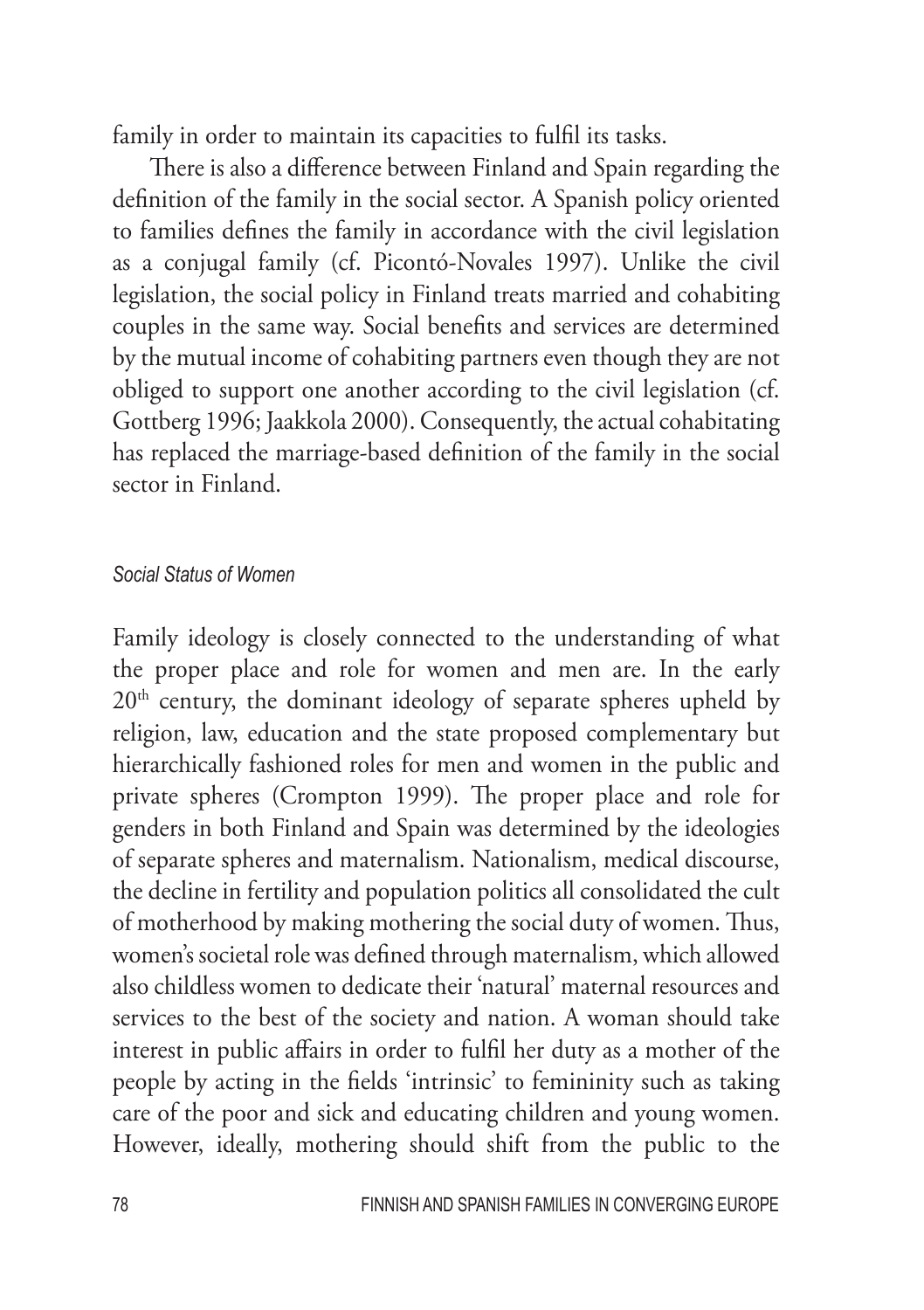private home and family after marriage. For many women, however, this was not a realistic option (Jallinoja 1983; Morcillo 2000; Nash 1999; Ollila 1993).

Although maternalism maintained the ideology of separate spheres, it also opened up new avenues for women. First, the educational level of women rose along with the pedagogical aim of improving their mothering and housekeeping skills and abilities. The rise of women's general educational level was especially marked in Spain, where the illiteracy rate among women aged 15 and over dropped from 28.5 percent to 11.8 percent between 1940 and 1970. In Finland, only 0.8 percent of women were illiterate in 1930 (Unesco 2002; United Nations 1949). Second, the idea of social motherhood created new wage work opportunities for (middle class) women in the fields of education, counselling, health care and welfare provision. Furthermore, maternalism was the launching pad for the development of social policies that, especially in Finland, provided a basis for women to establish themselves in policy-making <sup>25</sup> (Anttonen 1994; Floquera 1993).

 $25$  Women's possibilities to take part in public life and affairs have been quite different in Finland and Spain during most of the 20<sup>th</sup> century. Women's suffrage in Finland (1906) and Spain (1931) was achieved together with the emergence of universal suffrage, which was connected to profound political changes and reformations. In Finland, the reformation of the parliament and the universal suffrage were direct reflections of the deterioration of the autocracy of the Russian tsar and the establishment of the Russian parliament (Alapuro 1988; Ylikangas 1986). In Spain, the universal suffrage was connected to the change of politics: by the time the military dictatorship of General Primo de Rivera (1923–1931) failed, the democratic and liberal Second Republic had emerged. However, already in 1939, the nationalist forces led by Franco revoked all the progressive changes of the liberal republic and it was only in the late 1970s when Spain again adopted the norm of basic equality and women regained their full civil rights (Keene 1999; Romero Salvadó 1999). Since the attainment of suffrage, Finnish women have gradually entrenched themselves in formal social and political arenas. In Spain, the first period of women's participation in politics and social affairs was too short for women to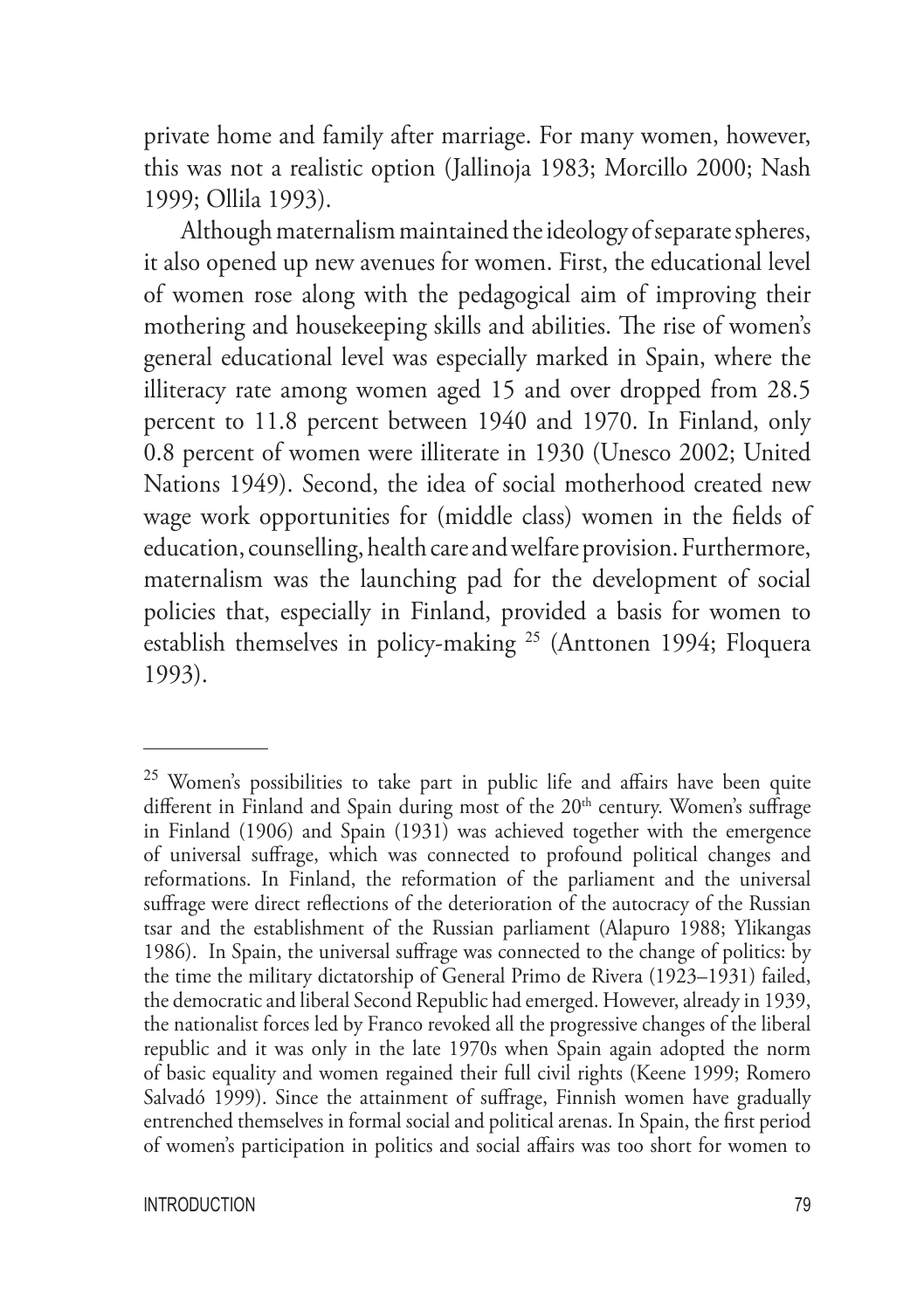However, perceptions about the right place and proper role of women were contradictory amongst women themselves. In Finland, the right-wing and middle-class women demanded educational and professional opportunities to upper and middle class women equal with men and endeavoured to instil the enlightened homemaker role among common women. Social democrats and working class women saw women's wage work as a precondition for emancipation but they also insisted on working women's right to motherhood and on the state's duty to help working mothers to combine wage work and mothering (Anttonen 1994; Sulkunen 1989). In Spain, conservative as well as socialist and anarchist women demanded respect for civil and social rights in education and work and their own active and independent role in these areas. They did not accept the separation of public and private spheres but they did not challenge motherhood as the core of female identity and the feminine mission either (Nash 1999). Consequently, women in both countries acted as advocates of the 'mother citizen' and conservatives, in particular, tried to embed the male breadwinner – female homemaker model in the working class and peasant populations (cf. Anttonen 1994; Nash 1999).

The male breadwinner – female homemaker model never became predominant in Finland. The absence of a large urban middle class, material austerity, low wages, the scantiness of livelihood of small farms and wars forced most families into the two-earner model. Besides, Finnish women have always been characterized by special independence; they have never been under patriarchal control to the same extent as women in Central and Southern Europe and the

establish themselves (Shubert 1992). Nonetheless women were never totally kept out of politics and social action: they have been active, e.g., in political, cultural, and religious organizations, in women's movements and in organizing riots, boycotts and demonstrations. But, even after the re-attainment of full civil rights, Spanish women have been more active in civil society than in formal politics (see Enders and Radcliff 1999; Morcillo 2000; Nash 1995).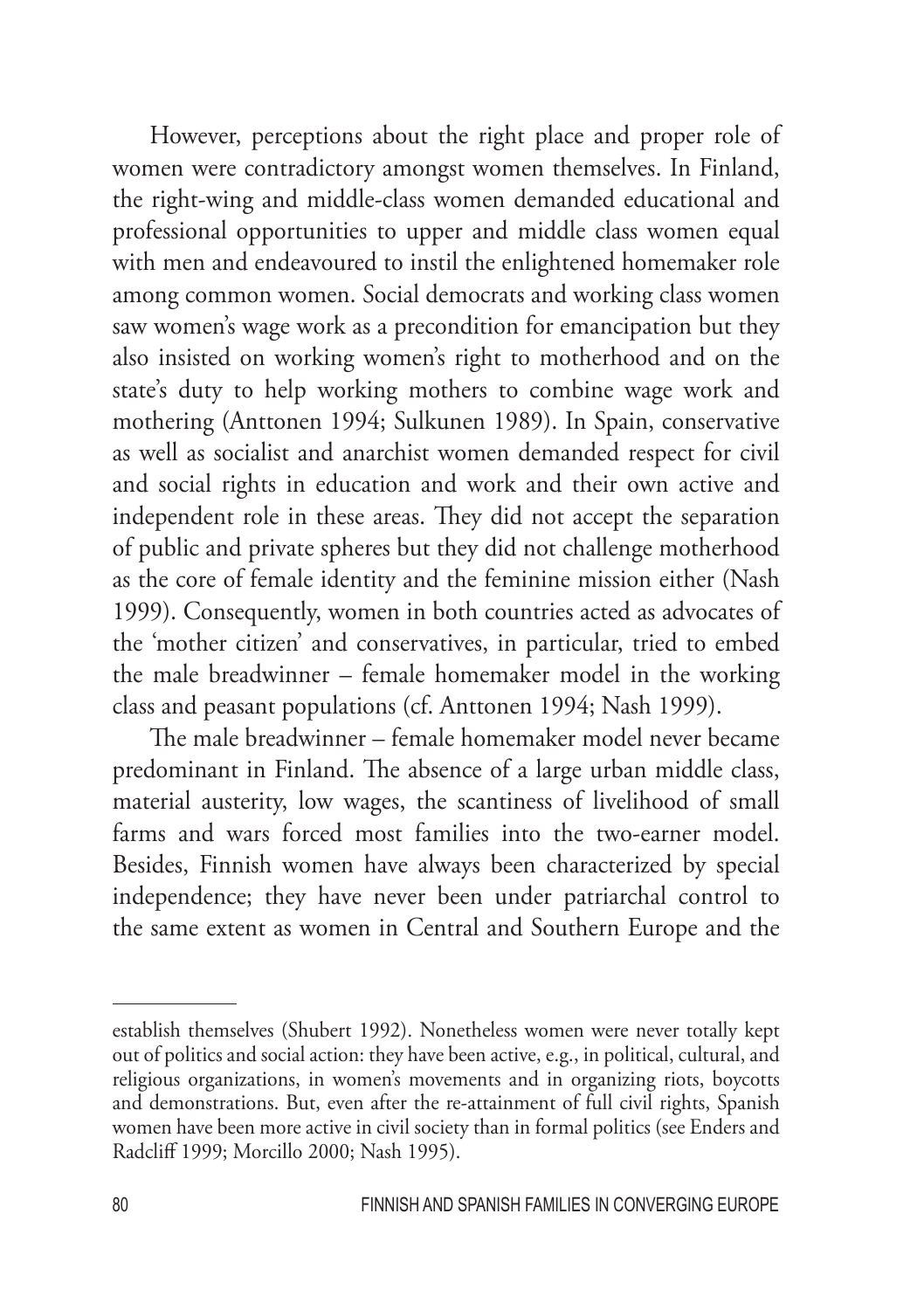legislation has never prohibited their political organization (Haavio-Mannila 1968; Julkunen 1994).

However, the above-mentioned socio-economic conditions are not especially unique to Finland. For example, Spain was also a predominantly agrarian society until the 1960s and although the wealthy upper and middle classes were significant, most of the Spaniards lived in material austerity and with a scant livelihood and low salaries. Yet, women were under patriarchal control, although to varying degrees in different classes, and the sexual division of labour seemingly corresponded to the male breadwinner model. However, according to Luís Flaquer (2000), the Spanish family was and is different from the classic male breadwinner model because the family is seen as a larger unit of income and resources to which everyone contributes according to his or her opportunities.

Thus, not only historical, social, economic and political factors but also cultural factors are of importance when we consider gender relations, conceptions of the family and the relationship between the family and the state. There are several cultural elements that are of importance here but perhaps the most fundamental is the difference in the degree of individuality. Scandinavian as well as Finnish tradition has promoted equality and most importantly the idea that individual identity is not given but chosen. In other words, birth and family do not determine the essence of a person but individual will, skills and determination. This concept has implied individuality, subjectivity and self-discipline (Thorkildsen 1997). In Spain, as in South European societies in general, the degree of individuality has traditionally been low (Flaquer 2000). In the Catholic tradition, the society is seen as a set of ordered relationships that are natural and, correspondingly, birth, family background and social class determine the essence of a person. A person is first and foremost seen as a member of a social network, family and kin, rather than as an independent individual whose fate is in his or her own hands (Greely 1989). These cultural differences have been reflected in the structure of the society, social

INTRODUCTION 81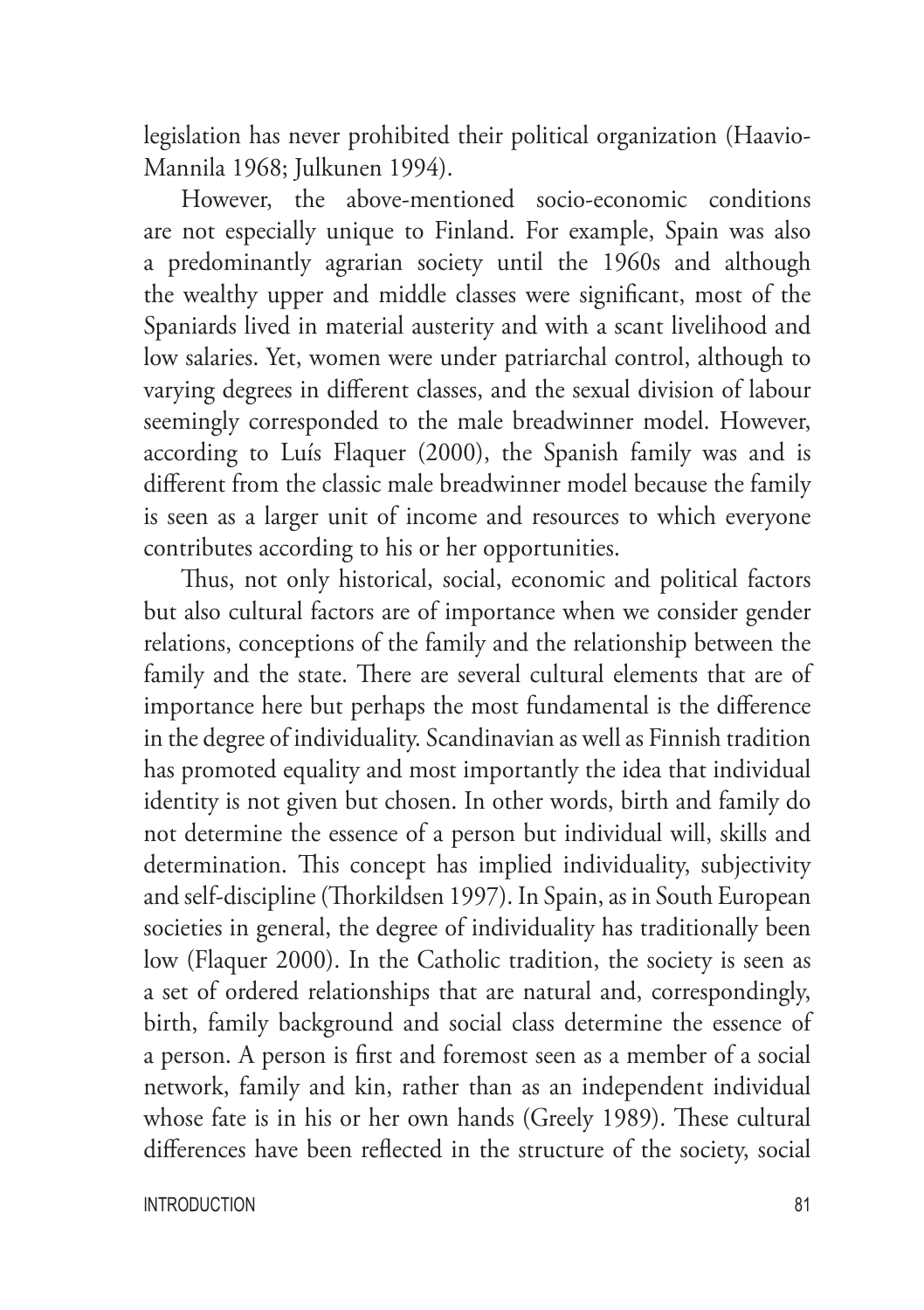mobility, gender relations, the family institution, and the type of welfare state and relationship between the family and the state (see Articles 1 and 4).

In the course of the 1960s and 1970s, the position of women in both countries changed. Women's participation in education has risen since the early 1960s but in Spain the increase has been remarkable and thus, a huge gap between the educational levels of women belonging to different generations exists. Only around 10 percent of women born in the late 1930s and early 1940s completed at least the upper secondary education whereas over 60 percent of women born in the late 1960s and early 1970s have done so. A similar development has taken place also in Finland, although the generation gap is not as great as in Spain. Around 50 percent of Finnish women belonging to the older age group have at least an upper secondary education and over 86 percent of women belonging to the younger age group have done so (Eurostat 2000; Instituto de la Mujer 2000; Statistics Finland 2000). In both countries today female students outnumber male students at all educational levels. University-level education was clearly men's territory as late as the 1970s and early 1980s but by the mid-1990s women bypassed men in Finland as well as in Spain; over half of university students in both countries were women by the mid-1990s (Havén 1998) (see Article 4).

In addition to the increase of women's participation in education, the number of women in the labour market in both Finland and Spain has grown since the 1960s. Again, the change has been greater in Spain than in Finland. In the early 1970s, 1.5 million Spanish women who had never worked before entered employment but the actual increase took place in the 1980s and 1990s (Montero 1995, 382). In 1960, 26 percent of the Spanish female population aged 15 to 64 was in the labour force whereas the figure in 1995 was 45 percent. Although the number is still under the EU (57%, 1995) and OECD (59%, 1995) averages, the increase has been remarkable and continuous. In Finland, the female labour force participation rate has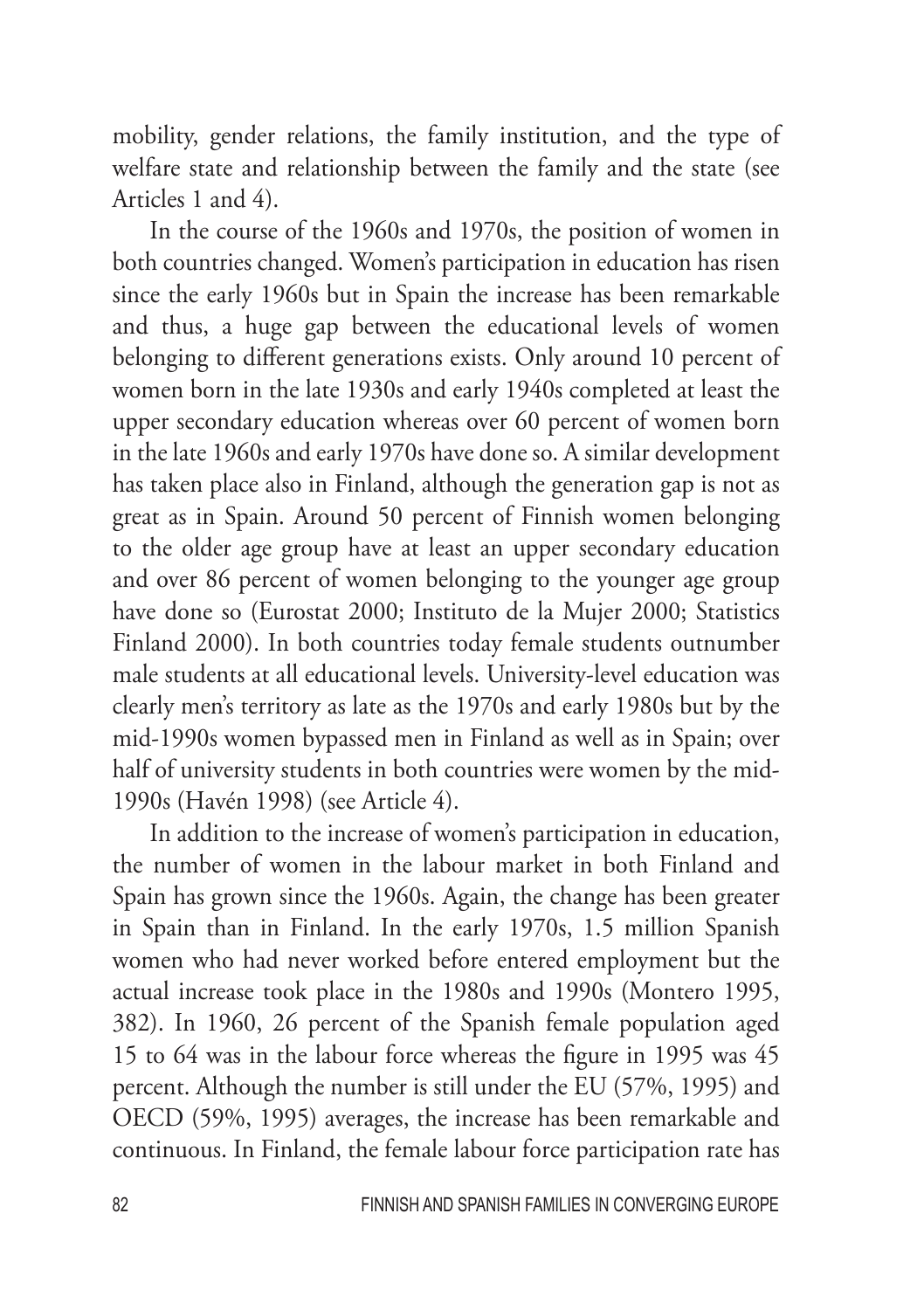traditionally been higher than in most other Western societies but in the 1960s married women, in particular, entered into working life in large numbers. In 1960, around 65 percent of women aged 15 to 64 were in the labour force and by 1995 the figure had risen to  $70$ percent (OECD 1997b) (see Article 3).

These changes were interlinked with larger social and cultural changes in the 1960s and early 1970s, like economic growth, the demand for an educated labour force in new occupational branches, individualization, changes in the attitudinal climate in relation to moral issues in particular, and changes in family life (Jallinoja 1983; Shubert 1991). Along with these changes, ideas concerning the proper places of women and men changed as well. The demand for equality strengthened and changed in nature. First, besides equal rights to education and wage work, women were to be visible and active in all the same places, positions and roles as men. Furthermore, views on the conditions of women's personal independence changed. Earlier, the state of being unmarried had been the only way for women to be independent individuals but now, according to the new view, a woman could pursue her personal goals and be an active member of the society also in a marriage and with a family. Thus, demands for equality moved from the public sphere also to the private one: marriage and the family. Accordingly, female identity was no longer determined only by the roles of a wife and a mother, not even for those women with families. Instead, and especially in Finland, a selfsufficient wage worker became the ideal. Second, men's role within the family was no longer that of just a provider. Instead, they should play an active role in taking care of and bringing up their children and in sharing the housework with their spouses. Thus, gender ideology altered from an emphasis on differences to an emphasis on likeness between the genders (Anttonen 1994; Brooksbank Jones 1995; see also Articles 1 and 3).

These demands and ideas, the fact that an ever-growing number of married women and mothers entered working life, and women's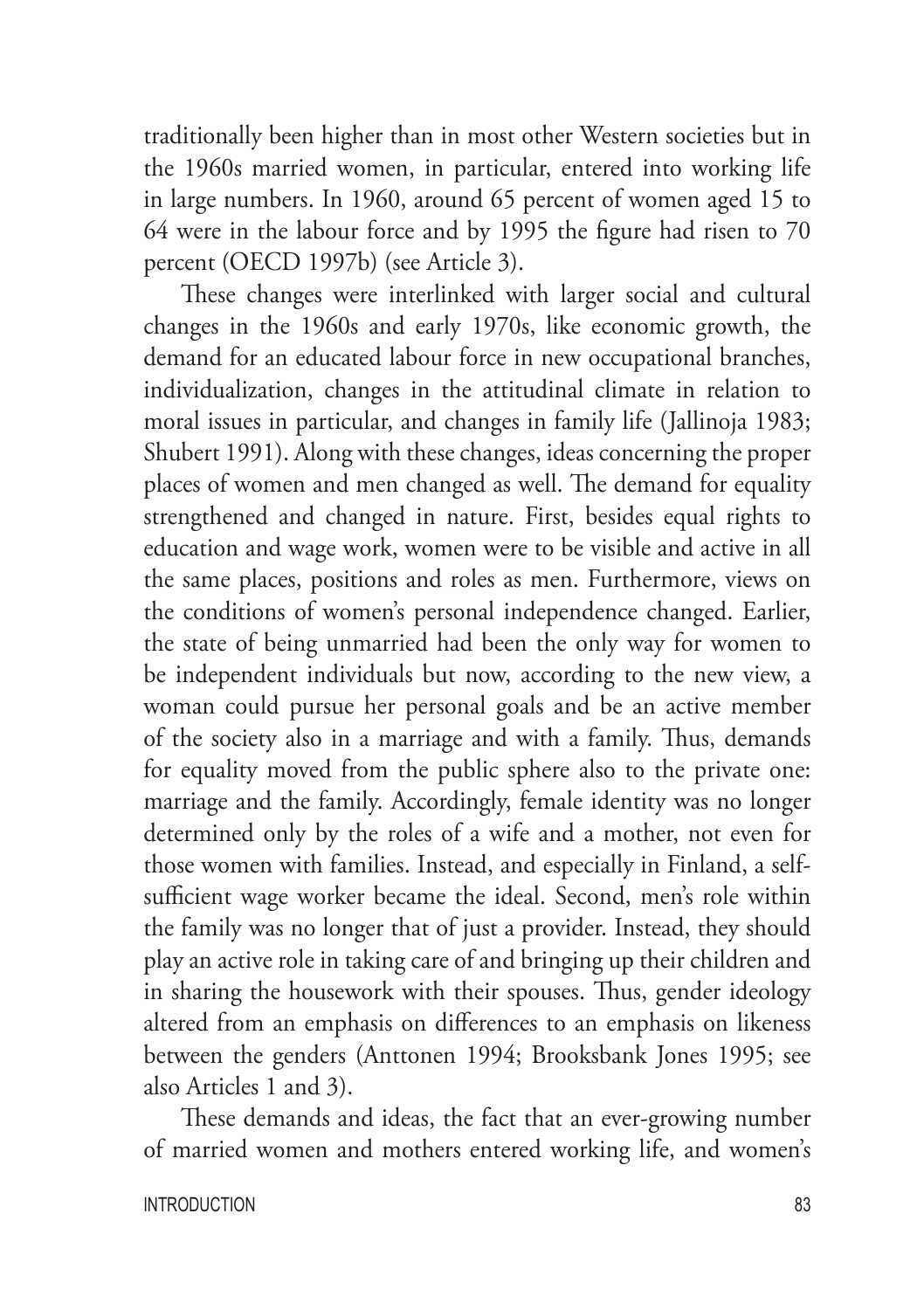active role in policy-making initiated the development of 'family friendly' social policies in Finland. Following the Scandinavian model, the ideal was the woman-friendly state where women can combine employment, motherhood and caring and maintain a social and economic position equal to men. Thus, the relationship between women and the state is seen as symbiotic; women need the state to secure their position as mothers and wage workers and the state needs women for production and reproduction (cf. Anttonen 1994).

If the state has been a 'friend' of women in Finland, until recently, Spanish women have considered the state more like an 'enemy'. After the dictatorship, most Spaniards and especially women were suspicious of the political system and all relevant post-authoritarian political and social actors wanted to disassociate themselves from the legacy of the pro-natalist and anti-feminist Francoist policies. Following Anglo-American mainstream feminism, the objective of Spanish feminist groups as well as of women in political parties was to establish gender-equal policies in order to reduce the difference between male and female citizens, e.g. in terms of education and employment, and to avoid any sort of 'family friendly' policies, which were seen as repressing women by defining them through the family and not as individuals. These principles became preponderant within the whole post-authoritarian political and social culture and discourse (Valiente 1997; see Articles 1 and 3).

Women's entrance into the public sphere in Spain was encouraged and emphasized in public discussion. Paid work became conceptualised as a choice but the welfare system remained grounded in the care provided by women in the family. Thus, until very recently, the reconciliation of work and the family has been considered a woman's personal rather than a public problem. In the course of the 1980s and especially in the 1990s, demands for equality also within the family and couple relationship grew in the Spanish discourse. While women have been encouraged to take their stand in the public sphere, men have been enticed to take an active part in domestic work and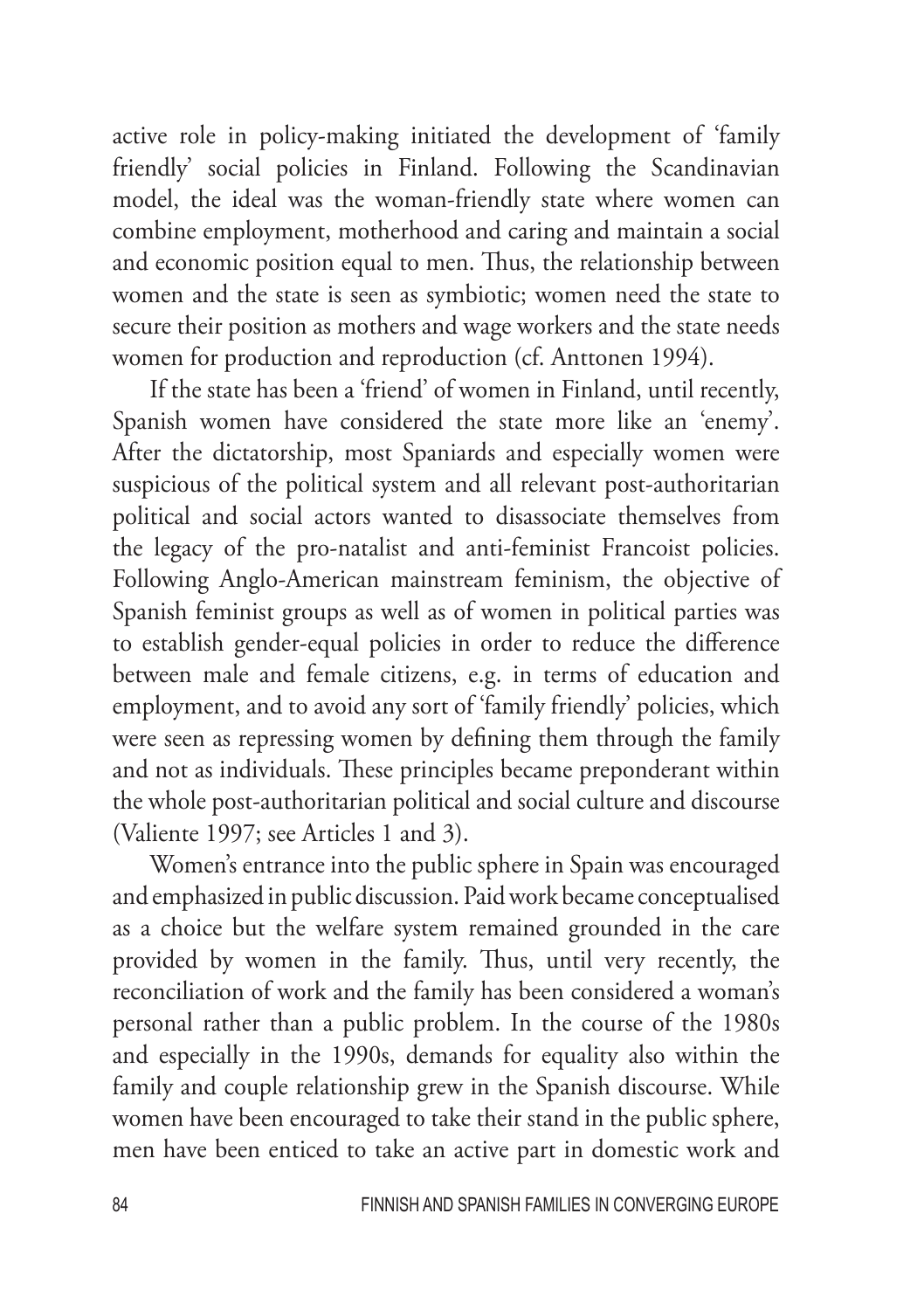parenting (cf. Tobío 2000 and Articles 1 and 3).

Ideals of equality and individuality have shaped the conceptions of gender roles and the family. Gender ideology has changed from emphasising differences to emphasising likeness between the genders and family ideology has moved from separate spheres to shared spheres. Although these tendencies are not only Western but global, they vary in timing and degree and according to cultural, social and political background and developments, as the cases of Finland and Spain clearly indicate.

### *Summary of Family Ideologies*

Concerning the family ideology in Finland and Spain during the 20<sup>th</sup> century, both parallel trends and distinct features are detectable. Starting with the parallel trends, the nature of marriage has changed. First of all, it has become legally recognized that marriage may not be a lifelong commitment. Second, we may say that, earlier, marriage and family were inseparable from each other whereas, nowadays, they are separate institutions. Marriage used to be the only legal way for a man and a woman to live together and have an intimate relationship and the ultimate purpose of the marriage was procreation. Thus, getting married meant family formation. Although, in legal terms, marriage still is the best-protected form of relationship, other forms of intimate relationships are not sanctioned. As the articulated function of marriage is no longer procreation but the production of security, affection and emotional satisfaction, it has become necessary to grant that any kind of long-term and intimate relationship can fulfil these functions. Consequently, a couple is not determined to be a family; a family requires children. Denying same-sex couples the right to adopt children has recently been an explicit expression of the endurance of the idea that The Family is composed of a heterosexual couple and their children.

INTRODUCTION 85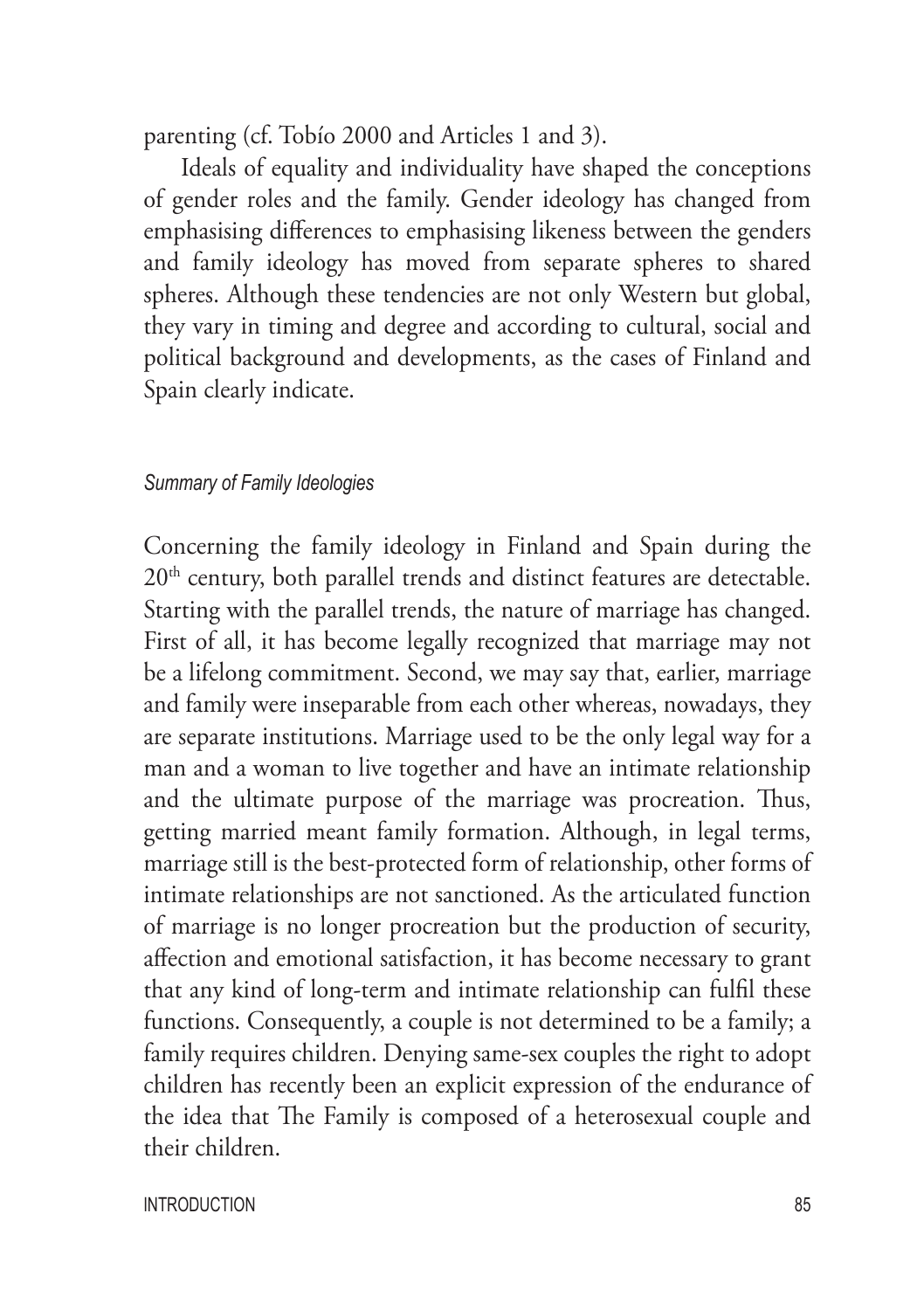Third, family ideology has shifted from emphasising patriarchal and hierarchical couples and family relationships to emphasising equality between the genders (and generations). As the gender ideology moved from the emphasis on difference to the emphasis on likeness between genders both in society and in the family, similarly the family ideology moved from separate spheres to shared spheres.

Considering the distinct features or tones of the Finnish and Spanish conceptions of the family, the Spanish view on the family appears to be more collective than the Finnish one. First, the contemporary Spanish law obliges the spouses to live together in the same household whereas the Finnish law makes no such obligation, and the codes on maintenance liability employ a more extensive definition of the family in Spain than in Finland. In terms of civil legislation on marriage and the family, the family in Finland is determined as a nuclear family composed of a heterosexual couple and their children. In Spain too, the core of the family is the nuclear family but parents and siblings of the core couple are also included under certain circumstances.

Generally speaking, the civil legislative conception of the family is based on biological ties in both countries. In Spain, the definition of the family in public legislation and policy is congruent with the one in civil law. In Finland, however, the public legislation and policy defines the family in broader terms than civil law, including also unmarried couples as cores of families and, unlike in civil law, as liable for each other's maintenance.

Regardless of the distinct features, the basic culturally and socially shared conception of The Family appears to be very similar both in Finland and Spain: the ideal or 'ideological' family both in Finland and Spain is composed of a heterosexual married couple and their children. The Finnish idea may at first appear to be up-to-date as public policy's definition of the family is corresponding to actual practices, but the fact that heterosexual cohabitation is not recognized in civil legislation promotes the 'traditional' ideology of the family.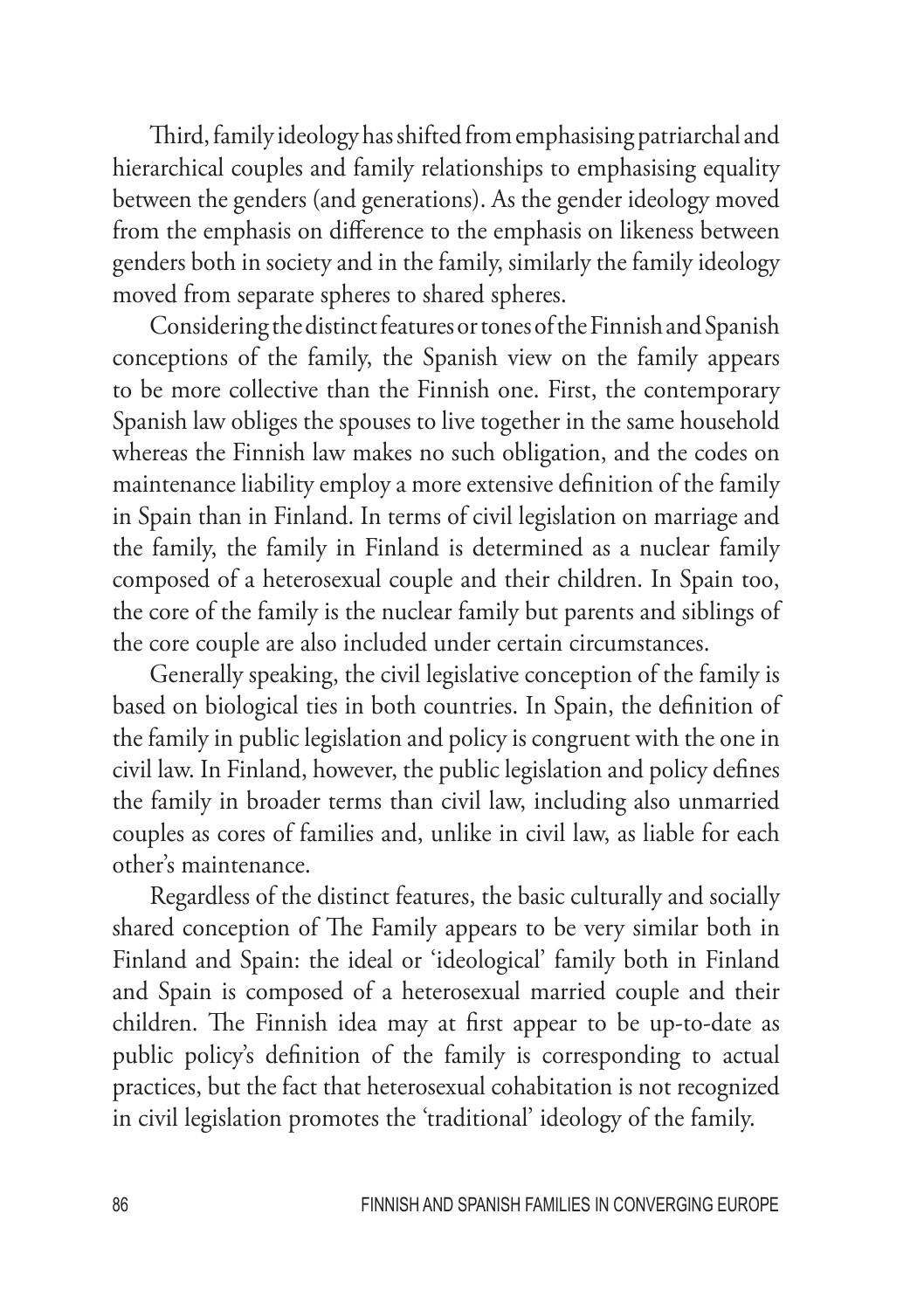# 2.3. Family Values and Attitudes

Values and attitudes concerning the family, in particular, are difficult to study from a cross-societal perspective because questionnaires are different and the stress on topics and line of questioning tend to differ in different countries. Furthermore, questionnaires of both international and national values surveys are inclined to contain very strong preconceptions of what matters to people and, therefore, it is likely that value and attitude surveys offer a biased and partial picture of the values and attitudes of the respondents. Regardless of these problems and limitations, this chapter reviews the values and attitudes that Finns and Spaniards hold regarding the family, assessing whether the values and attitudes are congruent with the above discussed. Again values comprise a topic that runs through all the original articles. However, in Article 2, values and attitudes are discussed more explicitly.

According to studies on European values, traditional values – respect for authorities, a hierarchical picture of society, and subordination of the individual to the group  $-$  show a general decline to the benefit of universal individualism – valuing the primacy of an individual's freedom of choice, equal rights, and the questioning of traditional centres of power and authority. This gradual shift characterises the attitudes concerning work, politics, religion as well as the family (Michalski and Tallberg 1999).

There seems to be a converging European trend in family values as they have become more tolerant and accepting with respect to non-traditional family behaviour. However, despite the general trend, differences in actual practices continue to exist especially between Northern and Southern Europe. Similar to the demographic statistics, value studies indicate that northern Europeans and Scandinavians in particular are more inclined to engage in non-traditional family behaviour than people in southern Europe (ibid.).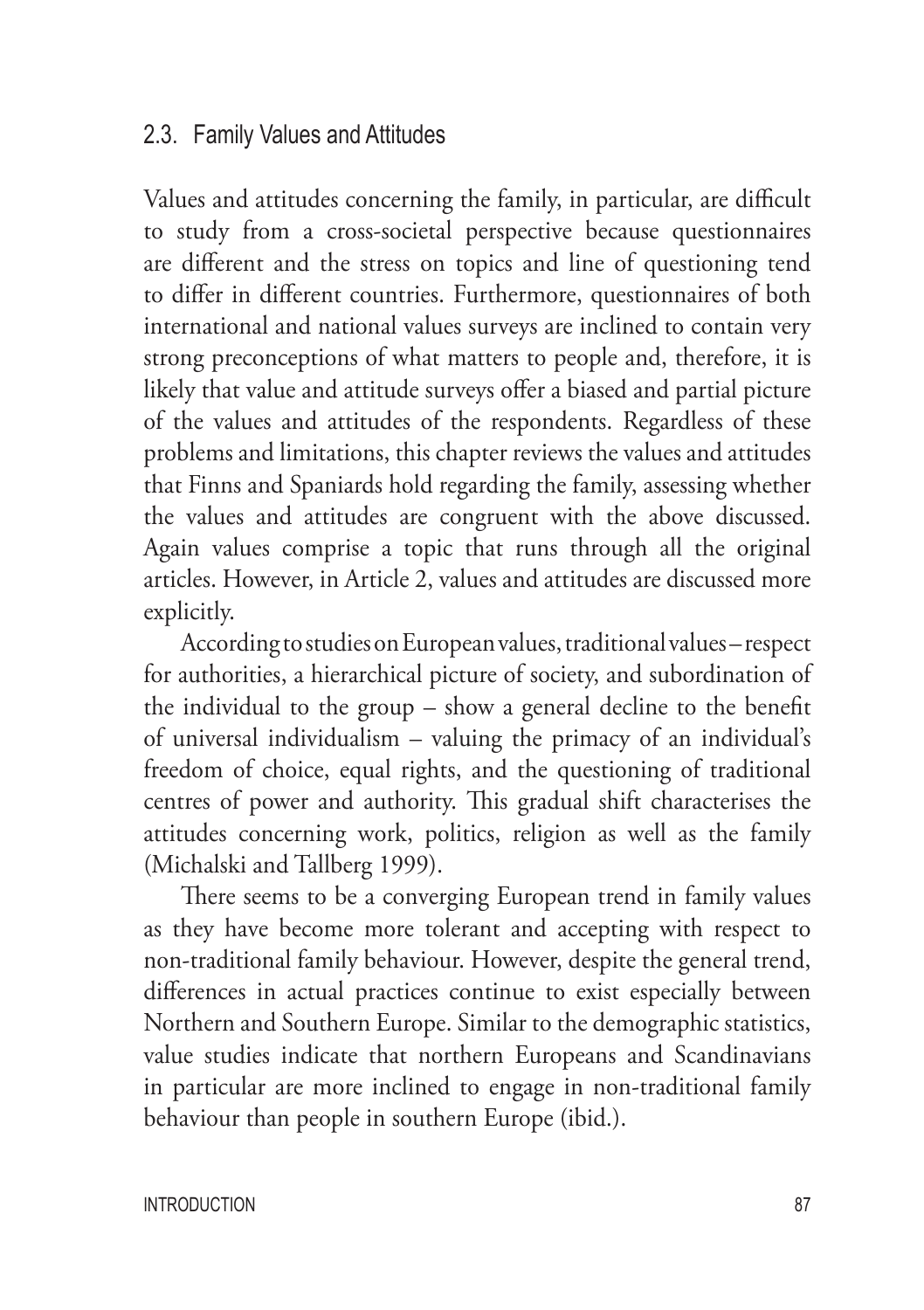During the past four decades, in Western Europe, marriage and fertility rates have declined while divorces and the number of single people have been increasing and parenthood and family formation are postponed to older age. These demographical facts are often seen as signs of the decline of the family institution, which is considered to be connected to the shift in values (e.g. Popenoe 1988). However, although the number of single people (other than the widowed) and childless couples has increased while the number of families with children has decreased, most of the population in European societies still live in households composed of couples with children. As for Finland and Spain, in 1995, half of Finns living in private households lived in households composed of a couple with children and the corresponding number in Spain was 61 percent (OECD 2001). Furthermore, in both countries, the great majority of the households composed of a couple with children are based on a married couple (Meil 1999; Yearbook of Population Research in Finland 1998–1999).

Even though the predominant family or household type in both countries is 'traditional', the non-traditional family behaviour appears to be more common in Finland than in Spain. As an example, in Finland, in 1995, childless couples constituted 21 percent of private households whereas in Spain the proportion was 11 percent. Oneperson households were very common in Finland, comprising 15 percent of private households, while the corresponding share in Spain was 4 percent. However, the proportion of single-parent families of all households was quite similar in both countries: 8 percent in Spain and 9 percent in Finland. But, on the other hand, 17 percent of Spanish private households were composed of three or more adults with or without dependent children whereas the corresponding figure in Finland was only 5 percent. This difference reflects the fact that threegeneration households are more common in Spain than in Finland (OECD 2001).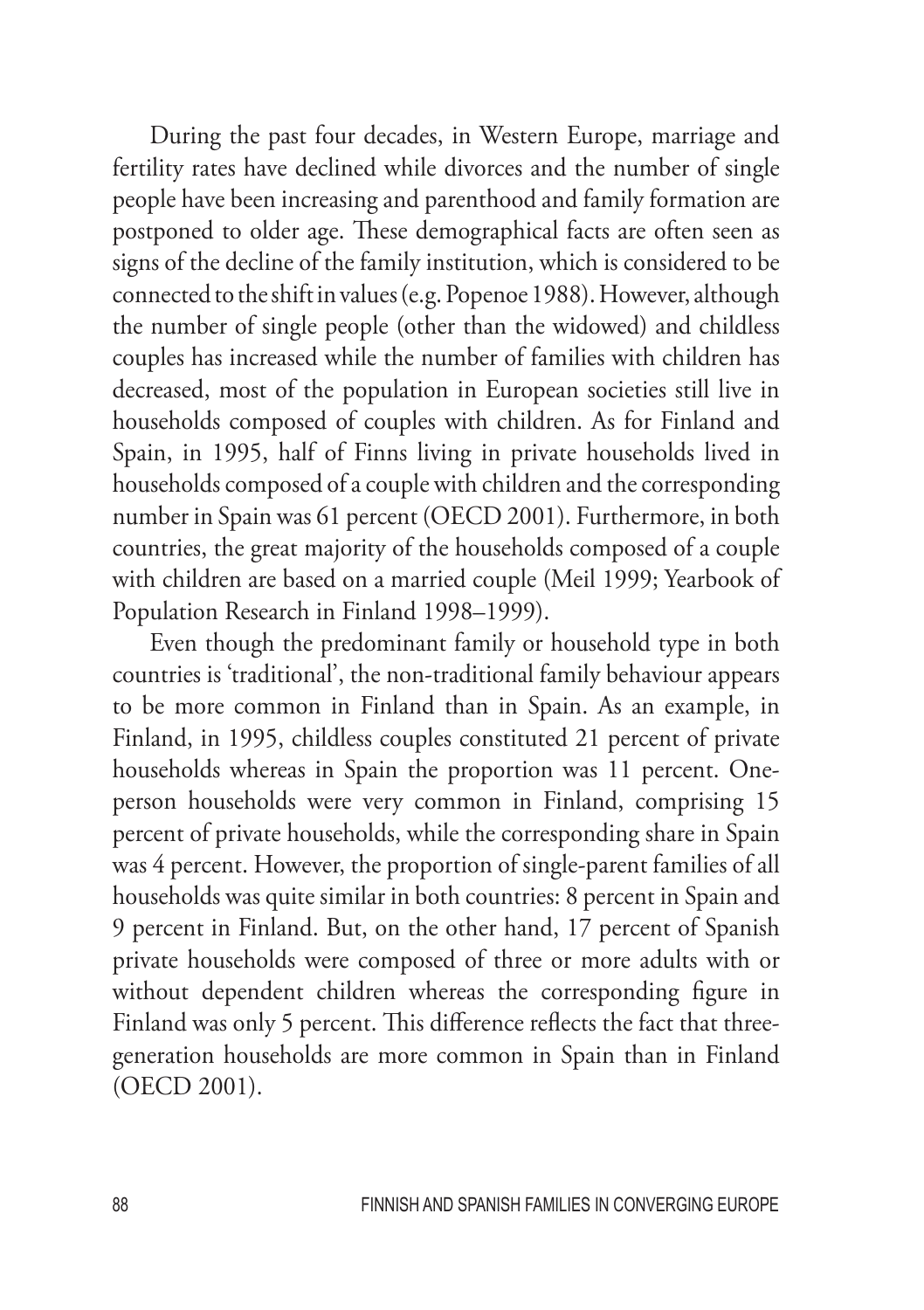Although 'alternative' lifestyles have become more common and socially accepted, marital status still determines the conception of the family, as the study reported in Article 2 shows. When Finns were asked what the family in their opinion is, the most popular answer was a married couple and their children (98%). Regardless of the fact that consensual unions are very common in Finland, only 55 percent of respondents perceived them as families. However, consensual unions are accepted as families when the couple has children (86%) (Reuna 1997). When Spaniards were asked what kind of relationship they would establish themselves, the overwhelming majority (59%) chose marriage with a religious ceremony and 9 percent chose civil marriage. Only 10 percent favoured cohabitation without future plans to marry and 9 percent would cohabit before marriage (Orizo 1996). Furthermore, marriage is regarded as an important institution in both countries, for around 75 percent of Finns and Spaniards disagree with the claim that marriage is an out-of-date institution (CIS 1997; Paajanen 2002).

In spite of the fact that having and rearing children is no longer considered the ultimate purpose of marriage, studies indicate that the majority of Europeans agree that those who want to have children should get married (cf. CIS 1994). Marriage is a mode of cultural behaviour and reasons for marrying are quite similar in both countries in question. First of all, getting married is what should be done in a long-term relationship. Second, it is believed that marriage creates security and permanency and that in the long run it is better for children if their parents are married. As a case in point, although almost 40 percent of children in Finland are born to unmarried parents, most of them marry after the birth of the child. The third most frequently stated reason for getting married is the decision to have children. The decision or desire to have children ranks higher on the Spaniards' list of reasons for marriage than on the Finns', which indicates that in Spain having children outside marriage is not as socially acceptable as it is in Finland (Reuna 1997; CIS 1999; Articles 2 and 4).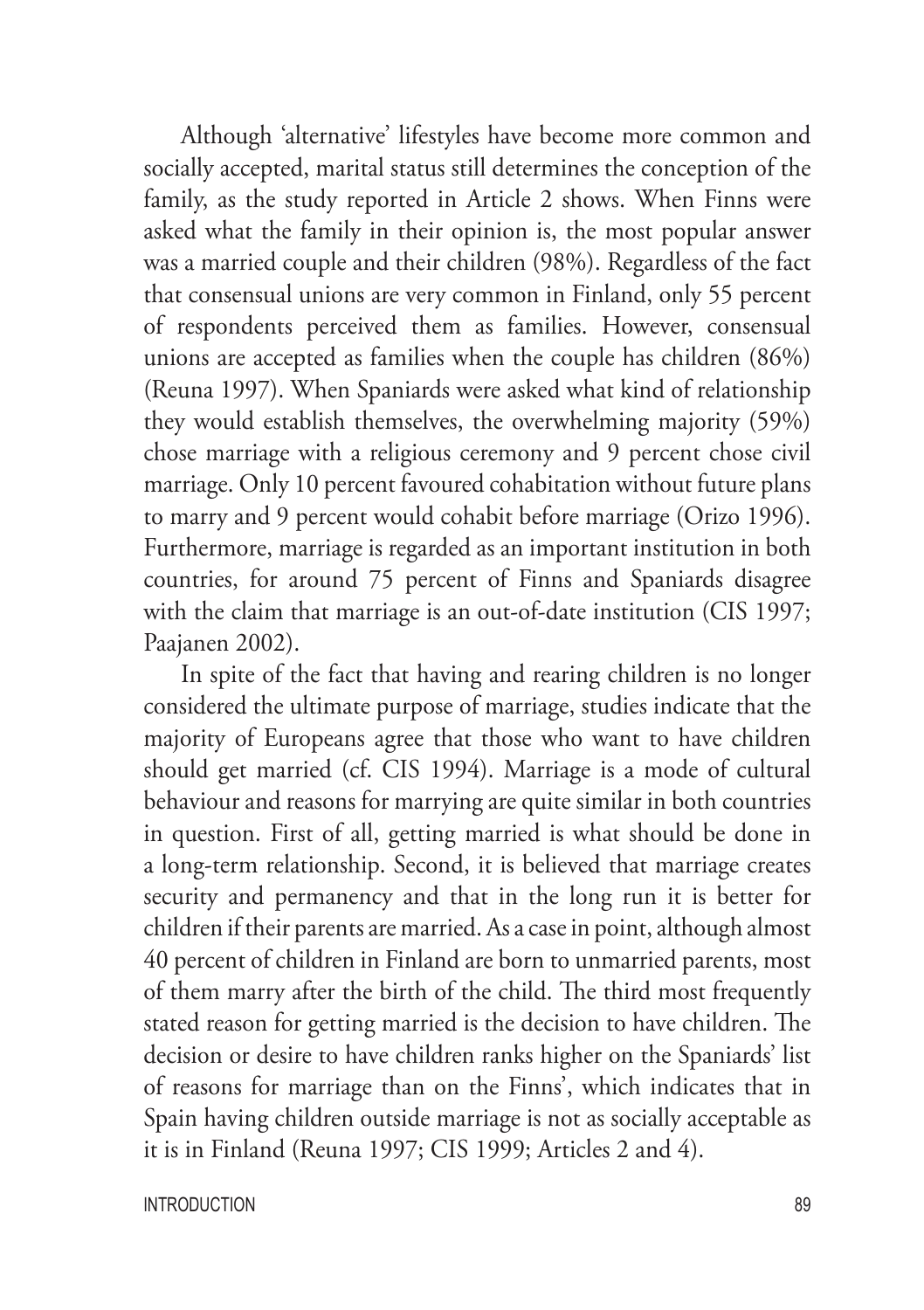Although fertility and family size have declined, the great majority of Finnish and Spanish childless women and men aged 18 to 39 plans to have children sometime in the future. In fact, the study conducted in Finland shows how remaining childless is very seldom a conscious and unchanging decision. Rather, it is a consequence of several successive decisions not to have a child right now (Paajanen 2002: 13). As discussed in Articles 3 and 4, on the basis of attitude and value studies it seems that in Finland the reasons given for postponing forming a family or hesitating to have children in the first place or to have more than one child are more of a personal nature and, in Spain, the reasons stated are rather structural. In Finland, the major reasons given by those under 30 years of age are unfinished studies, financial insecurity, a lack of 'broody', a desire to do other interesting things first before having children and not feeling ready to take responsibility for a child. The most common reason reported by those over 30 is the absence of the desire for a child (broody) followed by the demands of one's working life and career, the preference to have a break between the first and second child, the lack of a suitable partner and financial insecurity (Paajanen 2002). In Spain, economic reasons are at the top of the list both among those under and over 30 years of age. Pessimism towards one's future economic and social situation, not feeling ready to take the responsibility for a child, women's employment and a lack of suitable housing are the other reasons given by Spaniards under and over 30 (CIS 1998, 1999).

Postponement of and hesitation in family formation is in sociological discussions often connected to extended youth and the youth-glamorising culture (cf. Allan and Crow 2001). It is claimed that the freedom that is associated with youth is regarded as more appealing than family life but, as we have seen above and as Article 4 evinces, attitude and value studies clearly indicate that establishing a stable partnership, mostly in marriage, and having children are future plans for most of the people.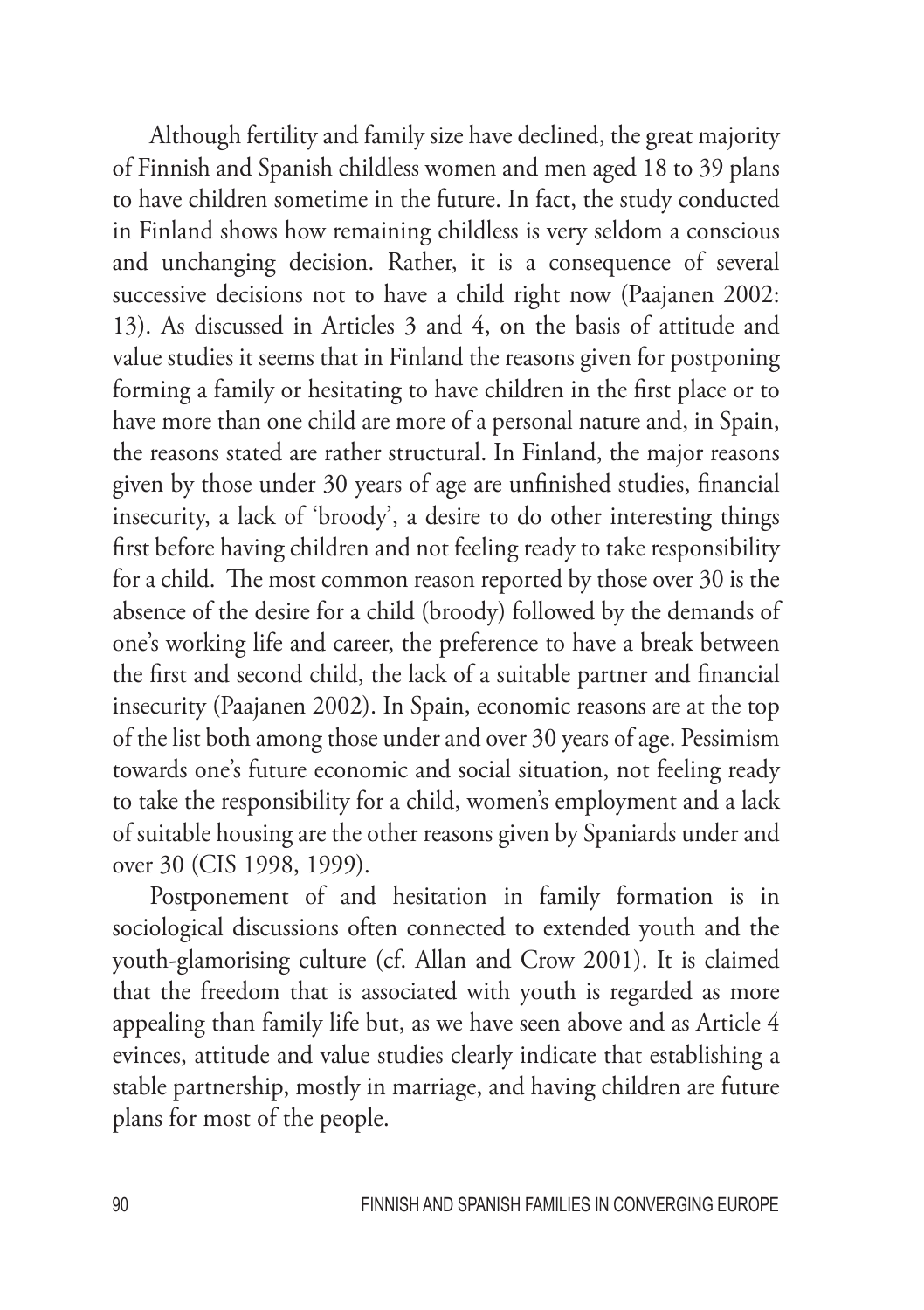Generally speaking, younger generations tend to be more permissive in their values and attitudes than older generations<sup>26</sup>. In fact, the differences in values are more significant between generations than between nations (Michalski and Tallberg 1999). Ronald Inglehart (1997) suggests that younger generations are more inclined to permissiveness (post-modern values) than older generations because as a generation they have not experienced the kind of material and physical insecurity as the older generations have. In other words, insecurity enhances the need for predictability and absolute norms whereas a sense of security is conducive to relatively permissive and flexible norms. Therefore, as the younger birth cohorts replace the older cohorts in the adult population, it is expected that the values and attitudes of the society will become more permissive or post-modern.

Analyses of the two waves of World Values surveys in 1981 and 1990 confirm this hypothesis as far as respect for authorities, religious norms and attitudes towards abortion, divorce, homosexuality, and same-sex relationships are concerned. However, family-related values and attitudes were not congruent with the general trend. The share of those who agreed with the claim that a child needs a home with both a father and a mother in order to grow up happily increased in almost all of the countries included in the data. The proportion in Spain increased from 85 percent to 95 percent and, in Finland, the corresponding percentages were 55 and 85. In addition, contrary to the prediction, the number of those agreeing that a woman needs to have children to be fulfilled grew in most of the countries studied. This was the case in Finland whereas, in Spain, there was hardly any change. Approval of a woman having a child as a single parent increased in countries like Spain and Italy and decreased in countries

<sup>26</sup> Likewise, educated people and those who live in urban areas tend to be more permissive than less educated people and those living in rural areas (cf. Inglehart 1997; Michalski and Tallberg 1999).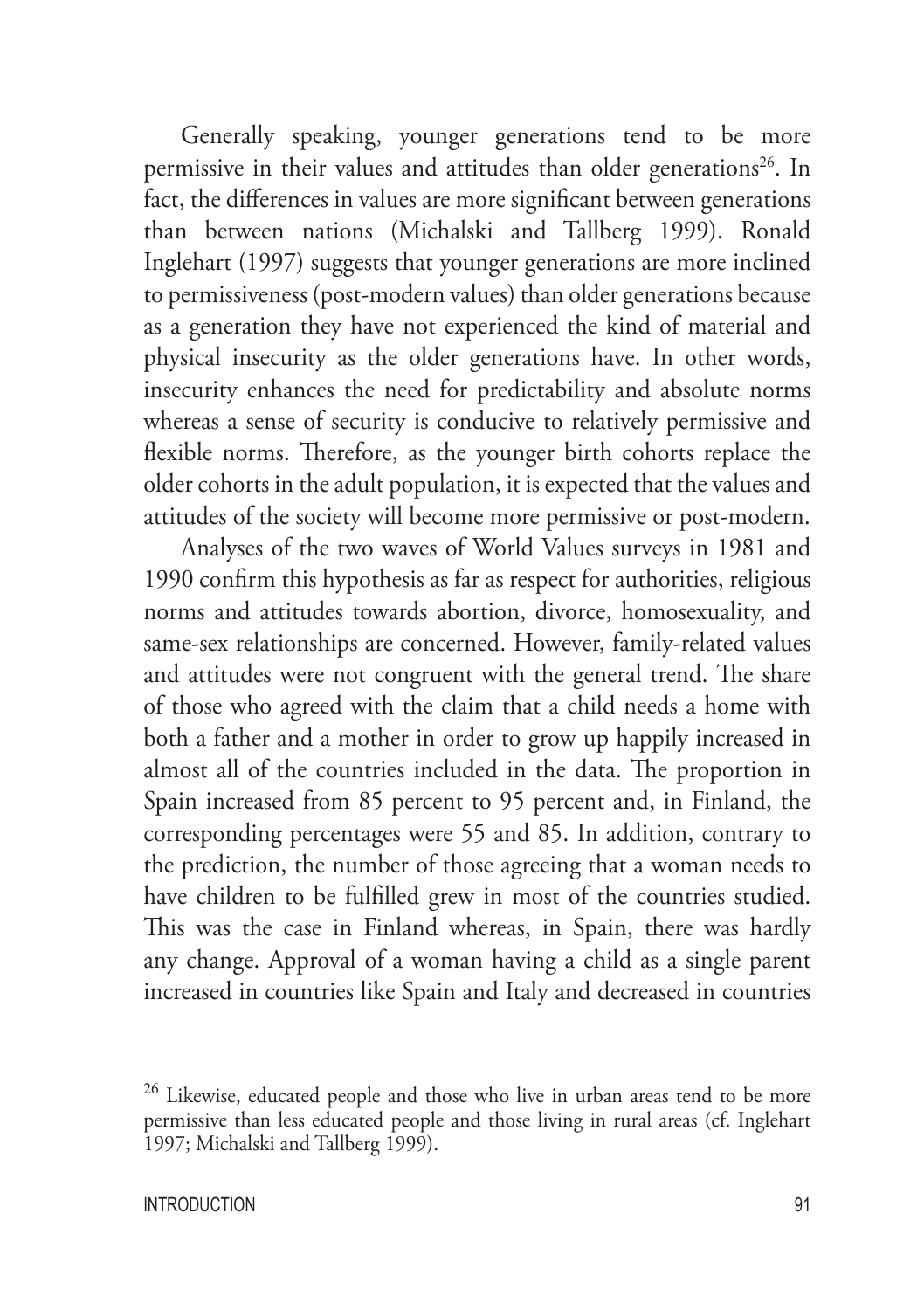like Finland, Sweden and Norway, where single parenthood has been quite common for a long time compared to Southern Europe (Inglehart 1997: 285–290). The findings concerning family-related values allude to two things. First, family values and attitudes are in line with the prevailing family ideologies both in the Finnish and Spanish societies, signalling that the family is perceived as the nuclear family based on a heterosexual, and preferably married, couple. Second, it seems that those countries that are defined as the most post-modern in Europe, namely the Scandinavian countries, have reached a kind of plateau in the progression of individualism and post-modern values whereas, e.g., South European countries are still in the process of shifting from modern to post-modern values and attitudes (cf. Michalski and Tallberg 1999).

While the questions in the World Values and European Values surveys may be criticised and it is likely that not all the questions or claims are understood in the same way in different countries, the results of the studies seem to confirm the broader idea that we are living in the 'renaissance' of the family or in times of the 'new familism', and that the values concerning the family and family life tend to be quite enduring (Jallinoja 2003; Kumar 1997). Familial sentiments appeared to be stronger in the 1990s than in the 1980s. The new familism and inclination towards traditional and conservative values and attitudes seemed to be strong among younger generations, in particular. The studies indicate that young people in the 1970s and 1980s were clearly more liberal than young people in the 1990s (e.g. Orizo 1996). One reason for the new familism often mentioned is the economic recession of the 1990s, which led to dismantling the welfare state, to the political and ideological elevation of the family, to the fact that people have increasingly become dependent on the family regardless of the type of welfare state and to the profound change in the structure of the labour market (cf. Beck 1999b; see Article 2).

Despite the fact that individualisation and individualistic values are by now deeply rooted in contemporary societies, the need to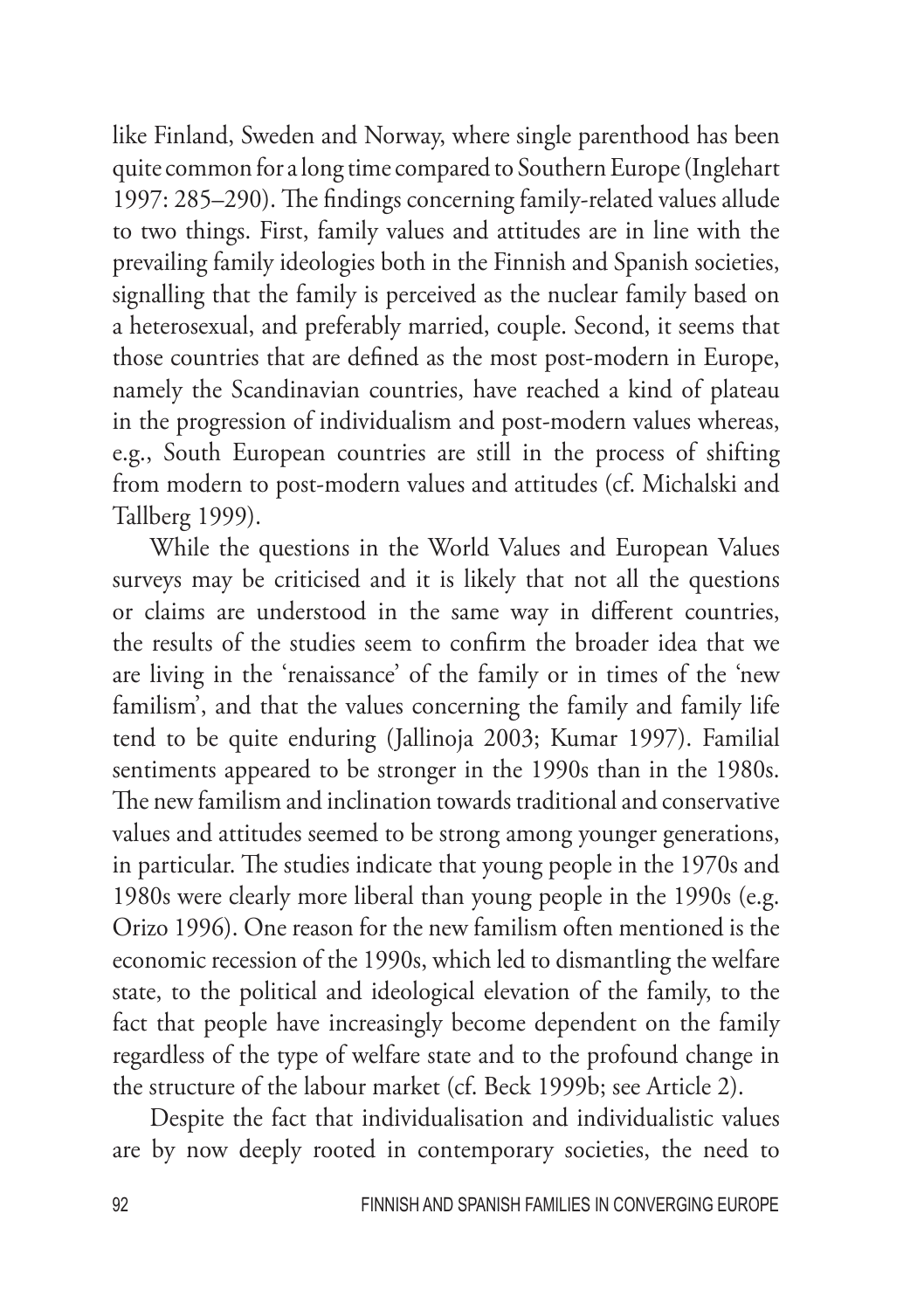rest on traditions and long-standing values persists even among younger generations. Although younger birth cohorts do not share the same insecurities as the older ones did, they face different kinds of insecurities and hazards that reinforce valuing such spheres of life that are learned to be conceived of as secure and familiar. In reality, people do recognize that marriage, the family and family life are not necessarily secure and lasting and, in fact, a growing number of people do not live according to the predominant family values and ideology, at least not permanently. Nevertheless, the idea or the ideological model of the family has not lost its strength and attraction because the expectations and hopes for the relationship, family and family life do not change relative to the changes in the circumstances (cf. Beck and Beck-Gernsheim 1995, 2002; Bittman and Pixley 1997; see Articles 2, 3 and 4). Accordingly, the next chapter examines the discrepancy between the values and the ideal of the family and family practices by discussing the demographic transition, trends in Finnish and Spanish patterns of family formation and the circumstances behind these trends and patterns.

# 2.4. On Family Formation

The direction of Western family changes since the early 1960s is well known and much discussed. In the following, demographic changes and trends are examined by looking at the demographic statistics of Finland, Spain and the EU 15 from 1960 to the end of 1990s. To start the examination of family practices from 1960 is well-justified for it is the point in time that is considered as the start of the latest and ongoing transition in family practices, patterns of family formation and fertility. The demographic statistics are viewed in connection with theories of demographic transition. After a more general discussion of elements of and reasons for the demographic transition, the Finnish and Spanish cases are discussed in more detail, looking for the case-

### INTRODUCTION 93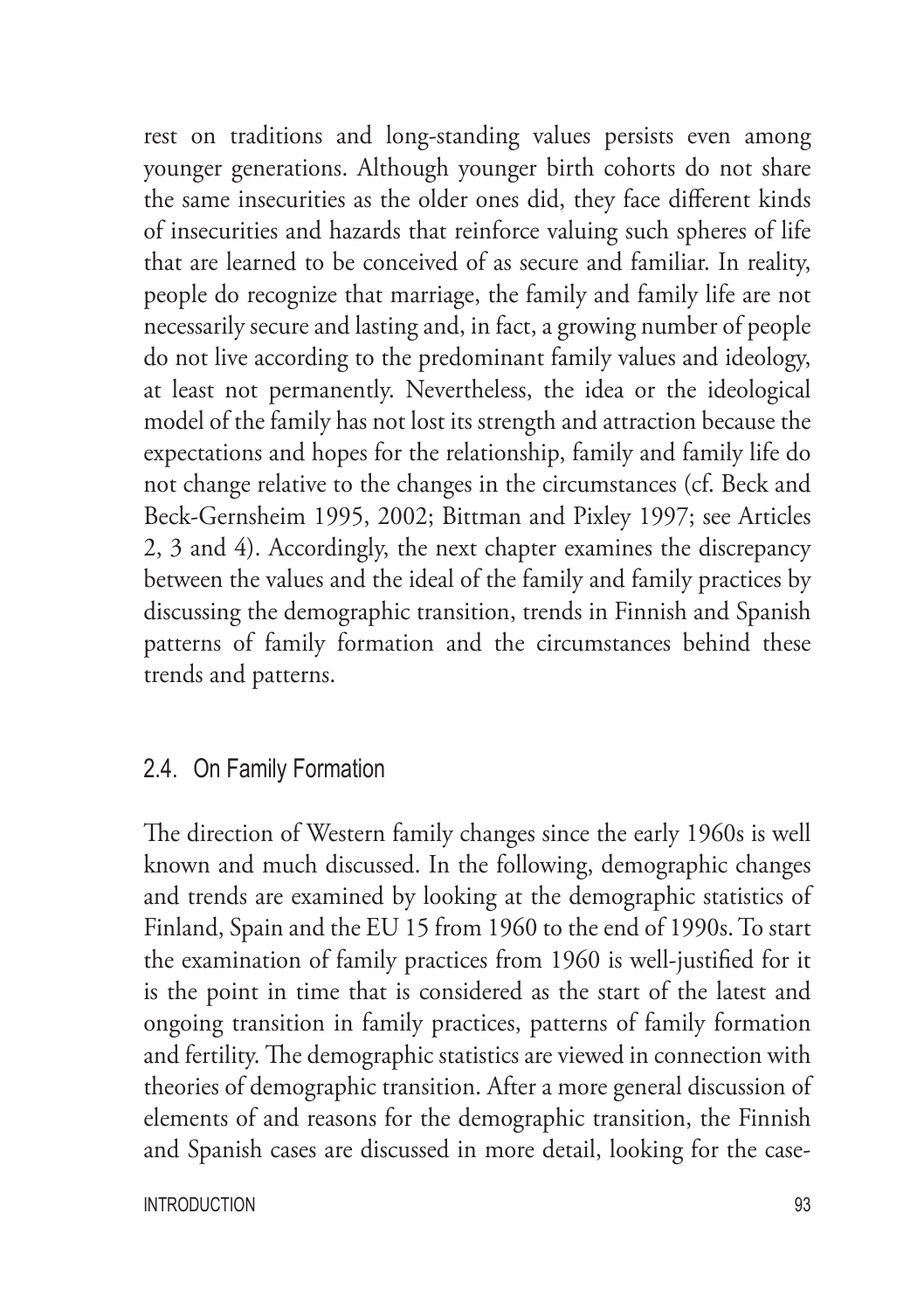specific explanations for changes in patterns of family formation. This discussion is based on studies published in Articles 3 and 4.

### *Demographic Transition*

Since the 1960s, patterns of family formation and practices have changed following the same general trend in all Western countries: marriage and fertility rates have declined while cohabitation, divorces, extramarital births, and mean ages of first marriage and first birth have increased. These changes are referred to as the *'second demographic transition'* <sup>27</sup>, which is divided into three phases (Lesthaeghe 1995; Van de Kaa 1987).

The first phase, roughly between 1955 and 1970, involved three major components of change: divorce accelerated considerably, the baby boom came to an end and the decline in the age of marriage stopped. In addition, several countries experienced a temporary increase in shotgun marriages near the end of the 1960s.

During the second phase, roughly between 1970 and 1985, premarital cohabitation spread from Scandinavian countries to other parts of Europe. This led, first, to an increase in extramarital births among all births. However, it is important to note that the increase in births outside marriage did not entail a rise in fertility prior to age 25. Second, the nature of cohabitation shifted from a period of courtship to more of a 'paperless marriage'.

The third phase that has occurred from the mid 1980s onward is characterised by a stabilisation of divorce rates in those countries where divorce rates were high earlier. At the same time, remarriages

 $27$  The 'first demographic transition' in Europe was connected to industrialisation, urbanisation and secularisation. Between 1880 and 1920 ages at marriage and parenthood started to decline and high natality and mortality levels stabilised at low levels (cf. Solsona 1998).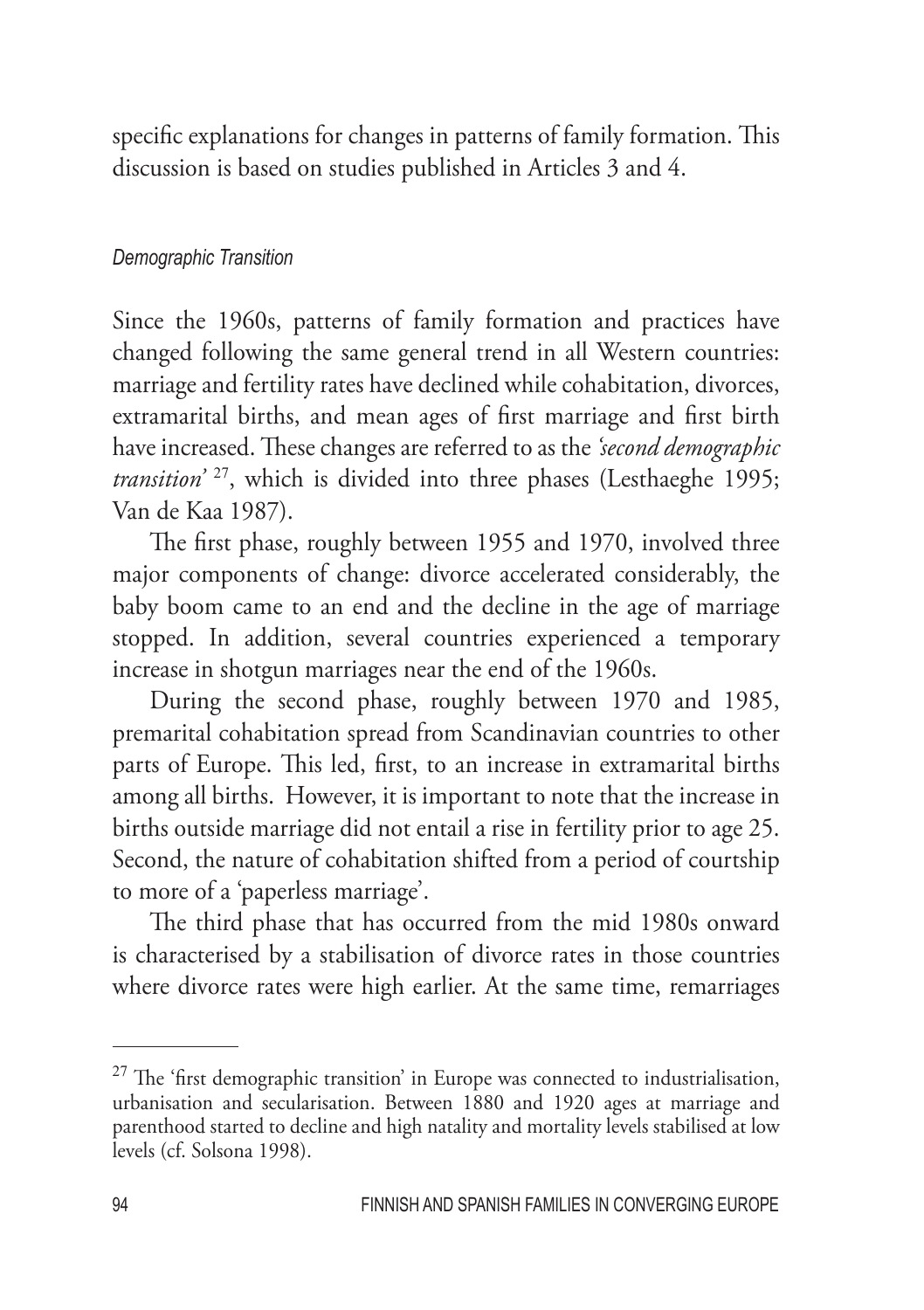of both divorced and widowed persons have declined since the 1960s, being replaced by post-marital cohabitation and 'living apart together' relationships. Moreover, there has been a recuperation of fertility among those over age 30 (ibid.).

The consequences of these developments have included a rise in the number of one-parent households (usually femaleheaded), an increase in one-person households and changes in patterns of leaving home among young adults. However, not all Western nations have followed these phases synchronously. In Europe, generally speaking, the leads and lags follow a North-South axis (Lesthaeghe 1995).

Let us look at the demographic statistics concerning Finland and Spain (Table 3) in relation to the outlined three-phase model of the second demographic transition. In Finland, during the first phase until 1970, divorce accelerated and fertility declined sharply between 1960 and 1970. However, the decline in the age at first marriage did not stop at that time, nor did the marriage rate decline. The number of marriages rose remarkably by 1970 because the post-war baby boom generation reached marriageable age in the second part of the 1960s. At that time, cohabitation had not yet become socially accepted and, thus, the decline of the mean age at first marriage between 1960 and 1970 may reflect the increase in shotgun marriages. Spain does not conform to the model in any respect. First of all, divorces were illegal until 1981 and therefore, no increase took place in the period in question. The mean age at marriage has been slightly higher in Spain than in Finland and in the EU countries on average during the whole period reviewed. But, like in Finland, the mean age decreased slightly between 1960 and 1980.

As for the second phase of the demographic transition, again Finland conforms better to the model than Spain. Extramarital births among all births have increased remarkably since 1970, which also indicates the increase in premarital cohabitation. Spain has followed the same trend but very moderately; births outside marriage as well as cohabitation are uncommon compared to Finland and the EU average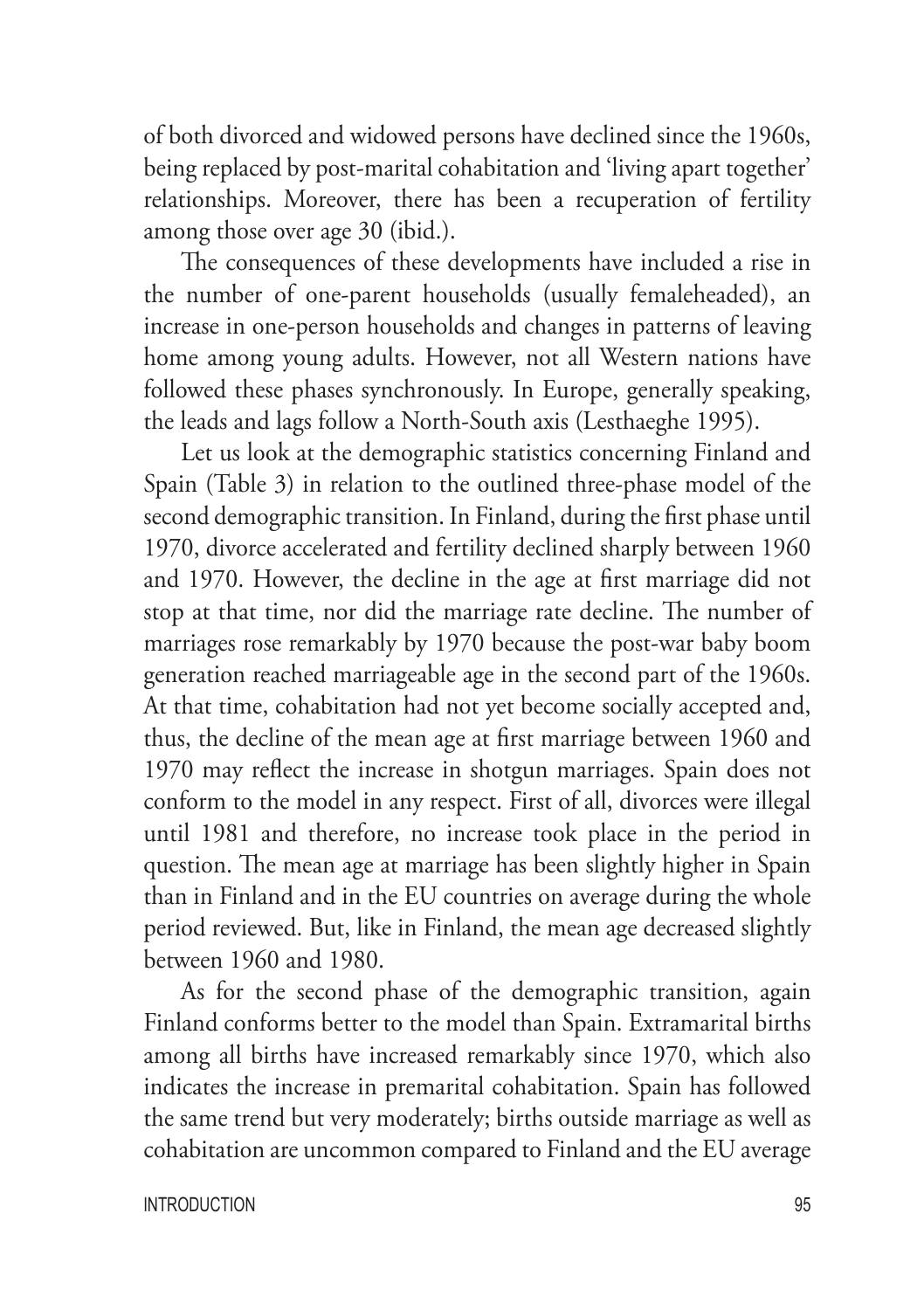| demographic transition<br>Indicators of                          | Finland       |                   |                  |                  |                  | Spain                          |           |      |               |                   | EU 15             |                              |                    |                  |
|------------------------------------------------------------------|---------------|-------------------|------------------|------------------|------------------|--------------------------------|-----------|------|---------------|-------------------|-------------------|------------------------------|--------------------|------------------|
|                                                                  | 1960          | 1970              | 1980             | 1990             | 1998             | 1960                           | 1970      | 1980 | 1990          | 1998              | 1960              | 1970                         | 1980               | 1990             |
| Marriages/1000                                                   | 74            | 83                | 5                | S.O              | 4.6 <sup>1</sup> | 7.7                            | 7.3       | 5.9  | 5.7           | $4.8^{\circ}$     | 7.9               | $\overline{17}$              | 63                 | G.O              |
| Divorces/1000                                                    | $\frac{8}{1}$ | $\ddot{ }$        | 2.0              | 2.6              | 2.7              |                                |           |      | $\frac{6}{2}$ | 0.9               | 0.5               | $\frac{8}{1}$                | $\ddot{4}$         | $\overline{1}$   |
| Mean age at first marriage:<br>Women<br>Men<br>$\equiv$          | 24<br>26      | ಔ<br>ಚ            | 21<br>26         | <u>ଛ</u>         | ಇ ಇ              | ಜಿ ಜ                           | <b>25</b> | 24   | 25            | 27                | 21<br>21          | ಔ ಜ                          | 24<br>26           | <u>ಇ ಇ</u>       |
| Remarriages (% of total marraiges):<br>Women<br>Men<br>$\geq$    | $1 - 1$       | I<br>$\mathbf{I}$ | $13.1$<br>$14.2$ | 15.9             | 21.6<br>23.4     | L<br>$\mathbf{I}$              |           |      | 3<br>34<br>34 | დ. ro<br>co       | $\mathbf{I}$<br>I | I<br>$\mathbf{I}$            | $\frac{124}{11.9}$ | $13.5$<br>$16.2$ |
| Cohabiting couples %:<br>Total population<br>Jnder-30s<br>$\geq$ | $1 - 1$       | I.<br>I           | L<br>ı           | Ï<br>$\mathbf I$ | కొ ఉ             | I.<br>$\overline{\phantom{a}}$ | ı         | I    | Ï             | $\sim$            | L<br>I            | $\mathbf{I}$<br>$\mathbf{I}$ | I.<br>$\mathbf{I}$ | ı<br>ı           |
| Total fertility rate<br>⋝                                        | 27            | $\frac{8}{10}$    | $\frac{6}{1}$    | $\frac{8}{1}$    | $\overline{11}$  | 2.8                            | 2.9       | 2.2  | 14            | $\ddot{c}$        | 2.6 <sup>2</sup>  | $2.4^{2}$                    | $\ddot{ }$         | $\overline{1}$   |
| Births outside marriage<br>(% of all live births)<br>₹           | 40            | 5.8               | 13.1             | 25.2             | 37.2             | 23                             | 14        | 3.9  | 9.6           | 13.1 <sup>1</sup> | 51                | 5.6                          | 9.6                | 19.6             |
| Mean age of women at first birth<br>言                            | ಔ             | ಔ                 | 25               | 88               | Š2               | I                              | 253       | 25   | 27            | 30                | I                 | 27                           | 12                 | 28               |

\* Divorce not legal.

*Sources*: Delgado and Castro Martín 1999: 61; Ditch et al. 1998:6, 10–11; Eurostat 1996: 18, 48; 1999a: 2; 1999b: 7; 2000; Instituto de la Mujer 2001; Kartovaara 1999: 15; Meil 1999: 26, 29–30; United Nations 2000b: 94, 101–102; Yearbook of Population Research in Finland xxxv 1998–1999: 197–199.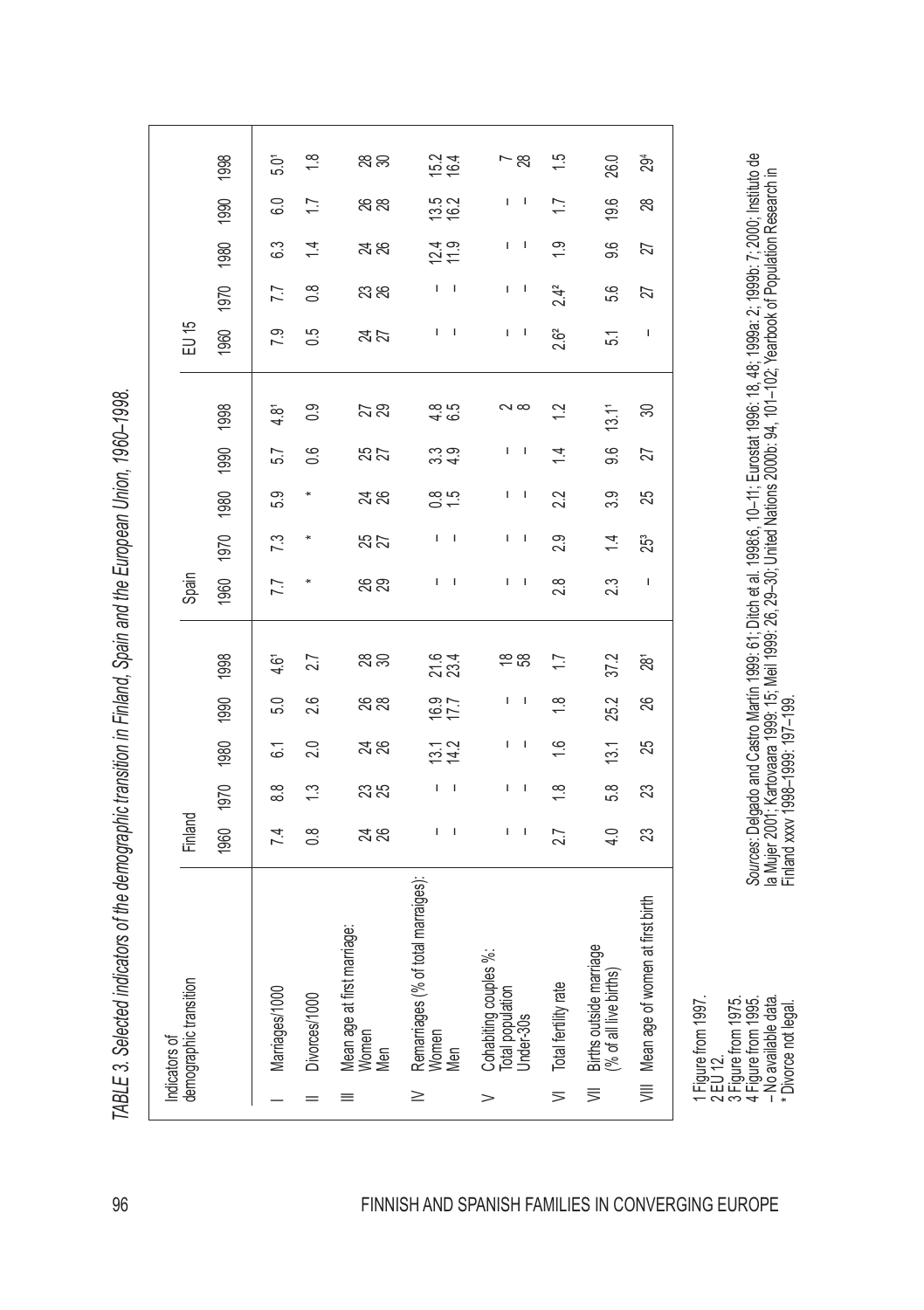even in the end of the 1990s and among young people. What comes to the nature of cohabitation in Finland, it has not become a paperless marriage even though it has become a common and a legitimate way to start a family. Most of the cohabiting couples in Finland marry after the birth of the child. Thus, unlike in Sweden and Denmark, cohabitation in Finland is, generally speaking, better described as a transitional phase preceding marriage, not as an established 'paperless marriage' (Kiernan and Estaugh 1993; Reuna 1997).

In accordance with the characteristics of the third phase of the demographic transition, divorce rates in Finland stabilised in the 1990s. In Spain there has been an upward trend but all in all the divorce rate is extremely low in the European context. Since the considerable decline of fertility in the 1960s, the fertility rate in Finland has been quite stable. In Spain, however, the fertility rate has collapsed, being now (together with that of Italy) the lowest in the Western countries. However, in both countries, the recuperation of fertility has taken place among those over age 30 and births among younger age groups are constantly decreasing (see Article 3).

What comes to remarriages, Table 3 indicates that contrary to the model of the second demographic transition, remarriages both among women and men in Finland, Spain and in the EU region increased on average, at least during the 1980s and 1990s. Again, the Spanish figures are very low and Finns seem to enter into second marriages more than West Europeans on average. Demographic trends from 1960 to the end of the 1990s are analysed and discussed in more detail in Article 3.

Overall, Finland has followed the three-phase model of the second demographic transition whereas, in Spain, the transition is behind 'schedule' and the changes have been less radical and slower with the exception of fertility. The Scandinavian countries have been the forerunners as far as the changes in family and household formation are concerned. Sweden and Denmark have been the pacesetters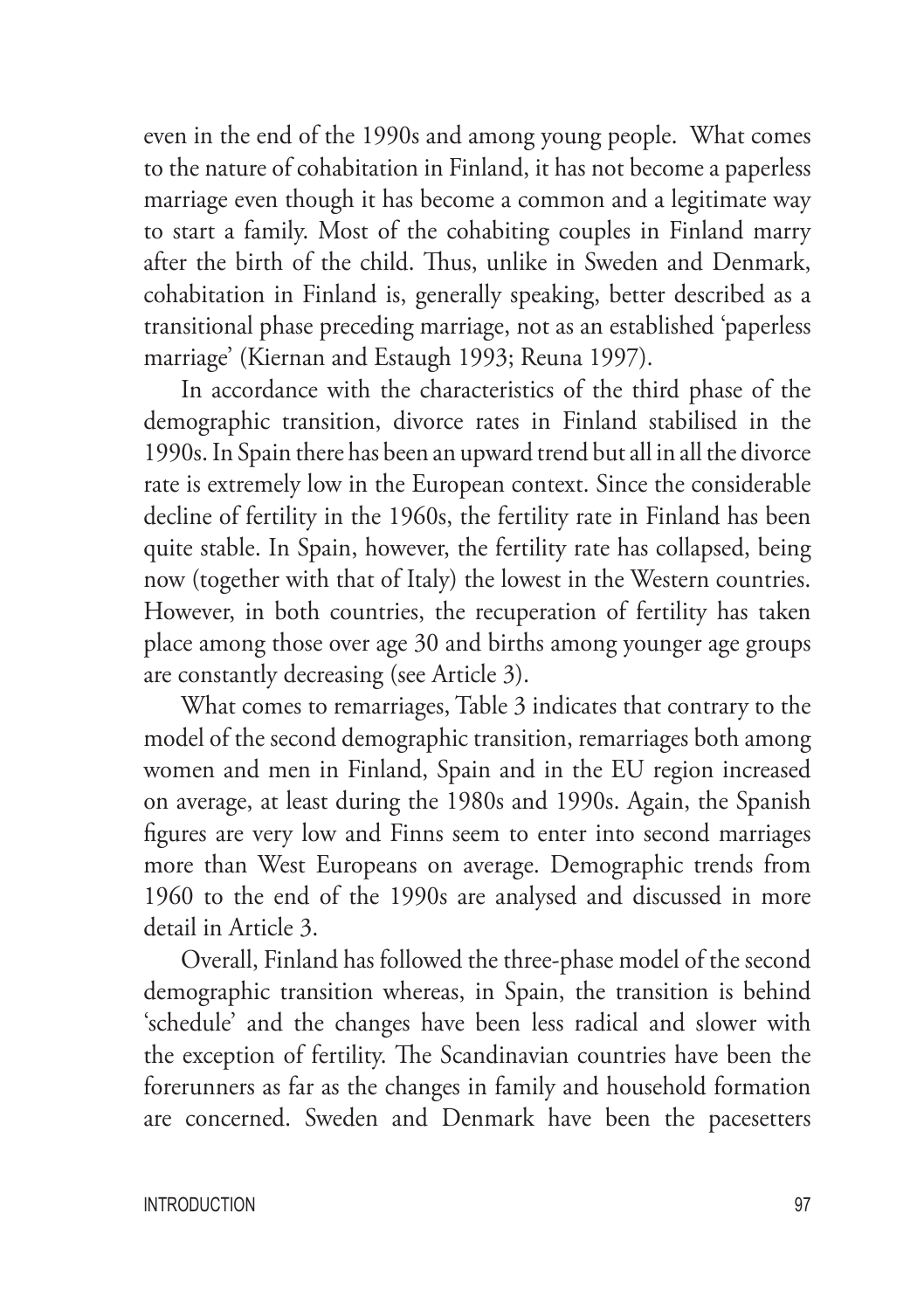and, compared to them, Finland has lagged behind regarding all the indicators (Lesthaeghe 1995).

Looking at the demographic statistics of Finland and Spain (Table 3) from the viewpoint of patterns of first-family formation, marriage rates in the end of the 1990s were almost equally low in Finland and Spain, being lower than in the EU region on average. As for the mean age at first marriage, in the 1960s and 1970s, Spaniards tended to be older than Europeans in general when marrying for the first time but in the end of the 1990s they were slightly younger when getting married. Accordingly, one could expect that Spaniards would also enter into parenthood at a younger age but the opposite seems to be true. The mean age of women at first birth is higher in Spain than in Finland and the EU region on average. As Table 3 shows, Spanish women seem to live in a childless marriage for a few years whereas Finnish women tend to become wives and mothers at the same age. This reflects the fact that Finns move from cohabiting partnership to marriage just prior to or after the child is born. As for cohabitation, it is the most common way to start life as a couple among Finns under age 30 whereas in Spain cohabitation is still very uncommon among all age groups. Correspondingly, extramarital births of all births are more infrequent in Spain than in EU countries in general, not to mention Finland. With regard to fertility, Spain is the forerunner of the fertility decline. In Finland, on the other hand, the fertility rate in the late 1990s was relatively high compared to the EU average, not to mention Spain. Thus, thinking in terms of patterns of family formation, the statistics indicate that Finns start their lives as a couple in a cohabiting union and marry as they have children, whereas Spaniards do not cohabit but get married straight away and have children after a few years of marriage (see Articles 1–4).

Regardless of the differences, the demographic changes in both countries have followed the general trend. Reasons for this trend are widely discussed and debated not only by demographers but also by sociologists, economists, political scientists and historians. Before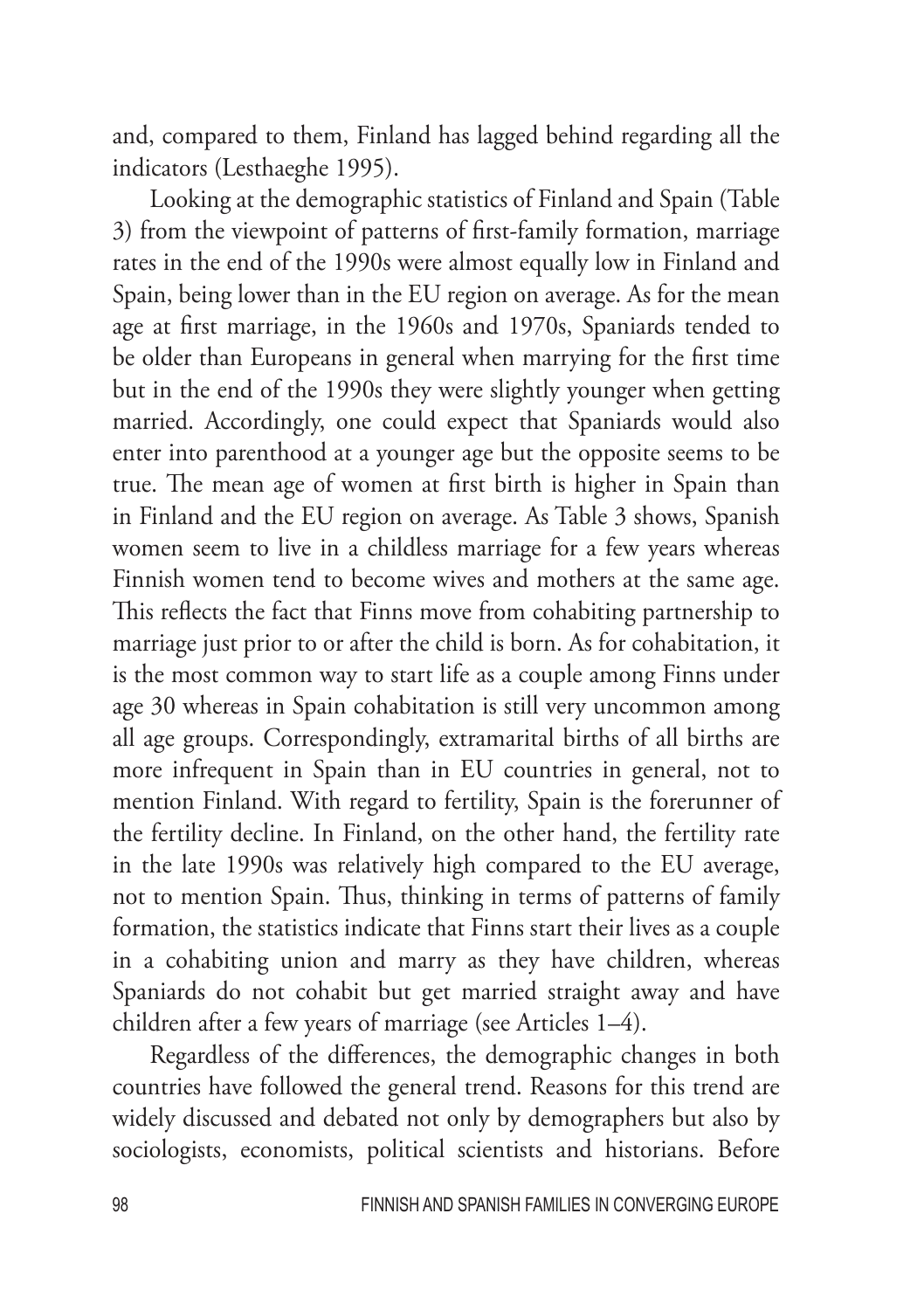we go into the Finnish and Spanish patterns of family formation in more detail, let us take a brief look at the lines of discussion around the issue of demographic transition and changing patterns of family formation.

### *Perspectives on the Demographic Transition Since 1960*

Although some demographers like Cliquet (1991) disagree with the idea of a 'second' demographic transition, arguing that the demographic changes of recent decades are only a lineal continuation of the transition that started in Europe along with the industrial revolution, the changes in patterns of family formation, fertility and living arrangements since 1960 have been substantial enough to justify using the concept of a 'second demographic transition' (Lesthaeghe 1995; Van de Kaa 1987).

Thus, there is a distinction between demographic changes prior to and after the early 1960s. From a political perspective, both the first and second demographic transitions were strongly influenced by the growing importance of individual freedom of choice and the nonacceptance of external authority such as the Church, the state, kin and family. The difference, however, is that during the first transition the manifestation of individuality occurred in privacy whereas in the 1960s, in particular, manifestations were public: reactions to the authority structures of the Catholic Church, the student revolts, and the 'second feminist movement' all were highly visible and political (Lesthaeghe 1995).

Furthermore, two distinct sexual revolutions may be identified. The first one, prior to 1960, changed the determinants of partner choice from parental involvement to personal choice based on attraction and companionship. The second sexual revolution emphasised the sexual aspects of partner selection and sexual gratification in unions (Shorter 1975). It was associated with the contraceptive revolution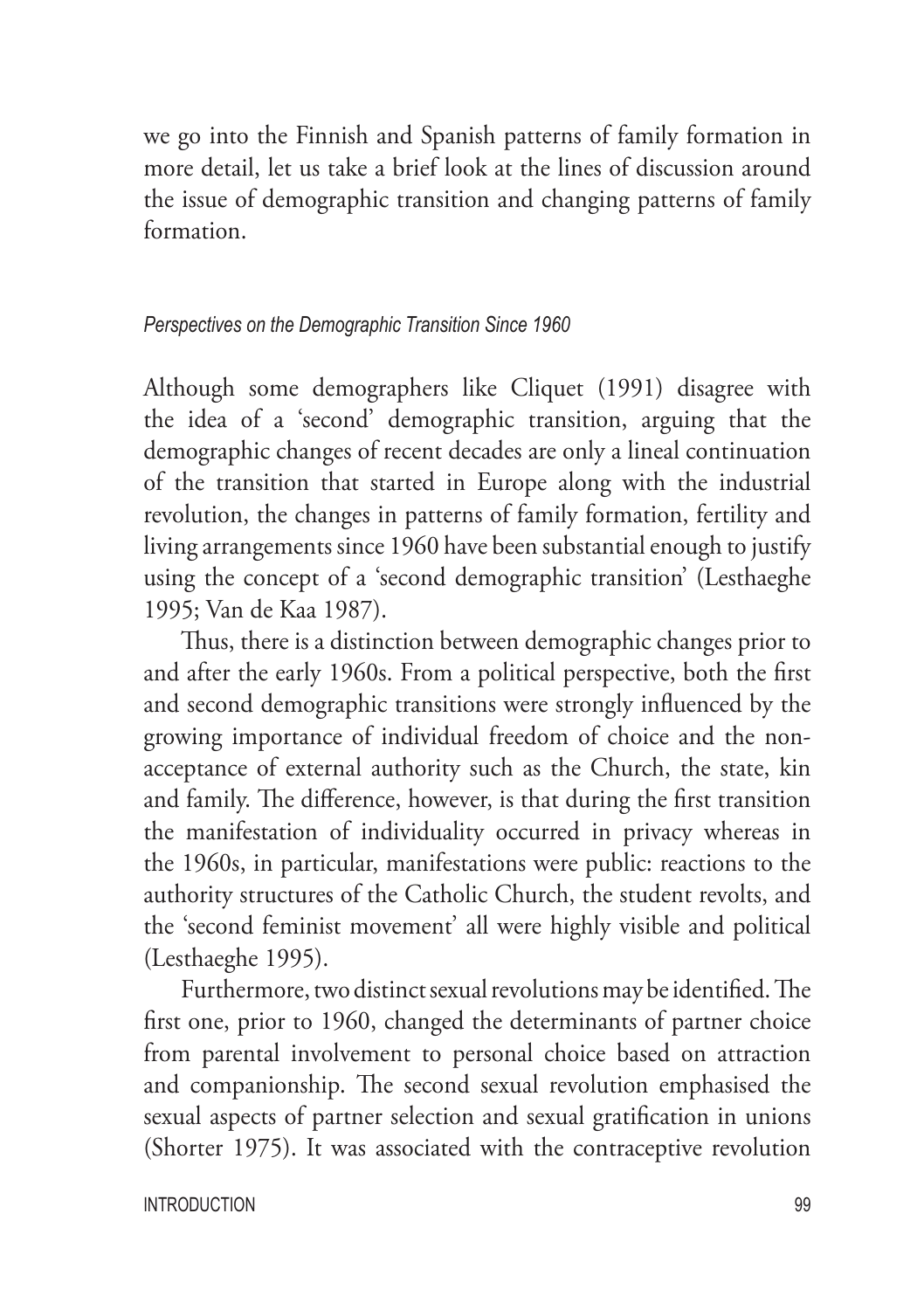that introduced new and efficient intrauterine methods. As pointed out in Article 3, the major effects of the contraceptive revolution are: (1) it enables women to control the timing and spacing of childbirth and thus improve combining extra-familial life with family life. (2) It allows women to avoid unwanted pregnancies and births and to choose the number of children they have and, (3) it gives sexually active women the option of being childless. The availability and use of modern contraceptives have also wider social implications: sexual activity has become separated from marriage and reproduction, creating new lifestyle choices such as informal partnerships, cohabitation and voluntarily childless marriages (cf. Hakim 2000).

The social historian Philippe Ariés (1980) detects two distinct motivations for the historical and the recent demographic transitions, particularly fertility declines. The former decline in the eighteenth and nineteenth centuries was inspired by parental investment in the child, which was interlinked with the barging of the bourgeois family model into the lifestyles of all social classes and the emergence of the cult of motherhood. The latter began a period when the quality of the partner relationship is emphasised. Children continue to be important but the core of the family is the couple and marriage is defined less as a parenting union and more as a personal relationship between spouses (cf. Beck and Beck-Gernsheim 1995). The fact that the divorce rate increased early on in the second demographic transition indicates that individuals had started to evaluate the quality of their personal relationships according to different standards than before. Those early divorcees were socialised in the conviction that marriage was a lifelong commitment, which stresses the fact that the status of the spousal relationship had surpassed the status of the parenting relationship and, consequently, the minimal standards of the quality of the couple relationship rose. As the quality standards rise, fulfilment is more difficult to achieve and thus, on the one hand, marriages are more likely to end and, on the other hand, it is more difficult to find a suitable partner in the first place. Thus, the changed nature of the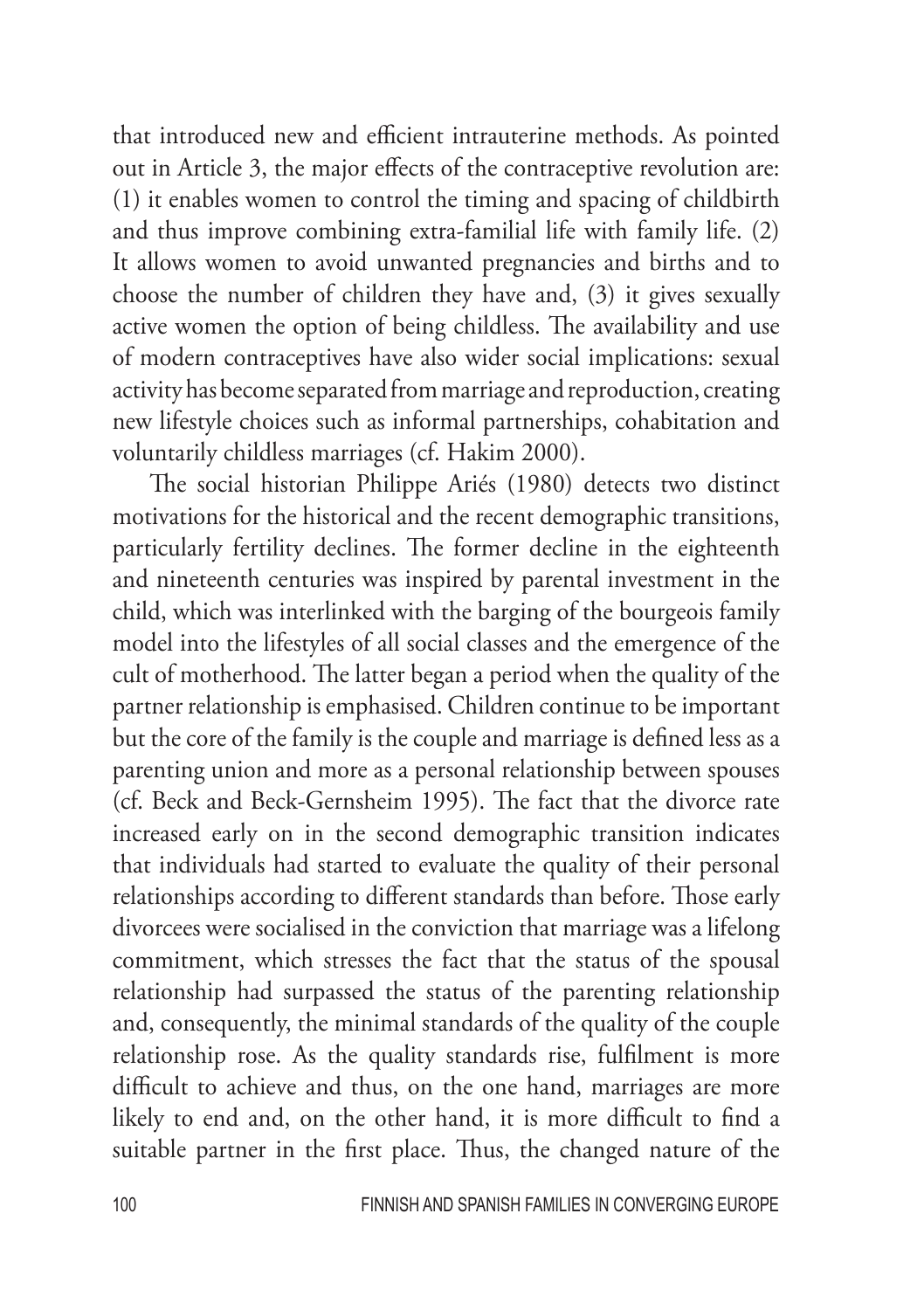couple relationship and raised quality requirements do not only make existing marriages more fragile but they also evoke the postponement of marriage and an increase in cohabitation (e.g. Harding et al. 1986; Oppenheimer 1988).

Economists too have recognised the distinctiveness of the two periods before and after 1960. They stress that the trend of rising real earnings of men roughly between the 1880s and 1960 led to earlier marriage and parenthood in most Western countries. The 'second transition', however, has been influenced by the increase of female employment and female wages, which led to reductions in gains to marriage and to rising opportunity costs for women. As a result, marriages are postponed and fertility declines (Becker 1981; see Article 3). According to Easterlin et al. (1990), the recent fertility decline is the result of deteriorating intergenerational income ratios and harder labour market conditions, which forces younger generations to change their demographic behaviour by remaining single, by having fewer children, and by delaying marriage and parenthood (see Article 4). From the economic point of view, increased consumerism is one of the basic reasons for the latest demographic transition as well. As long as the consumption aspirations do not level off or men's labour market situation does not improve and their income levels rise, there is no realistic reason to expect a reversal of the current demographic patterns (see Lesthaeghe 1995). This theory assumes that women would be willing to give up their lot in the labour market and their own resources if men's income would be enough to guarantee the desired standard of living and level of consumption. However, studies reported in Articles 3 and 4 indicate that there is no realistic reason to assume a going-back to the old gendered division of labour because women's economic activity is perceived as a precondition for forming a household of one's own and having children (cf. Solsona 1998; Paajanen 2002; Tobió 2001).

As discussed in Article 3, the problem with many economists' theories is that they are based on a conception of the family that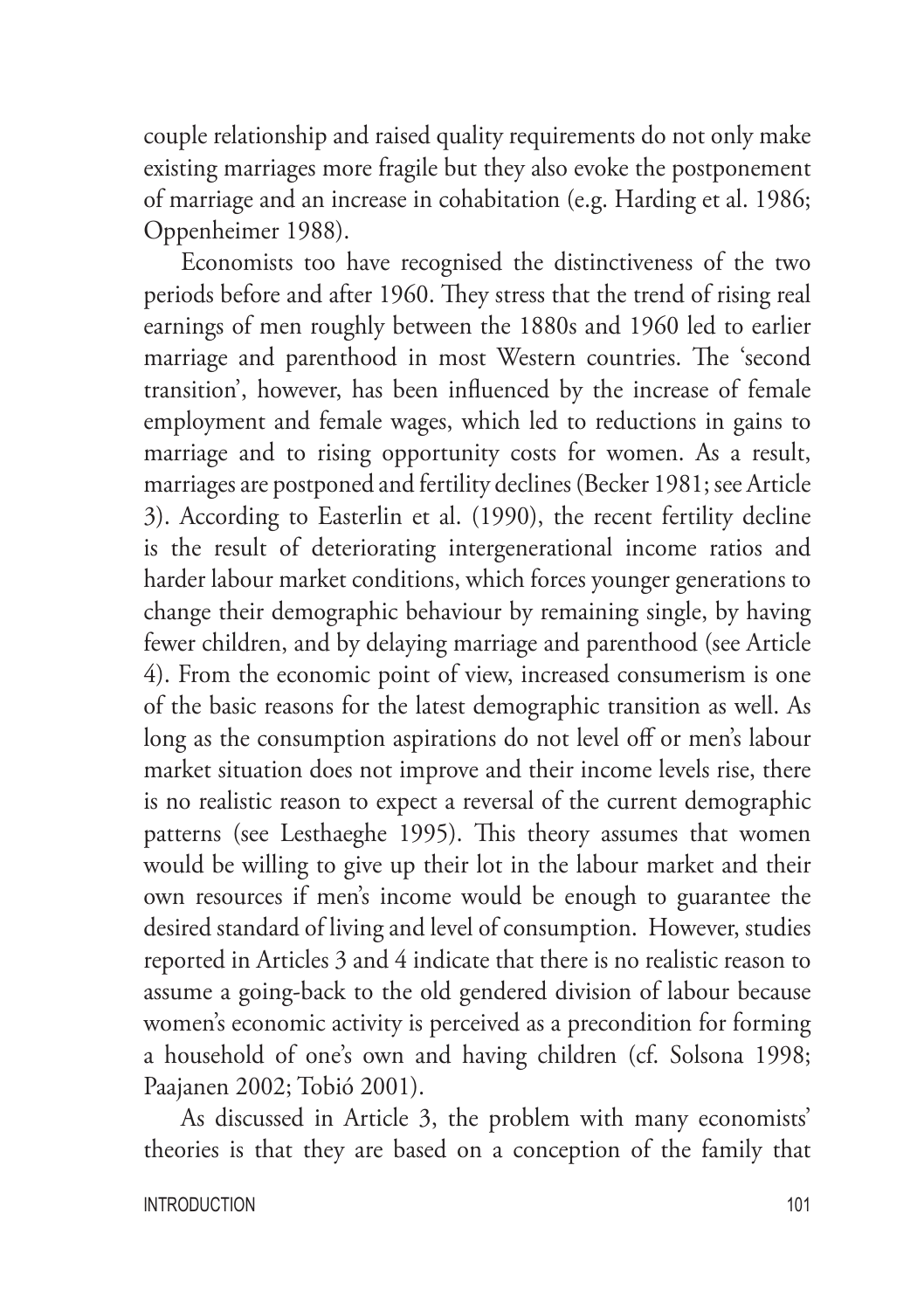does not correspond to the present reality. First of all, nowadays, breadwinner/homemaker types of families are increasingly infrequent and, second, with regard to a husband's providing capacity, today as well as in the past, two incomes are often necessary for the family economy (cf. Brining 2000).

It is noteworthy that none of the above theories alone explain the process of the second demographic transition. Instead, they should be seen as complementary and, furthermore, they should be examined within the cultural, social and historical background and context (cf. Letshaeghe 1995). Accordingly, the cases of Finland and Spain allow us to see whether and how well these theories explain changes in patterns of family formation.

*Finnish and Spanish Patterns of Family Formation: Interpretations of Similarities and Differences* 

As the statistics show (Table 3), marriage rates are practically equally low in Finland and Spain but the fertility rate is substantially lower in Spain than in Finland. In both countries, people enter into their first marriage and parenthood at an older age than a few decades ago although Finns tend to become parents at a slightly younger age than Spaniards. These trends are usually explained by the availability and accessibility of modern contraceptive methods, cohabitation and women's increased labour force participation. However, the analysis done in Article 3 demonstrates that these explanations and reasons are not valid in the cases of Finland and Spain.

To start with *contraception*, effective contraceptives became increasingly available in the 1960s and 1970s and today modern methods of contraception are widely accepted and practiced. However, there are marked differences in the availability and accessibility of contraceptive methods between countries largely owing to differences in legislation and attitudes toward sexuality and birth control. In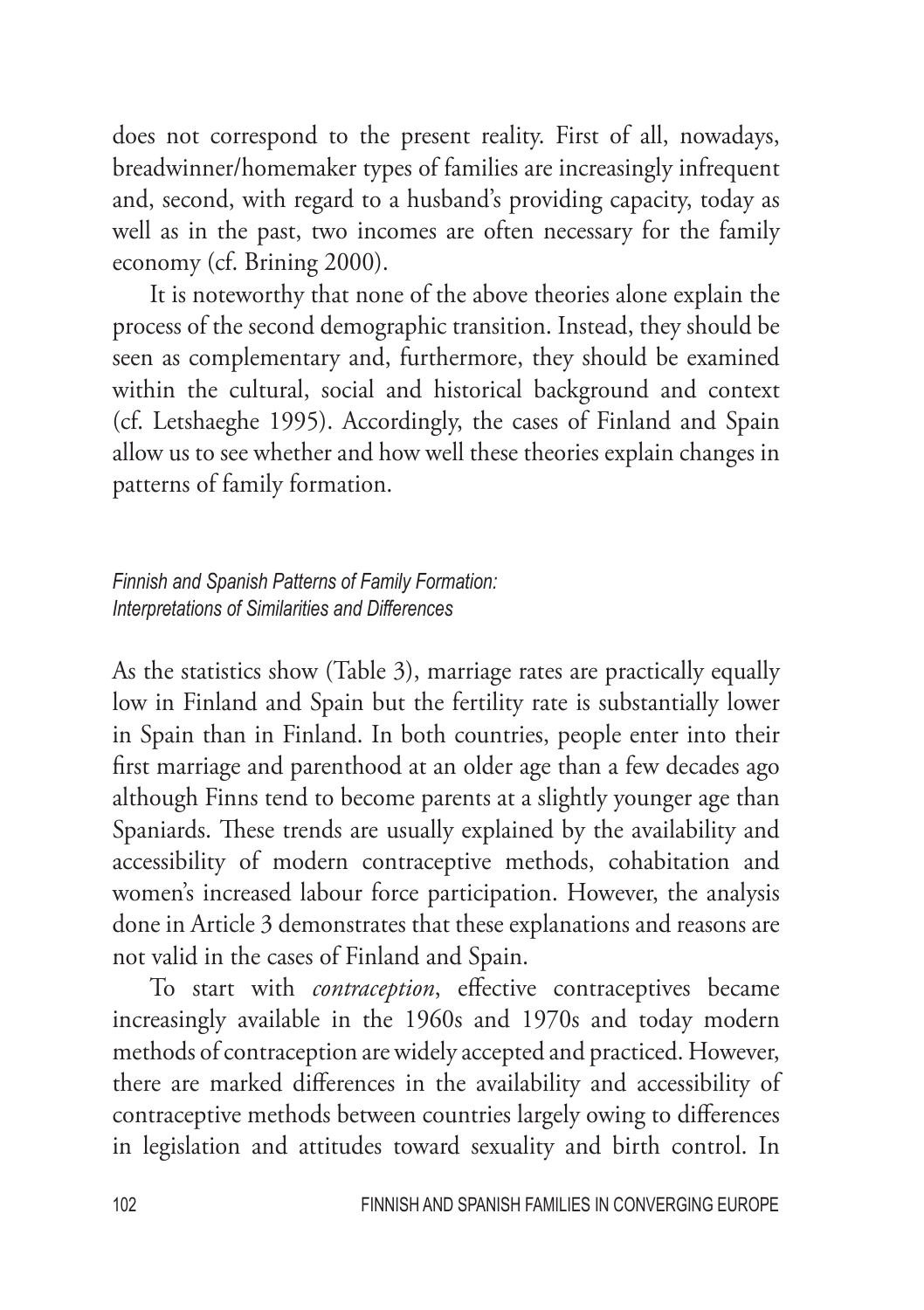Spain, the contraceptive revolution was delayed largely due to the negative attitude of the Catholic Church towards premarital sex, contraception and abortion. In Finland, information concerning birth control and contraceptive methods and sex education has been more open compared to Spain (for further discussion see Article 3). Although the new effective contraceptives have changed sexual and reproductive behaviour, no causal link between the use of modern contraceptives and fertility levels exists (Coleman 1996). The cases of Finland and Spain confirm this; despite the widespread use of modern methods of birth control among Finnish women, the fertility rate is high by Western standards and, in Spain, the fertility rate has collapsed although traditional and unreliable methods are still widely practiced (see Article 3).

As for the decline and delay of marriage and parenthood, several studies demonstrate that the decline in first marriage rates is mostly caused by the *increase in cohabitation*. That is because cohabitation delays marriages, since people tend to have several short-lived cohabiting unions before marrying. Second, the increased popularity of cohabitation as the form of the first partnership and the fact that the significant first partnership is formed at an older age are considered responsible for the delay in motherhood (e.g. Ermisch and Francesconi 2000; Ressler and Waters 1995). However, as the demographic indicators in Table 3 and the analysis in Article 3 indicate, in Spain, cohabitation offers no explanation for the declining marriage rate or for the delay in marriage and motherhood because cohabitation is very uncommon and Spaniards tend to start their lives as couples through formal marriage and live a few years in a childfree marriage. In Finland, however, cohabitation is common and delays marriage but the prevalence of cohabitation as the first partnership does not explain the declining marriage rate, for most cohabiting couples contract a formal marriage when they have the first child. The high number of extramarital births and the fact that Finnish women tend to become mothers at a younger age than Spaniards indicates that cohabitation

INTRODUCTION 103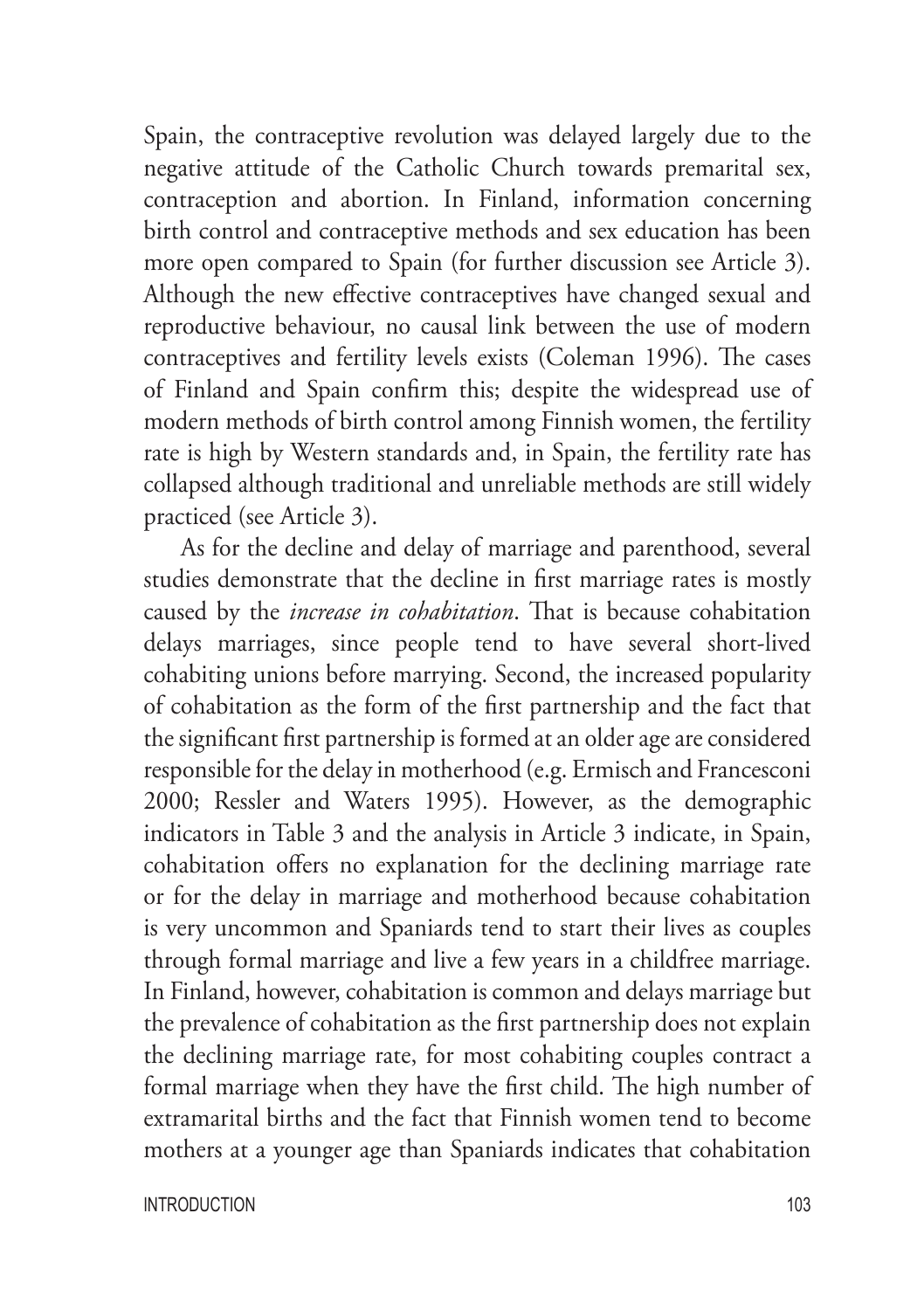does not necessarily cause the delay of motherhood either (see Table 3; Article 3).

The recent demographic transition has also been related to the *increase in women's employment*. Although fertility (and marriage rates) in Europe has generally decreased as female labour force participation has increased, labour force activity does not necessarily impact on fertility. At present, the highest rates of female employment are in countries where the fertility rates are also the highest. The lowest fertility rates, on the other hand, are in countries where women's employment rates are the lowest. In Finland, in 1999, the female employment rate among women aged 15–64 was 65 percent, which is considerably higher than the Spanish figure  $(37%)$  and the average female employment rate in the EU region (53%) (Franco 2000). Correspondingly, the fertility rate in Finland in the end of the 1990s was higher than in Spain and in the EU countries on average (see Table 3). The relationship between fertility and marriage decline and increasing female employment is analysed and discussed in Article 3.

The reasons for the cross-national variation of patterns of family formation should be looked at by focusing on the differences in the frameworks within which people make their life choices, such as the labour market and public policies. To start with the labour market, differences and similarities between Finland and Spain exist. The greatest difference is found in the frequency and the levels of female employment. The proportion of women of the total labour force in Finland was at the same level already in 1960 as it was in Spain in 2000 (see Table 2 in Chapter 2.1.). Accordingly, Finnish women have been engaged in employment in large numbers for a long time and, nowadays, women and men occupy positions in working life quite evenly and a dual-earner family is the norm. In Spain, the labour market has remained heavily masculine in spite of the fact that women's labour force participation has increased constantly (see Table 2). Consequently, the male breadwinner/female homemaker ideology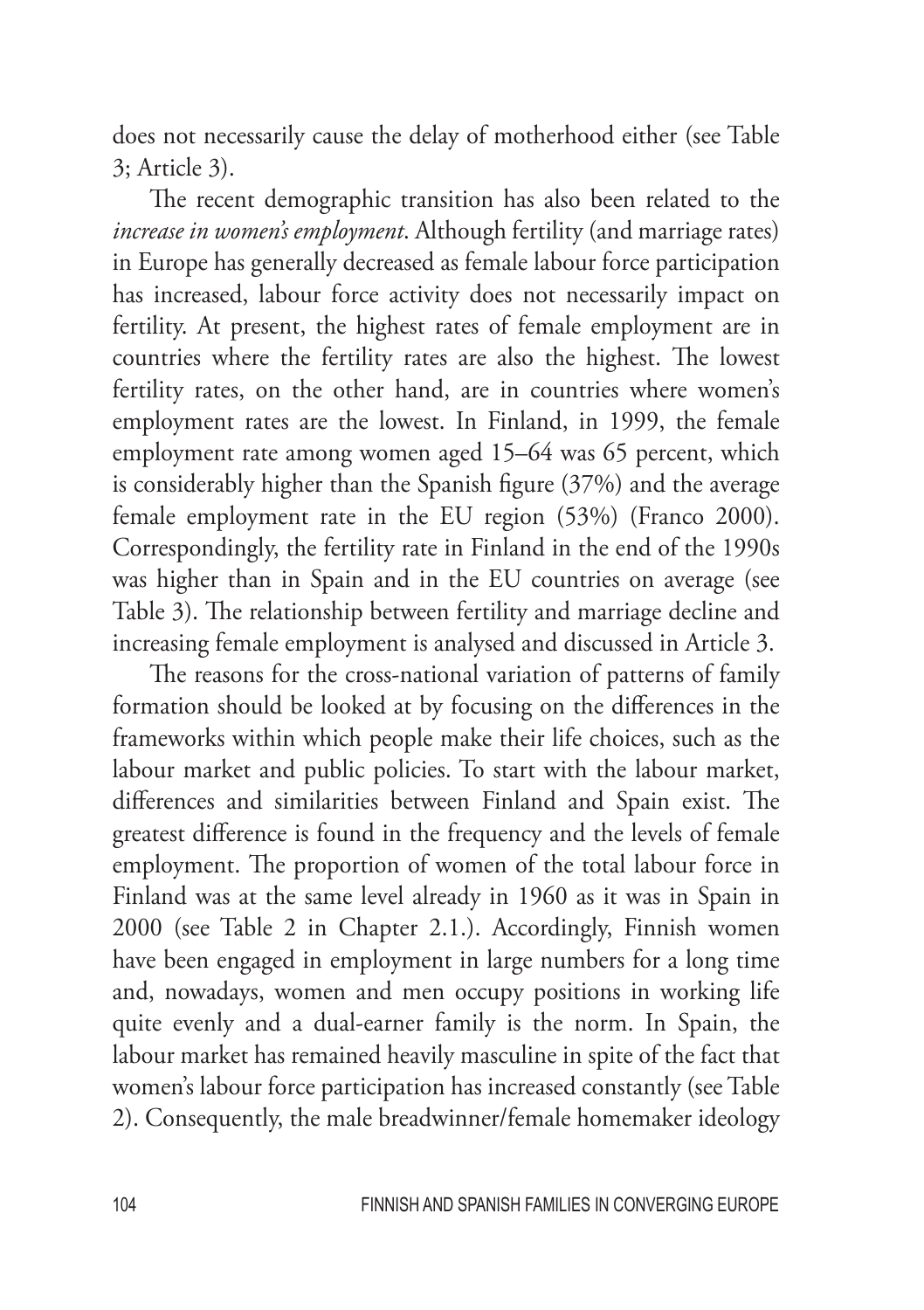is still reflected in the labour market, where middle-aged men are in the advantaged position.

High unemployment and temporary contracts have for long been characteristic of the Spanish labour market. The already high unemployment rose during the economic recession of the 1990s. In Finland too the recession led to record-breaking high unemployment and to changes in the labour market structure, leading to an increase in atypical work and fixed-term contracts. As the economy recovered, unemployment among women and young people in both countries did not come down at the same rate as men's. Furthermore, atypical work and fixed-term contracts are more common among women and young people than among men both in Finland and Spain. However, women's part-time work is rare in both countries. In Finland, fulltime employment of women and men is the norm and, in Spain, those women who work do so full-time. Studies indicate that neither Finnish nor Spanish women wish to work part-time, nor are there attractive options for part-time work. For more detailed discussion on the labour market situation, see Article 3 and Article 4 concerning the employment of young adults.

Since the end of the authoritarian period, Spanish women have been free to work and pursue a career but taking care of family responsibilities has not become a matter of choice, as the Spanish welfare state remains grounded on the family and care provided by women. Although, in the 1990s, some public measures were taken to ease the reconciliation of work and family, the effect of the reforms has been limited because the employment insecurity has not diminished. In Finland, public policies are designed to facilitate reconciling work and family and to encourage women and mothers to work outside the home. But, when the mass-entry of women into the labour market started in the 1960s, it was not facilitated by public services. In fact, most of the family-friendly services were developed only in the 1980s. However, in the course of the 1990s, public resources targeted to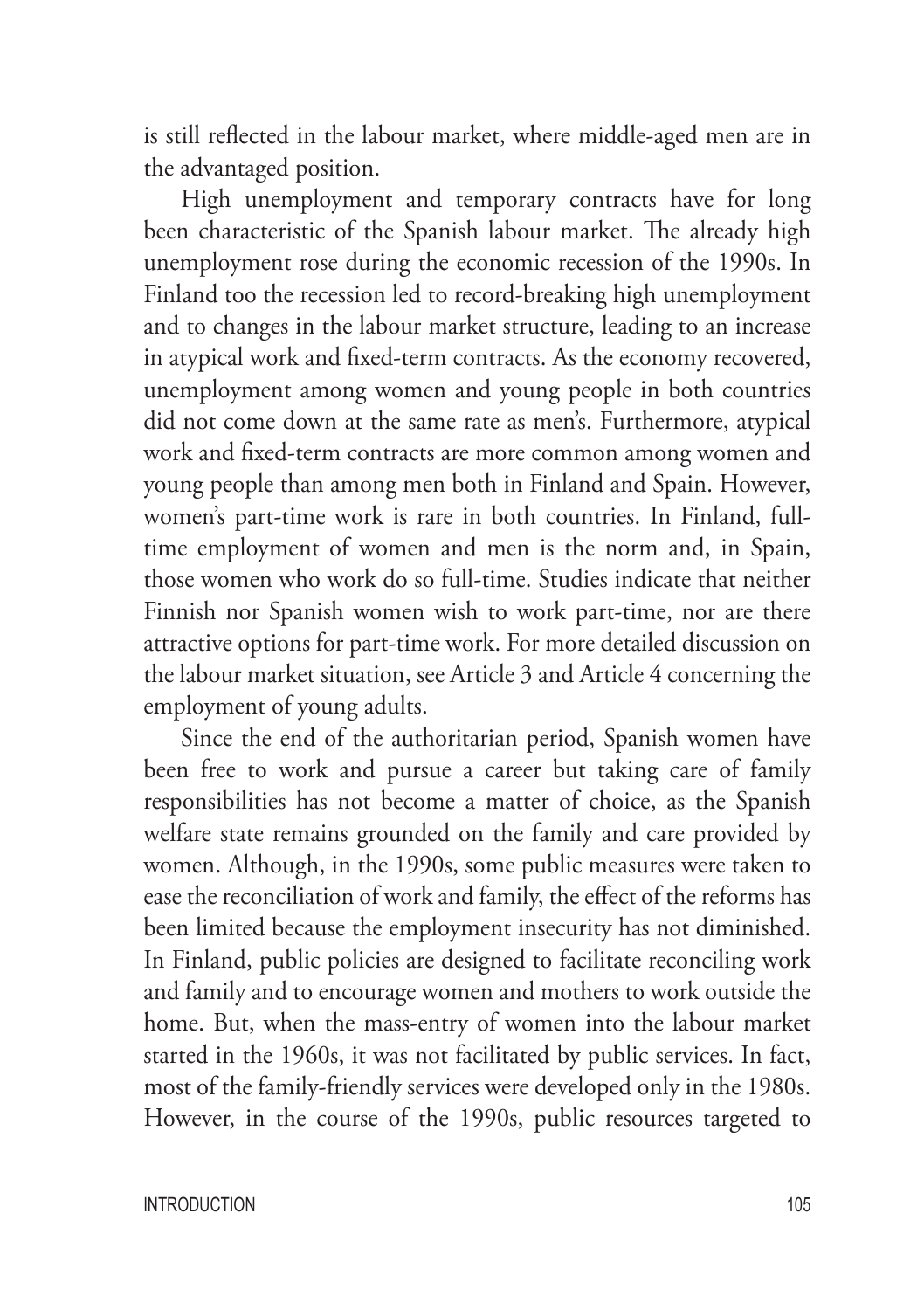families were retrenched. Nevertheless, the level of family-friendly policies and services in particular remains high compared to Spain (see Article 3).

The combination of a low female employment rate and extremely low fertility in Spain is often explained by the lack of public support for families, which encourages neither women's wage work nor childbearing. In contrast, the high employment rate of Finnish women and relatively high fertility are explained by family-friendly policies that encourage women to go into wage work and start childbearing. Yet the correlation between the level of 'family policies' and the level of female employment is not obvious: the lack of services does not prevent Spanish women from entering into working life nor did it prevent Finnish women in the 1960s and 1970s. However, the Finnish and Spanish cases indicate that public policies may have either a positive or a negative effect on the family and fertility. Taking the constant increase of Spanish women's labour force participation into account, the underdevelopment of benefits and services for families with children might be one of the causes of the decline in fertility and family size. In Finland, the fertility rate rose in the heyday of family-friendly services and benefits in the 1980s and it started to fall again at the time of retrenchment policies in the 1990s. Regardless of the differences between Finnish and Spanish public policies targeting families with children, both Finns and Spaniards regard public support for families as inadequate (Article 3). Studies indicate that in both countries the experienced inadequacy of family services and benefits is not the determining factor in the decision whether to have children at all but it does affect the decision about the number of children (Orizo 1996; Meil 1999; Paajanen 2002).

The study reported in Article 3 evinces that one of the most important factors behind changes in patterns of family formation in both countries is the precarious labour market situation of young people, which causes uncertain living conditions. The lack or scantiness of financial resources and unclear future prospects cause an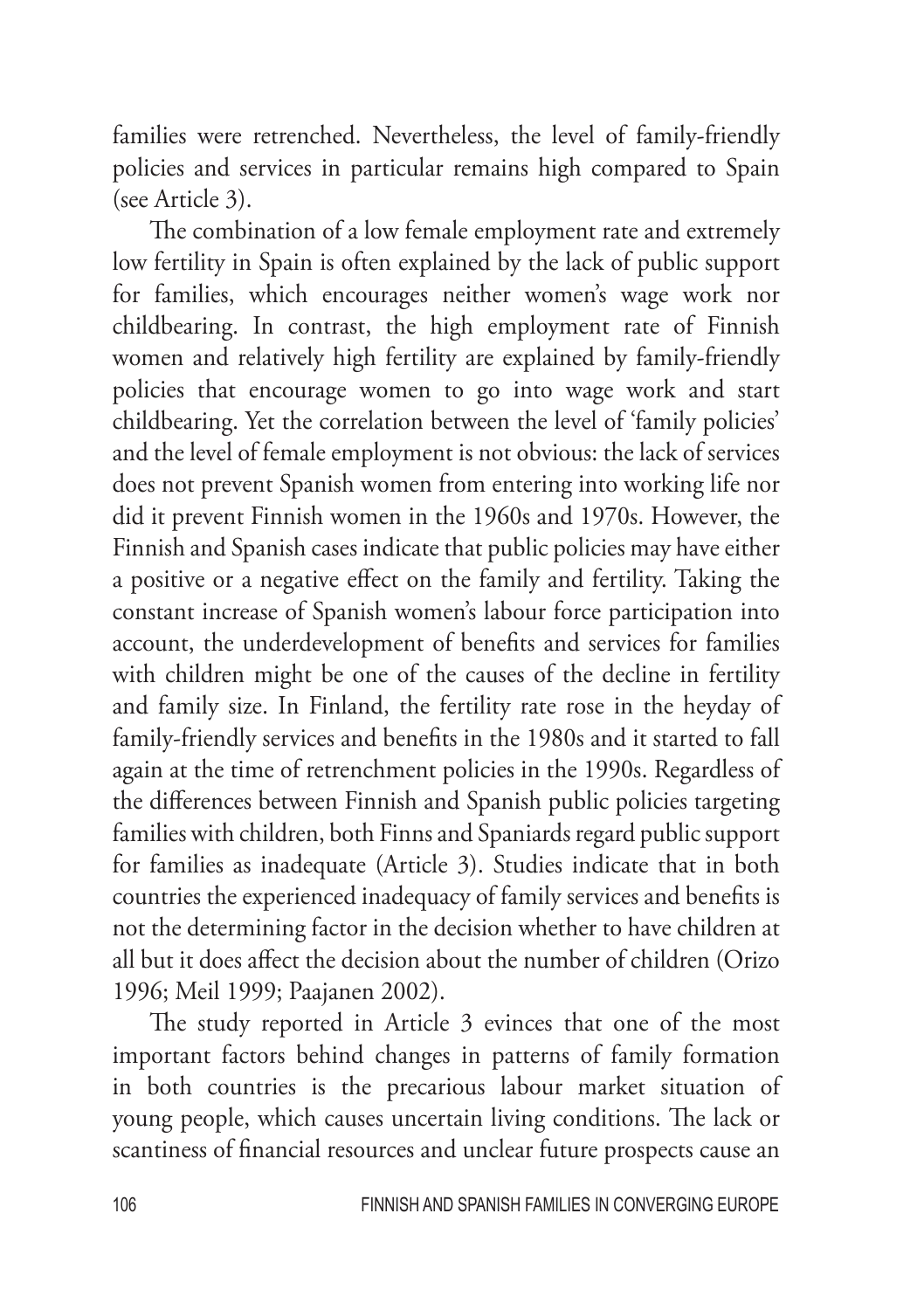inability to plan for the future and an indisposition to commitments such as to children and a family of one's own. Although precarious employment is a central factor of the postponement and even rejection of family formation, there are other important factors such as prolonged education, housing policy and situation, social policy and cultural differences in the processes of gaining independence and in the transition from youth to adulthood. Following the study reported in Article 4, the next chapter discusses the role of family formation within the process of transition from youth to adulthood and the circumstances underlying the phenomenon of delayed family formation.

## *Postponement of Family Formation*

Not so long ago marriage was the key indicator of adulthood and the passage away from the childhood home and dependence on parents. This is shown in Article 4, where conceptual definitions of youth and adulthood and patterns of transition are analysed and discussed from a historical perspective. Nowadays, marriage as the most important qualifier of adulthood has given way to financial independence, which is a necessary precondition for most other qualities like establishing a household, having children and forming a family. However, the attainment of financial independence is hindered by the prolongation of education and the instability of the labour market. Consequently, most West European young adults aged 20–29, who are in the prime of their reproductive years, are single and childless. Besides, many of them continue to live with their parents and have not yet attained independence (Eurostat 1997). Regardless of parallel trends, there are variations in the process of attaining independence particularly between Northern and Southern Europe.

As demonstrated in Article 4, Finnish young adults move out in their early 20s whereas Spaniards reside with their parents until their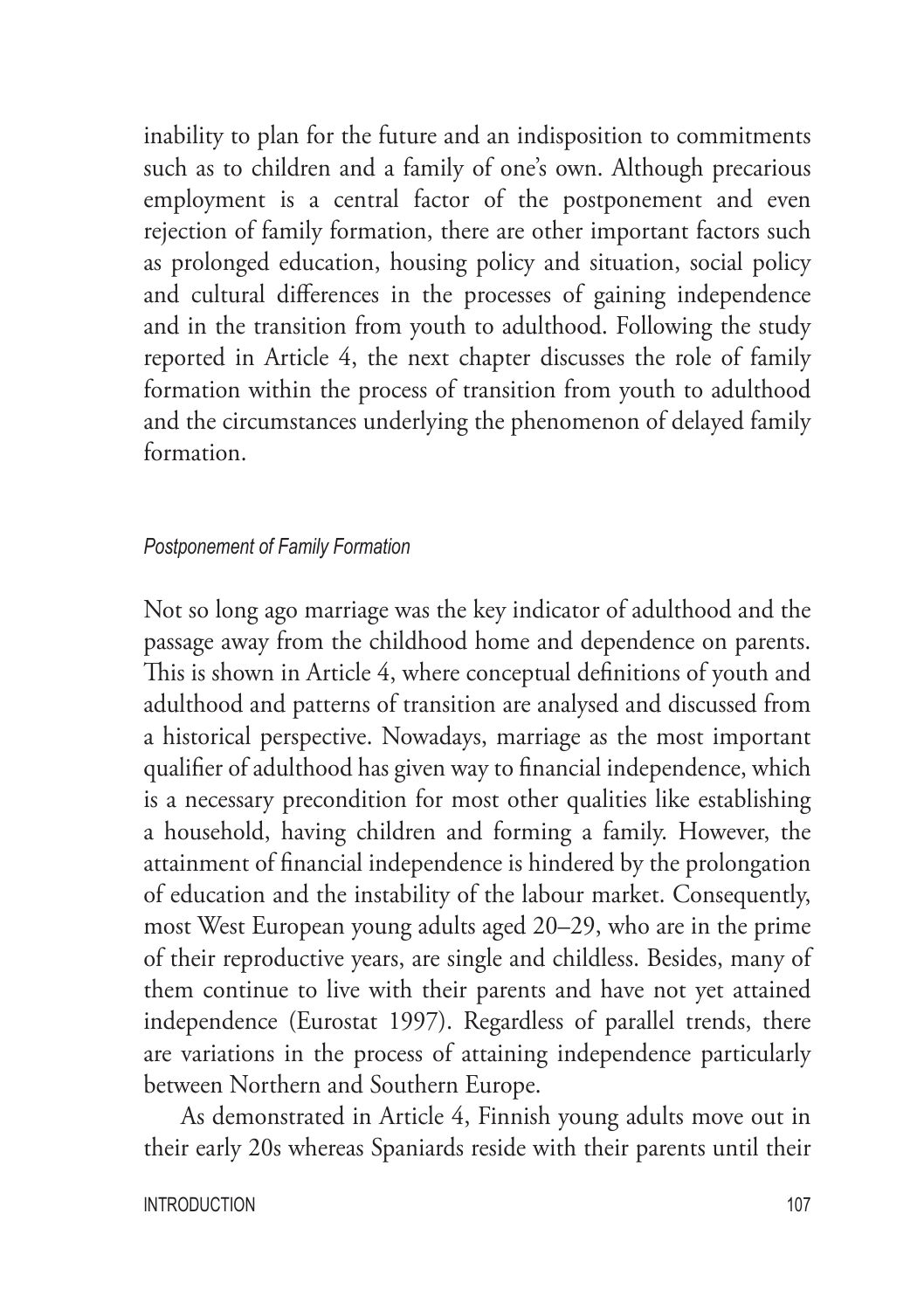late 20s and early 30s (see Table 1 in Article 4). In both countries women tend to marry at age 28 and men at age 30 but Finns have children sooner than Spaniards. Basically, Finnish women tend to have their first child at age 28 and Spanish women tend to be closer to age 31. The reason for this is that in Finland it is common for people to have their first child while they are still cohabiting and only then to get married, whereas in Spain people get married first and have children after a few years of childfree marriage. In fact, marriage is still the single-most important reason for moving out of the parental home and starting an independent life in Spain whereas, in Finland, marriage does not play a central role in the process of attaining independence and adult status; studies and work are the principal reasons for moving out (see Article 4).

Compared to young adults in previous decades, people are spending more time in education: around 40 percent of Finnish and Spanish young adults under 30 are full-time students. Better qualifications have become an indispensable asset when competing for vacancies in the erratic labour market. Due to prolonged studies, young people today are entering the labour market later than young people in the 1970s and 1980s, and they are having more difficulties in doing so. Finding stable employment is problematic for young adults in both countries. Unemployment, fixed-term contracts and part-time jobs are common particularly among young people and even more so among young women than men. In the second part of the 1990s, after the recession, approximately half of the young adults both in Spain and Finland got their first job only after a period of unemployment. However, periods of unemployment tend to be longer in Spain than in Finland. The transition from education to working life is also more gradual than it used to be before. Periods of study, unemployment and employment are often mixed. This is the case especially in Finland, where working while studying and studying while working is more common than in Spain (see Article 4; also Eurostat 1997).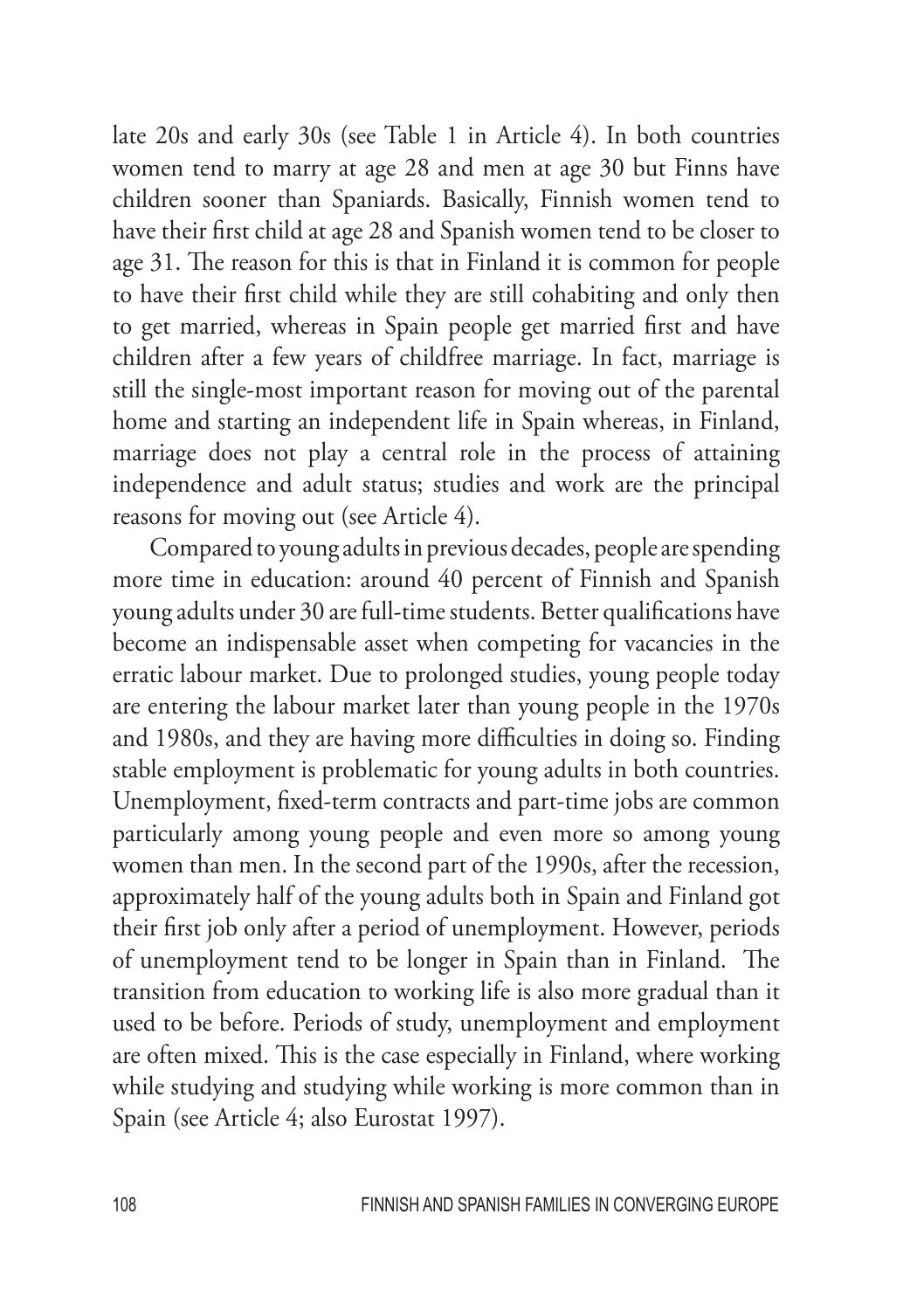Instability in the labour market, ever-increasing competition and low or irregular income are major obstacles to becoming independent and starting a family in both countries but attaining independence and making the decision to start a family are also dependent on the prevailing housing situation and policy. Both Finland and Spain are among those European countries with the highest home-ownership rates (Winther 1997). In Spain, housing production is mainly private and social housing production and availability is scant. Apart from subsidies of mortgage loan interest and tax relief, there is no system of housing allowances. In addition, housing costs have increased dramatically during the past few decades. Thus, one important reason for the late emancipation of Spaniards and postponement of family formation is the inability to acquire one's own first home, be it rented or owned. In addition, acquiring a flat in order to be married is characteristic of Spanish courtship (cf. Alberdi 1999; Flaquer 1997). Although in Finland too, home ownership is promoted and endorsed, publicly owned rented housing, in particular, is more available than in Spain. Furthermore, student housing and the system of housing allowance facilitate Finnish young people in setting up their own households without taking out a mortgage and even with low incomes (see Article 4).

Interdependence between parents and their adult children is institutionalised in the Spanish family-centred welfare state whereas in the Finnish welfare state, individual independence and self-sufficiency is publicly and officially endorsed (cf. Articles 4 and 1). The public policies that favour individual independence tend to ease cutting the cord to the parents by offering unemployment benefits for new entrants in the labour market, housing allowances, student grants and loans, and social and student housing (Flaquer 1997; Raitanen 2001; see Article 4).

The welfare state not only influences the process of leaving home but also patterns of family formation. Even though the welfare state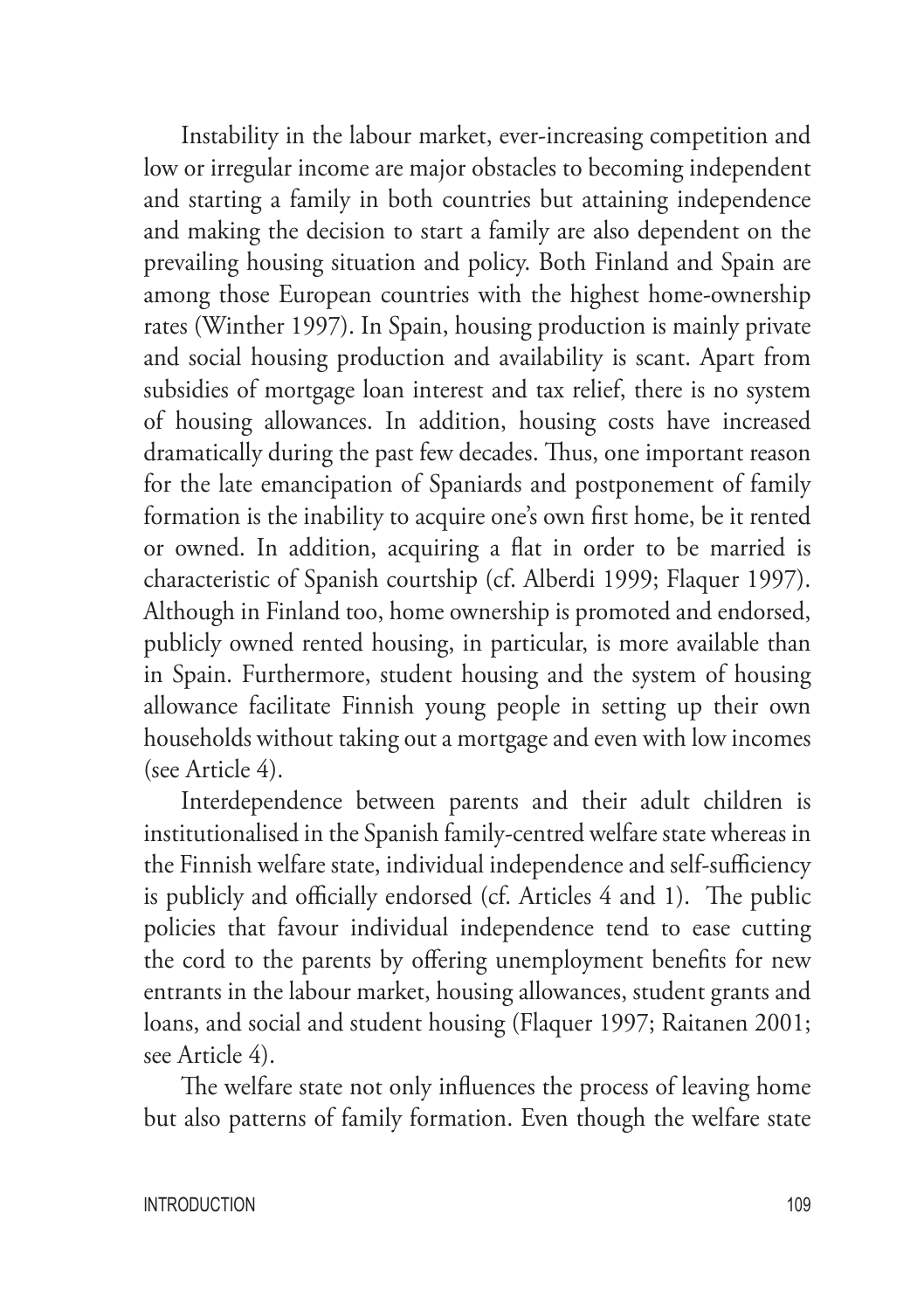and its policies have an influence on family size rather than on the decision to have children in the first place, it is probable that public policies and available services for families play a role in the process of starting a family especially when gender roles and relations are changing, the dual-earner family is becoming the norm and the labour market is insecure both for young men and women. Studies attest to the fact that financial dependence on one's spouse is considered a risk that ever fewer women (and men) are willing to take but, in both countries in question (and also elsewhere), the majority of young adults wish to be able to combine a professional career with a family (Juventud española 2000; Melkas 1999). Under these circumstances, policies that ease the reconciliation of work and family may function as an incentive to have children (see Article 4).

The prolonged time spent in education and the precarious labour market lead to late entrance into the labour market and to insecure income. Simultaneously with the changes in education, in qualification requirements and in the structure of the labour market, living and housing costs have increased, as has the expected standard of living. Furthermore, when the possibility of divorce and separation is recognized from the outset, the personal ability to provide for oneself becomes an important value and a necessity especially for women. All these factors emphasise the importance of financial independence and usually of two incomes as the precondition for family formation. When financial independence and a sufficient and secure income are difficult to achieve, it is quite understandable that the formation of the first family is delayed further into the future (see Article 4).

#### *Summary of the Patterns of Family Formation*

The cases of Finland and Spain do not confirm the common hypotheses of changes in the family. Accordingly, taking the high female employment, the widespread use of modern contraceptives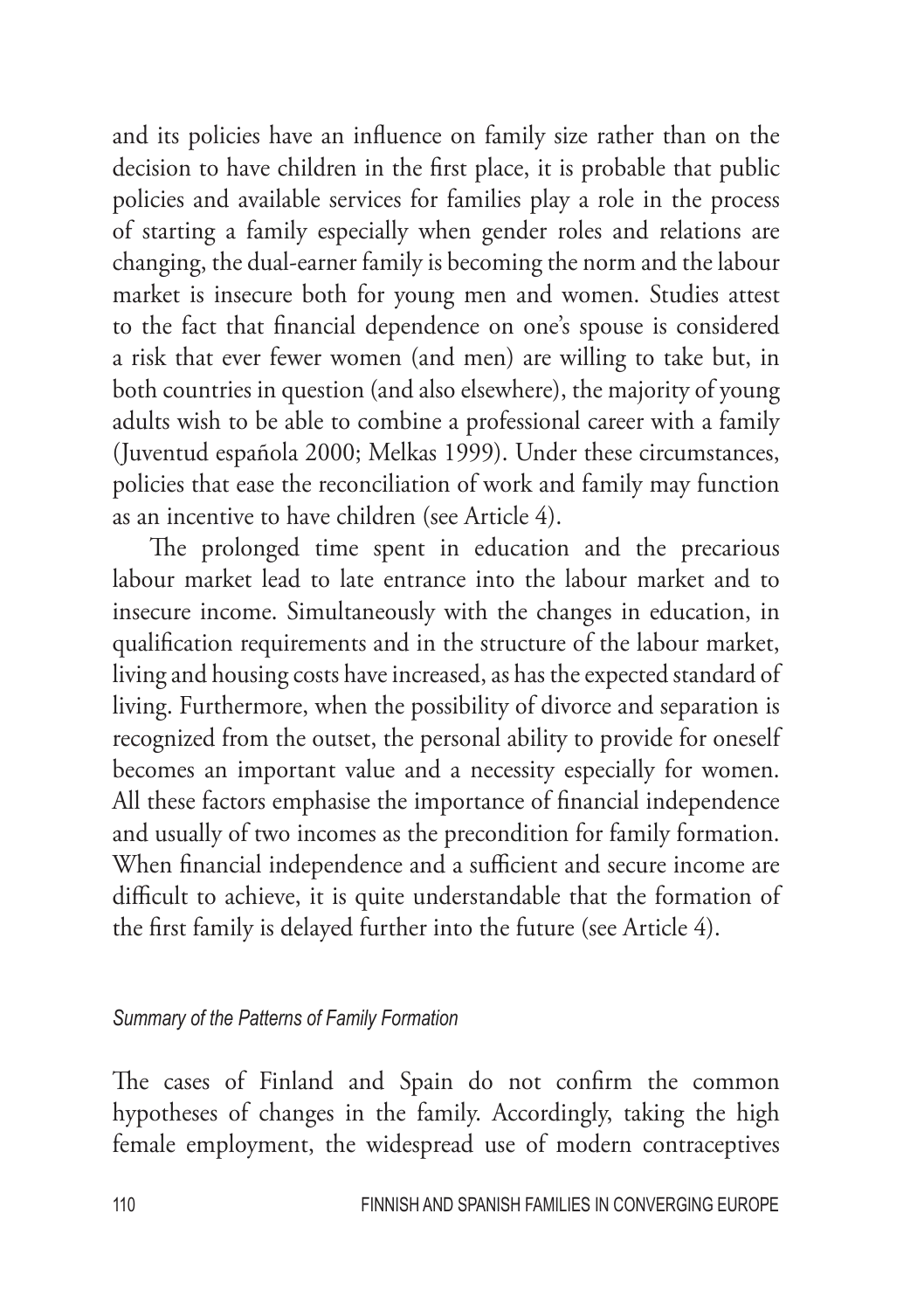and the frequency of cohabitation into account, fertility and marriage rates should be extremely low in Finland. In Spain, where the female employment rate is low, traditional methods of contraception are widely practiced and cohabitation is rare, fertility and marriage rates ought to be high. Yet, in reality, marriage rates are equally low in both countries and fertility is relatively high in Finland and extremely low in Spain. In this regard, however, it is important to recognise that although female employment rate is lower in Spain than in Finland, it is constantly increasing.

As the interest in this study lies especially in the formation of the first family, the patterns of family formation should be considered together with the patterns of attaining independence and adult status. Compared to previous generations of young adults, the life stages today have become blurred, maybe more so in Finland than in Spain, where young adults still take the more 'traditional' route. To put it simply, Spaniards enter working life after studies which, however, does not necessarily mean leaving the parental home and gaining independence. Establishing a home of one's own is usually connected to marriage and having children takes place after a few years of marriage. Finns tend to move out of the parental home when starting their studies. This, however, does not mean that they would be entirely independent of their parents. Entrance into working life takes place after studies although working while studying is common. Many students cohabit with a partner but in any case Finns tend to cohabit before marriage and they also tend to have their first child while cohabiting and marry after.

As demonstrated in Articles 3 and 4, patterns of family formation characteristic of each country are affected by public policies and especially by the labour market. These are by no means the only factors but they appear to be of importance in the cases of Finland and Spain. Although the effect of public policies on fertility has been found to be minor (e.g. Gauthier 2000), policies may influence it either positively or negatively. Taking into account the ever-increasing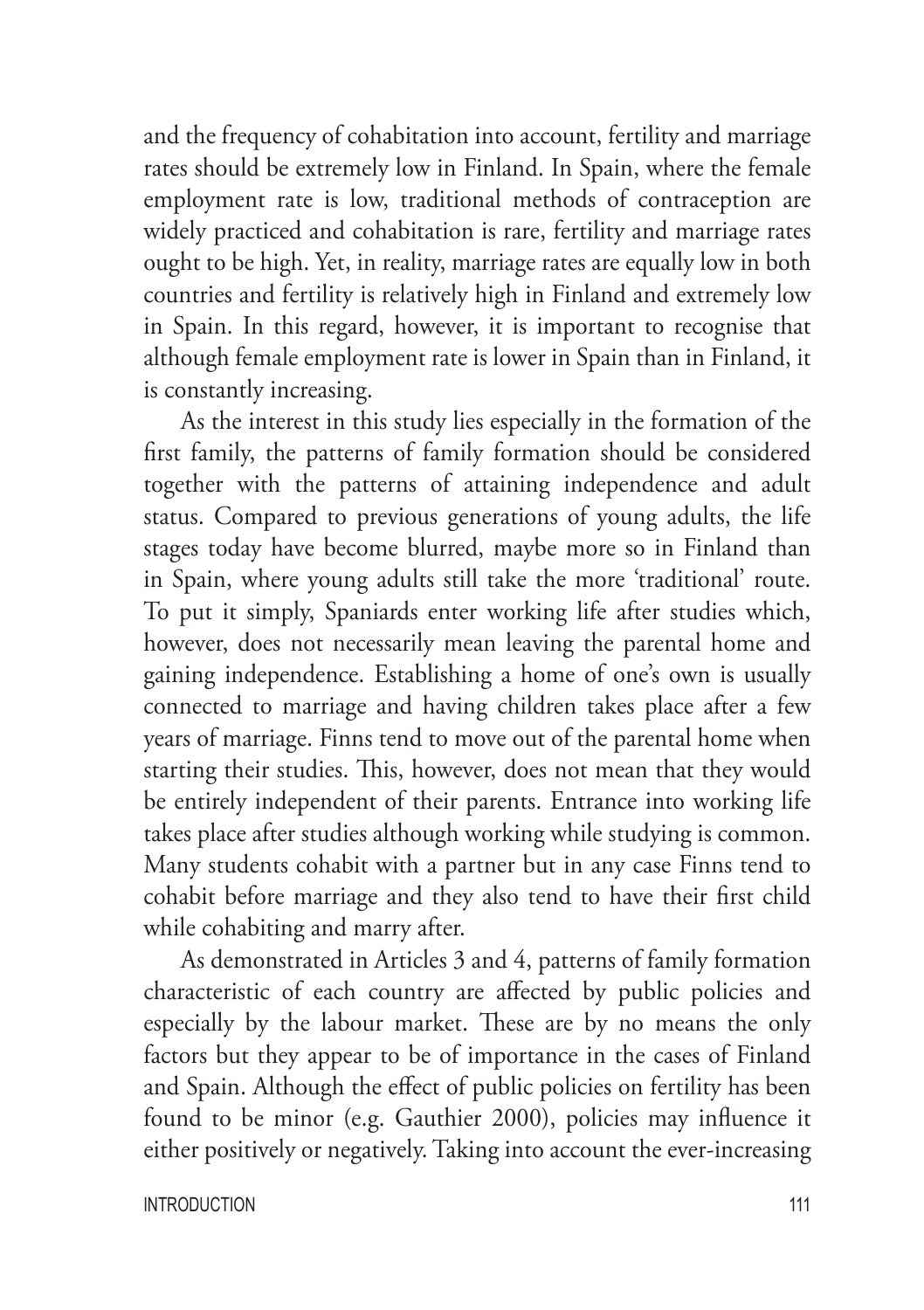employment rate of Spanish women, the underdevelopment of benefits and services for families might be one important reason for the considerable and fast decline in the fertility rate and average family size in Spain. In Finland, on the other hand, the positive development of fertility coexisted with the development of 'family friendly' services and benefits but along with the retrenchment of social expenditure on families, fertility started to decline again.

The working situation and steady income seem to have a crucial impact on family formation and fertility. Increasing female employment is often accused of causing changes in family and fertility but both the Finnish and Spanish cases indicate that the connection is not obvious. In fact, nowadays two incomes are the precondition for family formation. Unemployment and the precarious employment of both men and women appear to have a negative effect on the family. A particularly crucial factor is the employment situation of young adults. In both countries, the postponement of family formation (marriage and childbearing) and increasing singleness and voluntary childlessness are largely due to young adults' difficulties in entrenching themselves in the labour market and in acquiring a sufficient and stable income. This insecurity forces people to concentrate on the present and to push such commitments as marriage and children into the undetermined future. Therefore, remaining childless is seldom a conscious decision but rather a consequence of a series of decisions not to have children right now (cf. Paajanen 2002).

Although establishing oneself in the labour market is equally difficult in both countries, it is somewhat easier to establish a household of one's own and start the first family in Finland than in Spain. The system of student loans and student housing, housing allowances, and unemployment benefits for those looking for their first jobs and the culture that endorses an individual's independence are important factors that ease the process of becoming independent and enable young people to have a home and even a family of their own with low incomes and limited means. In Spain, the family-centred welfare state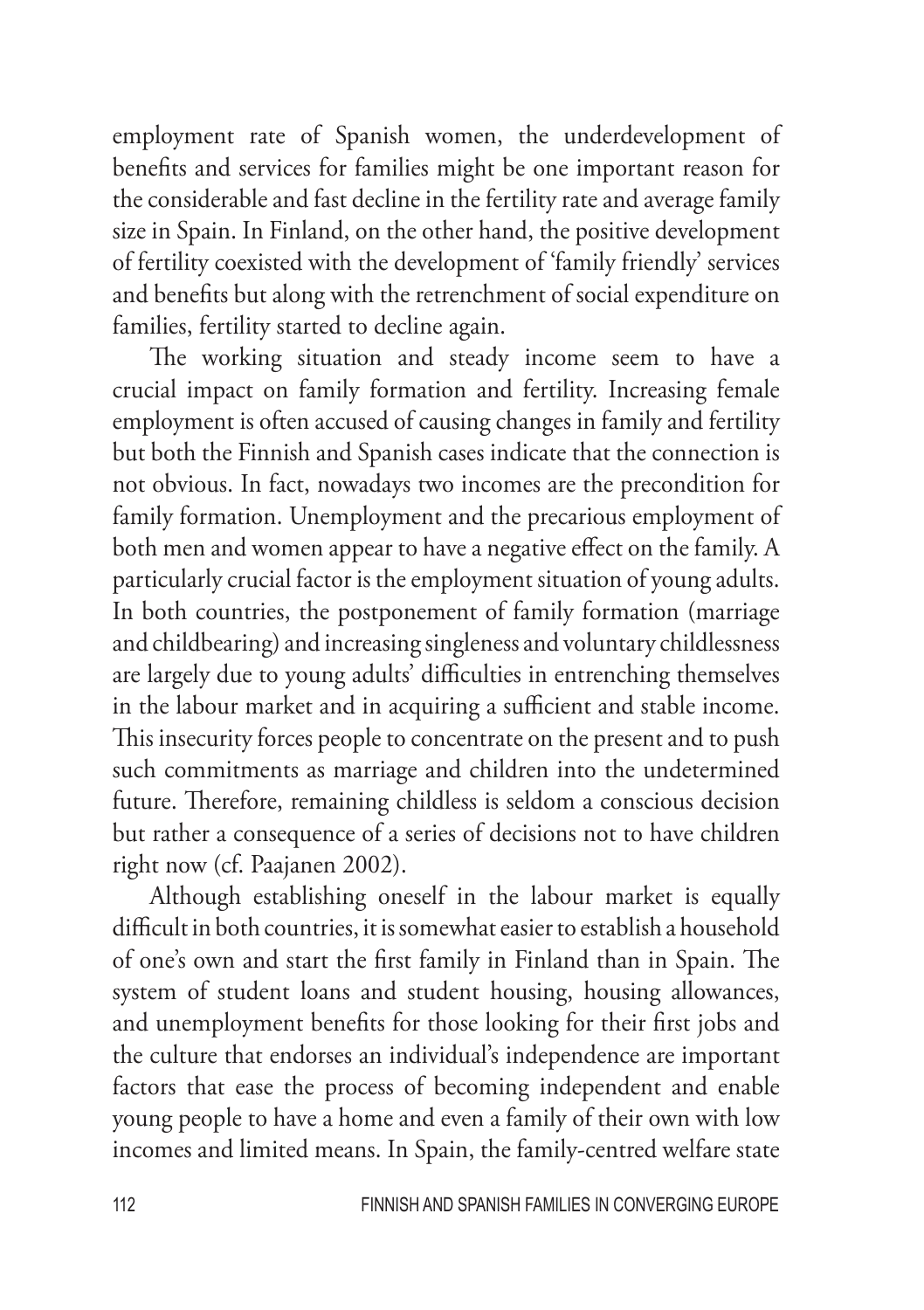and culture seem to hinder the formation of new families. The labour market that favours middle-aged breadwinner males, the scantiness of affordable rental housing, the lack of individual social assistance to young people, and the social acceptance of late emancipation are all factors that demur family formation.

# 3. Family in Converging Europe

### 3.1. Family in Finland and Spain: The Focal Findings

The analysis of Finnish and Spanish families demonstrates that parallel social changes have resulted in congruent family ideologies on the one hand, and different patterns of family formation and fertility on the other. To start with the family ideology, the basic socially shared and upheld definition of the family is analogous in Finland and Spain and it has evolved in the same direction although at different paces. As demonstrated in Articles 1 and 2, in the early  $20<sup>th</sup>$  century and before, the ideal family was based on an indissoluble marriage and the purpose of the marriage was procreation and socialising offspring. Thus marriage and family were inseparable. The family ideology endorsed the hierarchical male breadwinner-female homemaker family model although more vigorously and longer in Spain than in Finland. In the course of the latter part of the 20<sup>th</sup> century, egalitarianism between the genders (and generations) and the notion of shared spheres became the leading principles.

Considering the present-day ideas of what the family is or ought to be, the family ideologies in both countries are ambiguous. On the one hand, the family ideology prescribed and maintained by civil and social legislation and policies is inclined towards family pluralism: divorces are granted in both countries, in Finland social legislation and policies treat married and non-married couples equally and, in parts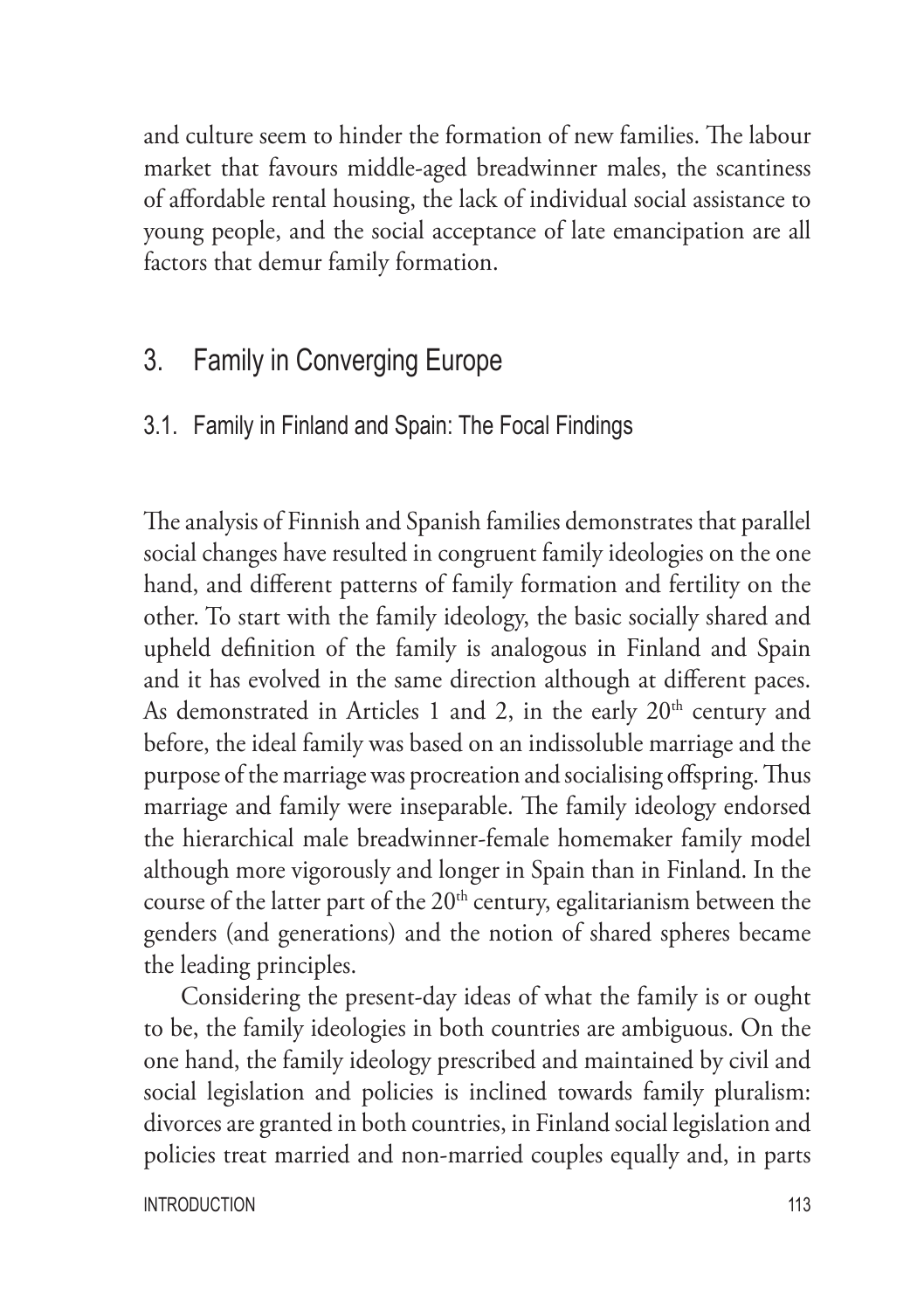of Spain heterosexual cohabiting couples have a legal status similar to that of married ones even though cohabitation is rare. On the other hand, The Family composed of a heterosexual married couple and their children is still considered to be the 'normal' and 'proper' family, which is the bedrock of the society. In legal terms, marriage is the best-protected form of couple relationship in both countries. The societal endorsement of the heterosexual conjugal nuclear family as The Family in both societies in question is reflected in the laws on registered couples, which in neither of the countries give adoption rights to same-sex couples. Furthermore, in Finland, there is no specific law in civil legislation that regulates heterosexual cohabitation even though it is common.

Something has changed though in the 'conservative' conception of The Family. Unlike before, marriage and family are separate institutions, as the definition of the functions and purpose of marriage has changed from procreation to the production of security, affection and emotional satisfaction. Nowadays, the couple relationship is an intrinsic value in itself. The elevation of the couple as well as the legal and social recognition of divorce, cohabitation and same-sex unions undermines the supremacy of marriage as a form of intimate relationship. But, although it is accepted to live in an intimate relationship outside marriage, being a family is still very much related to marriage; people tend to marry when having children is topical or, like often in Finland, when the child is born. According to people's opinions and to public discourses in both countries, children are considered the qualifiers of the family; a couple is not considered to be a complete family without a child.

The considerably similar social developments in Finland and Spain during the period from the early 1960s onwards have resulted in both parallel changes in the family and different patterns of family formation and fertility. First, both countries have followed the trend referred to as the second demographic transition although Spain has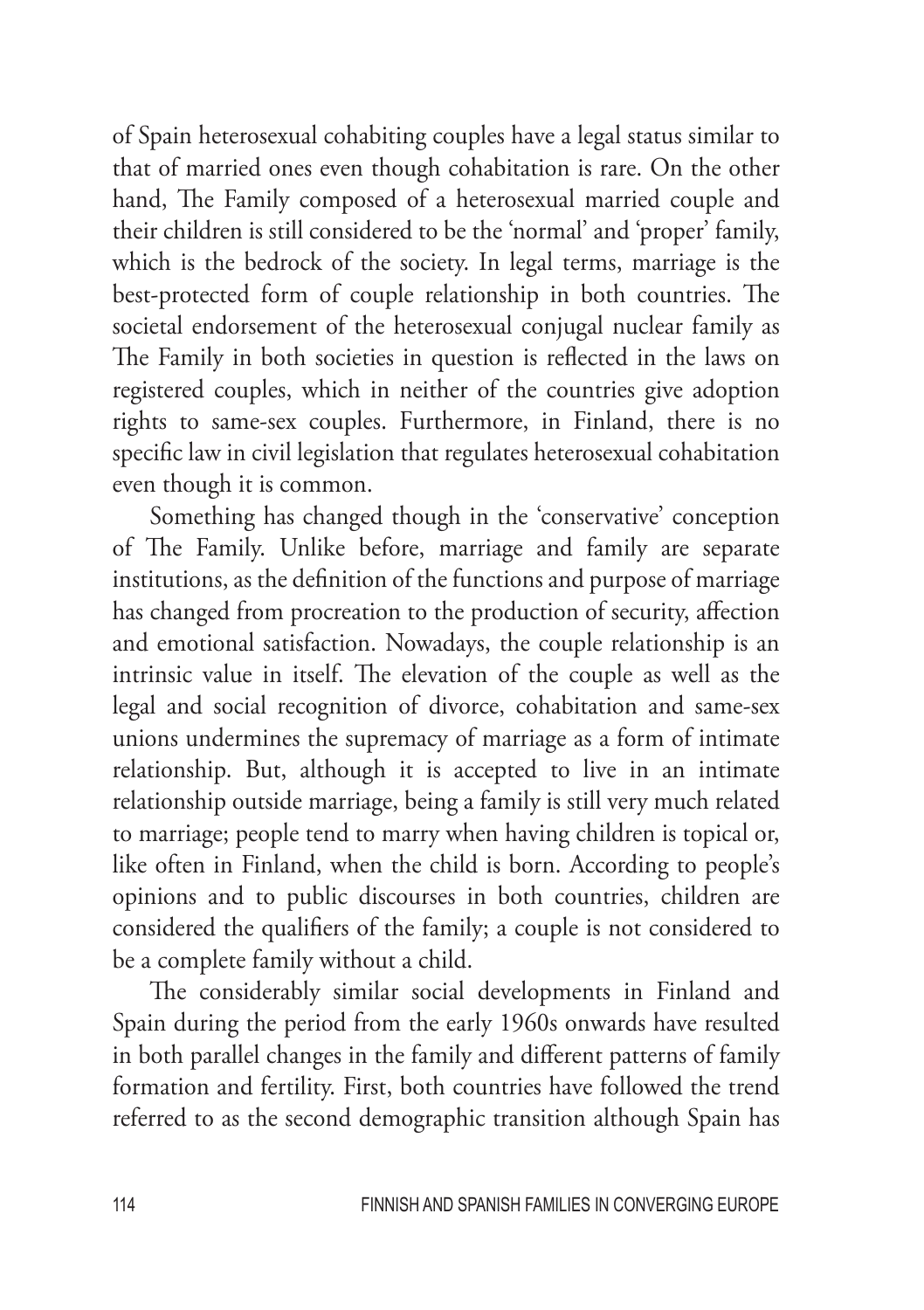lagged behind the 'schedule'. Both Finns and Spaniards postpone the first marriage and childbearing longer than before. Marriage rates in both countries have fallen practically at the same pace, coming to an equally low level. Consequently, one would expect that cohabitation and, thus, births outside marriage must be common. The expectation holds true in the case of Finland but not in the case of Spain. The most striking difference between the countries is that fertility in Spain has collapsed whereas, in Finland, the fertility rate has actually risen since the slump at the turn of the 1970s and 80s. Second, the analysis reveals that regardless of the congruent socio-demographic changes, the patterns of first family formation differ in the respective countries. Finns move out of their parental homes at a relatively young age and they tend to live in a cohabiting union before marrying, and they often have their first child while still cohabiting. Spaniards tend to take the more traditional route and move out of their parental homes when marrying and have a child after a few years of marriage.

Individualisation and the emergence of post-modern values are often taken as starting points when explaining recent changes in the family. The decline in fertility and marriage rates and the delay of marriage and childbearing are often explained by the increased availability and use of modern contraceptives, and the increase in cohabitation and in women's labour force participation, which are seen both as causes and consequences of individualisation and the value shift. However, this study evinces that these explanations are not valid in these particular cases. In Finland, the use of modern contraceptives is common, as is (premarital) cohabitation and women's labour force participation and, yet, fertility is relatively high and the marriage rate is practically at the same level as it is in Spain. In Spain, the use of traditional methods of contraception is still common, cohabitation is exceptional and, regardless of the constant rise, female labour force participation is low compared to most Western countries and, yet, the marriage rate is almost as low as it is in Finland and the fertility rate is the lowest in the Western world.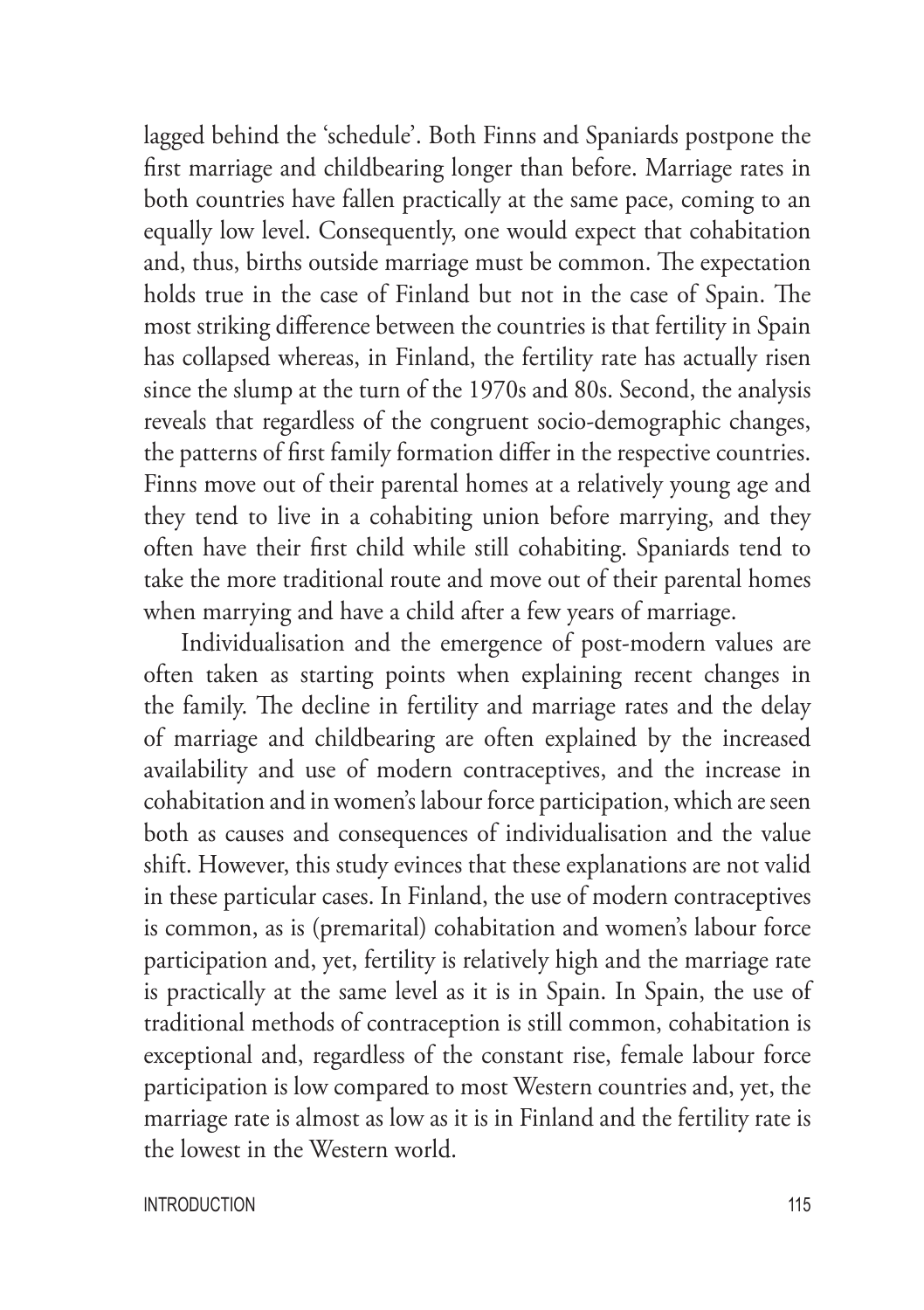The combination of a low female employment rate and low fertility in Spain is often explained by the lack of public support for families whereas the high employment rate among Finnish women and relatively high fertility are explained by the existence of family-friendly policies. But as this study attests, the correlation between the extent of family-friendly policies and female employment is not obvious. The lack of services does not prevent Spanish women from entering into working life nor did it prevent Finnish women in the 1960s and 1970s. On the other hand, the cases also indicate that public policies may have either a positive or a negative effect on the family and fertility. Considering the constant increase of Spanish women's labour force participation, the underdevelopment of benefits and services for families with children might be one of the causes of declining fertility and family size. In Finland, on the other hand, fertility rose in the course of the 1980s when 'family policy' was intensely developed and it started to fall again along with the retrenchment policies. However, in neither of the countries does the level of benefits and services determine whether people decide to have children or not but rather it most likely affects family size.

Although public policies may provide incentives to form a family and especially to increase family size, this study indicates that the labour market plays a crucial role in people's decisions about the family. Since the recession in the 1990s, women's labour market position has not improved similar to men's in neither of the countries; unemployment and sporadic employment affects women more than men. However, the Spanish labour market is more heavily masculine than the Finnish one, which makes it more difficult for Spanish women to establish themselves and to advance their careers. This and the underdevelopment of public measures to ease the reconciliation of work and family together with younger women's growing reluctance to devote themselves only to family and children are factors that might force women to choose childlessness, or to limit the size of the family and to postpone childbearing further than in Finland. On the other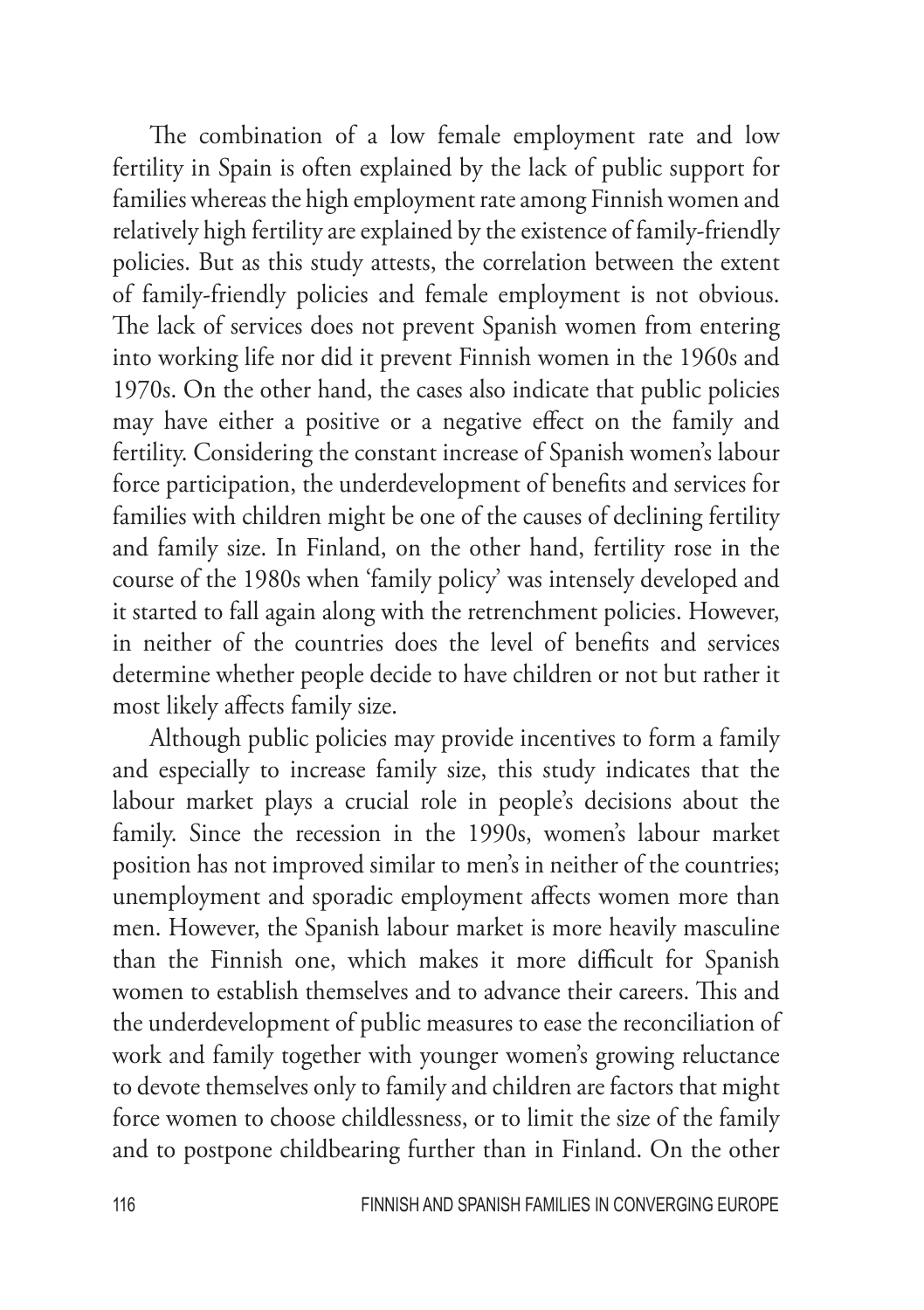hand, when the state does little to support families in their coping with professional and family obligations, two incomes are necessary to buy the services needed. Furthermore and regardless of the type of welfare state, living expenses and the expected standard of living in Spain, Finland and Western countries in general have risen and, thus, two incomes are often necessary for the family economy.

Several studies, including this one, show that even though marriage and fertility rates are declining, most men and women say that having a stable partnership (mostly marriage) and children are their aims in life. Thus, the focal question to be asked is why the young people of today 'fail' to achieve this aim more often than the previous generations (cf. Beck and Beck-Gernsheim 2002). This comparative study of Finland and Spain shows that in both countries, the major reason for the changes in patterns of family formation is young people's difficulties in establishing themselves in the labour market and gaining financial independence, which is a precondition for household and family formation. According to the individualisation thesis, the weakening of traditional forms of authority as directors of our biographies and the increased valuing of and seeking personal gratification has paved the way for lifestyles competing with the family and family life (cf. ibid; Giddens 1995, 1999). Although it is undeniable that individuals increasingly negotiate their own moral stance, their relationships and biographies, the decisions concerning one's life such as marriage, remaining single, having children, remaining childless, becoming independent, etc. are never totally up to an individual. They are made in particular social contexts, with significant others and with the influence of social and individual resources (cf. Edgar 2004).

As demonstrated in analyses reported in Articles 3 and 4, prolonged studies, the instability of the labour market and low or irregular income are major factors that postpone family formation in both countries. However, owing largely to the welfare state types, differences exist between the countries. In Spain, the lack of individual public support for young adults, the lack of affordable housing, and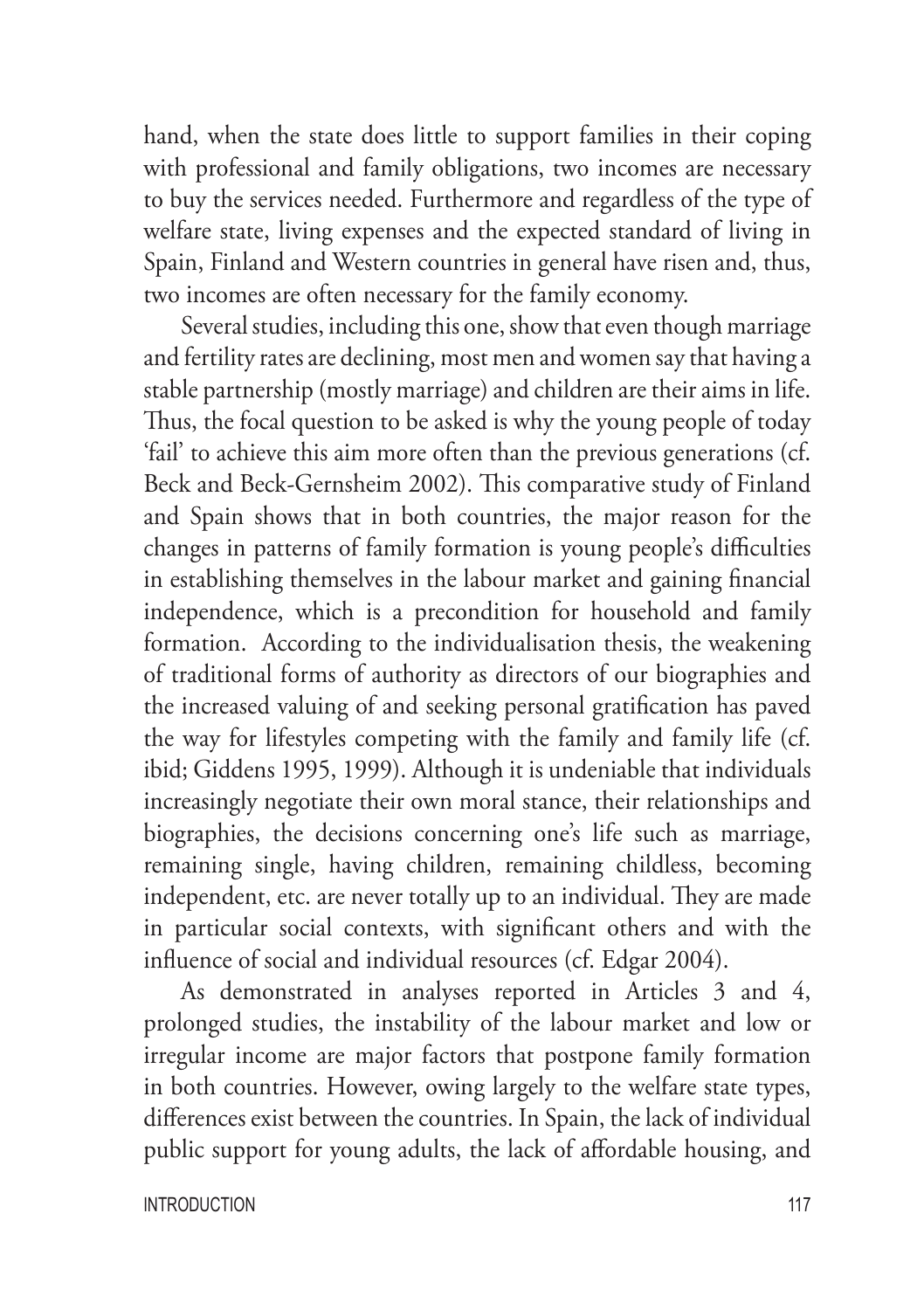the cultural tradition of leaving home when marrying are factors that postpone gaining independence and family formation even longer than in Finland, where individual social security, the availability of publicly owned rented housing, housing allowances, student housing, the system of student loans and grants and the tradition of early emancipation make establishing one's own household and having children possible (although not desired) even without regular income, wealth or affluent parents. It appears that public support for young people might further the formation of new families but enhancing young people's entrance into the labour market and limiting fixed term contracts and periodic employment might make a more substantive difference in forming new families with children.

The instability of employment and low or sporadic income creates insecurity and the inability to plan for the future, despite the measures of public support. The postponement of such commitments as family and children are not only a matter of adopting post-modern and individualistic values and attitudes but also represents a means of risk control or a strategy to cope with uncertainty. As the expectations of couple relationships increase, so does the chance of a break-up and, therefore, being dependent on a partner is a risk that fewer women, in particular, are willing to take and this emphasises the importance of personal income. Furthermore, forming a family and having children before one has attained sufficient financial and material security is considered a major risk, especially for successful parenting and for the welfare of the children.

According to Ulrich Beck and Elisabeth Beck-Gernsheim (2002), individualisation – the historical process that increasingly questions and tends to break up the traditional or normal life history, paving the way to the do-it-yourself life history – is the reference point for explaining changes in the family. What counted in the pre-industrial family was not the individual person but common goals and purposes. In this respect, the family in pre-industrial times could be defined as a 'community of need' held together by an 'obligation of solidarity'.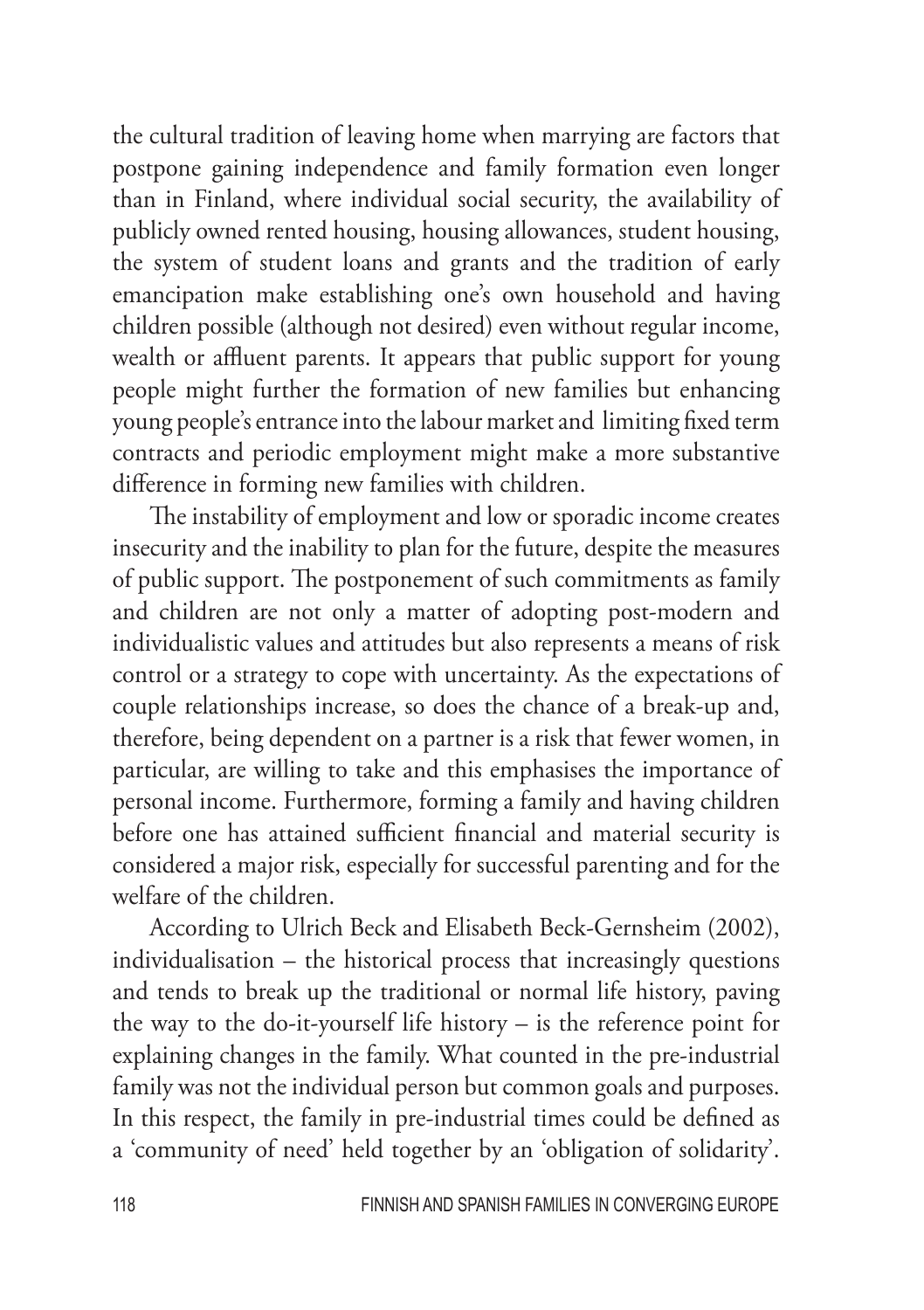Modernisation, particularly the emergence of the wage work society and the development of the welfare state, paved the way and enforced the logic of individually designed lives first for men and later also for women. The development of the welfare state played a focal role in the process of individualisation. By reducing economic dependence on the family, the state increases the scope of individual action. Thus, the contemporary family of individual times could be described as elective affinities which, unlike the pre-industrial family, are based on emotional ties rather than economic and material ones (ibid; see also Giddens 1995, 1999).

This thesis is undoubtedly correct but there are some remarks to be made on the basis of the findings of this comparative study regarding the meaning and role of the family. Although emotional 'need' is nowadays more emphasised than 'economic' need, the family may still be described as a 'community of need'. The family remains an important source of economic and material support for its members especially when the labour market is erratic and the welfare state tightens its belt. Besides, as the Spanish case in particular demonstrates, the family is still held together not only by emotional ties but also by an 'obligation of solidarity'. Spanish legislation, like the Finnish legislation, obliges parents to be liable for providing maintenance to their minor children but it also obliges major children to be liable for their parents' maintenance and siblings to be liable for helping each other (under certain circumstances). In Finland, this kind of broad liability between parents and their grown children and between siblings is a moral obligation rather than a legal one. Considering the definition of the family in terms of the legal maintenance liability, the Finnish family is clearly defined as a nuclear family whereas the definition of the Spanish family is broader.

In Finland, the welfare state has supported individuality and the individual's independence from the family particularly in the case of women and young people. In Spain, there is a long history of public emphasis on the family, its role as the principal provider of welfare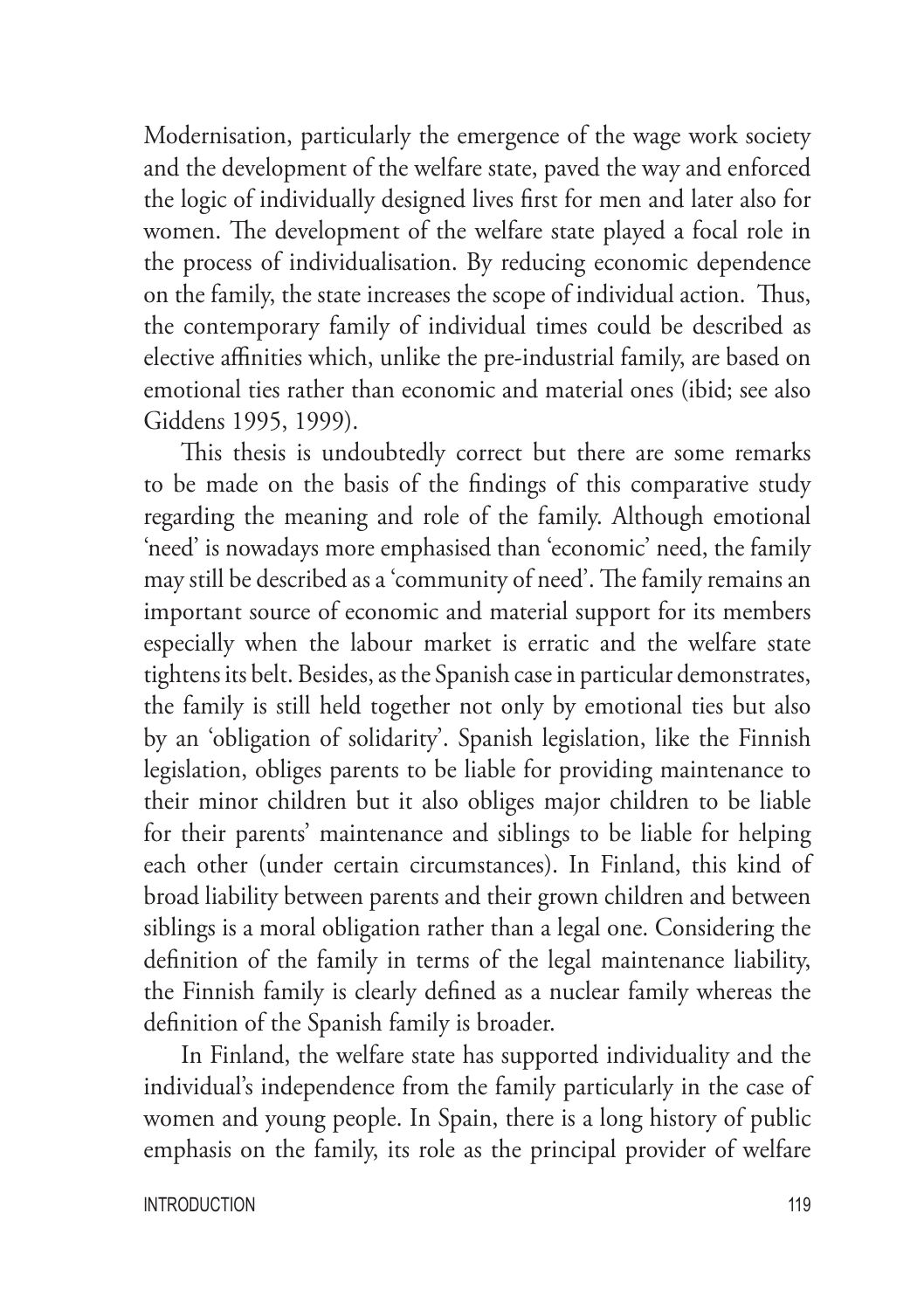and on women's caretaker role within the family. Owing to this, the democratic state has, until recently, deemed the family to be a private matter. Generally speaking, the Finnish welfare state has reduced the individual's economic dependence on the family but the Spanish one has not. This difference is reflected in the possibilities for and patterns of forming new families. Paradoxically, the family-centred society makes it more difficult to establish new families than the more individualistic one.

In addition to reducing the individual's dependence on the family, the welfare state also ought to reduce the individual's dependence on market forces (cf. Esping-Andersen 1990). However, the recent retrenchment policies have turned the course of the Finnish welfare state in the opposite direction and brought the Spanish one to a standstill. As has become apparent, the choices of life, family lives and the well-being of both Spaniards and Finns are more dependent on the labour market and earnings than on the welfare state even if it is the type of welfare state that has policies designed to mitigate dependency on market forces, like the Finnish one.

Social change not only influences the conception of the family in society but also in research. Considering the conceptual shift regarding the family in research, basically, three views on the family prevail among social scientists. First, there are those who perceive a massive change in the family, even the end of the traditional family. Others criticise the talk of crisis and predict the revival of the family. The third group, lying somewhere in between, prefers to speak of tendencies towards pluralism. All these standpoints are based on empirical data and especially on demographic statistics.

The analysis of Finnish and Spanish families indicates that the traditional or conservative idea of the family is in crisis if the family is defined as a conjugal male breadwinner-female homemaker family. It fits well neither to egalitarian values nor to the reality within which people live in contemporary societies. A life-long marriage – a prerequisite of the traditional definition of the family – has remained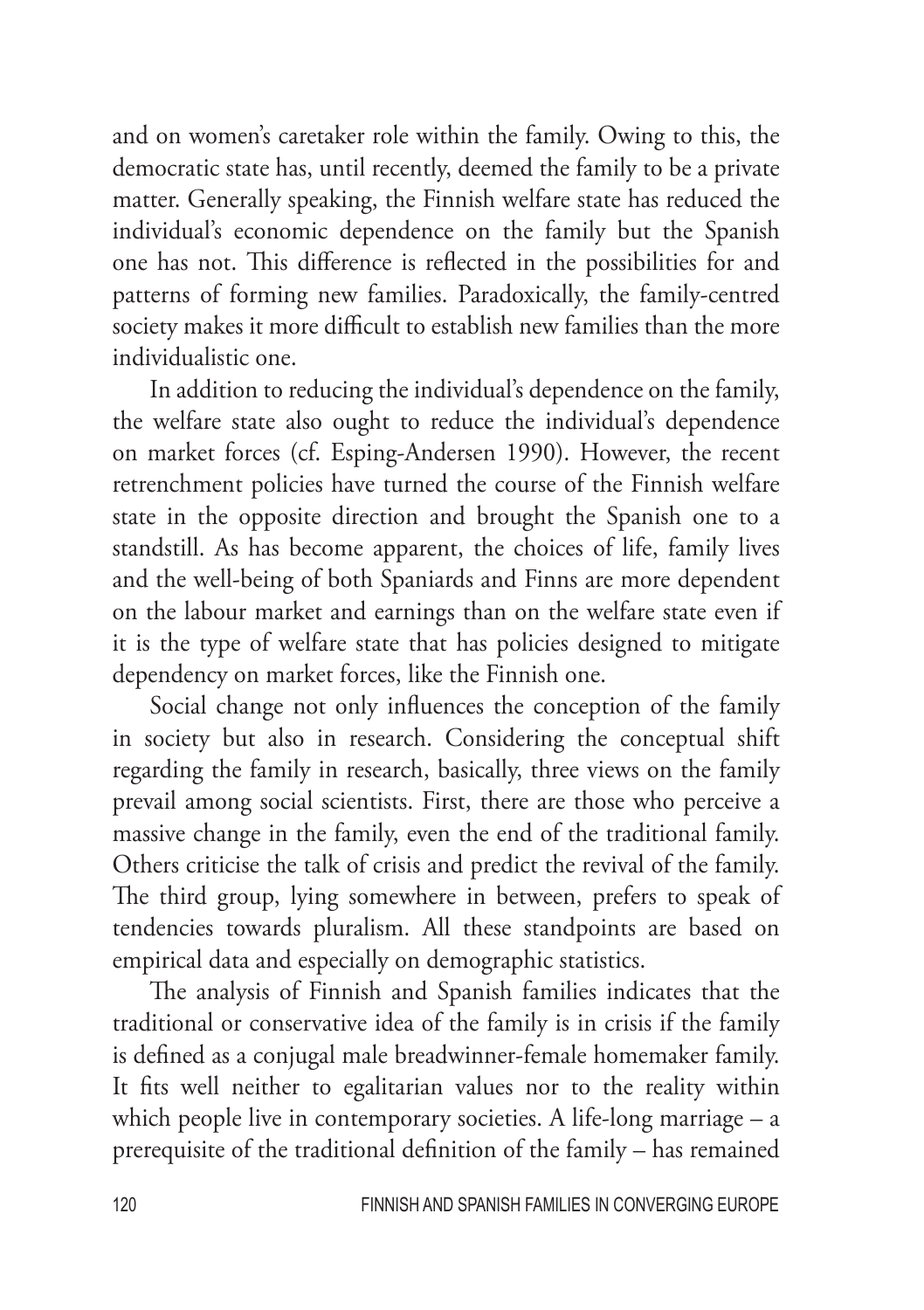the ideal most people hope to pursue in both countries regardless of the differences in divorce law and the frequency of divorce.

If the 'normal' family is defined as a conjugal, nuclear family where both spouses are in employment most of the time during the family cycle, then the family is going strong both in ideological and practical terms. Most Finns and Spaniards hope to live and end up living in this sort of a family although not always permanently and some more than once.

Family pluralism is a reality in both societies although 'alternative' family forms such as families based on cohabiting couples, single parent families, and reconstituted families are still more common in Finland than in Spain. However, the two latter ones are not usually consciously chosen from the outset but rather are consequences of failed marriages (and/or relationships). Families based on a cohabiting couple, on the other hand, often lead to a family based on a married couple. Furthermore, there are families that are based on a couple but composed of three generations living in the same household. These types of families are more common in Spain than in Finland, so far.

## 3.2. Family in Converging Europe: Discussion

The analysis of the Finnish and Spanish cases as representatives of different European societies demonstrates that although global forces push social changes in the same direction in each society, the specific contexts moulded by political, economic, religious and cultural developments and characteristics create and maintain differences. The historical and in-depth analysis of the two cases demonstrates how the family is very closely and in a real way connected to macrolevel changes and circumstances. Furthermore, viewing the family as a social institution and as an ideological construct held up by laws and policies reveals that the family is political and not only in the sense of a 'battleground' of the sexes and generations or as a locus of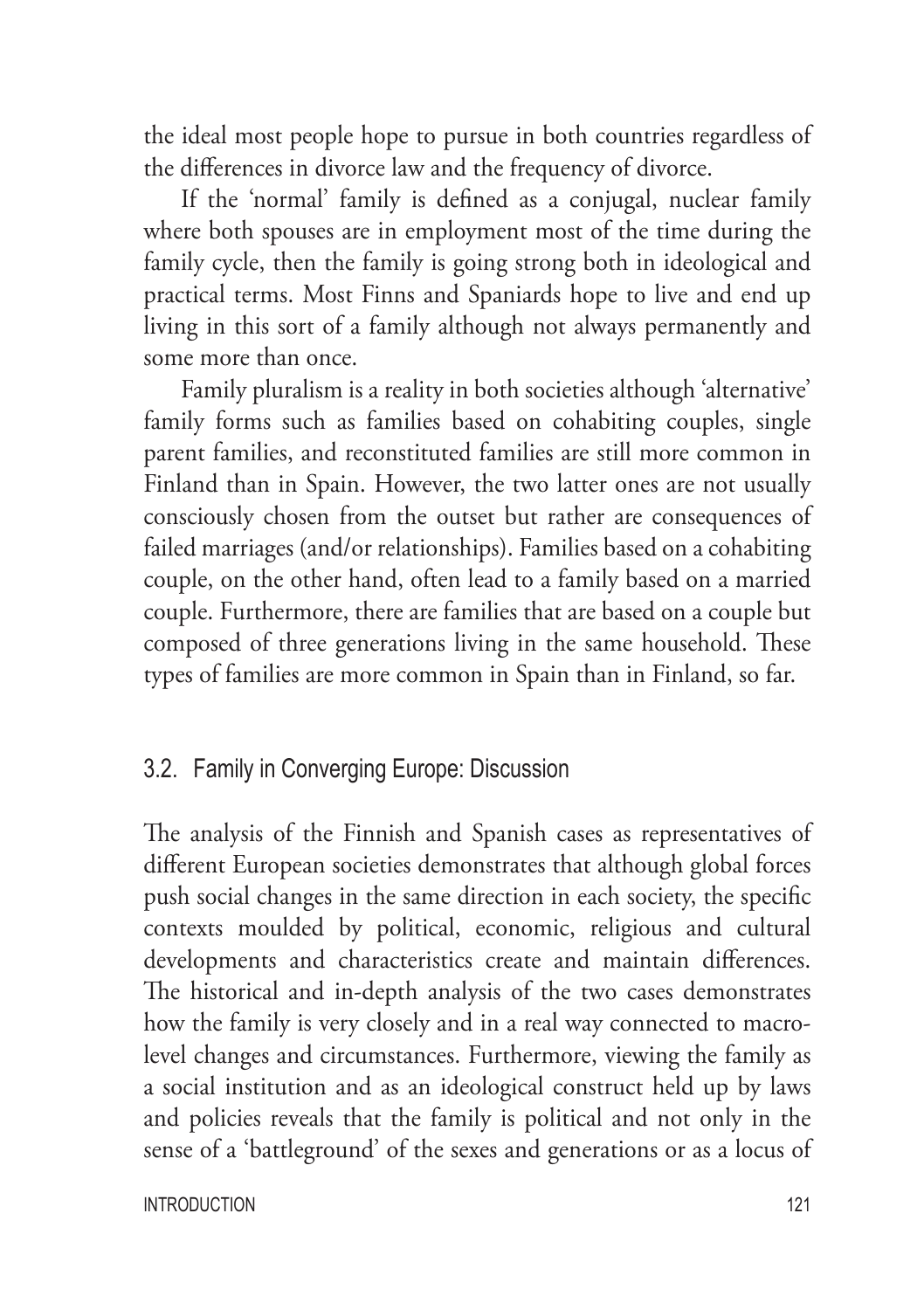negotiations of power and resources. The analysis of family institutions and ideologies over the 20<sup>th</sup> century shows that the family has been harnessed to the purposes of the ruling power and of the state in various ways either explicitly or implicitly at different times. Although explicit interference in individuals' private lives and in family lives is no longer politically correct, public policies, legislation and the labour market shape the frameworks within which individuals live and make their choices. Therefore, individualisation is very much 'institutionalised individuality', to use Parsons' (1978) term, implying that increased freedom of choice does not equal a breakdown of order or limits. Besides, in the world of accelerating globalisation, it is not only the national frameworks shaping people's lives but also the international ones, like the European Union and European integration.

Finland and Spain can both be considered as peripheries of Europe. Studying peripheral regions or regions aside from the core of Western Europe enables us to evaluate the impact of global processes such as European integration. Within the frame of this study, we may ask, has the process of European integration and joining the European Union had a converging impact on the Finnish and Spanish welfare states and on the family? Or, is it rather so that the convergence of different European societies has occurred despite the European integration process? This study has demonstrated that the structural and economic development of Finland and Spain, societies that in many respects have been and are different, has been remarkably alike since the 1960s. This suggests that convergence occurred before the countries joined the European Union. Besides, Spain joined the European Community a decade earlier than Finland and this did not seem to cause a distinction between the modernisation paths of the countries. During the past century or so and particularly since the Second World War, West European societies have begun to resemble each other more and more in terms of economy, production structure, political organisation and of degree of secularisation and they have undergone a similar gender revolution and demographic shift, etc.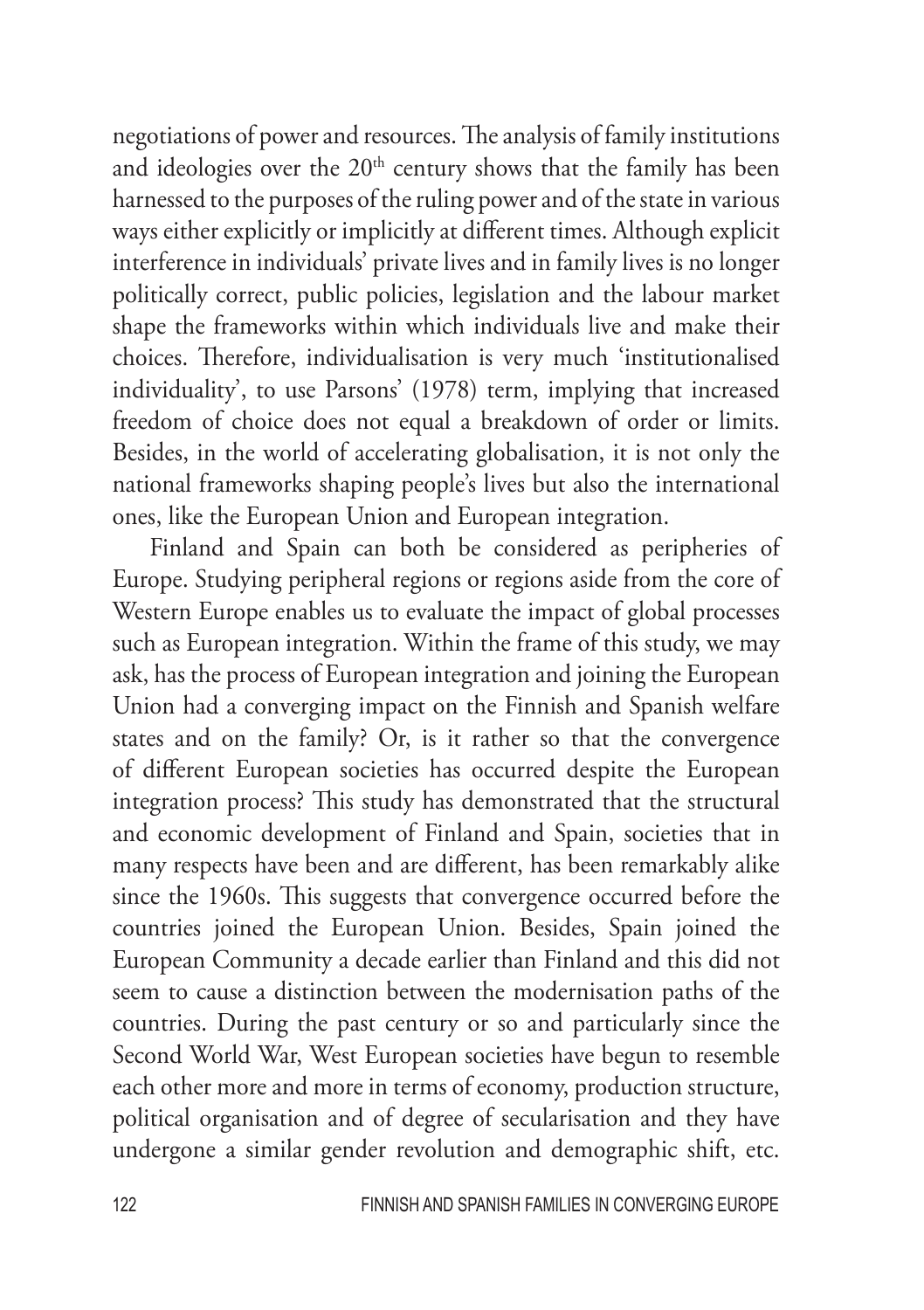In fact, this 'pre-EU' convergence may have been the factor that has facilitated the process of European integration (cf. Alestalo 1992; Kuhnle and Alestalo 2000).

Studies indicate that the process of convergence, particularly its economic dimension, has been faster and more notable among EU members than among other societies but the EU membership as such is not the reason for the accelerated economic convergence. Rather, the poorer member states benefit from the growth created by the EU policy of transfer payments (Bornschier et al. 2004). The 'community logic' on which the European Union is based seems to have other effects besides 'pure' or direct economic equalisation. Studies, this one included, indicate that during the past decade or so the 'less developed' welfare states in Europe have been under pressure to improve their level of social security and services and, on the other hand, all types of welfare states have been under pressure to cut back public expenditure (e.g. Kuhnle 2000; Social protection in Europe 1999; Taylor-Gooby 2004). Consequently, the Finnish social security system has become a bit more earnings-related and means-tested than before and Spain has attempted to develop its welfare state, which has resulted in some improvements, e.g. in the reconciliation of family and work and health care provision in particular. Speaking in terms of welfare state types, the Finnish and Spanish welfare states appear to be converging as they are slowly moving towards the middle ground. Generally speaking, owing to economic globalisation and the Maastricht commitment to 'open markets', the capacity of European welfare states to reduce the individual's dependence on markets and, consequently, on the family has diminished. Welfare systems are changing according to market values by expanding private provision and modifying services to minimise conflicts with national economic competition, etc. (Taylor-Gooby 2004: 29–48). Consequently, people's decisions about their private lives and biographies are increasingly directed by market values and the labour market. As we have seen, difficulties in establishing oneself in the labour market affect family formation and fertility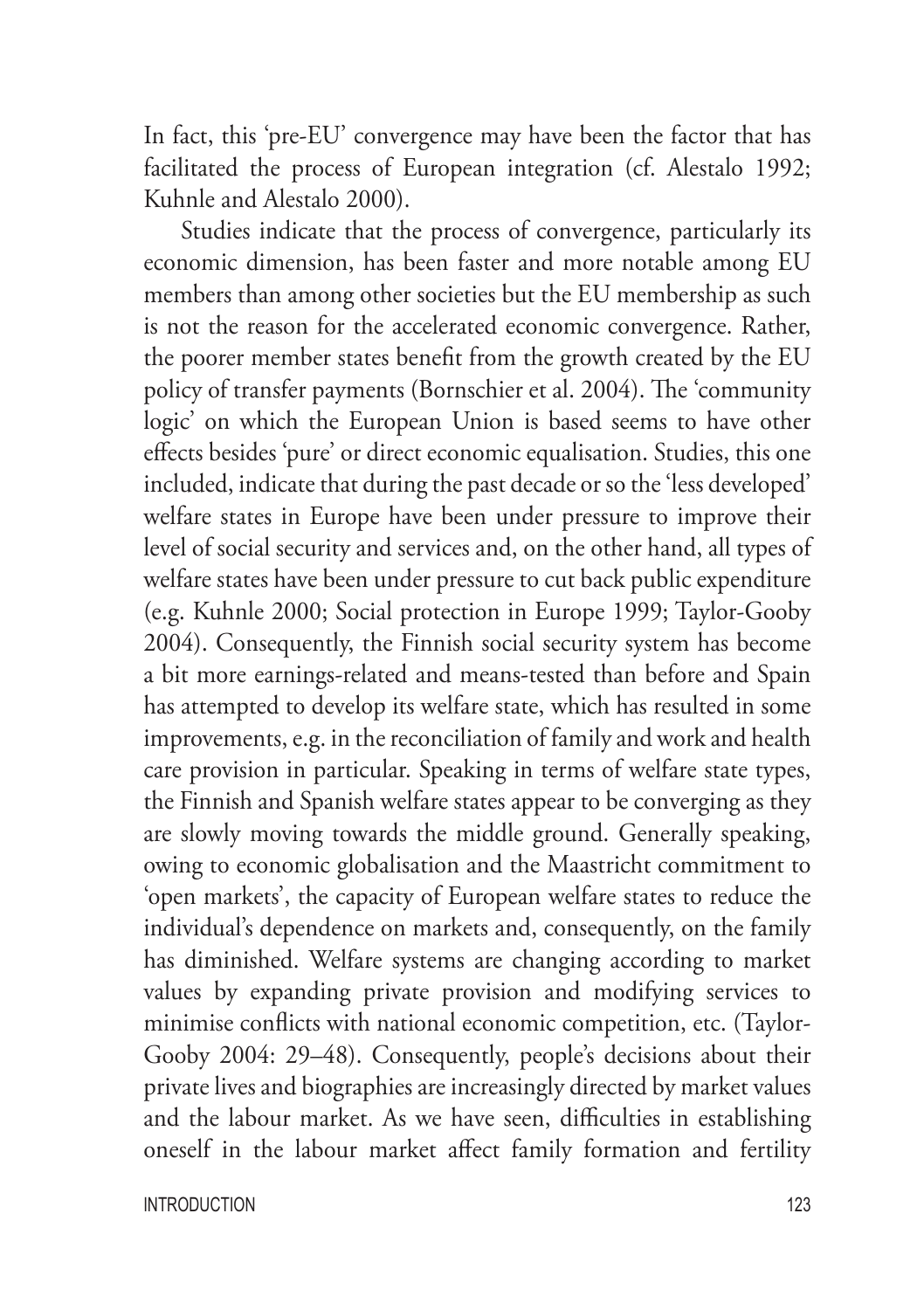negatively. Furthermore, the dependence on the family as a provider of welfare increases and, on the other hand, the possibilities to form new families decrease.

On the other hand, the aging of the population and declining fertility have for long been recognised as problems even at the level of the European Council. Already in the late 1980s, the European Commission stressed the reproductive and economic significance of the family for Europe's political, economic and cultural position in the world. Despite the stress on the family as the bedrock of Europe and its competitiveness, no common policies to support families exist in the European Union. The principle of subsidiary leaves social and family policy the responsibility of the member states. The lack of common social protection is explained by different attitudes of very dissimilar governments, by political diversion within the EU and by the existence of fully developed and different welfare states. The exclusion of the family as a political issue on the community level is explained by the very different cultures and traditions of member states (Weiss 2000).

However, the cases of Finland and Spain indicate that there are signs that may be interpreted as a process towards the convergence of different welfare states. The study also shows that regardless of different cultures and traditions, the socially held idea of the family has converged. Furthermore, it has become evident that regardless of differences in patterns of family formation, generally speaking, family life is converging in different countries. The figures representing the European Union average in the tables illustrating the sociodemographic changes presented in Article 3 indicate that, besides Finland and Spain, similar processes of convergence apply also to other European Union countries.<sup>28</sup>

 $28$  The European Union in this study does not include the accession states that are joining the  $\rm \tilde{E}U$  on May 1<sup>st</sup>, 2004.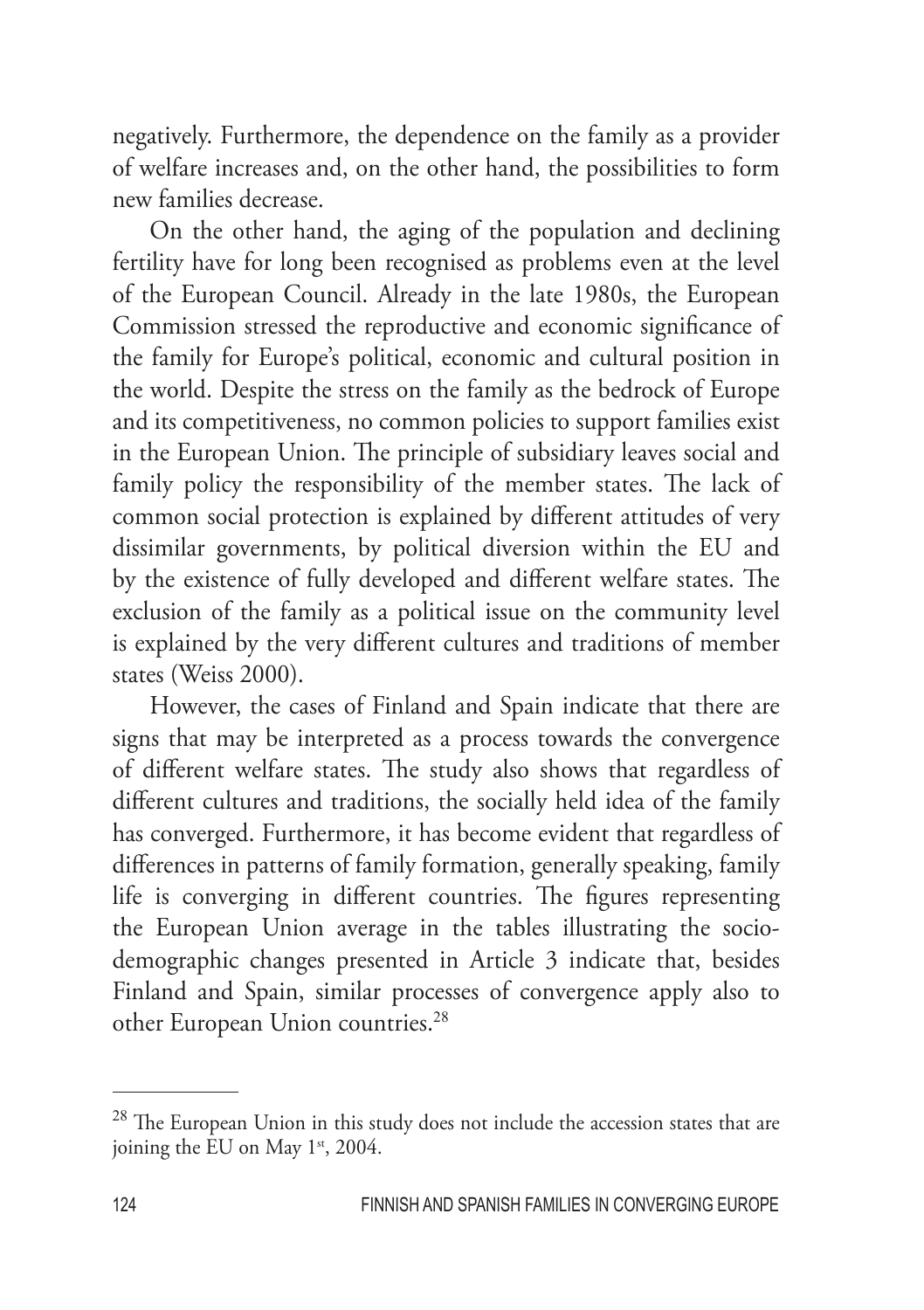Parallel socio-demographic trends and indication of convergence of welfare states, family ideologies and family lives suggest that a basis for developing common social protection in the EU may exist after all. If and when economic globalisation and economic and monetary unification in Europe is changing different welfare states towards a parallel model and making individuals increasingly dependent both on market forces and on the family, perhaps the Community should also take common action to better enable the formation of new families and to ensure the functioning of the existing ones. Observations that differences in patterns of family formation and fertility largely come from structural factors, and that the existence of family-friendly policies and services may have a positive effect on the formation of families, on fertility and especially on family size, suggest that the development of a common support system for families in Europe might assist with balancing the disproportion of age groups in the member states and, thus, ensure the welfare of people in Europe and Europe's position in the world. However, as the study indicates, the welfare of families and individuals neither on the national nor on the European Union level is ensured only by the development of public policies and services, but also by employment policies.

It has been acknowledged that such processes as rapid progress towards economic and monetary union and Union enlargement have an impact on social protection and make it a common matter of Member States and a matter of cooperation at the European level. Consequently, the European Commission made a proposal for a concerted strategy of social protection in 1999, which exhorts the Member States to develop pension, health care, wage work and the promotion of social inclusion. The message of the proposal is in line with market values and economic competition. In a simplified manner, it states that labour markets ought to be developed so that work pays and provides a secure income, which in turn is the principal, although not the only means to prevent social exclusion. Equally, the social protection of families ought to be developed so as to better reconcile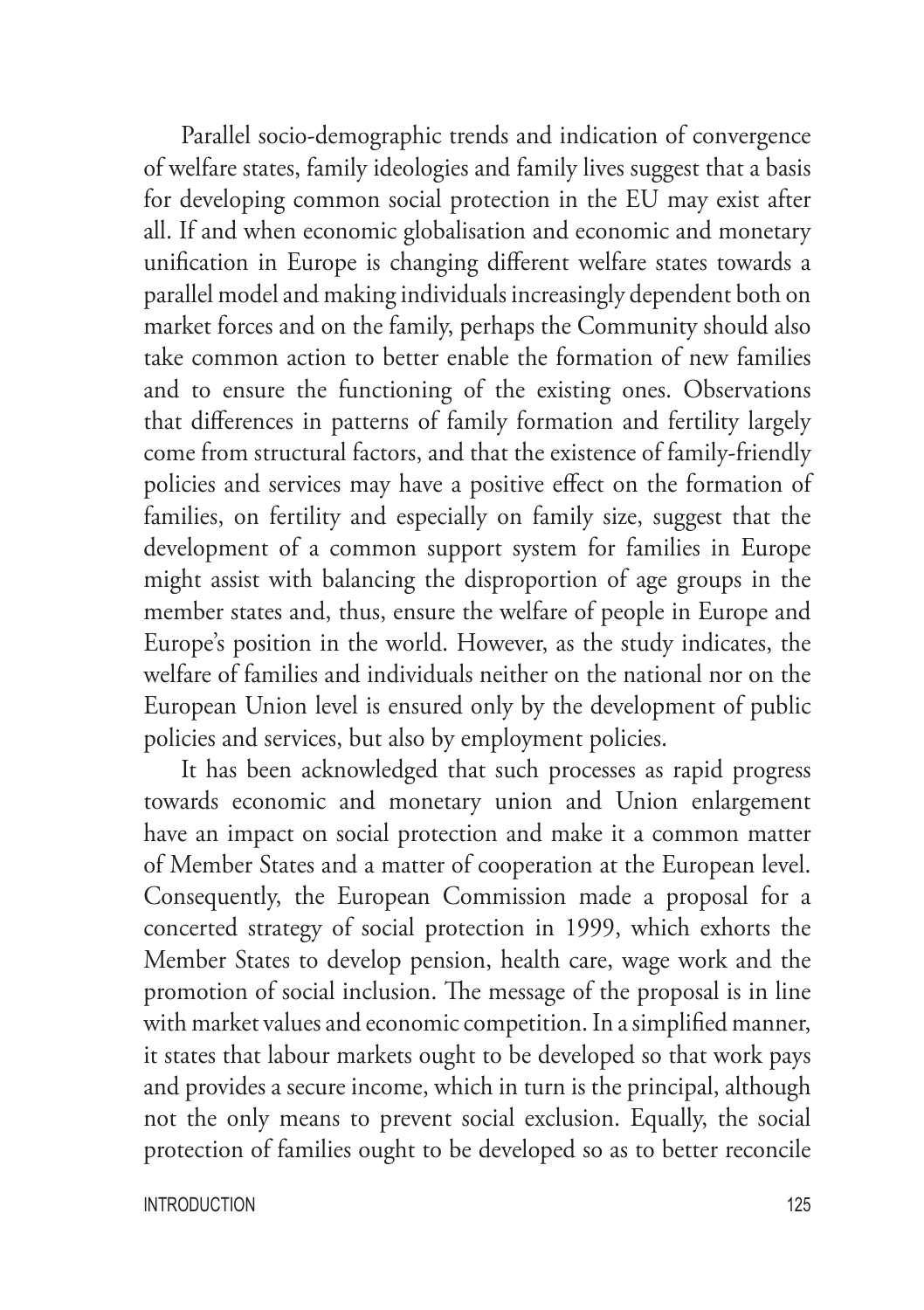wage work and the family in the forms of benefits or allowances, leave schemes and care services so that European women in particular and men are able to work and be economically productive (cf. Social protection in Europe 1999). On the basis of this, we may ask what kind of family ideology the European Union and its bodies, records and recommendations are upholding? Are the economic and political goals of the EU bolstering the family as a 'community of need'? How free are we to choose a kind of family life in which to live?

Methodologically speaking, this study evinces that although a caseoriented comparison with few cases cannot offer generally applicable explanations and accounts, it is a method that has value also over the particular cases. First, historical and in-depth analysis of few cases enhances the qualitative understanding of different societies and their institutions, and in so doing, questions the stereotypical notions we tend to have of other societies and also of our own. Second, going into few cases enables us to get acquainted with the multiplicity of factors that are associated with the phenomenon of interest and reveals the kinds of factors that might be of importance also in other cases if we want to go behind general trends. Thinking in terms of European studies, which comprise a growing and increasingly demanded branch in social research, the kind of in-depth knowledge that is achievable through case-oriented studies is of focal importance for the future development of Europe.

The 'institutional' approach and view on the family is only one of endless possibilities and even this view could have been expanded to include the historical analysis of laws, regulations and policies on taxation, inheritance, children's rights, custody regulations, the care of the elderly and disabled, adoption, foster parenting, reproduction technologies, the reunification of family members of refugees and asylum seekers and on immigration, just to mention few. In addition, including regional, class-based and ethnic differences would expand upon the understanding of family institutions in Finland and Spain. However, the strength of this study is that it clearly demonstrates how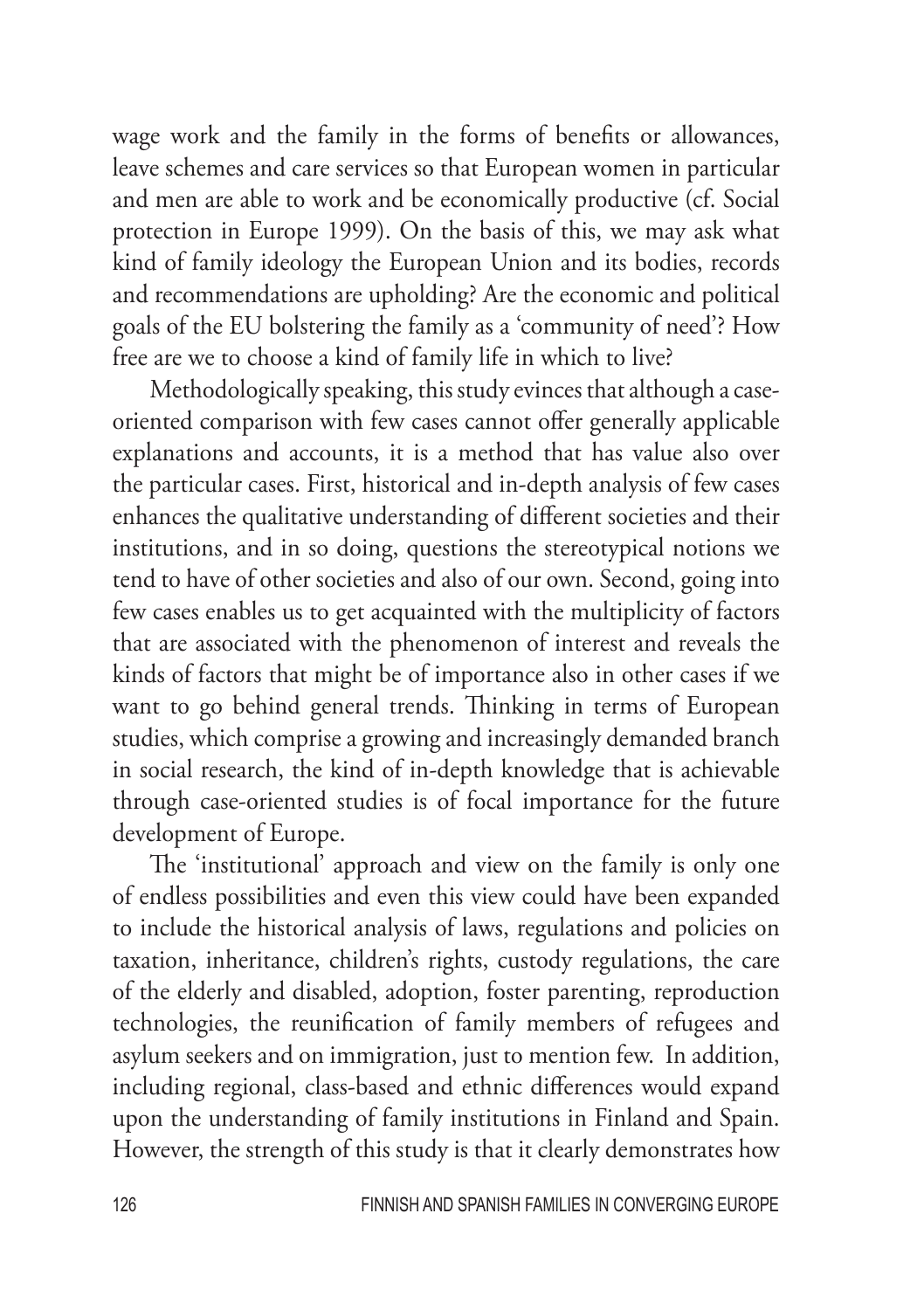micro-level processes are in a very real way connected with macrolevel structures and with long-term historical changes. Considering the family (whatever its form) from a macro-level perspective and as a social institution among other institutions, its importance is not diminishing on the individual, national or European levels. In fact, it seems that the opposite is true, especially if the view on the dwindling capacity of the welfare state to decrease dependency both on market forces and on the family is accurate. When wellbeing is increasingly dependent on the erratic labour market and the private provision of services and security, the family's role as a 'community of need' based on obligation, morality and the necessity of circumstances is bound to increase rather than decrease.

It is important to recognise that although for many the family is an important and positive resource, the dependence on the family may also have negative effects. Studies on the negative sides of family life at the individual and family levels are many but the negative effects of dependency on the family on the societal level, not to mention the global level, are still few. The image of the family as a self-evident and inherently positive and comfortable bedrock of the society still holds fast in sociology.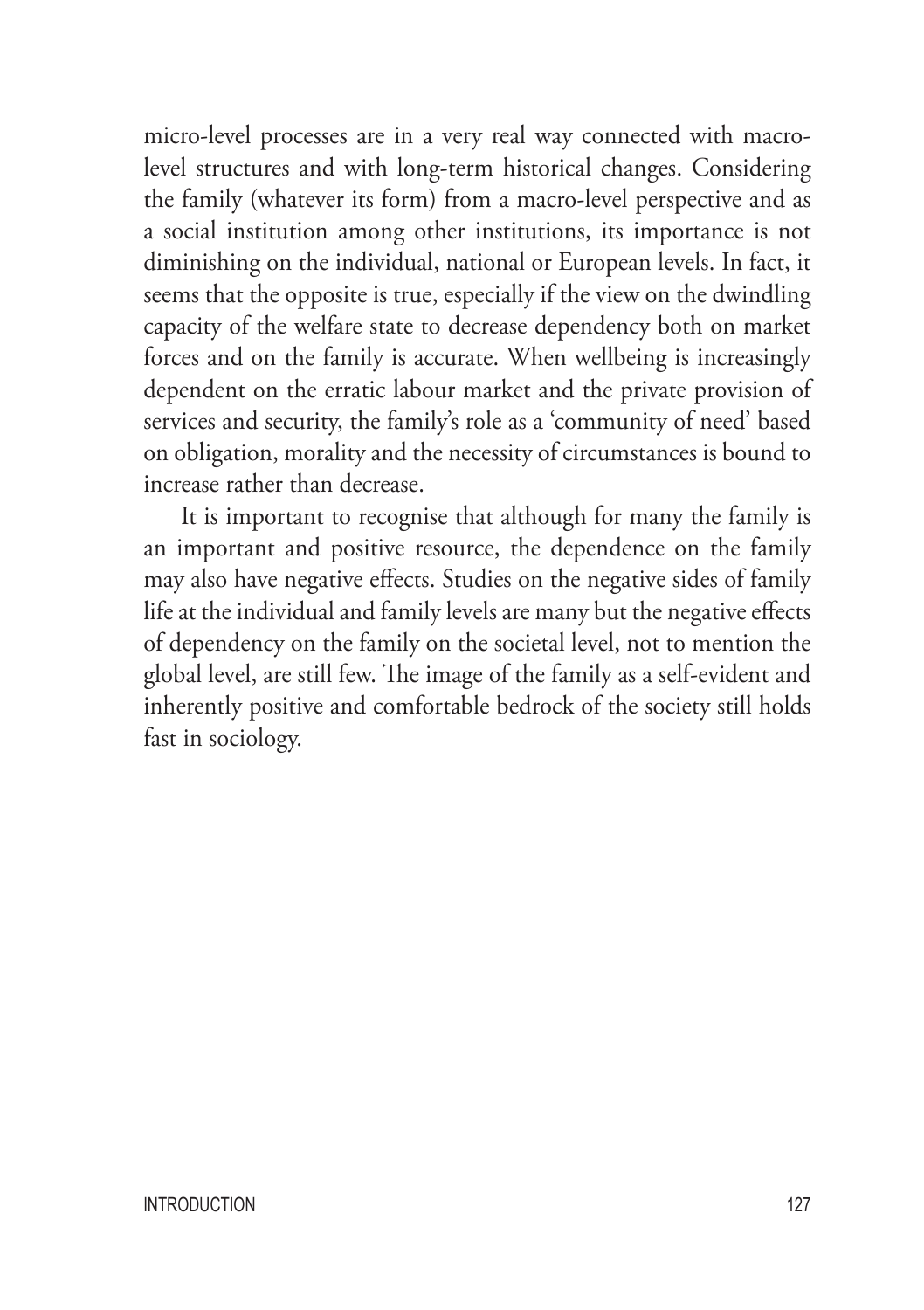## References:

- Alapuro, Risto (1988) *State and Revolution in Finland*. Berkeley: University of California Press.
- Alberdi, Inés (ed.) (1995) *Informe sobre la situación de la familia en España* (Information on the situation of Spanish family). Madrid: Ministerio de Asuntos Sociales, Centro de Publicaciones.
- Alberdi, Inés (1999) *La nueva familia española* (The new Spanish family). Madrid: Taurus.
- Alestalo, Matti and Uusitalo, Hannu (1986) 'Finland', in Peter Flora (ed.) *Growth to Limits. The Western European Welfare States Since World War II*. European University Institute, Series C. Berlin and New York: Walter de Gruyter, pp. 200–292.
- Alestalo, Matti and Kuhnle, Stein (1987) 'The Scandinavian Route: Economic, Social, and Political Developments in Denmark, Finland, Norway and Sweden', in Robert Erikson, Erik Jørgen Hansen, Stein Ringen and Hannu Uusitalo (eds.) *The Scandinavian Model. Welfare States and Welfare Research*. New York, London: M.E. Sharpe, INC., pp. 3–38.
- Alestalo, Matti (1992) 'Divergenssi vai konvergenssi? Länsi-Eurooppa pitkällä aikavälillä' (Divergence or convergence? Western Europe in the long run), in Pekka Kosonen (ed.) Euroopan integraatio, työmarkkinat ja hyvinvointivaltio (European integration, the labour markets and the welfare state). Jyväskylä: Gaudeamus, pp.51–73.
- Alestalo, Matti and Flora, Peter (1994) 'Scandinavia: Welfare States in the Periphery – Peripheral Welfare States?', in Matti Alestalo, Erik Allardt, Andrzej Rychard and Wlodzimierz Wesoloowski (eds.) *Th e Transformation of Europe*. *Social Conditions and Consequences*. Warsaw: IfiS Publishers, pp.53-73.
- Allan, Graham and Crow, Graham (2001) *Families, Households and Society.*  New York: Palgrave.
- Anderson, Michael (1994) 'What is New about the Modern Family?', in Micheal Drake (ed.) *Time, Family and Community. Perspectives on Family and Community History.* Oxford: Blackwell Publishers Ltd., pp. 67–90.
- Anttonen, Anneli (1994) 'Hyvinvointivaltion naisystävälliset kasvot' (Woman-friendly faces of the welfare state), in Anneli Anttonen, Lea Henriksson and Ritva Nätkin (eds.) *Naisten hyvinvointivaltio*  (Women's welfare state)*.* Tampere: Vastapaino, pp. 203–226.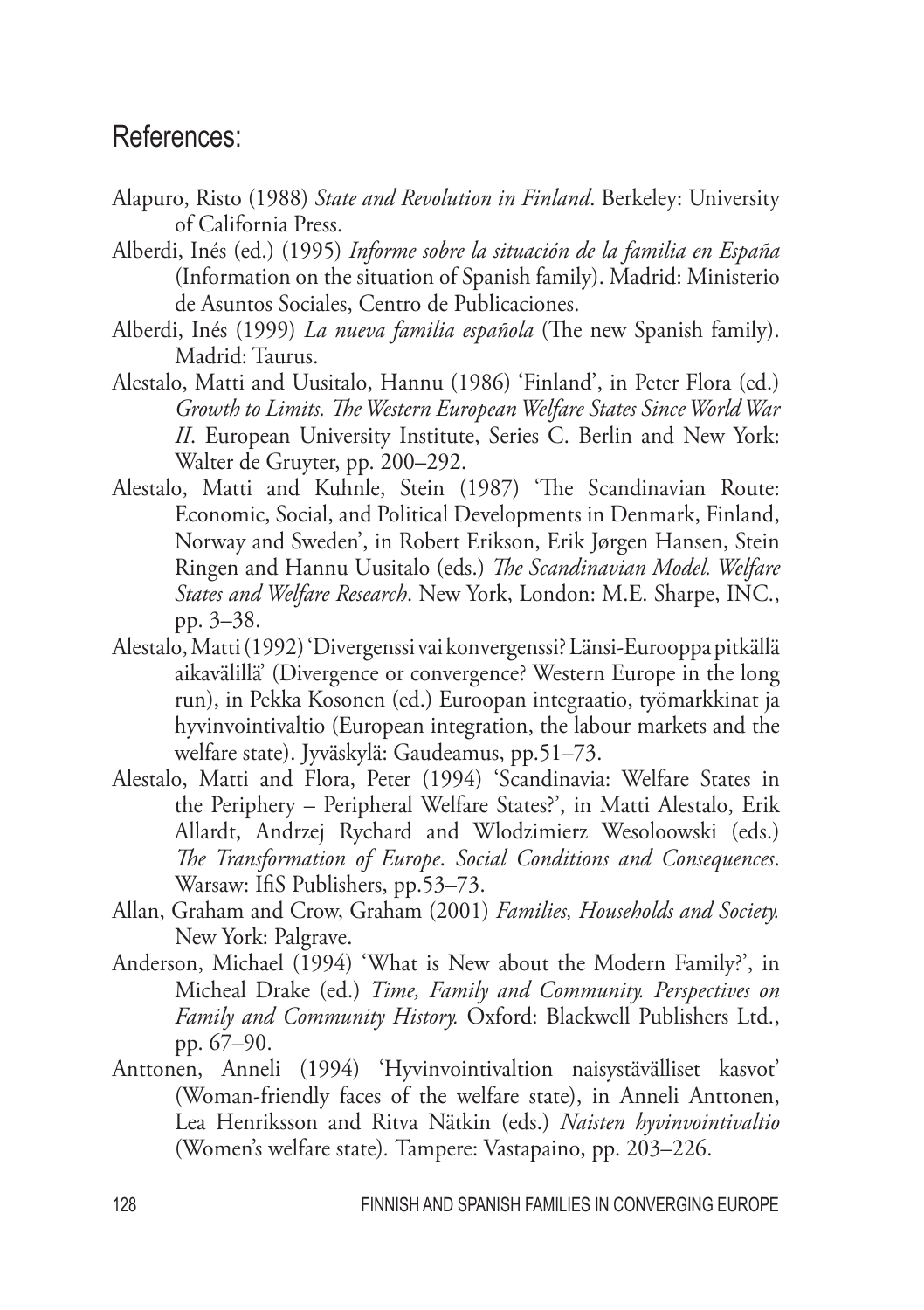- Ariès, Philippe (1980) 'Two Successive Motivations for Declining Birth Rates in the West', *Population and Development Review 6*: 645–50.
- Barrett, Michèle and McIntosh, Mary (1982) *The Anti-social Family*. London: Verso.
- Bauman, Zygmunt (1996) *Postmodernin lumo* (Enchantment of postmodernism). Tampere: Vastapaino. (Collection of Bauman's articles translated into Finnish).
- Beck, Ulrich and Beck-Gernsheim, Elisabeth (1995) *The Normal Chaos of Love*. Cambridge: Polity Press.
- Beck, Ulrich (1999a) *Mitä globalisaatio on?* Tampere: Vastapaino. (What is globalisation? Originally published in German Was ist Globalisiering?, 1997).
- Beck, Ulrich (1999b) 'Työyhteiskunnan tuolle puolen'(To the other side of the work society), *Janus* 7 (3): 257–266.
- Beck, Ulrich and Beck-Gernsheim, Elisabeth (2002) *Individualization. Institutionalized Individualism and Its Social and Political Consequences.*  London: Sage Publications.
- Becker, Gary, S. (1981) *A Treatise on the Family.* Cambridge, Massachusetts: Harvard University Press.
- Berger, Brigitte and Berger, Peter L. (1983) *The War Over The Family*. London: Hutchinson.
- Bernardes, Jon (1985) 'Do We Really Know What 'The Family' Is?', in Paul Close and Rosemary Collins (eds.) *Family and Economy in Modern Society*. London: Macmillan Press.
- Bernardes, Jon (1993) 'Responsibilities in Studying Postmodern Families' *Journal of Family Issues* 14 (1): 35–50.
- Bertelsmann Foundation (2000) *International Reform Monitor. Social Policy, Labor Market Policy and Industrial Relations, 2nd Issue*. Gütersloh: Bertelsmann Foundation Publishers.
- Bittman, Michael and Pixley, Jocelyn (1997) *The Double Life of the Family*. St Leonards, Australia: Allen & Unwin.
- Black, Th omas R. (2002) *Understanding Social Science Research.* London: Sage Publications.
- Bollen, Kenneth A., Entwisle, Barbara and Alderson, Arthur S. (1993) 'Macrocomparative Research Methods'. *Annual Review of Sociology 19:* 321–351.
- Bornschier, Volker, Herkenrath, Mark and Ziltener, Partick (2004) 'Political and Economic Logic of Western European Integration. A Study of Convergence Comparing Member and Non-member States, 1980– 98', *European Societies* 6(1): 71–96.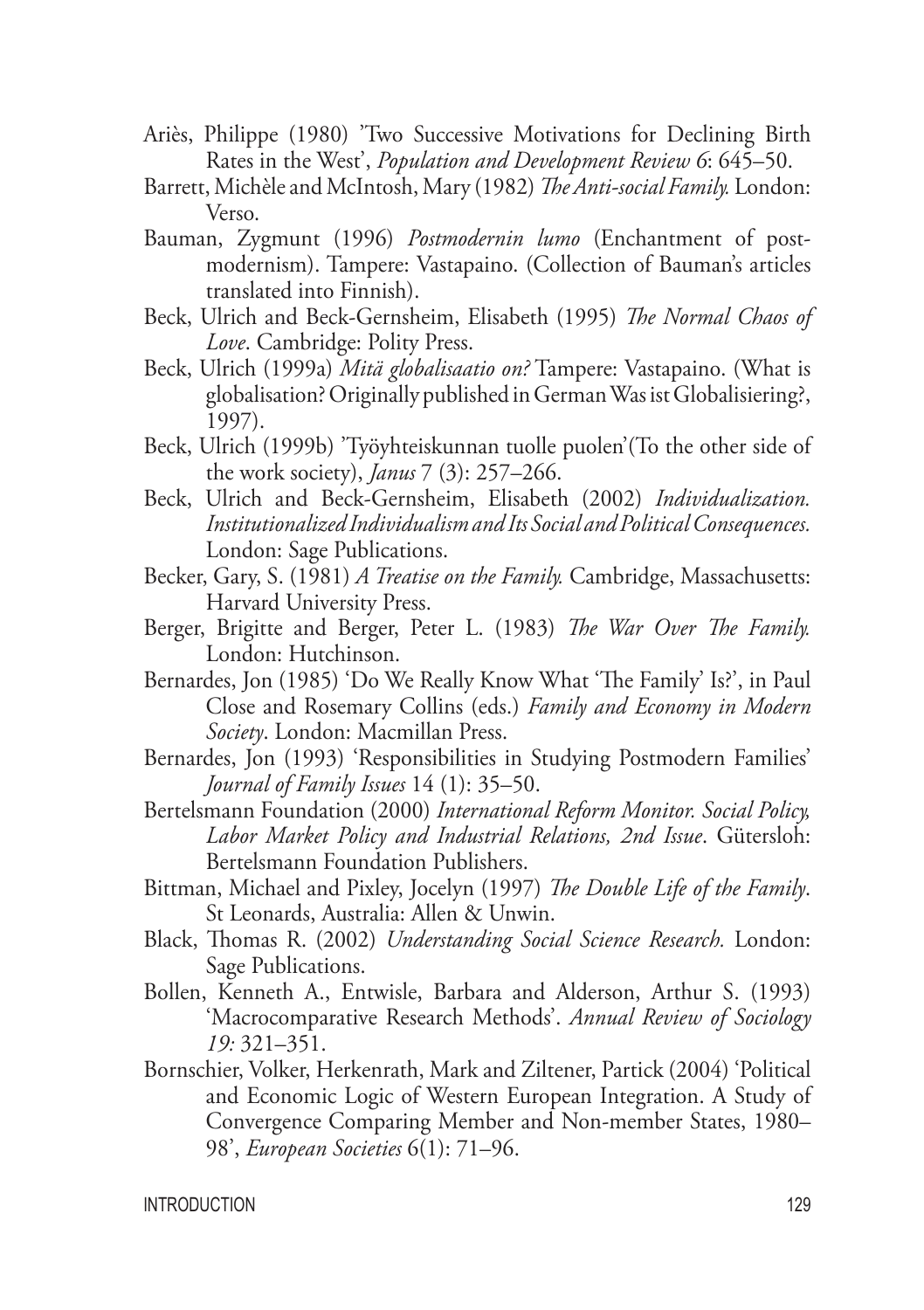- Brooksbank Jones, Anny (1995) 'Work, Women and the Family: A Critical Perspective', in Helen Graham and Jo Labanyi (eds.) *Spanish Cultural Studies – An Introduction. The Struggle for Modernity.* Oxford: Oxford University Press, pp. 386–395.
- Brining, Margaret F. (2000) *From Contract to Covenant. Beyond the Law and Economics of the Family*. Cambridge, Massachusetts: Harvard University Press.
- Castles, Francis G. (ed.) (1993) *Families of Nations. Patterns of Public Policy in Western Democracies*. Aldershot: Dartmouth.
- Castles, Francis G. (1998) *Comparative Public Policy. Patterns of Post-war Transformation*. Cheltenham, UK and Northampton, MA, USA: Edward Elgar.
- Cheal, David (1991) *Family and the State of Theory*. Toronto: University of Toronto Press.
- Cheal, David (1993) 'Unity and Difference in Postmodern Families'. *Journal of Family Issues* 14 (1): 5–15.
- *CIS Centro de Investigaciones Sosiológicas* (1994) Datos de opinión. Boletín 11, Vida de familia. (Opionion data. Bulletin 11, Family life) http:// www.cis.es/boletin/13/est2.htm (consulted March 2000).
- *CIS Centro de Investigaciones Sosiológicas* (1997) Datos de opinión. Boletín 13, Nuevas familias. (Opinion data. Bulletin 13, New families) http://www.cis.es/boletin/13/est2.htm (consulted March 2000).
- *CIS Centro de Investigaciones Sosiológicas* (1998) Datos de opinión. Boletín 17, Hijos y parejas.(Opinion data. Bulletin 17, Children and couples) http://www.cis.es/boletin/13/est2.htm (consulted March 2000).
- *CIS Centro de Investigaciones Sosiológicas* (1999) Datos de opinión. Boletín 19, Los jóvenes de hoy. (Opinion data. Bulletin 19, The youth of today) http://www.cis.es/boletin/13/est2.htm (consulted March 2000).
- Cliquet, Robert (1991) 'The Second Demographic Transition. Fact or Fiction?', *Population Studies* 23. Strasbourg: Council of Europe.
- Coleman, David (1996) 'New Patterns and Trends in European Fertility: International and Sub-national Comparisons', in David Coleman (ed.), *Europe's Population in 1990.* Oxford : Oxford University Press, pp. 1–61.
- Collier, David (1991) 'New Perspectives on the Comparative Method', in Dankwart A. Rustow and Kenneth Paul Erickson (eds.) *Comparative Political Dynamics. Global Research Perspectives*. New York: Harper Collins Publishers, pp. 7–31.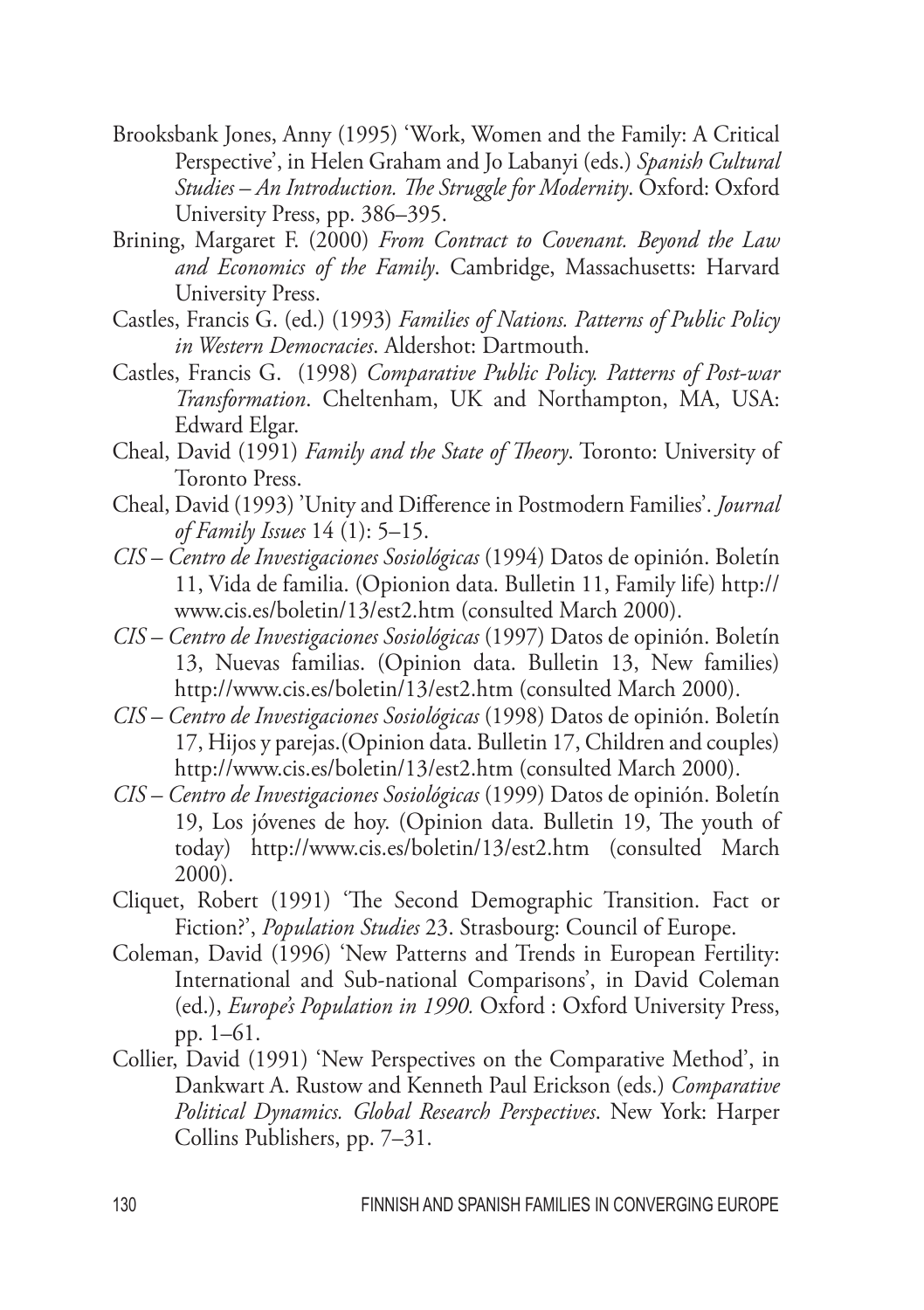- Collier, Jane, Rosaldo, Michelle and Yanagisako, Sylvia (1982) 'Is There a Family? New Anthropological Views', in Barrie Thorne and Marlyn Yalom (eds.) *Rethinking the Family*. New York and London: Longman, pp. 25–39.
- Crompton, Rosemary (1999) *Restructuring Gender Relations and Employment. The Decline of the Male Breadwinner.* Oxford: Oxfrod University Press.
- Delgado, Margarita and Castro Martín, Teresa (1999) 'Fertility and Family Surveys in Countries of the ECE region. Standard Country Report: Spain'. *United Nations, Economic Studies No. 10i*. New York & Geneva: United Nations.
- *Demokratisoituminen ja valtaresurssit 1850–2000* (Democratisation and power resources 1850–2000)[electronic data]. Vanhanen, Tatu (University of Tampere, Department of Political Science) [author]. Tampere: Finnish Social Science Data Archive [distributor], 2003.
- Den Dulk, Laura (2001) *Work-Family Arrangements in Organisations. A Cross-national Study in the Netherlands, Italy, the United Kingdom and Sweden.* Amsterdam: Rozenberg Publishers.
- Ditch, John, Barnes, Helen, Bradshaw, Jonathan and Kilkay, Majella (1998) *European Observatory on National Family Policies. A Synthesis on National Family Policies in 1996.* Luxembourg: European Commission.
- Douglas, Mary (1991)'The Idea of Home: A Kind of Space'. *Social Research* 58 (1). (Electronic journal) http://www.ehostvgws.epnet.com (consulted Nov. 1999).
- Durkheim, Emile (1982) [1895] *The Rules of Sociological Method*. London: Macmillan. (with an introduction by Steven Lukes).
- Easterlin, Richard, Macdonald, Christine and Macunovich, Diane (1990) 'How Have American Baby Boomers Fared? Earnings and Economic Well-being of Young Adults, 1964–1987', *Journal of Population Economics* 3: 277–290.
- Edgar, Don (2004) 'Globalization and Western Bias in Family Sociology', in Jacqueline Scott, Judith Treas and Martin Richards (eds.) The *Blackwell Companion to the Sociology of Families.* Oxford: Blackwell Publishing, pp. 3–16.
- Enders, Victoria L. and Radcliff, Pamela B. (1999) 'General Introduction: Contesting Identities/Contesting Categories', in Victoria Lorée Enders and Pamela Beth Radcliff (eds.) *Constructing Spanish Womanhood. Female Identity in Modern Spain*. Albany N.Y.: State University of New York Press, pp. 1–16.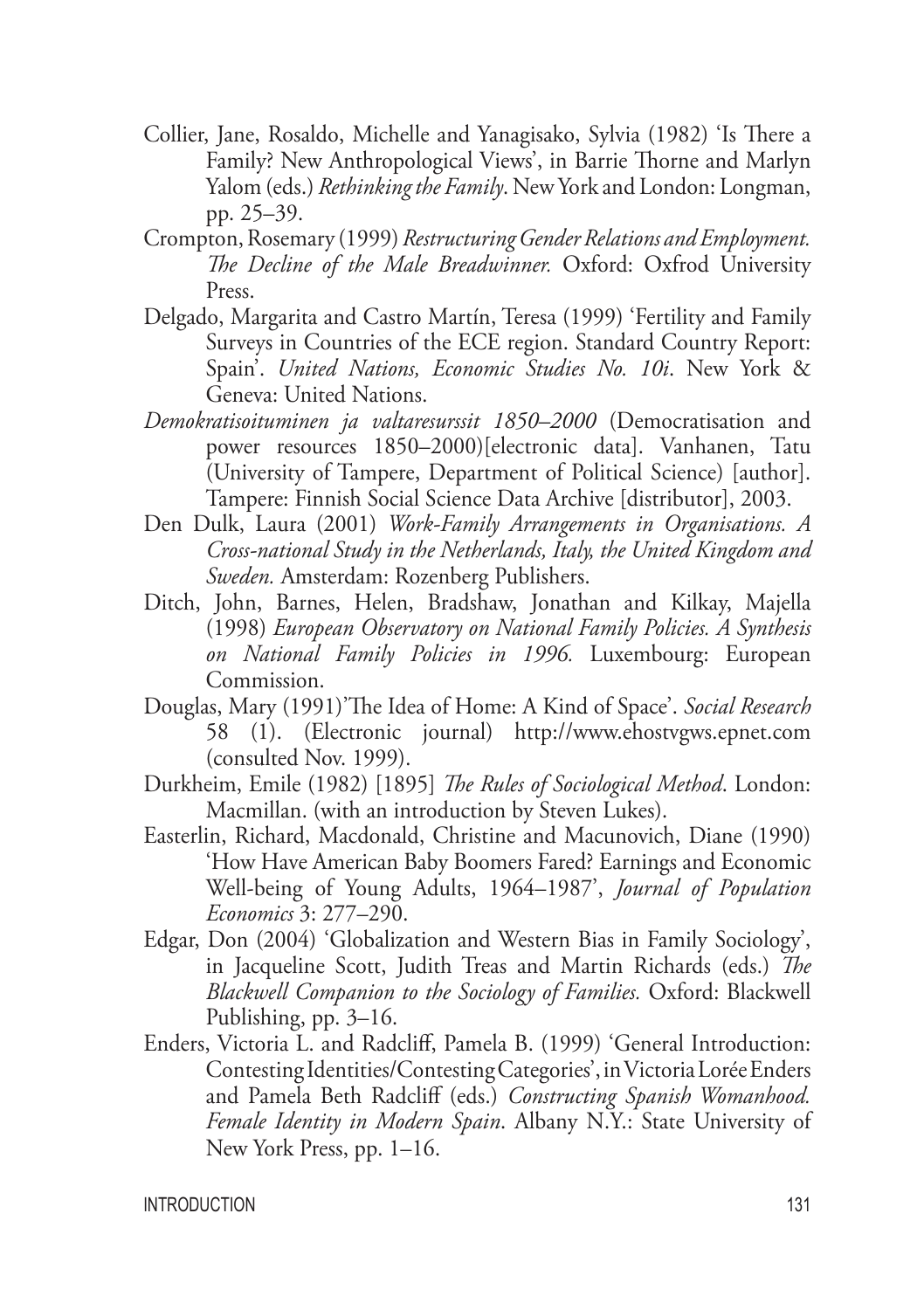- Ermisch, John and Francesconi, Marco (2000) 'Patterns of Household and Family Formation', in Richard Berthoud and Jonathan Gershuny (eds.) *Seven Years in the Lives of British Families: Evidence on the Dynamics of Social Change from the British Household Panel Survey.* Bristol: The Polity Press, pp. 21–44.
- Eskola, Antti (1966) *Sosiologian tutkimusmenetelmät I.* (Sociological research methods I). Porvoo, Helsinki: WSOY.
- Esping-Andersen, Gøsta (1990) *The Three Worlds of Welfare Capitalism*. Cambridge: Polity Press.
- Esping-Andersen, Gøsta (1999) *Social Foundations of Postindustrial Economies*. Oxford: Oxford University Press.
- *Eurostat* (1996) Social Portrait of Europe. Luxembourg: Office for Official Publications of the European Union.
- *Eurostat* (1997) Youth in the European Union: From Education to Working Life. Luxembourg: Office of Official Publications of the European Communities.
- *Eurostat* (1999a) News Release, Focus on European Lifestyles No. 55. Luxembourg: Eurostat.
- *Eurostat* (1999b) Statistics in Focus, Population and Social Conditions Theme 3 No.12, Luxembourg: Eurostat.
- *Eurostat* (2000) Statistics in Focus, Population and Social Conditions Theme 3 No. 10, Luxembourg: Eurostat.
- *Eurostat* (2003) Statistics in Focus. Population and Social Conditions Theme 3 No. 3, by Gérard Abramovici. Luxembourg: European Communities.
- Ferrera, Maurizio (1996) 'Il modello Sud-Europeo di welfare state' (South European welfare state model), *Revista Italiana de Sienza Politica* 1: 67–101.
- Ferrera, Maurizio (1997) 'General Introduction', in MIRE Comparing Social Welfare Systems in Southern Europe, Vol. 3, Mission Recherche. Paris: Ministère de l'Emploi et de la Soldarité, pp.13–24.
- Flaquer, Lluís (1997) 'La emancipación familiar de los jóvenes (Young people's emancipation from the family), *Revista de Estudios de Juventud: Juventud y Familia* 39: 37–45.
- Flaquer, Lluís (2000) *Family Policy and Welfare State in Southern Europe*. Working papers 185. Institut de Ciències Polítiques i Socials, Universitat Autònoma de Barcelona.
- Floquera, Pilar (1993) 'Relaciones privadas y cambio social, 1940– 1970'(Private relations and social change, 1940–1970), in Pilar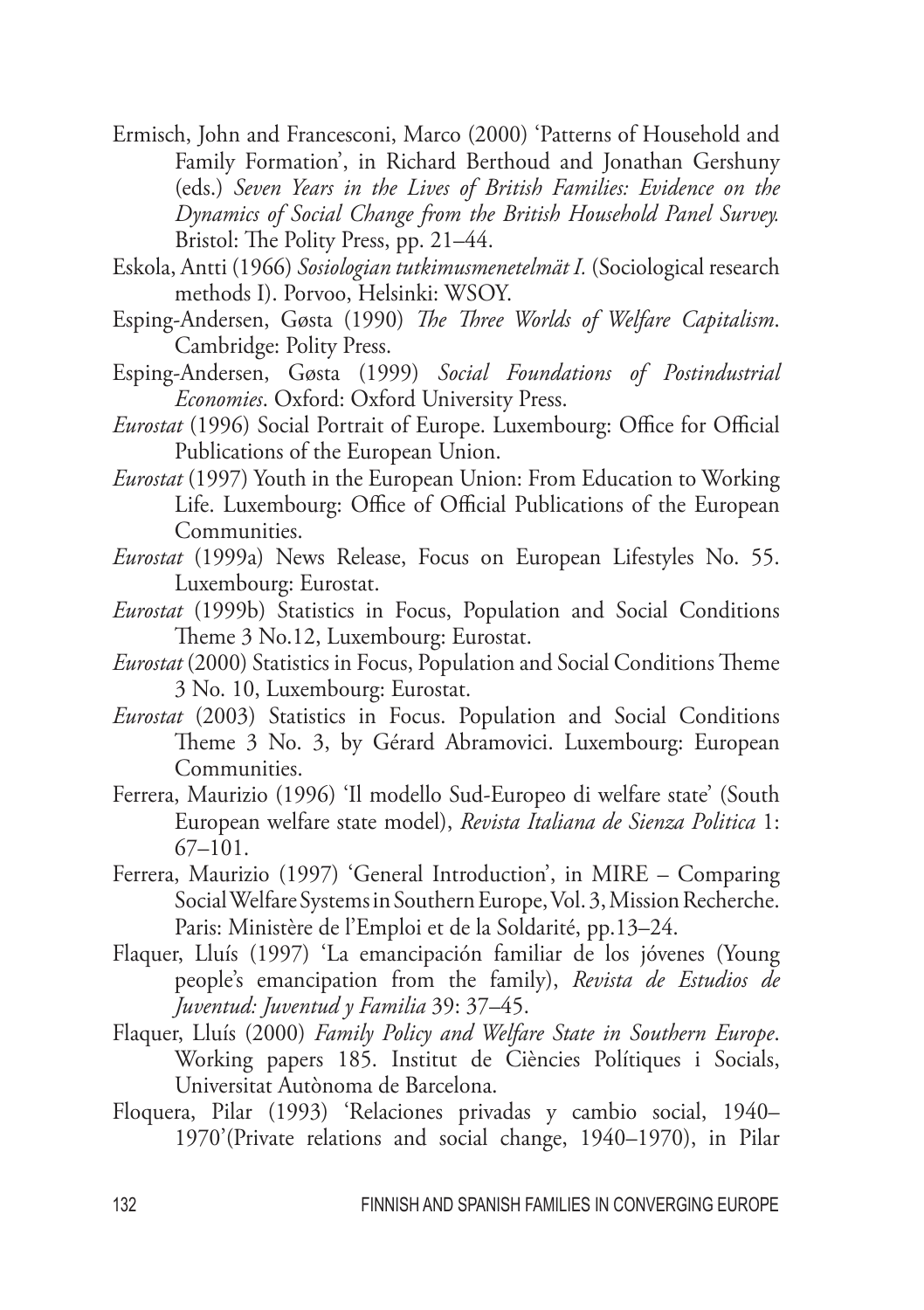Floquera (ed.) *Otras visiones de España* (Other visions of Spain). Madrid : Pablo Iglesias Editorial, pp. 187–211.

- Flora, Peter, Kuhnle, Stein and Unwin, Derek (eds.) (1999) *State Formation, Nation Building and Mass Politics in Europe. The Theory of Stein Rokkan*. Oxford: Oxford University Press.
- Forssén, Katja (1998) *Children, Families and the Welfare State. Studies on the Outcomes of the Finnish Family Policy.* Stakes Research Report 92. Helsinki: Stakes.
- Franco, Ana (2000) 'Labour Force Survey. Principal Results 1999', *Statistics in Focus. Population and Social Conditions* Theme 3 No. 5. Luxembourg: Eurostat.
- Gauthier, Anne H. (1996) *The State and the Family. A Comparative Analysis on Family Policies in Industrialized Societies*. Oxford: Clarendon Press.
- Gauthier, Anne H. (2000) *Public Policies Affecting Fertility and Families in Europe: A Survey of the 15 Member States*, Paper prepared for the European Observatory on Family Matters; Annual Seminar 2000: Low Fertility, Families and Public Policies, Sevilla, Spain, 15–16 September 2000. Available in: http://europe.eu.int/comm/ employment\_social/eoss/downloads/sevilla\_2000\_gauthier\_en.pdf

Geertz, Clifford (1973) *The Interpretation of Cultures*. Basic Books.

- Giddens, Anthony (1995) [1994] 'Elämää jälkitraditionaalisessa yhteiskunnassa' (Life in post-traditional society), in Ulrich Beck, Anthony Giddens and Scott Lash (eds.) *Nykyajan jäljillä. Refleksiivinen modernisaatio* (Reflexive Moderniszation, Politics, Tradition and Aesthetics in the Modern Social Order). Tampere: Vastapaino, pp. 83–152.
- Giddens, Anthony (1999) *Runaway World. How Globalisation is Reshaping Our Lives*. London: Profile Books.
- Goldstone, Jack A. (1997) 'Methodological Issues in Comparative Macrosociology', in Grete Brochmann, Fredrik Engelstad, Ragnvald Kalleberg, Arnlaug Leira and Lars Mjøset (eds.) *Comparative Social Research* Vol. 16. Greenwich, Connecticut: Jai Press INC, pp.107– 120.
- Goldthorpe, John H. (1997) 'Current Issues in Comparative Macrosociology: A Debate on Methodological Issues', in Grete Brochmann, Fredrik Engelstad, Ragnvald Kalleberg, Arnlaug Leira and Lars Mjøset (eds.) *Comparative Social Research* Vol. 16. Greenwich, Connecticut: Jai Press INC, pp.1–26.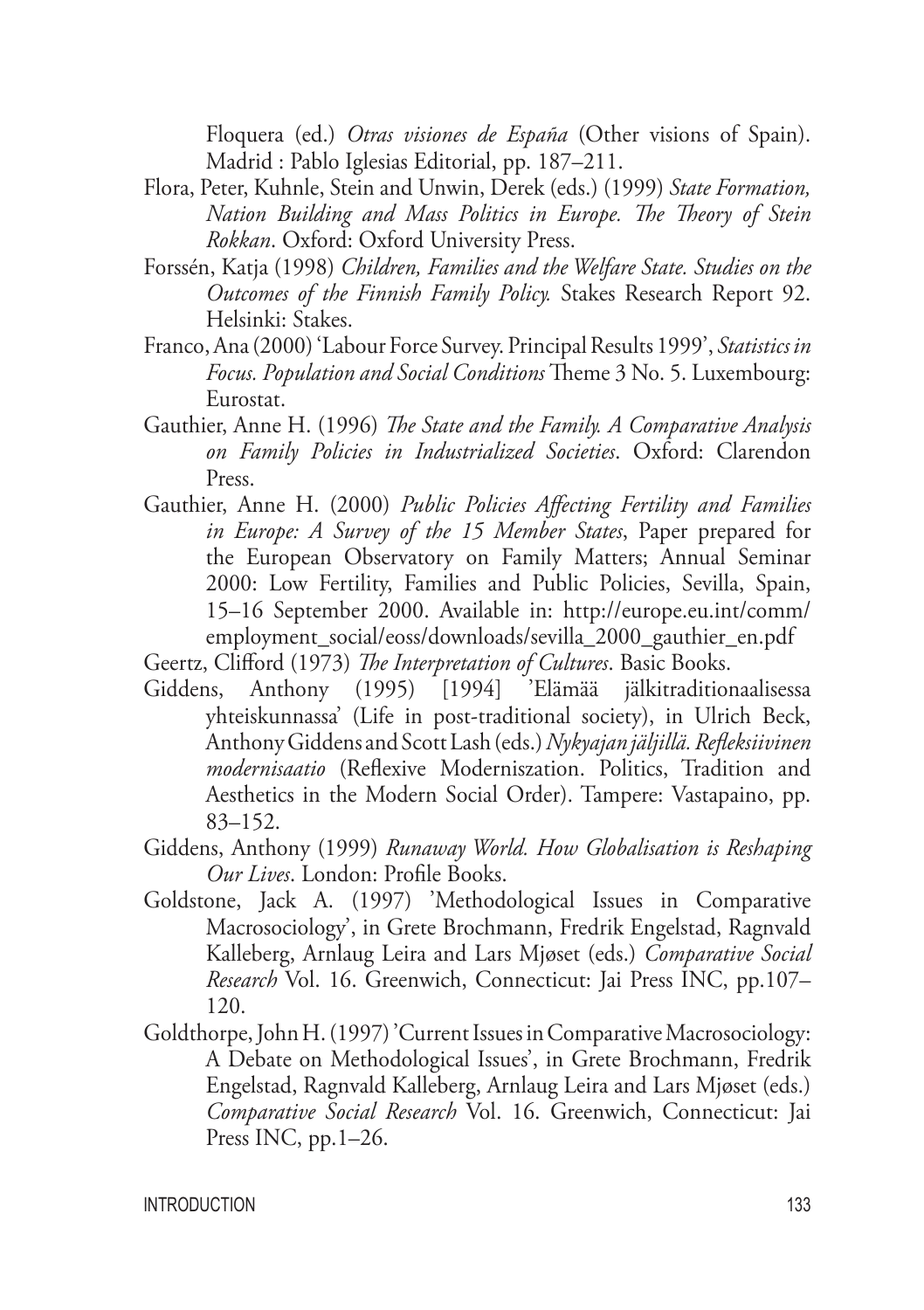- Goode, William (1963) *World Revolution and Family Patterns.* New York: Collier Macmillan.
- Goody, Jack (2000) *The European Family*. Oxford: Blackwell Publishers.
- Gottberg, Eva (1996) *Perhesuhteet ja lainsäädäntö* (Family relations and legislation). Turku: Turun yliopiston oikeustieteellisen tiedekunnan julkaisuja. Yksityisoikeuden julkaisusarja A:83.
- Greely, Andrew (1989) 'Protestant and Catholic: Is the Analogical Imagination Extinct?' *American Sociological Review* 54: 485–502.
- Gubrium, Jaber F. and Holstein, James A. (1990) *What Is Family?* Mountain View, CA and London: Mayfield Publishing Company.
- Guillén, Ana, M. (1997) 'Welfare State Development in Spain. A Historical and Explanatory Approach' in MIRE – Comparing Social Welfare Systems in Southern Europe, Vol. 3, Mission Recherche. Paris: Ministère de l'Emploi et de la Soldarité, pp. 67–91.
- Haavio-Mannila, Elina (1968) *Suomalainen nainen ja mies. Asema ja muuttuvat roolit.* (A Finnish woman and a man. Position and changing roles). Porvoo: WSOY.
- Hakim, Catherine (2000) *Work-lifestyle Choices in the 21st Century. Preference Theory*. Oxford: Oxford University Press.
- Hantrais, Linda and Mangen, Steen (1996) *Cross-National Research Methods in Social Science.* London: Pinter.
- Harding, Stephen, Phillips, Davis and Fogarty, Michael (1986) *Contrasting Values in Western Europe.* London: Macmillan Press.
- Hartmann, Heidi (1981) 'The Family as the Locus of Gender, Class and Political Struggle', *Signs* 6 (3): 366–394.
- Havén, Heikki (1998) (ed.) *Koulutus Suomessa* (Education in Finland). Helsinki: Tilastokeskus.
- Hiilamo, Heikki (2000) *Säästöt ja perhepolitiikka. Tutkimus julkisen talouden ongelmien vaikutuksesta Suomen perhepoliittiseen järjestelmään 1990 luvulla.* (Retrenchments and family policy. A study on the effects of problems of public economy on the family policy system in the 1990s). Licentiate thesis, Department of Social Policy, University of Turku, Finland.
- Hobsbawm, Eric (1999) [1994] *Äärimmäisyyksien aika. Lyhyt 1900-luku,*  1914–1991 (The Age of Extremes. The Short Twentieth Century, 1914–1991).Tampere: Vastapaino.
- Hochschild, Arlie Russell (1997) *The Time Bind. When Work Becomes Home & Home Becomes Work.* New York: Metropolitan Books.
- Iglesias de Ussel, Julio (1998) *La familia y el cambio político en España*. (Family and political change in Spain). Madrid: Tecnos.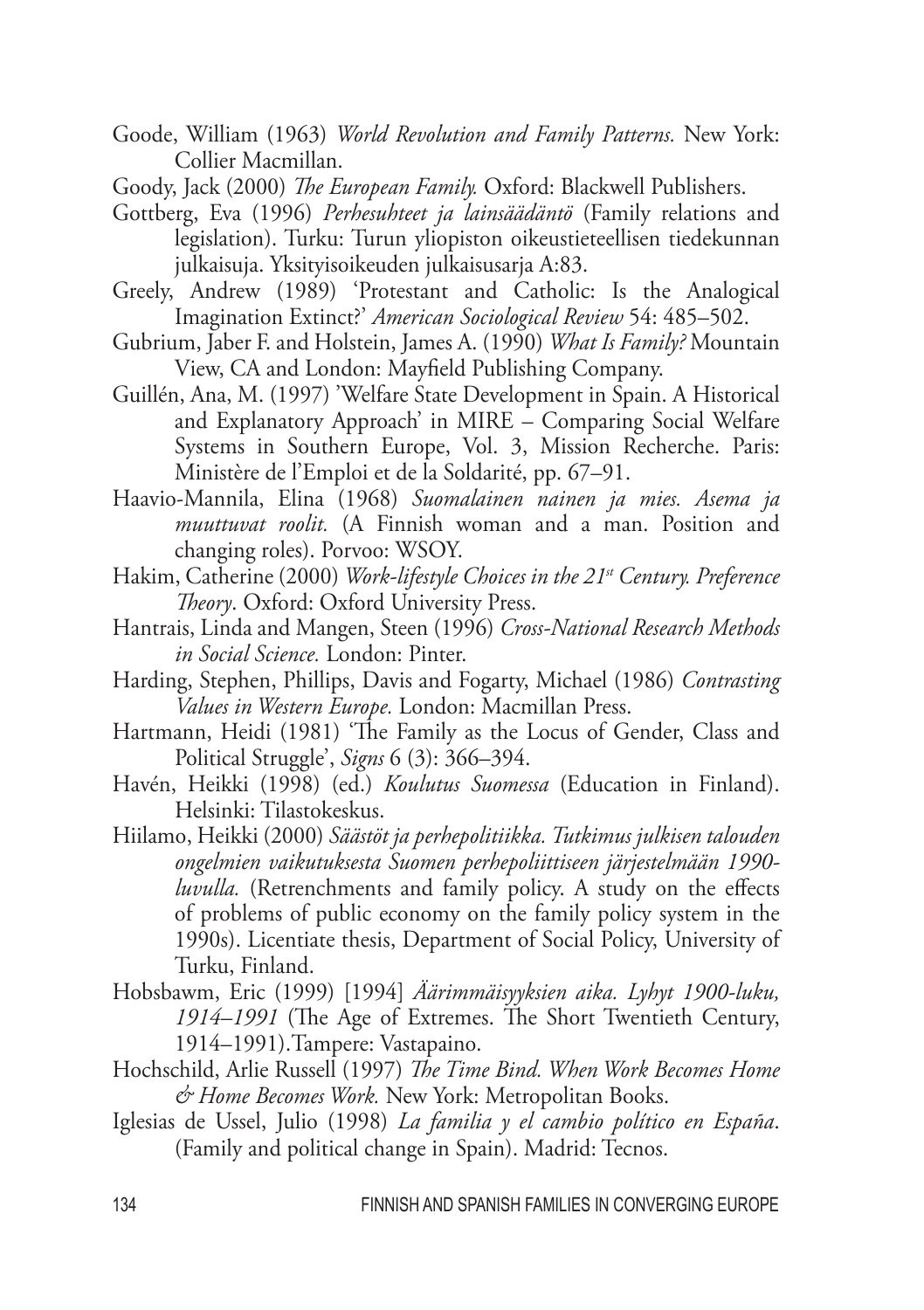- Inglehart, Ronald (1997) *Modernization and Postmodernization. Cultural, Economic, and Political Change in 43 Societies.* Princeton, New Jersey: Princeton University Press.
- *Instituto de la Mujer* (The Women's Institute) (2000) Alumnado universitario matriculado por sexo y área de conocimiento (Matriculation of university students by sex and discipline). (On-line statistics), http:// www.mtas.es/mujer/mcifras (consulted Sep.2000).
- *Instituto de la Mujer* (The Women's Institute) (2001) Tasas de fecunidad por grupos de edad (Fertility rates by age groups). (On-line statistics). http://www.mtas.es/mcifras/7.htm (consulted March 2002).
- Jaakkola, Risto (2000) 'Uusperheet' (Reconstituted families), in Marjukka Litmala (ed.) *Oikeusolot 2000. Katsaus oikeudellisten instituutioiden toimintaan ja oikeusongelmiin.* (Judicial conditions 2000. Review on functions and juridical problems of juridical institutions). Helsinki: Oikeuspoliittinen tutkimuslaitos, pp.317–320.
- Jallinoja, Riitta (1983) *Suomalaisten naisten taistelukaudet.* (Finnish women's periods of battle). Porvoo: WSOY.
- Jallinoja, Riitta (2000) *Perheen aika*. (Time of the family).Helsinki: Otava.
- Jallinoja, Riitta (2003) 'Perhe, sosiologia ja perhesosiologia', (Family, sociology and family sociology). *Tiedepolitiikka* 4: 27–33.
- Julkunen, Raija (1994) 'Suomalainen sukupuolimalli 1960-luku käänteenä' (The Finnish gender model – the  $1960s$  as a turning point), in Anneli Anttonen, Lea Henriksson and Ritva Nätkin (eds.) *Naisten hyvinvointivaltio* (Women's welfare state). Tampere: Vastapaino, pp. 179–202.
- *Juventud española* (Spanish Youth) (2000) Estudio cuatrianual de la juventud española (The quarterly study of Spanish youth). Madrid: Instituto de la Juventud, http://www.mtas.es/injuve (consulted Nov. 2000).
- Kartovaara, Leena (1999) 'Perheet (Families)', in Kristiina Andersson and Vesa Helin (eds.) *Suomen vuosisata* (The century of Finland). Helsinki: Tilastokeskus, pp. 14–17.
- Kautto, Mikko (2001) *Diversity among Welfare States. Comparative Studies on Welfare State Adjustment in Nordic Countries*. Stakes Research Report 118. Helsinki: Stakes.
- Keene, Judith (1999) 'Into the Clear Air of the Plaza: Spanish Women Achieve the Vote in 1931', in Victoria Lorée Enders and Pamela Beth Radcliff (eds.) *Constructing Spanish Womanhood. Female Identity in Modern Spain*. Albany N.Y.: State University of New York Press, pp. 325–347.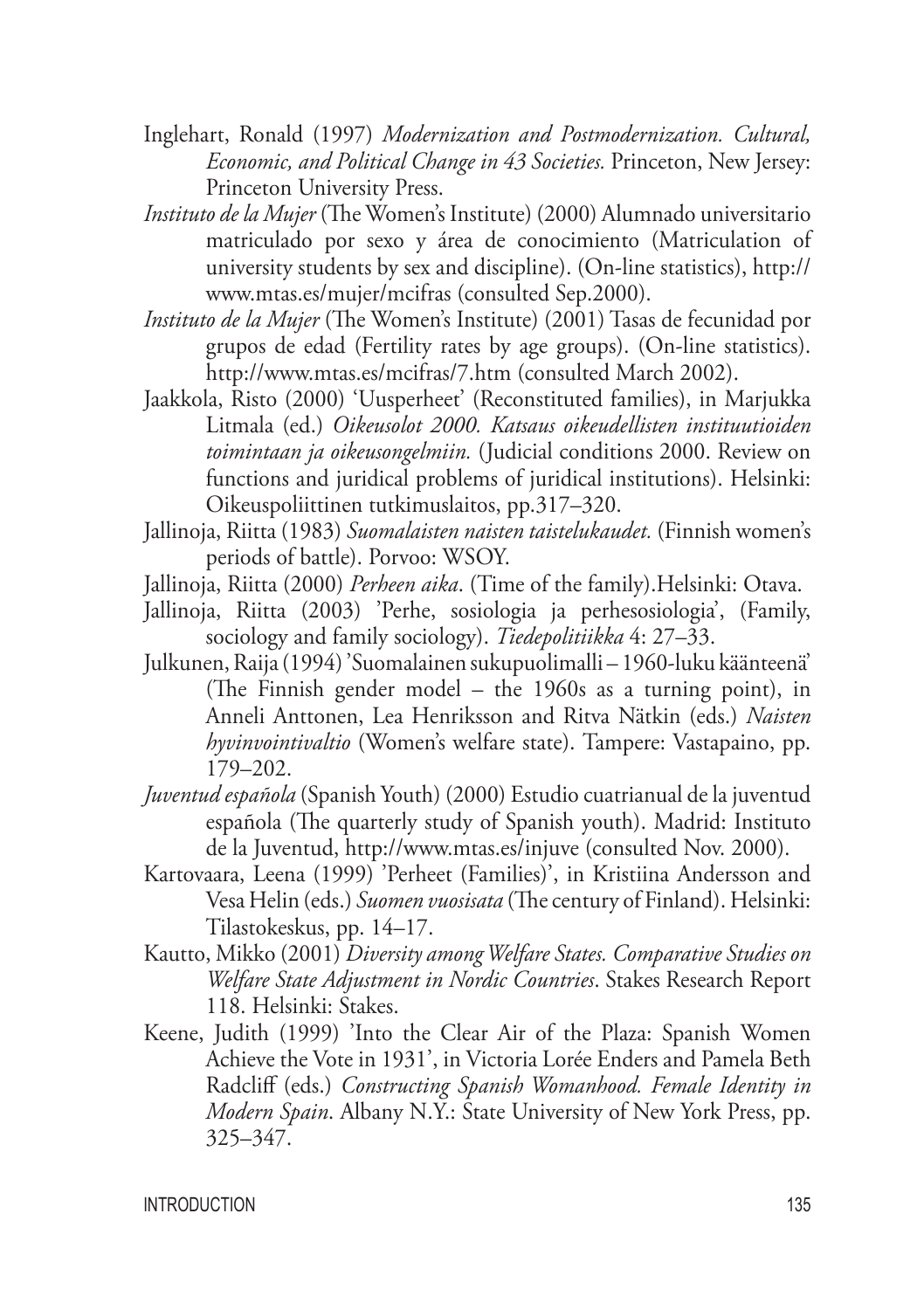- Keränen Marja (2001) 'Vertaileva ja poikkikulttuurinen tutkimus. Kaksi tapaa lähestyä muita maita (Comparative and Cross-cultural Research. Two Ways of Approaching Other Countries), *Politiikka* 43  $(2): 82 - 92.$
- Kiernan, Kathleen and Estaugh, Valerie (1993) *Cohabitation: Extra-marital Childbearing and Social Policy.* London: Family Policy Studies Centre.
- King, Gary, Keohane, Robert O. and Verba, Sidney (1994) *Designing Social Inquiry. Scientific Inference in Qualitative Research. Princeton* (N.Y.): Pronceton University Press.
- Kosonen, Pekka (1995) *Eurooppalaiset hyvinvointivaltiot. Yhdentymistä ja hajaantumista*. (European welfare states. Integration and dispersion). Helsinki: Gaudeamus.
- Kuhnle, Stein (ed.) (2000) *Survival of the European Welfare State.* London & New York: Routledge.
- Kuhnle, Stein and Alestalo, Matti (2000) 'Introduction: Growth, Adjustments and Survival of European Welfare States', in Stein Kuhnle (ed.) *Survival of the European Welfare State.* London & New York: Routledge, pp. 1–18.
- Kumar, Krishan (1997) 'Home: The Promise and Predicament of Private Life at the End of the Twentieth Century', in Jeff Weintraub and Krishan Kumar (eds.) *Public and Private in Thought and Practice. Perspectives on a Grand Dichotomy.* Chicago: The University of Chicago Press, pp. 204–236.

Lamanna, Mary Ann (2002) *Emile Durkheim on the Family*. London: Sage.

- Lannon, Frances (1995) 'Catholicism and Social Change', in Helen Graham and Io Labanyi (eds.) *Spanish Cultural Studies – An Introduction. The Struggle for Modernity*. Oxford: Oxford University Press, pp. 276– 282.
- Laslett, Peter and Wall, Richard (eds.) (1972) *Household and Family in Past Time.* Cambridge: Cambridge University Press.
- Lee, Gary R. (1987) 'Comparative Perspectives', in Marvin B. Sussman and Suzanne K. Steinmetz (eds.) *Handbook of Marriage and the Family.*  New York, London: Plenum Press, pp. 59–80.
- Leira, Arnlaug (1999) 'Family Change: Policies, Practices, and Values. Introduction', in Arnlaug Leira (ed.) *Comparative Social Research. Family Change: Policies, Practices and Values*. Vol. 18. Stamford: Jai Press.
- Lesthaeghe, Ron (1995) 'The Second Demographic Transition in Western Countries: An Interpretation', in Karen Oppenheim Mason and An-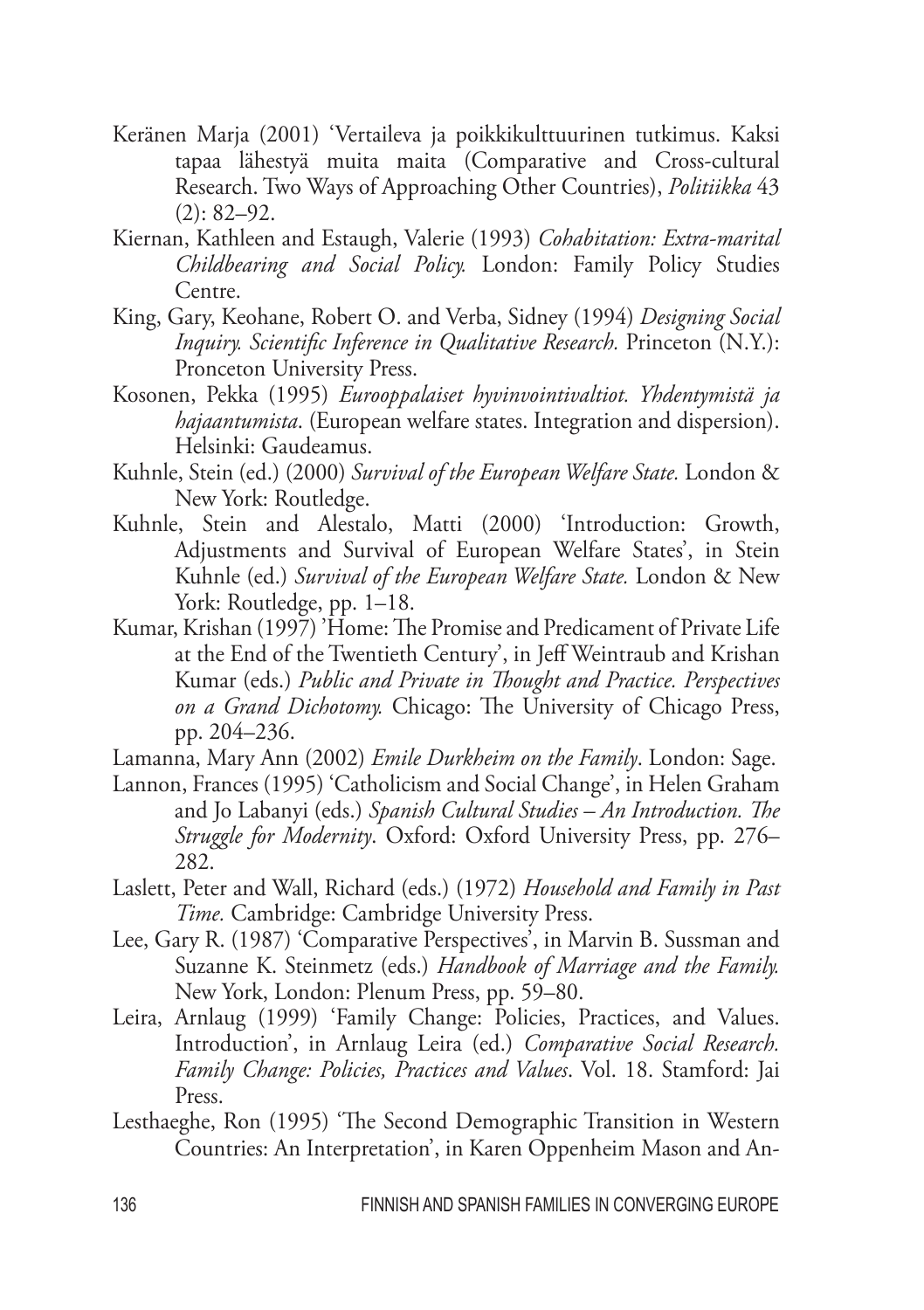Magritt Jensen (eds.) *Gender and Family. Change in Industrialized Countries*. Oxford: Clarendon Press, pp. 17–59.

- Lewis, Jane (ed.) (1993) *Women and Social Policies in Europe. Work, Family and the State*. Aldershot: Edward Elgar.
- Lewis, Jane (1997) 'Introduction', in MIRE Comparing Social Welfare Systems in Southern Europe, Vol. 3, Mission Recherche. Paris: Ministère de l'Emploi et de la Soldarité, pp. 305–313.
- Luokkaprojekti (1984) *Suomalaiset luokkakuvassa*. (Finns in the class portrait). Tampere: Vastapaino.
- Maddison, Angus (2001) *The World Economy. A Millennial Perspective*. Paris: OECD.
- Maff esoli, Michel (1995) [1993] *Maailman mieli. Yhteisöllisen tyylin muodoista*  (La contemplation du monde. – Figures du style communautaire). Tampere: Tammer-Paino Oy.
- Mahkonen, Sami (1978) *Johdatus perheoikeuden historiaan*. (An introduction to the history of family law). Helsinki: Suomen Lakimiessauran Kustannus Oy.
- Malinowski, Bronislaw (1913) *The Family Among the Australian Aborigines.* London: University of London Press.
- Mann, Susan A., Grimes, Michael D, Kemp, Alice Abel and Jenkins, Pamela J (1997) 'Paradigm Shifts in Family Sociology? Evidence from Th ree Decades of Family Textbooks'. *Journal of Family Issues* 18 (3): 315– 349.
- Marin, Marjatta (1994) 'Perhe ja moraali: vuosisata perhekeskustelua' (Family and morality: a century of family discussion), in Juha Virkki (ed.) *Ydinperheistä yksilöllistyviin perheisiin* (From nuclear families to individualising families). Porvoo: WSOY, Areena-sarja, pp. 10–23.
- McIntyre, Lisa J. and Sussman Marvin B. (eds.) (1995) *Familes and Law*. New York: Haworth.
- Meil, Gerardo (1994) 'Evolution de la Politique Familiale en Espagne. Du salaire familial à la lutte contre pauvreté' (Evolution of the Spanish family policy. From family wages to the battle against poverty). *Population* 4–5: 959–983.
- Meil, Gerardo (1999) *La postmodernización de la familia Española.* (Postmodernisation of the Spanish family). Madrid: Acento Editorial.
- Melin, Harri (1998) 'Classes and Social Forces Since the 1980s', in Raimo Blom and Harri Melin (eds.) *Economic Crisis, Social Change and New Social Divisions in Finland.* Series A/29, Department of Sociology and Social Psychology, University of Tampere, Finland, pp. 9–24.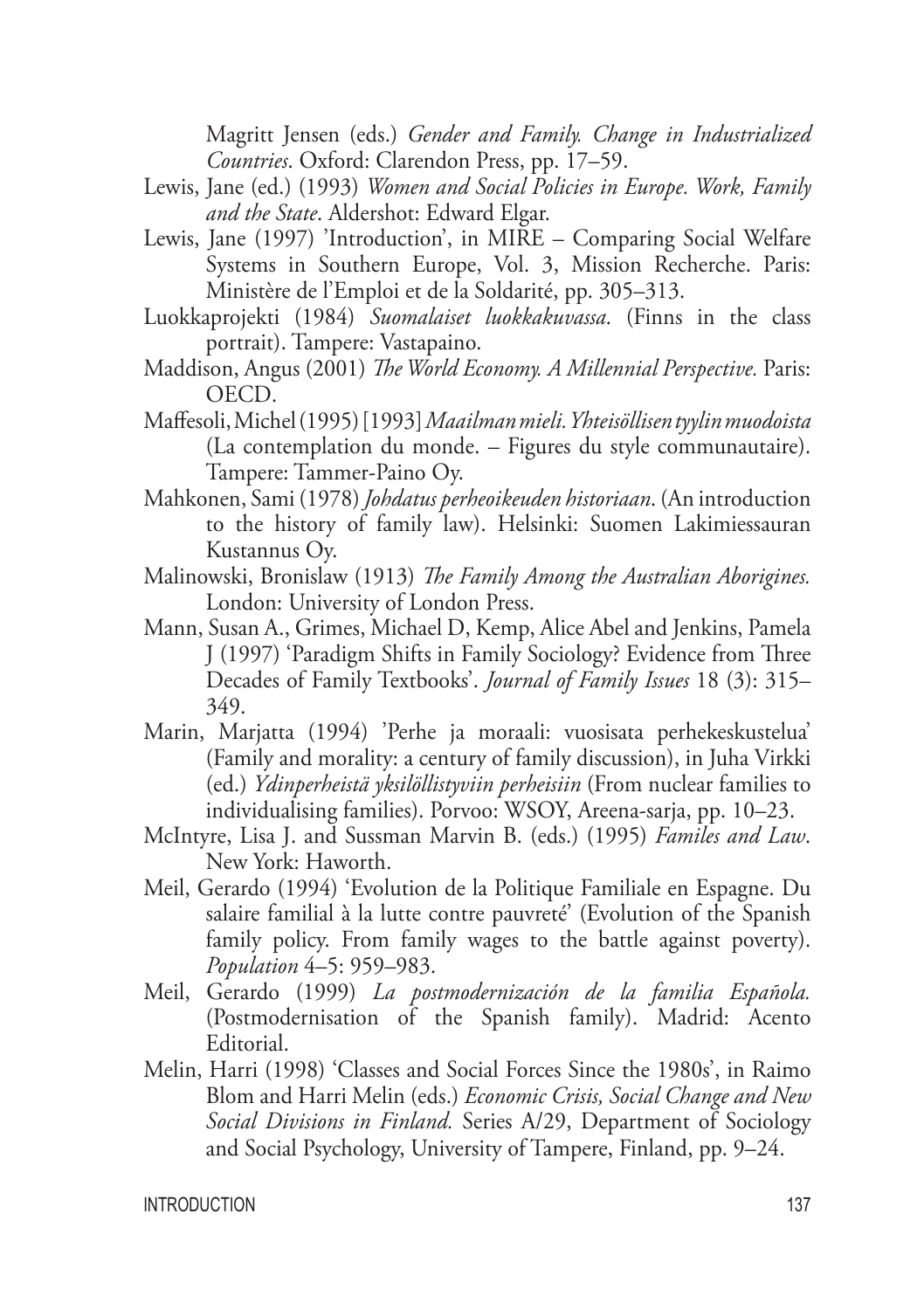- Melin, Harri (1999) 'Katosivatko luokat?' (Did social classes disappear?), in Raimo Blom (ed.) *Mikä Suomessa muuttui? Sosiologinen kuva 1990-luvusta*. (What changed in Finland? Sociological picture of the 1990s). Helsinki: Hanki ja jää, Gaudeamus, pp. 21–48.
- Melkas, Tuula (1999) *The Gender Barometer 1998: Equality Between Men and Women in Finland.* Helsinki: Tilastokeskus.
- Michalski, Anna and Tallber, Jonas (1999) *Project on European Integration Indicators.* Working paper. European Commission: Forward Studies Unit. http://www.europe.eu.int/comm/cdp/workingpaper/project\_ on european integration.pdf (consulted May 2001).
- Mill, John Stuart (1967) [1843] *A System of Logic: Ratiocinative and Inductive.*  Toronto: Toronto University Press.
- Mitterauer, Michael and Sieder, Reinhard (1982) *The European Family. Patriarchy to Partnership from the Middle Ages to the Present.* Oxford: Blackwell Publishers.
- Montero, Rosa (1995) 'The Silent Revolution: The Social and Cultural Advances of Women in Democratic Spain', in Helen Graham and Jo Labanyi (eds.) *Spanish Cultural Studies – An Introduction. The Struggle for Modernity.* Oxford: Oxford University Press, pp. 381–393.
- Morcillo, Aurora G. (2000) *True Catholic Womanhood*. *Gender Ideology in Franco's Spain.* DeKalb, Illinois: Northern Illinois University Press.
- Morgan, David H. J. (1975) *Social Theory and the Family*. London and Boston: Routledge and Kegan Paul.
- Morgan, David H. J. (1996) *Family Connections. An Introduction to Family Studies.*Cambridge: Polity Press.
- Moss, Peter (1980) *Work and the Family*. London: Temple Smith.
- Murdock, George (1965) [1945] *Social Structure*. New York: Free Press.
- Naldini, Manuela (2000) 'Family Allowances in Italy and Spain: Long Ways to Reform', in Astrid Pfenning and Thomas Bahle (eds.) *Families and Family Policies in Europe. Comparative Perspectives*. Frankfurt am Main and New York: Peter Lang, pp. 70–89.
- Nash, Mary (1995) *Defying Male Civilization: Women in the Spanish Civil War.* Denver, Colorado: Arden Press.
- Nash, Mary (1999) 'Un/Contested Identities: Motherhood, Sex Reform and the Modernization of Gender Identity in Early Twentieth-Century Spain, in Victoria Lorée Enders and Pamela Beth Radcliff (eds.) *Constructing Spanish Womanhood. Female Identity in Modern Spain*. Albany N.Y.: State University of New York Press, pp. 25–49.
- Niemelä, Heikki, Salminen, Kari and Vanamo, Jussi (1998) *Sosiaalinen*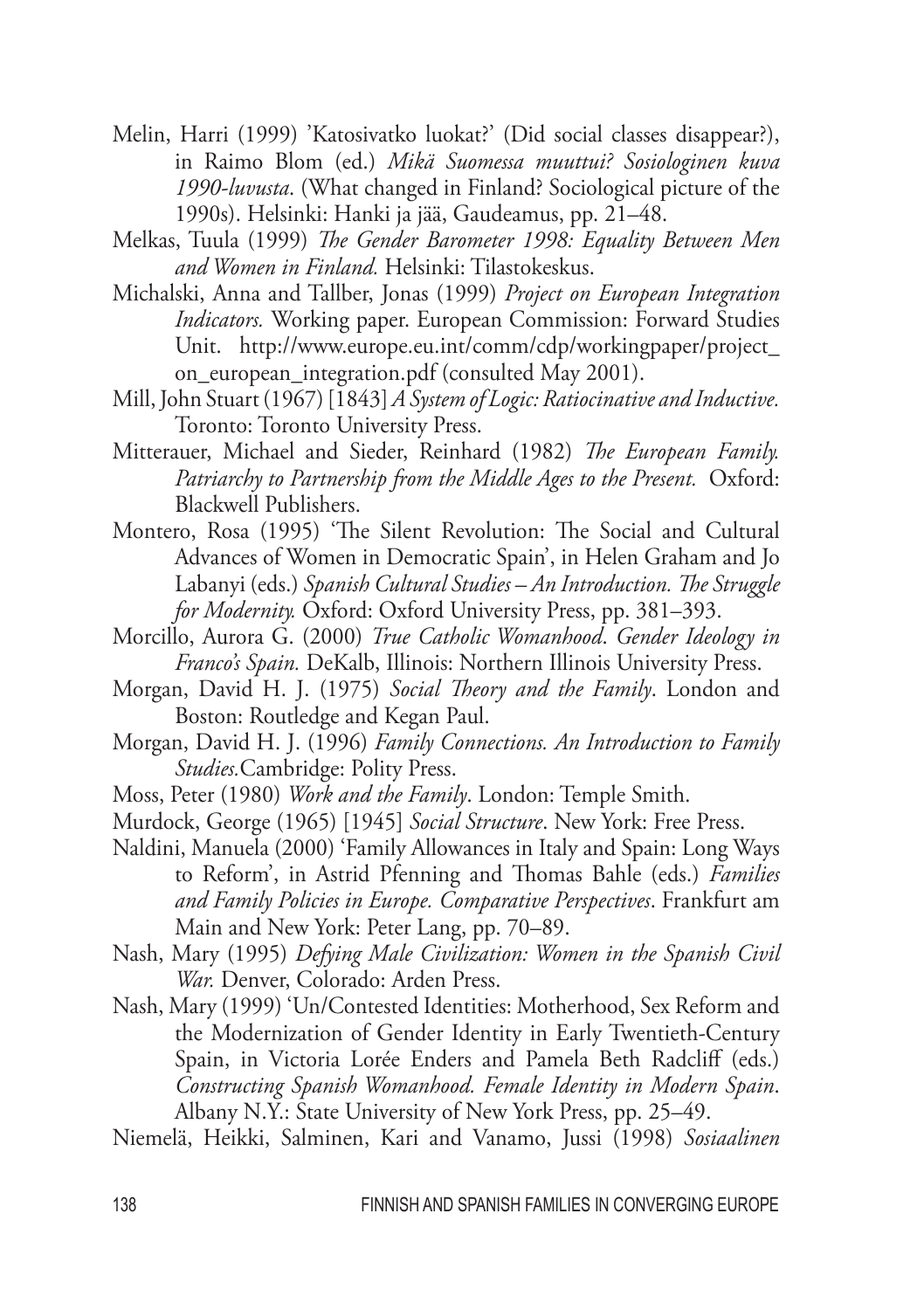*modernisaatio Euroopan reuna-alueilla. Sosiaaliturvan muotoutuminen Espanjassa ja Suomessa*. (Social modernisation on the fringes of Europe. Development of social security in Spain and Finland). Eläketurvakeskuksen tutkimuksia 2. Helsinki: Hakapaino.

- Notkola, Irma-Leena (1994) 'Hedelmällisyys' (Fertility), in Seppo Koskinen, Tuija Martelin, Irma-Leena Notkola, Veijo Notkola and Kari Pitkänen (eds.) *Suomen väestö*. (Population of Finland). Hämeenlinna: Gaudeamus, pp. 64–106.
- Oakley, Ann (1974) *The Sociology of Housework*. Oxford: Martin Robertson.
- *OECD* 1974. Labour Force Statistics 1961–1972.
- *OECD* 1997a. Historical Statistics 1960–1995.
- *OECD* 1997b. Labour Force Statistics 1976–1996.
- *OECD* 2001. Society at a Glance: OECD Social Indicators 2001 edition. Social Issues. Paris: OECD.
- *OECD* 2002. Quarterly Labour Force Statistics No.3. http://www. sourceoecd.org (consulted Apr. 2003).
- Ollila, Anne (1993) *Suomen kotien päivä valkenee…Marttajärjestö suomalaisessa yhteiskunnassa vuoteen 1939.* (Daybreak of Finnish homes...The Martta organisation in Finnish society until 1939). Historiallisia tutkimuksia 173. Helsinki: SHS.
- Oppenheimer, Valerie Kincade (1988) 'A Theory of Marriage Timing', *American Journal of Sociology* 94: 563–591.
- Orizo, Francisco Andrés (1996) *Sistemas de valores en la España de los 90.* (Value systems in Spain in the 90s). Madrid: CIS.
- Paajanen, Pirjo (2002) *Saako haikara tulla käymään ? Suomalaisten lastenhankinnan ihanteet ja todellisuus.* Perhebarometri E 14. (How about a visit from the stork? The ideal and reality of having children in Finland. Family Barometer 2002). Helsinki: Väestöliitto, Väestöntutkimuslaitos.
- Parsons, Talcott and Bales, Robert F. (1955) *Family, Socialization and Interaction Process.* New York: The Free Press.
- Parsons, Talcott (1964) *The Social System*. New York: Free Press.
- Parsons, Talcott (1966) *Societies: Evolutionary and Comparative Perspectives.* Englewood Cliffs: Prentice Hall.
- Parsons, Talcott (1978) *Religion in Postindustrial Society. In Action, Theory and Human Condition.* New York: Free Press.
- Picontó-Novales, Teresa (1997) 'Family Law and Family Policy in Spain', in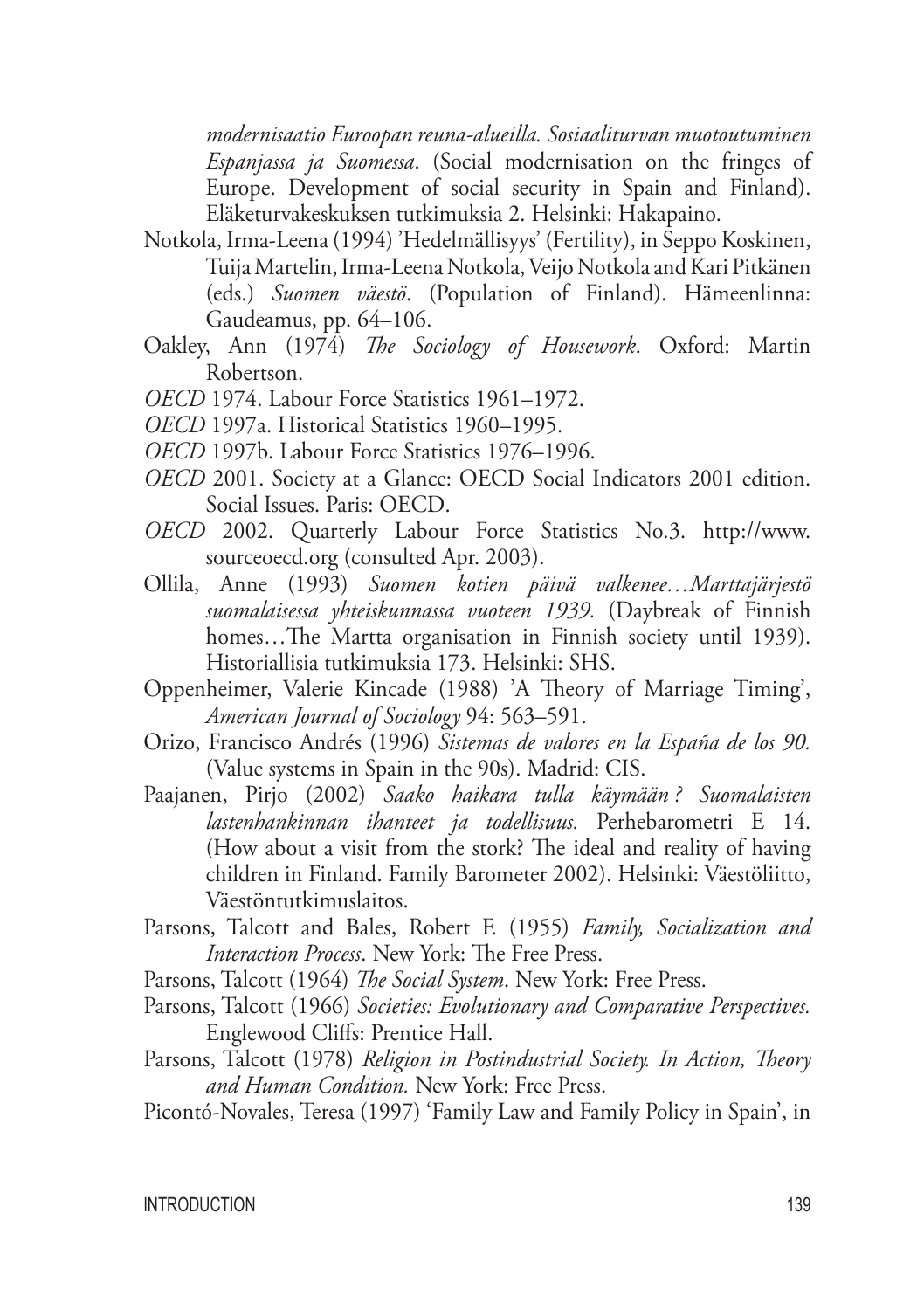Jacek Kurczewski and Mavis Maclean (eds.) *Family Law and Family Policy in the New Europe*. Aldershot: Dartmouth, pp. 109–127.

Popenoe, David (1988) *Disturbing the Nest.* New York: Aldine de Gruyter.

- Przeworski, Adam and Teune, Henry (1970) *Logic of Comparative Social Inquiry.* New York: Wiley-Interscience, John Wiley & Sons.
- Ragin, Charles C. (1987) *The Comparative Method. Moving Beyond Qualitative and Quantitative Strategies.* Berkeley: University of California Press.
- Ragin, Charles C. (1996) 'The Distinctiveness of Comparative Social Science', in Alex Inkeles and Masamichi Sasaki (eds.) *Comparing Nations and Cultures. Readings in a Cross-Disciplinary Perspective*. Englewood Cliffs, New Jersey: Prentice Hall, pp. 74–100.
- Ragin, Charles C. (2000) *Fuzzy-set Social Science*. Chicago: University of Chicago Press.
- Raitanen, Marko (2001) 'Itsenäistyminen tietää köyhtymistä (Becoming independent means becoming poorer)', in Tapio Kuure (ed.) *Aikuistumisen pullonkaulat. Nuorten elinolot -vuosikirja* (Bottlenecks in becoming adult: Yearbook of young people's living conditions)*.* Helsinki: Nuorisotutkimusverkosto, Nuorisoasiain neuvottelukunta, Stakes, pp. 97–108.
- Ressler, Rand W. and Waters, Melissa A. (1995) 'The Economics of Cohabitation', *Kyklos* 4. (Electronic journal) http://www.ehostvgws. epnet.com (consulted March 2002).
- Reuna, Veera (1997) *Perhebarometri. Selvitys suomalaisten perheeseen liittyvistä käsityksistä.* (Family Barometer. An account of Finns' conceptions of the family). Katsauksia E 3: Helsinki: Väestöliitto, Väestöntutkimuslaitos.
- Romero Salvadó, Franciso J. (1999) *Twentieth-century Spain. Politics and Society in Spain, 1898–1998*. London: Macmillan Press.
- Rueschemeyer, Dietrich and Stephens, John D. (1997) 'Comparing Historical Sequences – A Powerful Tool For Causal Analysis', in Grete Brochmann, Fredrik Engelstad, Ragnvald Kalleberg, Arnlaug Leira and Lars Mjøset (eds.) *Comparative Social Research* Vol. 16. Greenwich, Connecticut: Jai Press INC, pp.55–72.
- Sainsbury, Diane (1996) *Gender, Equality and Welfare States*. Cambridge: Cambridge University Press.
- Scanzoni, John (1987) 'Families in the 1980s: Time to Refocus Our Th inking'. *Journal of Family Issues* 8 (4): 394–421.
- Shorter, Edward (1975) *The Making of the Modern Family*. London: Fontana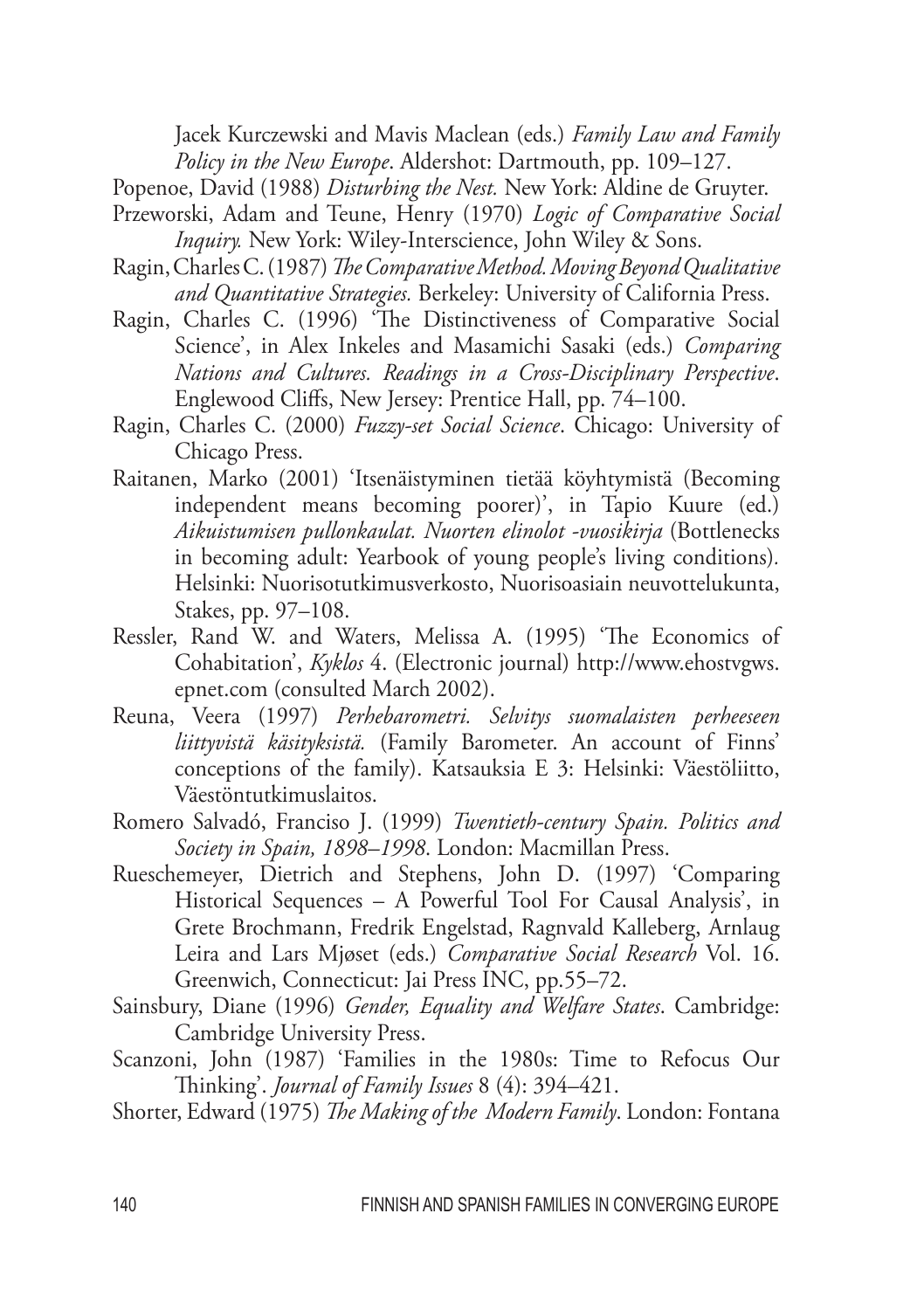Books.

- Shubert, Adrian (1992) [1990] *A Social History of Modern Spain*. London: Routledge.
- Smelser, Neil J. (2003) On Comparative Analysis, Interdisciplinarity and Internationalization in Sociology, *International Sociology* 18(4): 643– 657.
- *Social protection in Europe 1999 (2000)* Luxembourg: Office of Official Publications of the European Communities.
- Solsona, Montserrat (1998) 'The Second Demographic Transition from a Gender Perspective', *The European Journal of Social Sciences* 11 (2): 211–226.
- Stacey, Judith (1996) *In the Name of the Family. Rethinking Family Values in the Postmodern Age*. Boston: Beacon Press.
- *Statistics Finland* (2000) Koulutus (Education), (on-line statistics). http:// www.stat.fi (consulted Sep. 2000)
- Stinchcombe, Arthur L. (1978) *Theoretical Methods in Social History*. New York: Academic Press.
- Sulkunen, Irma (1989) *Miina Sillanpää ja sukupuolten maailmojen erkaantuminen* (Miina Sillanpää and the parting of the worlds of genders). Helsinki: Hanki ja jää.
- Takala, Pentti (1992) 'Kohti postmodernia perhettä perhepolitiikan muuttuvat käsitykset' (Towards postmodern family – the changing conceptions of family policy), in Olavi Riihinen (ed.) *Sosiaalipolitiikka 2017. Näkökulmia suomalaisen yhteiskunnan kehitykseen ja tulevaisuuteen*. (Social policy 2017. Views on the development and future of the Finnish society). Juva: WSOY, pp. 577–600.
- Taylor-Gooby, Peter (2004) 'Open Markets and Welfare Values. Welfare Values, Inequality and Social Change in the Silver Age of the Welfare State, *European Societies* 6(1): 29–48.
- Therborn, Gøran (1995) *European Modernity and Bevond. The Trajectory of European Societies 1945–2000*. London: Sage.
- Thorkildsen, Dag (1997) 'Religious Identity and Nordic Identity', in Øysten Sørensen and Bo Stråth (eds.) *The Cultural Construction of Norden*. Oslo: Scandinavian University Press, pp.138–160.
- Thorne, Barrie (1982) 'Feminist Rethinking of the Family: An Overview', in Barrie Thorne and Marlyn Yalom (eds.) *Rethinking the Family*. New York and London: Longman, pp. 1–24.
- Tilly, Charles (1984) *Big Structures, Large Processes, Huge Comparisons.* New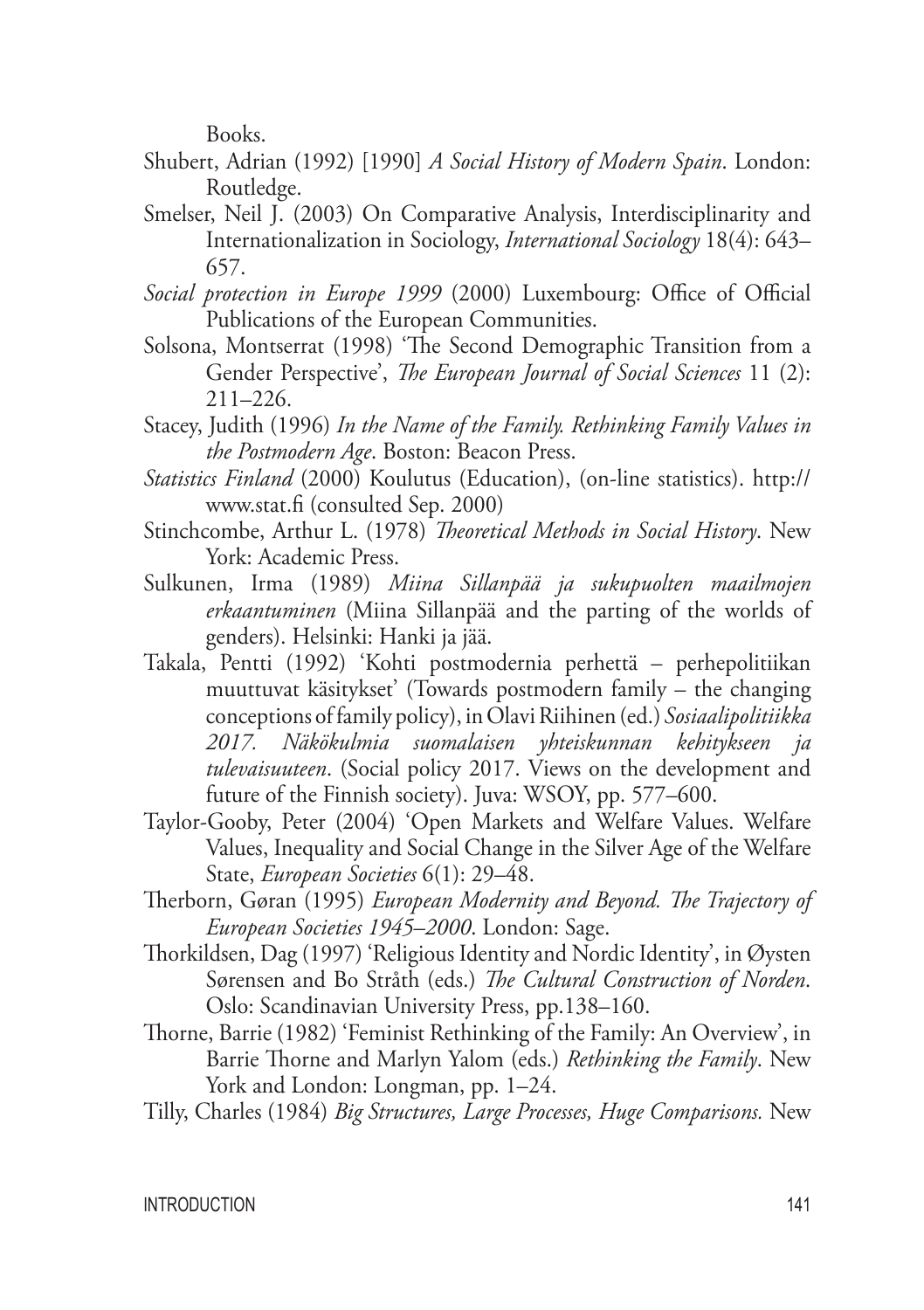York: Russell Sage Foundation.

- Tobío, Constanza (2001) 'Working and Mothering. Women's Strategies in Spain'. *European Societies* 3: 339–371.
- Toivonen, Timo (1999) *Empiirinen sosiaalitutkimus. Filosofi a ja metodologia*. (Empirical social research. Philosophy and methodology). Porvoo, Helsinki, Juva: WSOY.
- Tolkki–Nikkonen, Mirja (1996) 'The Status of Family Theory and Research in Finland', Marvin B. Sussman and Roma Stovall Hanks (eds.) Intercultural Variation in Family Research and Theory: Implications for Cross-National Studies, Vol. II, Part 2, *Marriage & Family Review* 23 (3/4): 657–679.
- *UNESCO* (2002) Estimated illiteracy rate and illiterate population aged 15 years and older by country, 1970–2015. Institute of Statistics (Online statistics), http://portal.unesco.org
- *United Nations* 1949. Statistical Yearbook 1948. New York.
- *United Nations* 1977a. Demographic Yearbook 1976. New York.
- *United Nations* 1977b. World Statistics in Brief. Statistical Papers Series V No. 2. New York.
- *United Nations* 1992. World Statistics in Brief. Statistical Papers Series V No. 14. New York.
- *United Nations* 2000a. Demographic Yearbook 1998. New York.
- *United Nations* 2000b. Women and Men in Europe and North America 2000. New York & Geneva.
- *United Nations* 2001a. World Statistics in Brief. Statistical Papers Series V No. 22. New York.
- *United Nations* 2001b. World Urbanisation Prospects: The 1999 Revision. Geneva: United Nations Environment Programme/DEWA/GRID.
- Valiente, Celia (1997) 'The Rejection of Authoritarian Policy Legacies: Family Policy in Spain 1975–1995', in *MIRE – Comparing Social Welfare Systems in Southern Europe*, Vol. 3, Mission Recherche. Paris: Ministère de l'Emploi et de la Soldarité, pp. 363–383.
- Van de Kaa, Dirk (1987) 'Europe's Second Demographic Transition', *Population Bulletin* 41. Washington: Population Reference Bureau.
- Walby, Sylvia (1990) *Theorizing Patriarchy*. Oxford: Balckwell.
- Wallerstein, Immanuel (1980) *The Modern World System. Capitalist Agriculture and the Origins of the European World-Economy, 1600– 1759*. New York: Academic Press.
- Weiss, Doris (2000) 'The European Union and the Family: Law and Policy',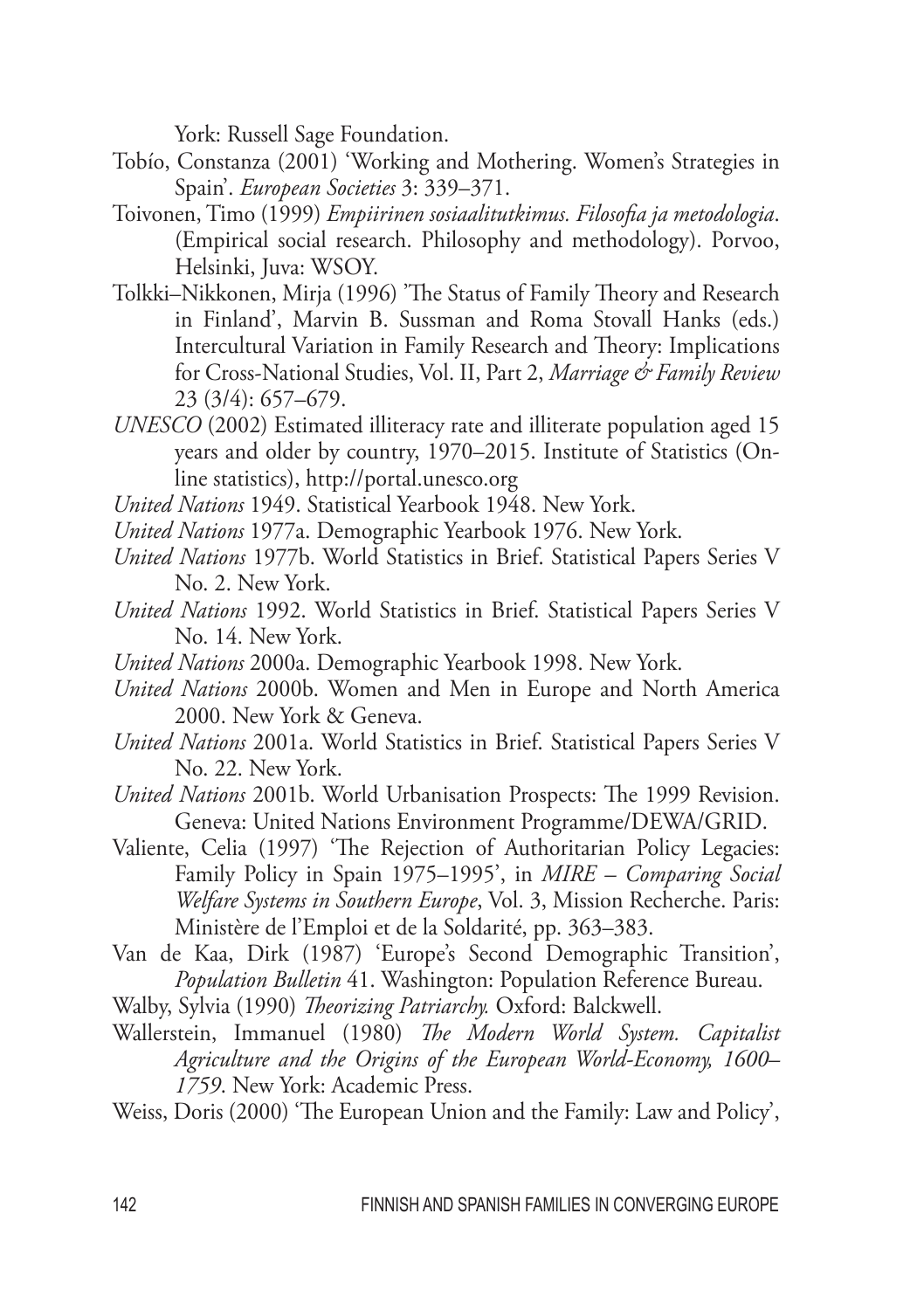in Astrid Pfenning and Thomas Bahle (eds.) *Families and Family Policies in Europe. Comparative Perspectives.* Frankfurt am Main: Peter Lang, pp. 127–140.

- Westermarck, Edward (1891) *The History of Human Marriage*. London: Macmillan and Co.
- Winther, Pernille (ed.) (1997) *Housing Policy in the EU Member States,*  Working Document. Social Affairs Series W 14. Luxembourg: European Parliament, Directorate General for Research.
- *Yearbook of Population Research in Finland xxxv 1998–1999.* Helsinki: The Population Research Institute, The Family Federation of Finland.
- Ylikangas, Heikki (1986) *Käännekohdat Suomen historiassa* (The turning points in Finnish history). Helsinki: WSOY.
- Østergård, Uffe (1997) 'The Geopolitics of Nordic Identity From Composite States to Nation States', in Øysten Sørensen and Bo Stråth (eds.) *The Cultural Construction of Norden*. Oslo: Scandinavian University Press, pp. 25–71.
- $Q$ yen, Else (1990) 'The Imperfections of Comparisons', in Else  $Q$ yen (ed.) *Comparative Methodology. Th eory and Practice in International Social Research.* London: Sage, pp. 1–18.

### On-line databases of legislation in Finland and Spain

- *Normacivil* electronic database on Spanish law maintained by Universitat de Girona, Facultat de Dret (University of Girona, Faculty of Law) http://www.civil.udg.es/normacivil/
- *Código Civil español 1889/Libro I De las personas* (Spanish Civil Code). Normacivil – electronic database. http://www.civil.udg.es/normacivil/ estatal/CC/L1.htm:
- Título IV Del matrimonio (On marriage), Capítulo V De los derechos y deberes de los cónyuges (On the rights and duties of spouses), Artículo 68.
- Título IV Del matrimonio (On marriage), Capítulo VI De la nulidad del matrimonio (On nullity of marriage), Artículos 73–80.
- Título IV Del matrimonio (On marriage), Capítulo VII De la separatción (On separation), Artículos 81–84.
- Título IV Del matrimonio (On marriage), Capítulo VIII De la dissolución (On dissolution), Artículos 85–89.
- Título VI De los alimentos entre parientes (On maintenance of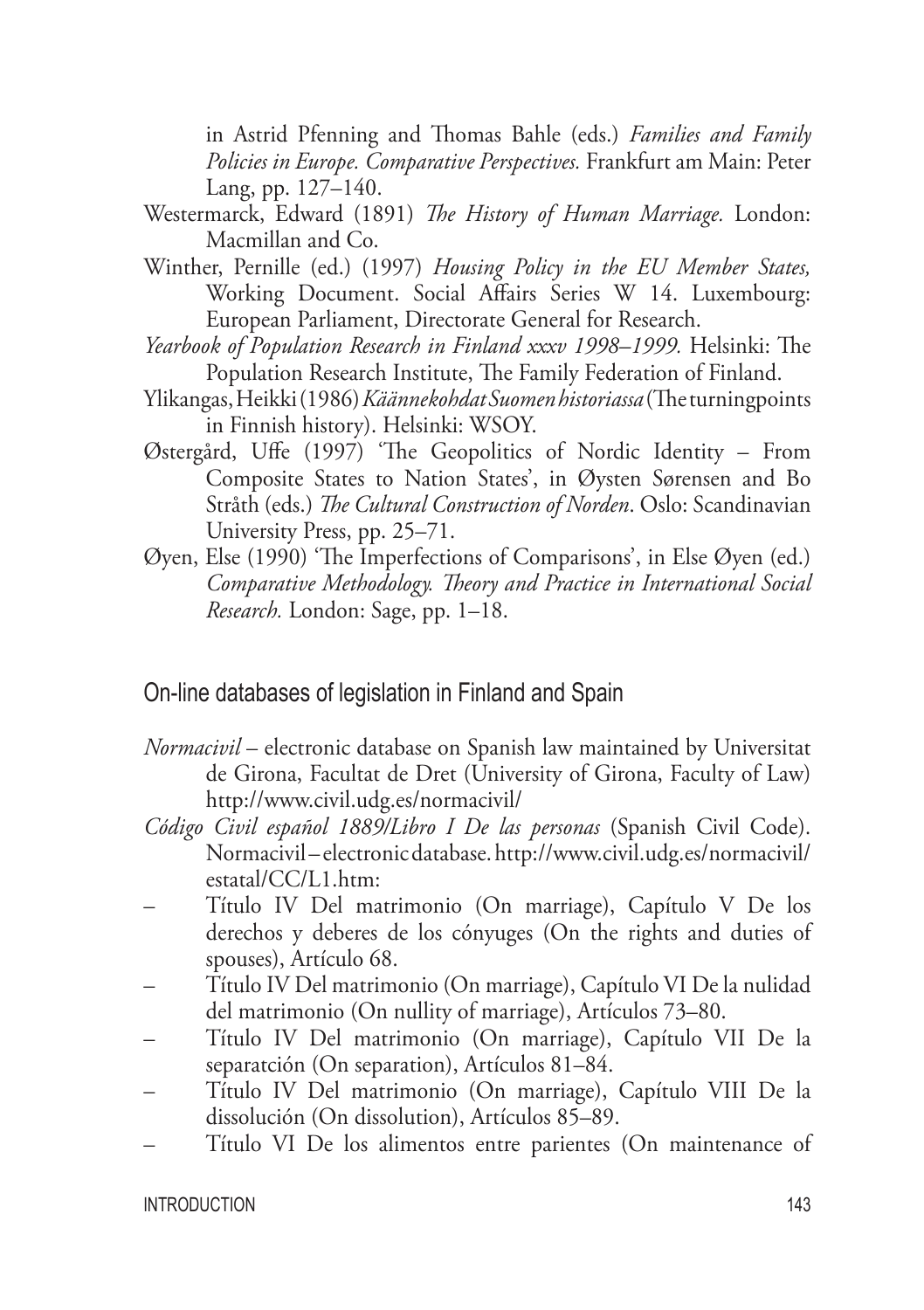relatives), Artículos 142–143.

- *Valtion säädöstietopankki FINLEX* (Statutes of Finland database) http:// www. finley  $f_1$ .
- *Avioliittolaki 1929/234* (Marriage Act)
- *Hallituksen esitys eduskunnalle laiksi virallistetusta parisuhteesta 15.12.2000*. (Proposed parliament bill on the law on registered couples 15.12.2000)
- *Laki lapsen elatuksesta 1975/704*. (Law on child maintenance).
- *Laki virallistetusta parisuhteesta 2001/950*. (Law on registered couples).
- *Lakivaliokunnan mietintö 15/2001*. (Consultation document of the Law Committee).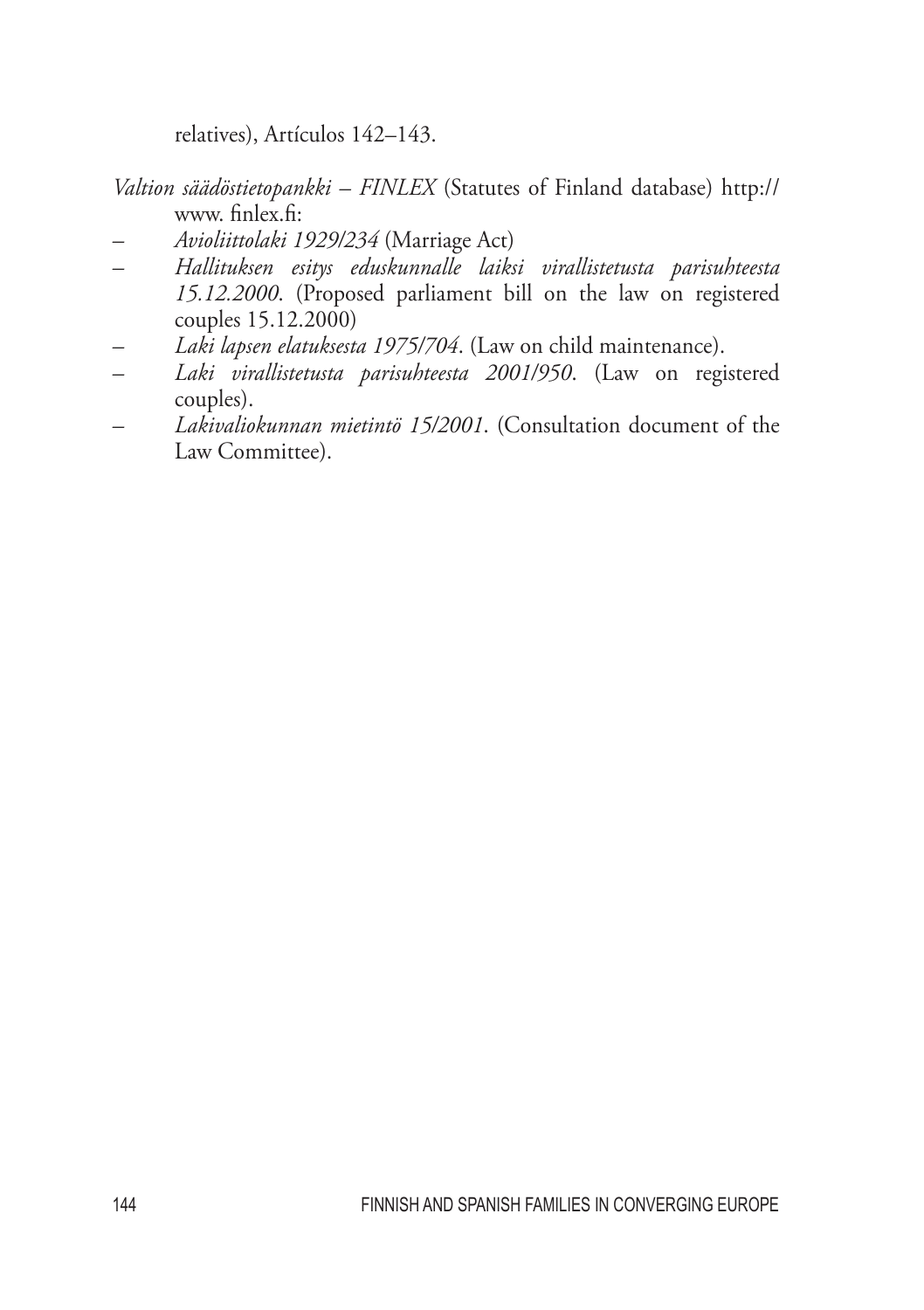# **II**

# **NATIONS' DIFFERENT FAMILIES? CONTRASTING COMPARISON OF FINNISH AND SPANISH 'IDEOLOGICAL FAMILIES'**

## **Article 1**

# 1. Introduction

Are Northern and Southern families as different as usually assumed, and if so, in what ways and why? These questions are the inspiration for the present study. The aim of this study is to provide some answers to these questions and to justify the doubts by formulating and analysing Finnish and Spanish cases as representatives of Northern and Southern families. The cases are built of selected sets of Finnish and Spanish laws and policies which are directly focused on and targeted at families, family formation and family life. Another selection criterion has been that the laws and policies are nationally applied. This is very important for comparative purposes because unlike in Finland where laws and policies are national, in Spain laws and policies may be either national or regional.

Accordingly, the main problem of comparing Finland and Spain is the fact that Spain is very heterogeneous in cultural, social and economic terms, whereas Finland is clearly more homogeneous. For this reason, it is risky or even erroneous to talk about the (uniform)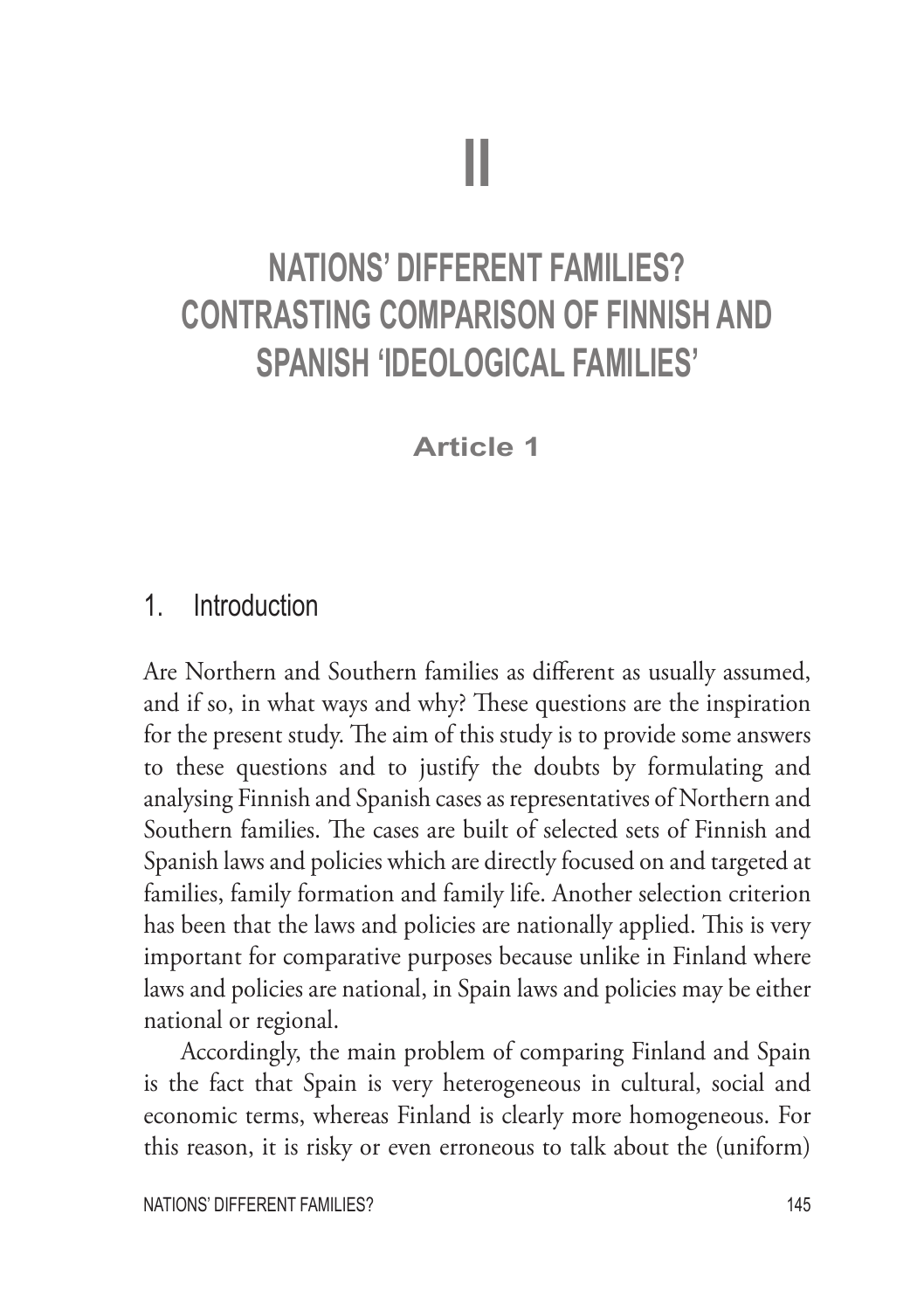Spanish culture, although it is risky also in the case of Finland, but perhaps less so.

Therefore, I want to stress that this study is not about real Finnish and Spanish families and their lives nor is it about laws and policies as such. It is about ideologies of families that laws and policies reflect. But why ideologies? Because the conceptions of Northern and Southern family types arise out of ideologies and stereotypical notions which affect our comprehension. Ideologies and stereotypical notions function as standardising forces that provide mythical and universal representations of social structures and systems of social relations (Thompson 1986). They operate like stamps which label the families of different nations according to dichotomies such as modern/ traditional, individual/collective, secular/religious, public/private.

Ideologies do not just hang in the air. They are historical, social and cultural creations which do have links with material circumstances. Ideologies have been imposed on us through political power, education, social policy and religion, among other things. They influence and determine the ways in which laws and policies are formulated and implemented, and consequently influence people's behaviour and lives. Family ideologies do not actually dictate our lives but they do give us hints about how a proper, normal and respectable life should be lived (cf. Gittins 1985). But since ideologies are historical they must alter to correspond to the prevailing circumstances.

In consequence, shedding light on the historical, social and cultural dimensions leads to discussions about the modernisation process in connection with the family institution, the modernisation processes of Finnish and Spanish societies, the development of family legislation and policies, and the transformation of values. Therefore, the historical time span of the study reaches from the early decades of the 20th century to the present day, although the stress is on the past few decades.

The sources are comprised of sociological, anthropological, cultural, historical, political, social political and legal studies and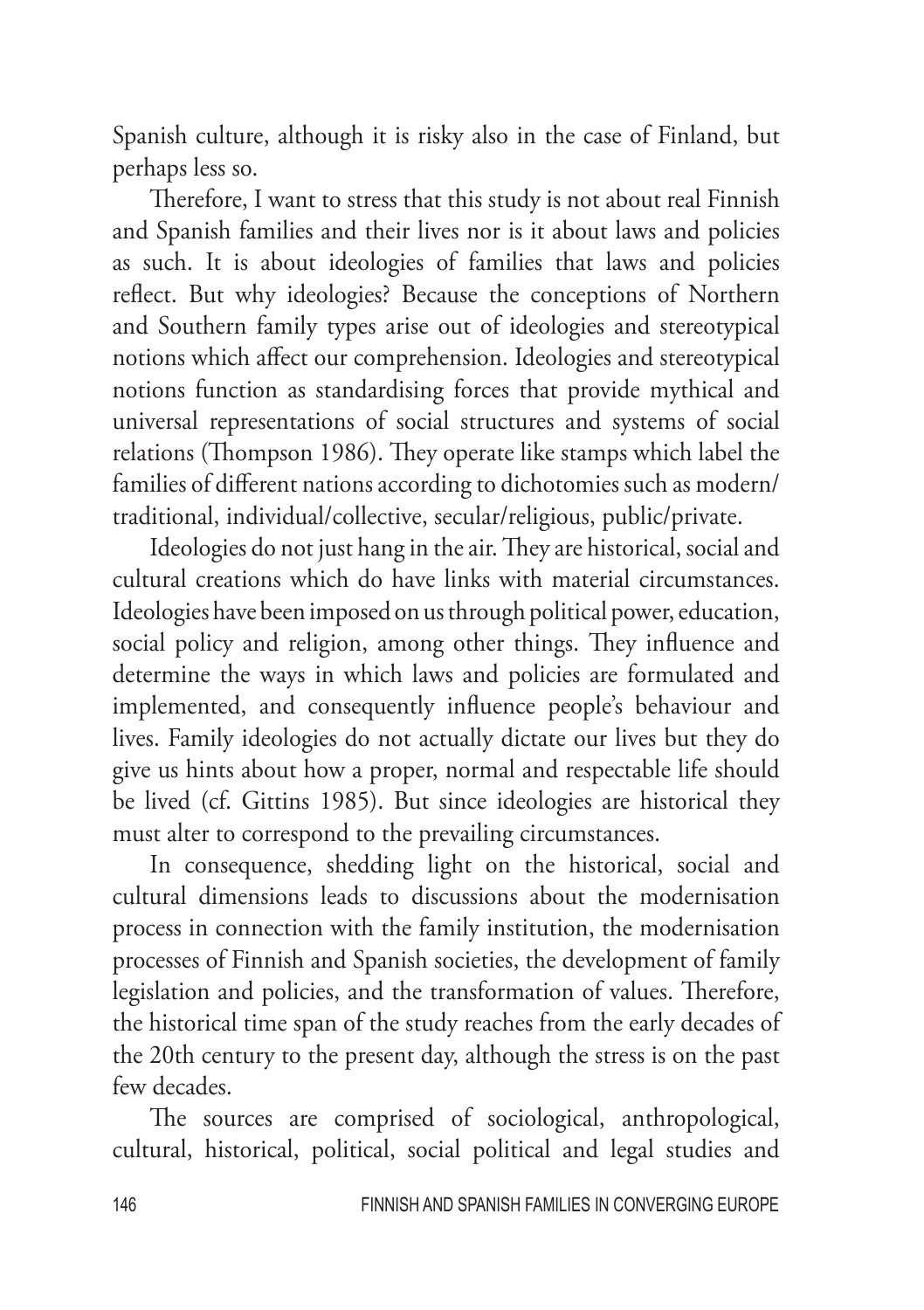publications. However, I have stressed studies by Finnish and Spanish scholars in order to highlight the national viewpoints and characteristics. In order to find answers to my underlying questions I will look for both differences and similarities that are related to Finnish and Spanish family ideologies. To accomplish this I use a contrasting comparative perspective which is based on the understanding that discovering and giving attention to similarities among apparently 'disparate phenomena' helps to place differences in proper perspective (see Rappaport 1999).

# 2. Family and Modernisation: Myth and Ideology

Family is a historical and ideological institution with cultural symbolic value. To have a family, to be a member of a family, has traditionally been an indicator of normality, respectability and social acceptability. Family is also a very complex concept due to its multiple forms. A family is not just a collection of individual members but a social, cultural and historical construct and as such it is a part of the larger constructs (Camps and Hernández 1997; Segalen 1997; Vosler 1996). Family, like all other structures and organisations, changes over time. In other words, the changes that occur in the society affect families and families, in turn, affect the society.

It has become necessary to admit that family is endlessly varying because it is not a thing but a process both in historical terms and in terms of the individual life-course (see Bernardes 1987; Hareven 1994). Yet, myths about 'The Family' are persistent both in common and in scientific conceptions. The myth produced by theorists has underpinned most social scientific writings about family from the mid-19th century to the 1960s and even further. According to this myth, industrialisation or its associate, modernisation, changed the family in an inevitable and dramatic manner. In particular, the sociological argument has been that in pre-modern societies the dominant family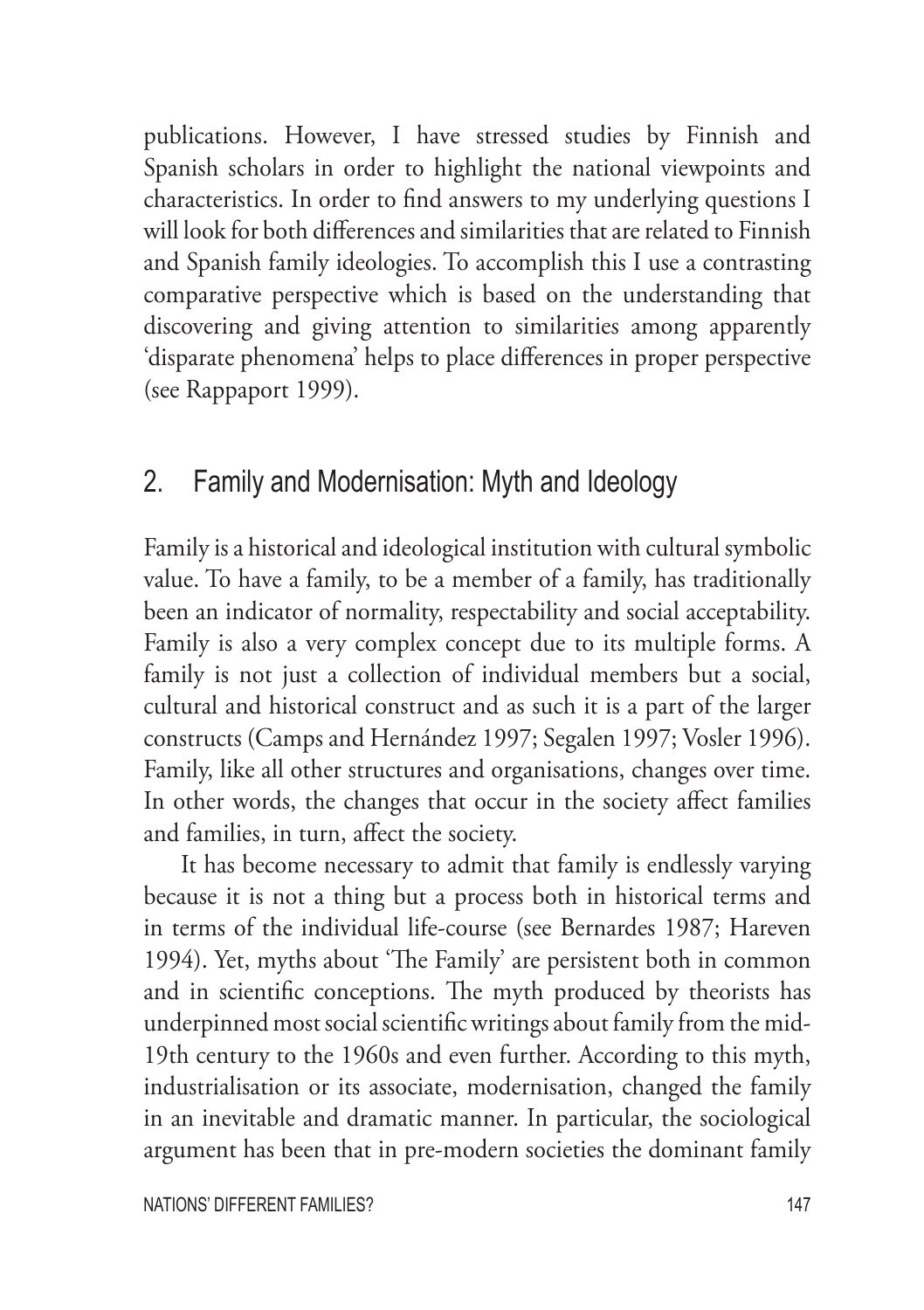(household) form was an extended family, often involving three coresident generations. It was assumed that age of marriage as well as age of childbirth was low, pregnancies were unlimited and the sense of collectivity was strong. Then in the course of industrialisation the familial harmony and community life was destroyed and the new creation was the modern nuclear family living their private lives in isolation from kin and other meaningful social relationships (Anderson 1994; Hareven 1994; Häggman 1996; Jallinoja 1984; Takala 1992).

Recent family historical studies have been tearing down this myth piece by piece. Extended families were indeed more common in the past, but in Western Europe the most dominant family form was the nuclear family (see Hareven 1994; Laslett and Wall 1972; Takala 1992). Even though most households were nuclear they differed considerably from the nuclear family that we know. Families were larger and included more children as well as non-relatives like servants, boarders and lodgers. They also contained different age configurations because of later marriage, later childbearing (cf. above), higher fertility, and lower life expectancy. Furthermore, second marriages, reconstituted families and lone-parent families were common because of high mortality. And rather than being isolated, nuclear families or households had close kin ties to those relatives who did not share the same house and household (Anderson 1994; Gittins 1985; Hareven 1994).

In short, industrialisation did not have such a dramatic impact on family forms as has long been assumed. The kind of nuclear family described above existed long before industrialisation took off. And, on the other hand, in the post-industrial era as reconstituted families become more common, the family circle widens again somewhat resembling the enlarged family circle of pre-industrial times. However, in contrast to its pre-modern counterpart, the contemporary enlarged family circle is not clearly based on blood and working relationships and on belonging to the same household. Instead, spouses, their relatives and their possible mutual children, their children from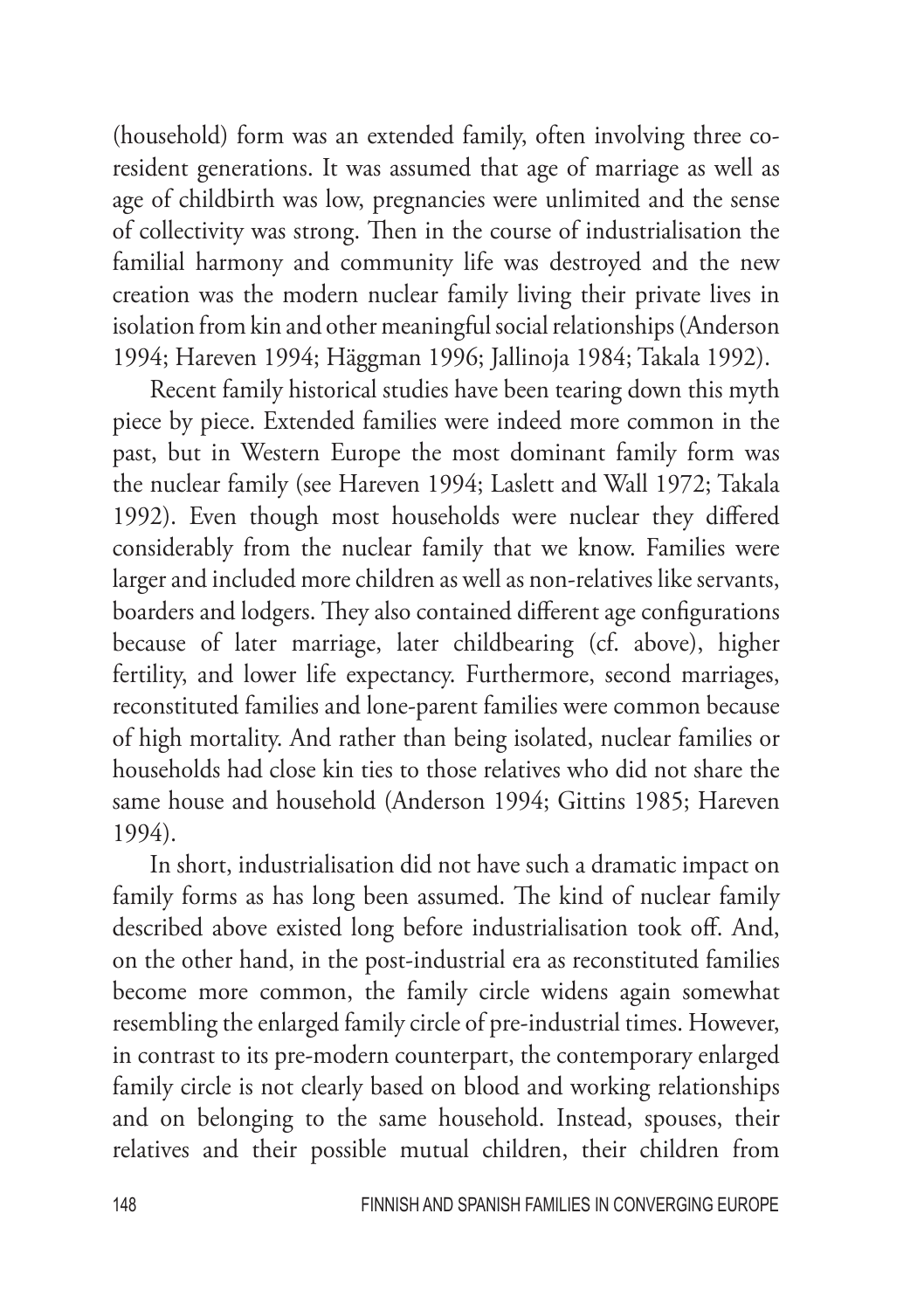previous unions as well as ex-spouses and their relatives and their possible new families constitute a large and complex social network. Furthermore, even though the emotional importance of the family has gained emphasis, the family has not lost its economic significance. Grownup children depend on their parents' economic support, e.g. because of youth unemployment, long periods of study and lack of housing facilities. Parents' economic and material support seems to be quite important also to adult children with their own families and own small children (see Hareven 1994; Oinonen 1998b; Segalen 1997).

Modernisation did not change the family by creating family forms that did not exist before, but rather created an ideology of the family. Thus, the ideology of the family is an historical creation. In fact, the very concept of family, as we understand it now, was not used until the late 18th century. Development of the concept of the family as well as the ideology of the family is inseparably linked with the modernisation process: the rise of industrialisation, the bourgeoisie, science, secularisation and the increasing role of the state, particularly the welfare state (Gittins 1985). Therefore, as we are investigating family ideology from a comparative perspective, it is particularly important to shed some light on the paths of modernisation of the countries in comparison.

# 3. Finnish and Spanish Paths to Modern Societies

Finland and Spain are regarded as belonging to different families of nations, and the nations' typical families are assumed to be different. Indeed, both the popular and academic understanding of differences between the Northern and Southern European welfare states are focused on the family. Finland represents the Nordic welfare states with allegedly modern and/or de-institutionalised family structure. Spain belongs to the Southern group of welfare states where the family structure is institutionalised and/or traditional (Martin 1997). Due to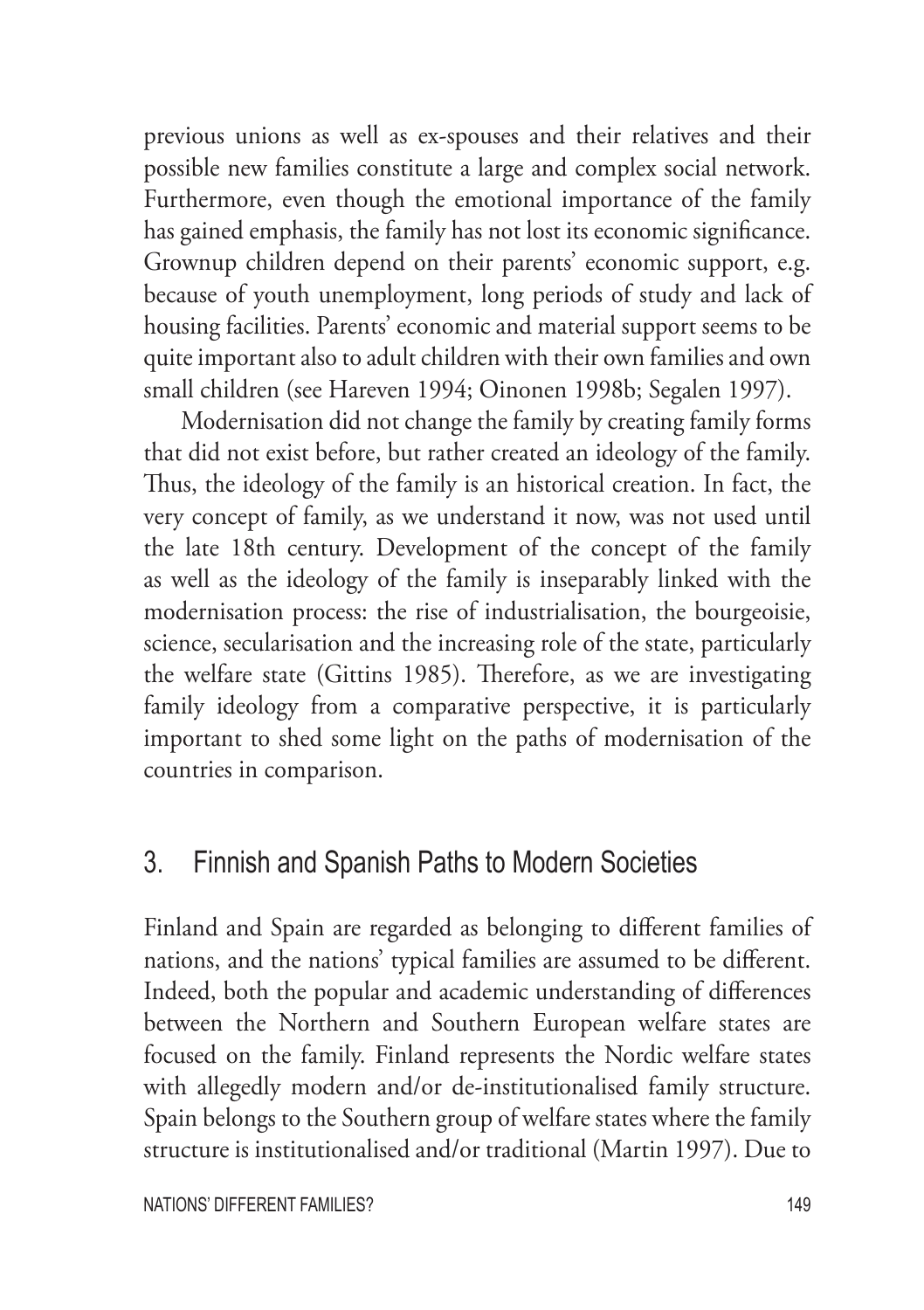these characteristics, it is also assumed that the family is less important in Finland than in Spain because of the more developed welfare state and stronger stress on individuality (see Alestalo and Flora 1994; Castles 1993; Cousins 1995; Esping-Andersen 1990; Ferrera 1996; Kosonen 1992, 1994, 1995; Lewis 1997;Tyrkkö 1997).

Southern and Nordic, whether they refer to welfare state or family types, refer to different histories, cultures, systems and structures. These qualifying terms highlight the great differences generally assumed between countries representing different families of nations (see Castles 1993). However, despite these differences, there might also be some similarities. From this point of view, the selected countries Finland and Spain provide a possibility to see how accurate the stereotypical notions of Southern and Northern families are.

#### 3.1. Socio-Economic Modernisation

There is hardly any specifically European form of modernity, but the modernisation processes do differ between central and peripheral areas in Europe. In central areas (e.g. the United Kingdom, Germany and also Sweden) the modernisation process developed from agrarian to industrial and further to a service society. The mode of development in peripheral areas did not follow a similar path (Sapelli 1995; Therborn 1995). Both Finland and Spain are late-bloomers where modernisation is concerned, but when they set off they developed at enormous speed. The industrialisation process was late and weak, and agriculture remained strong until the 1950s and the 1960s. In the course of the 1960s and 1970s the Finnish and Spanish societies experienced rapid and profound changes transforming them from more or less backward agrarian societies into fully industrialised ones (Niemelä et al. 1996, 1998).

The take-off of industrialisation, growth of the service sector and modernisation in agriculture all happened simultaneously, which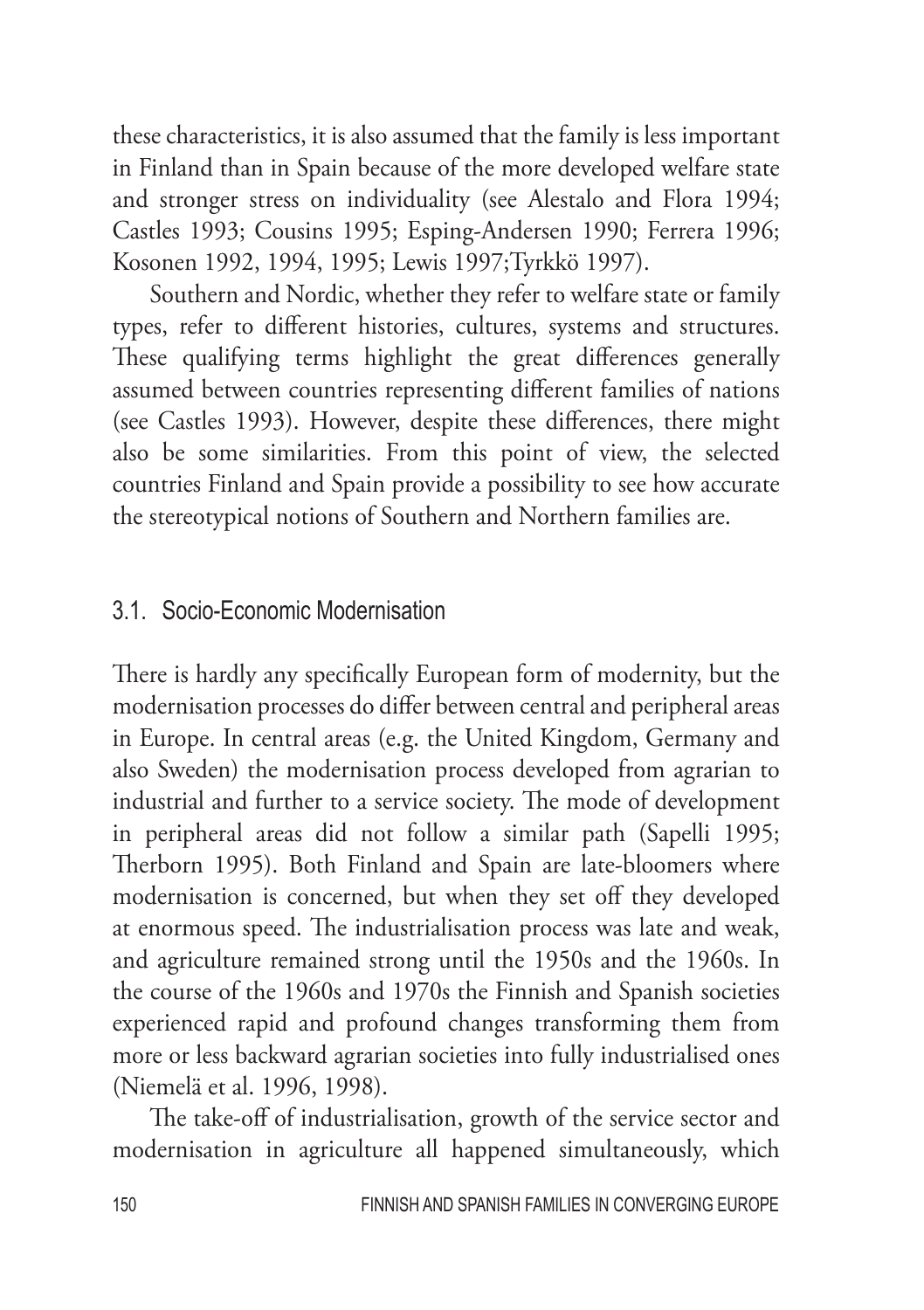increased population mobility. As a result the countryside emptied, urban areas filled, and as well as moving to urban areas, Finns moved to Sweden and Spaniards to Central Europe (Niemelä et al. 1996, 1998; Riquer y Permanier 1995). Suburbs were built and public services had to be developed, a new urban, highly-educated middle class emerged as did a new working class largely made up of those of rural origin, and women entered the labour market to an increasing degree. The oil crisis slowed economic growth in the mid-1970s. Spain's economic development was interrupted also by the transition period from Franco's dictatorship to democracy, and thus the late 1970s and 1980s were times of political uncertainty, economic crisis and growing unemployment. From the end of the 1970s to the end of the 1980s Finland experienced a period of stable economic and employment growth, but in the early 1990s Finnish society faced a banking crisis, collapse of Soviet trade and mass unemployment. The recession also hit Spain and in fact Finland and Spain have had the questionable honour of leading the European unemployment rates in the 1990s (see Carr 1980; Niemelä et al. 1996; Riquer y Permanier 1995; Sapelli 1995; Shubert 1992; Taskinen 1998).

From the socio-economic point of view, perhaps the greatest difference between the countries has to do with the degree of wage work. Compared to Spain, Finland is more clearly a wage-work society where a larger part of the population works in an official economy. As we compare the figures representing the share of total labour force from total population aged 15–64, in Finland it has been from 70 to 80% during the whole period in question (1960–1990), whereas in Spain the percentage has changed from slightly over 60% in 1960 to around 58% in 1990 (Niemelä et al. 1996: 11). However, in Spain part of the population works in the unofficial sector and therefore does not show up in statistics (see Cousins 1995; Guillén 1997).

The Finnish peculiarity is the high percentage of women's labour force participation, and their engagement in full-time employment. The share of women in the labour force has risen continuously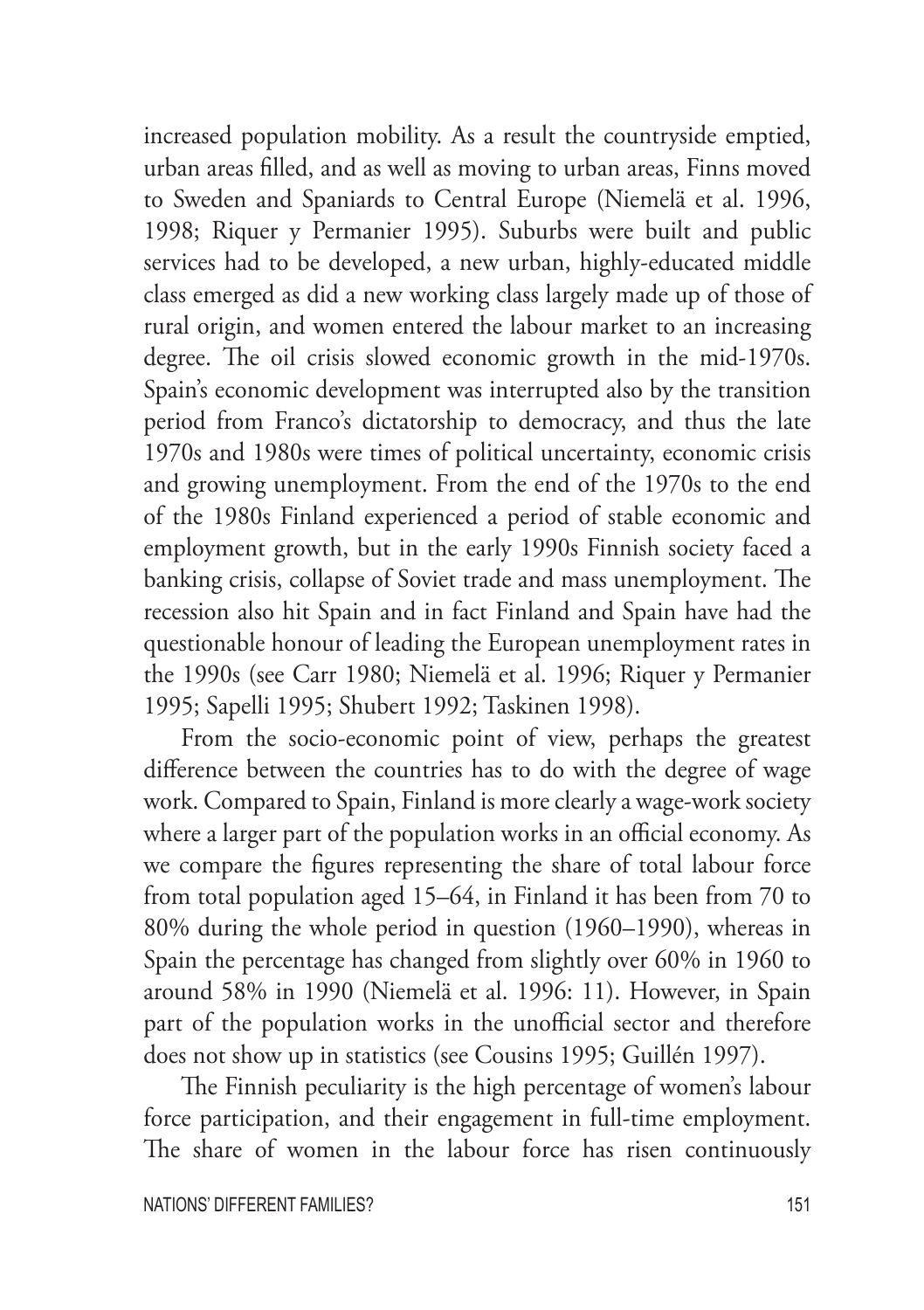between 1960 and 1990 and is still rising. Between 1960 and 1990 the share of women in the total labour force has been between 40– 50%, whereas in democratic Spain it has grown from 20 to 30%, remaining below the OECD average. One explanation given for these differences is historical. During the Second World War there was a labour shortage in Finland since men were at the war and thus were replaced by women. When the war ended, there were widows who had to support themselves, and also the struggle to pay reparations to the Soviet Union needed both men and women. In Spain the Second World War did not cause such need because Spain managed to keep out of the war (Niemelä et al. 1996: 11–12). However, even though the Second World War did not affect Spaniards directly, their Civil War (1936–39) did. The Civil War meant that Spanish women were needed to keep the society going while the men were fighting. Perhaps the main difference was that in Spain it was strongly stressed that women's work in the public sphere during wartime was an exception, and their wartime contribution aimed at re-establishing traditional norms and values according to which women's real duties lay in the domestic sphere (see Graham 1995: 109–11). So the historical reason for the different levels of women's labour force participation in Finland and Spain may not be derived from war histories but e.g. from legislation and from family and gender ideologies.

Economic growth together with the safety net of the modern welfare state has produced higher levels of economic security than ever before in history. Along with this general prosperity and security people's behaviour and attitudes have changed, which has influenced the structures of families. Children are not needed to support the family financially, at least not to the same extent as before, while on the other hand, the modern way of life is expensive and thus one source of income in a family is seldom enough. Moreover, social status is not based on family relations as it used to be, but on education and professional career.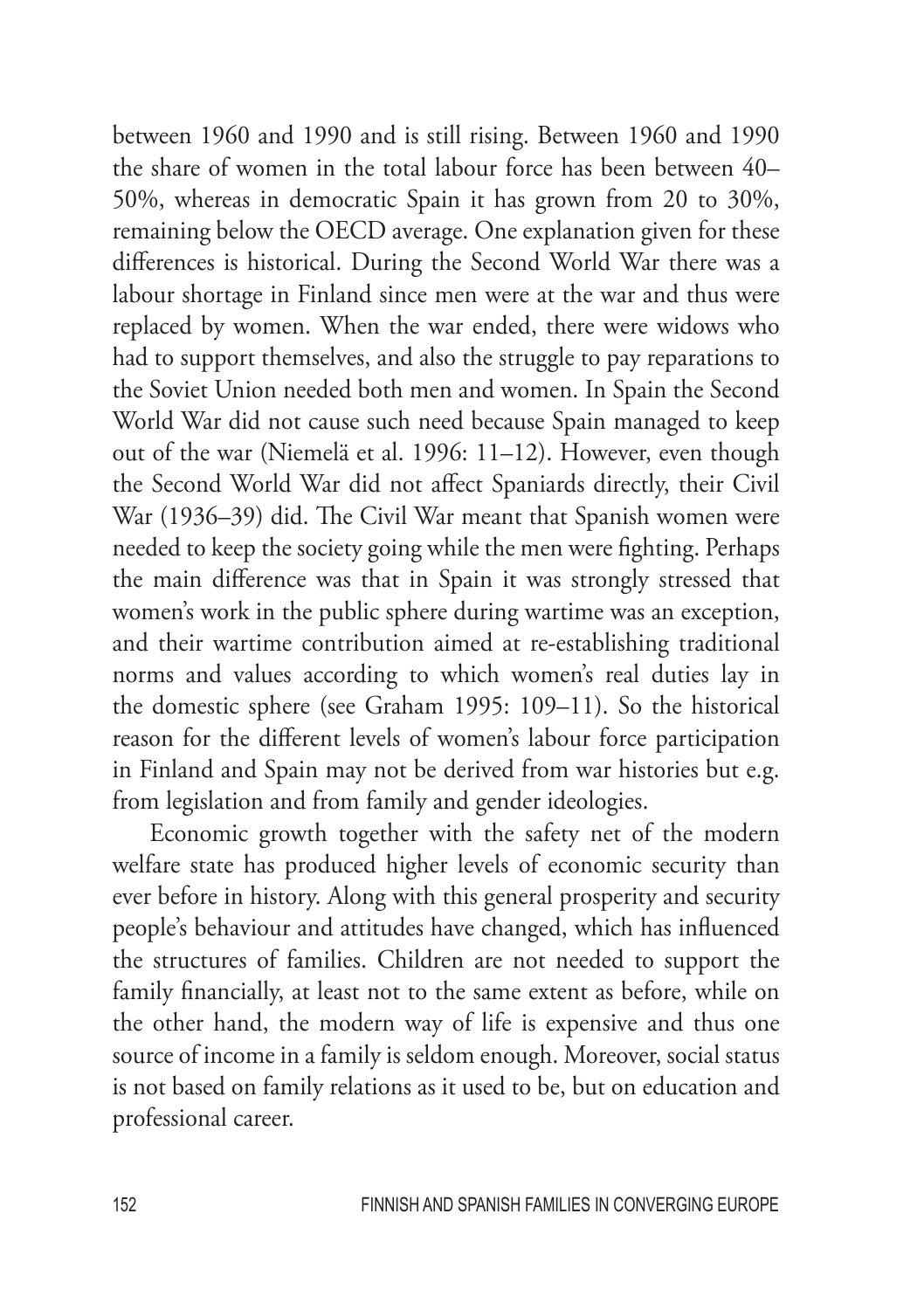#### 3.2. Demographic Modernisation

What then happened to family structures and behaviours? Despite the pro-natalism of the Franco regime, fertility and marriage rates fell in Spain, and only when the economy started to recover and general living standards improved did the rates begin to rise in the late 1950s and early 1960s (Cousins 1995). In the Northern countries, Finland included, the decline of fertility rates started in the 1960s, but a decade later Southern countries followed the same path and actually overtook the North. Virtually the lowest rates nowadays are found in Spain and Italy, whereas the highest rates are in Northern European countries, namely Finland, Denmark and Ireland (Ditch et al. 1998b: 5–7).

Like procreation, marriage does not seem to attract Europeans to the same extent as it used to. In all countries marriage rates are declining, as are remarriages. The fact that the age at which people marry has increased is often given as an explanation for falling marriage rates, but it seems that fewer people are marrying overall (Ditch et al. 1998b: 10). Yet there are differences between countries in behaviour of family formation and dissolution. Now the marriage rate in Finland is lower than in Spain, but this was not the case in 1970 nor was the difference very marked in 1980, either. Greater differences are found when we look at the divorce rates and the amount of births outside marriage. Even though divorce rates have risen in almost all Western European countries, there is a clear south–north division. In Southern European countries divorces are still quite rare. In fact, the lowest rates are in Italy and Spain, while the highest rates are found in Belgium, the UK, Sweden and Finland (ibid.: 13).

The same pattern is repeated in the case of births outside marriage. Again Sweden, Denmark, France, the UK and Finland hold the top positions, while the lowest rates are found in Southern countries (ibid.: 15), though the rates have been increasing in every country. High numbers of births outside marriage in Finland indicate that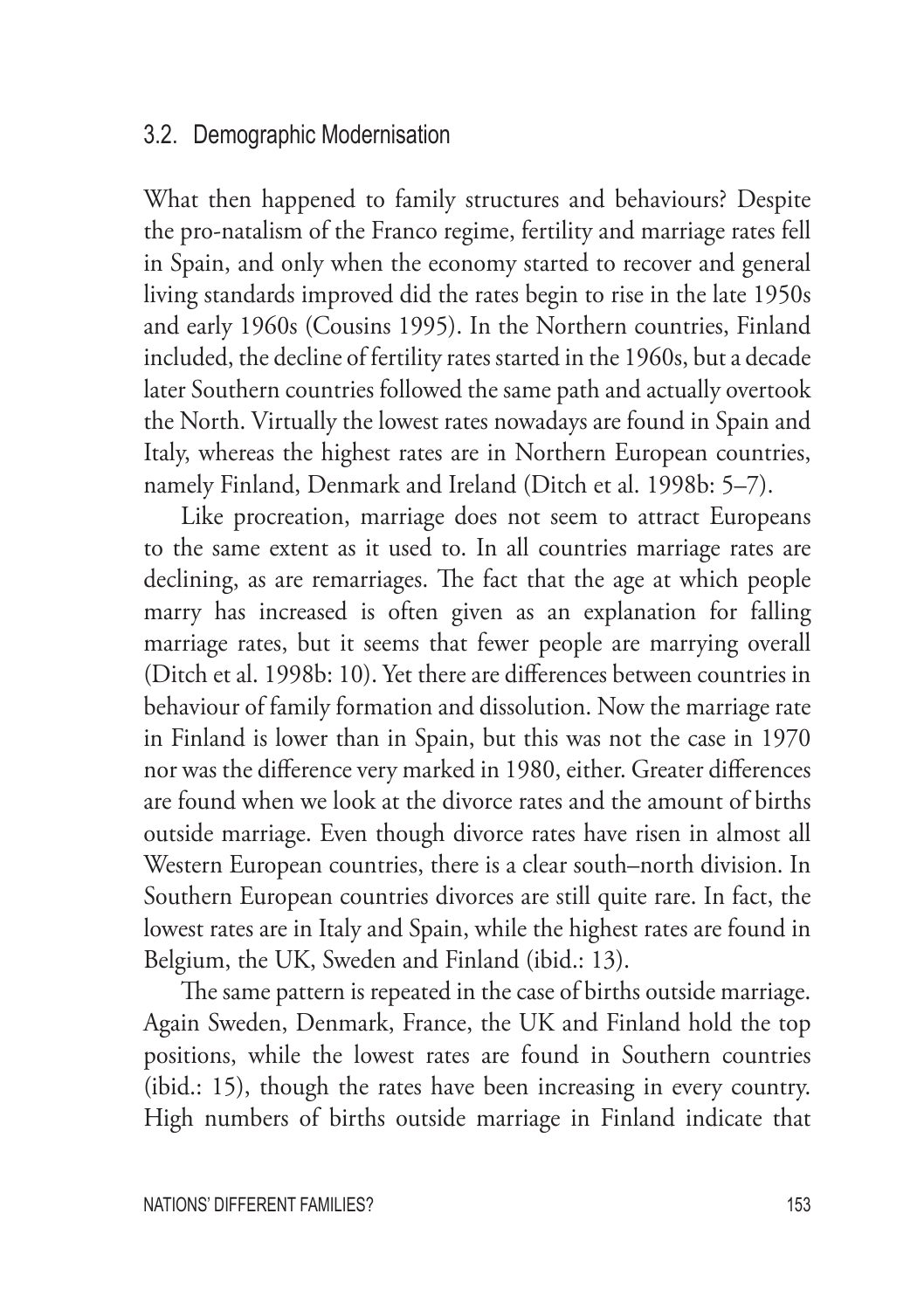cohabitation is common and a widely-accepted way to start a family, whereas in Spain the foundation for family formation is marriage. Again it should be noted that most of the cohabiting couples in Finland do marry after a child is born (Taskinen 1998). According to Kiernan and Estaugh (1993), there are three groups of countries in relation to the prevalence of cohabitation. Countries such as Sweden and Denmark where cohabitation is an established relationship form belong to the first group. The second group is composed of countries where cohabitation is a transitional phase preceding marriage, such as Finland, Austria, France, Germany, The Netherlands and the UK. The Southern European countries together with Ireland form the third group where cohabitation is relatively uncommon altogether.

Thus with respect to demographic data on family formation and dissolution Finland and Spain seem to belong to different groups. There are some features worth pointing out. Regarding fertility, the rates in Spain started to fall at the same time when recovery took place in Finland. The Finnish rates were lowest during the 1980s when the economy and consumption were growing. A similar kind of growth took place in the Spanish society in the second half of the 1990s. Marriage attracts Finns less than Spaniards. The Spanish rates are around the Western European average and the Finnish rates are under the average. The most remarkable differences are in divorce rates. The difference may be explained by divorce legislation, the influence of the Catholic Church in Spain and by the fact that Spanish women are not as economically independent as Finnish women, as the percentages of women's labour force participation indicate.

The welfare state is often accused of causing these demographic changes in the modern, industrialised countries because it has taken over familial tasks. In the following I will take a brief look at the Finnish and Spanish welfare states and their development and emphases.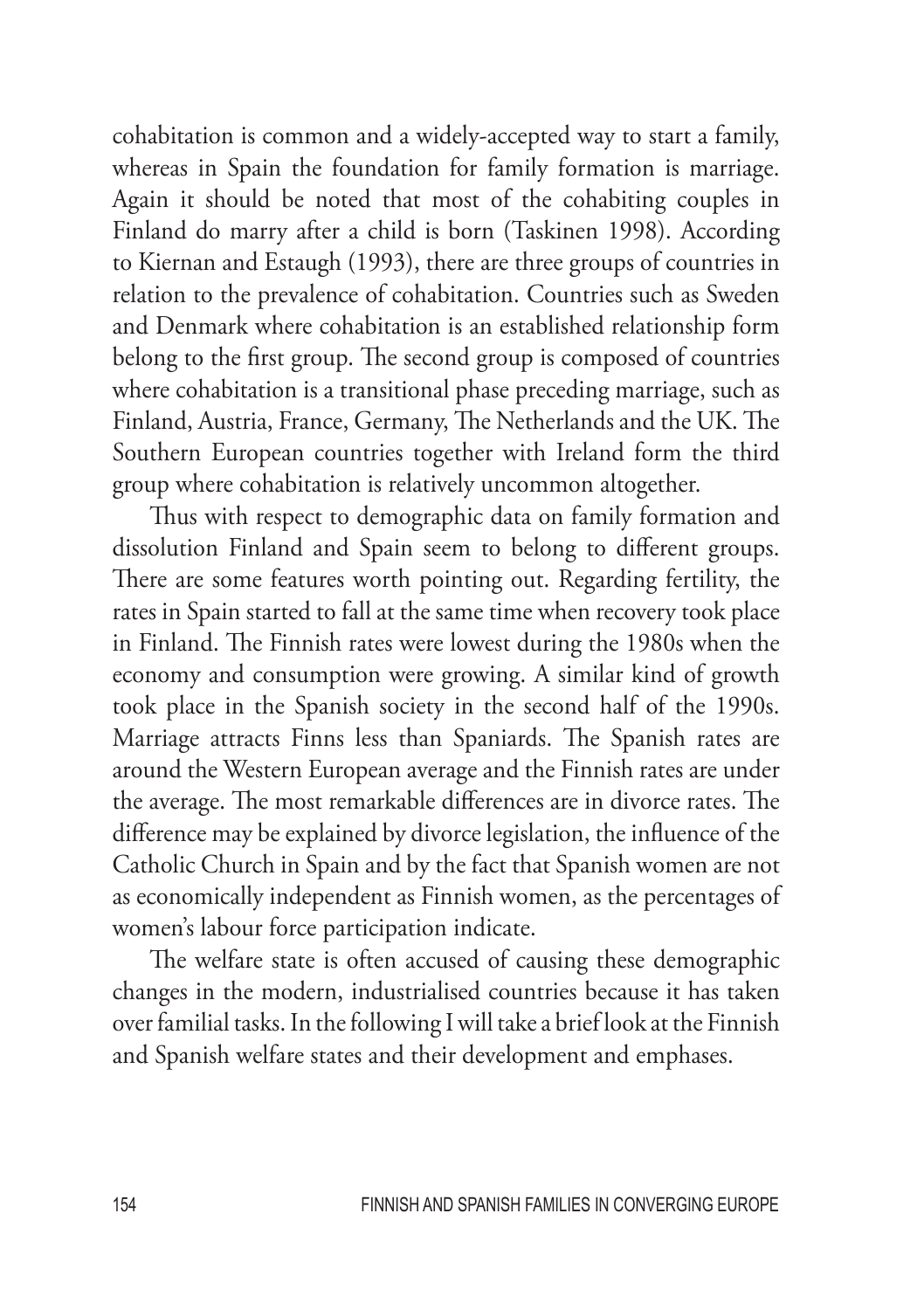#### 3.3. Welfare State as an Element of Modernisation

Being fully aware that it is debatable whether the use of welfare state typologies is valid or accurate in comparing different countries, I will refer to Nordic and Southern welfare state types when I describe and compare the Finnish and Spanish welfare states. Finland and the other Scandinavian countries are at the top of the hierarchy when it comes to total social expenditure as a proportion of GDP, and Spain and the other Southern countries are low on the ladder. When we look at who pays for social protection, employers are the principal payers in Spain, while in Finland the costs are almost equally divided between the public sector and employers (Abrahamson 1997: 156–9). Personal social services in Finland are mainly public and thus provided by the public sector. In Spain public social services are financed through general taxation and through social security contributions, but there are also other service providers financed privately. On the whole the service sector in Finland is the core of social policy, whereas in Spain it is poorly developed even though the public supply of personal social services has increased during the last decade (Guillén 1997; Sipilä 1997).

When we consider at whom social security and services are targeted, there appears to be a very clear ideological difference. The most important principles of the Finnish system are universalism and egalitarianism. Everybody regardless of income and social status is entitled to social security and services, though several benefits are means-tested. According to Martin (1997: 327), social welfare systems in Southern Europe in general give hardly any protection at all to those who lack money or status. Therefore, access to rights is neither universal nor egalitarian, but based on personal connections, selection and 'patronage'. So, in contrast with Finland, social security and services in Spain are targeted to workers and to those in special need (with the exception of universal health care). As in all Southern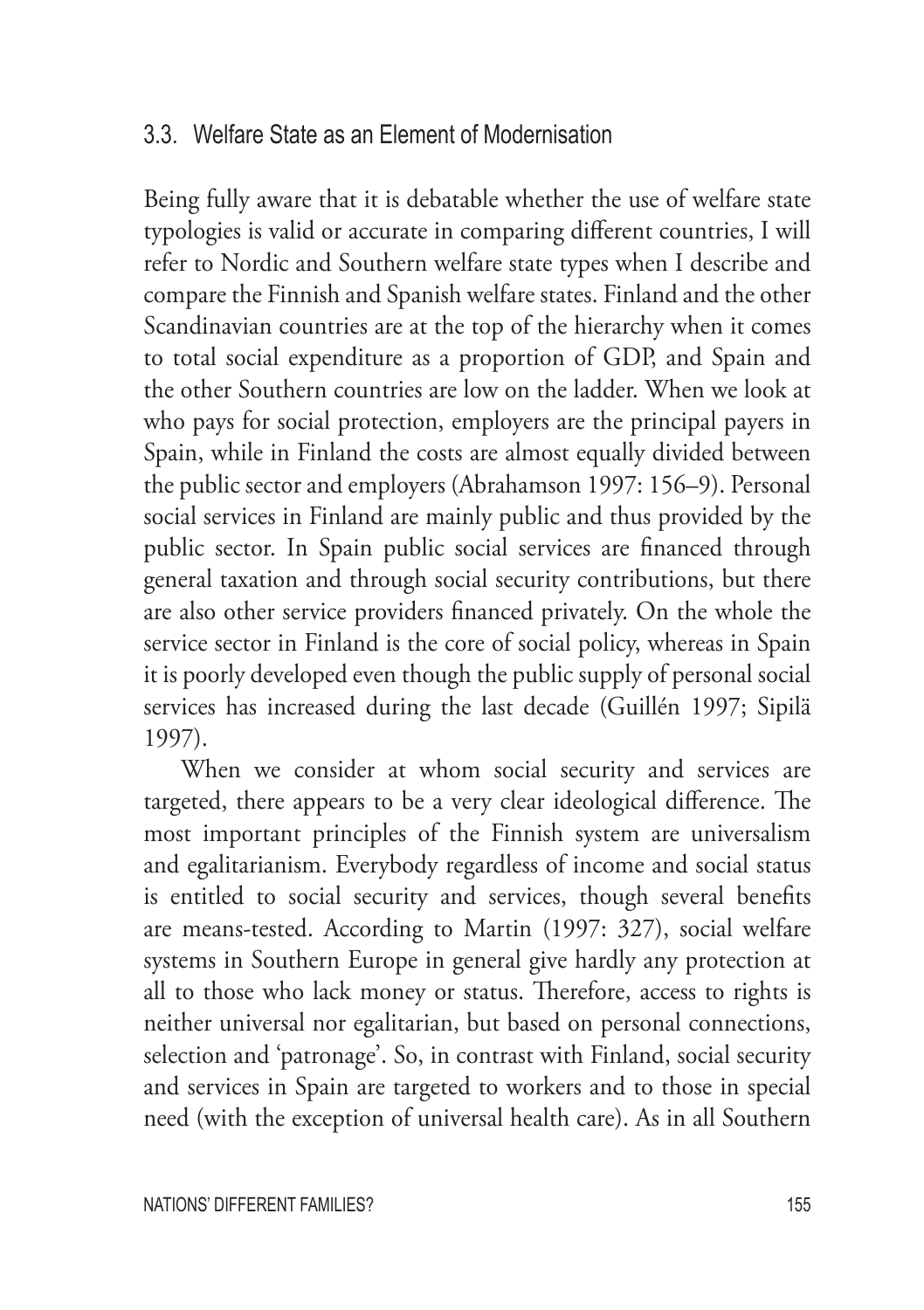countries the aged and those who are or have been employed in the formal sector are well protected, but those working in the irregular or informal economy and the unemployed are weakly protected (Abrahamson 1997; Ferrera 1997; Guillén 1997; Nygren et al. 1997).

These differences are explained by economic, political and cultural factors. Ingelhart (1995) has studied cross-national variations in the values emphasised in different societies, and his analysis indicates that the clearest cultural differences exist between Northern and Southern Europe. The important factor here is the role played by religion. Finland is a purely secular state, where religion and the Church have no influence in politics or government, neither explicitly nor formally (Rauhala et al. 1997). But in Spain religion and the Catholic Church do play an influential role, although the Constitution of 1978 abolished the Church's formal role in state affairs (Cousins 1995). Southern and Catholic countries are still very traditional and less individualised compared to Northern and Protestant countries. For example, families in Spain have a more critical role both in care and material provision than in Finland. In Spain family solidarity promoted by the ideology of the Catholic Church (Social Catholicism) means more than just a commitment to help each other. That is, generations are more likely to belong to the same household or at least live close to each other, and family members of different generations are dependent on each other in a very real way (Flaquer 1998; Guillén 1997; Lewis 1997).

The Northern countries are more affluent than their Southern counterparts and their welfare systems have been developed in a way that enables people to be less dependent on family and community (see Halman 1995; Ingelhart 1995). The level of affluence is at least partly connected to the employment structure. As noted earlier, Finland is clearly a wage-work society where people are engaged in the formal labour market and thus the state's tax revenues are assured. In Spain the black market economy as well as seasonal work is much more common and therefore the state's loss of income from taxes is greater.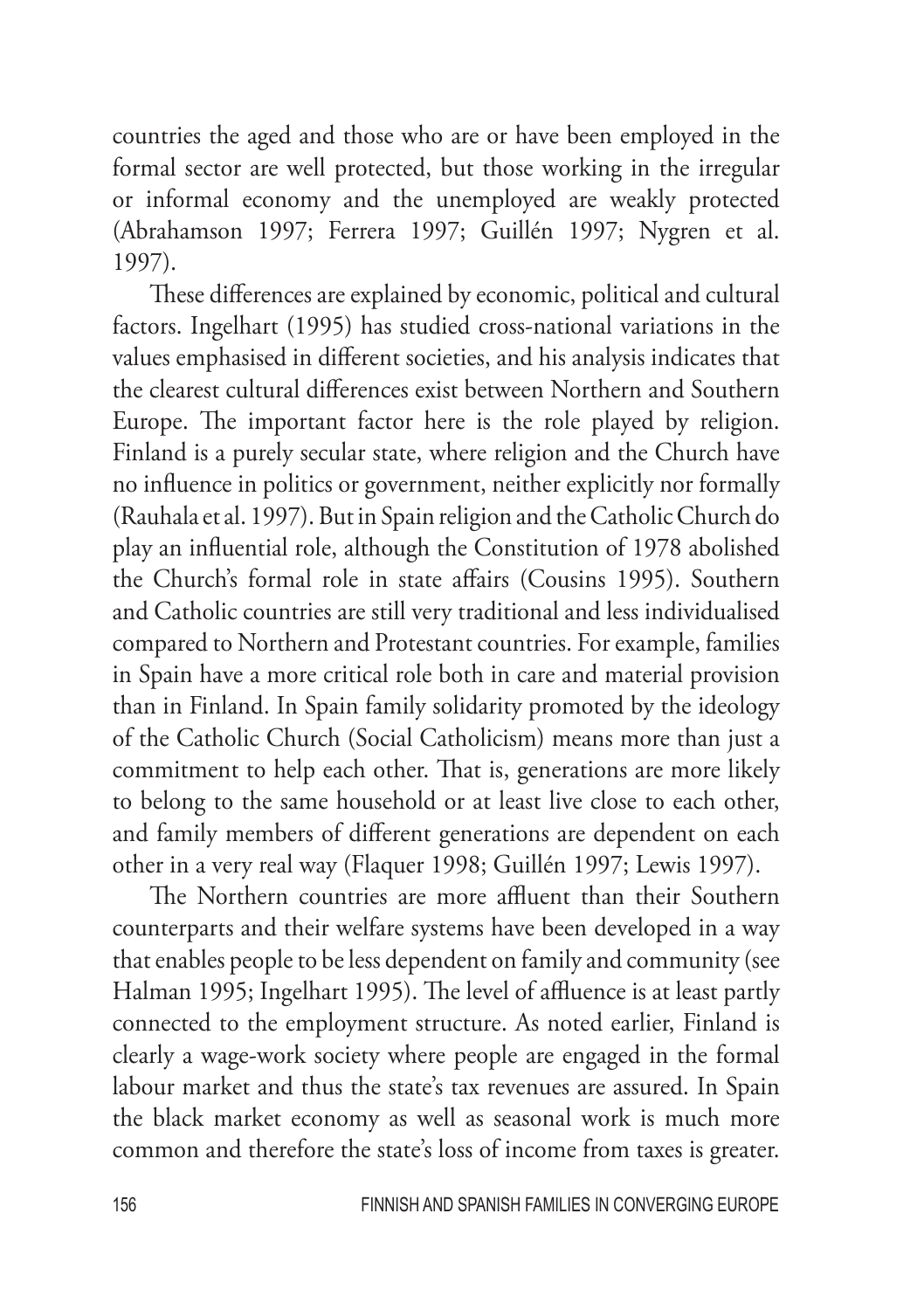Also the absence of a tradition of public services and of administrative culture has hindered the development of the Spanish welfare state. Further, the timing of welfare state development in Spain coincided with the economic crisis in the mid-1980s, whereas in Finland the developmental phase in the late 1970s and the 1980s occurred at time of steady economic growth (Guillén 1997; Sipilä 1997; Rauhala et al. 1997; Valiente 1997).

From a political point of view, stability has been greater in the North than in the South, and the greater stability has presented more solid ground for the modernisation process in all its manifestations. In Spain the long history of political instability and repressive authoritarian rule have left a legacy of distrust towards the state(Cousins 1995). By contrast, Finns have a very positive attitude towards the state, largely due to the extraordinarily stable political conditions during the past decades (Sipilä 1997). Perhaps the most distinctive feature of the Spanish welfare state regime is that the period of dictatorship delayed the (re)gaining of civil rights. It was as late as 1978 when both men and women gained equal rights. In particular the late (re)entry of women into policy-making and public life in general has meant that the establishment of civil rights has been the first priority, and social rights are lagging behind (see Cousins 1995). This has affected the development of family policy in particular as will be seen later on in the paper. In Finland equal civil and political rights for both sexes date back to the early decades of the 20th century. Finnish women gained access to policy-making in 1906, earlier than anywhere else in Europe. Since then social policy and particularly family policy and social services have been women's arena as they have been creating them, developing them, using them and being employed by them (Rauhala et al. 1997; Sulkunen 1989).

The Scandinavian states have been characterised as woman-friendly whereas the Southern counterparts are said to be deeply influenced by 'machismo', which sees women mainly as dependent wives and mothers instead of independent individuals (Jones 1995; Montero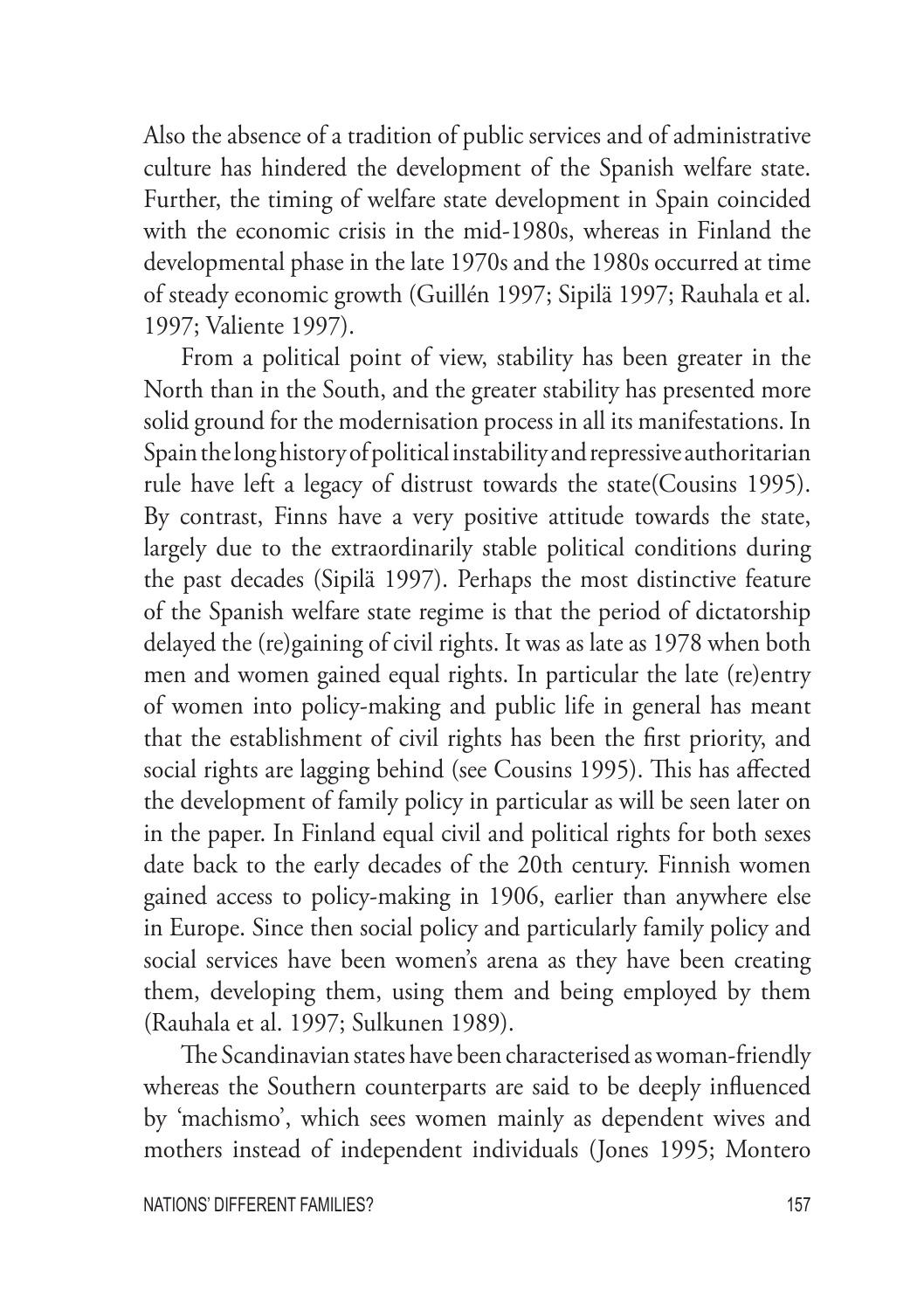1995). Indeed, there is a strong woman-friendly element in Finnish society, for strategies of social policy are targeted to further women's efforts to connect private and public spheres, family and paid work (and to choose between them). In other words, women have gained a chance at individualisation, and men's burden as breadwinners has been relieved. On the other hand, the Scandinavian welfare state model can also be described as a reorganised patriarchy, where male dominance has moved from the private sphere of marriage and family to public institutions. From this point of view the welfare state is an established machinery to control female sexuality, reproductive capacity and labour force. And instead of freeing women, the welfare state has increased women's dependence on the state by making them welfare employees, clients and service recipients (Rauhala et al. 1997).

As this short and very limited review shows, Finnish and Spanish welfare states are different, although a certain degree of institutional convergence can be detected as the South is inspired by the North and vice versa (Abrahamson 1997). The recession in the 1990s aroused economic and ideological debate on and criticism of the Finnish welfare state, and in practical terms, social policy expenditures, particularly those targeted to families with children, have been cut considerably (Forssén 1998). The 1990s recession also affected Spain. According to Cousins (1995: 194) the deep recession brought an economic and ideological reaction against the expansion of social rights and further development of Spanish welfare state in a more universal and egalitarian direction.

Regardless of the type of welfare state and the underlying principles, and whether they are converging or not, women are those who are primarily responsible for taking care of dependent family members. Furthermore, with respect to the similarities and differences between Northern and Southern welfare states (read Finnish and Spanish), the family has remained the most important provider of welfare.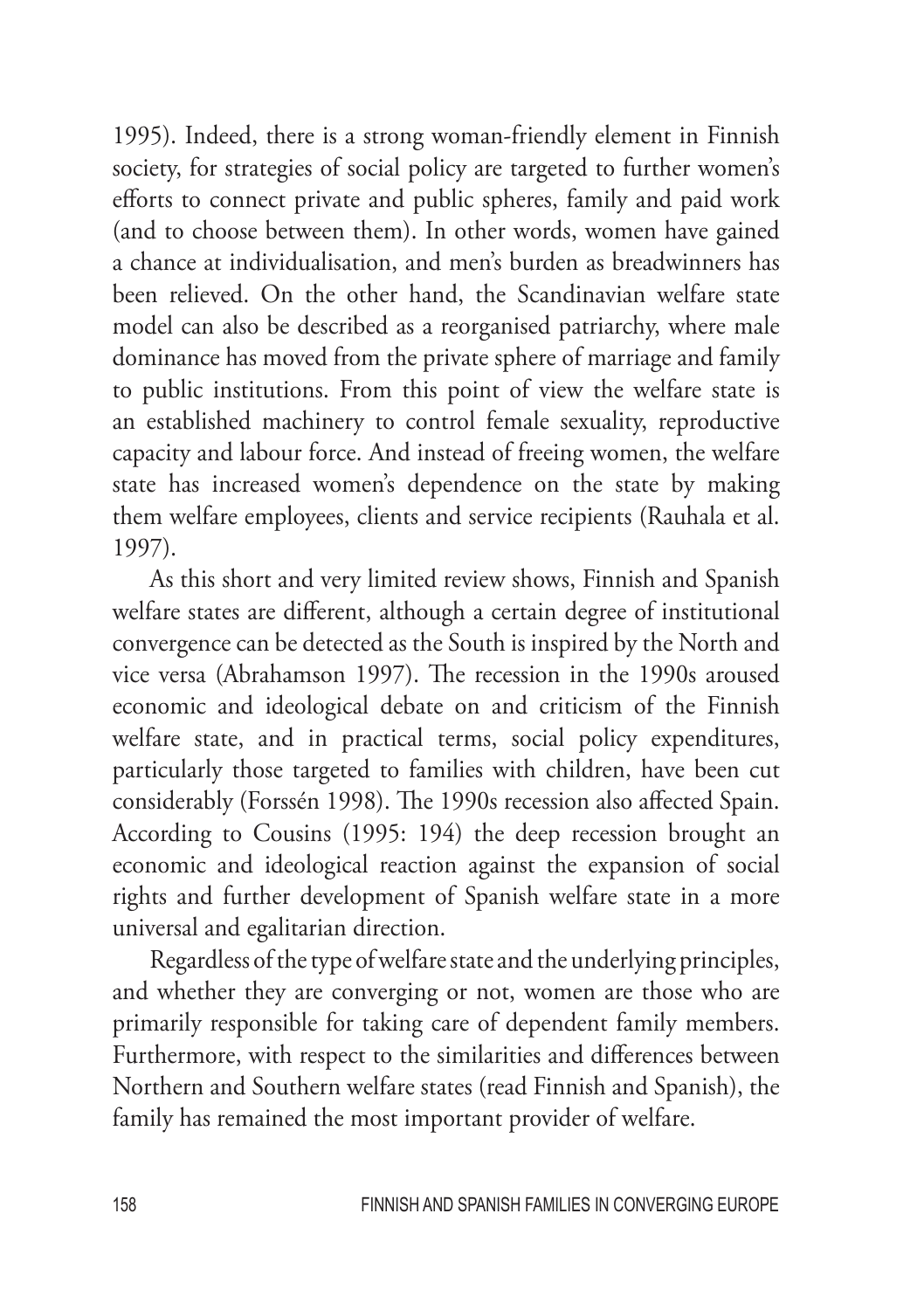# 4. Marriage and Family in the Light of Legislation

According to traditional Christian doctrine, the prime purpose of marriage was procreation and the rearing of children. Parents might limit the size of their families but the only acceptable way was periodic abstinence for married couples (and absolute abstinence for the unmarried). Furthermore, marriage was a sacrament indissoluble except by church annulment, and any expression of sexuality outside marriage was a grave sin. With regard to gender roles, women were to remain at home and men were given the authority over their wives, children and other dependants in the household. These principles remained the doctrines of Protestant churches up until the 1920s and of the Roman Catholic Church until the 1960s. Protestant churches did loosen their principles in the 1920s when the Conference of Protestant Churches declared that contraception was a legitimate option for married couples, and acknowledged and accepted divorce and women's right to work outside the home. The response of the Catholic Church to the secularising principles of Protestants was the Casti Connubii (on Christian marriage) which consolidated the traditional Christian doctrines concerning marriage and the family (D'Antonio and Aldous 1983).

The secularisation and modernisation of legislative principles started gradually in the late 1920s and the early 1930s both in Finland and in Spain. However, the remarkable difference is that in Finland the process has continued steadily up to the present, whereas in Spain political changes rudely interrupted the modernisation process. Besides religion, the most important factors that have shaped Spanish culture and society and thus the family ideology are the dictatorship, which was supported by the Catholic Church, and extremely rapid social and cultural changes that took place after General Franco's death in 1975. The political circumstances in Finland have been fairly stable compared to Spain. Besides political developments, very important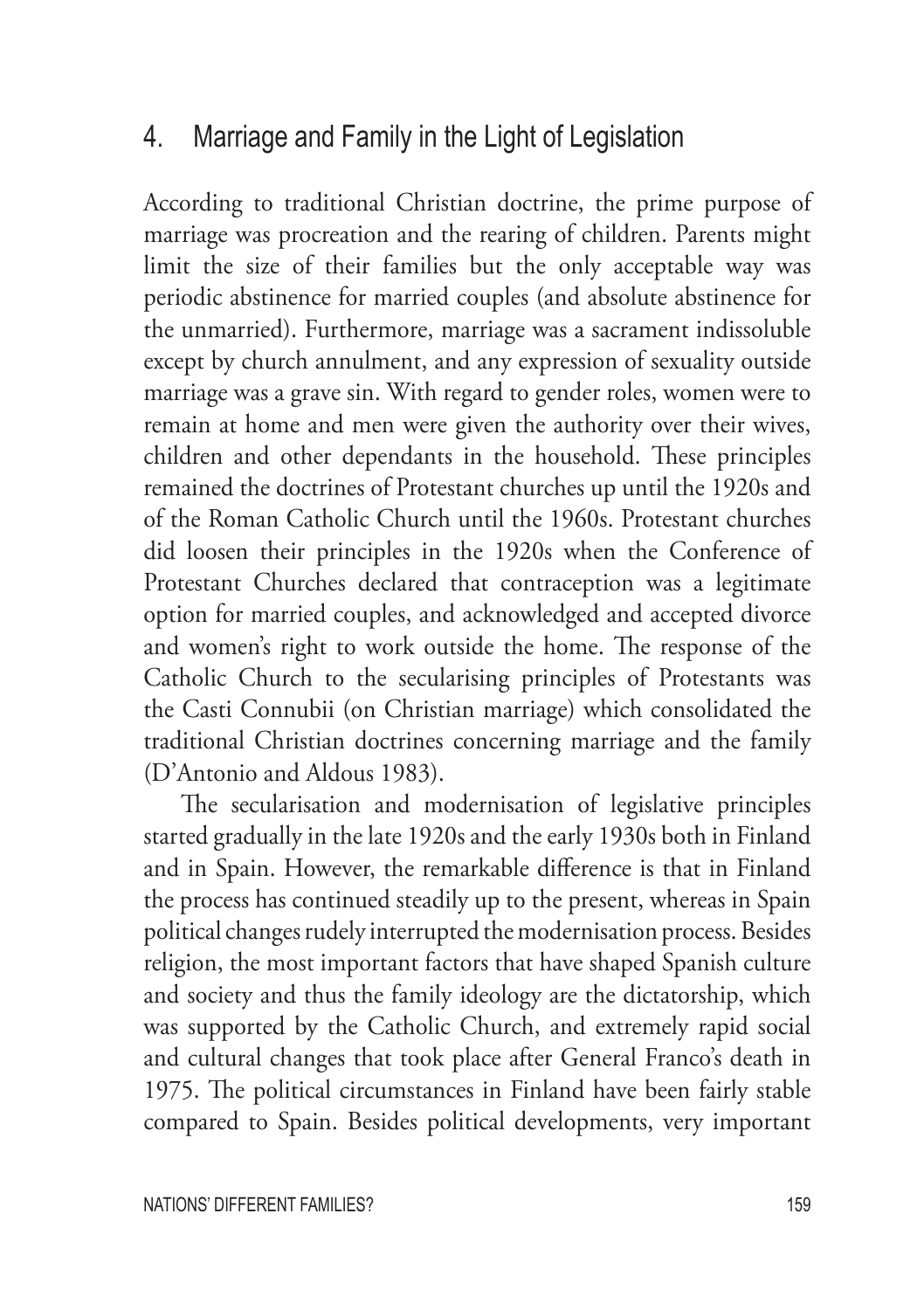factors that influence both the family and the social legislation are gender and civil rights. In this respect, Finland and Spain stand in clear contrast to each other. In the Spanish case authoritarian rule meant that civil rights and egalitarian principles (re)emerged very late, in the second half of the 1970s. In Finland both men and women gained full and equal civil rights in 1906.

#### 4.1. The Finnish Case

Finnish legislation on marriage was founded in Christianity and in fact, the laws contracting marriage have changed surprisingly little since the Middle Ages. The rules on who may marry have not changed, with the exception of the minimum age of marriage, which was lowered from 21 to 18 years of age in 1756. Further, only monogamous and heterosexual marriages are accepted and marriages between close relatives are forbidden. Until 1917 religious ceremonies were obligatory because marriage and thus the family were seen as institutions of divine origin. The 1917 Marriage Act made civil ceremonies an option. The law also legitimised dominance of the husband. He managed common property and the wife could not use or decide on her own property without her husband's permission. In addition, the wife was expected to be obedient and humble in every respect (Mahkonen 1978). The legislation from 1756 to the early 20th century could be characterised by subordination. As humans were subordinate to God's will, so wife, children and other household members were subordinate to the male head of the household. The family or household and relationships within it were like a miniature copy of the divine world order; sexual behaviour, division of labour, hierarchy, economic power, etc., within the household were all legitimised and justified by religious teachings and the Bible.

The legislation concerning marriage and the family was strongly patriarchal even though the social and legal position of Finnish women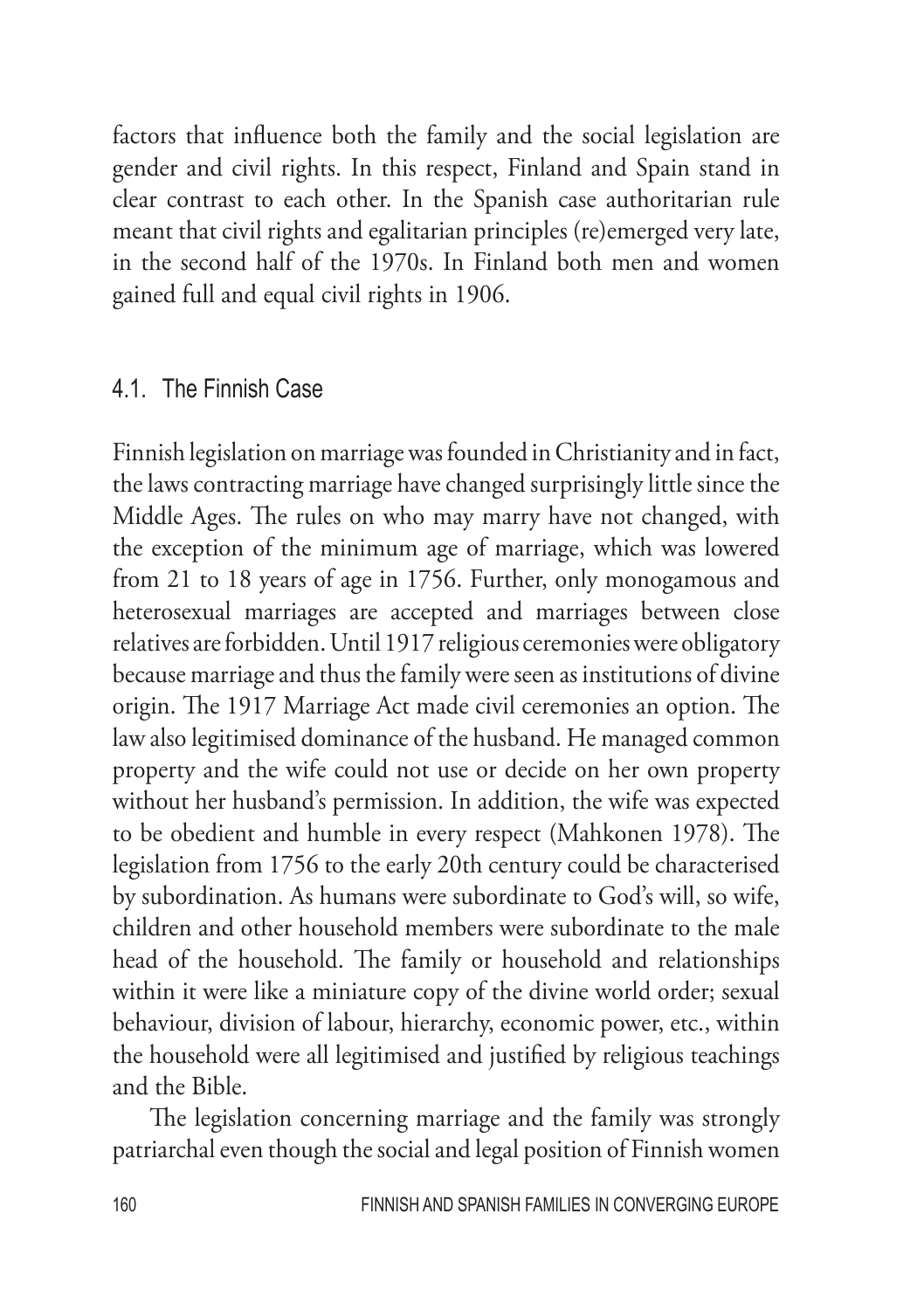had started to change in the 1860s when they were granted limited proprietorship and entrepreneurial rights and a right to represent themselves in legal matters. Also education and lower public posts e.g. as teachers became available for (some) women. Since then single middle-class women were able to live and function outside the family and free from the patriarchal power of father or husband (Ollila 1998). However, women had to wait for their full civil rights until 1906. Women's movements started to get organised in the 1870s basing their ideology on egalitarian liberalism which argued that social life and social development had to be founded on individual freedom. Every person must be able to realise his or her own abilities, skills and potential as fully as possible, and to that end all the restricting elements and circumstances had to be abolished from the society and from the state (Helén 1997: 147).

By the 1920s a fraction of these demands for individual freedom was reflected also in the legislation concerning marriage and family. Also science, political and cultural independence movements, equal civil and political rights, independence in 1917 and the building of the nation-state as well as diversifying lifestyles caused by gradually emerging industrialisation and urbanisation, and the ideas of love and equality as the basis of marriage and the family all influenced the conceptions of and the roles given to the family (cf. Aalto 1991; Häggman 1996; Räisänen 1995).

The new Marriage Act in 1929 made spouses equal and gave married women juridical independence. Thus husbands' legal dominance over mutual and wives' property and within the marital relationship was abolished. However, the law was based on the idea of a breadwinner husband and homemaker housewife who were expected to live together and be sexually faithful to each other (Gottberg 1996; Helén 1997; Mahkonen 1978). As far as divorce is concerned, it was recorded already in the 1734 Marriage Act but in a very strict form. Divorce was allowed mainly on the basis of proven adultery (Mahkonen 1978). In 1929 a separation of at least one year become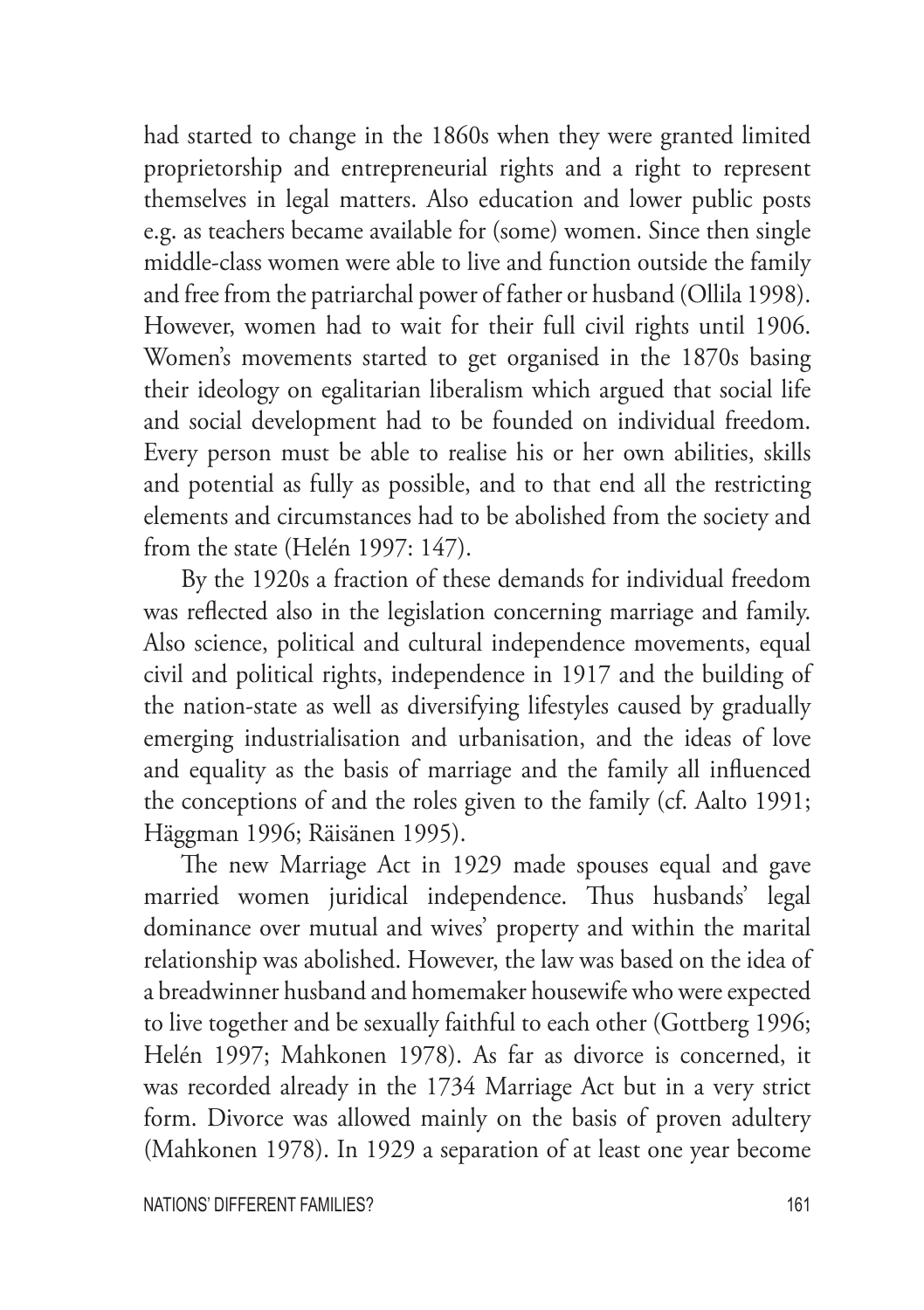an acceptable reason for divorce in addition to fault grounds (Aarnio et al. 1985; Gottberg 1996).

Legalisation of abortion was a subject of fierce debate from the beginning of the century until the 1970s. Pro-natalism was the prevailing ideology in Finnish society particularly between the world wars and therefore abortion was legalised only in 1950. According to this law, a pregnant woman could apply for abortion. If the application was accepted by two doctors, the abortion could be performed in certain hospitals approved by the Ministry of Health. Abortion remained a heated issue until 1970 when the new abortion law came into force. Unlike the previous law, the new one acknowledged a woman's right to decide about her own body and life (Helén 1997).

As we come to the present day, the scope of juridical regulation of marital and familial life has changed remarkably. According to the Marriage Act of 1987, marriage, from the juridical point of view, is now merely an economic contract which can be dissolved without the other party's consent and without an announced reason after a six-month reconsideration period. Personal matters concerning e.g. fidelity, living arrangements and intimate relationships are considered private matters of the family (Gottberg 1996).

The nature of marriage as an economic contract between two individuals becomes apparent also in the case of divorce. After division of mutual property both parties are expected to be financially independent after divorce which means that spousal alimonies are rare. With regard to children's maintenance, both parents continue to be responsible for the maintenance of their mutual children, and the parent (usually the father) who does not live with the child has to pay child support (Aarnio et al. 1985).

The marriage institution has defined children's legal position, too. The principle has been that all children have a right to maintenance regardless of the circumstances of their birth. According to the law of 1734, a child had a right to be maintained by his/her parents until he/she was able to support him/herself. Inheritance rights, however,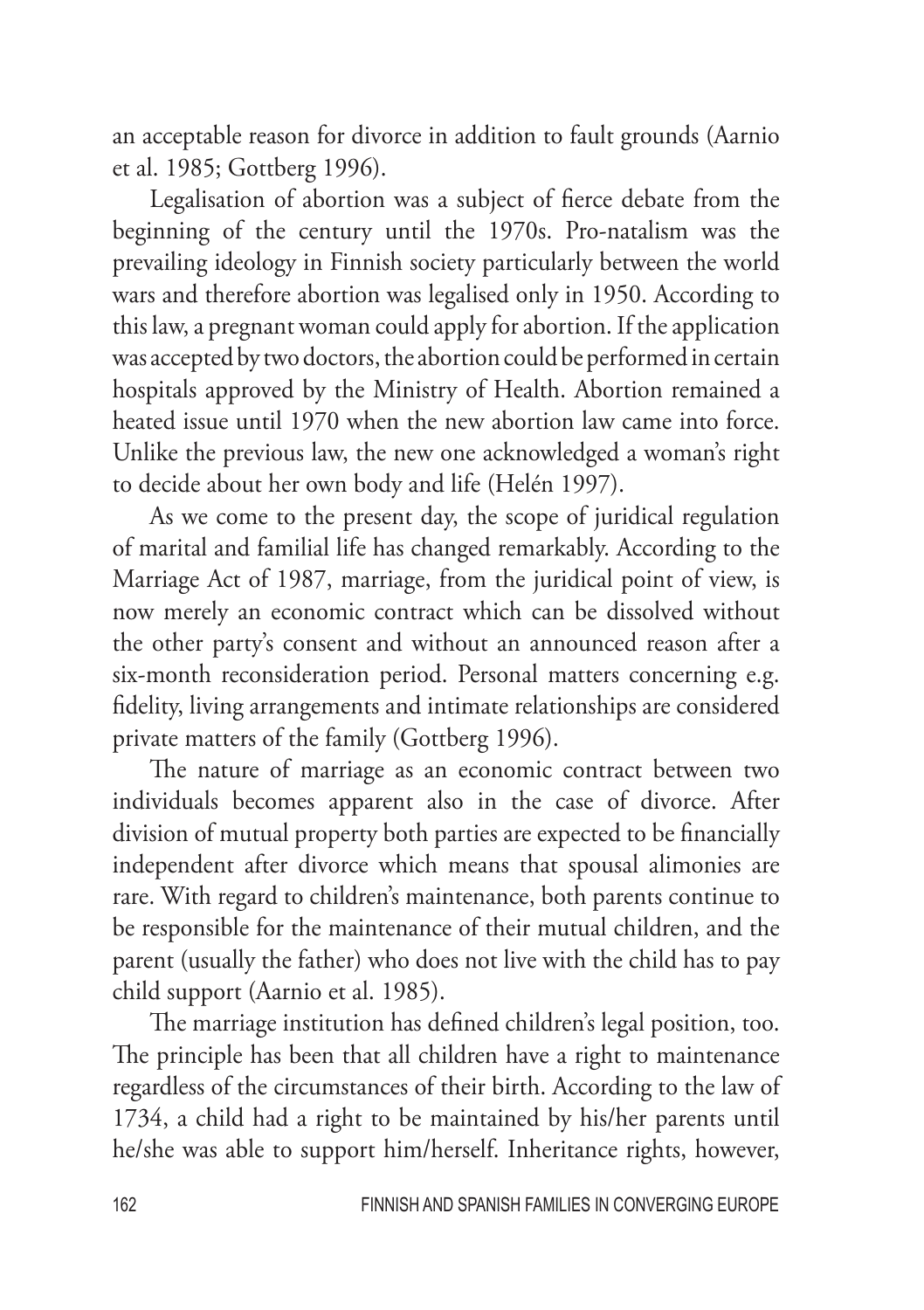differed between children born in or out of wedlock. Only children born within marriage were rightful inheritors up to 1878 and it was as late as 1984 when all inequalities between children born in and out of wedlock were removed (Forssén 1998; Mahkonen 1978).

This improvement in children's rights was connected with increasing cohabitation and thus with increasing non-marital births. Even though cohabitation has increased steadily from the 1960s and become a commonly accepted way of life, it is not comparable with marriage in Finnish civil legislation. Unlike in the other Scandinavian countries, separate statutes do not regulate the mutual relationship of men and women living together without being legally married. Therefore, those who live in consensual unions lack the right to inheritance, family property and family pension as well as economic protection in case the relationship ends (Gottberg 1996).

The emphasis on religious and ethical grounds of marriage has remained strong even though the marriage institution has been secularised, attitudes towards alternative lifestyles have become more permissive and the forms of couple unions and families have diversified. For instance, religious marriage ceremonies have remained popular. Only 5–7 % of those who can choose either religious or civil marriage ceremonies have chosen civil marriage (Suhonen 1997). Moreover, when the public discussion started in the mid-1990s about whether homosexual unions should be legally recognised and whether homosexual couples should have a right to adopt children, the argumentation revolved very much around the unethical and unnatural nature of homosexual unions and around fears for the institution of heterosexual marriage. Partly arising out of the general emphasis on religious and ethical grounds of marriage as the basis of the 'proper family', neither homosexual unions nor consensual unions have been granted equal status with the marriage institution.

Consequently, the marriage-based definition of the family is still very persistent in Finland. The most common family form still is the conjugal family with children. According to Statistics Finland,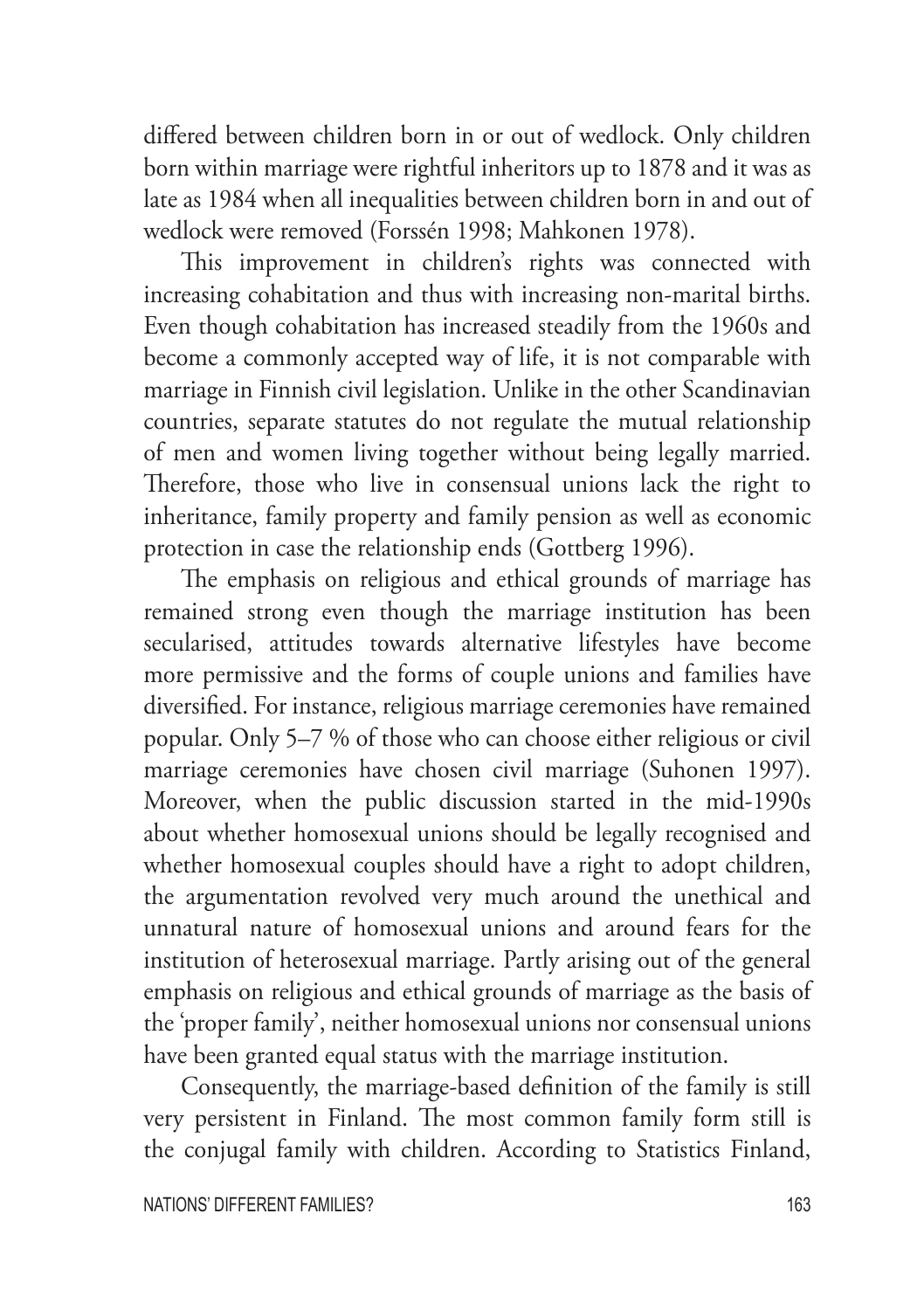in 1997 69.4% of all Finnish families were based on marriage and 68% of all families with children were composed of married couples and their children. Nevertheless, the changes have been remarkable in recent decades. In the 1960s marriage was the only acceptable way for a man and a woman to live together; in the 1990s the majority of first unions were consensual unions. Nowadays Finns start their life as a couple earlier but marry later than before. At the same time the age of women at the birth of the first child has risen. As a result of these changes, childless cohabitation has become a very common and quite long period in the life cycle. Despite these changes, most children are born within unions but increasingly within consensual unions. In 1975 around 10% of children were born out of wedlock, whereas the corresponding figure in the mid-1990s was around 30%. However, many of these cohabiting couples do marry after a child is born (Gottberg 1996; Statistics Finland 1998).

By the 1980s the nature of marriage as legal foundation of the family had changed from holy matrimony to a business contract. The modern values of individualism, personal freedom and freedom of choice and modern society's demand for free agents are reflected in the legislation. Family formation is no longer based on a contract with God or even with society but on a contract between individuals, and in consequence, laws cannot regulate the inner life and relationships of the family (cf. Beck and Beck-Gernsheim 1995; Jallinoja 1997).

#### 4.2. The Spanish Case

Until the 1931 Constitution, the matrimonial system was conditioned by Catholicism which was the state religion. According to canon law, only canonical marriage was allowed. Monogamous and heterosexual Christian marriage was a sacrament and indissoluble. The only exception was that the Church could grant an annulment if the marriage was not consummated, or a separation if a married woman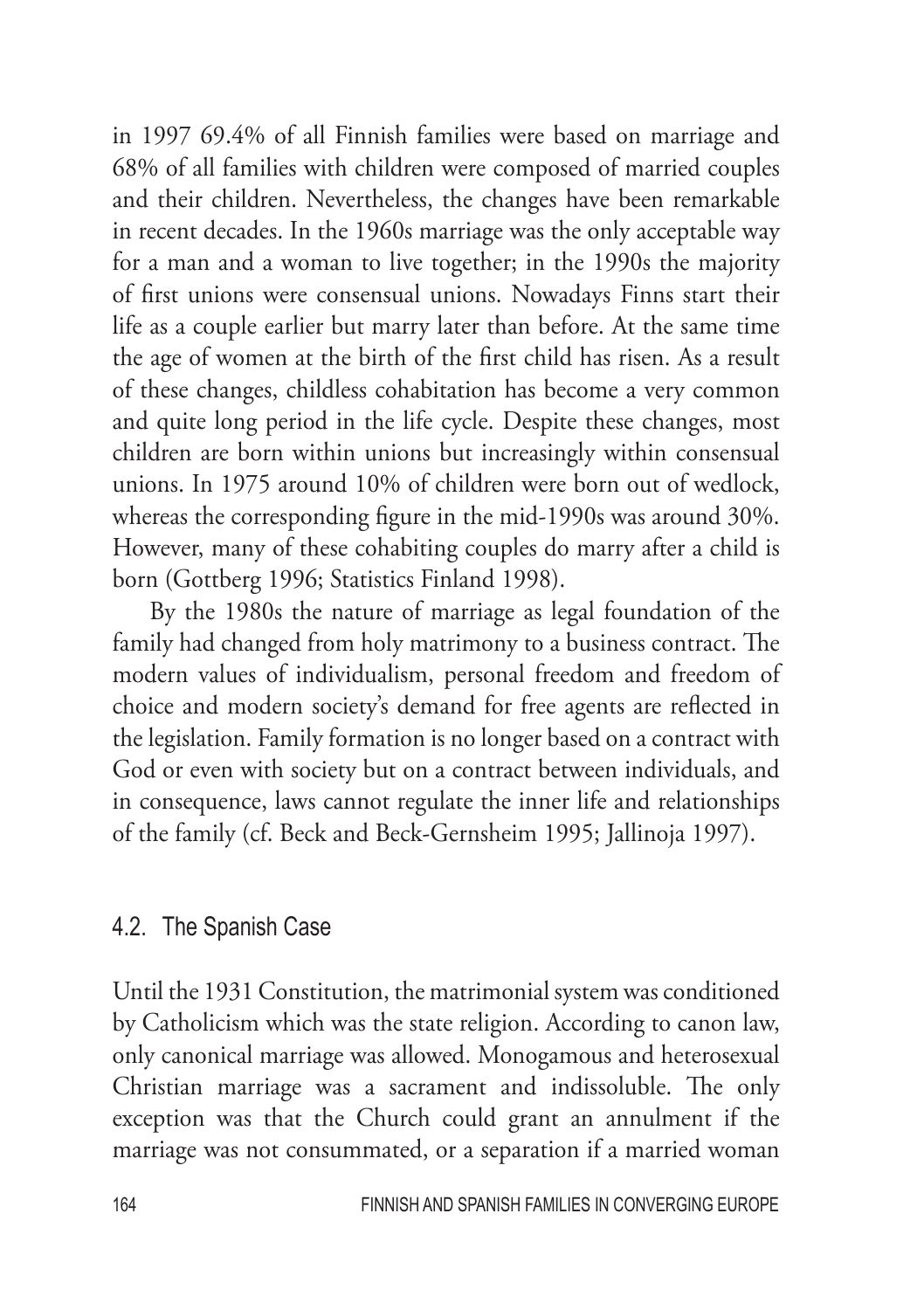committed adultery. As the purpose of marriage was procreation, it was presumed that all children born to a married woman were always legitimate and consequently, a husband was responsible for the children even if he had doubts concerning his fatherhood. Children and wives were subordinate to the patria potestad, that is, absolute patriarchal power. The Civil Code (Códico Civil) of 1889 stated that the father had legal authority over his legitimate children, and children had the obligation to obey him. Similarly, a wife was a legal minor and she, too, was obliged to obey her husband; the husband's duty was to protect his wife and children (see Alberdi 1995; Flaquer 1998; Iglesias de Ussel 1998; Shubert 1992).

The short period of The Second Republic (1931–36) made a great difference and produced a progressive set of legislation. According to the 1931 Constitution (Constitución), Church and state were separate and women were legal equals with men. The legal majority for both sexes became 23 years of age and for the first time women were able to vote, stand for parliament, act as witnesses and guardians, sign contracts and administer estates. Furthermore, women could not be dismissed from paid work because they had married (1932). The constitution also produced the most innovative and liberal laws of the time, such as divorce by consent, regulation of abortion and equality between legitimate and illegitimate children. The marriage institution was secularised and civil marriage became an option also for Catholics (see Alberdi 1995; Cousins 1995; Graham 1995). However, the formal equality and liberalism did not have great effects on everyday life mainly because of its short existence.

When General Franco and his authoritarian regime came into power in 1939 this progress was replaced by regression which lasted until Franco's death in 1975. After the Civil War the Church demanded the abolition of divorce and family law returned to the Church. Religious marriage for baptised Catholics was made obligatory, the Church was given the right to pronounce a decision of matrimonial separation and annulment, and divorce was no longer an option. Equality between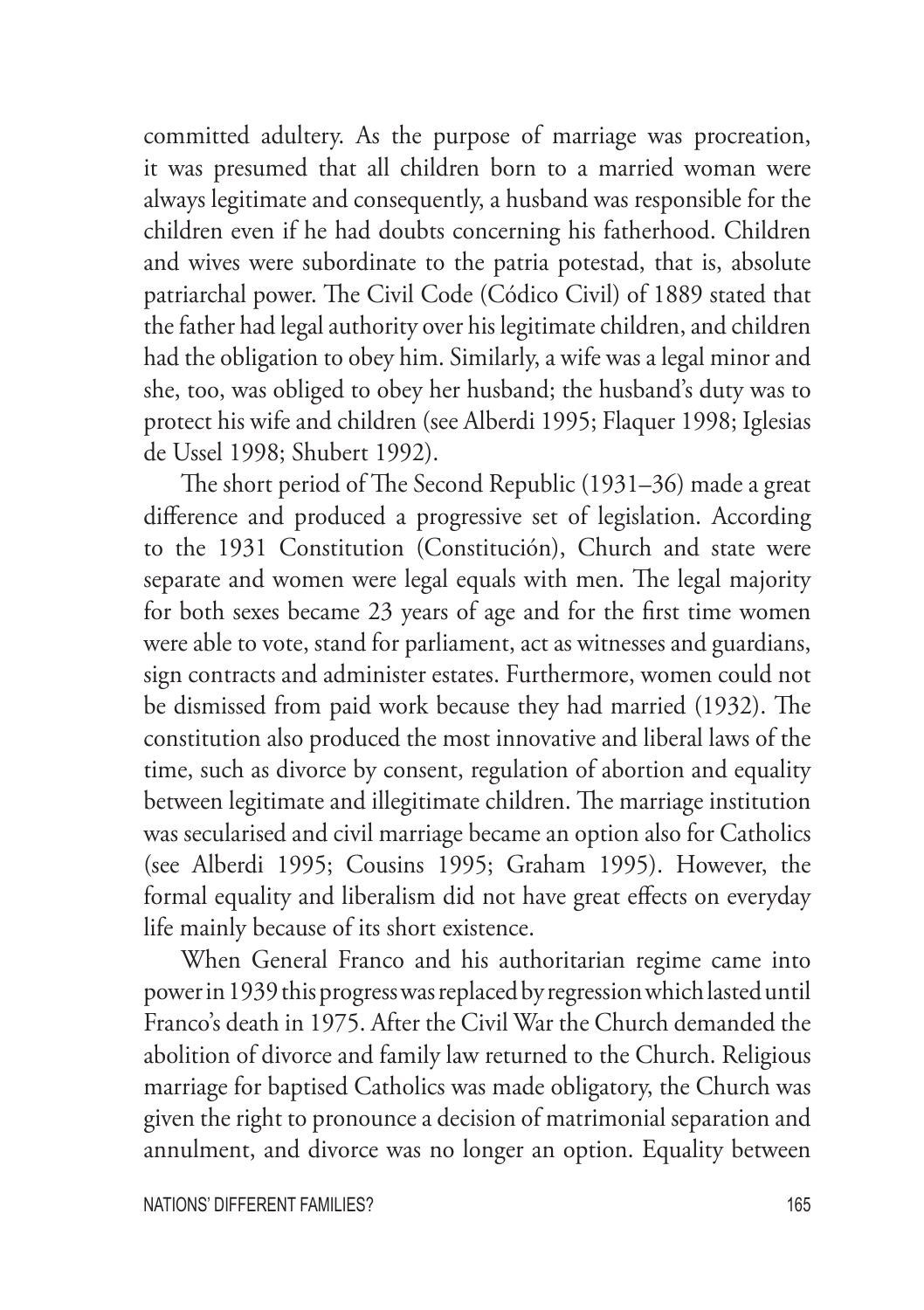illegitimate and legitimate children was removed, and adultery and the use of contraceptives were penalised (Cousins 1995: 184). Legally speaking, there was a return to the 1889 Civil Code that once again made women juridical inferiors and married women minors before the law. The Franco regime and its ally, the Catholic Church, made the patriarchal family an image of the state. It also promoted an 'ideal' image of womanhood. The 'Perfecta Casada', the dedicated, submissive and self-sacrificing spouse and mother was the model woman, and motherhood was considered a duty to the fatherland. Thus, women were to stay at home and identify themselves with the family, not as individuals. The husband regained his full patriarchal powers over the wife and children. A married woman could not open a bank account, apply for a passport or even take a paying job without her husband's approval. And if the husband allowed her to work, he had the right to claim her salary (Cousins 1995; Graham 1995; Montero 1995; Shubert 1992).

At the dawn of democracy the Civil Code was reformed in 1975 giving women equal rights with men. The total change started along with the 1978 Constitution which was based on egalitarian principles and granted freedom of ideology and religion. Sexual discrimination as well as discrimination based on descent were abolished. In other words husband and wife became juridical equals and the authority of patria potestad changed into parents' authority over and responsibility for their children. Furthermore, all children regardless of their descent gained equal status and rights. And the law also enabled paternity tests. Adultery and the sale of contraceptives were decriminalised but legalisation of divorce and abortion met with great opposition from the Church and from right-wing politicians. After a fierce debate, the new divorce law finally came into force in 1981 and abortion was legalised in 1985. The Constitution also guarantees the social, economic and juridical protection of the family (Alberdi 1995; Cousins 1995; Flaquer 1998; Montero 1995: 381–2; Picontó-Novales 1997).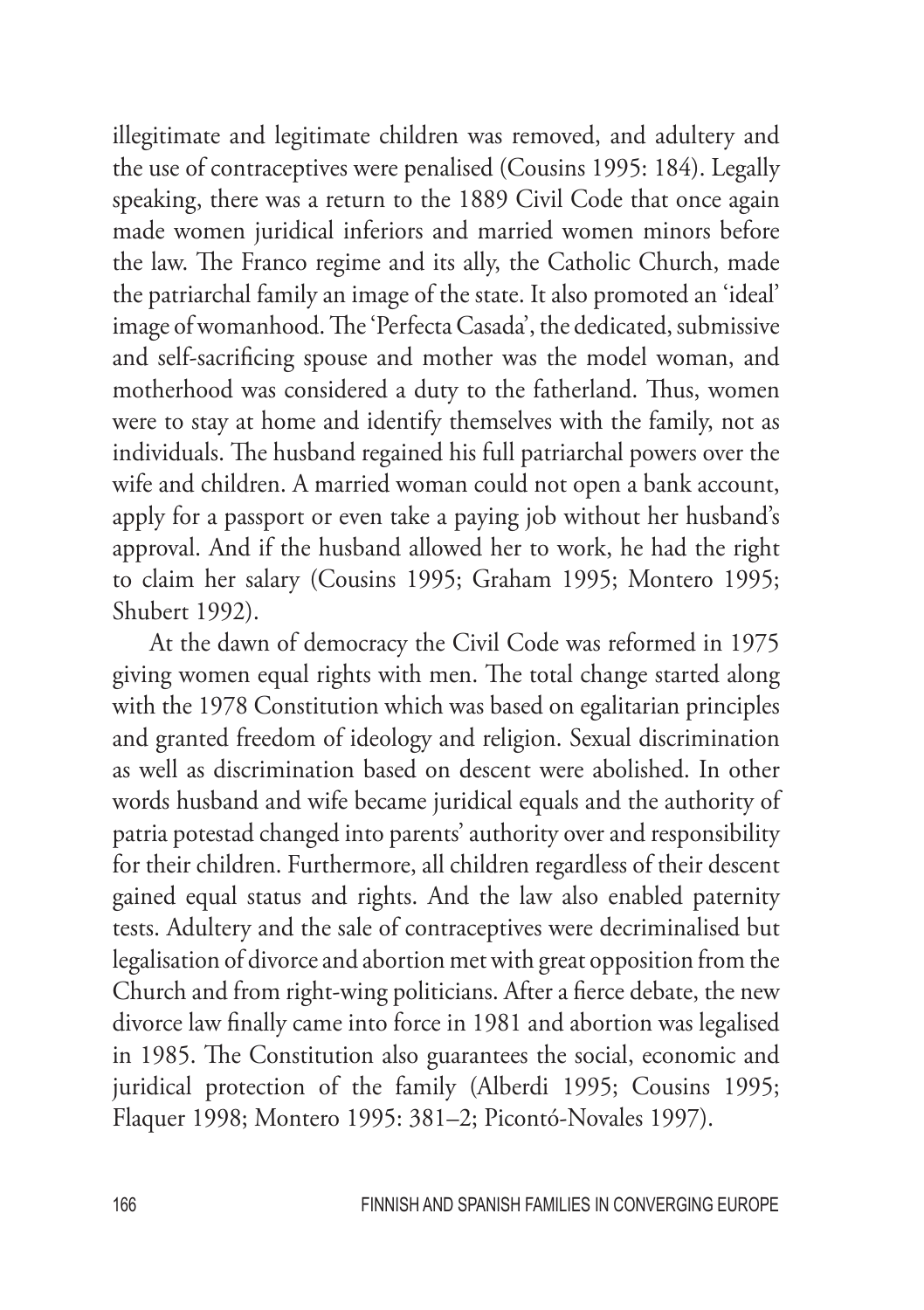The 1981 law reintroduced divorce but it also included the juridical systems of separation, nullity and dissolution. The actual divorce has two stages in the sense that divorce cannot be requested directly, neither in the case of mutual agreement nor in the case of fault by the other spouse. Before divorce is granted the spouses need to be officially separated for 1 to 5 years (Picontó-Novales 1997: 113). The fierce debate concerning the divorce law revolved around the fear that the possibility of divorce would make the divorce rate rise like a rocket and destroy the Spanish family institution. But this fear was needless since the divorce rates are still the lowest in Europe. Picontó-Novales (1997) points out that one explanation for these low rates is the fact that it is not possible to apply for divorce directly. In fact, most of those whose marriages have broken down are separated, which means that they cannot remarry (Alberdi 1995: 204; Flaquer 1998:  $160-1$ .) The 'popularity' of separation instead of divorce is one notable factor that explains the relative rarity of reconstituted families in Spain. In consequence, the (re)legalisation of divorce did not reflect the increased desire of people to get out of their marriages, as Alberdi (1995: 206) notes, but it showed that society accepts and acknowledges the individual's right and freedom to search for personal happiness and well-being.

The modern legislation has focused much on children and their rights. As noted earlier, all children are equal and have equal rights before the law. According to the Constitution and to the principles of 'modern' patria potestad, parents are obliged to maintain and take care of all their children, whether born within or outside marriage, until they reach maturity at age 18. However, parents are obliged to pay for the education also of those children who are no longer minors (Flaquer 1998: 138–9; Picontó-Novales 1997: 113). In the case of separation and divorce parents' duties towards their children do not change and both parents must continue to contribute to the costs of the children according to their economic capacities. Children also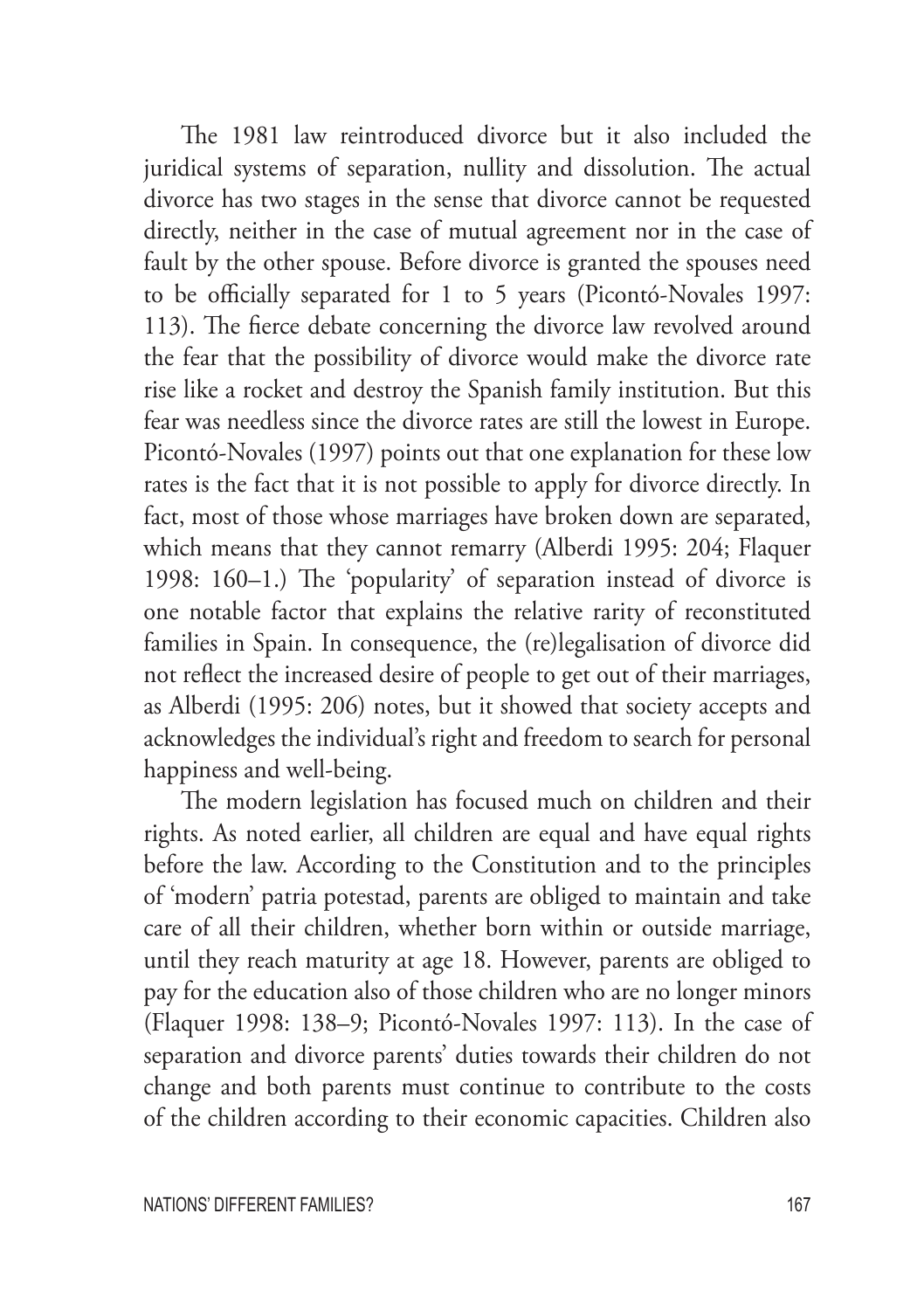have a say in decisions about their custody or guardianship, and have the right to visit and be in regular contact with the parent with whom they do not live (Alberdi 1995: 394). Custody is almost always given to the mother and so far shared custody is not legally admitted. As a result, the courts are gradually starting to favour fathers concerning parental authority and visiting rights. In addition to the lack of shared custody, another problem that divorced or separated women face is the lack of set maintenance allowances paid by separated or divorced men (Fernández Cordón 1998: 82).

In this context a few more words about maintenance liability are in order. In countries like Spain where the legislative system is based on Roman law, the maintenance liability is more extensive than in countries with an Anglo-Saxon legal tradition. In the latter, in legal terms the course of liability goes from parents to their minor children. This is the case also in Finland. In Spain, however, family/kin members have a legal obligation to support each other financially (la obligación de alimentos). In addition to parents' liability towards their minor (and sometimes mature) children, children are liable to take care of their parents if the need arises. These alimentos amplios (broad support) means that parents and adult children must provide each other all the necessary support to maintain their living standards. Furthermore, siblings have an obligation to provide each other 'restricted support' (alimento restrigidos), that is, basic needs if there is a temporary and exceptional need. Failure to fulfil these obligations may actually lead to criminal prosecution (Alberdi 1995; Flaquer 1998). On the whole, we may say that parents are responsible for their children and family members are responsible for each other, and the state's right to intervene in the private life of the family occurs when the family is dysfunctional and children's economic, moral, mental and/or physical well-being is in jeopardy (Picontó-Novales 1997).

Even though the political and legislative changes started in the late 1970s, the family as an institution began to change during the 1960s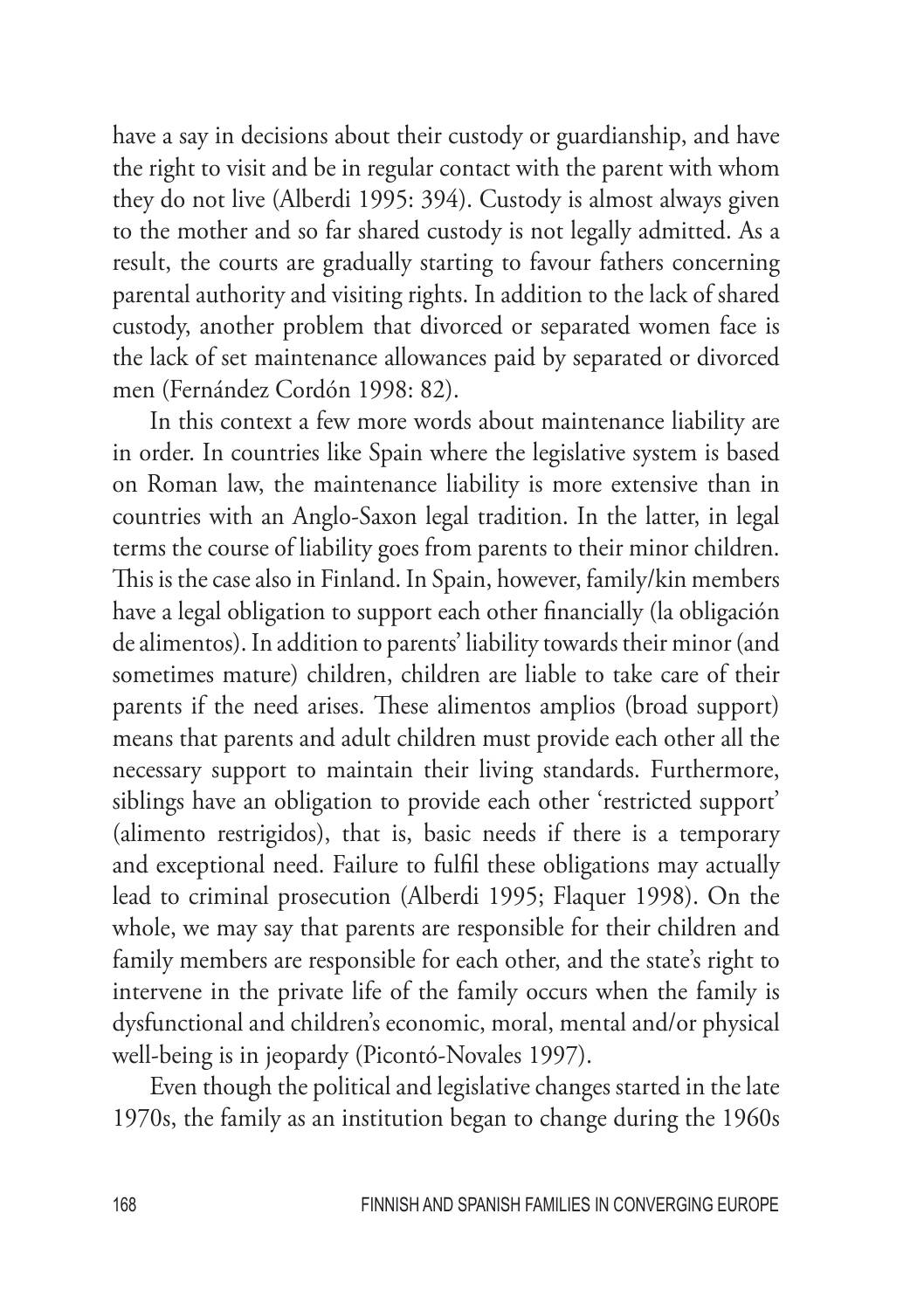when the authority of the official orthodoxy and traditional values as basis of the family started to be replaced by personal values (Flecha Andrés 1998). As Iglesias De Ussel (1998: 23) notes, the behaviour and attitudes of the majority of the people transformed the Spanish family before the transformations were acknowledged by legislators. While family forms have been and are diversifying, Spanish families are still quite traditional compared to most other Western countries. Marriage is the principal foundation of the family, divorce rates are among the lowest in Europe, and single-parent families, reconstituted families and cohabitation are still relatively rare.

The special feature of Spanish heterosexual cohabitation is that it is not particularly young people's way of life or a pre-matrimonial phase. Instead, most cohabiting partners have one marriage behind them. In Spain cohabitation is not a mode of family formation since the vast majority of children is born within marriage (Flaquer 1998: 84–6; Iglesias de Ussel 1998: 54–5). The legal status of cohabitation has been much debated and the majority of Spaniards would grant the same rights to cohabiting couples as married couples. Legally speaking, there are no precise nation-wide regulations concerning the mutual relationship of men and women who live together without being married other than that children's rights are secured by the law whether their parents are married or not (Alberdi 1995: 432–6).

However, recent legislation and jurisprudence tend to give cohabiting (heterosexual) couples the same rights as married couples, and cohabiting heterosexual and homosexual couples can register their unions in municipalities. The debate over the law regulating the rights of cohabiting couples has surprisingly focused on very controversial issues, namely the treatment of homosexual couples, especially their right to adopt children (Fernández Cordón 1998: 83; Guerrero and Naldini 1996: 12). The new law (La ley de parejas de hecho), which treats heterosexual and homosexual couples the same concerning their rights to inheritance, pension and compensation in the case of the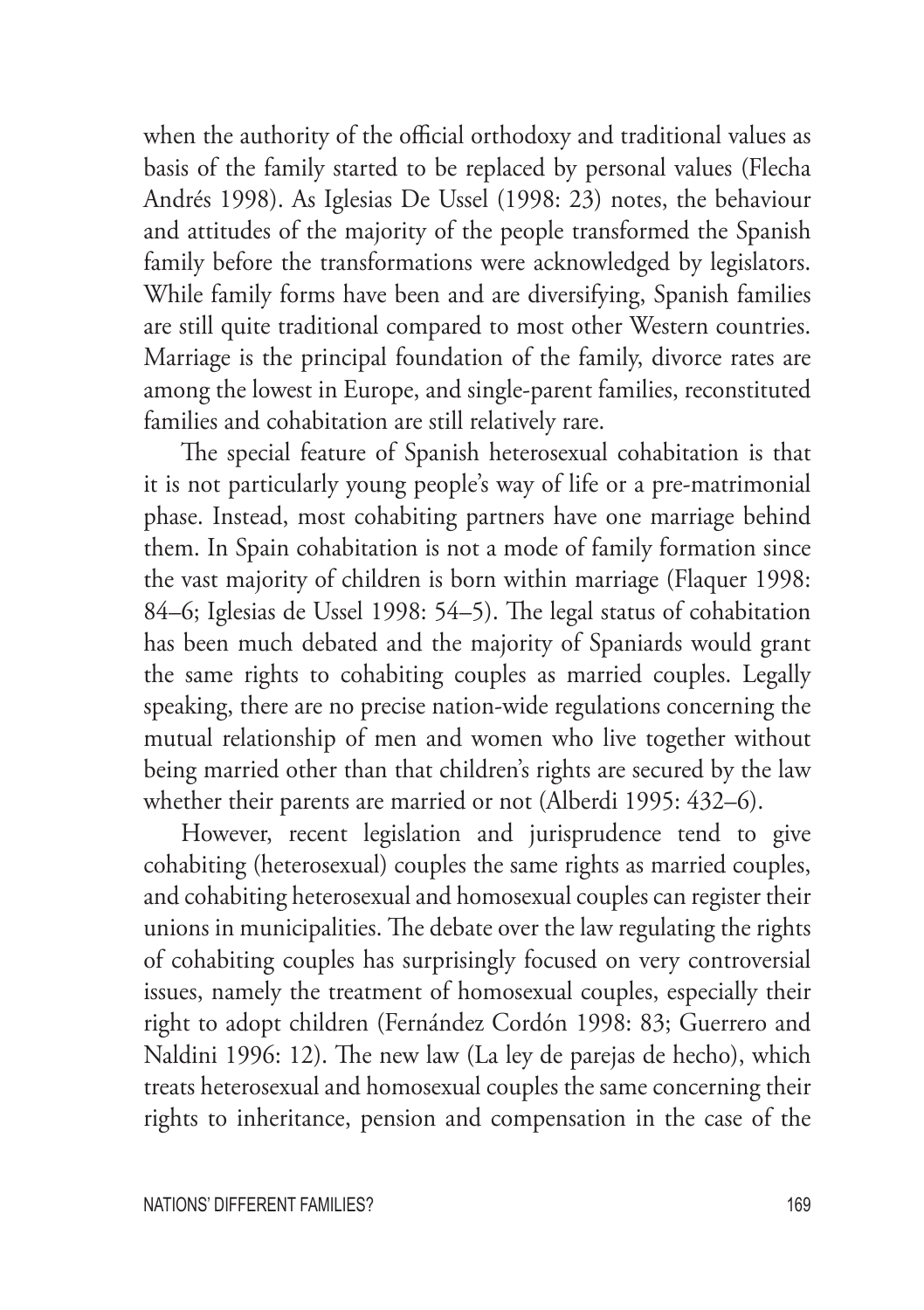break-up of the relationship, came into power in Catalonia in late 1998 and in Aragon in 1999. Yet homosexual couples still lack the right to adopt children (El País 11.11.1998, 13.3.1999.)

#### 4.3. Family Law and Family Ideologies

Until the late 1920s and the early 1930s the family in both countries was conceptualised according to Christian doctrines. As structural changes swept over the societies and the new 'social issues' emerged from e.g. industrialisation, urbanisation, secularisation as well as the changing class positions and demand for women's rights, the new ideology of the family overtook both the upper-class and peasant family ideologies. The idea of marrying for love, the demand for egalitarianism and new scientific and political ideas changed the conceptions of the family and backed up the new ideological creation of the middle-class nuclear family based on intimacy and emotional ties. Even though the 'old' family types existed long after the new family ideology emerged, it became a model for everyone to strive for, which was also reflected in legislation (Gittins 1985; Räisänen 1995).

The idea of love marriage as the basis of the family, together with the liberal voices demanding equality, disrupted the patriarchal tradition and created the idea of home and the family as an emotional rather than economic unit. In fact, in this respect, the Spanish family law during the Second Republic (1930–36) was the most liberal and egalitarian in Europe, but it was soon brutally swept away by authoritarian rule which turned back to the repressive and extremely patriarchal ancient family ideology. In Finland, legislative development has been more constant, moving from a patriarchal family ideology towards an egalitarian one. Perhaps it is possible to say that Finnish legislation concerning marriage and family has gradually changed to correspond to the demands of the people and the society. In Spain,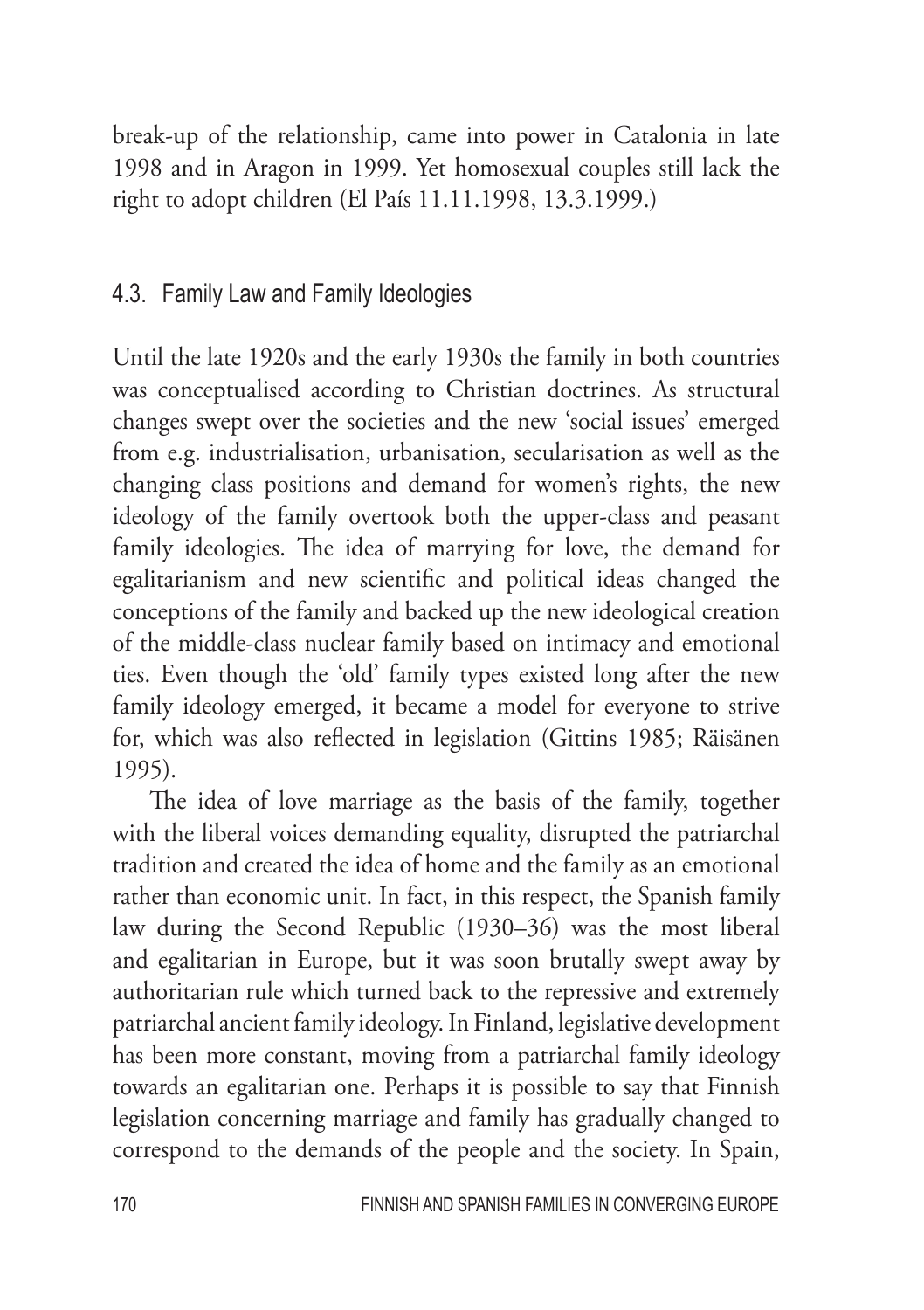however, the long authoritarian period used marriage and family institutions as political weapons and means of control.

Despite the stereotypical claims of the great differences between families in contemporary Finland and Spain, I would say that from a legal perspective the contemporary conceptions are more similar than different. In both countries marriage is still the principal basis of the family. The rights of family members are egalitarian, emphasising individuality. The divorce procedure is simpler in Finland, which is reflected in the higher divorce rate. As the statistics show, the actual divorce rate in Spain is low, but statistics do not take into account the peculiarity of Spanish divorce law and therefore hide the amount of separations. The greatest ideological difference is reflected in the statutes regarding maintenance liability. From that perspective and officially speaking, the Finnish family is clearly defined as a nuclear family composed of parents and their children, particularly minor children, as mature children do not belong to the family if they live in a separate household. The definition of the Spanish family is broader, consisting of parents, children and siblings even if they live in separate households. The modern conception of the Spanish family does not, however, correspond to the enlarged family because fewer and fewer families actually are composed of three generations living in the same household. Instead, it is more like a network, as Flaquer (1998) points out.

Comparing modern Finnish family ideology to the traditional Spanish one, there is a very surprising legal detail. In Spain where cohabitation is a rare phenomenon, cohabiting couples (and even homosexual ones) are, at least to a certain extent, taken into account in the legislation. Conversely, Finnish civil legislation does not yet recognise cohabiting couples (not to mention homosexual ones) even though cohabitation is common. From this point of view it seems that in Spain the development of modern legislation is ahead of people's actual behaviour, whereas in Finland the actual behavioural patterns are eventually taken into account in the legislation.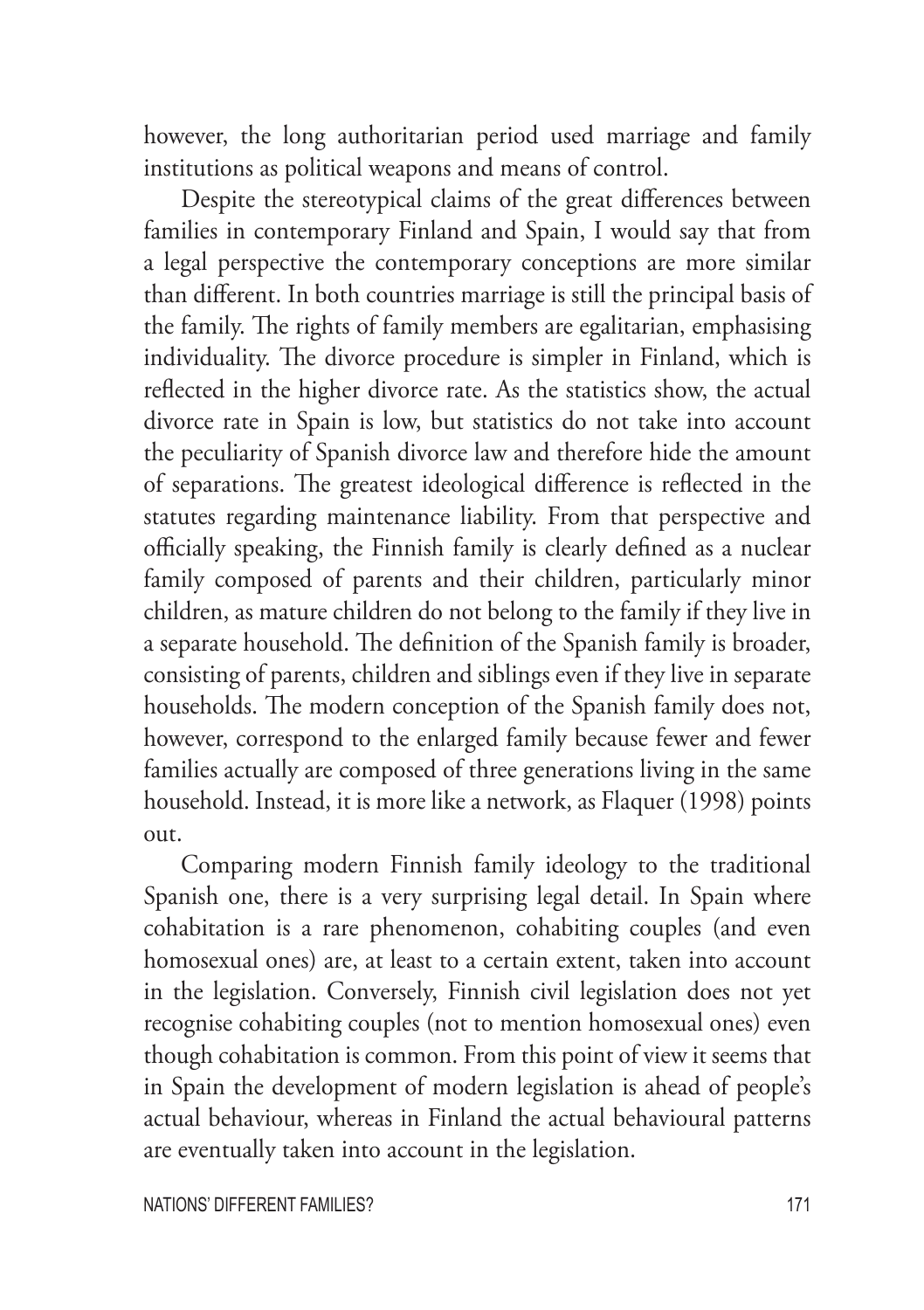# 5. Family in the Light of Family Policy

In the following I will continue the historical look at Finnish and Spanish families and family ideologies but now from the point of view of family policies. Family policy, as it is understood here, is a collection of various laws, statutes, services and ideologies that are targeted at families or, better yet, at people's everyday lives through the family.

## 5.1. The Finnish Case

In pre-modern, agrarian society, the family, kin and the house were the main providers. The master of the house was obliged to provide and secure maintenance for his own family and kin members as well as for his servants and tenants and their families. This obligation towards servants and tenants extended also to times of sickness and old age. General poor relief was also the duty of the village community. The well-off houses of each village were supposed to take care of the poor of the community (Jaakkola 1991; Takala 1992).

Stronger emphasis on personal responsibility for one's own maintenance emerged at the beginning of the 20th century. The Poor Relief Order (1922) obliged every man and woman who was fit to work to maintain him/herself and his/her children. Furthermore, a person was not to set up a family if he/she was not able to take care of it. The aim of the public poor relief and other measures targeted to families was to keep the poor alive rather than to support the family in fulfilling its obligations. According to the 1920 Income and Property Tax Act, only poor families were entitled to child deductions although in 1924 this right was extended to all taxpayers. Unlike the state, the private religious and upper-class women's charity organisations saw the family and family life as social issues and problems. Material deprivation was considered to originate from asocial behaviour that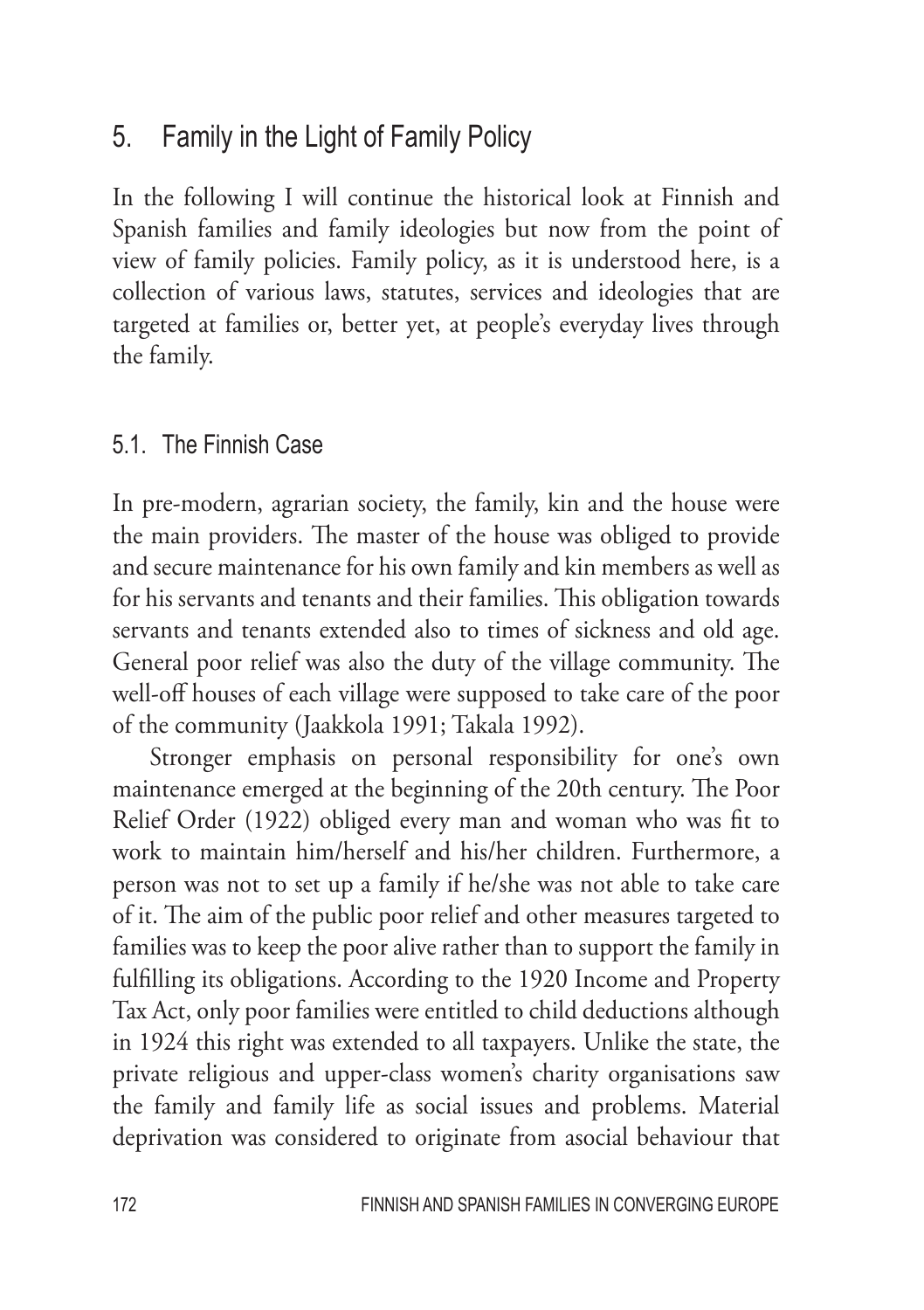could only be tackled by teaching new civic virtues, housekeeping, and hygiene and by improving education (Takala 1992).

In the 1930s the family and its reproductive capacities became an issue due to the concern over declining birth rates. The Finn Gunnar Modeen and Swedes Alva and Gunnar Myrdal started the public discussion about society's responsibility to support families in their reproductive duties. According to them, the structural change in society caused by industrialisation created a hostile environment for families and now the society should be made family-friendly again. The measure was a social policy programme that included housing allowances, free school meals, day care centres, various instruction, advice and education services and family income benefits for indigent families with children. This kind of programme did not gain much support in Finland at that time, for it was considered too expensive and inadequate. What was really needed was training of attitudes to create 'willingness to procreate' (ibid.).

Even though the social policy programme was not supported, some new legal measures were enacted that were also targeted to the poor. In 1933 Rural Allotment Parcels were instituted to give social aid to poor rural families to increase their self-sufficiency. These agricultural parcels expanded in 1937 allowing also child support. The National Pension Act came into force in the same year and in addition to old age and invalidity pensions (based on compulsory savings), it also included a pension for poor people with dependent children. The most important new laws launched in the 1930s were the Maternity Grant Act (1937) and the Law on Municipal Midwives (1937). The former was the first step towards equalising family expenses even though it was first targeted only to poor mothers. However, from 1949 onwards all mothers received the grant regardless of their socioeconomic position. The latter law was important for public health and was the predecessor of the public health programme as it gave poor mothers a right to free aid at childbirth (Forssén 1998).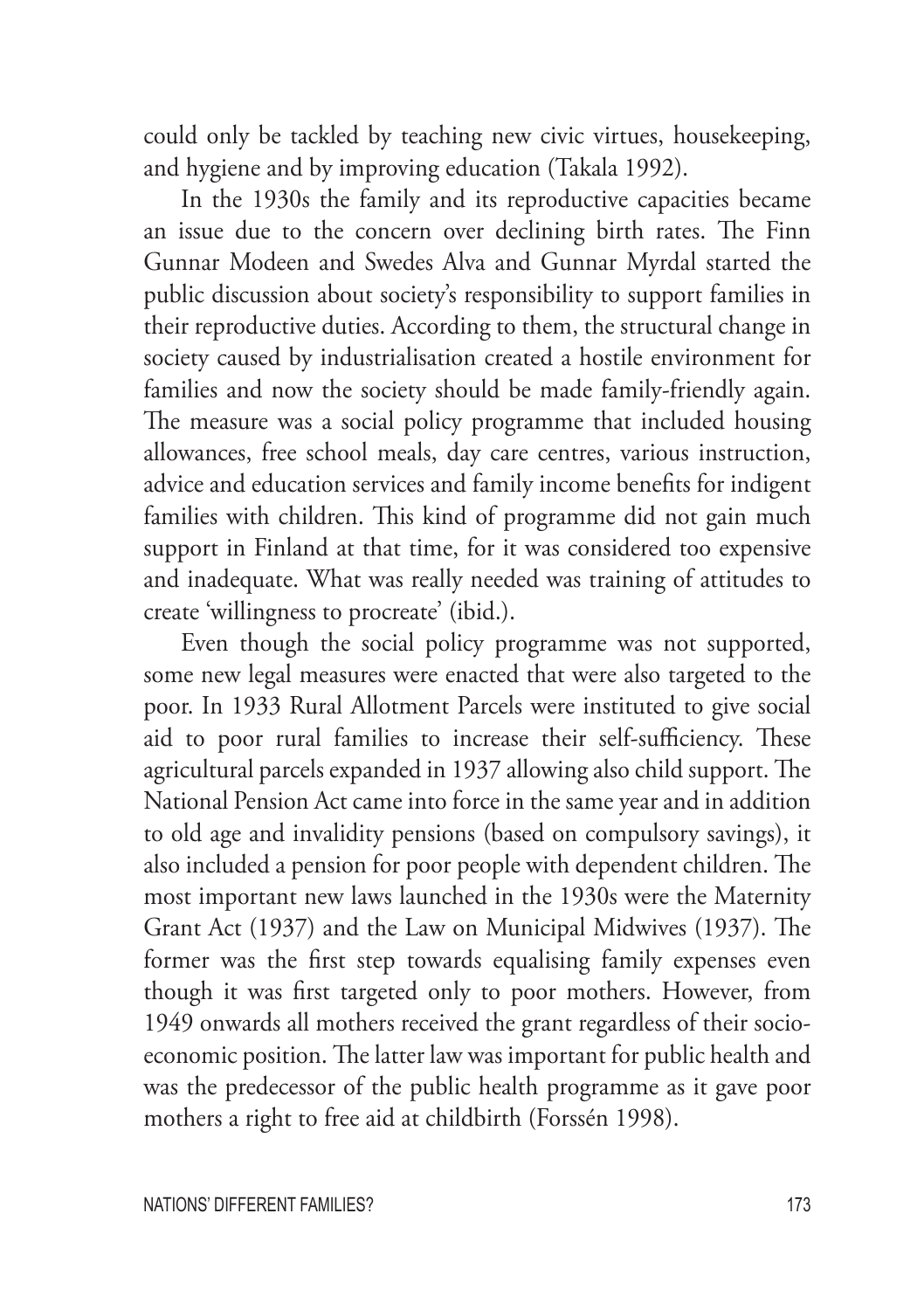Family policy at that time was clearly population politics. Apart from increasing population growth, the aim was to improve the health and educational level of the population. The Population and Family Welfare Federation, founded in 1941, underlined the family's and especially mothers' roles in creating socially acceptable new citizens, a healthy and decent home environment and preventing social ills such as divorce. Marital guidance centres and sex education campaigns were designed by the Federation to give support and guidance to mothers to meet their duties. Also legislation was enacted to reduce child mortality and thus the Municipal Maternity and Child Care Guidance Centre Act was established in 1944. These Guidance Centres became part of the public health care centres' services in 1972 when the law was replaced by the Public Health Act. As mentioned above, the needassessment of the Maternity Grant was removed in 1949, and as it also made all pregnant women undergo physical examination, the reform was important particularly for public health. Perhaps the most important reform at the time was the 1943 Family Benefit Act granting benefits to indigent families with at least five children. This was an in-kind benefit including e.g. furniture, household articles, livestock, and children's clothes. The benefit was abolished in 1974. The 1940s were also a time of promoting marriage and family formation since in 1944 the Act on Home-Making Loans for Young Married Couples was introduced. The original grounds for eligibility were that the man served a minimum of one year in active military service and that both spouses were under 35 years of age. The conditions were changed already in 1945: the couple had to be under 30 years of age, without means, and their banns had to have been announced (see Forssén 1998; Gauthier 1996; Karisto et al. 1985; Takala 1992).

The ideology of population politics was that the family was the basic cell of organised society. As long as the family was well it would naturally fulfil its tasks and produce well-socialised and adaptable citizens. Nevertheless, the dominant view seemed to be that everyone should master his (or her) own life and his (or her) own family, as the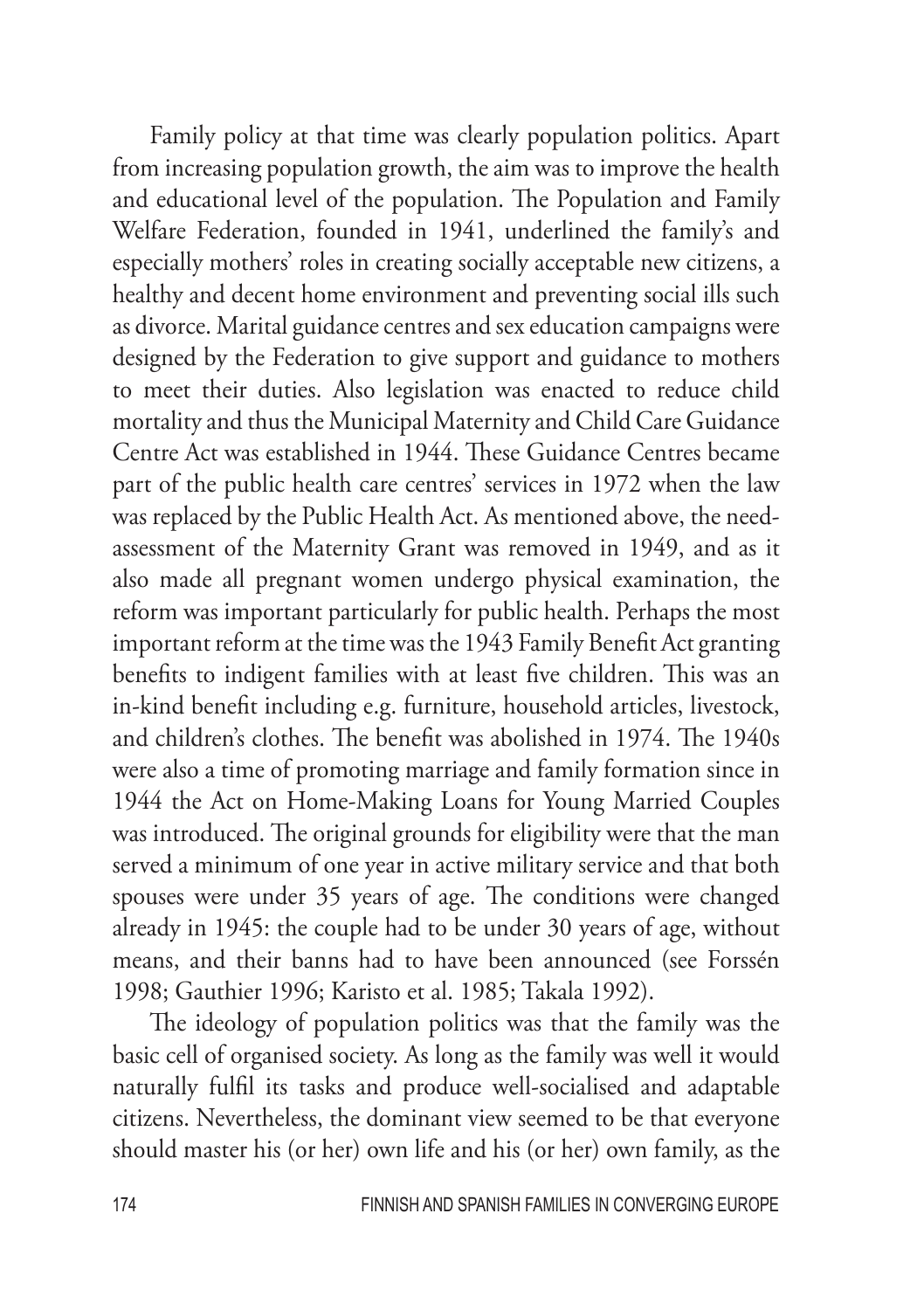family policy reforms adopted in the 1930s and the 1940s were still targeted only to those families without adequate means. At that time, the idea of the family was extremely familistic. The aspirations of family members were subordinate to the family's stability and functional abilities as a unit. Even though family welfare was promoted, the family did not play the leading role. Instead, it played a supportive part in pursuing interests of the society.

By the 1950s and the 1960s the actual welfare of the family became the main reason and justification for family and social policy reforms. The principles of social rights and universalism emerged, that is, the benefits and services were not only for those with limited means but for all. The Child Allowance Act (1948) serves as a good example of this change. The idea behind the law was that costs of raising children should be equal for each family. Or, in other words, the purpose of family policy in general was to ensure that the consumption level of families with children would correspond to that of childless families. Following the Scandinavian model, child benefits were not paid along with the salary of the principal provider of the family, that is, the man. Consequently, the new child allowance system weakened the familistic emphasis by rejecting the one-provider model. The ideological change concerning women's roles in the society was reflected also in Municipal Home Help (1951) which offered municipal home-helper's assistance in regular household tasks primarily to poor families with children. With the reform in 1966 home-help services became available for all families in times of illness or birth. The legislation of the 1960s included Maternity Allowance (1964) which was first paid for 54 days, and the Special Child Allowance (1960) which was paid mostly to single parents but also on the basis of a child's illness. This allowance was abolished in 1974 when survivor's pensions were included in occupational pension schemes (Forssén 1998; Karisto et al. 1985; Kuusi 1961; Takala 1992).

The 1970s were a time of changes both in society and in the family. The greatest single change was the increasing labour force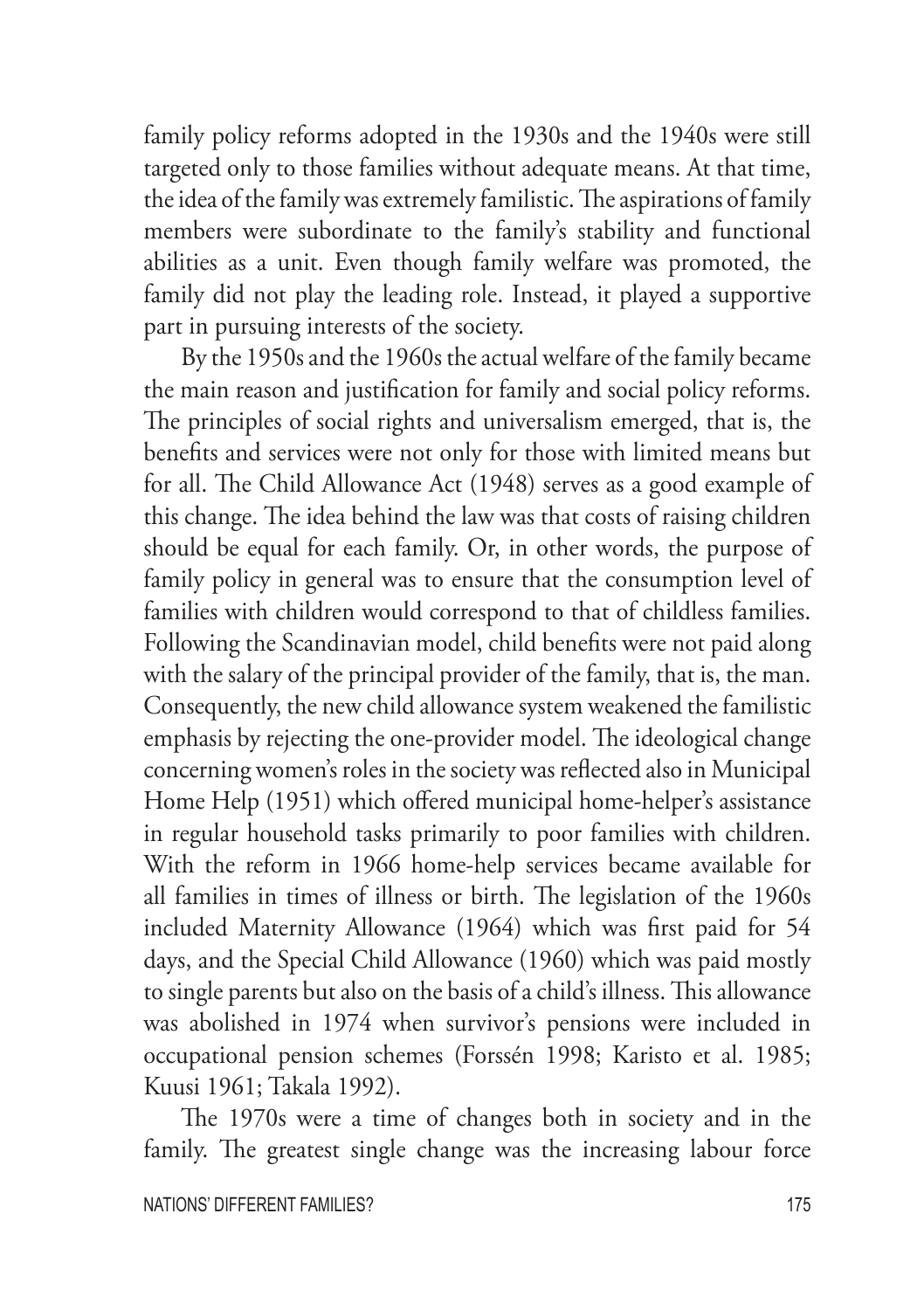participation of married women. At the same time families became smaller, divorces and reconstituted families became more common, the number of single parents increased and consensual unions became acceptable. The idea of the modern nuclear family was in crisis. Thus, by establishing child guidance and family counselling centres experts were called on to support and further positive development of families (The Child Guidance Centre Act 1972). These changes in family forms and family life had inevitable effects on family policy. Policymakers were forced to take into account the multiplicity of family forms and family situations. The 'social issues' were the questions of gender equality and of fathers' role in family life in general, and in children's lives in particular.

Arising out of this, fathers also gained the right to stay home with a small child and receive paternity grants (Paternity Leave since 1978 and Parental Leave since 1985). The Children's Day-Care Act (1973) and Children's Home-Care Support Act (1980, 1985) also reflected the changes in society. According to the former, all children may receive day care. Since 1990 it has been a subjective right for all children under 3 years of age, and since 1996 day care is a subjective right for all children under age 7. The latter law is intended to support children's home care after the parental allowance period; between 1985 and 1990 it extended to all children under 3 years of age. From the beginning of 1997, the home care support was replaced by a municipal care allowance system. The period from the mid-1970s to the present has been devoted to reconciling family and wage work. Besides these statutes, the Child Home Care Leave (1985) grants one parent the right to stay at home to take care of a child until the child is 3 years of age without leaving her/his job. Parents are also entitled to Partial Child Care Leave (since 1988) which allows for a shorter work day for a parent of an at-home child under 4 years of age or when the child is just starting school. From 1991 onwards a parent has also had the right to a shorter work day during the child's first school year. Finnish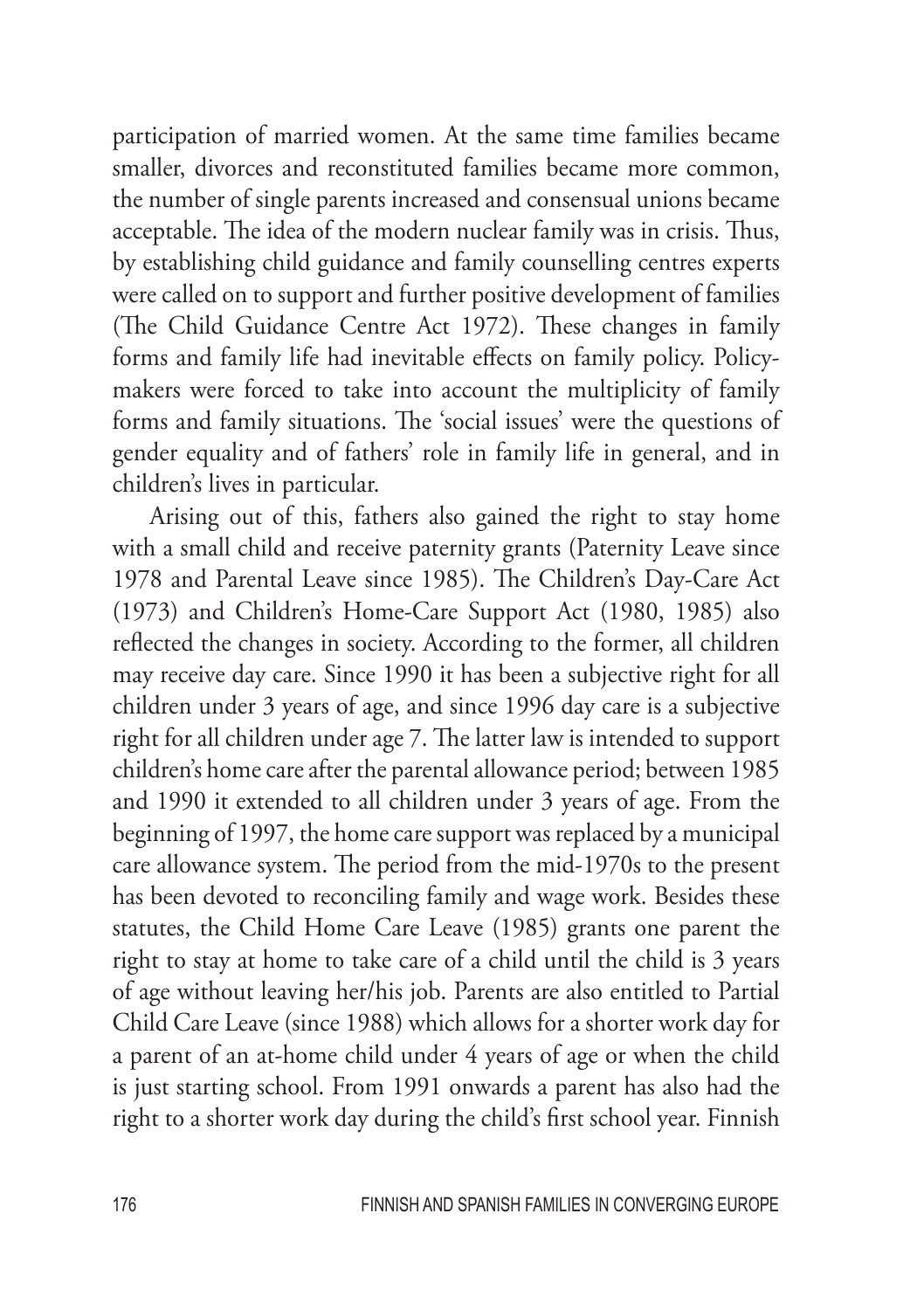family policy is characterised by the strong efforts to secure women's possibilities to work outside the home. It has also enabled parents to choose the form of day care for their children and granted the right to public day care (see Forssén 1998).

The changing conceptions of the family are very clearly pronounced in the development of the family pension system. In the 1960s the family pension system was based on the idea of the modern nuclear family. Only children and widows could receive family pension, whereas men could not be recipients because their income level was not in jeopardy if their wife died. Twenty years later the family pension reform (1989) was built on equality, which means that besides children now beneficiaries are all surviving spouses regardless of their sex (Karisto et al. 1985; Takala 1992).

Unlike the civil legislation, the social legislation treats cohabiting and married couples in the same way. For example, social benefits and services are determined by the mutual income of cohabiting partners even if they do not have mutual children and even though they are not obliged to support one another according to civil legislation. The social legislation assumes that people who live together also share their economic resources. Consequently, the actual cohabiting has replaced the marriage-based definitions of the family in the social sector. The main principle behind this view is that people living in consensual unions should not be in a more advantageous position than married people (Gottberg 1996; Mahkonen 1984).

With regard to taxation, both married and cohabiting couples are taxed individually. From the 1980s, tax deductions to families with children included municipal tax deductions for children, singleparent deduction and child-care and child maintenance deductions in state taxation. Also additional child allowance for mortgage loan interest deduction, additional child allowance for health care expense deductions, child maintenance deduction and spouse deduction were tax measures until 1994 when all deductions related to family policy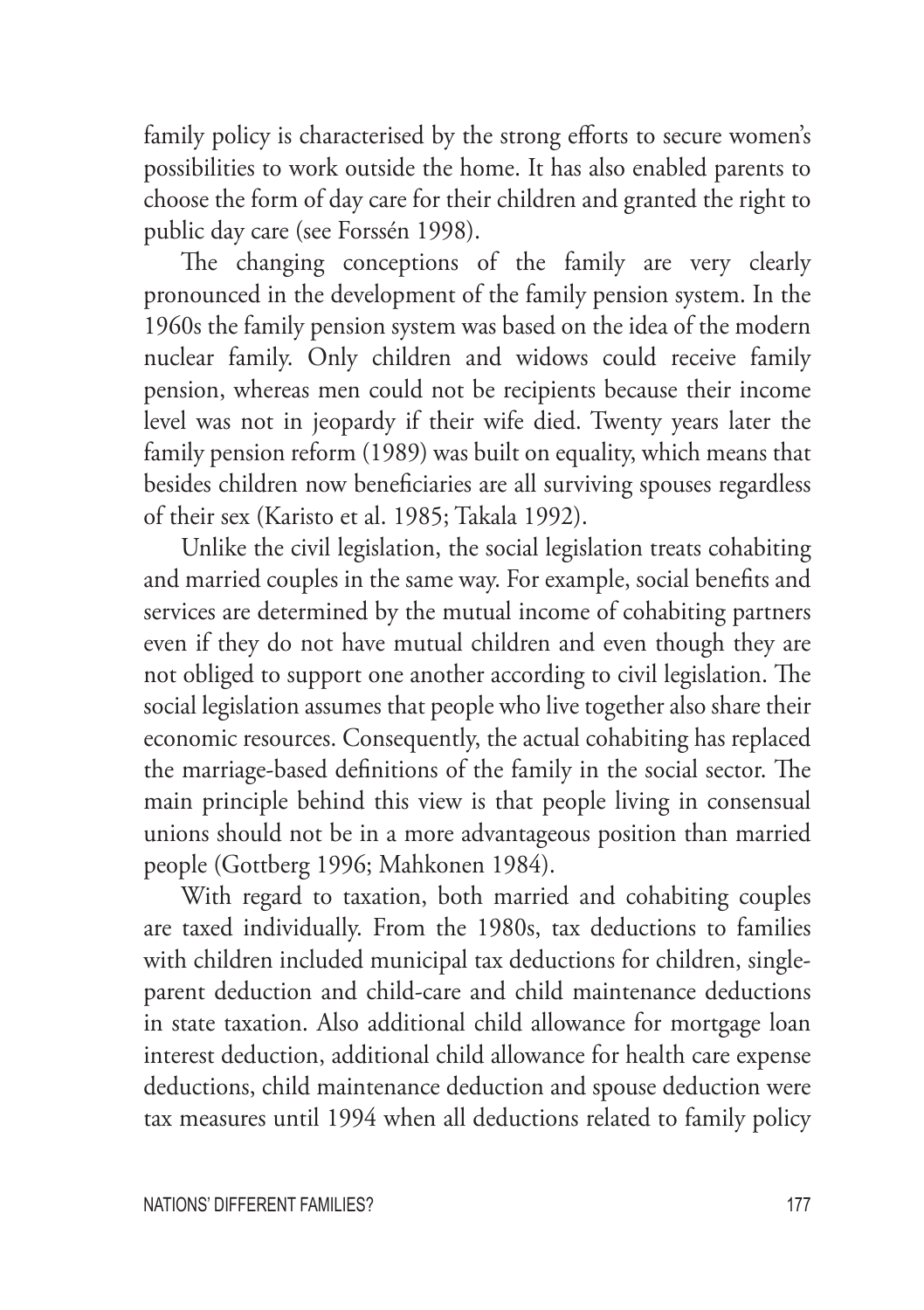were discontinued. However, the amount of child allowances was raised significantly and a supplement for single-parents was established (Forssén 1998).

Nowadays egalitarian individual rights are probably the most important factors behind the Finnish family ideology. This individualisation process is particularly obvious when we glance at children's position within the family and the development of their rights. The traditional subordinate relation between a child and his/her parents has been replaced by equality, at least in principle. The Law on Child Custody and Visiting Rights of 1984 started to treat children as persons with their own rights and not as parents' property. For instance, according to the law, a child has the right to be guaranteed opportunity for balanced development and well-being according to his/her individual needs and desires. Further, a child must be treated as an independent individual whose needs and desires have to be taken into account when custody decisions are made. Therefore, a child has a right to participate in decision-making that concerns him/herself. In other words, children have gained principal autonomy and hence, the idea of the autonomy of the family is crumbling away (see Alanen and Bardy 1990; Forssén 1998; Takala 1992).

According to the Law on Child Maintenance (1976), the child has a right to adequate maintenance and parents have the duty to support their minor child according to their ability. When parents are unable to meet their support obligations, the municipality must pay the maintenance of the child (see Takala 1992). Parents are not liable to maintain their mature children (18 years of age and older). However, they are obliged to cover the educational expenses of their mature children to a reasonable extent. Students are entitled to receive student loans guaranteed by the state and monthly student grants, which are larger if the student lives by him/herself. A municipal maintenance allowance which guarantees the minimum income is available mainly for unemployed young people, and housing allowance is granted if the person lives away from the parental home (Korkeimman hallinto-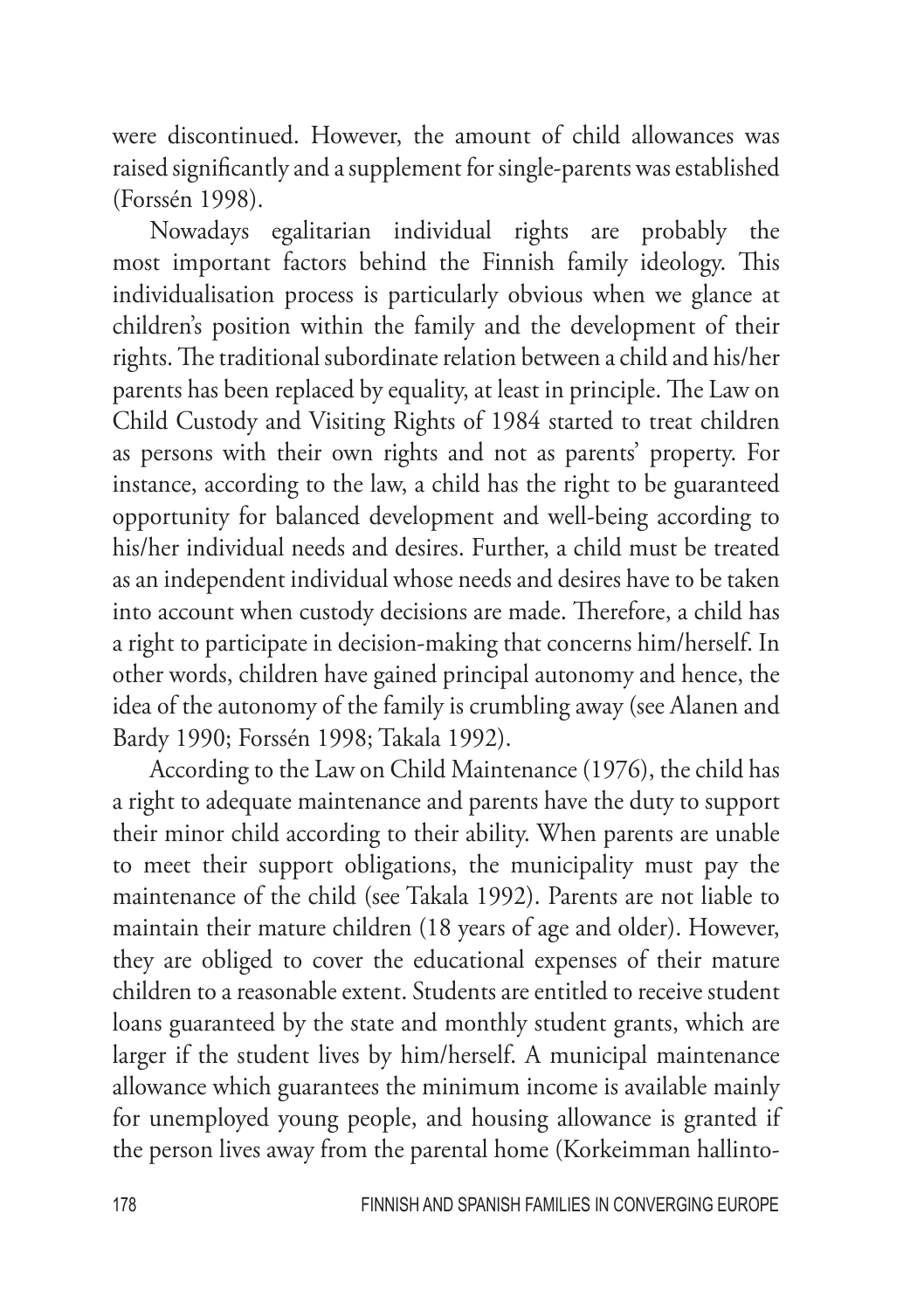oikeuden muistio 16.6.1997). However, in reality young people have become increasingly dependent on their parents' support during this decade. Due to the recession, the municipalities have tightened their grounds for granting allowances, youth unemployment rates are high, etc. Therefore young people stay longer in the parental home and are financially dependent on their parents whether they still live at home or on their own (see Oinonen 1999).

Egalitarian civil and social rights were initially men's prerogatives. Then they gradually became women's rights too and finally they have been granted also to children. Curiously enough, at the same time when these rights ceased to exist only for men, the state's role and responsibilities as guarantor and distributor of resources and welfare have increased. Nonetheless, the primary producer and distributor of welfare in Finland is the family.

#### 5.2. The Spanish Case

Most family programmes in Spain were created and developed during Franco's rule and not before. Family policy was an inseparable part of the propaganda and official discourse of the authoritarian regime. Welfare rights including family policy programmes were used as a means of social control. All benefits were paid to the husband, a deliberate strategy to promote the cult of masculinity and reinforce male authority in the family (Cousins 1995: 178–9; Valiente 1997).

Family allowance (Subsidio Familiar) was first introduced in 1938 and affected most employed people and civil servants. It was financed by the state, employers and workers and the amount was same for all families (except large ones), varying according to the number of children. From 1941 onwards married couples were rewarded with marriage loans. The amount of the loan was doubled if the working woman gave up her job after marriage and became a housewife as long as her husband did not become unemployed or disabled for work. The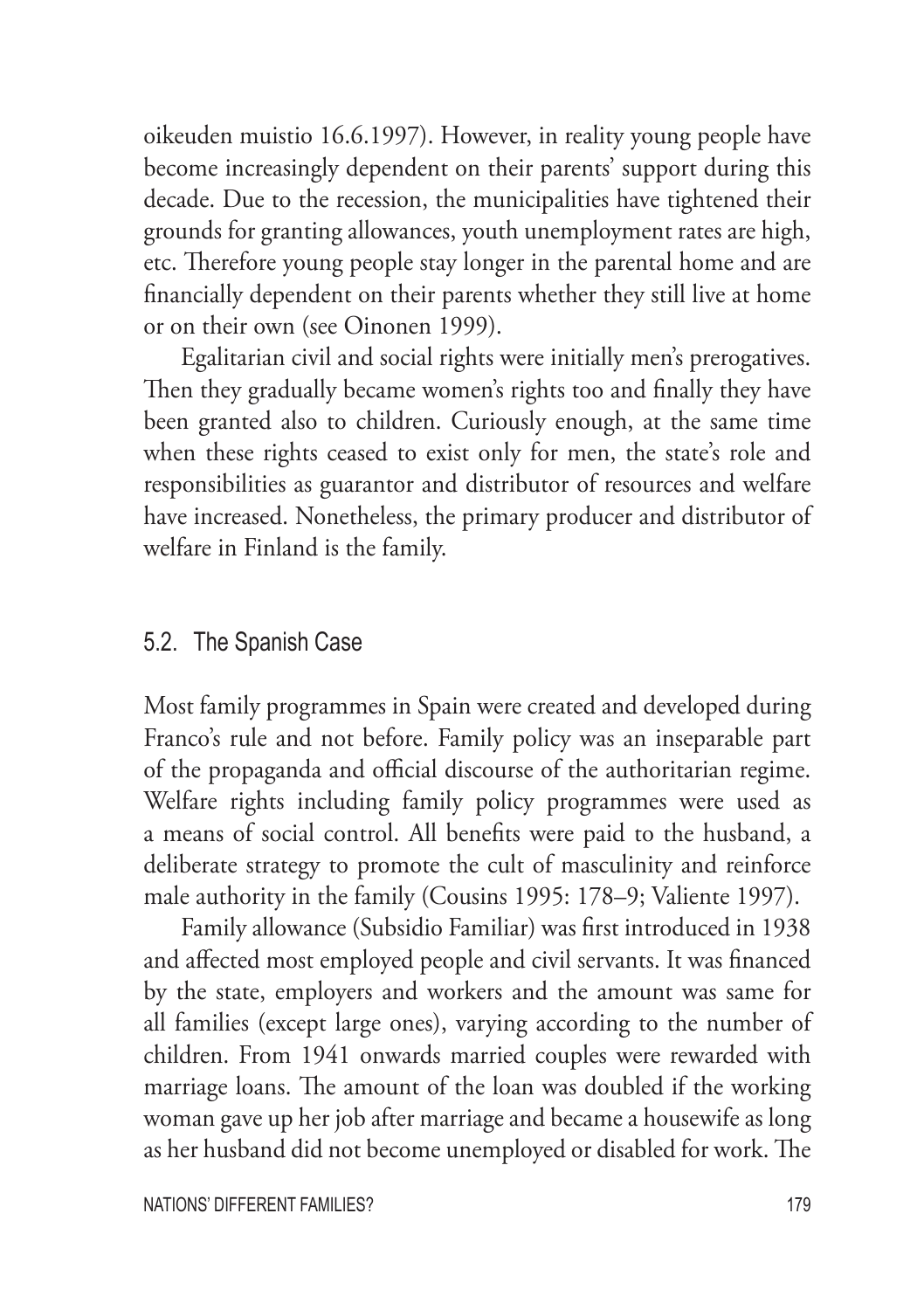repayment was also reduced when children were born. The loan was converted into a one-time marriage bonus in 1948. During the same period, Spanish families with the largest amounts of children were awarded annual prizes. Large families were defined as having four or more dependent children. Large families had other remissions, too. Their family allowances were higher and taxation was lower. They also received preferential treatment on public transportation, loans, public housing, school fees and admissions, etc. (Valiente 1997: 366–7).

The 1945 Family Bonuses (Plus de Cargas Familiares), which were financed by employers, were paid to most employed people as a supplementary wage included in the paycheque. The amount of the bonus varied from 5% to 25% of the wage depending on the number of children. If beneficiaries also supported a dependent spouse, the bonus was higher. In 1954 another type of family allowance (Ayuda Familiar) replaced the existing family programmes for civil servants. It was a monthly payment that varied according to the number of dependent children and if the beneficiary had a dependent spouse. In 1968 the payment amount was standardised (ibid.: 366–8).

In 1966 family allowances and bonuses were replaced for most beneficiaries by contributory benefits, which meant that the receivers were employed taxpayers who contributed to the social security system. This new benefit was a monthly payment for each dependent child and for a dependent spouse. The benefit also included one-off bonuses at marriage and at the birth of each child (ibid.: 368).

The level of all these benefits was the same for all families regardless of their income level, with the exception of large families. They were paid to the breadwinner who usually was the father/husband; if both spouses worked, only one of them (usually the man) received benefits. The only exception to this was the one-off marriage bonus which was paid to both spouses. In addition to these benefits, there were also tax exemptions. Taxpayers could reduce their taxes if they had dependent children and/or a dependent spouse. Several of these exemptions increased along with the income level (ibid.: 368).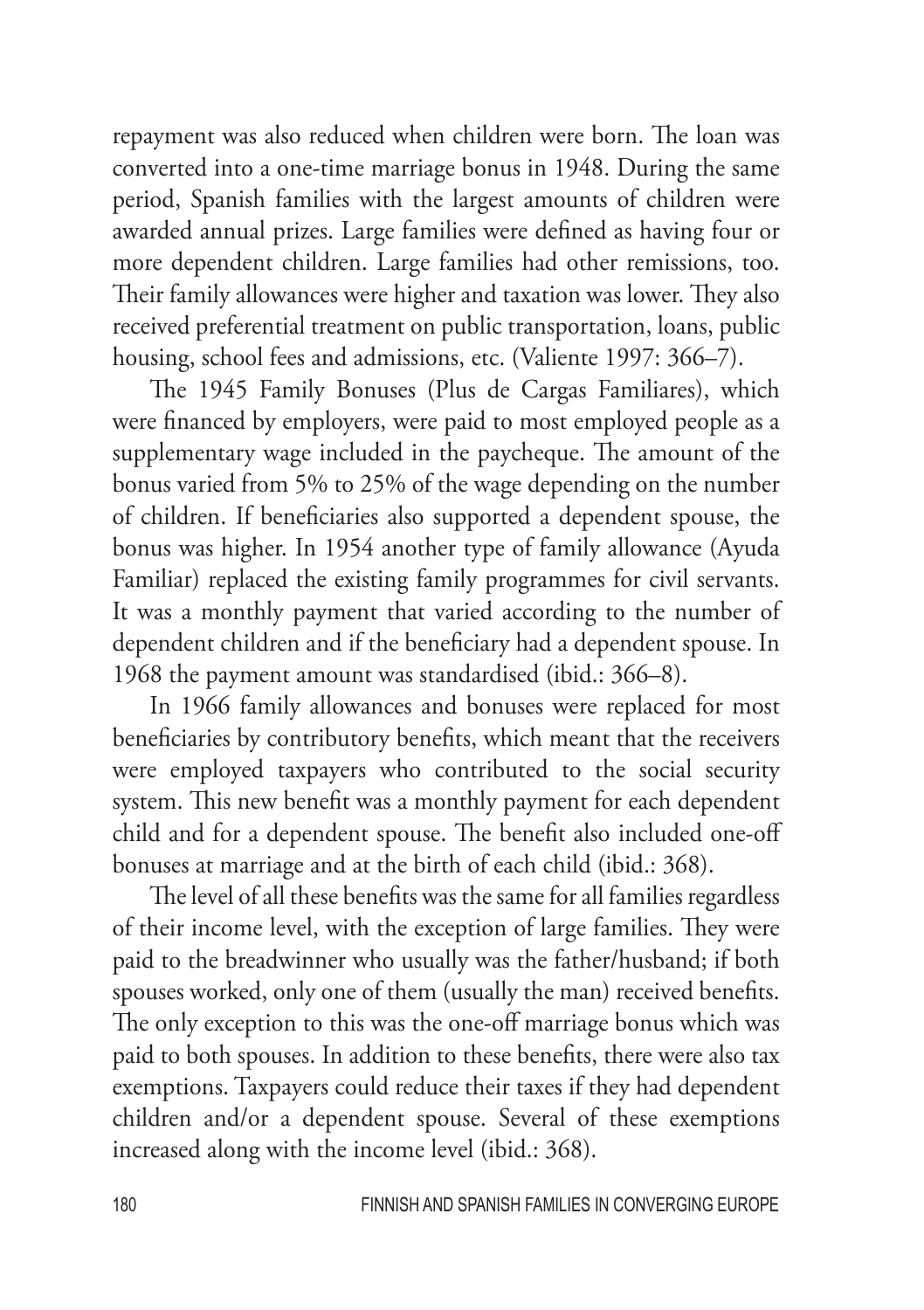The family programmes clearly reflected the main object of Francoist family policies, namely pro-natalism. Marriage was encouraged and most of the benefits for children were only for legitimate ones. Large families were prized and, as a rule, the benefit recipient was the father/ husband. Family programmes explicitly favoured one-earner families, as the benefits were higher if the other spouse (wife) stayed at home. Consequently, family policies during the first decades of the Francoist regime were in line with the other measures against married women's labour market participation such as marriage bars (prohibitions from working in some companies or sectors of the economy after marriage) (Cousins 1995; Valiente 1997).

The economic importance of family programmes was considerable because actual wages were low. However, by the 1960s and the early 1970s the value of these benefits fell due to inflation and to the fact that the programmes were seldom updated. Most of the programmes of Franco's time remained practically unreformed until 1985 and by that time their economic importance was almost nil. In 1985 the most obvious antifeminist benefits which were paid for a dependent spouse were cancelled; the argument behind this was that the state should neither extol the status of housewives nor discourage women's labour market participation. Further, the one-time bonuses at marriage and the birth of each child were abolished. Subsequently, the monthly payment for dependent children became the main family benefit for employed people, while other family allowances, e.g. for lone parents or at childbirth, ceased to exist (Valiente 1997: 370).

Family benefits were modified in 1990 to make child allowances a means of protection against poverty. Thus, a means-tested contributory benefit for each dependent child was introduced. In addition, there is now a means-tested system of non-contributory benefits for family allowances, health care, pensions and invalidity benefits. According to the 1990 law, child allowance is granted for dependent children under age 18 if they are economically dependent on their parents and live in the same household with them, and for disabled children. Benefits for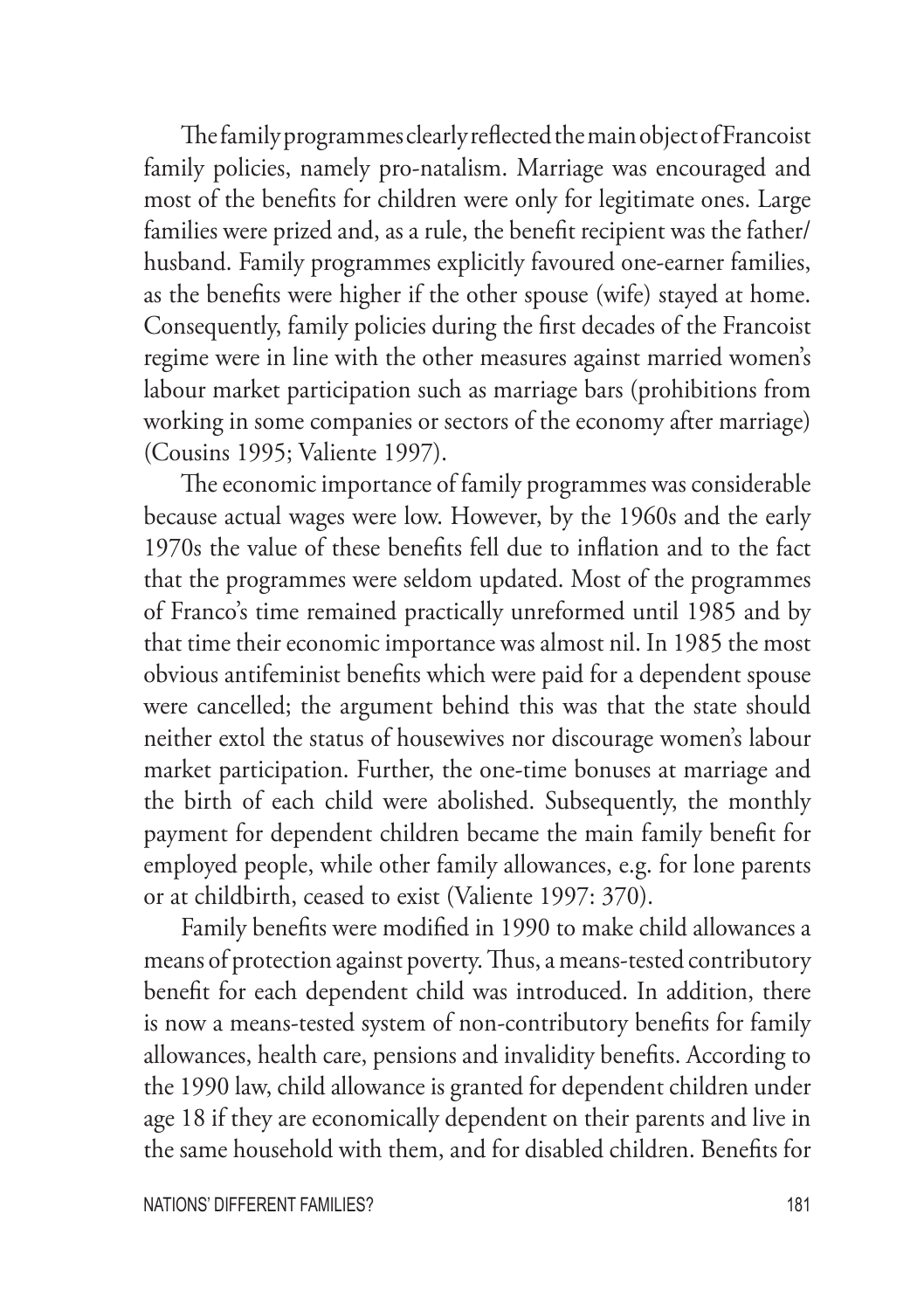large families remained practically untouched except that now large families are defined as those with at least three children (or two if one of them is disabled) under 21 years of age or under 25 if they are still studying. The economic importance of the benefits for large families has decreased since 1975 for two reasons: there are fewer and fewer large families, and inflation has done its job (Cousins 1995: 193–4; Fernández Cordón 1998: 85; Valiente 1997: 371).

As for taxation, the regressive Francoist system was replaced by the new and progressive income tax (Impuesto sobre la Renta de las Personas Físicas). This new system granted tax reliefs to families if the couple was married (until 1987), for each dependent child and for child-care expenses (since 1992) (Valiente 1997: 371). Tax reliefs are also granted if there are dependent grandparents and/or legally incapacitated dependants over 18 years of age in the family unit (since 1997). Until 1989 married couples were taxed jointly but since then they have had the right to choose either individual or joint taxation. The joint declaration must include all members of the family unit, defined as married spouses (not legally separated) and their minor children, or a lone parent and minor children. A cohabiting couple does not meet the definition of a family unit (Fernández Cordón 1998: 84–5).

In short, the present measures of family policy in Spain are tax reliefs, benefits for large families and non-contributory and contributory child allowances for those with low or no income. Valiente (1997: 372) describes the Spanish family policy as low-level in terms of spending and institutionally invisible. But the absence of family policy is family policy, as Iglesias de Ussel (1998: 58) aptly points out. Political powers tend to see the family and family-related issues as citizens' private matters, and they fulfil their legal duties by offering a minimal level of protection to families. However, family policy also has great symbolic value in creating a family-friendly climate in the society corresponding to the present needs (see Flaquer 1998: 147). While women's social role continues to change, and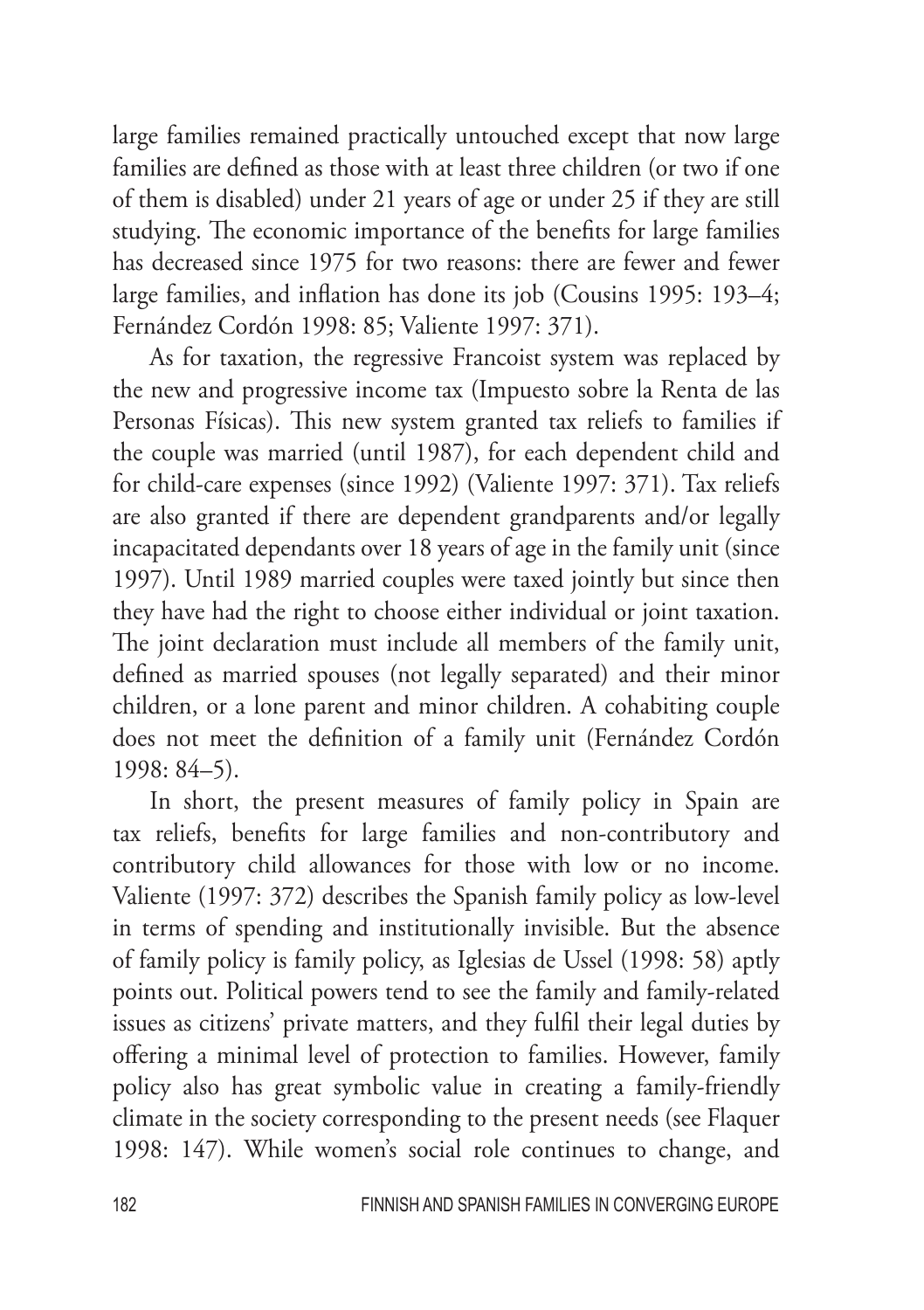more and more women no longer see home as their natural base but are participating in the labour market, need and demand for family policies and services rises.

Compatibility between family and work has only recently been considered a social problem; consequently, one of the most important objectives nowadays is to reconcile family with wage employment (Boletin Oficial de las Cortes Generales 1997). The 1989 legislation extended maternity leave, established parental leave and developed publicly-provided child care for children from 3 to 6 years of age. Both mother and father can take parental leave if they both work. The maximum duration is three years and the leave is unpaid. Parental leave is considered 'forced leave' (excedencia forzosa), which means that one cannot lose one's job (since 1994). The unpaid parental leave is taken into account in the old-age pension of the person who took the leave. Furthermore, a short leave to take care of a small child at home e.g. in case of illness is possible but this child-care leave is also unpaid. Until 1989 the paid maternity leave was six weeks before and eight weeks after childbirth. Now maternity leave (which can partly be taken by fathers) is 16 weeks; during that time the mother is entitled to an allowance (Cousins 1995; Fernández Cordón 1998).

The fact that parental leave is unpaid reduces its effectiveness in reconciling family and work, but this is not the only difficulty that working parents with small children have to face. The provision of public preschool/nursery services for children over 3 years of age is quite high, but the supply of child-care facilities for children under 3 years of age remains insufficient (Cousins 1995). Today's grandmothers still belong to the generation of housewives and are very important providers of child-care services. But in the future grandmothers will also be working women without possibilities or even the desire to take care of their grandchildren. Public services targeted to families, in general, are an exclusive domain of Communidades Autónomas (Autonomous Regions) and therefore vary widely between regions. The programme of Minimum Guaranteed Income (Renta Mínima de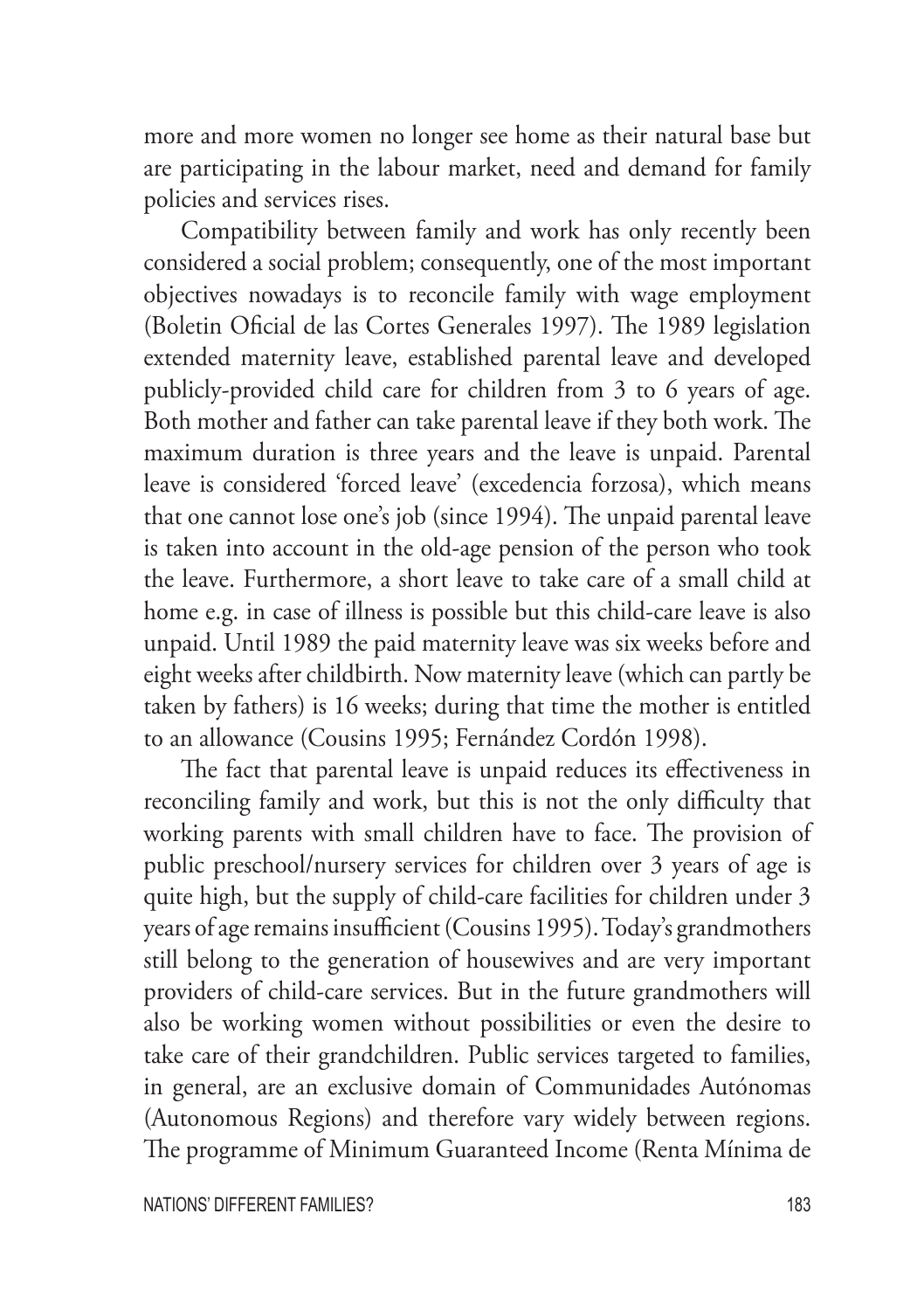Inserción Social), which is very important especially for lone-parent families is, however, implemented in most regions (Fernández Cordón 1998: 86–7; also Naldini 1998).

#### 5.3. Family Policies and Family Ideologies

In the course of the 1930s and 1940s concern over declining birth rates placed the family in the centre of societal and political debate all over the Western world. Family policy at that time was population politics in both Finland and Spain. The simple aim of population politics was to increase population and, therefore, the public measures encouraged marriage and family formation. The family, particularly in the form of housewife, breadwinner father and their children, was put on a pedestal. Women's mothering role was no longer solely a selfevident natural truth but also their patriotic duty.

The ideology behind the Finnish population/family policy was to protect mothers and children from societal and domestic hazards, and the female politicians had a very important role in developing the policies. Irrespective of their political outlooks, they all emphasised motherhood, but the ideas about its essence separated the right wing and social democrat groups. For the right-wing women the only foundation for motherhood was marriage and harmonious and private family. According to social democrats, the essence of motherhood was the inseparable bond between a mother and a child. Their aim was to provide protection for both married and unmarried mothers and for all children born in or out of wedlock. Right-wing women also demanded protection, but only for 'legitimate' mothers. According to them, the state should not secure the position of 'illegitimate' mothers for it would encourage immoral behaviour. Even though both parties agreed that woman's proper place was at home, the reality was that many married women and mothers had to work. Therefore, the social democrats also demanded that the state help working women by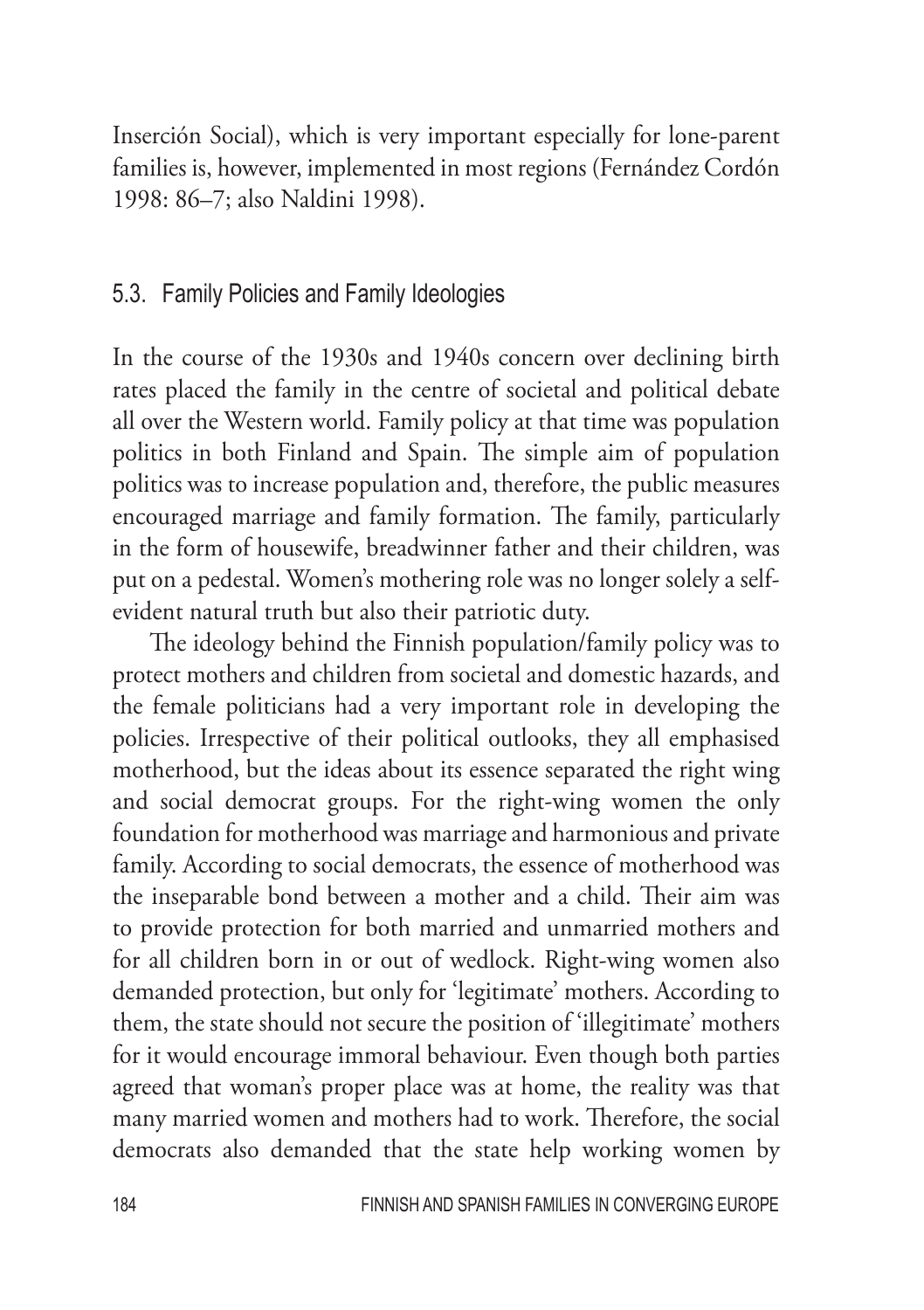providing a maternity welfare programme including maternity leave, allowance, health care and child care (Sulkunen 1989). Consequently, the development of family policy led to the deterioration of patriarchal family ideology and strengthened the division between public and private spheres and gender roles within the family. The family and home became very matriarchal, and the benefits such as child allowances were not paid to fathers but to mothers. The fathers' role as the master of the house was reduced to that of provider.

In contrast, the Spanish population/family policy was designed to strengthen the patriarchal family ideology. Men's mastering role was promoted in many ways; the allowances and benefits were paid to the breadwinner of the family (the man), married women's labour force participation was discouraged and even prohibited in some sectors, and the amount of benefits was reduced if the wife worked. Due to the general lack of civil rights, men's possibilities to act in the public sphere were limited, but they had absolute authority in the private sphere although women's roles as mothers and amas de casa (housewives) were highly valued. Getting married and having as many children as possible were rewarded. Due to the cult of housewives no services were developed even though some women had to work outside the home. Child care and other services that working women needed were expected to be provided by other female family members, kin or neighbours. Spanish family policy remained practically unchanged until the mid-1980s when the most antifeminist features were removed, and still today the level of benefits and services is low. Nevertheless, the family ideology continues to change. The patriarch has lost his power and family members are supposed to be equal. Women increasingly have a life also outside the home, and men are expected to do their share of domestic duties. The Spanish family is also moving away from the one-earner family ideology. However, Spanish family policy regards family as a conjugal family, whereas Finnish policy treats married and cohabiting couples and their families in the same way.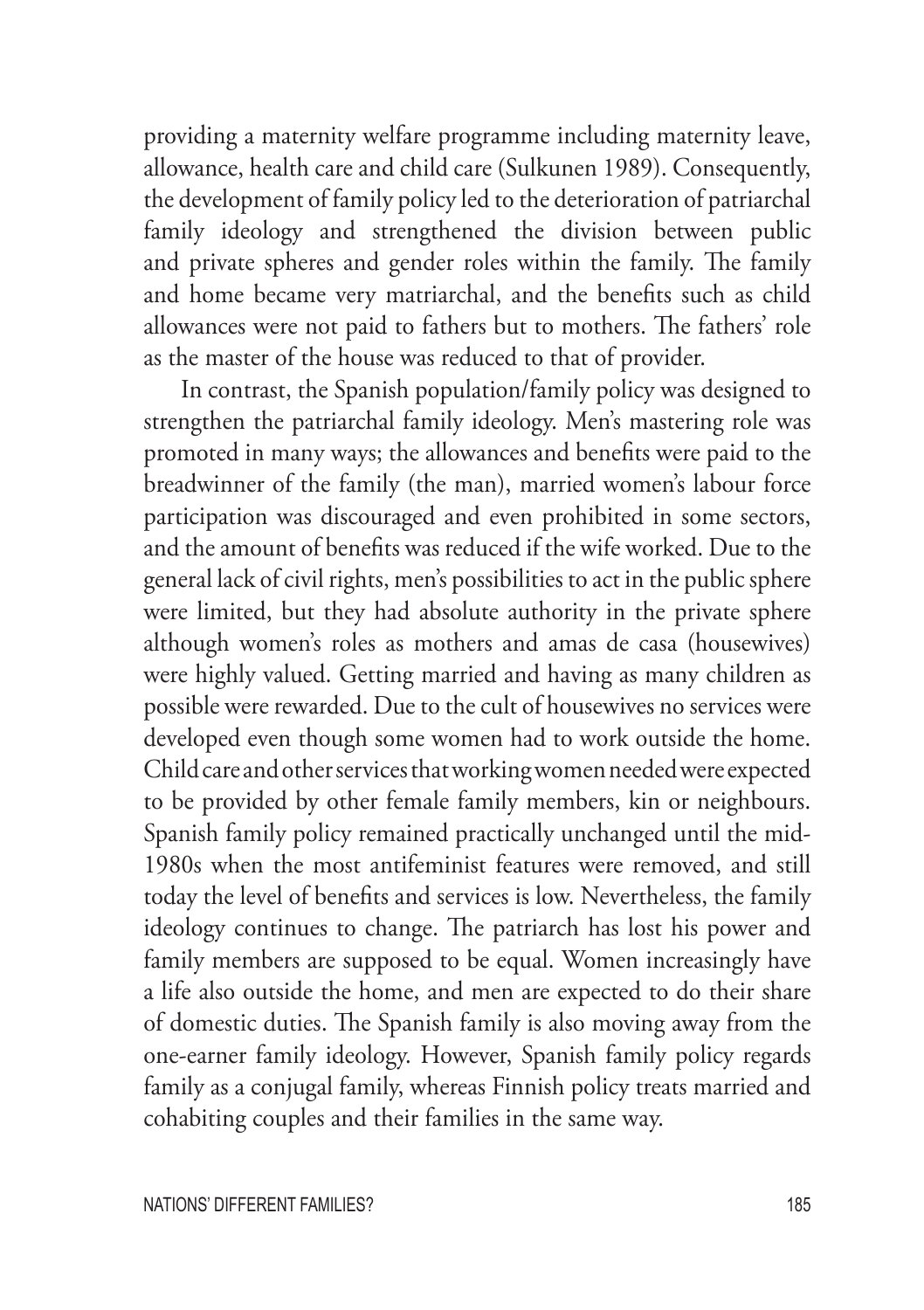There is a paradox concerning family policy in Spain. The family is considered to be the most important thing both by the Constitution and by the people and yet family policy is still relatively underdeveloped even though there have been advances during the past decades. Why is this? According to Flaquer (1998: 146), no political force, syndicate or social movement has demanded family policy. The reason is the strong force of familism in Spanish society which, in practical terms, means that those functions that are state's responsibilities in the more advanced welfare states are family responsibilities in Spain. Amas de casa have provided services and care, but this is changing as the women of younger generations are working outside the home and their identities are not anchored to home and to providing services for other family members.

Valiente (1997) points out that the most crucial reasons for the underdevelopment of Spanish family policies today can be traced to the political history. During the authoritarian regime family policy was a means of political propaganda and, consequently, post-authoritarian policy-makers have wanted to distance themselves from the policies of the former regime, which is why family issues have been taboo or at least touchy issues. Spanish feminists have also been accused for the state of family policy. Their lack of interest in developing or even demanding family policy is an often-mentioned reason for the underdeveloped family policies. But feminists, like the post-Francoist politicians, rejected the system of beliefs that had inspired Francoist policy-makers and for that reason, most Spanish feminists considered a non-policy as the best family policy. Their argument was that the state should not promote such a social unit as the family, in which inequality between sexes exists (Valiente 1997). In the Spanish context, it is quite understandable why family policy has not been the first issue on feminists' agenda. The late timing of the (re)gaining of citizenship rights and especially the late (re)entry of women into policy-making has meant that the first task of female politicians has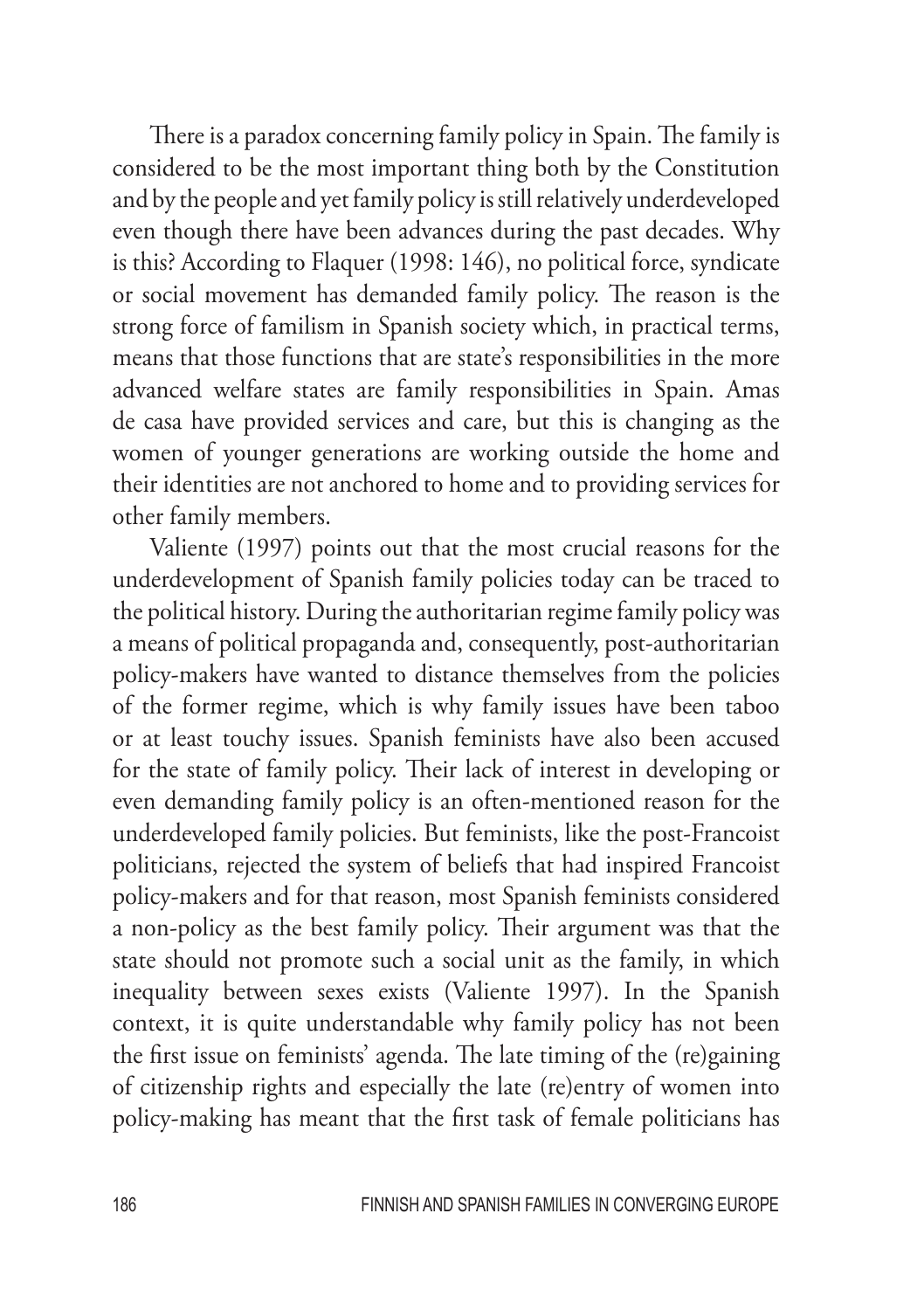been to establish civil rights, and that is why social rights and social services including family policies have lagged behind.

# 6. An Interpretation of Nations' Families: Questioning Dichotomies

Certain ideas force themselves onto the intellectual landscape and establish themselves as fixed ideas or self-evident things. They seem to resolve the fundamental problems and clarify obscurities. They are like the 'open sesame', the conceptual cornerstone on which a comprehensive analytical construction can be built. Such grande idées are due to the fact that everyone attempts to exploit them: trying them in every connection, for every purpose, using them for generalisations (Geertz 1973). Forceful ideas often turn into ideologies, as did the idea of the modern nuclear family which eventually developed into an all-Western family ideology. However, after we have become familiar with the new idea, when it has become one tool in our tool box of theoretical concepts, our expectations concerning its usefulness become more realistic and its excessive popularity starts to fade, but it remains a permanent part of our intellectual armoury and still explains something. Instead of being all-promising, it becomes a seed giving rise to new ideas (ibid.). The grandiose Western family ideology based on the idea of the modern nuclear family has become a tool among other tools and a seed for new ideas. While it has become evident that the model of the modern nuclear family (in its structural functional form) does not clarify obscurities in different social and cultural contexts, new ideas have emerged such as Northern and Southern families in Northern and Southern families of nations. These new ideas may not (yet) be ideologies but stereotypical notions; nevertheless, they can also produce new views if they are analysed using a critical gaze and thick description.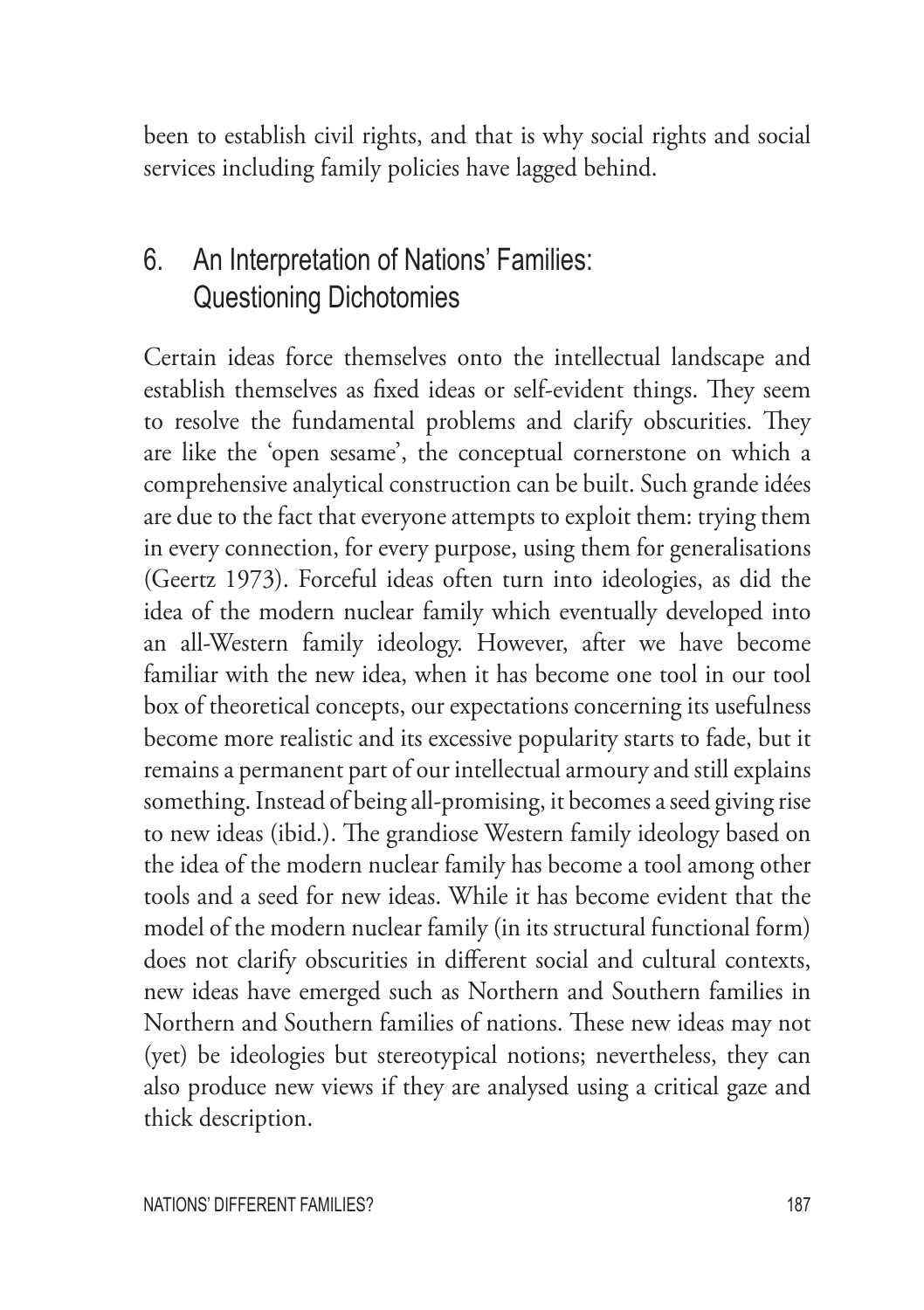The stereotypical notions of Finnish and Spanish families do hold some truth but they are based on thin descriptions of statistics, laws and policies. In this chapter, however, I try to go deeper and formulate thicker descriptions of Finnish and Spanish families by questioning and contextualising implications.

There are several dualistic notions behind the 'typical Finnish and Spanish families'. As noted earlier, the Spanish family is considered traditional, familistic, tight and based on religious (Catholic) values. The Finnish family, by contrast, is supposed to be modern, individualistic, loose and secular. The stereotypic notions of Southern and Northern families indicate that the family ideology in Spain may be described as traditional and the Finnish one as modern. These characterisations allude to dualistic counterparts as components of these ideologies. At least the following dichotomies are present: traditional/modern, collective/individual, religious/secular, private/ public. In the following I will analyse Spanish and Finnish family ideologies through these dichotomies.

#### 6.1. From Traditional/Modern…

Traditional/modern is an umbrella pair of concepts under which all the other dichotomies mentioned above belong. In sociological vocabulary, tradition is used to refer to pre-modern societies, and modern is a concept to describe societies that have evolved through industrialisation, urbanisation and capitalism. Apart from these structural changes, modern also means a change in attitudes and beliefs and, correspondingly, tradition is also used to refer to those elements of the past that are important and kept alive in the present (Tonkiss 1998: 47). The latter meanings of traditional/modern are relevant here, for surely nobody can claim that Finland and Spain are anything but modern societies.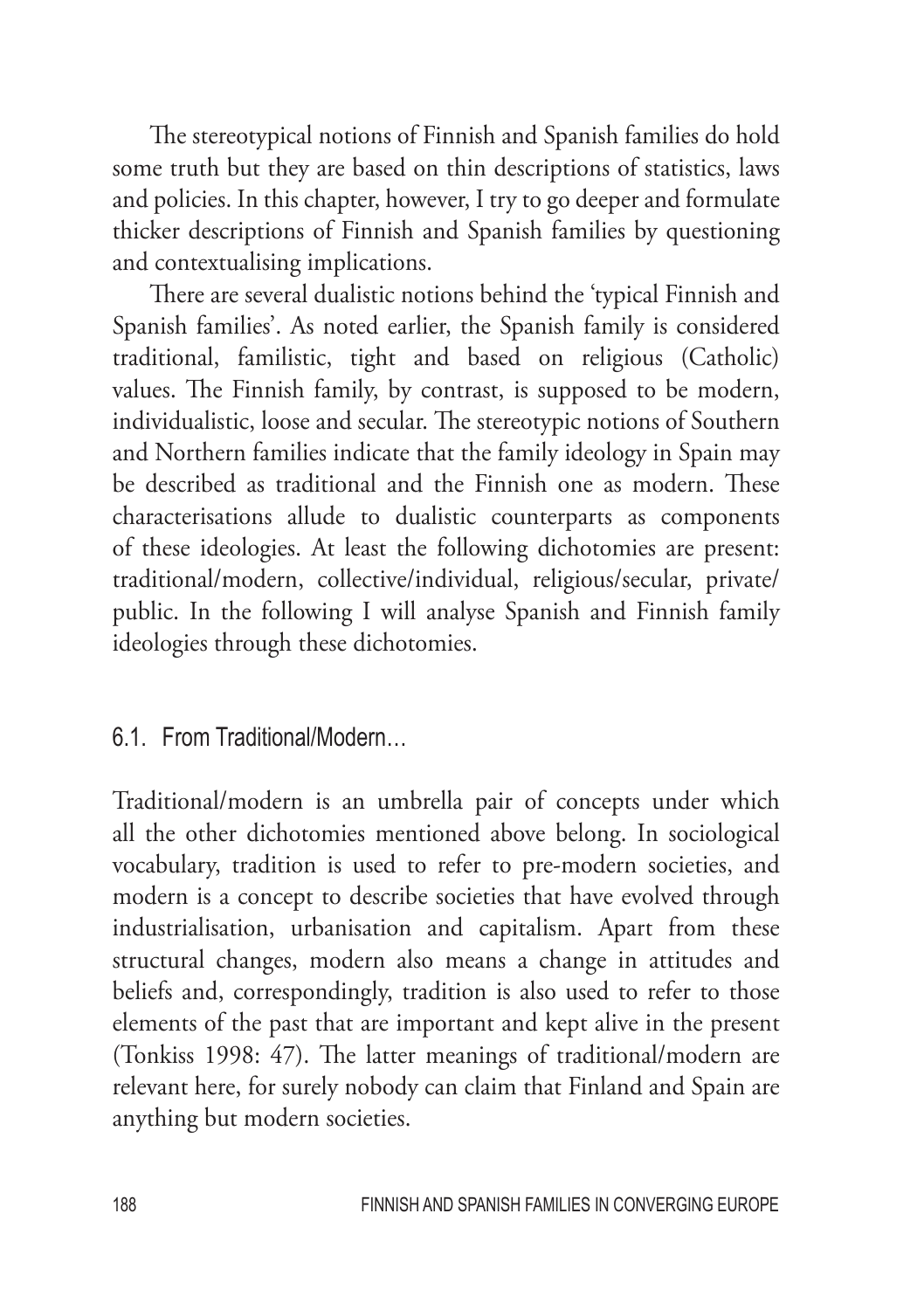Traditional and modern contain ideas of continuity and change. Continuity refers to the idea that there are certain things in the society that we can rely on from one day to the next, and change refers to the idea of discontinuity between historical moments (ibid.). When we think about the family institution from this perspective, it appears ambiguous in its nature, for it represents both continuity and change. In other words, if modern equals change, we can say that family has always been modern in its nature, since it has never been a static institution. And, if tradition equals continuity, we can say that family has always been traditional too, since it is an institution that has always been and will continue to be there in one form or another.

When we look at 'official' Finnish and Spanish ideologies of the family, they are very much in accordance with the model of the modern nuclear family composed of a married couple and their children. This type of family is best protected by the law in both countries. The centrality of the modern nuclear family ideology is manifested in the fact that neither cohabiting heterosexual couples nor homosexual couples have the same rights as married couples in the eyes of the law. However, in this respect we may say that Spain is more 'modern' than Finland since the Spanish legislation has started to grant rights also to these 'unconventional' living arrangements, whereas the Finnish civil legislation does not yet recognise them at all. Nevertheless, in Finland cohabitation is a common way to start a family while in Spain it is not. From that perspective the Finnish family seems to be more modern than the Spanish one.

Children are central qualifiers of the family in all Western societies (Gittins 1985). Both Spaniards and Finns tend to think that it is a child or children who make the family. A childless married couple is not regarded as a 'real family' since they are frequently confronted with the question of 'when will you start a family?' (Alberdi 1999; Iglesias de Ussel 1998; Reuna 1997). But when we glance at the patterns of family formation, it is possible to say that in Spain the family is couple-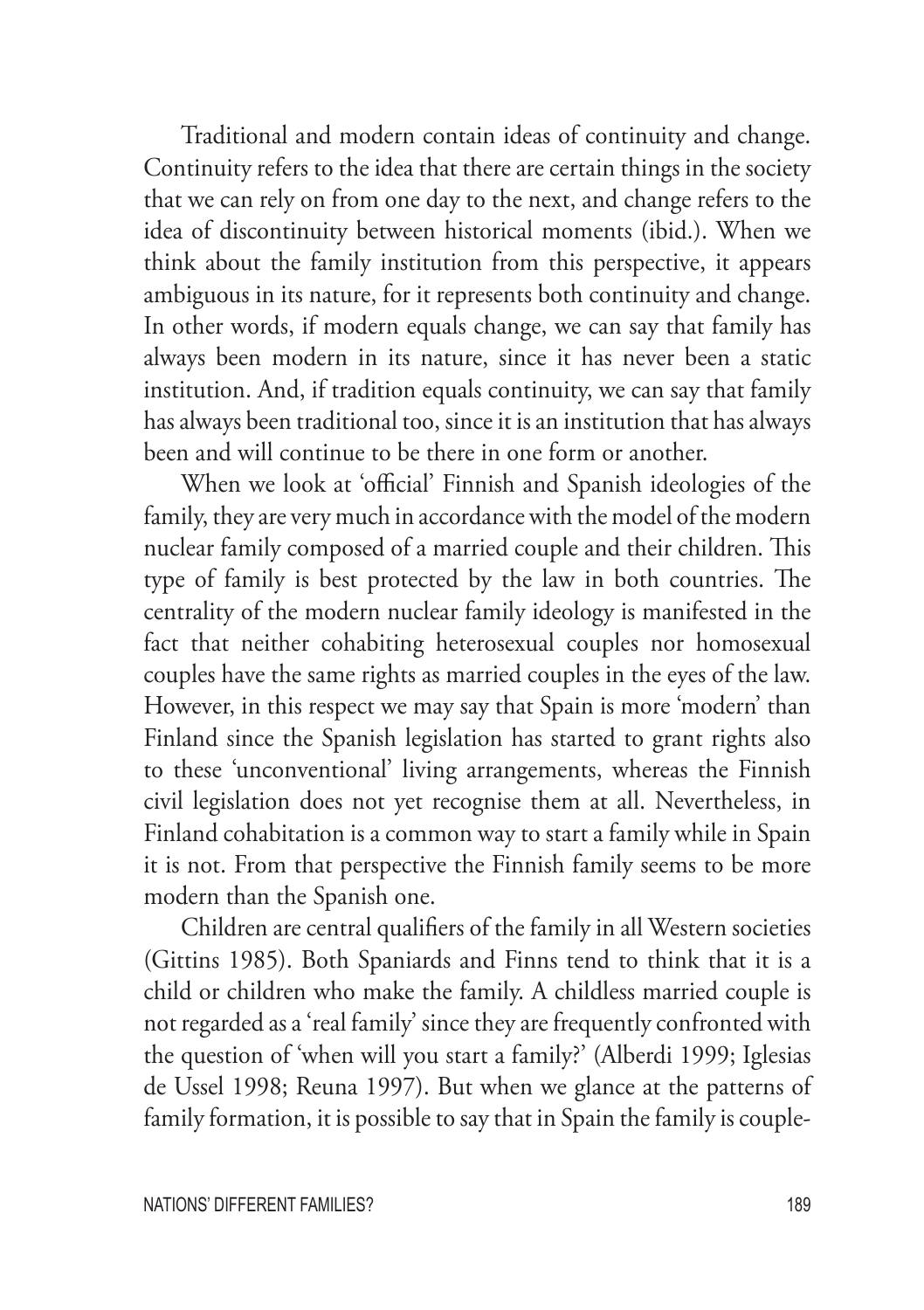(marriage-) centred since very few people have children before they are married. In Finland, however, many people tend to have a child before they marry, and from that perspective the Finnish family may be called child-centred (cf. Segalen 1997; Schultheis 1997). Nevertheless, most of the Finnish couples do marry and therefore it is accurate to say that marriage has not lost its position as a central social and cultural institution. The couple- and child-centred gravity of family formation and the conception of the family is visible in the family policies. In Finland, even though the civil legislation puts emphasis on marriage, the social legislation acknowledges 'unofficial' living arrangements as families, especially if there are children involved. The Spanish social legislation rests more clearly upon the idea of marriage as a foundation of the family.

The most striking difference in the legal definitions of the family has to do with the maintenance liability, that is, who is liable to provide for whom. As noted previously, in Finland the liability goes from parents to their minor children, whereas in Spain the liability relationships stretch further: from parents to children, from children to parents and even from one sibling to another. From this perspective we may say that the official definition of the family in Finland corresponds to that of the nuclear family and the Spanish definition of the family is 'enlarged'. In reality, however, the liability is not based only on legal obligations but also on moral ones. That is, in Finland parents continue to provide maintenance also for their mature children, especially if they still live in their parents' house. The studies also show that adult children with their own families receive financial and material, not to mention emotional, support and services especially from their parents, but also from their siblings and vice versa. However, actual financial help is asked from family/ kin members only in very acute circumstances, in the form of a loan which is usually paid back (Oinonen 1999; Segalen 1997). The greatest practical difference between the countries in question is that in Spain this extended liability is prescribed by the law and in Finland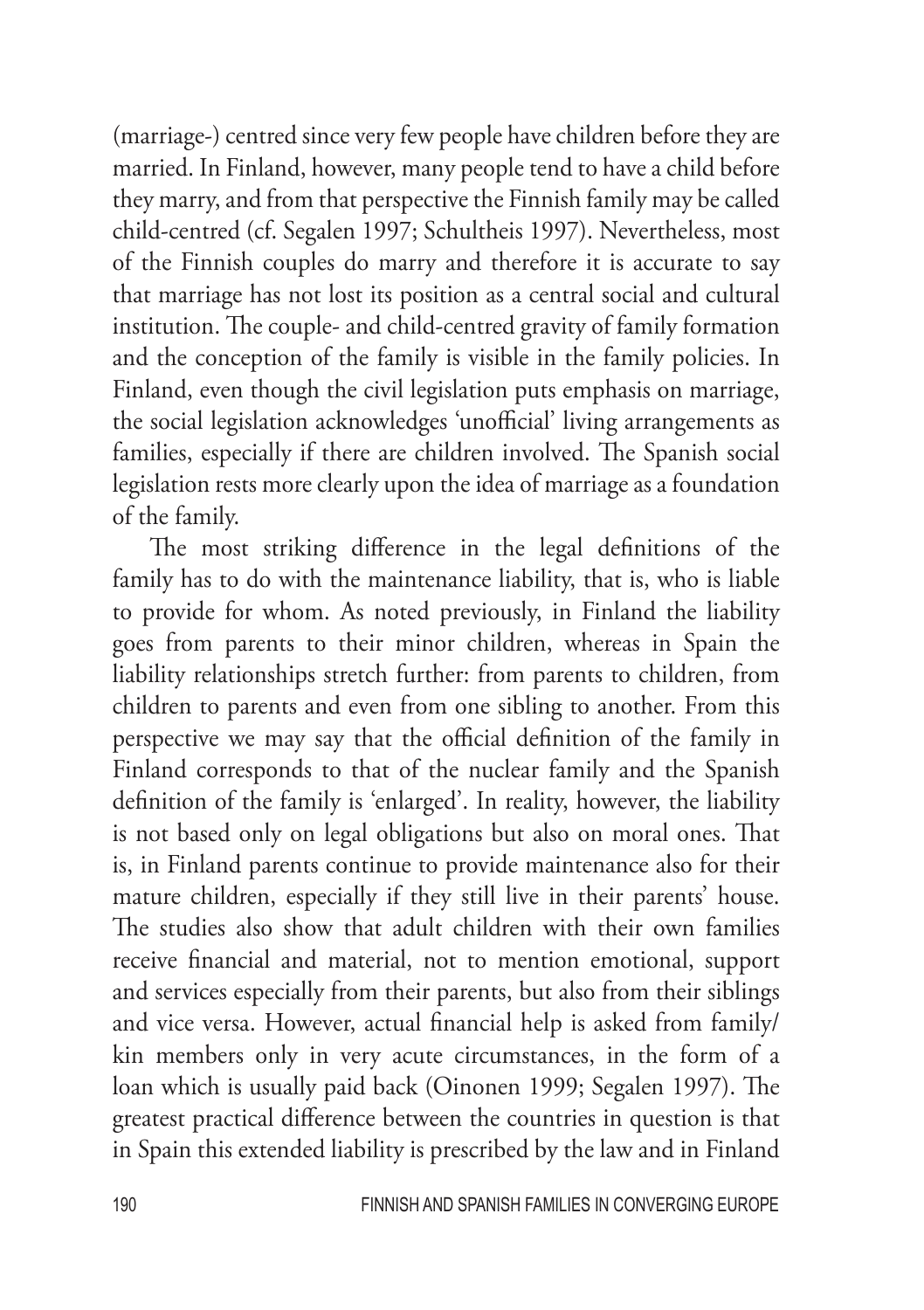it is a matter of morals. But no matter what the law says, the feelings of responsibility and care do not vanish when the children leave the nest and have their own families (see Oinonen 1998b).

To return to the structural functional interpretation of the family, the most functional family form in modern society is claimed to be the modern nuclear family because it is small and unattached to a larger kin group. Therefore, it is geographically mobile, which in practice means that the family can easily move to where the jobs are (e.g. Goldthorpe 1989). Flaquer (1998) claims that in this respect the Spanish family is dysfunctional (traditional) because the adult children tend to establish their own households near those of their parents and siblings, due to the multiple obligations they have to each other and to their strong sense of togetherness. In contrast, families in Northern Europe, for example Finland, are functional (modern), as the individual households of kin members are often scattered all over the country; this is possible because of the stronger stress on individual values over collective ones and of the loose family and kin relations in contrast with the tight ones in Spain and in other Mediterranean countries.

Does the physical and geographical closeness or distance of family and kin members really correspond to close or distant relations or to the level of attachment? Studies on Scandinavian families show that relations between nuclear kin members (parents, children and siblings) have remained close even though they often live far from each other. These relations are characterised by 'intimacy at a distance' (Gaunt 1997). My own study on Finnish families with children also revealed that relations to family and kin are the most important and closest social relations. Family and close kin members provide friendship, company, roots and a sense of belonging (Oinonen 1999). In his study on Swedish families, Gaunt (1997) points out that vacations and especially summer homes are the opposite of 'intimacy at a distance'. As in Sweden, in Finland summer homes are often owned and maintained collectively by relatives. These can be a farm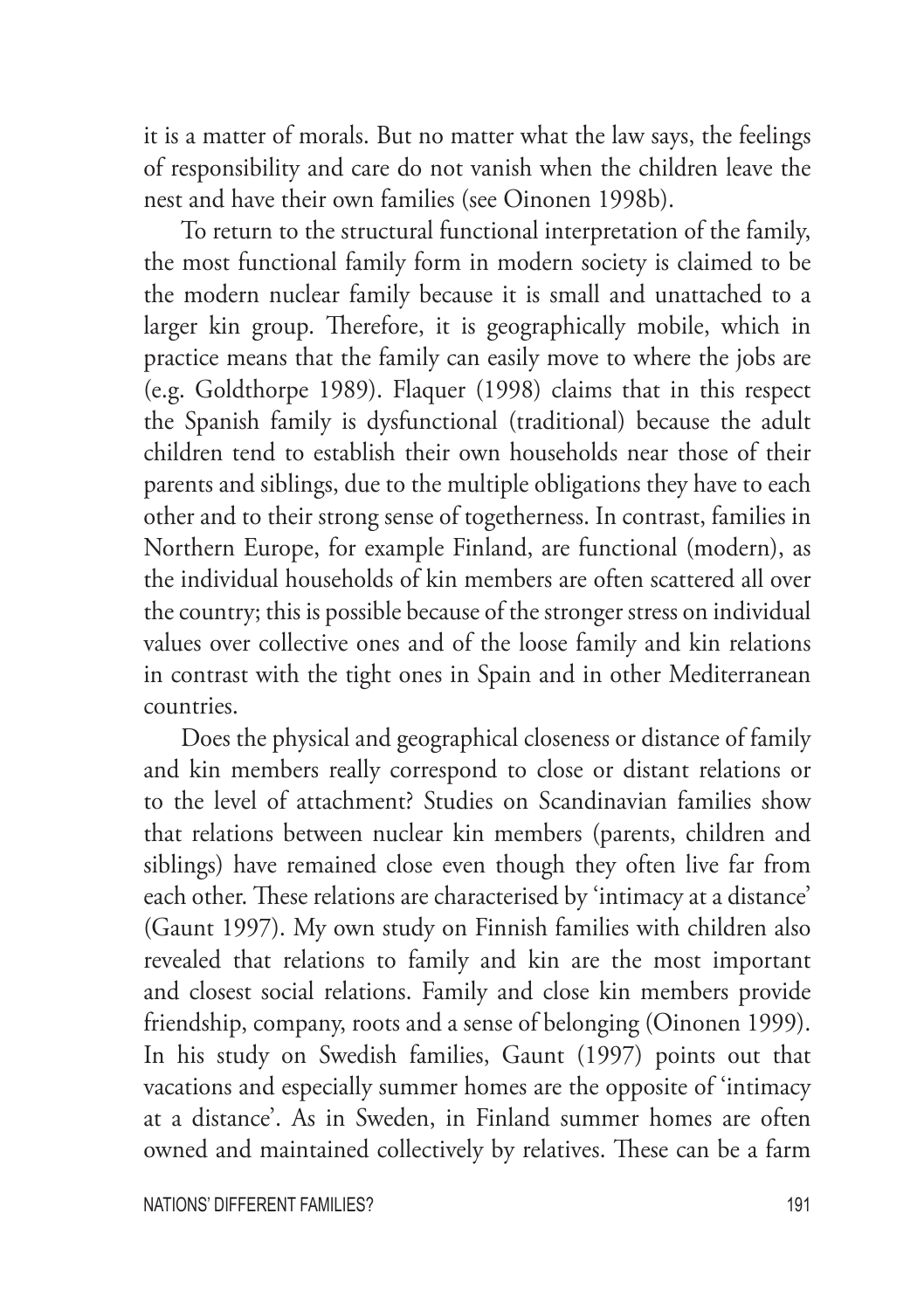or another type of childhood home in the country or an inherited summer house or cottage. As free time and vacations have become longer, people have more time and possibilities to use summer houses which are often distant, and kin from all over can gather there. Several generations may live there sharing the house, food and time. To avoid lapsing into too much romanticism, it is also true that as the summer place is often the most valued and the only form of common property, it may also lead to disputes and problems between the owners.

Aside from this 'collective summer life', valued principles are freedom and intimacy of an individual and a nuclear family in relation to the kin/family. However, many studies show that services are exchanged, and when it comes to caring for the aged, relatives and especially daughters do most of the caring (Gaunt 1997; Sipilä 1997). This 'intimacy at a distance' is possible because the public welfare programmes (e.g. child care and old-age care) relieve families of the burden and tension of care and economic support within the nuclear kin group. Thus, the welfare society gives greater space for friendship within the family/kin group (cf. Gaunt 1997).

For this reason, it is possible to say that in Finland emotional solidarity has replaced the duty of filial solidarity; further, we may assume that the sense of togetherness in the Spanish family is based more on filial solidarity. Yet, in real life the sense of togetherness is a mixture of both sorts of solidarity regardless of the actual space of intimacy. However, the study conducted by Camps and Hernández (1997) concerning the modern 'pairalism' (stem family) in urban Catalonia indicates that the idyllic picture of close Spanish families has another side, too. That is, that when 'personal realisation' becomes more important than 'family life' there is a severe contradiction between kinship/family obligations and personal freedom. When 'intimacy at a close distance' is expected and when family and kin members are in many ways (economically, materially, and for services) truly dependent on each other, the family, from the individual's point of view, may represent support and/or oppression. One may feel that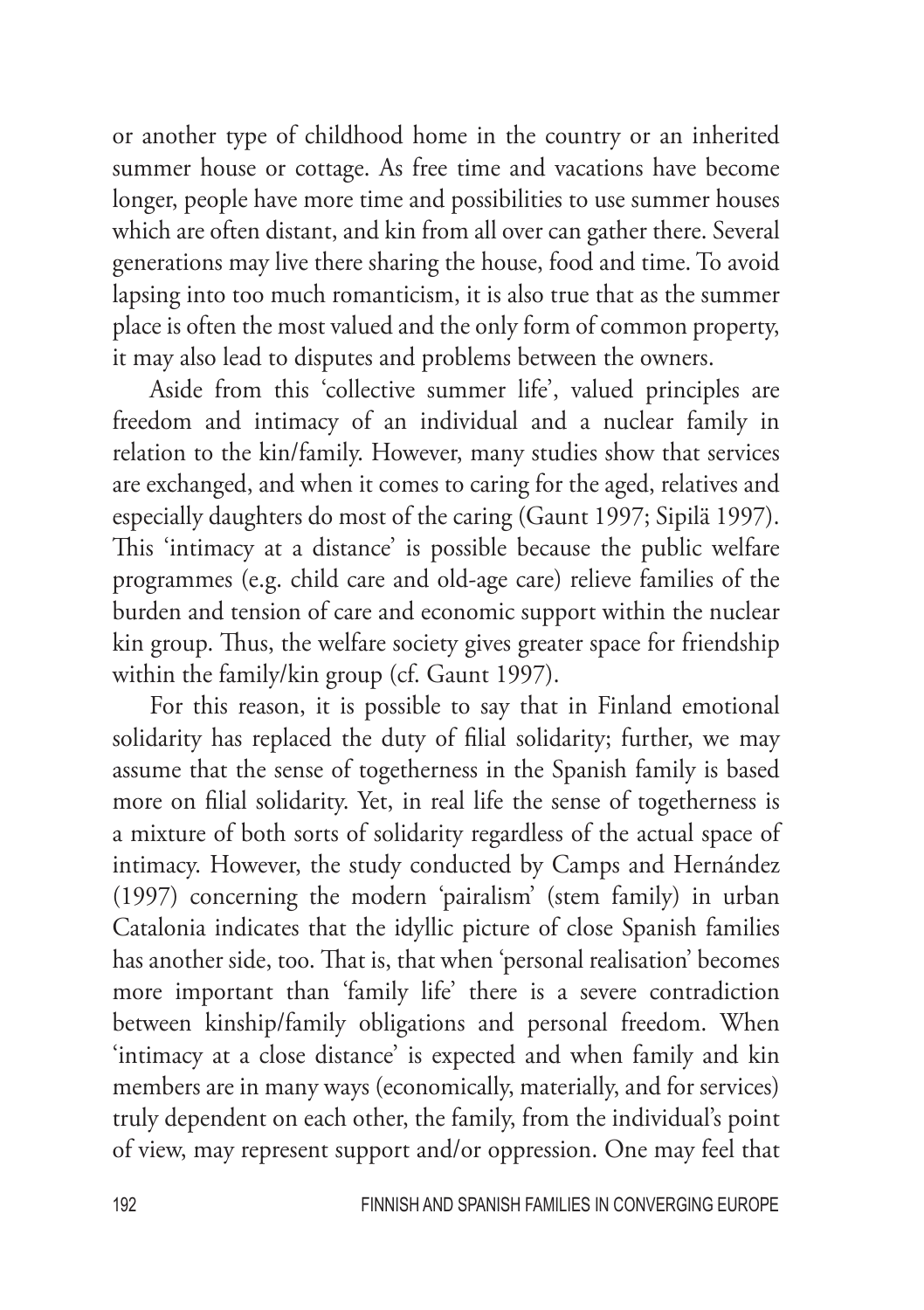interventions of the other family members into one's life are excessive and the obligations towards others are overwhelming.

### 6.2. …To Collective/Individual…

Previous paragraphs have hinted at the collective/individual dichotomy. In family studies collectivism is in most cases associated with the traditional way of life and with enlarged families of the pre-modern era. It has somewhat romantic overtones, like a longing for the good old days. Collective also refers to both emotional and economic attachment. Individualism, on the other hand, is considered to be a modern phenomenon which has both negative and positive connotations. On the one hand, it is connected with selfish, consumerist, egoistic and narcissistic behaviour that undermines the solidarity in society. On the other hand, individualism is also associated with freedom which is a fundamental, positive value (see Bauman 1996; Giddens 1991). Individualism, according to Turner (1991), is the doctrine of individual rights which may be expressed in a variety of religious, political, economic and legal forms. It is associated with Protestantism, which emphasises individual responsibility of action. Collectivism is often associated with Catholicism, whose doctrines emphasise collective obligations between individuals and collective responsibility of individual's actions.

Comparisons between different families and family lives provide several indicators of collectivism and individualism. High divorce rates, frequency of cohabitation and singleness, low birth rates, leaving the parental home at a relatively young age and children's self reliance as the main objective of family upbringing are associated with a higher level of individualism. In turn, low divorce rates, low levels of cohabitation and singleness, high fertility, leaving the parental home at higher ages and lack of emphasis on self-reliance in bringing up children are connected with culturally prevailing collectivism. Le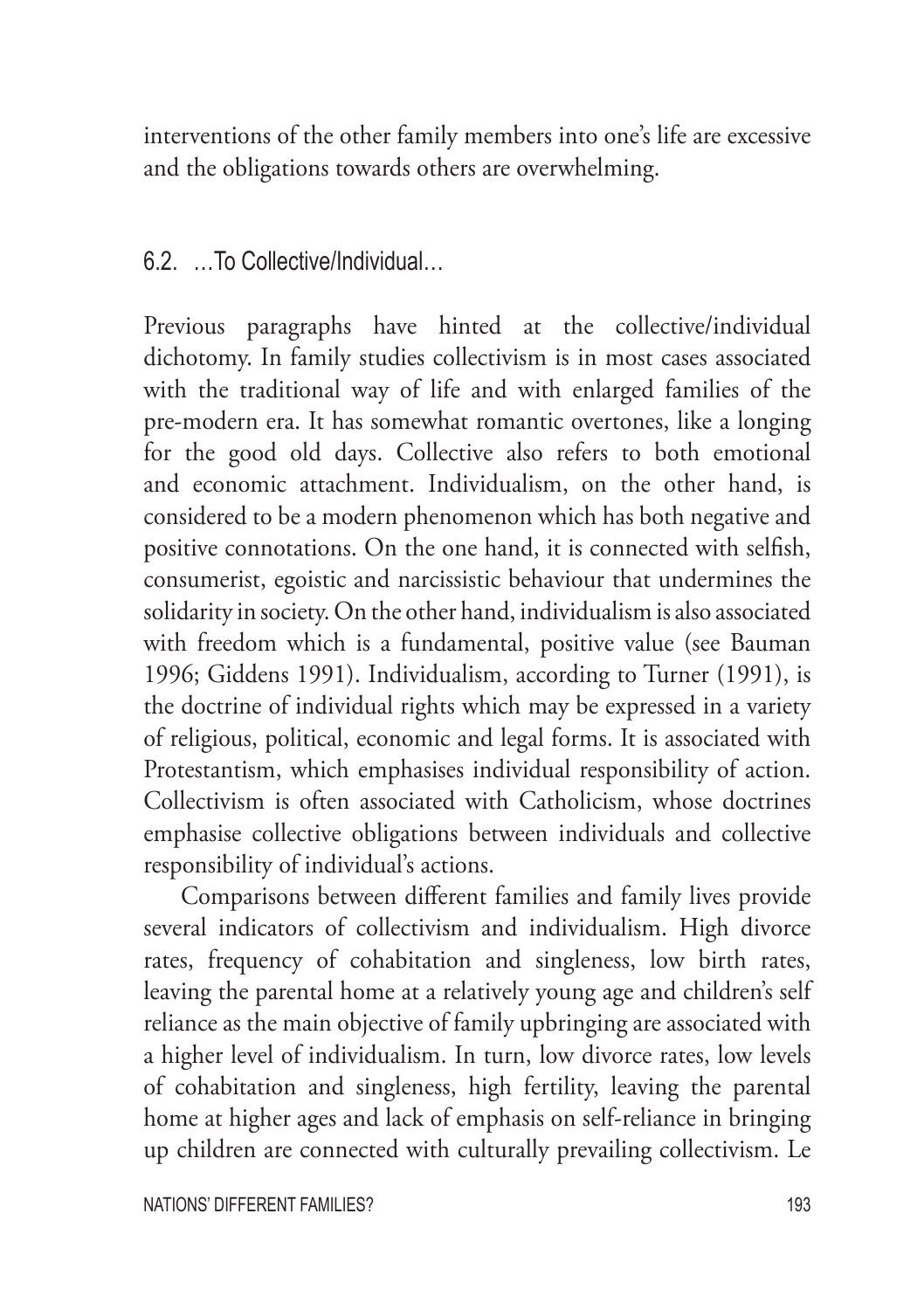Bras (1997) criticises the use of birth rates as indicators of different trends of family values and practices. According to him, family systems that are over-exacting and demanding (collective) have the effect of restraining fertility, which may offer one explanation for the spectacular fall of birth rates in Mediterranean countries, Spain included. In contrast, in Finland which is regarded as individualistic, the birth rates are among the highest in Western Europe together with such countries as Denmark, Sweden and the UK which are regarded as overtly individualistic (see Ditch et al. 1998b).

Cohabitation is much more common in Finland than in Spain, but does it really indicate individualism? The relationships are often very long, many of them end in marriage and cohabitation is a way to start a family, so how could it be a more individual way of living than marriage? To be sure, it is more easily dissolved than marriage, but break-up is emotionally as difficult as divorce and financially even harder. Both cohabitation and marriage demand devotion and willingness to make a commitment. I would say that the all-Western phenomena of increasing cohabitation, singleness and divorce are not a question of individualism as such, nor are they a question of immorality or deterioration of collective values, but rather a question of the changing nature of communities and the sense of community. According to Bauman (1996), today's communities can be characterised as 'imagined communities' because instead of institutionalised rules, norms and laws, they are principally based on a strong emotional desire to commit to a community. Therefore, imagined communities, families among others, exist as long as their members believe in them and are devoted to them. In fact, the 'imaginativeness' is becoming and has become formally recognised as, for example, divorce has become more easily attainable than before and modern legislation grants children the same status and rights whether they are born in or out of wedlock.

When it comes to raising children, self-reliance, 'being oneself', finding oneself and creating one's own identity are central values in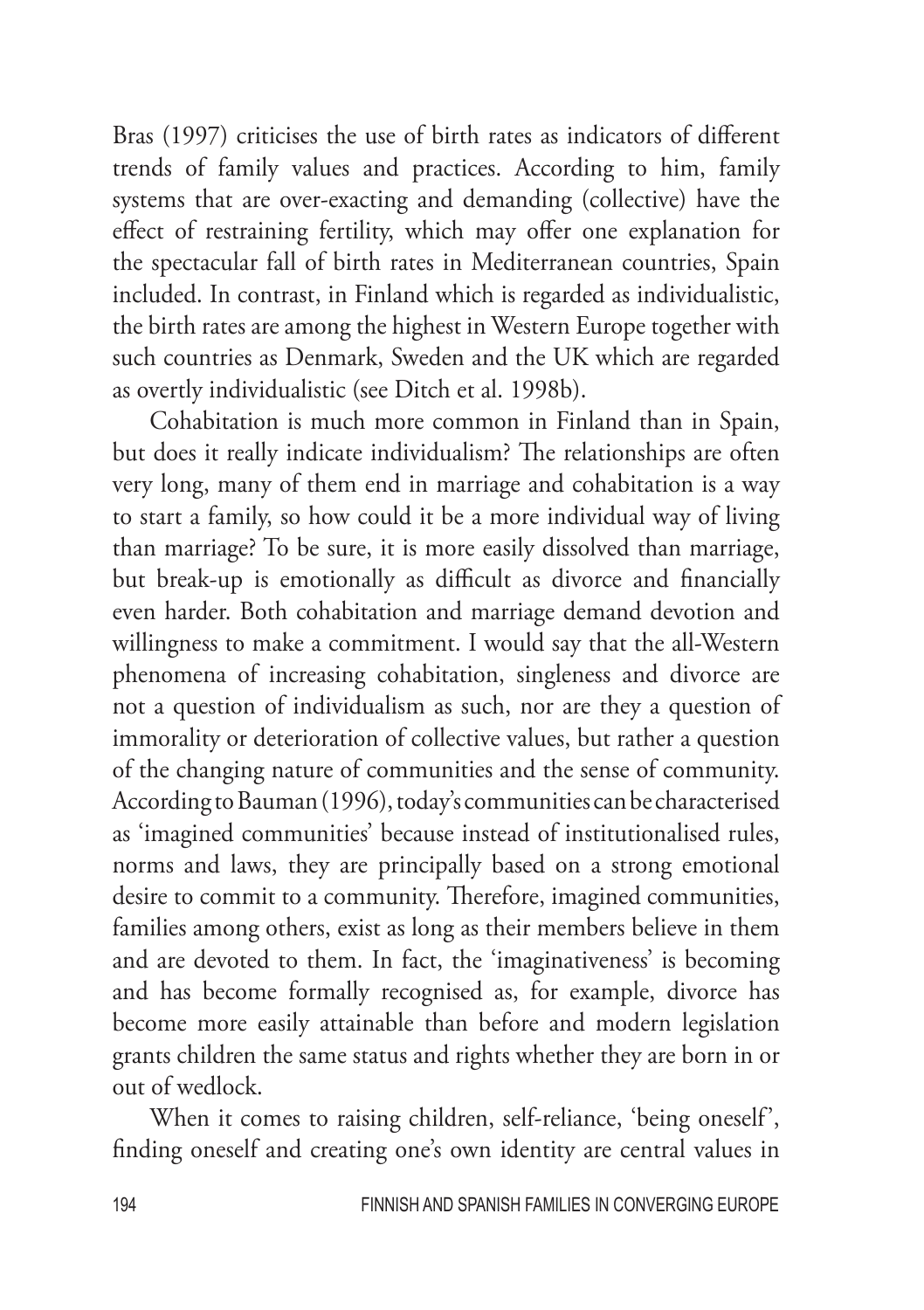the Northern countries. Further, we may say that they are common values in Protestant countries (Gullestad 1997; Schultheis 1997). By contrast, in the Southern and Catholic countries individuality is not a stressed educational value and overall the degree of individualisation of the family members is low (Flaquer 1994; Reher 1996). Schultheis (1997) suggests that valuing children's self reliance is directly reflected in the habit of leaving home relatively young. Following his argument, we may assume that the reason Spanish young people stay at home longer than Finnish ones is that self-reliance is not a core value of their upbringing. This may very well be part, though not all, of the truth. First of all, historically speaking, in the northern parts of Europe, such as Finland, young people left the parental home to work, whereas in Spain and in other Southern European countries they left only for marriage. Thus in Finland it has been customary to lead an independent life before marriage. This difference is still prevalent today. The fact that Spanish young people leave the parental home later is due to extended studies, unemployment and shortage of housing. These factors hinder both marriage and other ways of gaining independence and forming a household of one's own. Furthermore, this sort of dependency is not questioned (Alberdi 1999; Reher 1996). Secondly, the tendency to leave the parental home as early or as late as possible has to do with the possibilities offered by the state. In Finland everyone who has reached the age of 18 is entitled to receive the basic living resources, and students are granted student loans and grants; in Spain the state does not offer similar possibilities.

Arising out of this, it is true that the educational and socialising values are more individual in Finland and more collective in Spain. It is also true that the ideology behind the Finnish welfare state and legislation, in general, is individualistic. But Spanish legislation is also moving away from family-centred rights towards individual rights (see Iglesias de Ussel 1998). This, as we know, is the common development in all Western societies. In that sense, the individual has replaced the family as the basic cell of the society both in Finland and in Spain.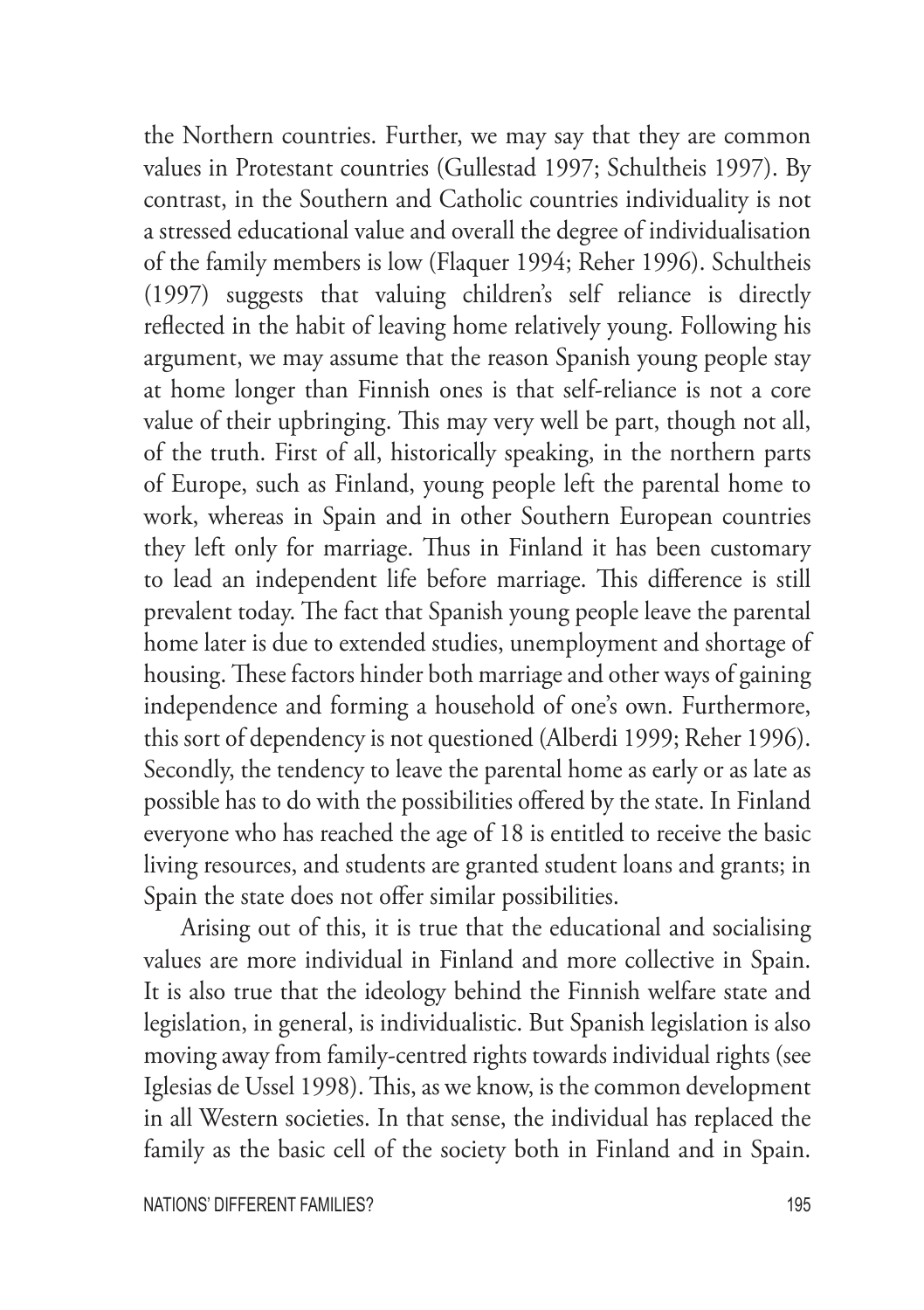But this does not mean that in either of these countries the family and sense of collectivity no longer matter. Neither does individualism mean that values and morality have changed so that 'anything goes'.

The emphasis on personal autonomy has reduced the significance of all sorts of institutions in the Western world. The individual is less guided by tradition and traditional institutions such as church and the family, and these institutions no longer legitimate individual moral choices to the same extent. The moral guidance of the Church, in particular, has been challenged especially in the realm of sexual morality. In issues like marriage, divorce, homosexuality, contraception and abortion people increasingly rely on their own judgements and prescriptions, and legislation is increasingly allowing it (Flecha Andrés 1998; Halman 1995).

It seems reasonable to think that there is a distinction between traditional or institutional morality and personal morality. Therefore, it is likely that the frequently discussed moral decline in contemporary Western societies does not exist as such. What may have declined, instead, is the traditional morality based mainly on religion. Traditional morality has focused especially on issues concerning sexual behaviour and reproduction, which nowadays are considered private matters, and therefore they have become questions of personal morality. This shift has required a growth in permissiveness, which in turn is based on increasing levels of education, mobility, mass media, etc. Permissiveness denotes an attitude according to which everyone is free to live as they see fit as long as their way of life and choices do not harm anybody else. Thus permissiveness does not mean a lack of moral standards, but indicates that people are willing to accept the fact that others may have a different set of values (Halman 1995). Permissiveness comes very near to Bauman's idea of the post-modern mentality as one that accepts ambivalence and teaches people to live with it. Because the forms of culture are multiple and intertwined, the modern dualism that pursues clarity, 'purity' and all-encompassiveness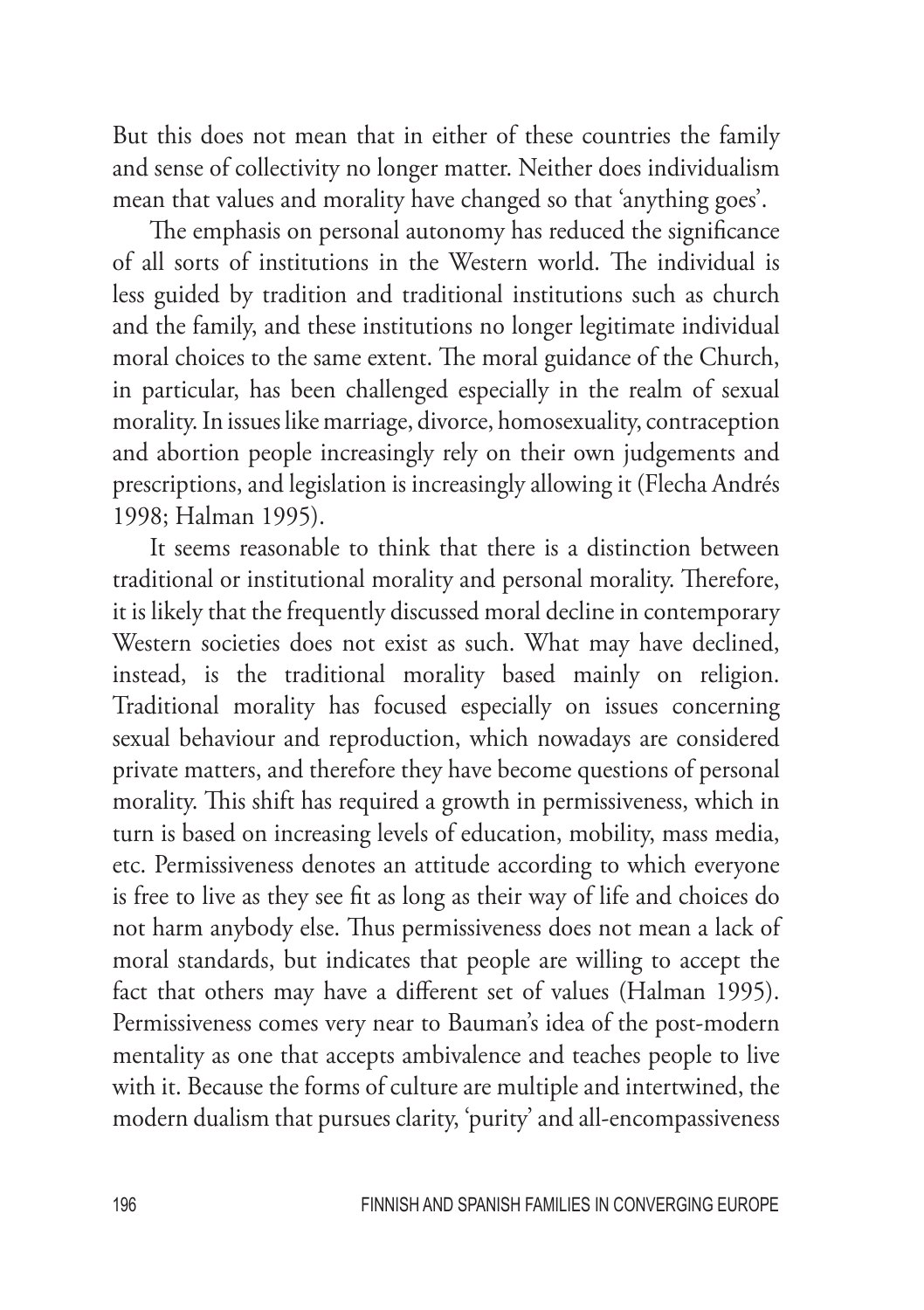is not equivalent to the ambiguous reality. In order to function in modern society people need to develop a post-modern mentality that is accepting, permissive, flexible, and tolerates imbalance, unsteadiness and rapid change (see Bauman 1996; Jallinoja 1997).

It seems that contemporary morals are affected by two contradictory trends. On the one hand, people's actions are increasingly regulated by various rules and laws, but on the other hand growing liberalism and permissiveness have extinguished the authorities dictating what is right and wrong. These simultaneous trends lead to a situation where some moral issues are administratively regulated, and others remain under individual consideration (cf. Jallinoja 1997). This schizophrenia is apparent when we consider the Finnish and Spanish regulations and people's actual behaviour in relation to cohabitation. In Finland people cohabit without legal recognition, and in Spain cohabitation is administratively recognised but people seldom live in that way.

In a word, people nowadays are freer to choose how to live their lives and what to believe than in previous times. But this kind of freedom can also become a burden. As Giddens (1991: 81) has said, people in modern societies 'have no choice but to choose'. Individual freedom is also relative. There are many constraints within cultural and social systems. People are social beings and one person's actions and choices have some kind of an impact on the lives of others. Therefore, people, especially those who are close to each other, have to take others' expectations, values and preferences into account, at least to some extent. Besides, in addition to other people, individual freedom is also restricted by legislation and common principles of decency. Consequently, it is correct to say that increasing individualism does not mean that 'anything goes'. In addition, freedom connected to individualism brings responsibilities, particularly to be 'decent' while making individual choices, that is, making choices within commonly accepted ground rules which can be understood as the moral consensus in the given society.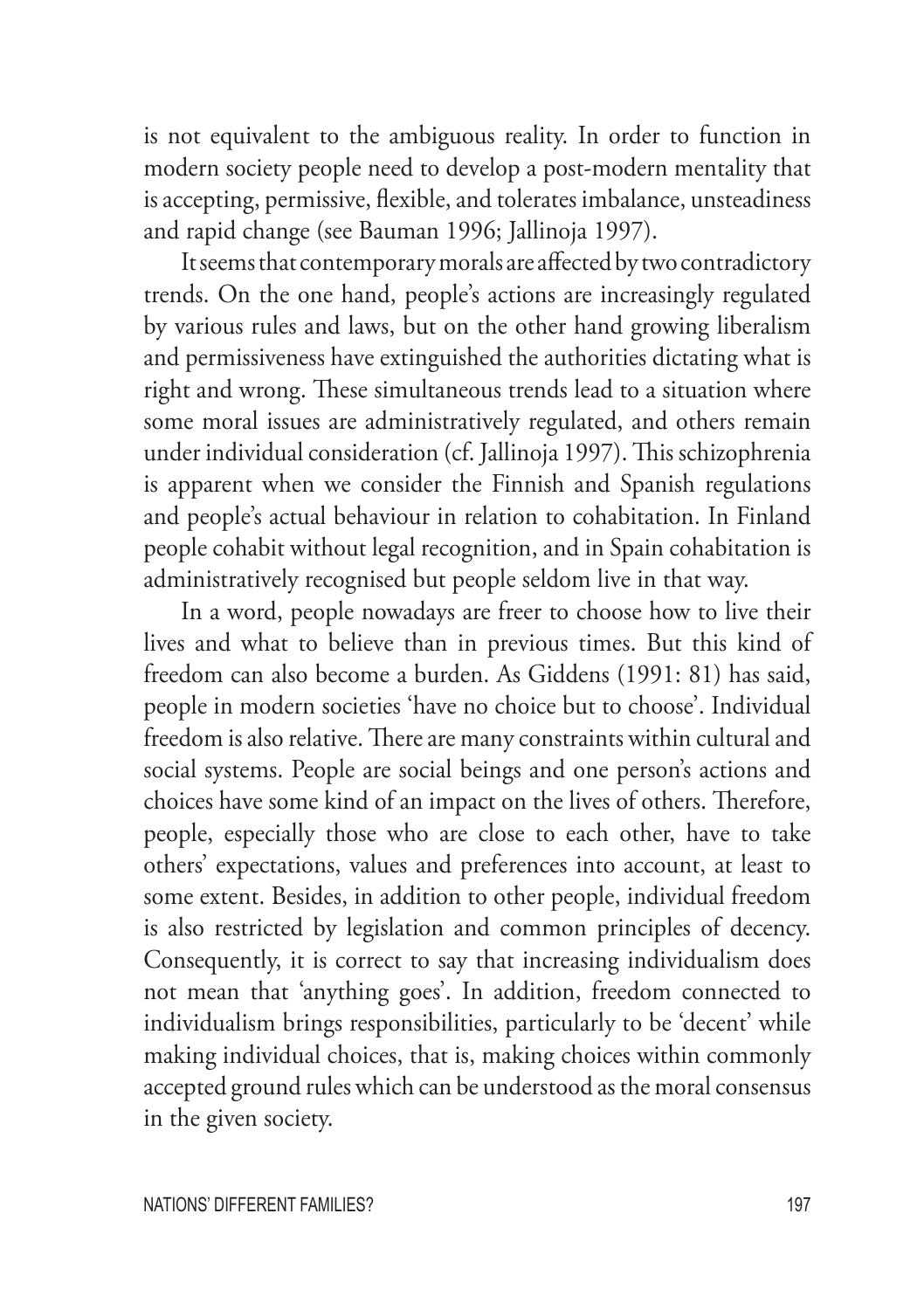#### 6.3. …To Religious/Secular…

People in modern societies live on a razor's edge: at the same time as they have multiple options they are also historical and cultural beings and therefore carry the traditions inherent in their culture. This inheritance influences people's choices both consciously and unconsciously. One important source of cultural heritage is religion. From a religious point of view Finland and Spain are similar in the sense that they are both Christian and different in the sense that one is Protestant and the other is Catholic.

The common trend in all Western societies is that more and more people are leaving the Church, they do not practise religion actively e.g. by going to church regularly, they doubt religious teachings, values, ethics and world view, etc. This sort of modern development has been particularly rapid in Spain. According to the Spanish studies, in 1970 two out of three Spaniards regarded themselves as 'good and practising Catholics', whereas twenty years later less than half did so. The studies also show that religious doctrines and the Church's authority are increasingly questioned (Díaz-Salazar 1993; Montero 1993). Nevertheless, several studies have also shown that when we glance at the weight put on children's religious upbringing and at the attention given to the Church on family matters, people in Southern and Catholic societies are more religious than people in Northern and Protestant ones (e.g. Guerrero and Naldini 1996).

However, the general secular trend does not in itself indicate that modern people do not have 'faith' or that they do not 'believe'. Turner (1991: 143) points out that the secular trend has been exaggerated because, firstly, the focus has been on the relationship between people and the 'official' Church: the Evangelic Lutheran Church in Finland and the Roman Catholic Church in Spain. And, secondly, the popularity and prevalence of different cults in modern societies clearly demonstrates that neither modern societies nor the behaviour of modern people is dominated by technical and scientific rationality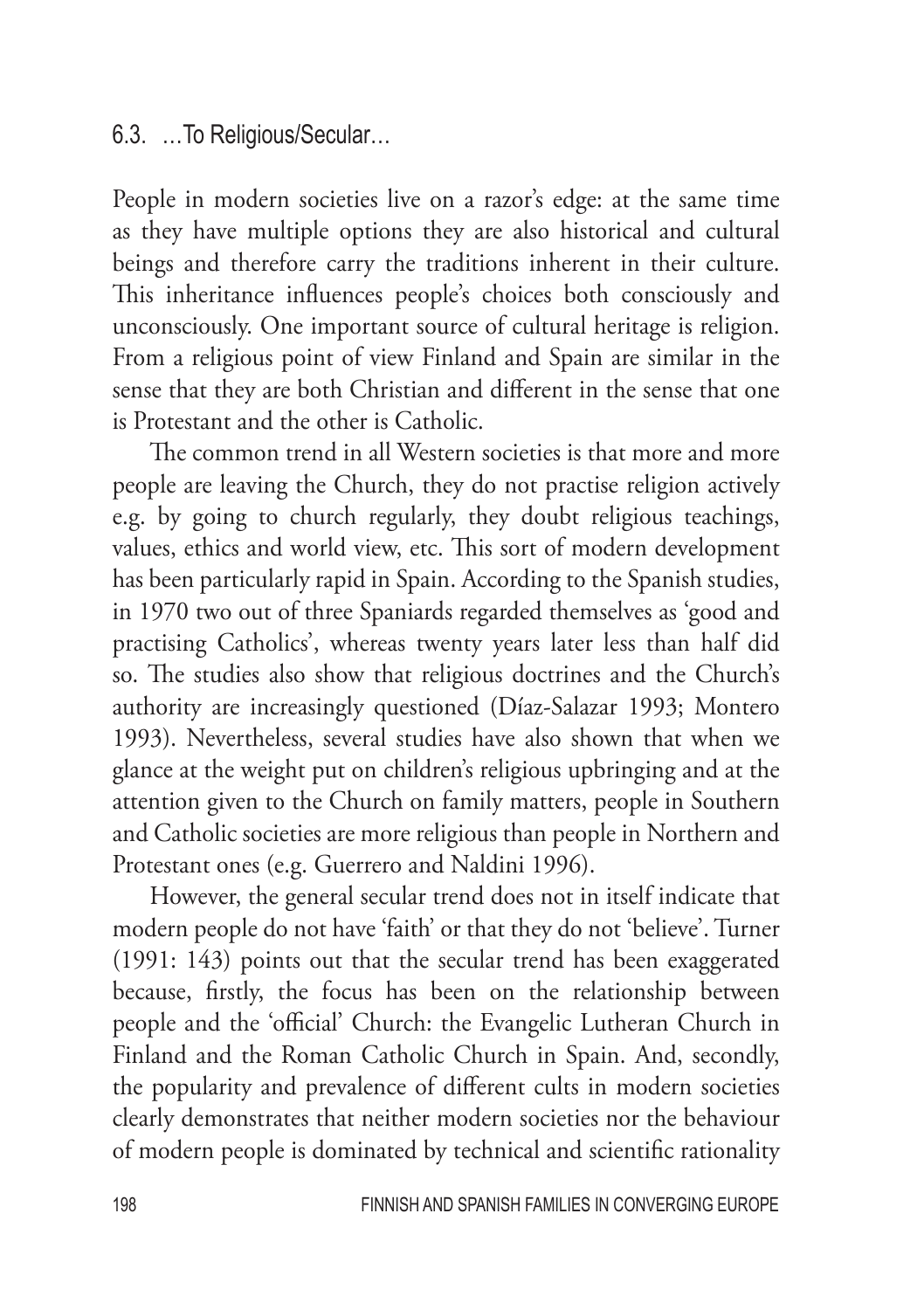(also Díaz-Salazar 1993). The need for religious purpose in life is a permanent feature of human existence. Therefore, secularisation does not mark the disappearance of the meaning and significance of religion, but the transformation of the modes of religiosity. Religion is very alive in norms, values, morals, in family celebrations and in the 'rites of passage' (Parker 1998; Rappaport 1999). Because I do not have comparable data on Finns' and Spaniards' actual religious behaviour, and because that type of an approach to issues concerning religiosity and secularity is very common, I will concentrate on celebrations and rites of passage and on the values they reflect.

Why do Finnish and Spanish families get together and celebrate Christmas and Easter? One answer is because people have holidays then. But why do we have holidays just then and not a month or a week before or after? The answer is religion. Christmas and Easter are religious holidays. Many of us do not attend religious services then or even clearly recall the religious traditions behind these holidays, but the holidays are important. They give us a break from our daily routines, and they provide us time and opportunity (and obligation) to be with family. Moreover, every family, religious or not, has their Christmas and Easter traditions. In some families Christmas is not Christmas before the manger scene with Mary, Joseph and Baby Jesus is in its place. We give each other gifts, some paint Easter eggs, the flowers we put on the Christmas and Easter dinner table are particular flowers and even meals consist of particular foods, etc. All these traditions and symbols that make Christmas and Easter what they are have a religious origin. Some are Christian and some date back even further.

Another connection between contemporary Finnish and Spanish families and family lives and religion is found in the rites of passage, namely christening, confirmation and first communion, marriage and funerals (Parker 1998). Most children in both countries are christened in church even if their parents do not consider themselves religious. Adolescents go through the ceremonies of confirmation and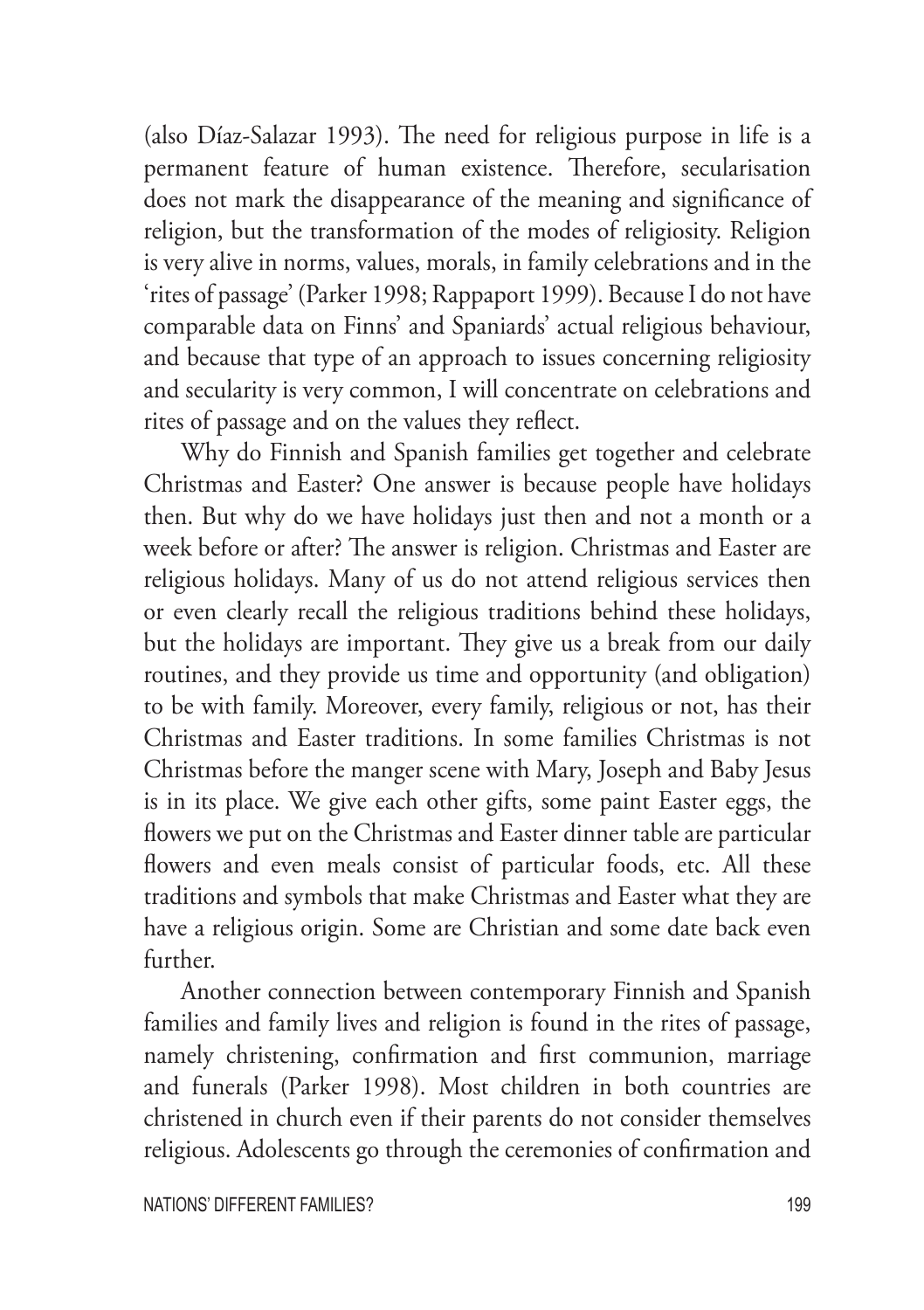first communion even if they are not believers. Most people choose the religious marriage ceremonies instead of the civil ones and most people are buried in 'holy ground'. When we go through these rites it is doubtful that we think about our changing position and status in the congregation. Instead, they are markers of the stages of our personal lives and of our new statuses within the family and kin and also in the society (ibid.). Furthermore, these rituals are usually followed by celebrations among the family, kin and the closest friends. So, like holidays, they also provide the time to be together in an atmosphere which is not marked by the everyday reciprocal obligations.

When people are asked why they marry, have children and thus form families, their answers are usually quite vague—because they are normal or proper things to do. When we add here the common opinion that family is not family without children, it becomes quite obvious that the notions of normality and propriety have much in common with the old Christian doctrines concerning sexual behaviour. According to Christian doctrines, (heterosexual and monogamous) marriage is the only legitimate forum for sexual relations, and the sex drive should be harnessed to procreation (cf. D'Antonio and Aldous 1983; Gittins 1985). Furthermore, infidelity is regarded as morally wrong, the most valued things in life and the most important elements for the good life for Finns and Spaniards alike are family and good and close relations with family members (Alberdi 1999; Flaquer 1998; Iglesias de Ussel 1998; Melkas 1996; Puohiniemi 1996; Reuna 1997). So, regardless of the permissiveness towards others' different ways of life, people themselves tend to act quite traditionally. And further, these familial values outstrip such values as work and leisure even in Finland where the Protestant work ethic and value of selfreliance are strong. As we have seen, many of the contemporary values and practices, and especially those connected to family and family life, have a religious background. Religion, particularly Christianity, has shaped the cultural heritage of both Finland and Spain. From this perspective it may not be too bold to claim that Finns and Spaniards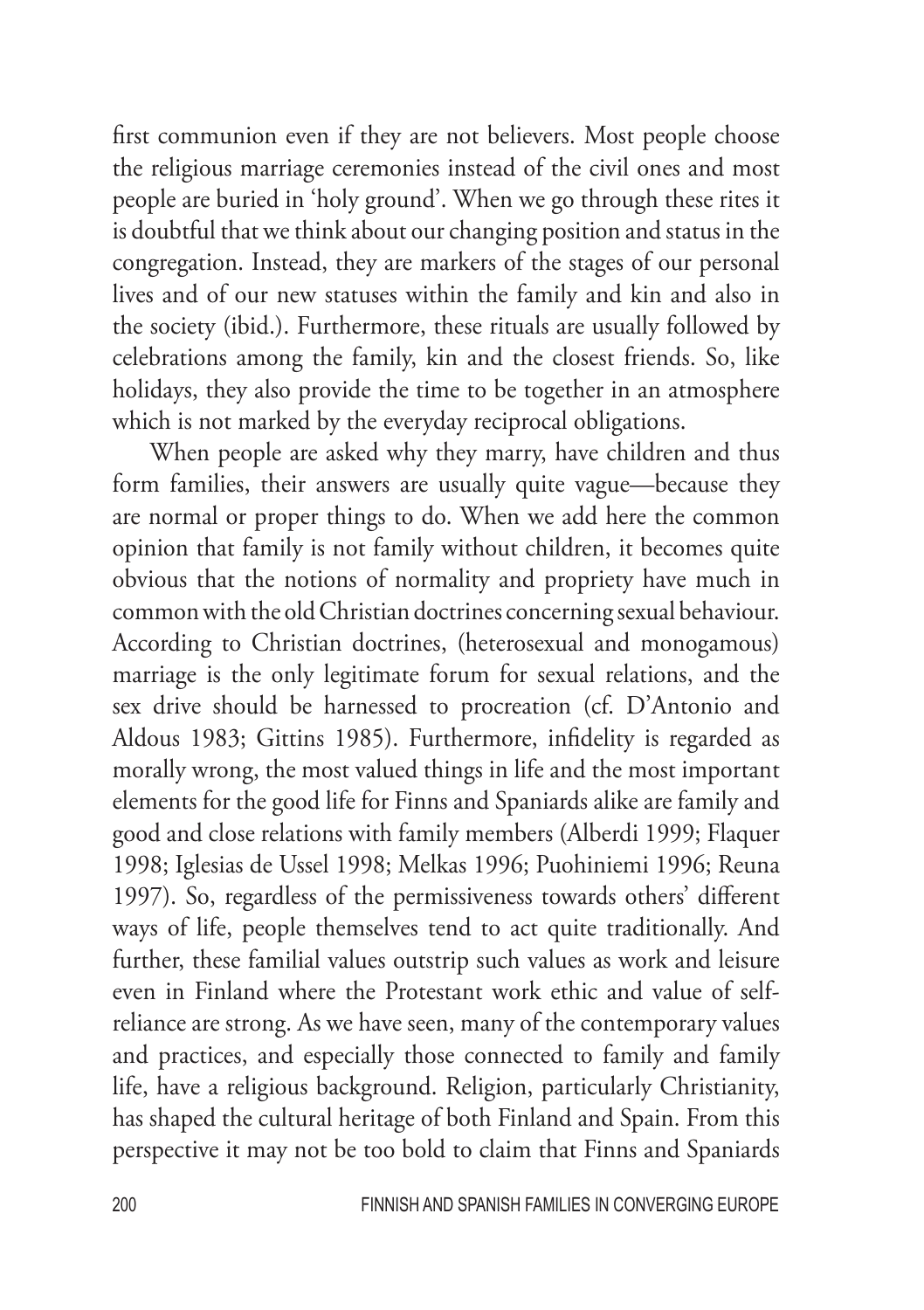and, particularly, their family ideologies and lives are equally religious and secular.

The issue of secularisation divides sociologists into two camps. There are those who treat secularisation as a loss of faith connected to the loss of community and moral coherence, and those who regard secularisation as a gain in personal freedom and autonomy. As has been discussed earlier, the views of both of these camps are not beyond doubt. The basic notion, however, is that secularisation involves diminished social significance of religious institutions. That is, the Church's control e.g. of education and provision of 'poor relief' have been taken over by the state and the Church does not have an explicit role in states' affairs (e.g. legislation) (Beyer 1998; Turner 1991). In consequence, we can assume that religious then means the opposite. From this point of view, it is obvious that today both Finland and Spain are secular, although the 'secular tradition' is longer in Finland than in Spain due to Franco's alliance with the Catholic Church.

In a modern society, religion is supposed to belong to the private sphere and not interfere in the public sphere. But as Riis (1998) points out, the civil religion has political associations to such an extent that the values underlying a political ideology are either directly or indirectly related to a religious world view. The religious-political dealings can lead to the situation where a ruling power gets its legitimisation from religion, which puts the ruler beyond discussion and critique. This is what happened in Spain when General Franco and the Catholic Church allied with each other. The Church regained its powers and Franco got the confirmation for his status from the Church, and thereby from God. As Catholics tend to be more authoritarian than Protestants, and as Catholic teachings and values were (and are) an inseparable part of the world view and identities of Spanish people, religion and religious doctrines worked as a means of control and a tool for the authoritarian regime in its battle against modernisation and outside influences and in its attempt to regain the lost sense of Spanish nationalism (see Linz 1993; Riis 1998). Francoist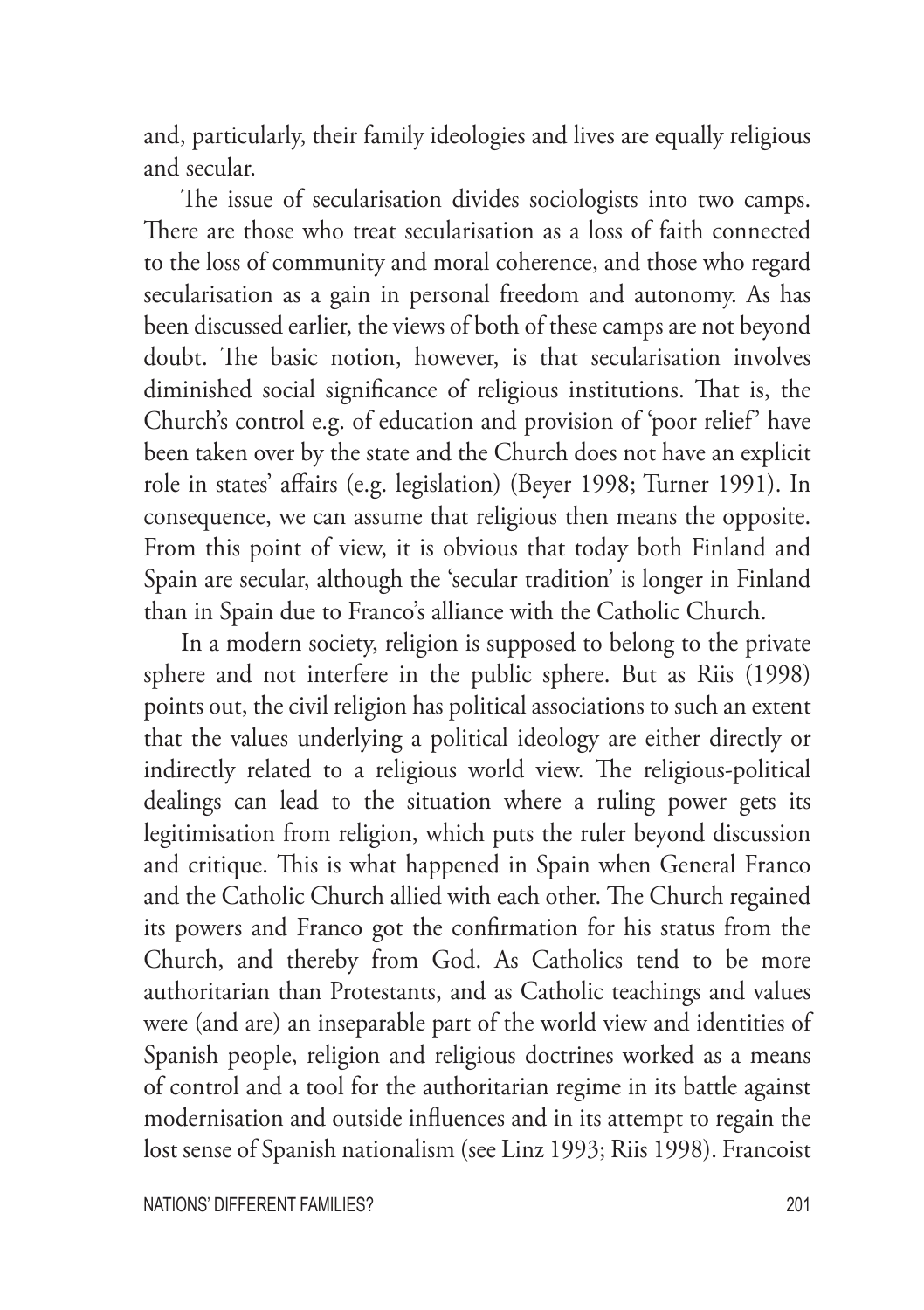family policy and legislation were powerful means to maintain the hierarchical social order.

On the other hand, the association of religion and politics is reflected also in the ideology behind the welfare states. The whole idea of the welfare state and thus family policy in modern capitalist societies derives from the religious ethic of compensation and from the belief in the passage from precariousness to well-being, from disease to health, and from inadequate living conditions to a higher standard of living (Parker 1998). The actual developments and outcomes of policies in different countries are affected by the religious-cultural stress put on individual and collective values as shown in the chapter dealing with Finnish and Spanish family policies.

As this short discussion has shown, the secularisation process is by no means uniform or linear. It is quite in order to ask whether such a process even exists (see Turner 1991: 145). From the macro-level point of view, both Finland and Spain can be said to be secular as the State and the Church are separate institutions with their separate tasks. But then again, religion and politics are intertwined at least at the ideological level. At the micro-level, religion dictates neither Finns' nor Spaniards' behaviour but it certainly influences it. The point is that nowadays religion and religiosity are not something that one has to or even needs to be involved in but rather are a question of wants. Wants are closely bound up with the values of particular communities, but judging them is an individual matter. Needs, in turn, are not matters of individual choice for they arise when authorities tell us what is necessary for a human life in society (Slater 1998a).

#### 6.4 To Private/Public

Like religion, getting married and forming a family come down to the question about needs and wants. The private realm, usually associated with the family, is defined as the realm of social life which is most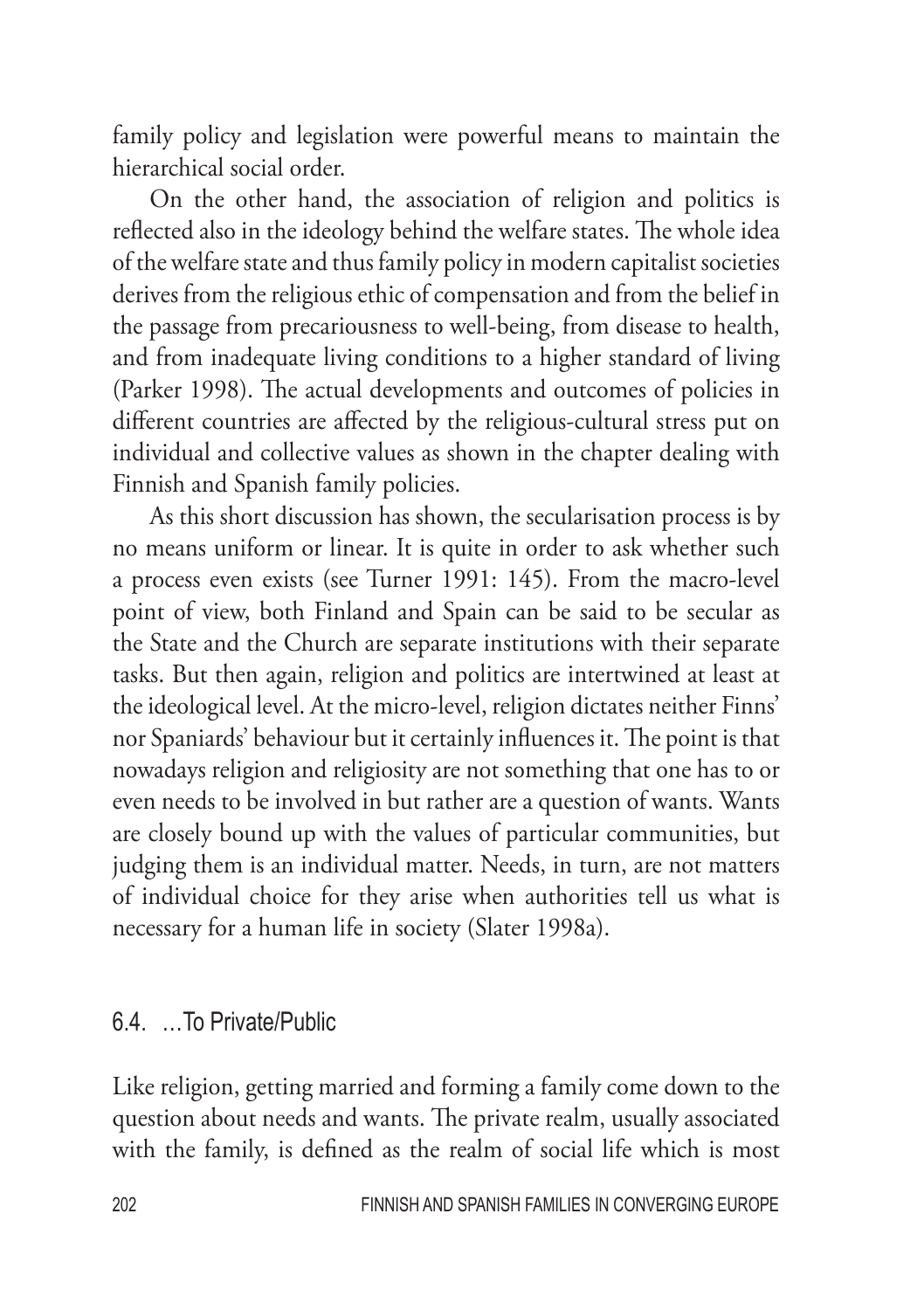intimate and based on free will (wants). The public realm, commonly associated with the state, is that part of life that is shared, visible and governed by common norms and rules (needs) (Slater 1998b). It is arguable, however, to what degree marriage, family and family life are based on free will. Gittins (1985) remarks that sociologists have been so overtaken by the idea of and emphasis on love and romance as the basis for contemporary marriage and the family that they have overlooked other less voluntary reasons to get married and start a family.

Regardless of the increased permissiveness, a pregnant woman without a husband is considered socially and morally suspicious and therefore unplanned pregnancy is one reason to end up married and have a family. Furthermore, in spite of changing gender roles, marriage continues to be an important vehicle, especially for women, to gain financial security and improve their social status. It is quite common for nurses to marry doctors and secretaries to marry their bosses. Thus it seems that women need marriage more than men (see e.g. Gittins 1985; Jallinoja 1997). Due to cultural, social and economic (public) circumstances, for many women and men alike, marriage is the way to become independent and gain the status of a true adult. This, as discussed earlier, is the case in Spain, but in Finland the importance of marriage for becoming an independent adult or starting a family of one's own is not so marked.

The relation between private and public is often seen as one of subordination: the private sphere and its inhabitants are subordinated to the public sphere (Slater 1998b). That is, even though the private represents the locus of free will and sovereignty, the organisation of private life is regulated by laws and norms. But it is also true that the public (the state) cannot survive without the private (the family) because its reproducing, socialising and economic functions are essential to the state's existence. Due to this symbiotic relationship, the family is not only a retreat from the outside world but very political, and the line between public and private is anything but clear.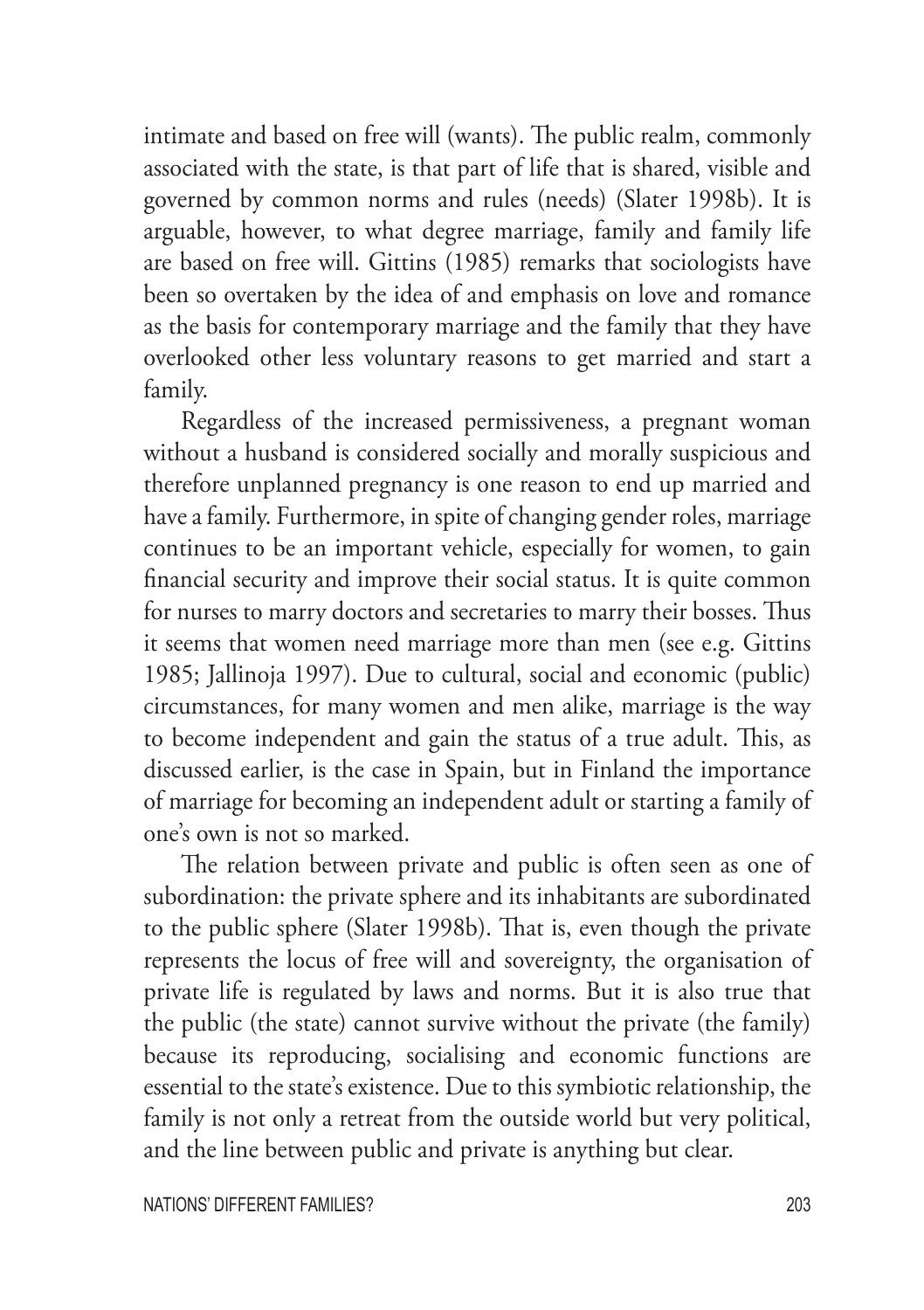The private/public dichotomy, as we now understand it, is the creation of modernity since the structural changes accelerated 'the division of labour' between the family and the state. Subsequently, the idealisation and defence of the private sphere are modern phenomena. The middle-class private life came to denote a 'haven' from the public world and the proper way of living (one-earner nuclear family composed of a married couple and their children). In the process, the requirements of private life became defined by transforming the mores of middle-class private life into public norms. As a consequence, the privacy of those (e.g. single mothers, working mothers, cohabiting couples, 'fallen' women, poor and/or dysfunctional families) whose way of life did not fit into the modern, middle-class norms, became objects of public concern and intervention (Gauthier 1996; Goldthorpe 1989; Sulkunen 1989).

When these middle-class mores became the norms, childhood and housewifery started to be idealised. Child labour became unacceptable and children's proper place moved from the public to the private sphere, i.e. home, and later on to the school, which is a public place designed precisely for children. Similarly, the idealisation of housewives confined women to the private sphere and excluded them from the public one (e.g. Alanen and Bardy 1990; Goldthorpe 1989; Gittins 1985). As the development of Finnish and Spanish legislation and policies has shown, these trends were very much stressed in both countries from the early decades of the 20th century up until the 1950s and 1960s, and even later in Spain. Before and after the Second Republic until the late 1970s, Spanish women, particularly the married ones, were actually forced to remain in the private sphere since legislation indeed restrained women from acting in the public sphere. In addition, the Francoist family policies rewarded women for staying at home and punished them if they did not. In Finland the ideology took a different direction mainly because women were not excluded from the public sphere, and because they had means, that is civil and political rights, to act there. The conviction that woman's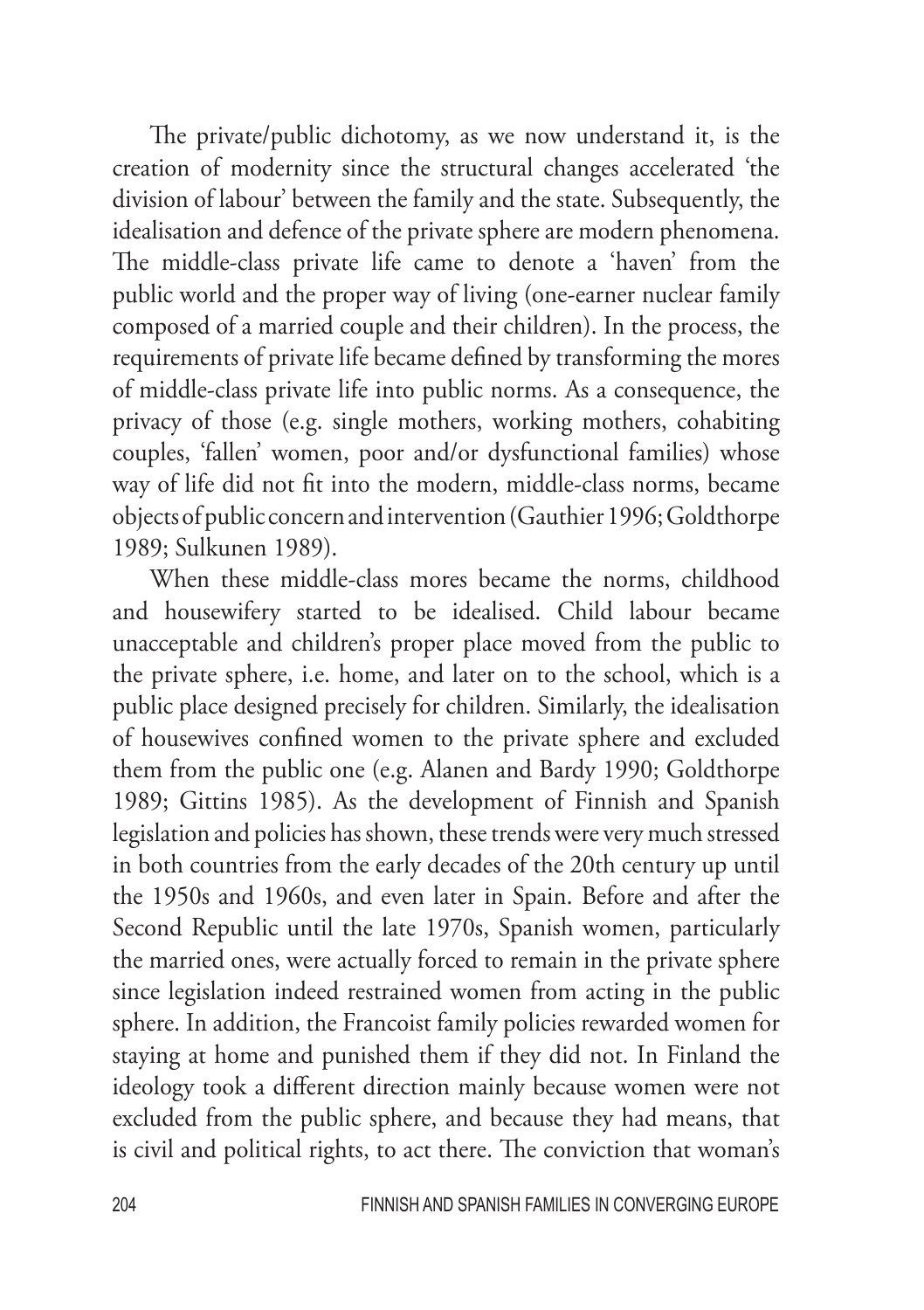proper place is at home and that it actually would be for her own and her family's benefit served as a launching pad for the development of the welfare state, particularly the family policies.

Nowadays the bedrock under the modern democratic societies is egalitarianism and thus neither civil legislation nor family policies are supposed to raise any obstacles to citizens' activities in the public or private spheres. Since the late 1970s onwards one of the main objectives of Finnish family policy has been to ease women's efforts in particular to combine family and work. Furthermore, it has started to encourage men to participate more actively in the chores in the private sphere. Similar trends have emerged more recently in Spanish family policy, and the matching benefits and services are still very much in the developmental phase. The stress on egalitarianism has also provided the justification for enlarging the state's 'surveillance' of all, not only those who do not meet the standards of 'normality'.

Despite these egalitarian trends and principles, the traditional gender roles are very much alive within the family and within the cultures of the respective countries. The essence of masculinity still lies in the role of provider and of actor in public arenas. Equally, femininity remains connected to the caretaker role, presiding over the private sphere. However, the gender roles have changed. Today's Finnish and Spanish women do not identify themselves only as mothers, wives, caretakers and homemakers but are increasingly winning their place in the public sphere. Nonetheless, the traditional gender roles and values persist in reflecting the ideology of the modern nuclear family with a male breadwinner and female home-maker, as men still earn more than women and women continue to be the principal caretakers and service providers in both the private and public spheres. The 'novelty' is that in the public sphere they are paid for it and in the private sphere they are not (cf. Rauhala et al. 1997).

In any case, the changing gender roles are important motivators for developing family policies, but these policies are not disinterested good deeds of public powers. First of all, to support wage work is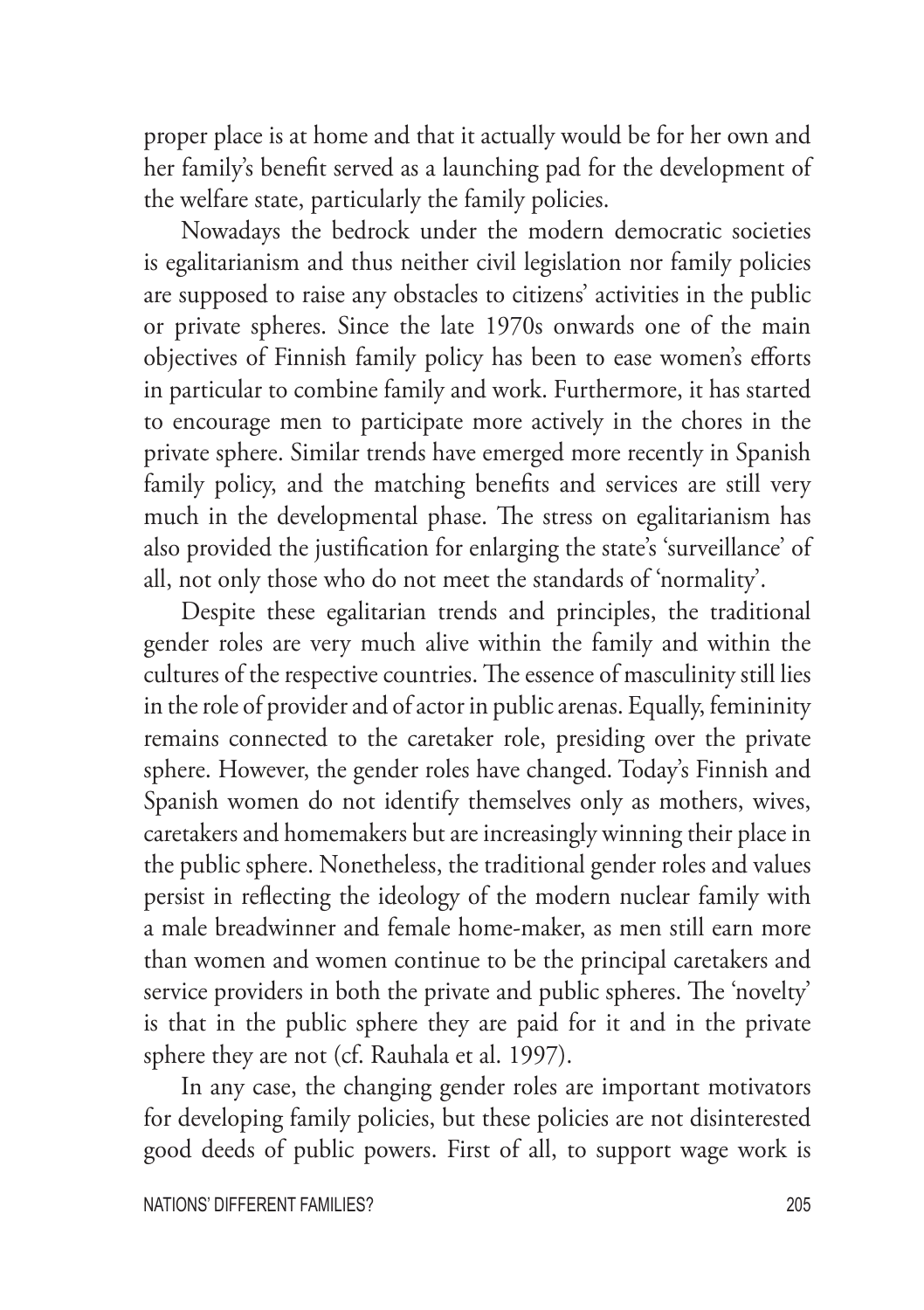to guarantee state tax revenues to maintain and develop the society. Secondly, the family policies are entrances to the private and means of social control. For example, having children is a private matter but socialising and educating them is also a public matter. And then, if parents (parent) fail to meet their parenting duties and a child is abused, mistreated or lacks adequate provision and protection, the public steps in and makes a private into a public concern.

Families in Northern Europe are often described as public because the state is very involved in those tasks that have traditionally belonged to the family, such as taking care of children, the sick and elderly and providing maintenance. The families of Southern Europe are considered private since the caretaking and providing duties have largely remained in the family. From this perspective it is valid to say that, yes, Finnish families and family life are more public than Spanish ones. But we have a different kind of picture when we think of this public/private issue in the context of family legislation. Finnish civil legislation provides very little regulation of the relationships and duties between family members, and thus the Finnish family can be characterised as private. By contrast, Spanish civil legislation regulates the relationships and duties of the family members much more specifically (e.g. maintenance liability) and therefore the Spanish family can be regarded as more public than the Finnish one. In reality, contemporary families and family lives in the modern Western societies are both private and public. Numerous studies of Western families and welfare states have proved that regardless of the extent to which the welfare state (public) shares familial tasks and duties, the family (private) remains the principal provider for welfare and the family/kin members are the ones to turn to when support in all its forms is needed.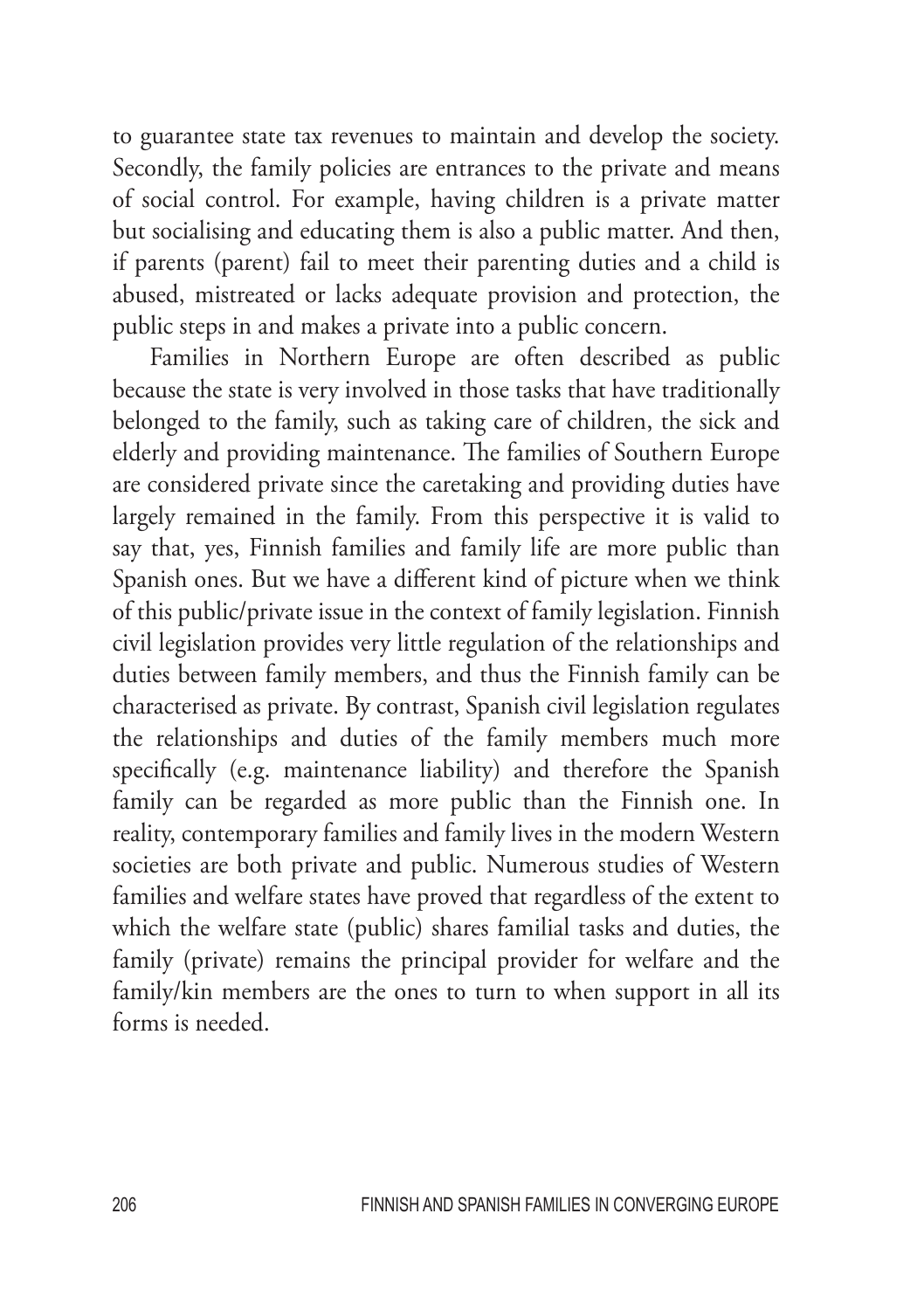## 7. Concluding Remarks

Ideology and stereotypes have their basis in reality, for if they did not have some relation to people's actual existence they would be totally irrelevant. As a result, the problem with ideology and stereotypes is that they bestow an aura of naturalness. Even though neither family ideology nor stereotypes tell us how people actually organise and live their lives or what the family means to people, they influence the ways people interpret their lives, the ways legislators and policy-makers interpret families, and the ways scholars interpret people's lives, legislation and policies. And furthermore, ideology is a powerful tool for reproducing the social order. For that reason family is very much a political issue. Family causes most concern whenever the society is undergoing some kind of change, e.g. periods of structural changes, economic recession, political unrest or when there is a change in the population growth. During these times family ideology tends to be emphasised and used as social cement (cf. Gittins 1985; Thompson 1986).

In this paper I have argued that instead of actually changing the family, modernisation produced the Western family ideology, which is very prevalent in both of the societies in question. Fundamentally the Finnish and Spanish 'official' ideologies are the same: the family is a nuclear family composed of a married (heterosexual) couple and their children. This is the case even though cohabitation, single-parent and reconstituted families, and homosexual unions are more and more common and/or accepted, and even though public powers do recognise them in varying degrees. Why is this ideology so persistent? And why is it dominant in both societies even though they differ in many ways?

Its power lies in the fact that it is built on the very pillars of the Western world view. First of all it is founded in Christian theology and in the Western form of patriarchy which support one another.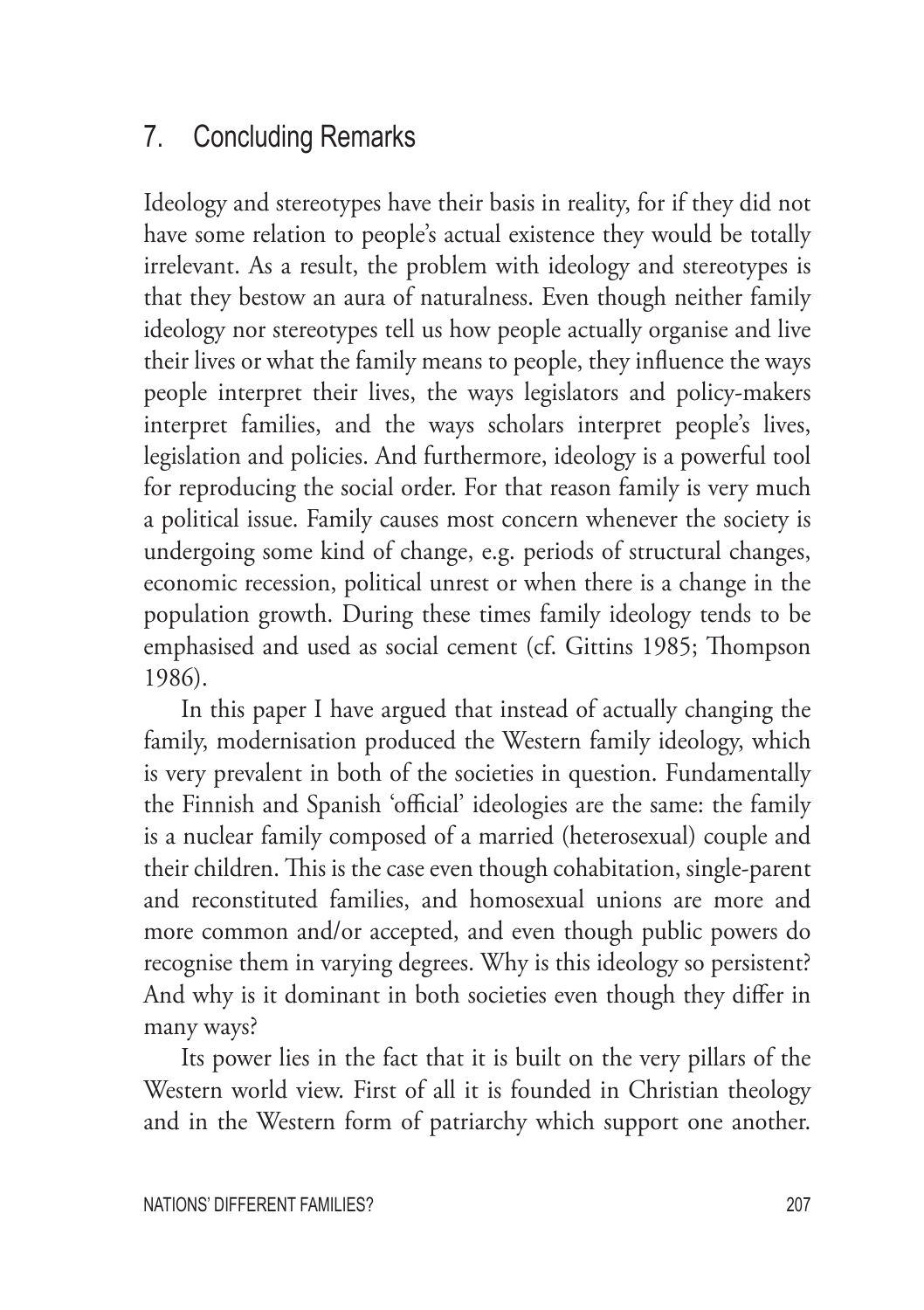Christian theology has been formed on the concept of a single male God who is the source of authority, and man has become interpreted as an image of God. Even though the term 'man' could refer to human beings in general, it was translated to refer only to males, and women became a lesser form of being. Therefore, the justification for male authority had a divine origin and family became construed as a microcosm of the divine world order (D'Antonio and Aldous 1983).

Secondly, although the development of science started the process of secularisation, its interpretation of the world was founded on religiously-based beliefs about authority and gender. The difference was that male authority and gender roles became expressed in terms of 'nature' rather than divinity. Men were seen as 'naturally' stronger, active and intelligent whereas women were 'naturally' weak, passive and intuitive. Therefore, men got the capacity to govern and direct others, namely women and children (Gittins 1985; Helén 1997). Thus the middle-class family ideology idealising the conjugal and private nuclear family was influenced by patriarchal notions and notions of gender which were legitimised by science and religion. As the middle classes gained political power these notions became an integral part of the ways in which legislation and policies were formulated, as has become clear in the chapters dealing with Finnish and Spanish legislation and policies.

Because the ideology is related to reality, it is not static and therefore has been moulded to better correspond to the prevailing circumstances. Egalitarian principles and individual rights have gained emphasis in both Finnish and Spanish family legislation and family policies. Thus, family ideology has gradually changed from being patriarchal to being more egalitarian, from a one-earner model towards a two-earner one, although the speed of this change has been different in Finland and Spain. The Finnish development has been smoother and steadier whereas the Spanish development has resembled a rollercoaster largely due to the political circumstances and, hence, to the emergence of civil and political rights.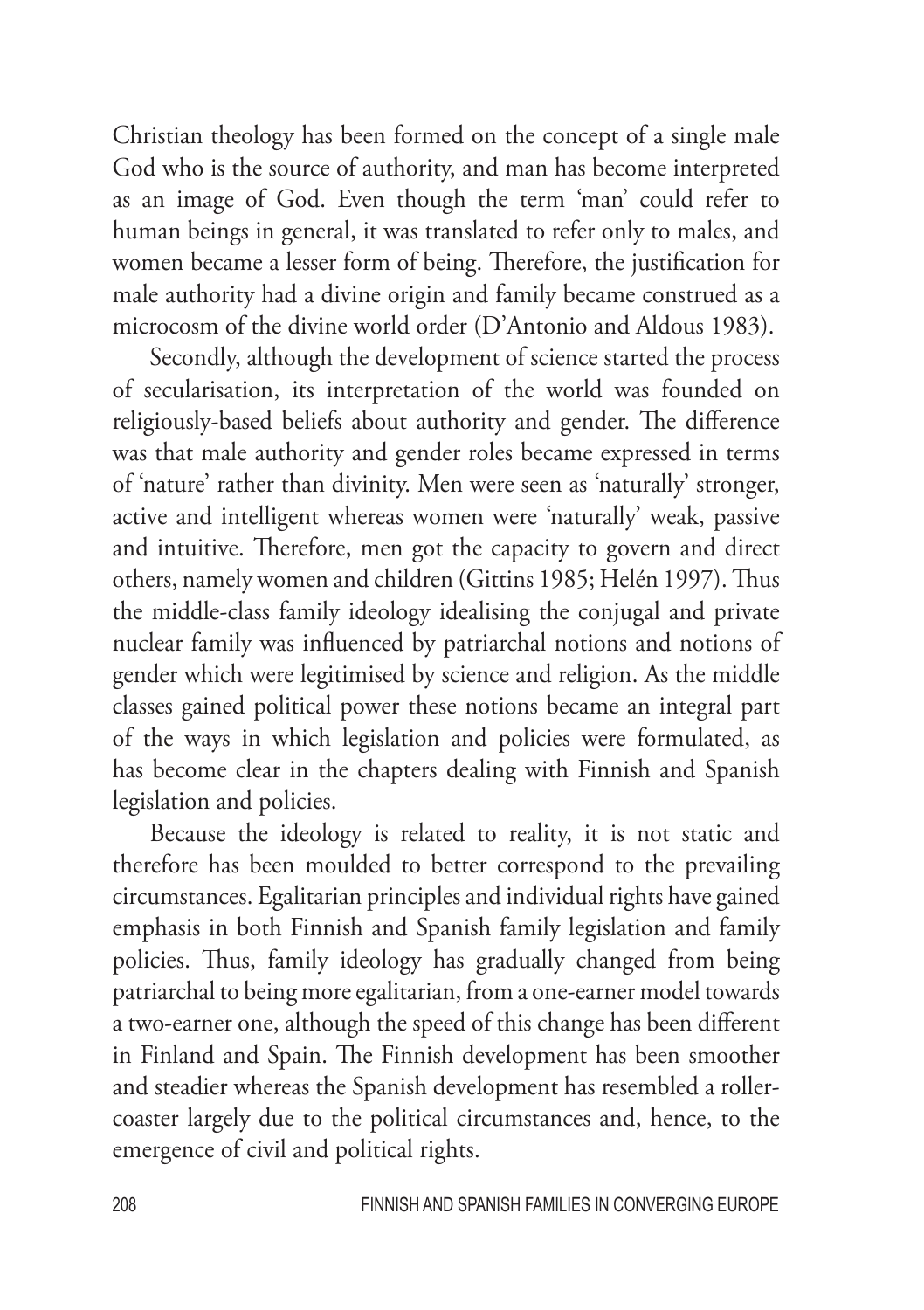Even though I have claimed that the basic ideology of the family is the same in Finland and Spain, I do not deny the existence of culturally-specific characteristics of family ideologies and conceptions of the family and family life. The central difference seems to be the importance put on the value of self-reliance. The Finnish culture is marked by individualism originating from a Protestant set of values, while the Spanish culture is more collective by its nature due to Catholic values. In other words, Finns value self-reliance more than Spaniards. This difference has become visible in what is stressed in education, in the issue of who is legally responsible to provide maintenance for whom, and in relations between generations and family members, etc.

For this reason, the difference in valuing self-reliance seems to be the foundation of the stereotypical conceptions of Finnish and Spanish families representing the Northern and Southern family types. Moreover, the labelling of Finnish families as individual, secular, and therefore modern, and Spanish families as collective, religious, and thus traditional has influenced the characterisation of the Finnish (Northern) and Spanish (Southern) welfare state types and the legitimations behind them. The argumentation is that because Spanish families are collective and mutual dependency between family members is not questioned, the state has not been forced to take over the familial tasks and therefore the family has remained a private matter and the most important safety net. By contrast, the Finnish state has entered into the private sphere to secure the possibility of individual independence, and in so doing it lessens the importance of the family as safety net. All this is true but only to a certain extent as I have attempted to demonstrate by questioning the dichotomies.

When we compare countries that are distinctly different in several dimensions, the differences are easily detected and for that reason they have a tendency to be comprehended as all-encompassing, unquestioned facts, leading to the risk of exaggeration and oversimplification. In this connection, there are some problems connected to family studies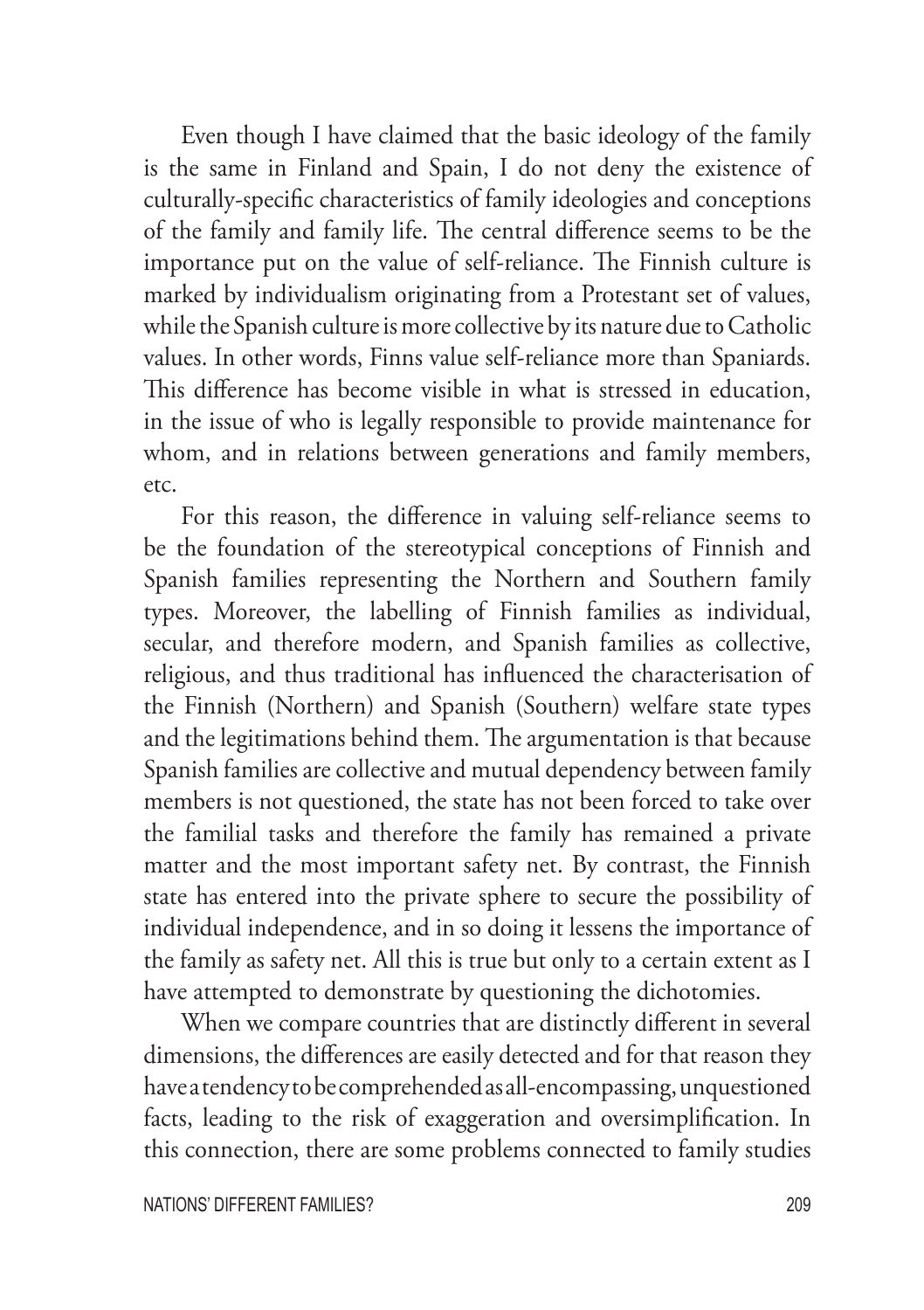in general and to comparative ones in particular which need to be pointed out.

First of all, the problem with family studies in general is that they tend to focus on changes rather than on those features that are enduring and, therefore exaggerate the crisis of the family. Comparative family studies in particular tend to stress only the differences and neglect the possible similarities, which leads to oversimplifications.

The second problem has to do with the methodological orientations. Most comparative studies dealing with families are quantitative ones based on statistics. They tell us more about the family forms and clearly show the differences between them, but they are not able to provide knowledge about the meanings of the families. If we want to strive towards more comprehensive knowledge about different families of different nations, it is useful and even necessary to combine and compare qualitative and quantitative methods and data. The use of various methods and data allows for a richer and more complex approach which makes it possible to move from one level of analysis to another and to avoid the risks of exaggeration and oversimplification (see Elliott 1996; Oinonen 1998a; Schmink 1984).

The third problem with unidimensional comparisons is that in addition to reproducing the dualistic notions of families of different nations, they also imply the universality of the family. But in reality there is no such thing as 'The Finnish Family' or 'The Spanish Family'. Historians, anthropologists and feminists have proven that meanings and conceptions of the family differ for men and women, for different generations, social classes and ethnic groups. Further, they vary during a person's life course and between rural and urban settings.

This study has not conquered these problems nor was this the aim. My intention has been to question the stereotypical notions of Northern and Southern families and to cause a rift in the apparently flawless picture of different nations' different families. The use of this rift is twofold: to open an exit out of simplistic notions and analysis of Finnish (or Northern) and Spanish (or Southern) families,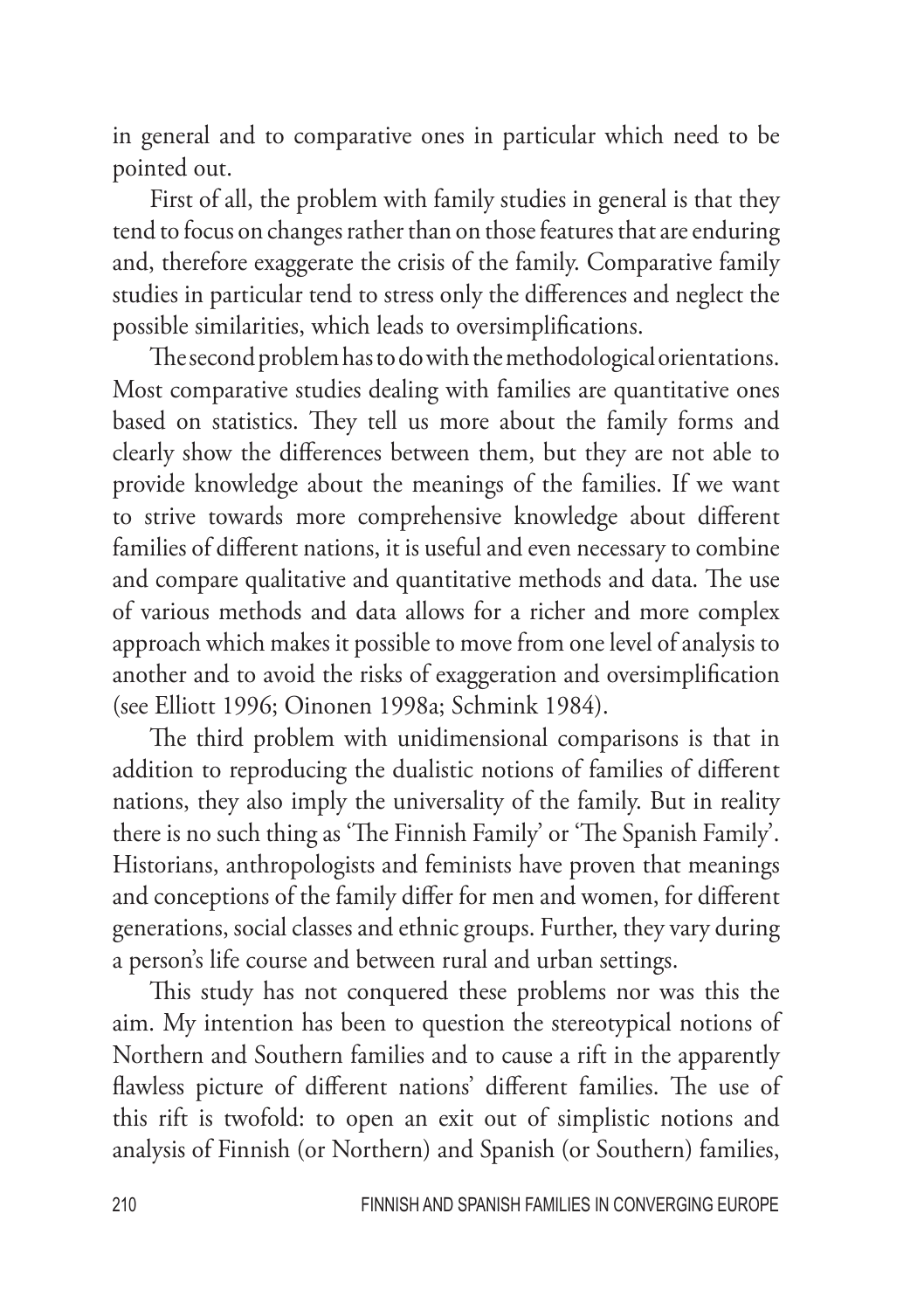and to open an entrance into a more comprehensive understanding of the differences and similarities between the families and their surroundings.

So, have I found answers to my questions: are Finnish and Spanish families as different as usually assumed and if so, in what ways and why? The upshot is that yes, Finnish and Spanish families are different but not immensely so. The ideologies of nations' families arise from the same source, and the evolution of family ideologies has moved in the same direction. From the viewpoint of the dichotomies, it has become clear that Finnish and Spanish societies and thus families are simultaneously modern and traditional, individual and collective, secular and religious, public and private. The ways these qualities have been shaped and the reasons for it lie in historical, social and political developments.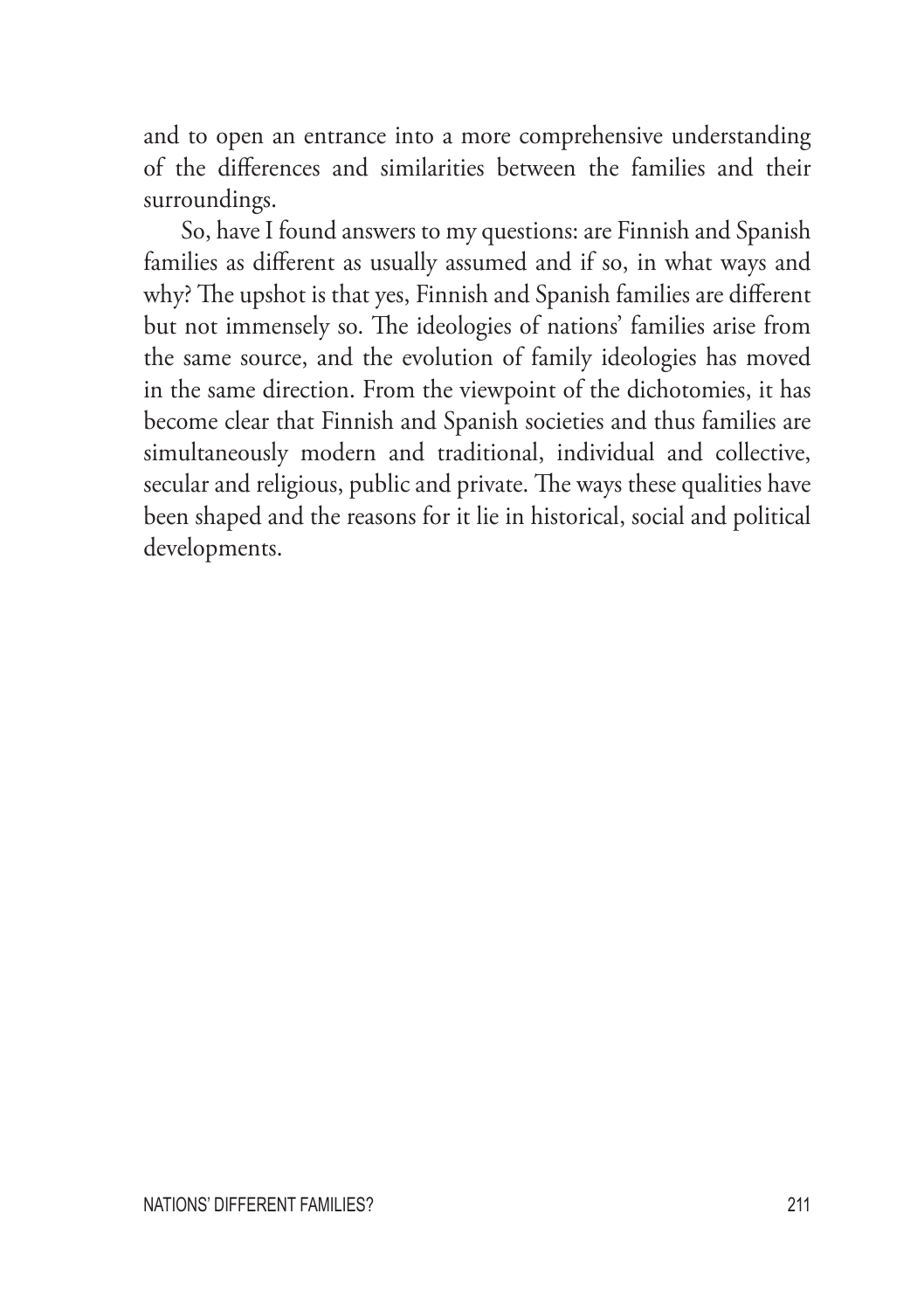## References

- Aalto, S. (1991) 'Oikonomitarditionen och den lutherska husläran', in P. Pulma (ed.) *Den problematiska familjen*. Helsinki: Suomen Historiallinen Seura.
- Aarnio, A., Helin, M. and Mahkonen, S. (1985) *Suomen avioliitto oikeus*. Tampere: A-Tieto Oy.
- Abrahamson, P. (1997) 'The Scandinavian Social Service State in Comparison', in J. Sipilä (ed.) Social Care Services: The Key to the *Scandinavian Welfare Model*. Aldershot: Avebury.
- Alanen, L. and Bardy, M. (1990) *Lapsuuden aika ja lasten paikka. Tutkimus lapsuudesta yhteiskunnallisena ilmiönä.* Helsinki: Sosiaalihallituksen julkaisuja 12.
- Alberdi, I. (ed.) (1995) *Informe sobre la situación de la familia en España*. Madrid: Ministerio de Asuntos Sociales, Centro de Publicaciones.
- Alberdi, I. (1999) *La nueva familia española*. Madrid: Taurus.
- Alestalo, M. and Flora, P. (1994) 'Scandinavia: Welfare states in the Periphery – Peripheral Welfare States?', in M. Alestalo, E. Allardt, A. Rychard and W. Weslowski (eds.) *The Transformation in Europe*. *Social Conditions and Consequences*. Warsaw: IFiS Publishers.
- Anderson, M. (1994) 'What is New About the Modern Family?', in M. Drake (ed.) *Time, Family and Community. Perspectives on Family and Community History*. Oxford: The Open University & Blackwell.
- Bauman, Z. (1996) *Postmodernin lumo*. Tampere: Vastapaino.
- Beck, U. and Beck-Gernsheim, E. (1995) *The Normal Chaos of Love*. Cambridge: Polity Press.
- Bernardes, J. (1987) 'Doing Things with Words: Sociology and "Family Policy" Debates'. *The Sociological Review* 35(4): 679–702.
- Beyer, P. (1998) 'The Modern Emergence of Religions and the Global Social System for Religion'. *International Sociology* 13(2): 151–72.
- *Boletin Ofi cial de las Cortes Generales*. Congreso de los diputados. VI Legislatura. Serie D. Núm. 215. 9. 12. 1997.
- Camps, J. and Hernández, J. (1997) 'Family, Kinship and Residence in Urban Catalonia: The Modernity of "Pairalism"', in M. Gullestad and M. Segalen (eds.) *Family and Kinship in Europe*. London & Washington: Pinter.
- Carr, R. (1980) *Modern Spain 1875–1980*. Oxford: Oxford University Press.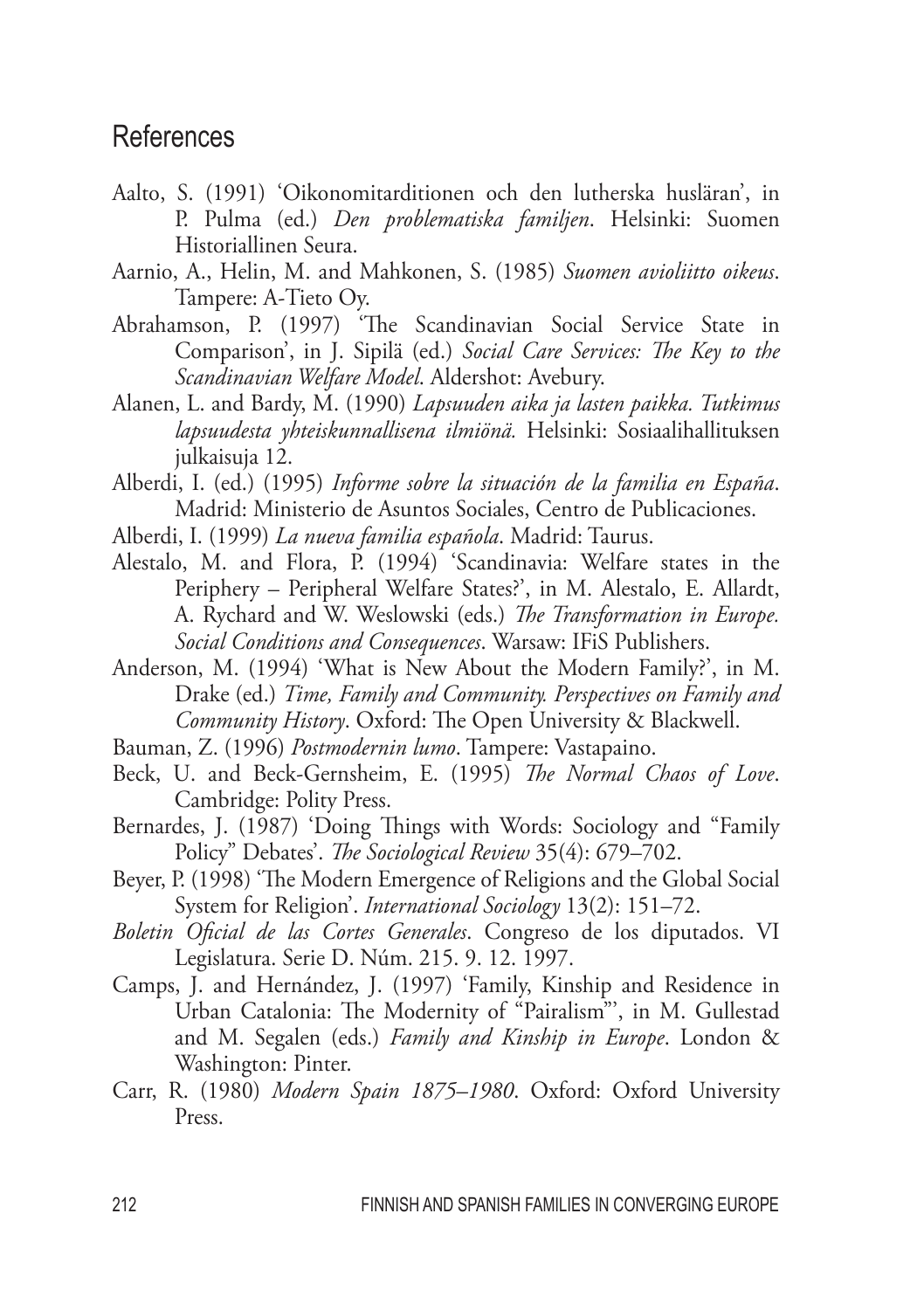- Castles, F. (ed.) (1993) *Families of Nations. Patterns of Public Policy in Western Democracies*. Aldershot: Dartmouth.
- Cousins, C. (1995) 'Women and Social Policy in Spain: The Development of a Gendered Welfare Regime'. *Journal of European Social Policy* 5 (3): 175–97.
- D'Antonio, W. and Aldous, J. (eds.) (1983) *Families and Religions. Conflict and Change in Modern Society.* London: Sage.
- Díaz.-Salazar, R. (1993) 'La transición religiosa de los españoles', in R. Díaz-Salazar and S. Giner (eds.) *Religión y sociedad en España*. Madrid: Academia.
- Ditch, J., Barnes, H. and Bradshaw, J. (eds.) (1998a) *European Observatory on National Family Policies. Developments in National Family Policies in 1996*. European Commission.
- Ditch, J., Barnes, H. and Bradshaw, J. (eds.) (1998b) *European Observatory on National Family Policies. A Synthesis on National Family Policies 1996*. European Commission.
- Elliott, B. (1996) 'Biography, Family History and the Analysis of Social Change', in M. Drake (ed.) *Time, Family and Community*. Oxford & Cambridge: Blackwell.

- El País 13.3.1999: 30.
- Esping-Andersen, G. (1990) *The Three Worlds of Welfare Capitalism*. Cambridge: Polity Press.
- Fernández Cordón, J. (1998) 'Spain: A Year of Political Changes', in J. Ditch, H. Barnes and J. Bradshaw (eds.) *European Observatory on National Family Policies. Developments in National Family Policies in 1996*. European Commission.
- Ferrera, M. (1996) 'The "Southern Model" of Welfare in Social Europe'. *Journal of European Social Policy* 6 (1): 17–37.
- Ferrera, M. (1997) 'General Introduction', in *Comparing Social Welfare Systems in Southern Europe Vol. 3*. Florence Conference, France: MIRE.
- Flaquer, L. (1994) 'La nupcialidad', in M. Juárez (ed.) *V. Informe sociológico sobre la situación social en España. Sociedad para todos en el año 2000*. Madrid: FOESSA.
- Flaquer, L. (1998) *El destino de la familia*. Barcelona: Ariel.
- Flecha Andrés, J. (1998) 'Cultura familiar y valores ético-religiosos', in D. Borobio (ed.) *Familia y cultura. La familia en el umbral del año 2000*. Salamanca: Universidad de Salamanca.

El País 11.11.1998: 8.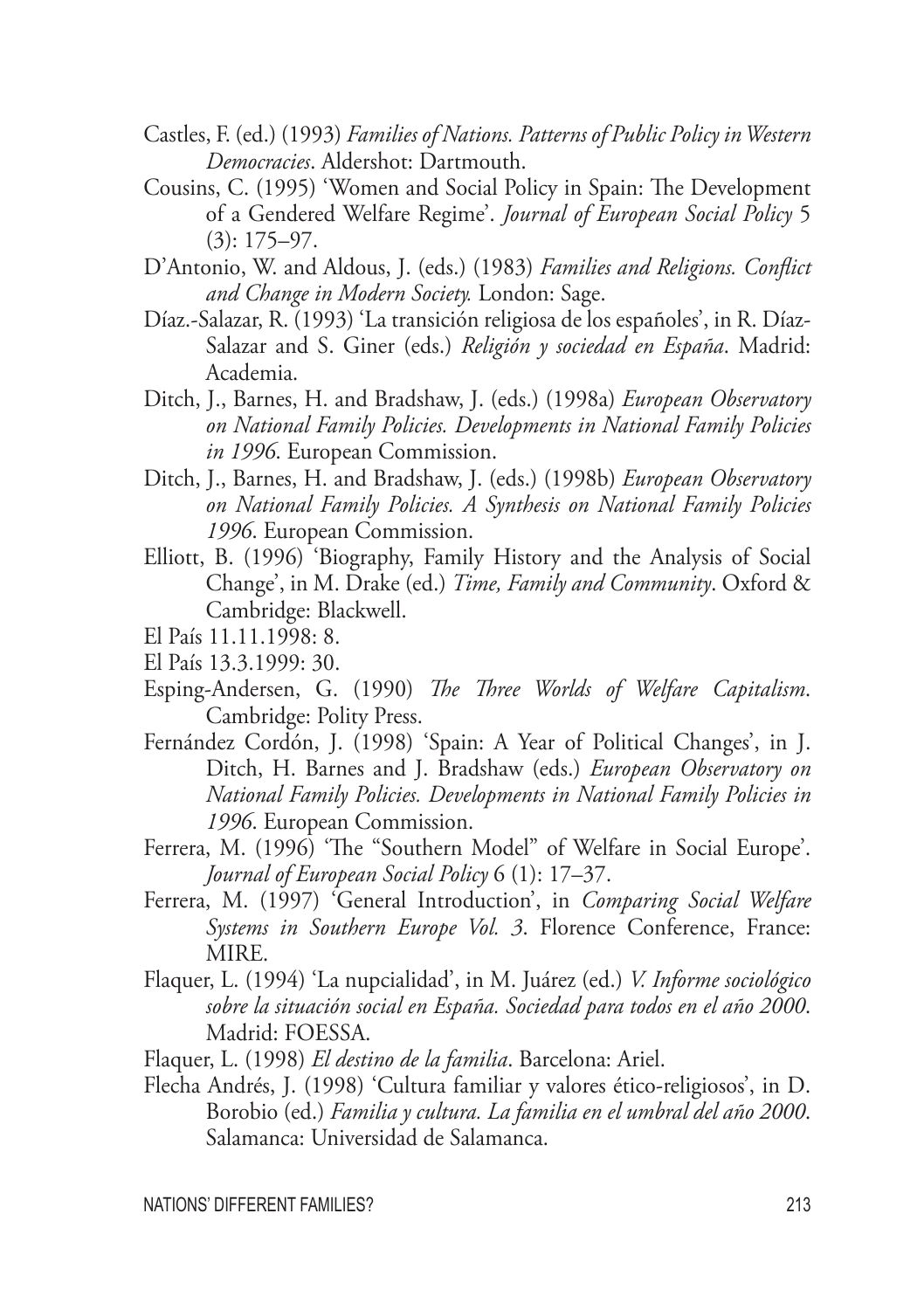- Forssén, K. (1998) *Children, Families and Welfare States. Studies on the Outcomes of the Finnish Family Policy*. Jyväskylä: STAKES Research report 92.
- Gaunt, D. (1997) 'Urban Clannishness and the Nuclear Kin: Trends in Swedish Family Life', in M. Gullestad and M. Segalen (eds.) *Family and Kinship in Europe*. London & Washington: Pinter.
- Gauthier, A. (1996) *The State and the Family. A Comparative Analysis on Family Policies in Industrialized Societies*. Oxford: Clarendon Press.

Geertz, C. (1973) *The Interpretation of Cultures*. New York: Basic Books.

- Giddens, A. (1991) *Modernity and Self-identity*. Stanford: Standford University Press.
- Gittins, D. (1985) *The Family in Question. Changing Households and Familiar Ideologies*. London: Macmillan.
- Goldthorpe, J. (1989) *Family Life in Western Societies. A Historical Sociology of Family Relationships in Britain and North America*. Cambridge: Cambridge University Press.
- Gottberg, E. (1996) *Perhesuhteet ja lainsäädäntö*. Turku: Turun yliopiston oikeustieteellisen tiedekunnan julkaisuja. Yksityisoikeuden julkaisusarja A:83.
- Graham, H. (1995) 'Women and Social Change', in H. Graham and J. Labanyi (eds.) *Spanish Cultural Studies. An Introduction. The Struggle for Modernity*. Oxford & New York: Oxford University Press.
- Guerrero Jurado, T. and Naldini, M. (1996) 'Is the South So Different? Italian and Spanish Families in Comparative Perspective'. *Working papers. ABI /Nr. 12*. Mannheim: Mannheimer Zentrum für Europäische Sozialforschung (MZES).
- Guillén, A. (1997) 'Welfare State Development in Spain. An Historical and Explanatory Approach', in *Comparing Social Welfare Systems in Southern Europe Vol. 3*. Florence Conference, France: MIRE.
- Gullestad, M. (1997) 'From "Being of Use" to "Finding Oneself": Dilemmas of Value Transmission Between the Generations in Norway', in M. Gullestad and M. Segalen (eds.) *Family and Kinship in Europe*. London & Washington: Pinter.
- Halman, L. (1995) 'Is There a Moral Decline? A Cross-national Inquiry into Morality in Contemporary Society'. *International Social Science Journal* 145: 419–39.
- Hareven, T. (1994) 'Recent Research on the History of the Family', in M. Drake (ed.) *Time, Family and Community. Perspectives on Family and Community History*. Oxford: The Open University & Blackwell.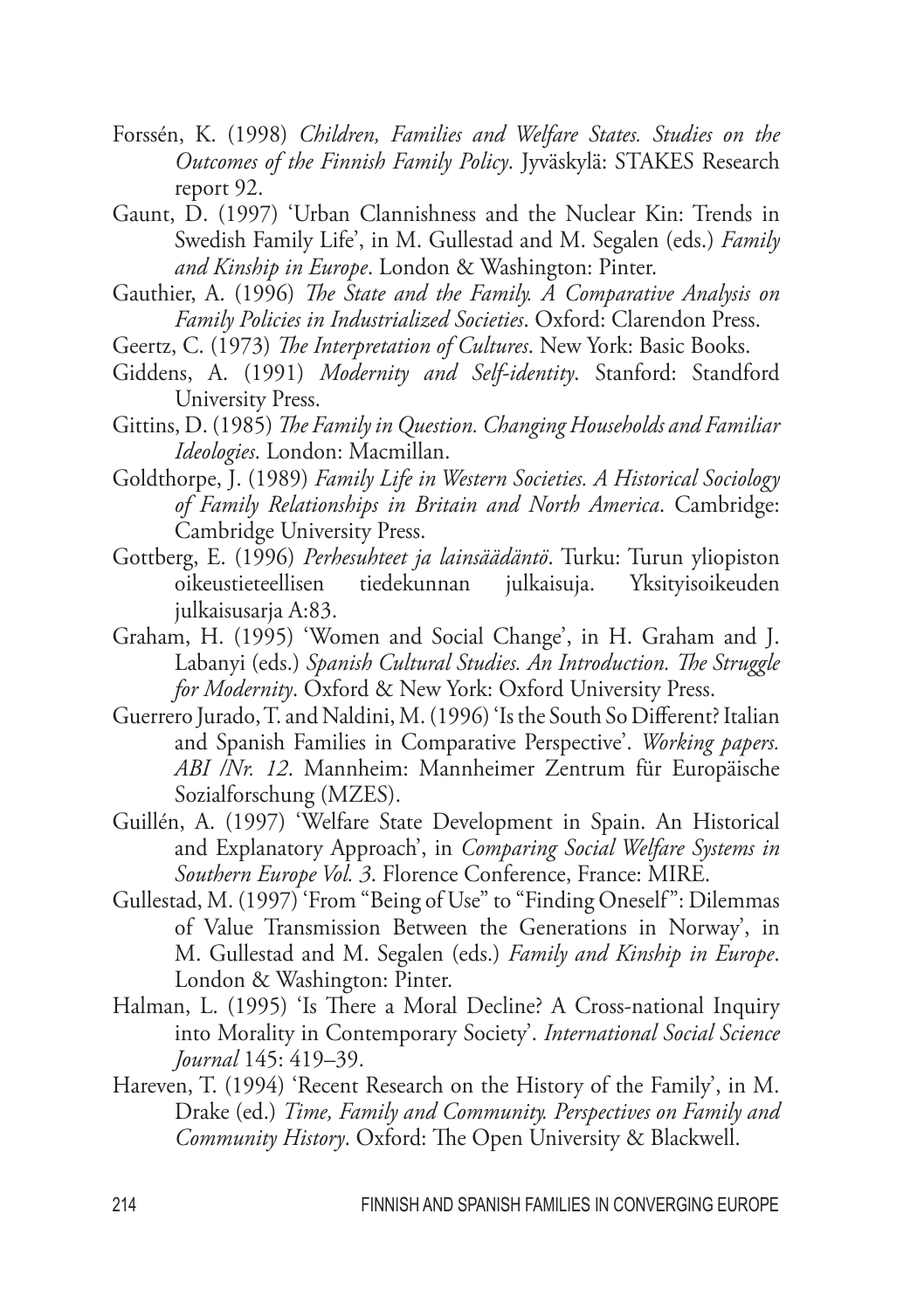- Helén, I. (1997) *Äidin elämän politiikka. Naissukupuolisuus, valta ja itsesuhde Suomessa 1880-luvulta 1960-luvulle*. Tampere: Gaudeamus.
- Häggman, K. (1996) *Johdatus perhehistoriaan*. Helsingin yliopiston historian laitoksen julkaisuja 11. Helsinki: Hakapaino Oy.
- Iglesias de Ussel, J. (1998) *La familia y el cambio político en España*. Madrid: Tecnos.
- Ingelhart, R. (1995) 'Changing Values, Economic Development and Political Change'. *International Social Science Journal* 145: 379–403.
- Jaakkola, J. (1991) 'Yhteisöavusta vapaaehtoistyöhön. Epävirallinen apu suomalaisen sosiaaliturvan kehityksessä', in A-L. Matthies (ed.) *Valtion varjossa*. Helsinki: Sosiaaliturvan Keskusliitto.
- Jallinoja, R. (1984) 'Perhekäsityksistä perhettä koskeviin ratkaisuihin', in E. Haavio-Mannila, R. Jallinoja & H. Strandell. *Perhe, työ ja tunteet. Ristiriitoja ja ratkaisuja*. Juva: WSOY.
- Jallinoja, R. (1997) *Moderni säädyllisyys. Aviosuhteen vapaudet ja sidokset*. Helsinki: Gaudeamus.
- Jones, A. (1995) 'Work, Women, and the Family: A Critical Perspective', in H. Graham and J. Labanyi (eds.) *Spanish Cultural Studies. An Introduction. The struggle for Modernity*. Oxford & New York: Oxford University Press.
- Karisto, A., Takala, P. and Haapola, I. (1985) *Elintaso, elämäntapa ja sosiaalipolitiikka*. Porvoo: WSOY.
- Kiernan, K. and Estaugh, V. (1993) *Cohabitation: Extra-marital Childbearing and Social Policy*. London: Family Policy Studies Centre.
- *Korkeimman hallinto-oikeuden muistio* 16.6.1997, http://www.kho.fi
- Kosonen, P. (ed.) (1992) *Changing Europe and Comparative Research*. Publications of the Academy of Finland 5. Helsinki: VAPKpublishing.
- Kosonen, P. (1994) *European Integration: A Welfare State Perspective*. University of Helsinki Sociology of Law series No. 8. Helsinki: Yliopistopaino.
- Kosonen, P. (1995) *Eurooppalaiset hyvinvointivaltiot. Yhdentymistä ja hajaantumista*. Helsinki: Gaudeamus.
- Kuusi, P. (1961*) 60-luvun sosiaalipolitiikka*. Porvoo: WSOY.
- Laslett, T. and Wall, R. (1972) *Household and Family in Past Time*. Cambridge: Cambridge University Press.
- Le Bras, H. (1997) 'Fertility: The Condition of Self-perpetuation. Differing Trends in Europe', in M. Gullestad and M. Segalen (eds.) *Family and Kinship in Europe*. London & Washington: Pinter.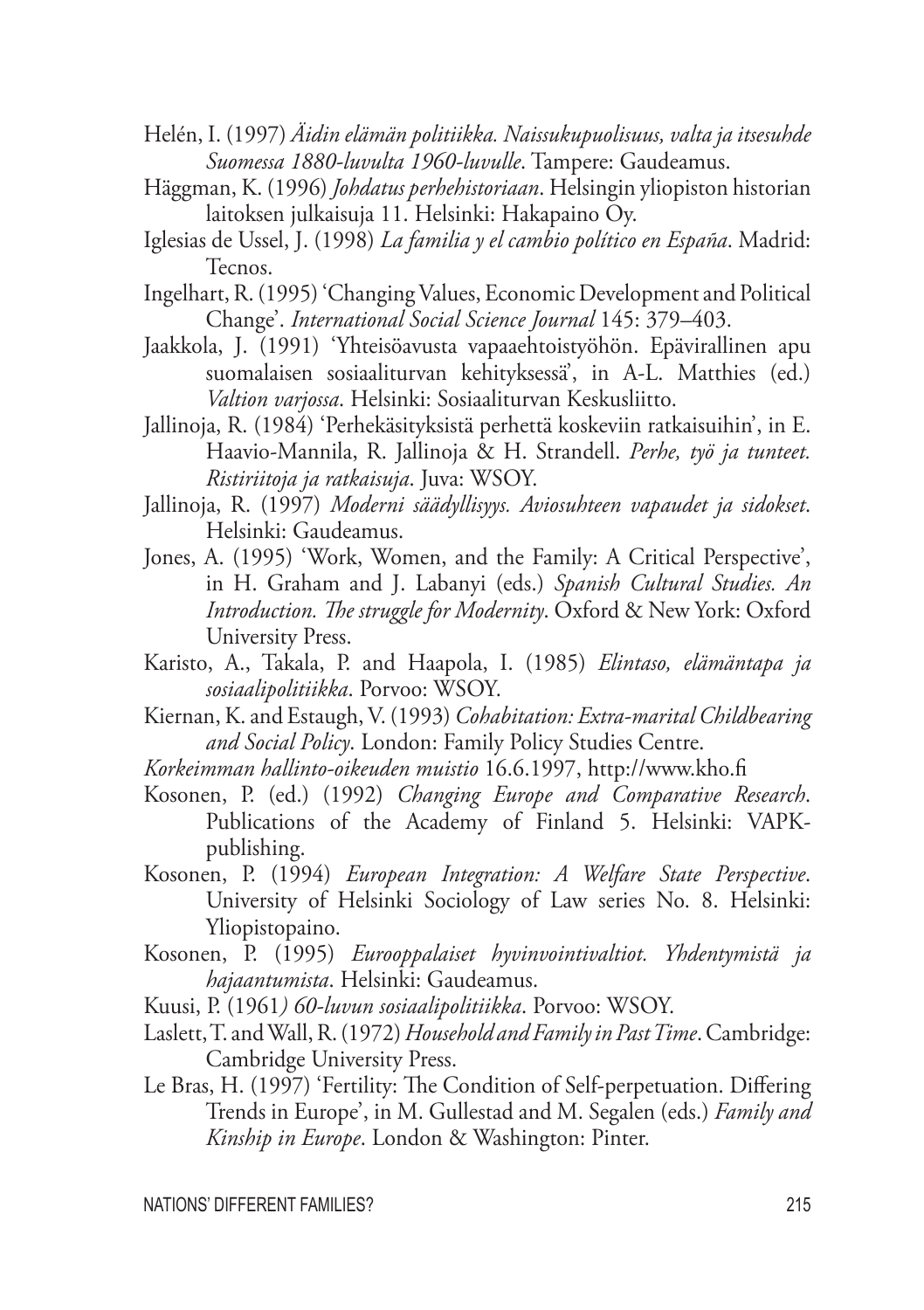- Lewis, J. (1997) 'Introduction', in *Comparing Social Welfare Systems in Southern Europe Vol. 3*. Florence Conference, France: MIRE.
- Linz, J. (1993) 'Religión y política en España', in R. Díaz-Salazar and S. Giner (eds.) *Religión y sociedad en España*. Madrid: Academia.
- Mahkonen, S. (1978) *Johdatus perheoikeuden historiaan*. Helsinki: Suomen Lakimiesseuran Kustannus Oy.
- Mahkonen, S. (1984) *Avoliitto*. Vammala: Suomen Lakimiesliiton Kustannus Oy.
- Martin, C. (1997) 'Social Welfare and the Family in Southern Europe: Are There Any Specificities?', in *Comparing Social Welfare Systems in Southern Europe Vol. 3*. Florence Conference, France: MIRE.
- Melkas, T. (1996) 'Yksityiselämän ihmissuhteet 1986 ja 1994', in K. Ahlqvist and A. Ahola (eds.) *Elämän riskit ja valinnat. Hyvinvointi lama-Suomessa?* Helsinki: Edita, Tilastokeskus.
- Montero, J. (1993) 'Las dimensiones de la secularización', in R. Díaz-Salazar and S. Giner (eds.) *Religión y sociedad en España*. Madrid: Academia.
- Montero,  $R_{\rm o}$  (1995) 'The Silent Revolution: The Social and Cultural Advances of Women in Democratic Spain', in H. Graham & J. Labanyi (eds.) *Spanish Cultural Studies. An Introduction. The Struggle for Modernity.* Oxford & New York: Oxford University Press.
- Naldini, M. (1998) '*The Institutional Definition of Family Models During Democratic Period. The Italian and Spanish Cases in a Historical and Comparative Perspective'*. Paper presented in the TMR-workshop on 'Family and Family Policies in Southern Europe', Torino, November 20–21.
- Niemelä, H., Salminen, K. and Vanamo J. (1996) *Modernisaatio Euroopan reuna-alueilla*. Monisteita: Eläketurvakeskus.
- Niemelä, H., Salminen, K. and Vanamo, J. (1998) *Sosiaalinen modernisaatio Euroopan reuna-alueilla. Sosiaaliturvan muotoutuminen Espanjassa ja Suomessa*. Eläketurvakeskuksen tutkimuksia 2. Helsinki: Hakapaino.
- Nygren, L., Anderson, M., Eudal, G., Hammarqvist, S-E., Rauhala, P-L., and Warming Nilsen, H.  $(1997)$  'New Policies, New Words – The Service Concept in Scandinavian Social Policy', in J. Sipilä (ed.) *Social Care Services: The Key to the Scandinavian Welfare Model. Aldershot:* Avebury.
- Oinonen, E. (1998a) '(Re)searching for the Family and the Question of Micro-Macro Integration', in H. Melin & R. Blom (eds.) *Class and Social Divisions: Evaluating Theoretical Transformations.* Working Papers B: 38. Department of Sociology and Social Psychology, University of Tampere.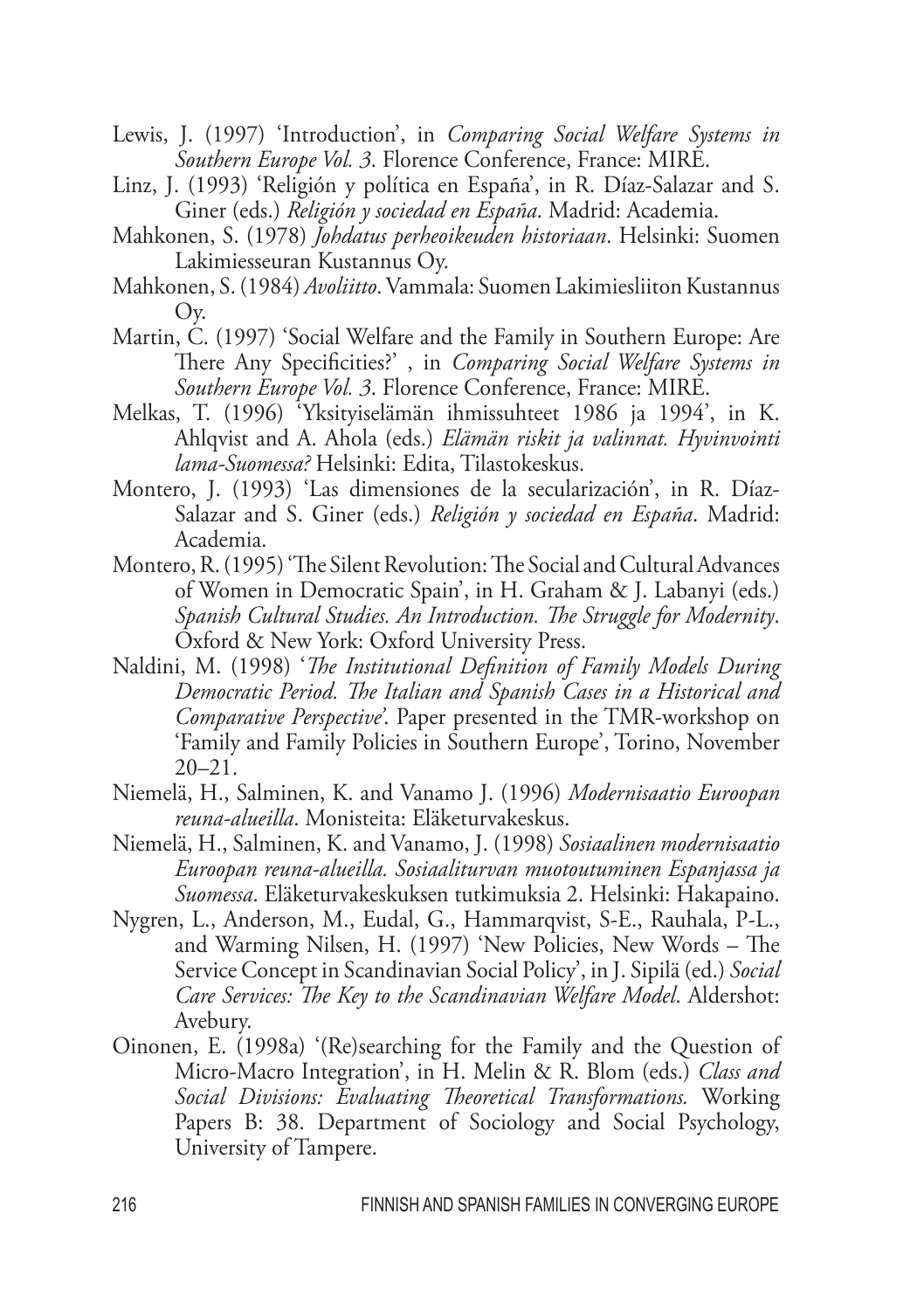- Oinonen, E. (1998b) 'Families with Children: How Have They Coped with the Recession?', in R. Blom & H. Melin (eds.) *Economic Crisis, Social Change and New Social Divisions in Finland.* Series A/29. Department of Sociology and Social Psychology, University of Tampere.
- Oinonen, E. (1999) 'Perheet ja pärjääminen', in Raimo Blom (ed.) *Mikä Suomessa muuttui? Sosiologinen kuva 1990-luvusta.* Helsinki: Hanki ja jää, Gaudeamus.
- Ollila, A. (1998) *Jalo velvollisuus. Virkanaisena 1800-luvun lopun Suomessa*. Helsinki: Suomalaisen kirjallisuuden seura.
- Parker, C. (1998) 'Modern Popular Religion: A Complex Object of Study for Sociology'. *International Sociology* 13 (2): 195–212.
- Picontó-Novales, T. (1997) 'Family Law and Family Policy in Spain', in J. Kurczewski and M. Maclean (eds.) *Family Law and Family Policy in the New Europe*. Aldershot: Dartmouth.
- Puohiniemi, M. (1996) 'Suomalaisten arvot yhteiskunnallisessa muutostilassa', in K. Ahlqvist and A. Ahola (eds.) *Elämän riskit ja valinnat. Hyvinvointi lama-Suomessa?* Helsinki: Edita, Tilastokeskus.
- Rappaport, R. (1999) *Ritual and Religion in the Making of Humanity*. Cambridge: Cambridge University Press.
- Rauhala, P-L., Anderson, M., Eydal, G., Ketola, O and Warming Nilsen, H. (1997) 'Why Are Social Care Services a Gender Issue?', in J. Sipilä (ed.) Social Care Services: The Key to the Scandinavian Welfare Model. Aldershot: Avebury.
- Reher, D. (1996) *La familia en España. Pasado y presente*. Madrid: Alianza.
- Reuna, V. (1997) *Perhebarometri 1997. Selvitys suomalaisten perheeseen liittyvistä käsityksis tä*. Katsauksia E 3. Helsinki: Väestöliitto, Väestöntutkimuslaitos.
- Riis, O. (1998) 'Religion Re-emerging: The Role of Religion in Legitimating Integration and Power in Modern Societies'. *International Sociology* 13 (2): 249–72.
- Riquer y Permanier de, B. (1995) 'Social and economic change in a climate of political immobilism', in H. Graham & J. Labanyi (eds.) *Spanish Cultural Studies. An Introduction. The Struggle for Modernity.* Oxford & New York: Oxford University Press.
- Räisänen, A-L. (1995) *Onnellisen avioliiton ehdot. Sukupuolijärjestelmän muodostumisprosessi suomalaisissa avioliitto- ja seksuaalivalistusoppaissa 1865–1920*. Helsinki: Suomen historiallinen seura.
- Sapelli, G. (1995) *Southern Europe Since 1945. Tradition and Modernity in Portugal, Spain, Italy, Greece and Turkey*. London: Longman.
- Schmink, M. (1984) 'Household Economic Strategies: Review and Research Agenda'. *Latin American Research Review* XIX (3): 87–101.

NATIONS' DIFFERENT FAMILIES? 217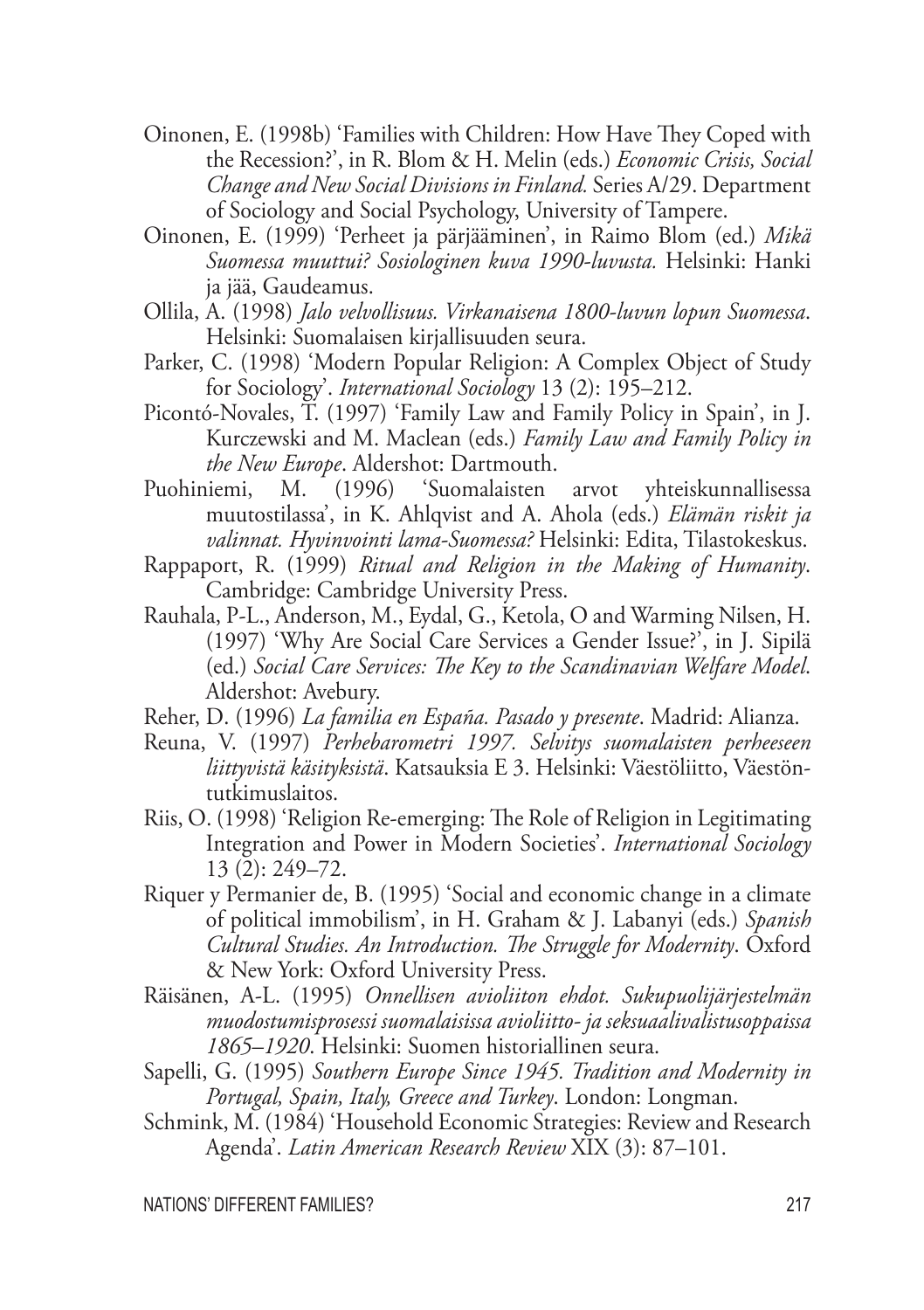- Segalen, M. (1997) 'Introduction', in M. Gullestad and M. Segalen (eds.) *Family and Kinship in Europe*. London & Washington: Pinter.
- Shubert, A. (1992) [1990] *A Social History of Modern Spain*. London: Routledge.
- Shultheis, F. (1997) 'The Missing Link: Family Memory and Identity in Germany', in M. Gullestad and M. Segalen (eds.) *Family and Kinship in Europe*. London & Washington: Pinter.
- Sipilä, J. (ed.) (1997) *Social Care Services: The Key to the Scandinavian Welfare Model*. Aldershot: Avebury.
- Slater, D. (1998a) 'Needs/Wants', in C. Jenks (ed.) *Core Sociological Dichotomies*. London: Sage.
- Slater, D. (1998b) 'Public/Private', in C. Jenks (ed.) *Core Sociological Dichotomies*. London: Sage.
- *Statistics Finland* (1998), http://www.stat.fi
- Suhonen, P. (1997) *Yleinen mielipide 1997*. Helsinki: Hanki ja jää.
- Sulkunen, I. (1989) *Naisen kutsumus. Miina Sillanpää ja sukupuolten maailmojen erkaantuminen*. Helsinki: Hanki ja jää.
- Takala, P. (1992) 'Kohti postmodernia perhettä perhepolitiikan muuttuvat käsitykset', in O. Riihinen (ed.) *Sosiaalipolitiikka 2017. Näkökulmia suomalaisen yhteiskunnan kehitykseen ja tulevaisuuteen*. Juva: WSOY.
- Taskinen, S. (1998) 'Family Policies in Finland in 1996', in J. Ditch, H. Barnes and J. Bradshaw (eds.) *European Observatory on National Family Policies. Developments in National Family Policies in 1996*. European Commission.
- Therborn, G. (1995) *European Modernity and Beyond. The Trajectory of European Societies 1945–2000*. London: Sage.
- Thompson, K. (1986) *Beliefs and Ideology*. London: Tavistock Publications.
- Tonkiss, F. (1998) 'Continuity/Change', in C. Jenks (ed.) *Core Sociological Dichotomies*. London: Sage.
- Turner, B. (1991) [1983] *Religion and Social Theory*. London: Sage.
- Tyrkkö, A. (1997) 'Euroopan unionin hyvinvointitutkimus'. *Hyvinvointikatsaus* 3: 32–6.
- Valiente, C. (1997) 'The Rejection of Authoritarian Policy Legacies: Family Policy in Spain (1975–1995)', in *Comparing Social Welfare Systems in Southern Europe Vol. 3*. Florence Conference, France: MIRE.
- Vosler, N. (1996) *New Approaches to Family Practice. Confronting Economic Stress*. London: Sage.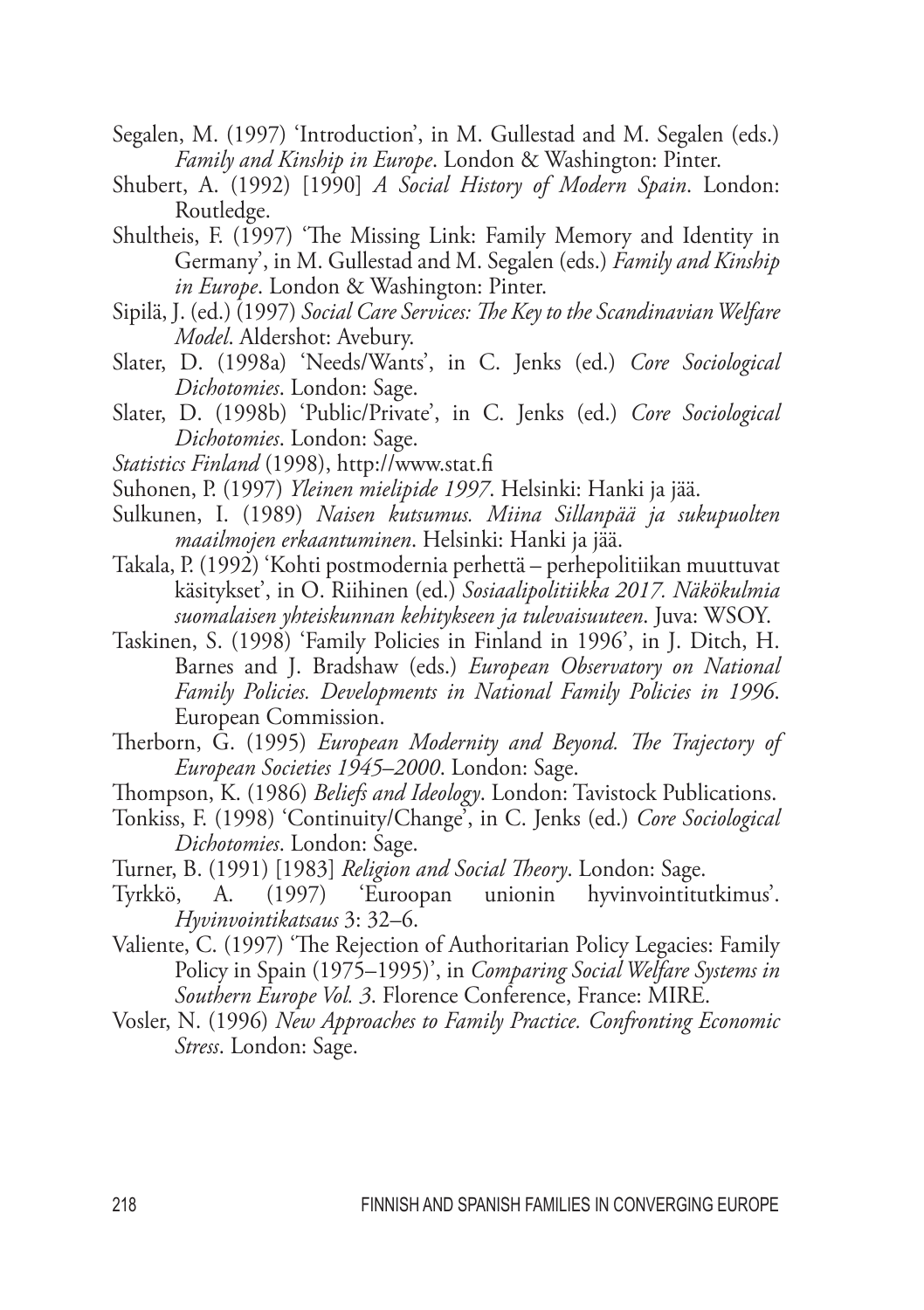# **III**

# **FINNISH AND SPANISH FAMILY INSTITUTIONS: SIMILARITIES AND DIFFERENCES**

## **Article 2**

# 1. Introduction

Family structure in Northern Europe is described as modern, whereas the Southern European family structure is traditional. These notions indicate that conceptions of families are different in North and South. Simultaneously with the assumed differences between different parts of Europe there is a debate going on about the standardizing and integrating forces of globalization.

There is a global revolution going on in how we think of marriage, the family, relationships, and sexuality (Giddens 1999). An intense discussion about the future of the family is going on in Europe and elsewhere in the West. New family forms, the growing number of divorces, separations, single people, and the declining number of marriages and births are trends found almost everywhere, varying only in degree and by cultural context. These trends are often claimed to signal the end of the family institution as we know it.

The aim of this article is, first, to examine differences and similarities, divergence and convergence between Northern and Southern European family institutions using Finland and Spain as the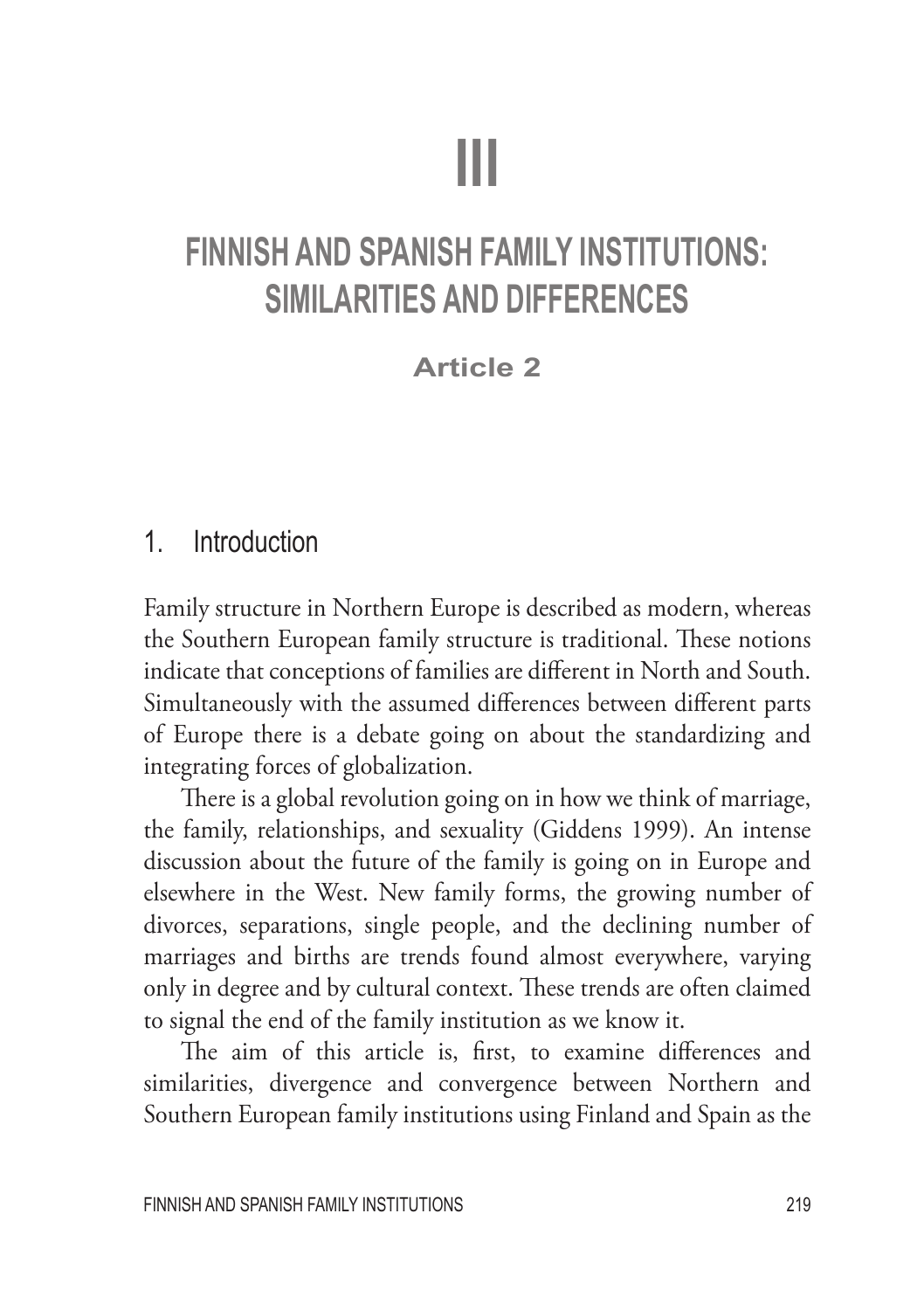representatives. Second, the article contributes to the discussion of the state of the family institution in Europe.

The underlying idea behind the analysis is that a family institution is a historical and cultural construct. Culture is defined here as the complex of general ideas consisting of knowledge, tradition, ideology, and values (cf. Pfau-Effinger 1999). Culture is not only about the past, but is dynamic, and people use it to adapt to changing social conditions (Collier 1997). Thus, tradition, which is a part of culture, is not static either but changes over time, preserving the old and adapting the new.

Besides being a historical and cultural construct, family is also an ideological construct which reflects the basic values of a given society and provides an idea of what the family is and should be. Thus, ideology is a part of culture and carrier of tradition, but like culture it is not static either. Here (family) ideology is understood to be created and upheld by societal institutions such as religion, legislation, and the educational system.

Values, in turn, are seen both as collective ideas of what is preferable or what 'ought' to be desired and as expressions of personal goals or ideals which are preferred or desired. The difference between values and attitudes is that values are more global and abstract than attitudes, which refer to specific situations, objects, or persons. Attitudes also tend to change quicker and more frequently than values. However, both attitudes and values reflect how people feel about something (Harding et al. 1986).

In the first section of this article Finnish and Spanish family ideologies and their evolution are studied by formulating Finnish and Spanish cases as representatives of Northern and Southern families. The cases are built of selected sets of Finnish and Spanish family laws. Looking at family institutions from the point of view of ideologies offers an interesting way to study differences and similarities. In the second section differences and similarities are first briefly examined by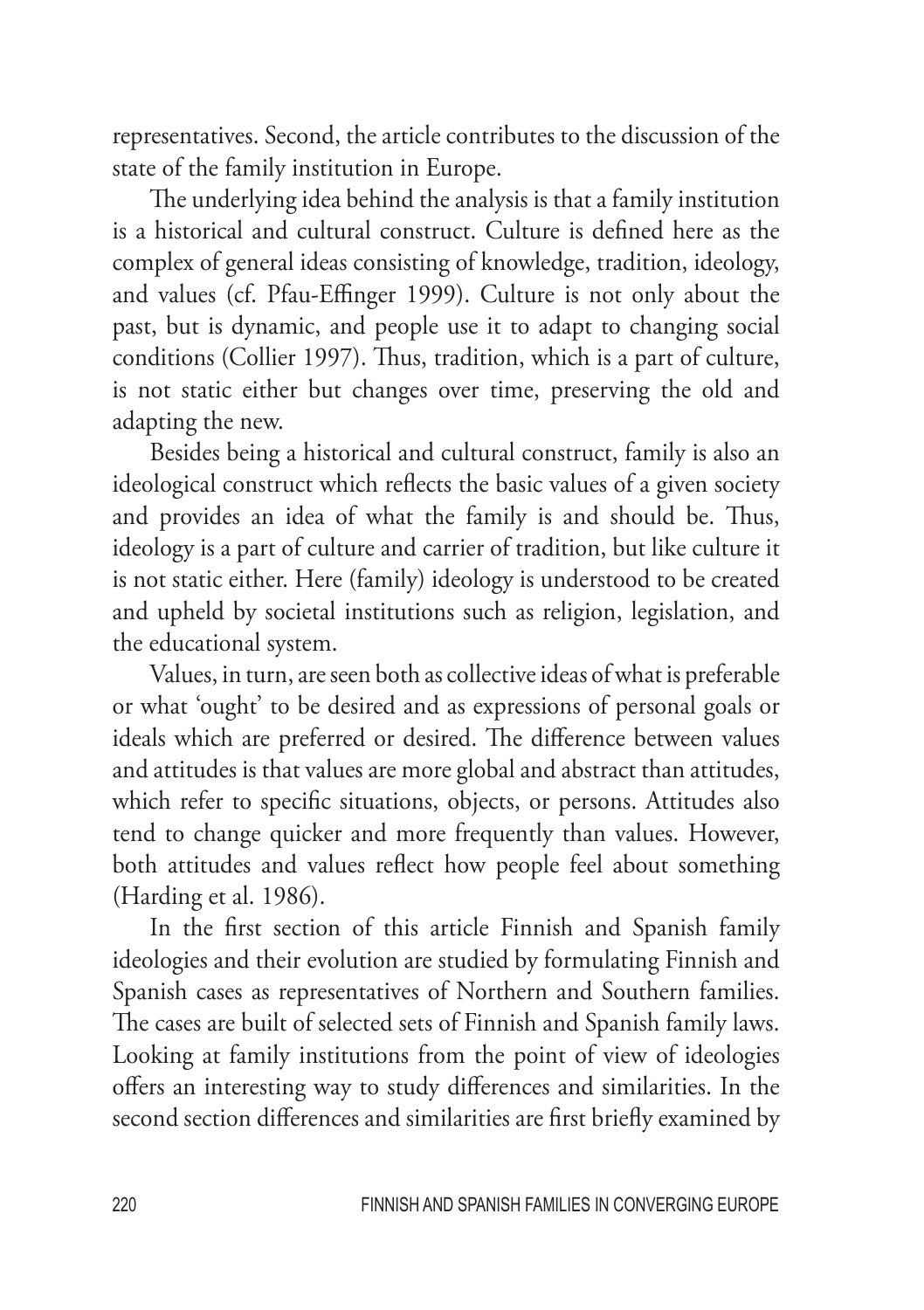looking at some statistical trends concerning the family institution and family formation and, second, by comparing the values and attitudes of Finns and Spaniards concerning the family and family life.

## 2. Marriage and Family in the Light of Legislation

According to traditional Christian doctrine, the primary purpose of marriage is procreation and the rearing of children. Parents might limit the size of their families but the only acceptable way to do so was periodic abstinence. Furthermore, marriage is a sacrament, indissoluble except by church annulment, and any expression of sexuality outside marriage is a grave sin. With regard to gender roles, women were to remain at home and men were given the authority over their wives, children and other dependants in the household. These principles remained the doctrines of Protestant churches up until the 1920s and of the Roman Catholic Church until the 1960s (D'Antonio and Aldous 1983).

The secularization and modernization of legislative principles regarding the family started gradually in the late 1920s and the early 1930s in both Finland and Spain. However, the remarkable difference is that in Finland this process has continued steadily up to the present, whereas in Spain political changes, particularly the Civil War and General Franco's authoritarian rule, rudely interrupted the modernization process. The political circumstances in Finland have been fairly stable compared to Spain. Besides political developments, very important factors that influence both the family and the social legislation are gender and civil rights. In this respect, Finland and Spain stand in clear contrast to each other. In the Spanish case authoritarian rule meant that civil rights and egalitarian principles (re-)emerged very late, in the second half of the 1970s. In Finland both men and women gained full and equal civil rights in 1906.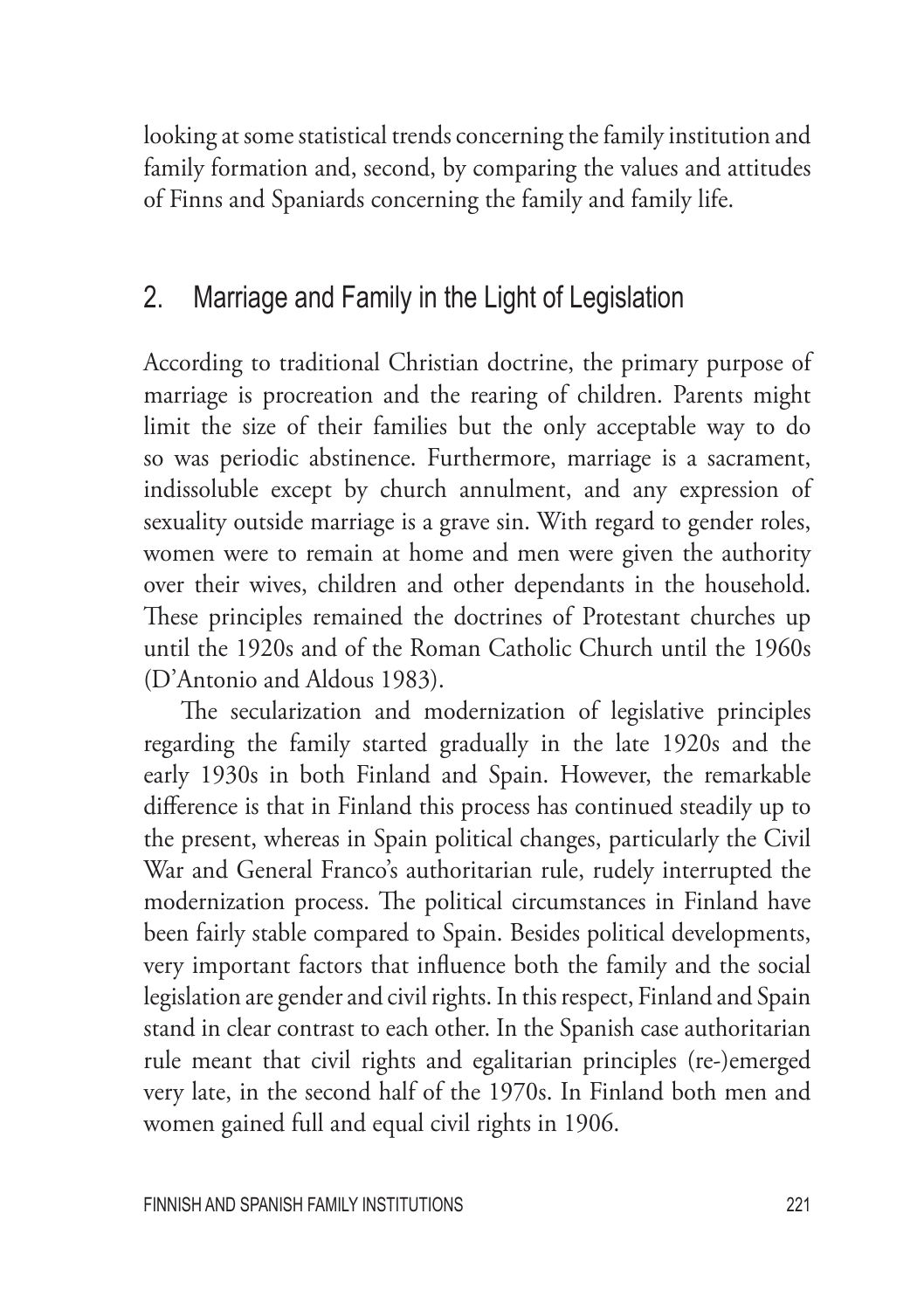#### 2.1. The Finnish Case

Finnish legislation on marriage was founded in Christianity, and in fact the laws on marriage have changed surprisingly little since the Middle Ages. The rules about who may marry have not changed, with the exception of the minimum age of marriage, which was lowered from 21 to 18 years of age in 1756. Further, only monogamous and heterosexual marriages are accepted, and marriages between close relatives are forbidden. Until 1917 religious ceremonies were obligatory because marriage and thus the family were seen as institutions of divine origin. The 1917 Marriage Act made civil ceremonies an option. The law also legitimized dominance of the husband. He managed the common property, and the wife could not use or decide on her own property without her husband's permission. In addition, the wife was expected to be obedient and humble in every respect (Mahkonen 1978). The legislation from 1756 to the early twentieth century could be characterized by subordination. As humans were subordinate to God's will, so wife, children, and other household members were subordinate to the male head of the household. The family or household and relationships within it were a microcosm of the divine world order; sexual behaviour, division of labour, hierarchy, economic power, and so on within the household were all legitimized and justified by religious teachings and the Bible.

The legislation concerning marriage and the family was strongly patriarchal even though the social and legal position of Finnish women had started to change in the 1860s when they were granted limited proprietorship and entrepreneurial rights and a right to represent themselves in legal matters. Also education and lower-level public posts, for example as teachers, became available to (some) women. After that, single middle-class women were able to live and function outside the family and free from the patriarchal power of father or husband (Ollila 1998). However, women had to wait for their full civil rights until 1906. Women's movements started organizing in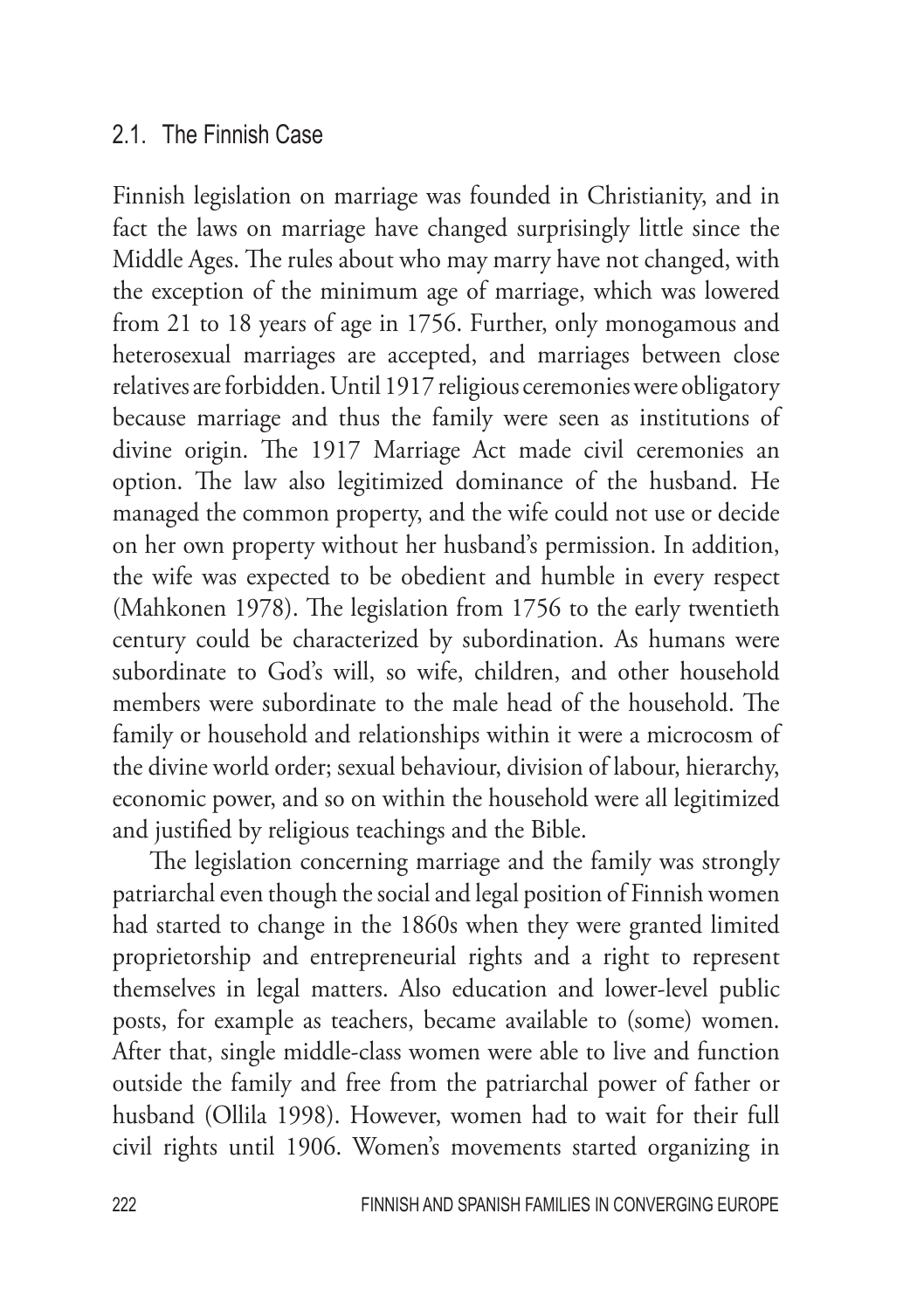the 1870s basing their ideology on egalitarian liberalism which argued that social life and social development had to be founded on individual freedom. Every person must be able to realize his or her own abilities, skills, and potential as fully as possible, and to that end all the restricting elements and circumstances had to be abolished from the society and from the state (Helén 1997: 147).

By the 1920s a fraction of these demands for individual freedom was reflected also in the legislation concerning marriage and family. The new Marriage Act in 1929 made spouses equal and gave married women juridical independence. Thus husbands' legal dominance over mutual and wives' property and within the marital relationship was abolished. However, the law was based on the idea of a breadwinner husband and homemaker housewife who were expected to live together and be sexually faithful to each other (Gottberg 1996; Helén 1997; Mahkonen 1978). As far as divorce is concerned, it was permitted already in the 1734 Marriage Act but only under very limited conditions, mainly on the basis of proven adultery (Mahkonen 1978). In 1929 a separation of at least one year become an acceptable reason for divorce in addition to fault grounds (Aarnio et al. 1985; Gottberg 1996).

Legalization of abortion was a subject of fierce debate from the beginning of the century until the 1970s. Pro-natalism was the prevailing ideology in Finnish society particularly between the world wars and therefore abortion was legalized only in 1950. According to this law, a pregnant woman could apply for abortion; if the application was approved by two doctors, the abortion could be performed in certain hospitals approved by the Ministry of Health. Abortion remained a heated issue until 1970 when the new abortion law came into force. Unlike the previous law, the new one gave women the right to decide whether to have an abortion or not during the first three months of pregnancy (Helén 1997).

As we come to the present day, the scope of juridical regulation of marital and familial life has changed remarkably. According to the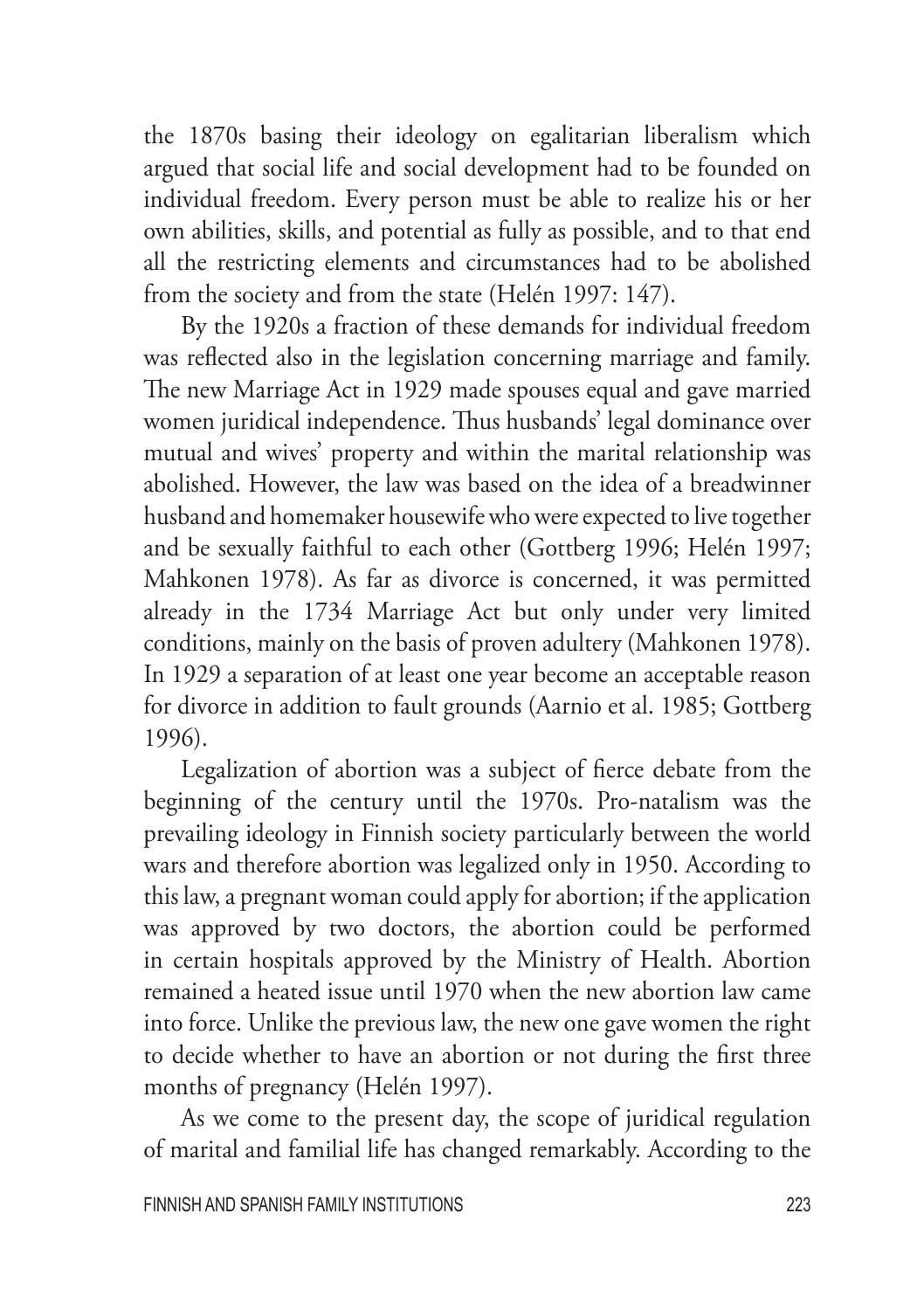Marriage Act of 1987, marriage, from the juridical point of view, is now merely an economic contract which can be dissolved without the other party's consent and without an announced reason after a six-month reconsideration period. Personal matters concerning e.g. fidelity, living arrangements, and intimate relationships are considered private matters of the family (Gottberg 1996).

The nature of marriage as an economic contract between two individuals becomes apparent also in the case of divorce. After dividing the mutual property both parties are expected to be financially independent after divorce, which means that spousal alimonies are rare. With regard to children's maintenance, both parents continue to be responsible for the maintenance of their mutual children, and the parent (usually the father) who does not live with the child has to pay child support (Aarnio et al. 1985).

The marriage institution has defined children's legal position, too. The principle has been that all children have a right to maintenance regardless of the circumstances of their birth. According to the law of 1734, a child had a right to be maintained by his/her parents until he/she was able to support him/herself. Inheritance rights, however, differed between children born in and out of wedlock. Up to 1878, only children born within marriage were rightful heirs, and it was as late as 1984 when all inequalities between children born in and out of wedlock were removed (Forssén 1998; Mahkonen 1978).

This improvement in children's rights was connected with increasing cohabitation and thus with increasing non-marital births. Even though cohabitation has increased steadily from the 1960s and become a commonly accepted way of life, it is not comparable with marriage in Finnish civil legislation. Unlike the other Scandinavian countries, in Finland there are no statutes regulating the relationships of men and women living together without being legally married. Therefore, those who live in consensual unions lack the right to inheritance, family property, and family pensions as well as economic protection in case the relationship ends (Gottberg 1996).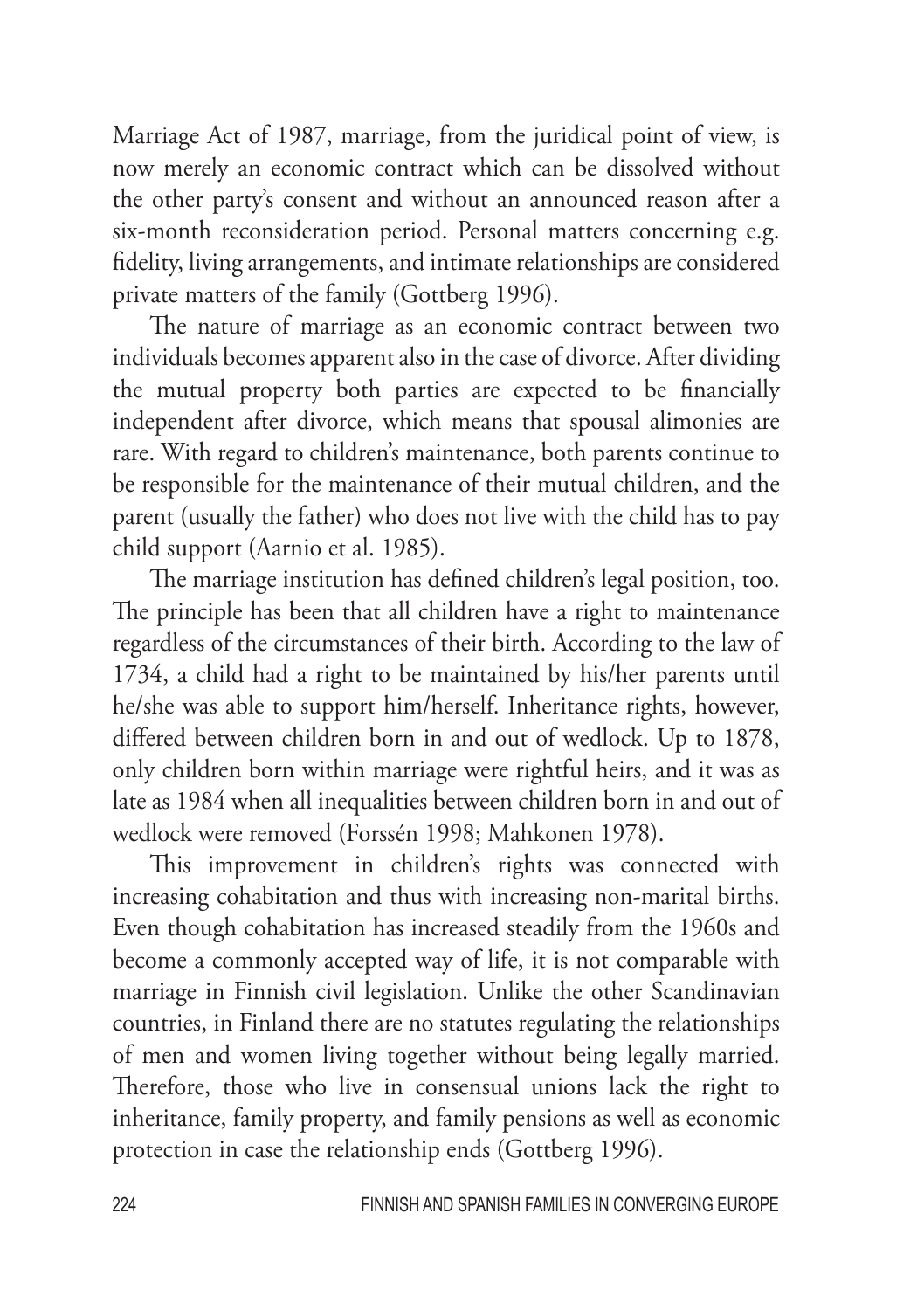The emphasis on religious and ethical grounds of marriage has remained strong even though the marriage institution has been secularized, attitudes towards alternative lifestyles have become more permissive, and the forms of couple unions and families have diversified. Moreover, when the public discussion started in the mid-1990s about whether homosexual unions should be legally recognized and whether homosexual couples should have the right to adopt children, the argumentation revolved very much around the unethical and unnatural character of homosexual unions and around fears for the institution of heterosexual marriage. Partly arising out of the general emphasis on religious and ethical grounds of marriage as the basis of the 'proper family', neither homosexual unions nor consensual unions have been granted equal status with the marriage institution.

Consequently, the marriage-based definition of the family is still very persistent in Finland. The most common family form is still the conjugal family with children. Nevertheless, the changes have been remarkable in recent decades. In the 1960s marriage was the only acceptable way for a man and a woman to live together; in the 1990s the majority of first unions were consensual unions. Nowadays Finns start their life as a couple earlier but marry later than before. At the same time the age of women at the birth of the first child has risen. As a result of these changes, childless cohabitation has become a very common and quite long period in the life cycle. Despite these changes, most children are born within unions, though these are increasingly consensual unions. However, many of these cohabiting couples do marry after a child is born (Gottberg 1996).

By the 1980s the modern values of individualism, personal freedom, and freedom of choice and modern society's demand for free agents were reflected in legislation. Family formation is no longer based on a contract with God or even with society but on a contract between individuals; as a result, laws no longer regulate the inner life and relationships of the family (cf. Beck and Beck-Gernsheim 1995; Jallinoja 1997).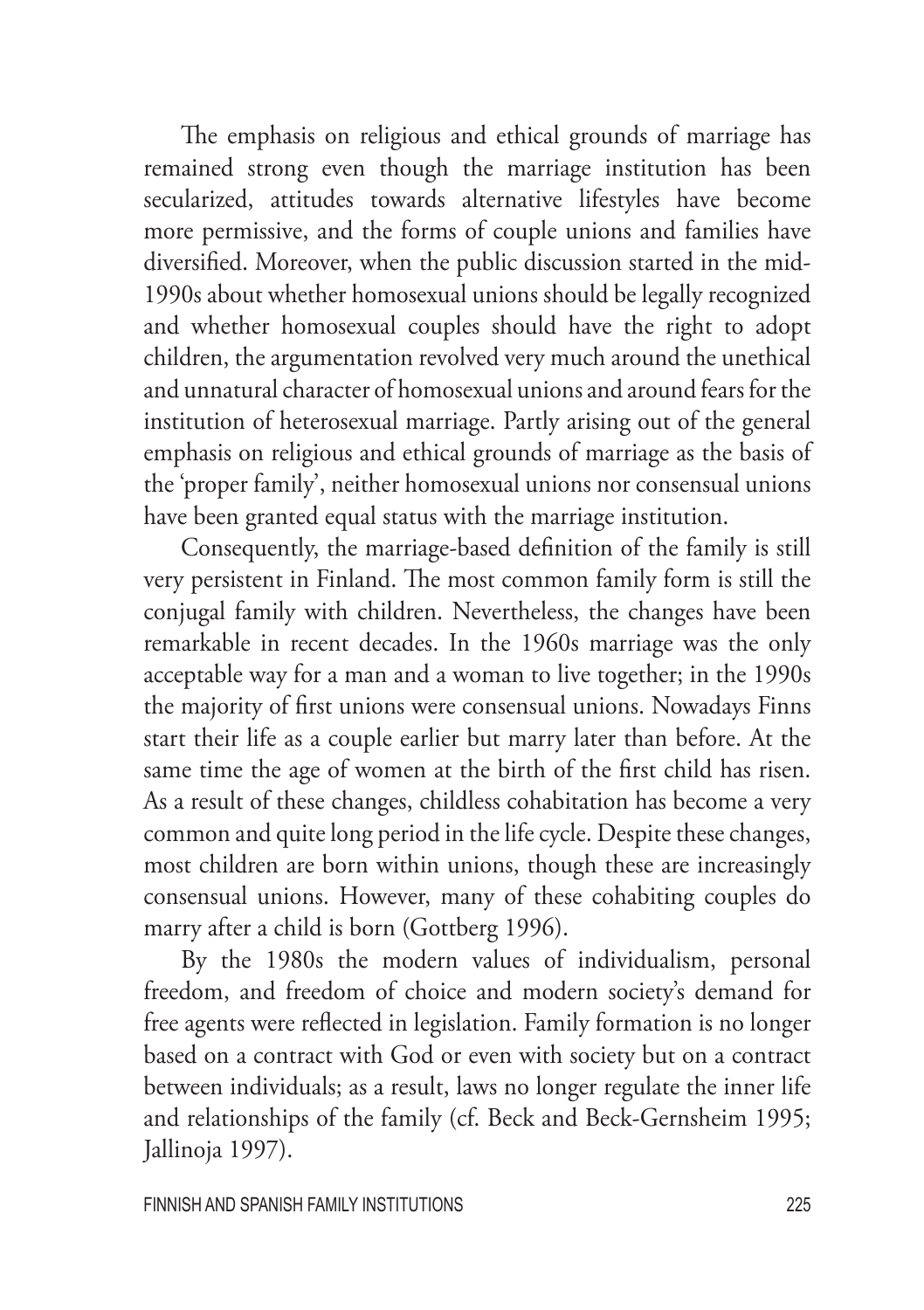#### 2.2. The Spanish Case

Until the 1931 Constitution, marriage was conditioned by Catholicism, the state religion. According to canon law, only canonical marriage was allowed. Monogamous and heterosexual Christian marriage was a sacrament and indissoluble. The only exception was that the Church could grant an annulment if the marriage was not consummated, or a separation if a married woman committed adultery. As the purpose of marriage was procreation, it was presumed that all children born to a married woman were always legitimate; consequently, a husband was responsible for the children even if he had doubts concerning his fatherhood. Children and wives were subordinate to the patria potestad, that is, absolute patriarchal power. The Civil Code (Códico Civil) of 1889 stated that the father had legal authority over his legitimate children, and children had the obligation to obey him. Similarly, a wife was a legal minor and she, too, was obliged to obey her husband; the husband's duty was to protect his wife and children (see Alberdi 1995; Flaquer 1998; Iglesias de Ussel 1998; Shubert 1992).

The short period of the Second Republic (1931–36) made a great difference and produced a progressive set of legislation. According to the 1931 Constitution (Constitución), Church and State were separate and women were legal equals with men. The legal majority for both sexes was set at 23 years of age, and for the first time women were able to vote, stand for parliament, act as witnesses and guardians, sign contracts, and administer estates. Furthermore, women could not be dismissed from paid work because they had married (1932). The constitution also produced the most innovative and liberal laws of the time, such as divorce by consent, regulation of abortion, and equality between legitimate and illegitimate children. The marriage institution was secularized and civil marriage became an option also for Catholics (see Alberdi 1995; Cousins 1995; Graham 1995). However, the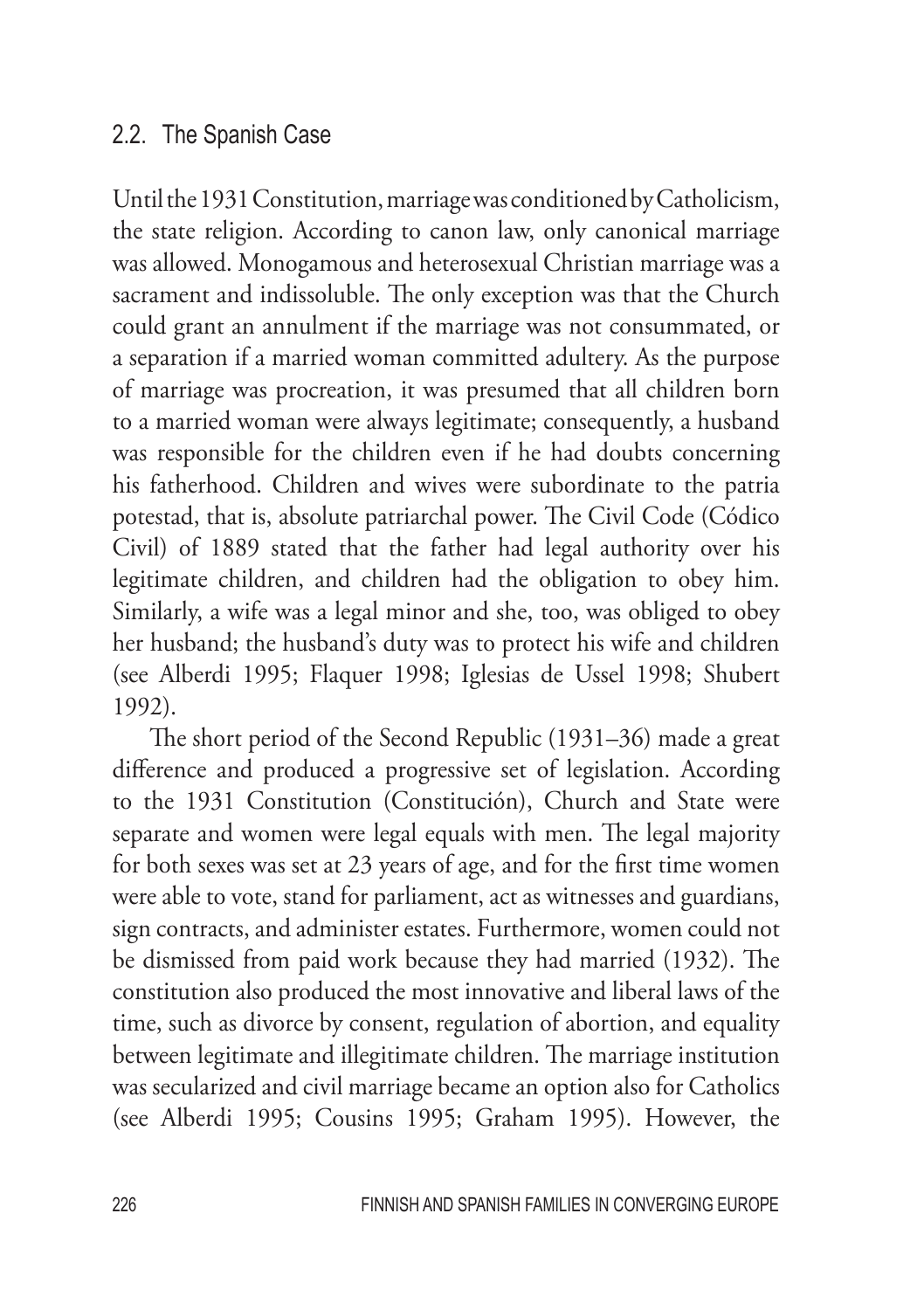formal equality and liberalism did not have great effects on everyday life mainly because of its short existence.

When General Franco and his authoritarian regime came into power in 1939 this progress was replaced by regression which lasted until Franco's death in 1975. After the Civil War the Church demanded the abolition of divorce and family law again became the responsibility of the Church. Religious marriage for baptized Catholics was made obligatory, the Church was given the right to pronounce a decision of matrimonial separation and annulment, and divorce was no longer an option. Equality between illegitimate and legitimate children was removed, and adultery and the use of contraceptives were penalized (Cousins 1995: 184). Legally speaking, there was a return to the 1889 Civil Code that once again made women juridical inferiors and married women minors before the law. The Franco regime and its ally, the Catholic Church, made the patriarchal family an image of the state. It also promoted an 'ideal' image of womanhood. The 'Perfecta Casada', the dedicated, submissive, and self-sacrificing spouse and mother was the model woman, and motherhood was considered a duty to the fatherland. Thus, women were to stay at home and identify themselves with the family, not as individuals. The husband regained his full patriarchal powers over the wife and children. A married woman could not open a bank account, apply for a passport, or even take a paying job without her husband's approval. And if the husband allowed her to work, he had the right to claim her salary (Cousins 1995; Graham 1995; Montero 1995; Shubert 1992).

At the dawn of democracy the Civil Code was reformed in 1975 giving women equal rights with men. The total change started along with the 1978 Constitution which was based on egalitarian principles and granted freedom of thought and religion. Sexual discrimination as well as discrimination based on descent were abolished. In other words husband and wife became juridical equals and the authority of patria potestad changed into parents' authority over and responsibility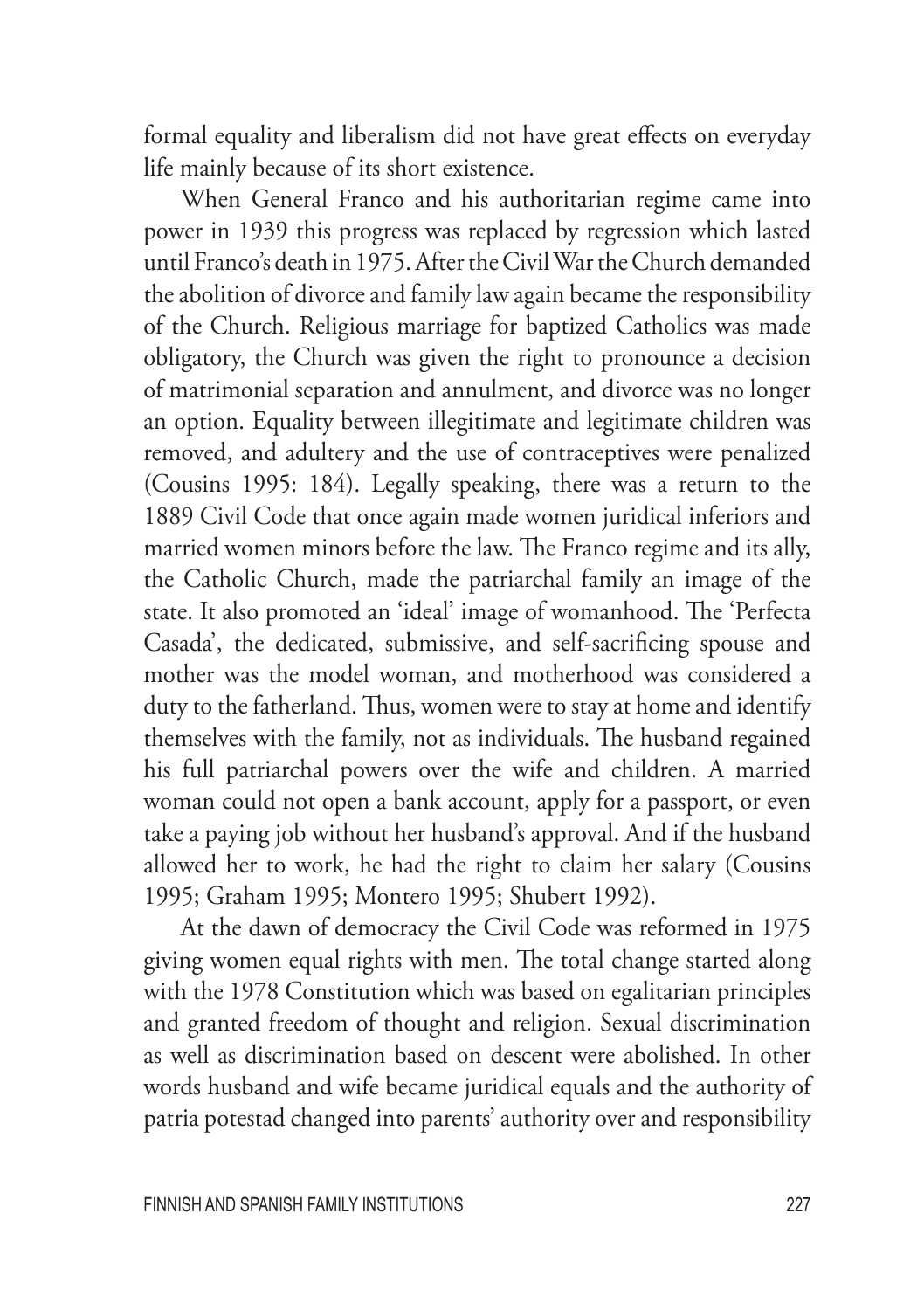for their children. Furthermore, all children regardless of their descent gained equal status and rights. And the law also enabled paternity tests. Adultery and the sale of contraceptives were decriminalized but legalization of divorce and abortion met with great opposition from the Church and from right-wing politicians. After a fierce debate, the new divorce law finally came into force in 1981 and abortion was legalized in 1985. The Constitution also guarantees the social, economic, and juridical protection of the family (Alberdi 1995; Cousins 1995; Flaquer 1998; Montero 1995: 381–2; Picontó-Novales 1997).

The 1981 law reintroduced divorce but it also included the juridical systems of separation, nullity, and dissolution. The actual divorce procedure has two stages in the sense that divorce cannot be requested directly, neither in the case of mutual agreement nor in the case of fault by a spouse. Before divorce is granted the spouses have to have been officially separated for 1 to 5 years (Picontó-Novales 1997: 113). The fierce debate concerning the divorce law revolved around the fear that the possibility of divorce would make the divorce rate skyrocket and destroy the Spanish family institution. But this fear was groundless since the divorce rates are still the lowest in Europe. Picontó-Novales (1997) points out that one explanation for these low rates is the fact that it is not possible to apply for divorce directly. In fact, most of those whose marriages have broken down are separated, which means that they cannot remarry (Alberdi 1995: 204; Flaquer 1998:  $160-1$ .) The 'popularity' of separation instead of divorce is one notable factor that explains the relative rarity of reconstituted families in Spain. In consequence, the (re)legalization of divorce did not reflect the increased desire of people to get out of their marriages, as Alberdi (1995: 206) notes, but it showed that society accepts and acknowledges the individual's right and freedom to seek personal happiness and well-being.

The modern legislation has focused much on children and their rights. As noted earlier, all children are equal and have equal rights before the law. According to the Constitution and to the principles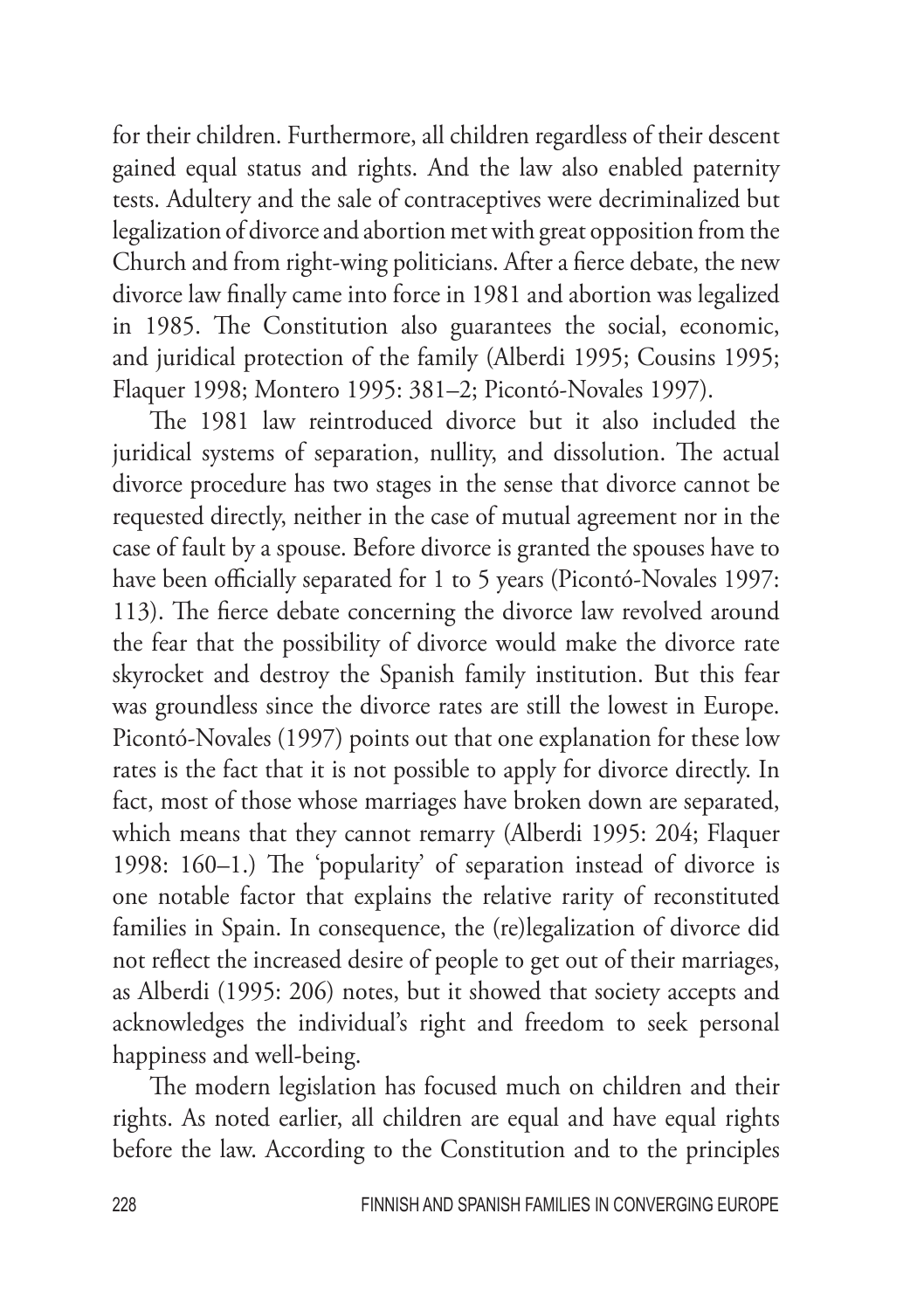of 'modern' patria potestad, parents are obliged to maintain and take care of all their children, whether born within or outside marriage, until they reach maturity at age 18. However, parents are obliged to pay for the education also of those children who are no longer minors (Flaquer 1998: 138–9; Picontó-Novales 1997: 113). In the case of separation and divorce parents' duties towards their children do not change, and both parents must continue to contribute to the costs of the children according to their economic capacities. Children also have a say in decisions about their custody or guardianship, and have the right to visit and be in regular contact with the non-custodial parent (Alberdi 1995: 394). Custody is almost always given to the mother, and so far shared custody is not legally allowed. As a result, the courts are gradually starting to favour fathers concerning parental authority and visiting rights. In addition to the lack of shared custody, another problem that divorced or separated women face is the lack of set maintenance allowances paid by separated or divorced men (Fernández Cordón 1998: 82).

In this context a few more words about maintenance liability are in order. In countries like Spain where the legislative system is based on Roman law, the maintenance liability is more extensive than in countries with an Anglo-Saxon legal tradition. In the latter, in legal terms liability extends from parents to their minor children. This is the case also in Finland. In Spain, however, family/kin members have a legal obligation to support each other financially (la obligación de alimentos). In addition to parents' liability towards their minor (and sometimes mature) children, children are liable to take care of their parents if the need arises. This broad support (alimentos amplios) means that parents and adult children must provide each other all the necessary support to maintain their living standards. Furthermore, siblings have an obligation to provide each other 'restricted support' (alimento restrigidos), that is, basic needs if there is a temporary and exceptional need. Failure to fulfil these obligations may actually lead to criminal prosecution (Alberdi 1995; Flaquer 1998). On the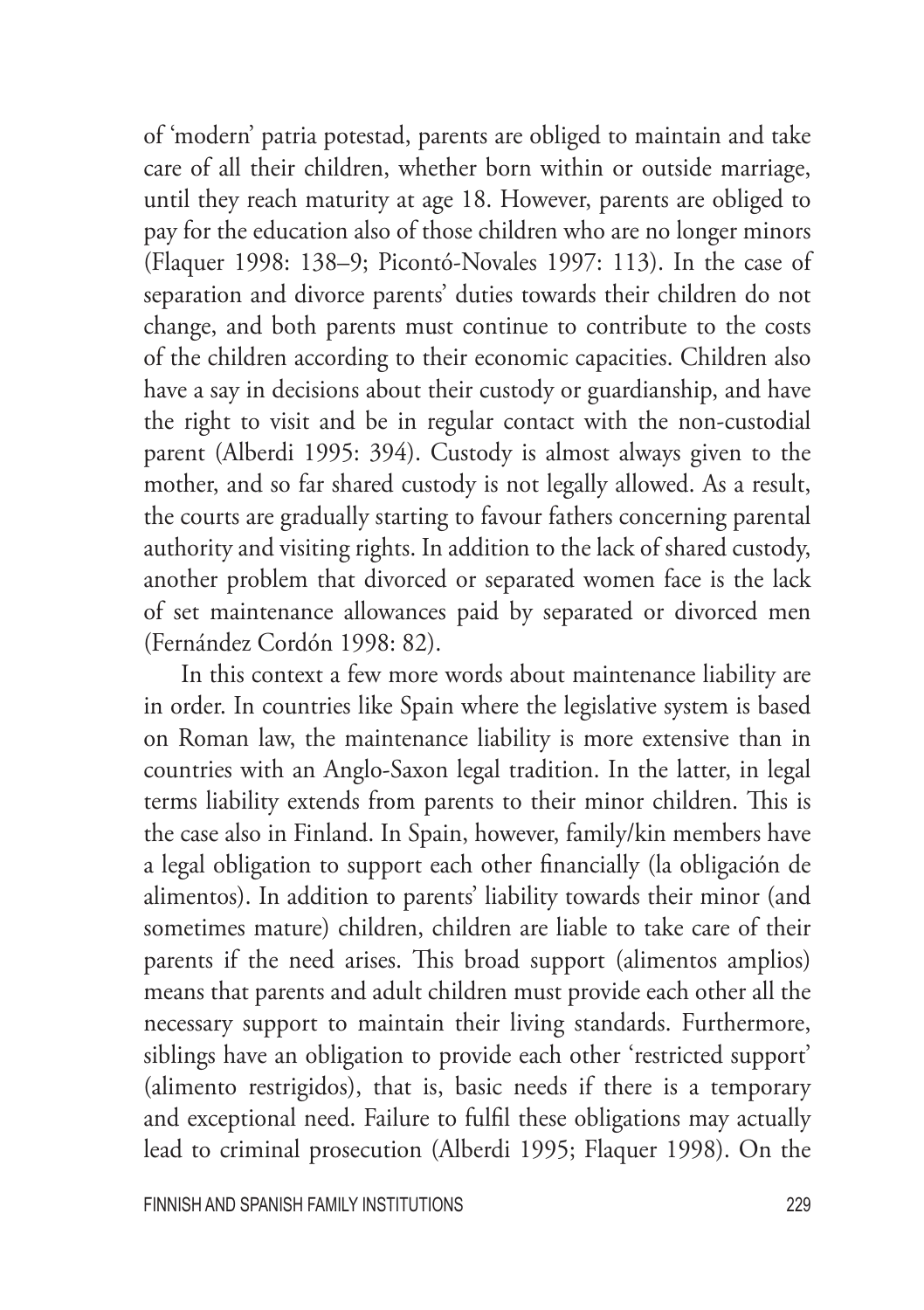whole, we may say that parents are responsible for their children, and family members are responsible for each other, and the state's right to intervene in the private life of the family occurs when the family is dysfunctional and children's economic, moral, mental, and/or physical well-being is in jeopardy (Picontó-Novales 1997).

Even though the political and legislative changes started in the late 1970s, the family as an institution began to change during the 1960s when the authority of the official orthodoxy and traditional values as basis of the family started to be replaced by personal values (Flecha Andrés 1998). As Iglesias de Ussel (1998: 23) notes, the behaviour and attitudes of the majority of the people transformed the Spanish family before the transformations were acknowledged by legislators. While family forms continue to diversify, Spanish families are still quite traditional compared to most other Western countries. Marriage is the principal foundation of the family, divorce rates are among the lowest in Europe, and single-parent families, reconstituted families, and cohabitation are still relatively rare.

The special feature of Spanish heterosexual cohabitation is that it is not particularly a pre-matrimonial phase nor is it a mode of family formation since the vast majority of children is born within marriage (Alberdi 1999; Flaquer 1998: 84–6; Iglesias de Ussel 1998: 54–5). The legal status of cohabitation has been much debated, and the majority of Spaniards would grant the same rights to cohabiting couples as married couples. Legally speaking, there are no precise nation-wide regulations concerning the relationship of men and women who live together without being married other than that children's rights are ensured by law whether their parents are married or not (Alberdi 1995: 432–6).

However, recent legislation and jurisprudence tend to give cohabiting (heterosexual) couples the same rights as married couples, and cohabiting heterosexual and homosexual couples can register their unions in municipalities. The debate over the law regulating the rights of cohabiting couples has surprisingly focused on very controversial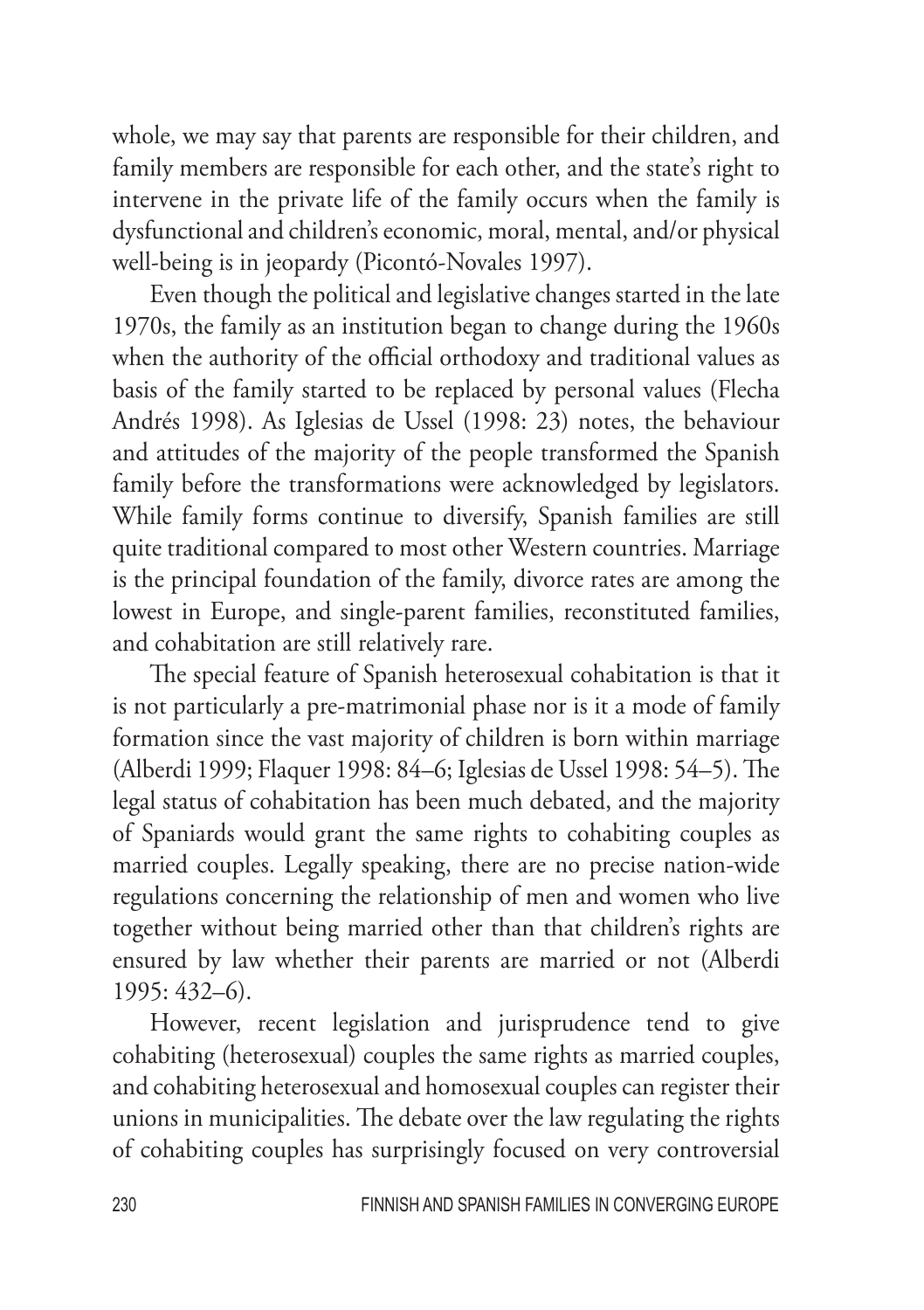issues, namely the treatment of homosexual couples, especially their right to adopt children (Fernández Cordón 1998: 83; Guerrero and Naldini 1996: 12). The new law (La ley de parejas de hecho), which treats heterosexual and homosexual couples the same concerning their rights to inheritance, pensions, and compensation in the case of the breakup of the relationship, came into power in Catalonia in late 1998 and in Aragon in 1999. Yet homosexual couples still lack the right to adopt children (El País 11.11.1998 and 13.3.1999).

#### 2.3. Finnish and Spanish Family Ideologies in the Light of Legislation

In both countries, until the late 1920s and early 1930s the family was conceptualized according to Christian doctrines. As structural changes swept over the societies and the new 'social issues' emerged from industrialization, urbanization, and secularization, among others, as well as the changing class positions and demand for women's rights, the new ideology of the family overtook both the upper-class and peasant family ideologies. The idea of marrying for love, the demand for egalitarianism, and new scientific and political ideas changed the conceptions of the family and backed up the new ideological creation of the middle-class nuclear family based on intimacy and emotional ties. Even though the 'old' family types existed long after the new family ideology emerged, it became a model for everyone to strive for, which was also reflected in legislation (Gittins 1985; Räisänen 1995).

The idea of love marriage as the basis of the family, together with the liberal voices demanding equality, disrupted the patriarchal tradition and created the idea of home and the family as an emotional rather than economic unit. In fact, in this respect, the Spanish family law during the Second Republic (1930–36) was the most liberal and egalitarian in Europe, but it was soon brutally swept away by authoritarian rule which turned back to the repressive and extremely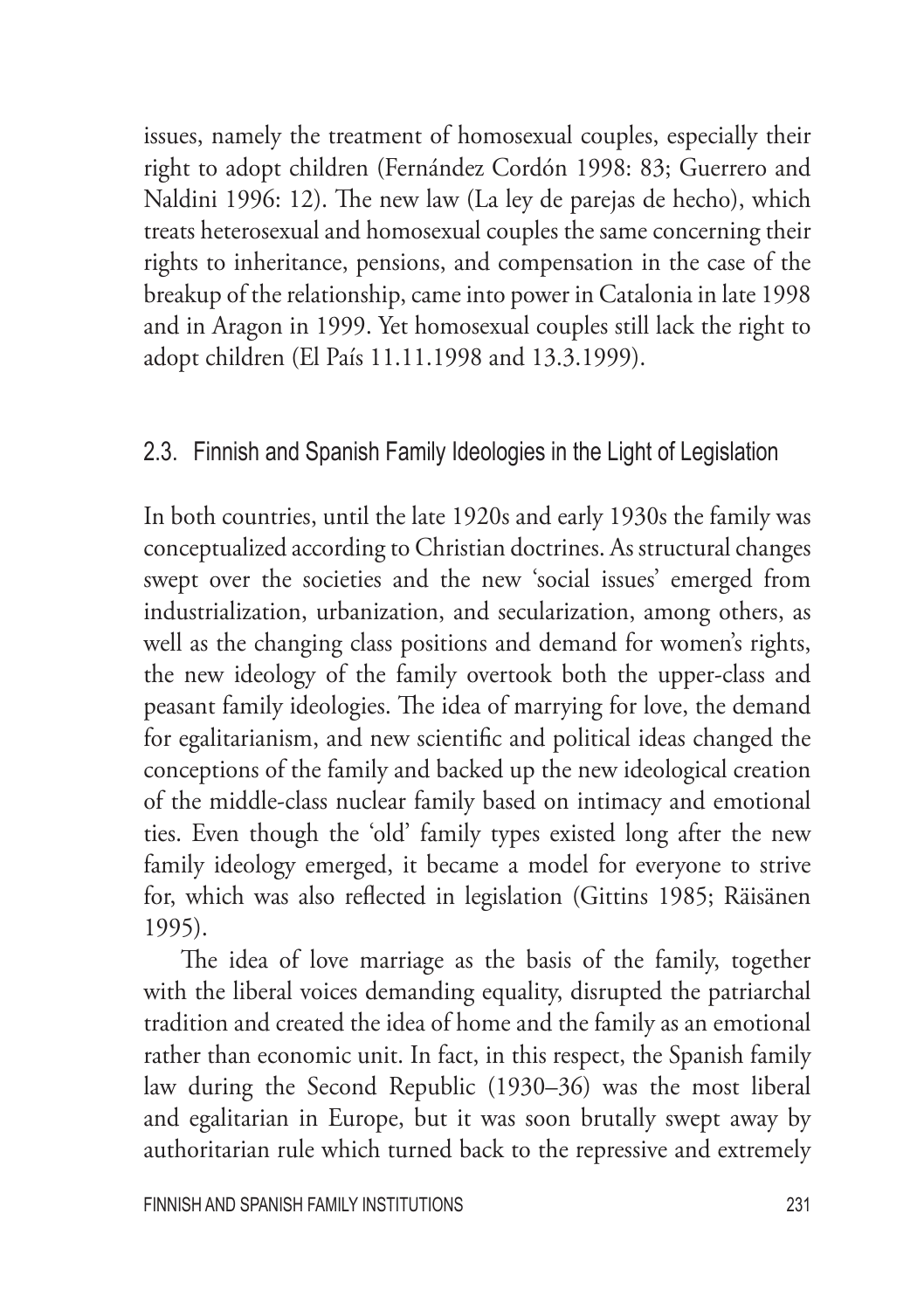patriarchal ancient family ideology. In Finland, legislative development has been more constant, moving from a patriarchal family ideology towards an egalitarian one. Perhaps it is possible to say that Finnish legislation concerning marriage and family has gradually changed to correspond to the demands of the people and the society. In Spain, however, the long authoritarian period used marriage and family institutions as political weapons and means of control.

Despite the stereotypical claims of the great differences between families in contemporary Finland and Spain, I would say that from a legal perspective the contemporary conceptions are more similar than different. In both countries marriage is still the principal basis of the family. The rights of family members are egalitarian, emphasizing individuality. The divorce procedure is simpler in Finland, which is reflected in the higher divorce rate. As the statistics show, the actual divorce rate in Spain is low, but statistics do not take into account the peculiarity of Spanish divorce law and therefore hide the number of separations. The greatest ideological difference is reflected in the statutes regarding maintenance liability. From that perspective and officially speaking, the Finnish family is clearly defined as a nuclear family composed of parents and their children, particularly minor children, as mature children do not belong to the family if they live in a separate household. The definition of the Spanish family is broader, consisting of parents, children, and siblings even if they live in separate households. The modern conception of the Spanish family does not, however, correspond to the extended family because fewer and fewer families actually are composed of three generations living in the same household. Instead, it is more like a network, as Flaquer (1998) points out.

Comparing modern Finnish family law to the traditional Spanish law, there is a very surprising legal detail. In Spain where cohabitation is rare, cohabiting couples (and even homosexual ones) are, at least to a certain extent, taken into account in the legislation. Conversely,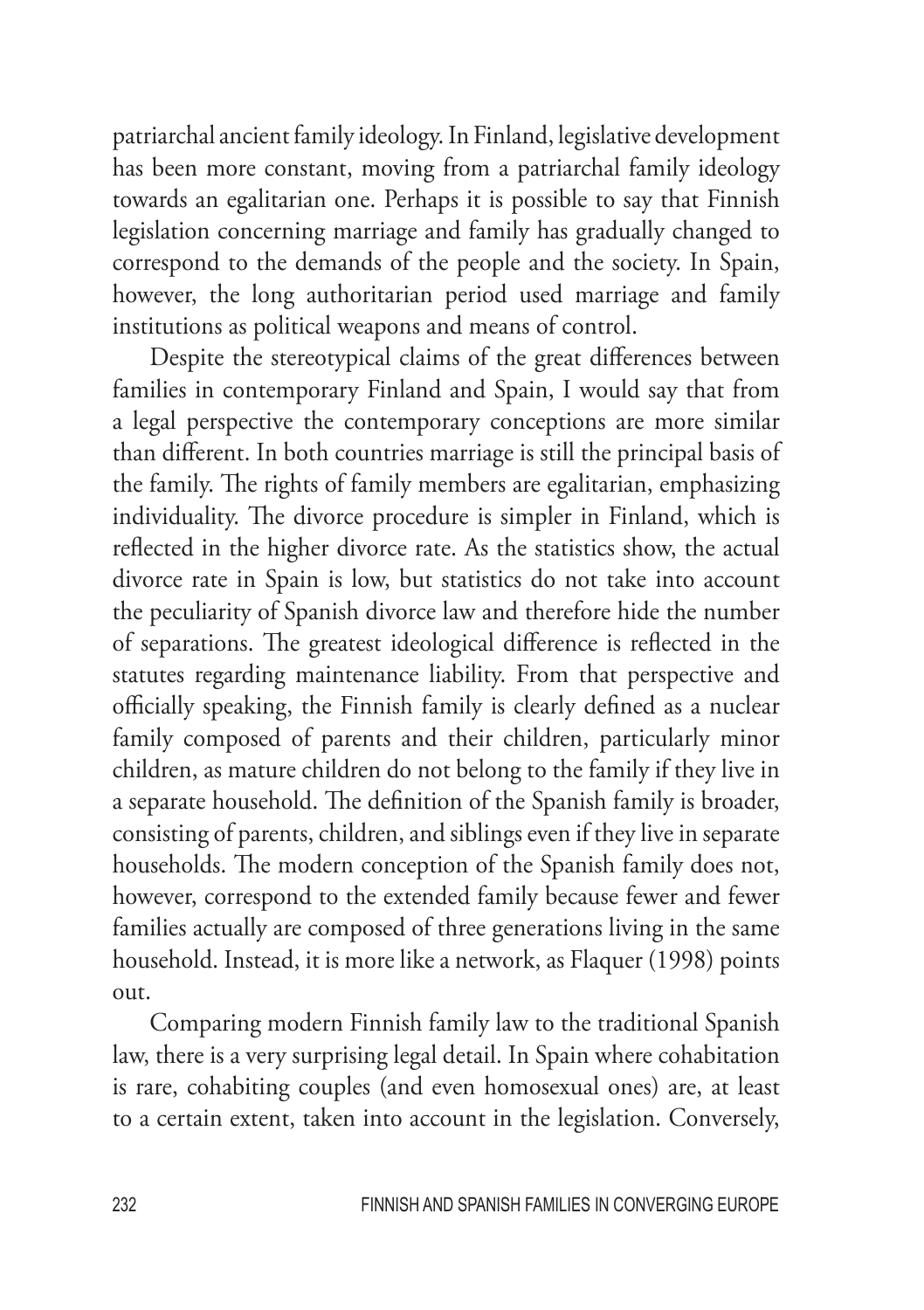Finnish civil legislation does not yet recognize cohabiting couples (not to mention homosexual ones) even though cohabitation is common. From this point of view it seems that in Spain the development of modern legislation is ahead of people's actual behaviour, whereas in Finland the actual behavioural patterns are eventually taken into account in the legislation.

Because the ideology is related to everyday reality, it is not static and therefore has been moulded to better correspond to the prevailing circumstances. Egalitarian principles and individual rights have gained emphasis in both Finnish and Spanish family legislation and family policies. Thus, family ideology has gradually changed from being patriarchal to being more egalitarian although the speed of this change has been different in Finland and Spain. The Finnish development has been smoother and steadier whereas the Spanish development resembles a roller-coaster largely due to the political circumstances and, hence, to the emergence of civil and political rights.

Finnish and Spanish societies have accepted and acknowledged the individual's right and freedom to seek personal happiness and well-being. The emphasis on personal autonomy has reduced the significance of all sorts of institutions. The individual is less guided by traditional institutions such as church and the family, and these institutions no longer legitimate individual moral choices to the same extent. The moral guidance of the Church, in particular, has been challenged especially in the realm of sexual morality. On issues such as marriage, divorce, homosexuality, contraception, and abortion people increasingly rely on their own judgement, and legislation is increasingly allowing it (Flecha Andrés 1998; Halman 1995). This is a global process although it advances at a different rate in different countries, as we have seen above.

Even though there are culturally-specific characteristics of family ideologies the conceptions of the family have followed the path created by the modernization process in both Finland and Spain. The nuclear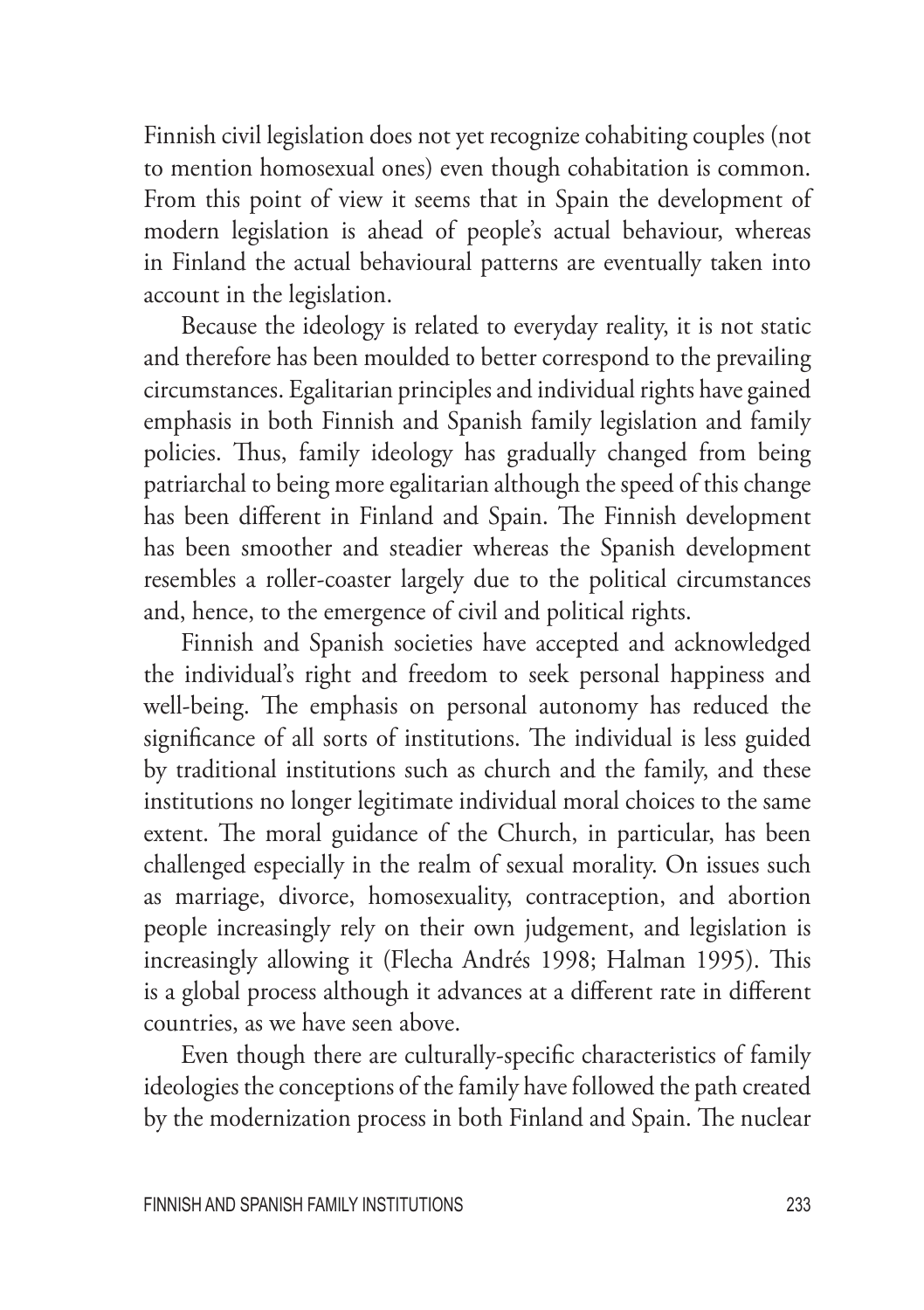family based on a heterosexual relationship and love and composed of a married couple and their mutual children is a product of the modernization process.

# 3. The Family: An Arena for the Struggle between Tradition and Modernity

The term 'tradition' as it is used nowadays is actually a product of the past two hundred years in Europe, as is the concept of the nuclear family. The idea of tradition, then, is a creation of modernity (Giddens 1999). Hobsbawm and Ranger (1983) talk about invented traditions, which means that some of our traditions are intentionally created, rather than arising spontaneously. They are used as a means of power and they have not existed since time immemorial. Giddens (1999) goes a step further by claiming that all traditions are invented because the conscious construction of tradition is not found only in the modern period of time. No traditional societies were totally traditional, and traditions and customs have always been invented for different reasons.

The distinctive feature of tradition is that it defines a kind of truth. No matter how much it may change over time, it provides a framework for action which is socially acceptable, for traditions are always properties of groups or communities (ibid.). Similarly, the family ideology also provides a framework for action that can go largely unquestioned and is socially acceptable.

Theorists claim that today's society is living after the end of tradition. However, the end of tradition does not mean that traditions disappear. They continue to flourish but in different versions. Traditions are less and less lived in a traditional way. They are no longer blindly obeyed but considered, reflected upon, and questioned (see Bauman 1996; Beck 1999a; Beck, Giddens, and Lash 1995; Castells 1997; Giddens 1999; Hall 1999; Maffesoli 1995).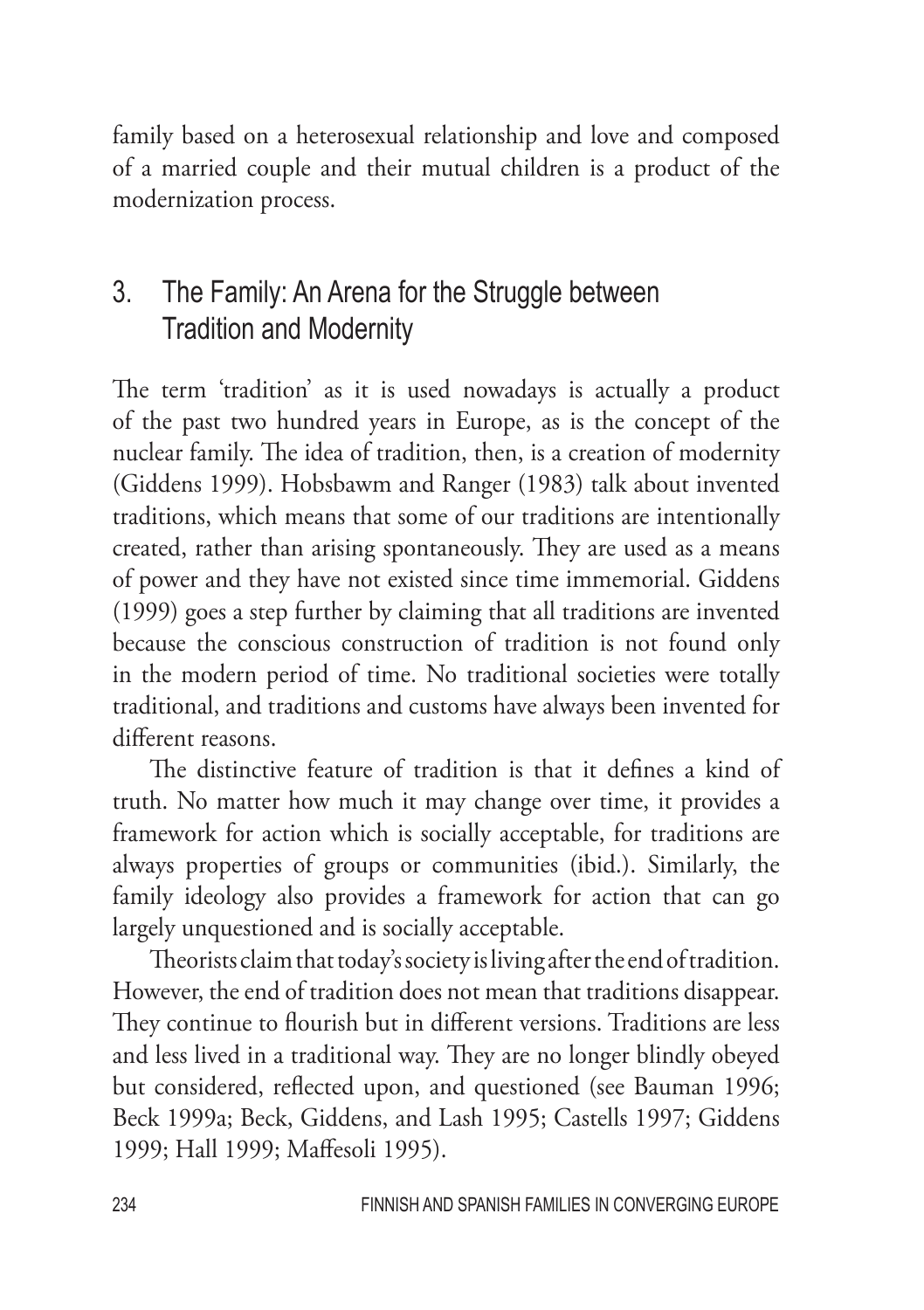'Traditionally' it was expected and self-evident that people marry, have children, and stay married until 'death do them part'. For men and women alike marriage was defined as a natural stage of life that the great majority was expected to go through. Two or three generations ago people knew what they were doing and what was expected from them when they got married. But when traditional ways of doing things dissolve, people do not know exactly what they are getting into when marrying or forming relationships. Because the institutions of marriage and the family have changed, and the society around them and its demands have changed and continue to change, people have to confront personal futures that are much more open than in the past (Beck 1999a; Giddens 1999).

The meaning of marriage has changed even though it is still very much a normal condition in all Western countries, Finland and Spain included. However, marriage is no longer the only acceptable basis of cohabitation and family, nor is procreation the principal goal of being a couple. In principle, marriage and family institutions can be called into question. 'Traditionally' the main tasks of marriage and family were procreation and raising children. However, taking care of these tasks does not require a family institution based on marriage. First of all, procreation does not require marriage, neither legally nor, in varying degrees, morally. Nowadays it is not extraordinary to have children outside marriage, and these children have the same legal rights as those born to married parents. Nor is it so extraordinary that a woman has a child/children without any intention of living together with the father/s of the child/children. Thanks to modern technology, procreation does not even require a sexual relationship because insemination can be done artificially. Even the tasks of raising and socializing children are increasingly in the hands of other institutions than families. All these changes, whether they are concrete or more like possibilities, together with changing gender roles, have led to claims of the crisis or even the end of the family as we know it.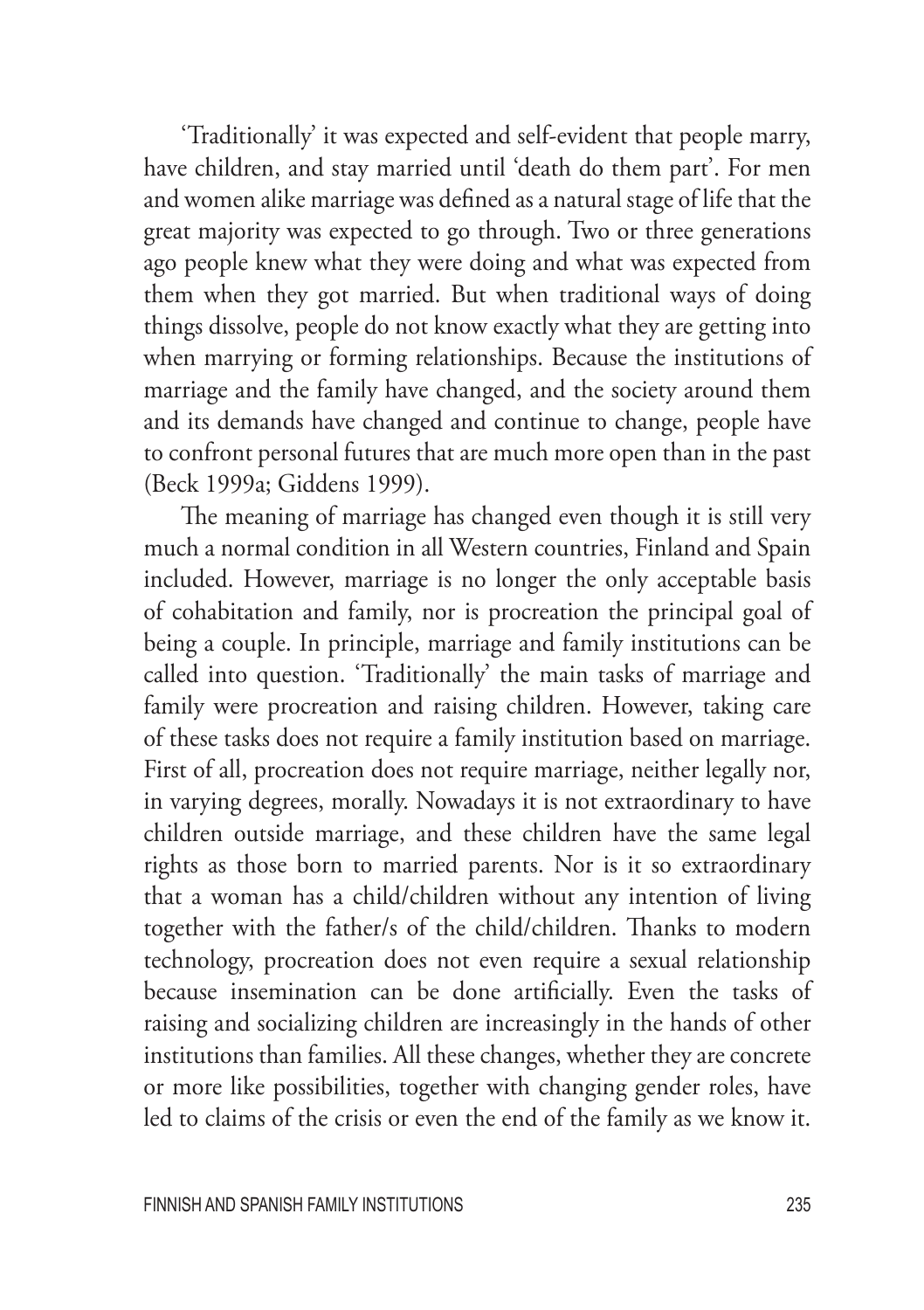#### 3.1. Statistical View of Finnish and Spanish Families

Both Spaniards and Finns question the 'traditional' way of arranging their lives. In line with the general Western trend, marriage does not attract Spaniards and Finns to the same extent it used to. The evolution of marriage rates has been very similar in both countries (see Table 1). The difference is greater when we look at divorce rates, although both countries follow the global trend of increasing divorces (see Table 1). At the moment, Spanish divorce rates are among the lowest in the Western countries, whereas the Finnish rates are among the highest (Statistics in Focus 1999: 7). The difference in the two countries is partly explained by the differences in divorce legislation and particularly by the procedure of filing for and granting divorce.

|                  | Crude marriage rate |            |            |            | Crude divorce rate |                         |                         |                                                |            |            |
|------------------|---------------------|------------|------------|------------|--------------------|-------------------------|-------------------------|------------------------------------------------|------------|------------|
|                  | 1960                | 1970       | 1980       | 1990       | 1997               | 1960                    | 1970                    | 1980                                           | 1990       | 1997       |
| Finland<br>Spain | 7.4<br>7.7          | 8.8<br>7.3 | 6.1<br>5.9 | 5.0<br>5.7 | 4.6<br>4.9         | 0.8<br>$-^{\mathsf{b}}$ | 1.3<br>$-^{\mathsf{b}}$ | 2.0<br>$\overline{\phantom{0}}^{\,\mathrm{b}}$ | 2.6<br>0.6 | 2.6<br>0.9 |

TABLE 1. Crude marriage and divorce rates,<sup>a</sup> Finland and Spain 1960–1997

a Per 1,000 population.

b Divorce was not legal at that time.

*Sources*:Eurostat, Statistiques démographiques 1995 in Meil 1999: 26; Statistics in Focus 1999: 7.

The total fertility rate is below replacement level (about 2.1) in all EU countries, Spain and Finland included. However, the decline in the birth rate has been particularly dramatic in Spain, which now has the lowest rate in the Western world (Table 2). Correspondingly, the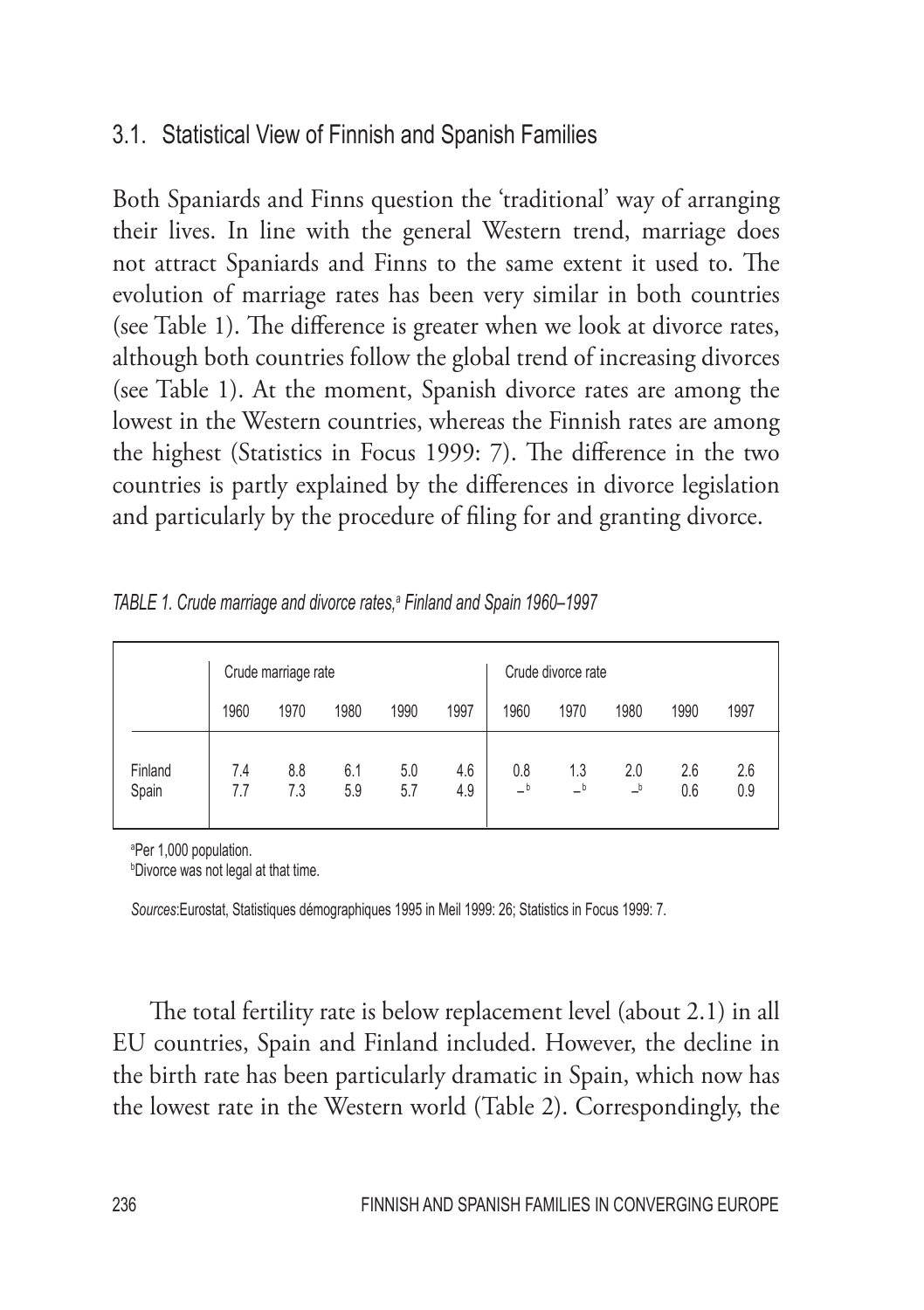proportion of births outside marriage has increased and continues to do so everywhere in the EU. This reflects the growing popularity of cohabitation and the decline in the incidence of marriage (see Table 3). With respect to births outside marriage, the Finnish figure is three times that of Spain. In fact, cohabitation in Finland is a common phenomenon and a common way to start a family, whereas in Spain people still marry first and have children later.

#### *TABLE 2. Crude birth rates and total fertility rates, Finland and Spain 1980 and 1997*

|                  | Crude birth rate <sup>a</sup> |             | Total fertility rate <sup>b</sup> |              |
|------------------|-------------------------------|-------------|-----------------------------------|--------------|
|                  | 1980                          | 1997        | 1980                              | 1997         |
| Finland<br>Spain | 13.2<br>15.3                  | 11.5<br>9.1 | 1.63<br>2.20                      | 1.75<br>1.15 |

a Per 1,000 population. b Children per woman. **Source: Statistics in Focus 1998: 6.** 

| TABLE 3. Live births outside marriage, Finland and Spain 1960–1997 |  |  |
|--------------------------------------------------------------------|--|--|
| (as % of total live births)                                        |  |  |

|         | 1960 | 1970 | 1980 | 1990 | 1997 |
|---------|------|------|------|------|------|
| Finland | 4.0  | 5.8  | 13.1 | 25.2 | 36.5 |
| Spain   | 2.3  | 1.4  | 3.9  | 9.6  | 11.7 |

*Sources*: Eurostat, Statistiques démographiques 1995 in Meil 1999: 29; Statistics in Focus 1999: 7.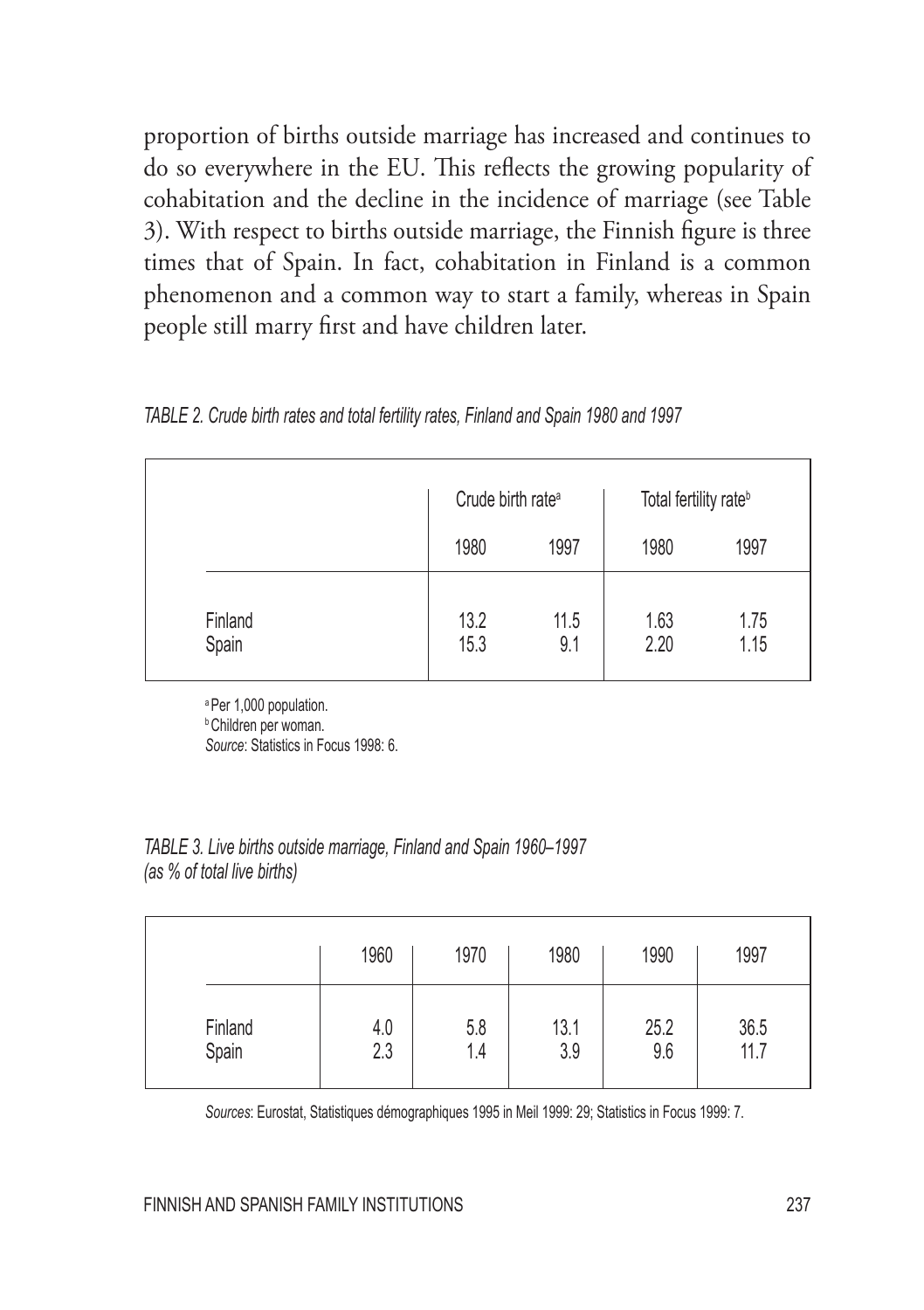Together with the declining birth and marriage rates and increasing divorces and cohabitation, the number of lone-parent families has increased in almost all European countries. Before, lone parenthood was mainly caused by death of the spouse, but today the main reason is divorce or separation. In line with the frequency of divorce, lone parenthood is more common in Finland than in Spain (Table 4).

|                                 | Finland          | Spain              |
|---------------------------------|------------------|--------------------|
|                                 | Families by type | Households by type |
| Married couple, no children     | 30.1             | 17.0               |
| Married couple with children    | 38.7             | 47.7               |
| Cohabiting couple, no children  | 10.8             | 0.8                |
| Cohabiting couple with children | 6.9              | 0.9                |
| Lone parent with children       | 13.5             | 6.8                |
| Complex <sup>a</sup>            | b<br>.           | 13.2               |
| Other unified <sup>a</sup>      | $\cdots$         | 0.7                |
| One person                      | $\cdots$         | 12.8               |

*TABLE 4. Household and family types, Finland (1998) and Spain (1995) (in %)*

a Includes households with and without children.

**D** Not included in Finnish sample.

*Sources*: Eurostat 1996; initial results from ECHP in Ditch et al. 1998: 16; Statistics Finland 2000.

Along with these demographic trends women's and especially mothers' increasing labour force participation is one of the factors changing the family institution. Even though women's wage work continues to increase all over Europe, there are significant differences between countries due to e.g. historical, political, economic, and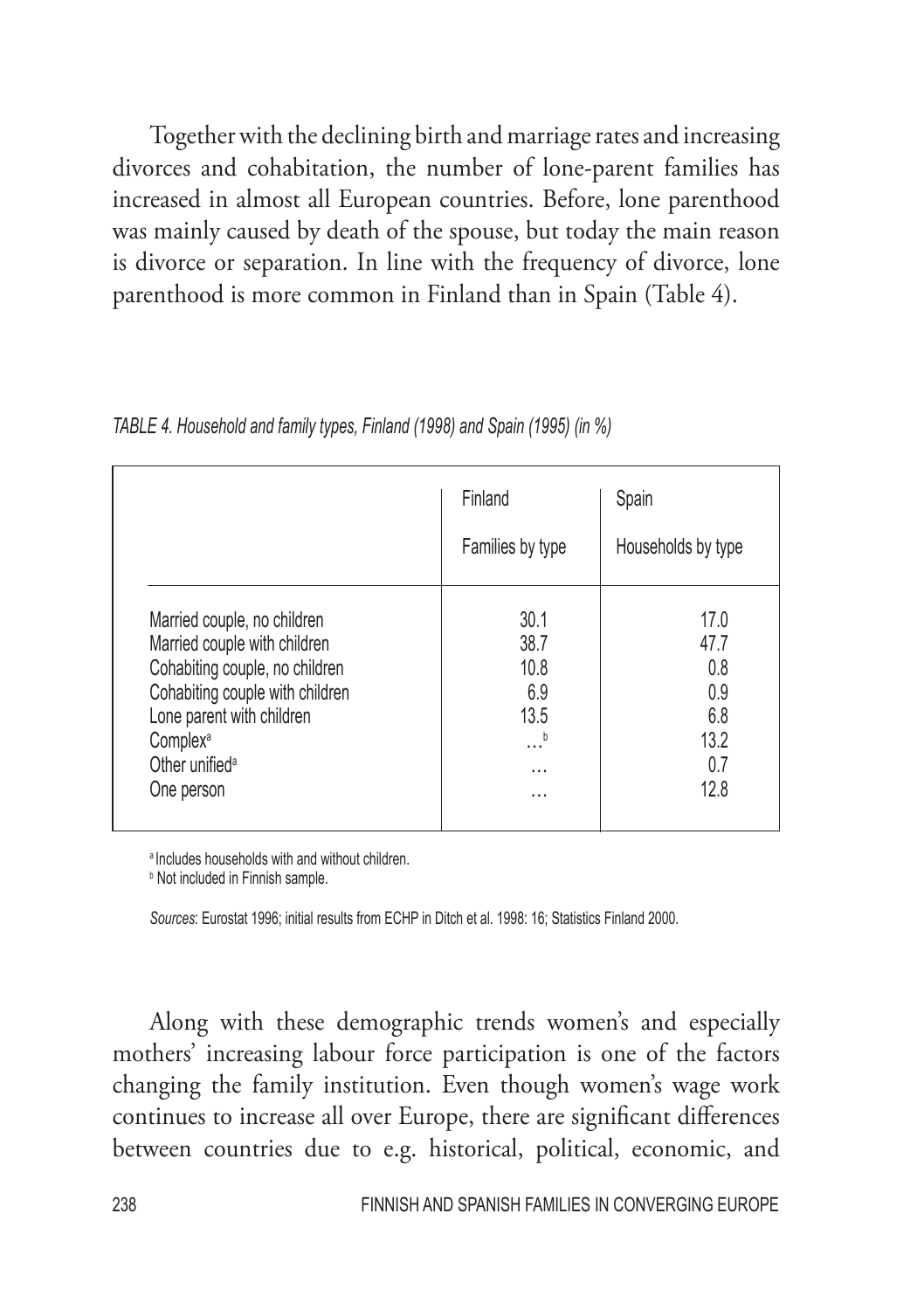legislative developments and to the type of welfare state. One of the main goals of the Finnish welfare state has been to guarantee mothers' possibilities for full-time wage work. In Spain, however, this has only recently become an issue. These differences are reflected in the statistics.

|           | Working<br>full-time | Working<br>part-time | On<br>leave           | Total<br>active | Unemp-<br>loyed | Inactive | Total |
|-----------|----------------------|----------------------|-----------------------|-----------------|-----------------|----------|-------|
| Finland   |                      |                      |                       |                 |                 |          |       |
| $0 - 16$  | 52                   | 8                    | 3                     | 63              | 12              | 25       | 100   |
| $0 - 2$   | 27                   | 4                    | 9                     | 40              | 8               | 52       | 100   |
| $3 - 9$   | 60                   | 11                   | 4                     | 72              | 16              | 12       | 100   |
| $10 - 16$ | 71                   | 9                    | 0                     | 79              | 11              | 10       | 100   |
| Spain     |                      |                      |                       |                 |                 |          |       |
| $0 - 16$  | 29                   | 6                    | $-{}^a$               | 36              | 15              | 50       | 100   |
| $0 - 2$   | 26                   | 5                    | $\overline{2}$        | 33              | 15              | 52       | 100   |
| $3 - 9$   | 30                   | 7                    | $\equiv$ <sup>a</sup> | 37              | 17              | 46       | 100   |
| $10 - 16$ | 29                   | 7                    | 0                     | 35              | 12              | 52       | 100   |
|           |                      |                      |                       |                 |                 |          |       |

*TABLE 5. Employment situation of women with children under 17 years of age, Finland and Spain 1995 (in %)*

a Less than 0.5%

*Source*: Meil 1999: 55–6.

As Table 5 shows, Finnish women with children are clearly much more integrated in the labour market than Spanish mothers. However, regardless of the difference, there is one common feature: Finnish and Spanish working mothers are engaged in full-time jobs rather than part-time ones.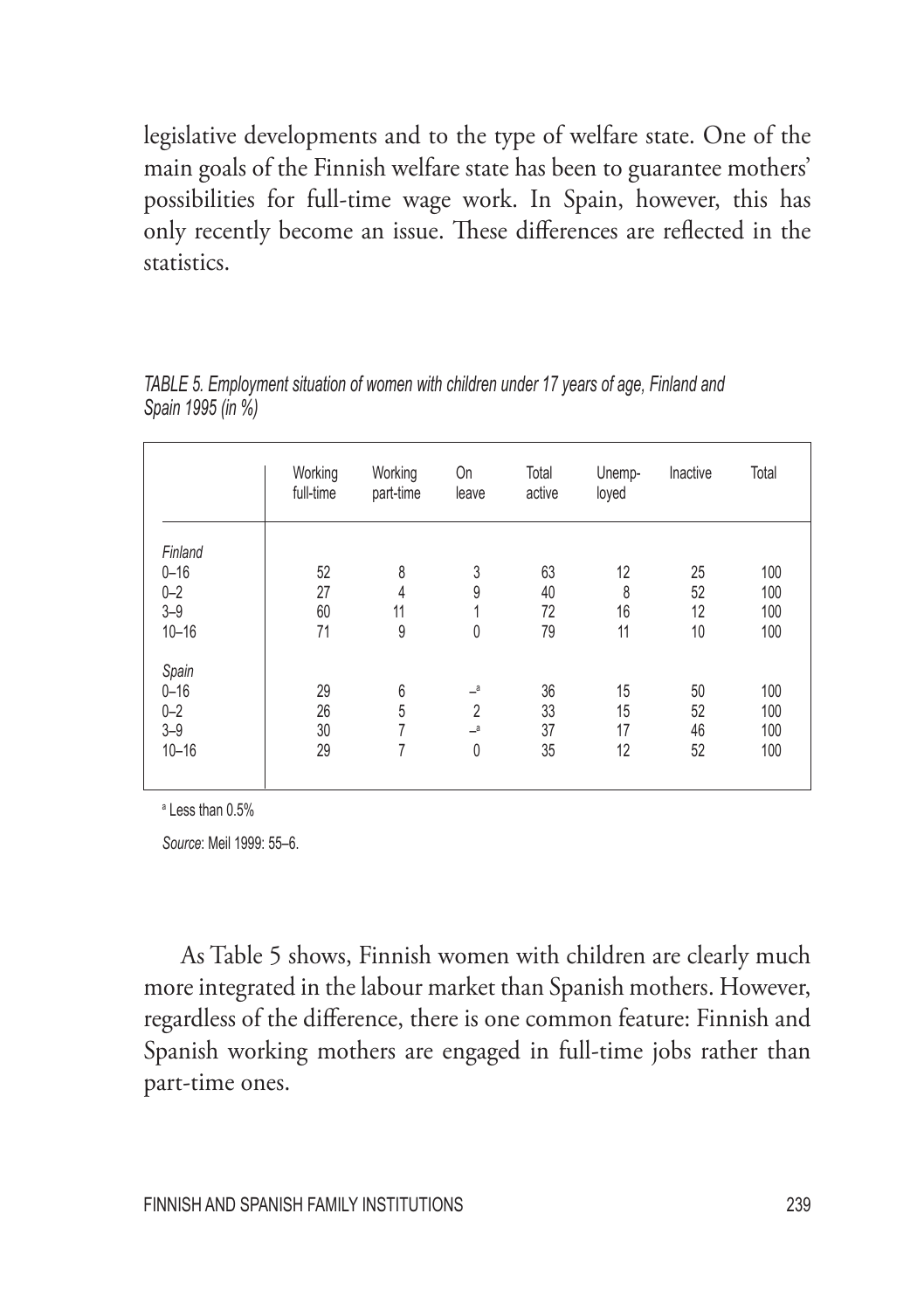#### 3.2. Family Attitudes and Values

It is often claimed that the statistical trends are symptoms of growing individualism, as a result of which people's willingness to bond to other people and to commit themselves to these social bonds has, if not disappeared, at least been diluted. There is no denying that modern society promotes individualism and personal freedom and that family is more fragile now than before due to the fact that it is based on free will and not on social and moral pressure, and legislation allows this freedom.

However, the rise of individualism and freedom does not necessarily mean the end of sociability and collectivity, and the structural fragility of the family does not indicate that the family does not matter anymore. Even though it has become easier to get out of unsatisfying couple relationships than before, people are quite willing to form new relationships, and most young people do expect and hope to have a steady relationship and family of their own.

When Spaniards were asked what kind of couple relationship they would establish themselves, the overwhelming majority (59%) chose marriage with a religious ceremony. Only 9% chose civil marriage, 10% favoured cohabitation without future plans to marry, and 9% would cohabit before marriage (cf. Cruz Cantero 1994; Orizo 1996; Pino Artacho and Bericat Alastuey 1998). Correspondingly, when Finns were asked what in their opinion is a family, the most popular answer was a married couple and their children (98%). Furthermore, only 5–7% of Finnish couples choose civil marriage over a religious ceremony, and even though almost 20% of all unions are consensual ones and around 14% of all families with children under eighteen years of age are based on couples living in consensual unions, most of them do marry eventually, usually after the birth of the first child (Reuna 1997; Suhonen 1997; Yearbook of Population Research in Finland 1998–1999).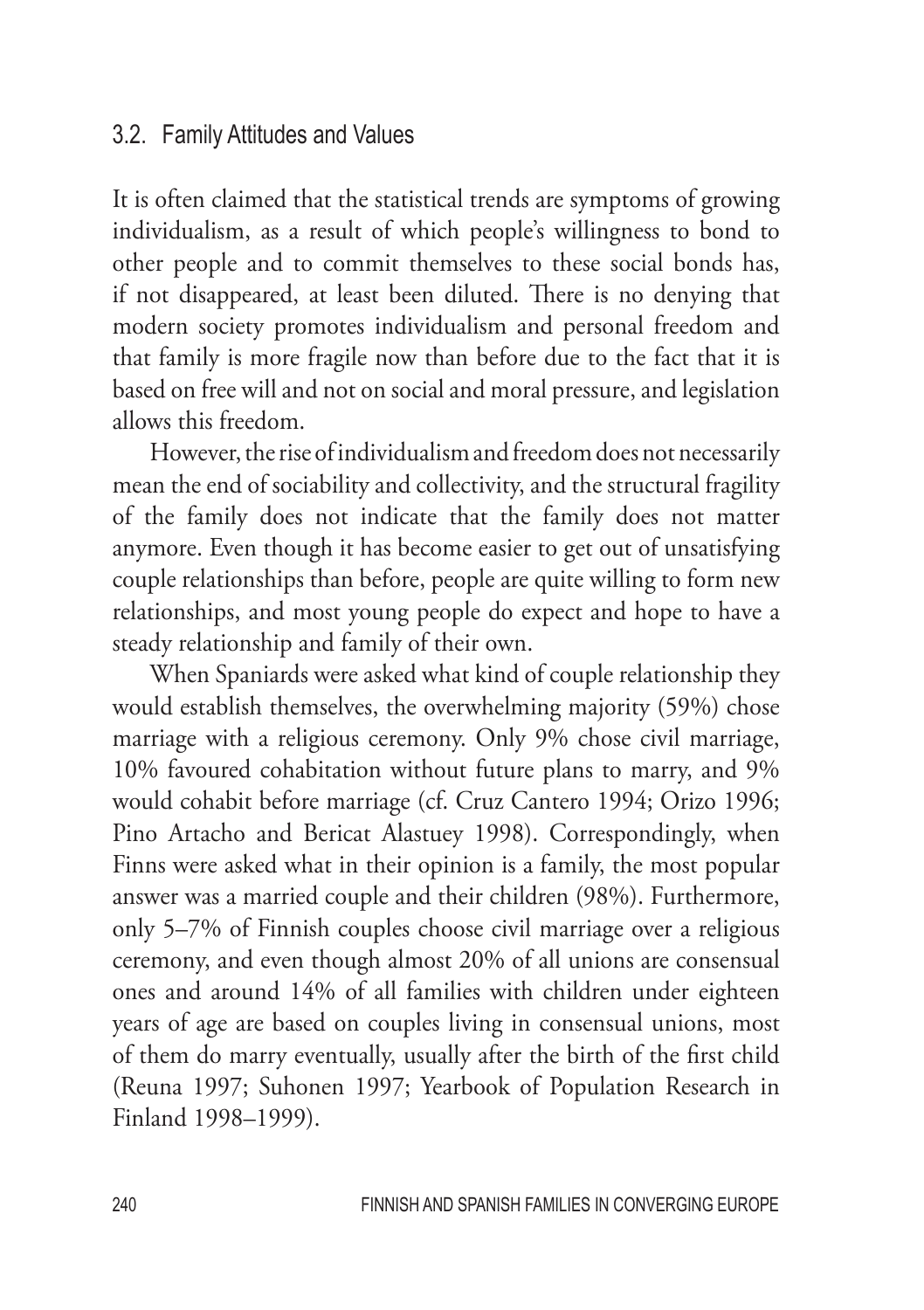Even though consensual unions, lone parenthood, and other 'alternative' family forms are more and more common and accepted ways of life, the concept of 'The Family' is still very much based on marriage in both countries. People marry for love and because it is the correct thing to do in a long-term relationship. The idea of romantic love has become such a central aspect of Western cultures that nowadays love is considered the main foundation for a happy couple relationship and a family. Marriage is a mode of cultural behaviour. It is something that one should do in a long-term relationship. It is normal, proper, and respectable. Regardless of growing divorce rates, both Finns and Spaniards believe that marriage creates security and permanency and that it is better for children if their parents are married. Consequently, children are the most important reason for marriage. People marry when the time to have children has come or a child has already been born (Cruz Cantero 1994; Reuna 1997).

The expectations of marriage and married life are high and clearly targeted to family formation. Different questionnaires in Finland and Spain give very similar answers to what people expect out of marriage: family and home of one's own, love, support, and security. Family and family life, in turn, are expected to provide a strong feeling of belonging, a shelter from the outside world, economic security, emotional support, and maintenance of values and traditions (Meil 1999; Orizo 1996; Reuna 1997 and 1998).

Values have remained quite 'traditional' although both Finns and Spaniards increasingly arrange their personal lives in 'alternative' ways, and their attitudes towards different lifestyles are more permissive than before. In practice, though, permissiveness and tolerance tend to be greater towards others, but when it comes to one's own behavioural preferences and to those of one's closest friends and family, tolerance and permissive attitudes tend to diminish.

Although, or perhaps because, people today are forced to choose from several options, they tend to look for security. Finns and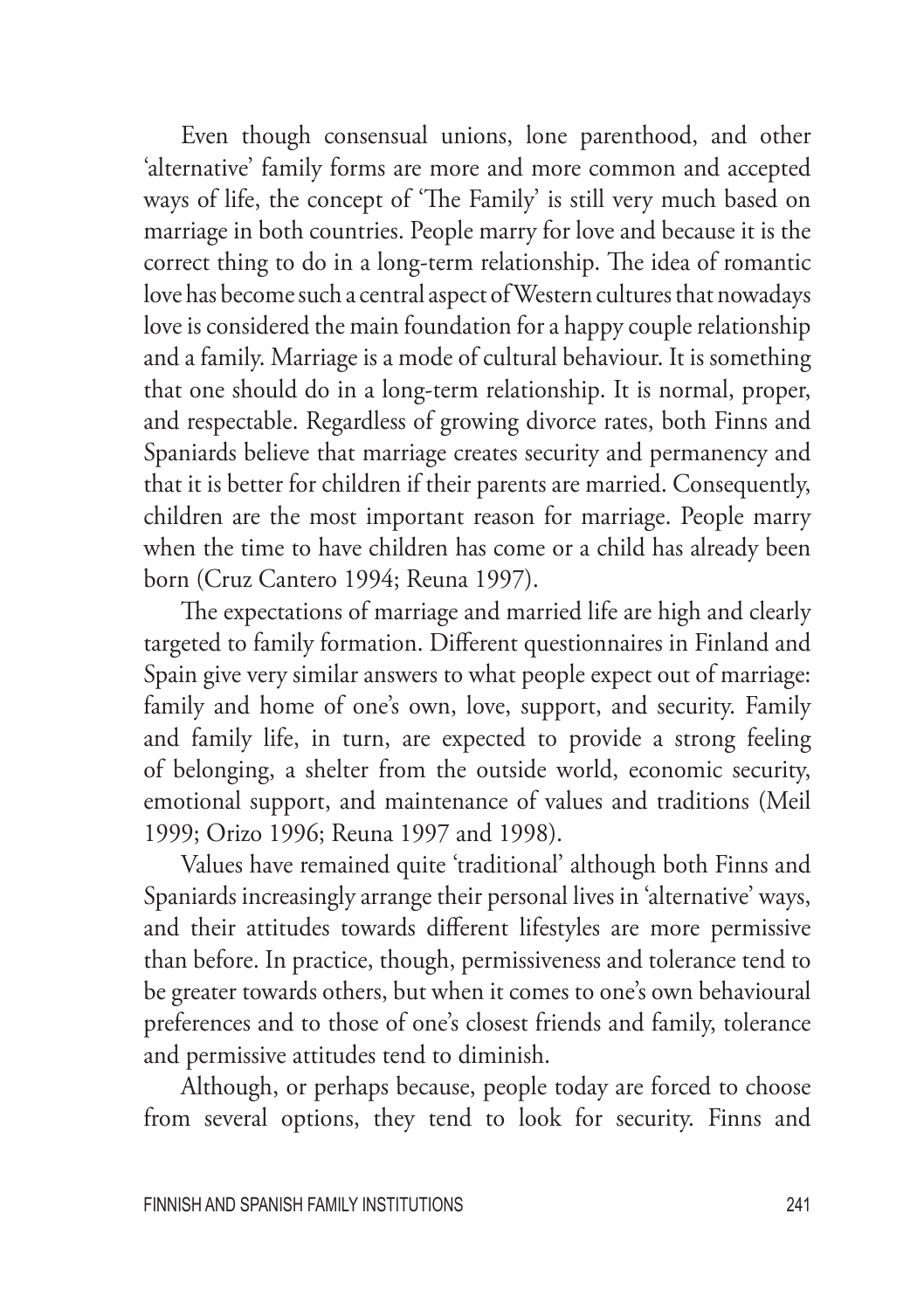Spaniards alike believe that the family institution is the best provider of security, as family and family life are the most important and valued spheres of life, and their prestige has grown throughout the 1990s. Family and home are regarded as the most important sources of personal satisfaction and identity. Work, which is also highly valued and an important factor of security, ranks behind family and home in both countries (Orizo 1996; Reuna 1998). Thus, it is claimed that the family institution is experiencing a 'renaissance' (Kumar 1997).

There are several reasons for the 'renaissance' of the family. According to Beck (1999b), the most important reason is the economic recession of the 1990s which led to the dismantling of the welfare state, to the political and ideological elevation of the family institution and its role, and to the fact that people have increasingly become dependent on the family regardless of the type of welfare state they live in (see Oinonen, 1999). Another reason might be the spread of HIV and AIDS which have changed people's sexual behaviour and tightened their attitudes, norms, and values concerning sex and morals. Long-term, steady relationships and marriage are highly valued, and attitudes towards affairs and promiscuity have become stricter compared to the 1970s and 1980s (see e.g. Harding et al. 1986; Orizo 1996).

Secondly, parenthood has become an increasingly demanding task and, therefore, most people do not want to get into it without careful planning. Curiously enough, low birth rates are the outcome of or reason for our child-centred culture. The fewer children there are, the more important they are and the more is expected from parents. They are supposed to provide the optimal conditions for their children emotionally, mentally, and materially by offering the best possible: loving family and home, quality time together, safe environment, own room, toys, computers, pocket money, stimulating hobbies, vacations, and good education, among others. These increased demands lead to a situation in which those who would like to have children want steady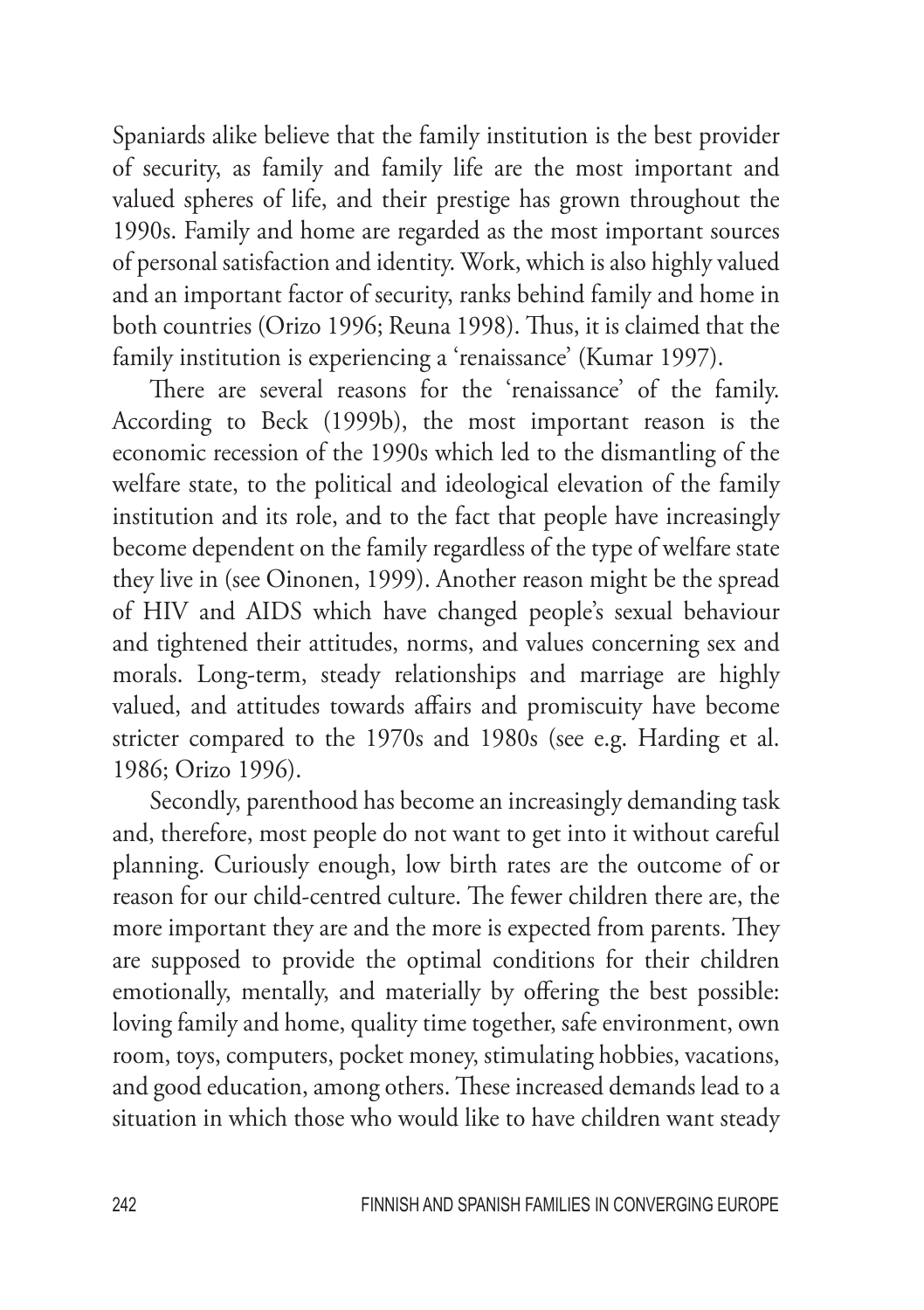jobs, own home, savings, etc. first (Oinonen 2000b). Furthermore, those who already have a child and would like to have more often decide to settle for one because children are so costly. For Spaniards, the ideal number of children per family is 2.4 and for Finns 2.5, but in reality an increasing number of families has only one child (Pino Artacho and Bericat Alastuey 1998; Reuna 1997).

Today the ideal family in both Spain and Finland has two children and a mother and a father who both work outside the home and share domestic duties (Orizo 1996; Reuna 1997). Equality and democracy within the family and couple relationship are the central values. However, traditional gender roles are still strong. A large proportion of Spaniards, men and women alike, agree that men's principal duty is to provide, and that care-taking duties belong to women. Finns share the same opinion, although Finnish men stress their duties as providers more than women do (e.g. Alberdi 1999; Harding et al. 1986). The attitudes towards gender roles do, of course, vary between age groups and according to educational level and place of residence. Younger and more educated people who live in cities are more egalitarian than those over 40, less educated, and living in rural areas or small towns (Meil 1999; Reuna 1998).

When it comes to married women's and mothers' employment, Spaniards are more 'traditional' than Finns. The majority of Spaniards think that women should work full-time before having children and after children have started school, or even have left their parental home (Cruz Cantero 1994; Orizo 1996). In Finland women's and mothers' full-time employment has long been so common that it is not an issue to the same extent as in Spain. In Finland the issue is whether and how well the state can guarantee women's and, especially, mothers' possibilities to work full-time outside the home. However, the economic recession in the 1990s led to suggestions that mothers should stay at home.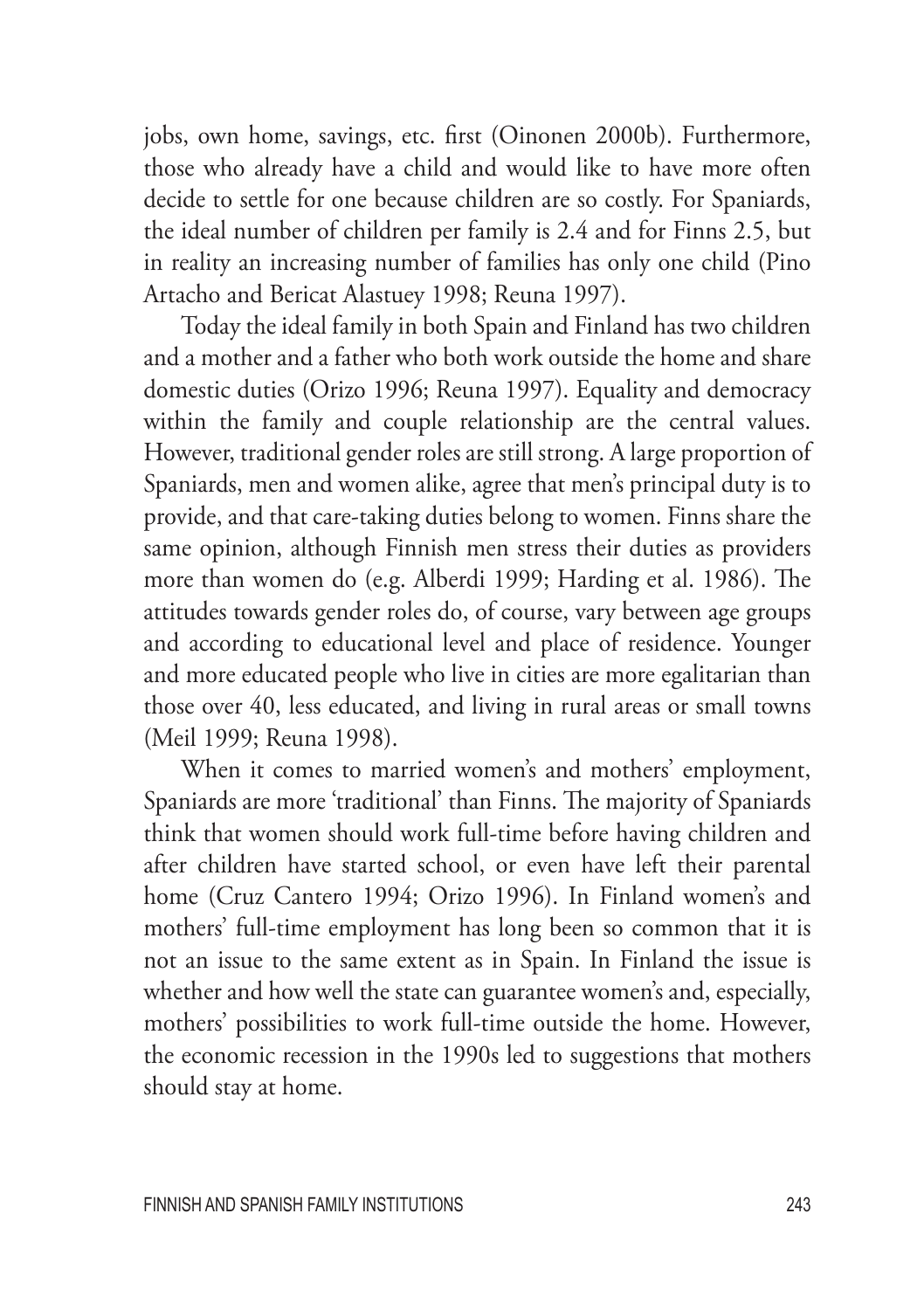## 4. Conclusions

The demographic statistics seem to support the claim of the crisis of the family. Attitudes and values, on the other hand, indicate the opposite. Attitudes and values of Finns and Spaniards are very much in accordance with the principles of the family ideology: the family is composed of a heterosexual couple, preferably a married one, and of their child/children. In addition, a man ought to be the principal provider and a woman the principal caretaker.

Although attitudes, values, and also the actual behaviour of Finns and Spaniards clearly indicate that the family institution is neither dead nor has lost its meaning, several theorists (e.g. Bernardes 1993; Cheal 1993) claim that there is no family in our post-modern or global era. This claim does not refer to the actual death of the family but to the fact that 'The Family' as a concept is not adequate or tenable because it implicitly refers to the modern nuclear family and, thus, ignores the multiplicity of reality. The multiplicity is nothing new, for different types of families have always existed. What is new is that there is no new mode of 'The Normal Family' such as 'The Modern Nuclear Family' arising out of the multiplicity.

According to Beck (1999b), in reality, the modern nuclear family has lost its supremacy as a living arrangement, but as an ideological model it is very much alive. As has become evident also in this article, in principle people today are quite free to choose how to live their lives and how to define the family. Most of us notice and accept the different family forms and lifestyles, but when we think and talk about family we often refer to the modern nuclear family.

Indeed, most families in both Finland and Spain, and in all Western countries for that matter, are nuclear families composed of a married couple and their children, but something has changed. The concept of the nuclear family contains an idea of lasting marriage and of the married couple's mutual children. The fact is, however, that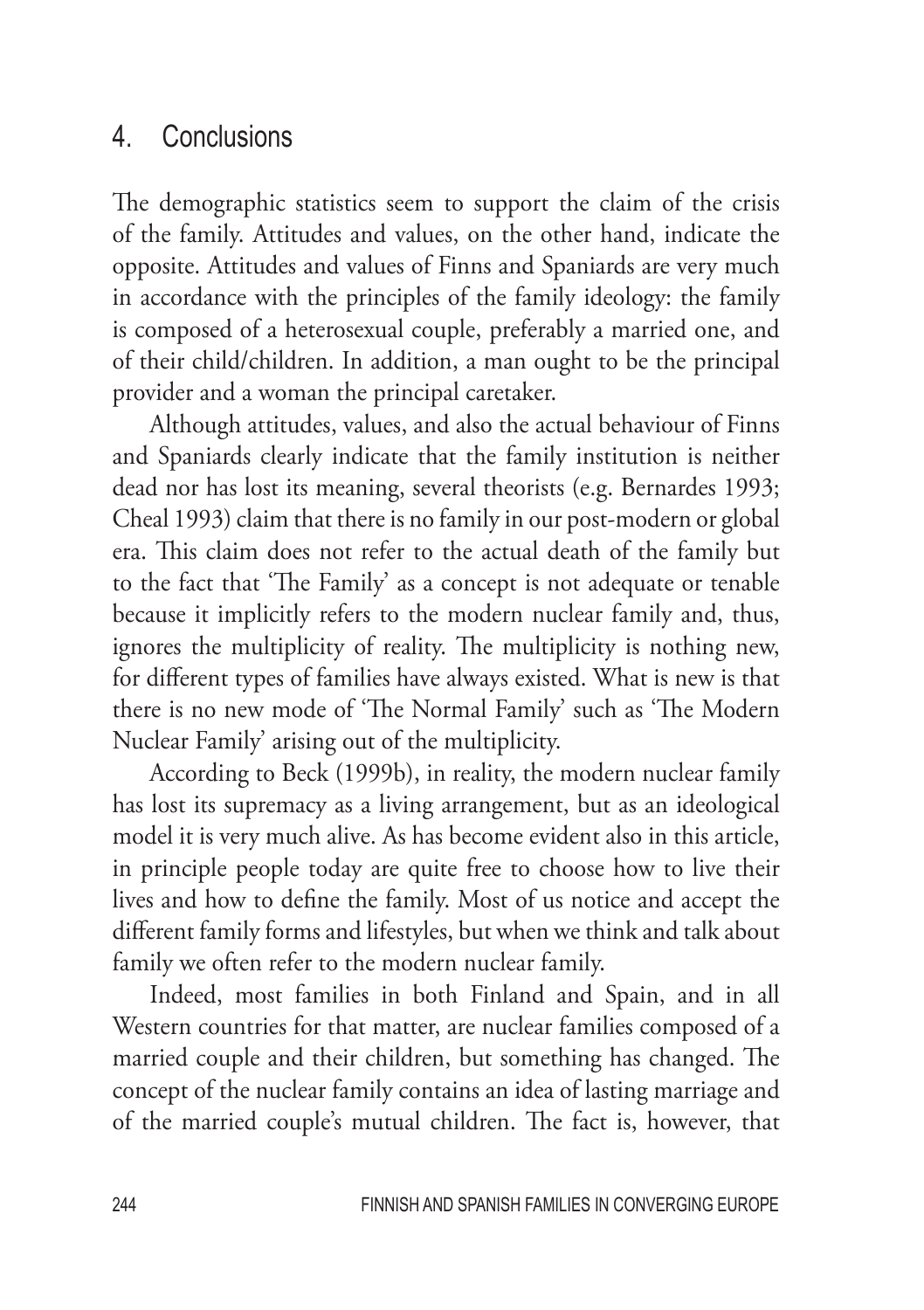marriages might not last and that nuclear families are multiple; they can be composed of a married couple as well as of a cohabiting couple and their mutual and/or his and her children. Thus, the nuclear family no longer refers only to being a biological but also a social parent and child. Furthermore, the 'traditional' model of the nuclear family in which the man is a breadwinner and the woman a housewife has become (Finland) and is becoming (Spain) rare as an ever increasing number of families have two earners.

The central feature of the 'ideological' nuclear family is that it has not lost its attraction. The mystique of the nuclear family is based on the fact that the expectations of a couple relationship, family, and family life do not change even though the circumstances do (cf. Bittman and Pixley 1997; Oinonen 2000a).

Spanish and Finnish families have converged as family legislation and family ideology, demographic trends, and values and attitudes have followed the same path but at different speeds. Nevertheless, there are specific features that have to do with historical, cultural, economic, and societal developments: for example, Spanish society is designed to rest on the family institution whereas Finnish society is built more on an individual basis. This, as we have seen, is manifested in family laws, particularly in the form of maintenance liability. However, convergence is not a new phenomenon. In fact, convergence has been going on as long as the modernization process, as we have seen in the developments of family legislation. What is new is that nowadays the process is accelerated (cf. Beck 1999a; Beck, Giddens, and Lash 1995; Castells 1997; Giddens 1999; Hall 1999).

In the light of this article, it seems that globalization has opened up the legal, social, moral, and behavioural codes and offered possibilities for alternative lifestyles; at the same time, however, it creates a need for rules, security, and constancy. Thus, the idea of the nuclear family represents the 'sacred' tradition. In other words, the Western family ideology still guides the majority's values, judgements, and behaviour in both Finland and in Spain.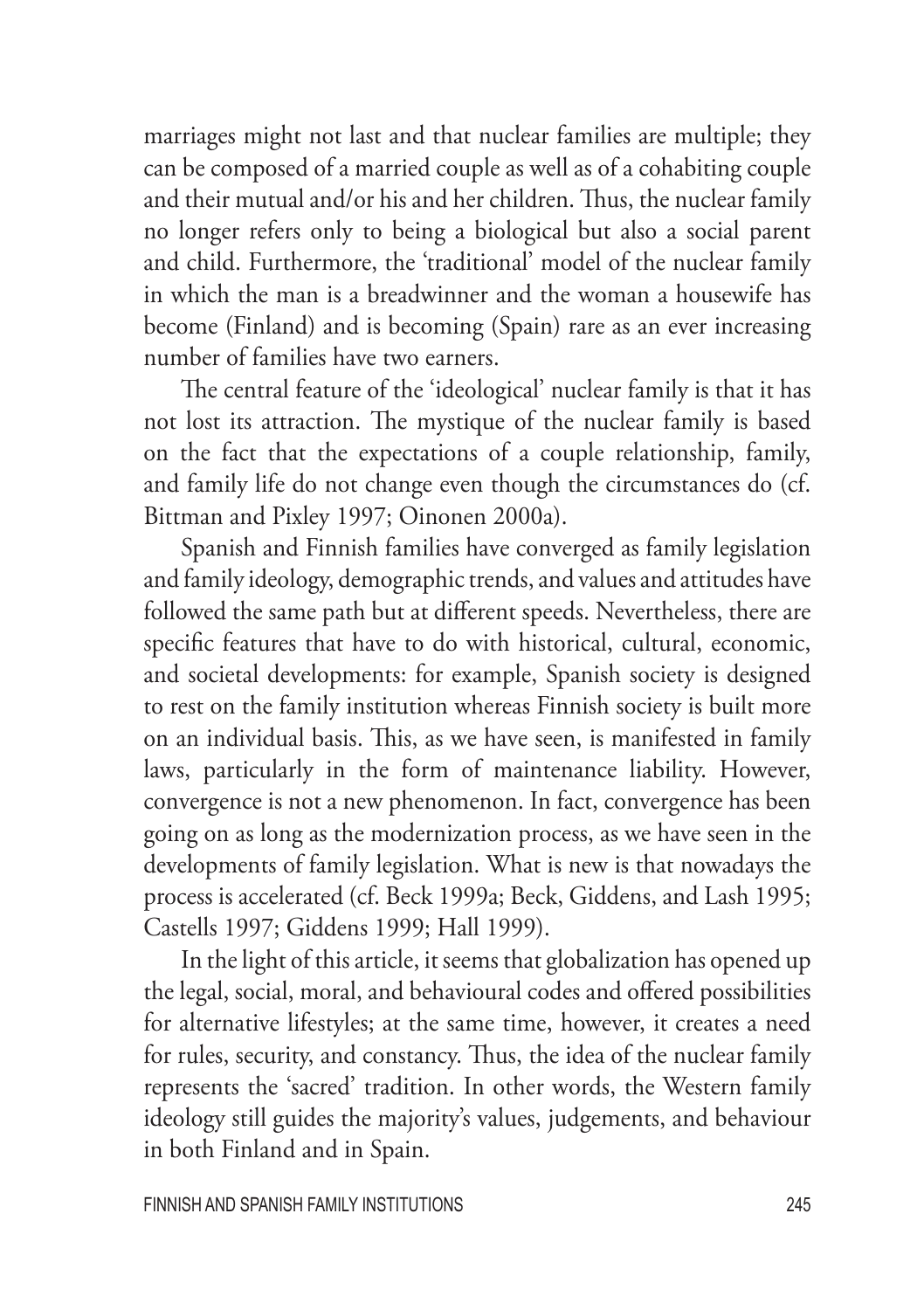#### References

- Aalto, S. (1991). 'Oikonomitarditionen och den lutherska husläran', in P. Pulma (ed.) *Den problematiska familjen.* Helsinki: Suomen Historiallinen Seura.
- Aarnio, A., Helin, M. and Mahkonen, S. (1985). *Suomen avioliitto oikeus*. Tampere: A-Tieto Oy.
- Alberdi, I. (ed.) (1995). *Informe sobre la situación de la familia en España*. Madrid: Ministerio de Asuntos Sociales, Centro de Publicaciones.
- Alberdi, I. (1999). *La nueva familia española*. Madrid: Taurus.
- Bauman, Z. (1996). *Postmodernin lumo*. Tampere: Vastapaino.
- Beck, U. (1999a). *Mitä globalisaatio on?* Tampere: Vastapaino.
- Beck, U (1999b). 'Työyhteiskunnan tuolle puolen'. Janus 7 (3): 257–66.
- Beck, U and Beck-Gernsheim, E. (1995). The Normal Chaos of Love. Cambridge: Polity Press.
- Beck, U, Giddens, A. and Lash, S. (1995). *Nykyajan jäljillä. Refleksiivinen modernisaatio*. Tampere: Vastapaino.
- Bernardes, J. (1993). 'Responsibilities in Studying Postmodern Families'. *Family Issues* [electronic journal] 14 (1) (http://www.epnet.com).
- Bittman, M. and Pixley, J. (1997). *The Double Life of the Family*. St Leonards, Australia: Allen & Unwin.
- Castells, M. (1997). *The Information Age. Economy, Society and Culture Vol. II: The Power of Identity*. Oxford: Blackwell.
- Cheal, D. (1993). 'Unity and Difference in Postmodern Families'. *Family Issues* [electronic journal] 14 (1) (http://www.epnet.com).
- Collier, J. (1997). *From Duty to Desire. Remaking Spanish Families in a Spanish Village*. Princeton, New Jersey, USA: Princeton University Press.
- Cousins, C. (1995). 'Women and Social Policy in Spain: The Development of a Gendered Welfare Regime'. *Journal of European Social Policy* 5 (3): 175–97.
- Cruz Cantero, P. (1994). 'Percepcion social de la familia en España'. *Opiniones y actitudes No. 9*. Madrid: Centro de Investigaciones Sociológicas.
- D'Antonio, W. and Aldous, J. (eds.) (1983). *Families and Religions. Conflict and Change in Modern Society*. London: Sage.
- Ditch, J., Barnes, H. and Bradshaw, J. (eds.) (1998). *European Observatory on National Family Policies. A Synthesis on National Family Policies 1996*. European Commission.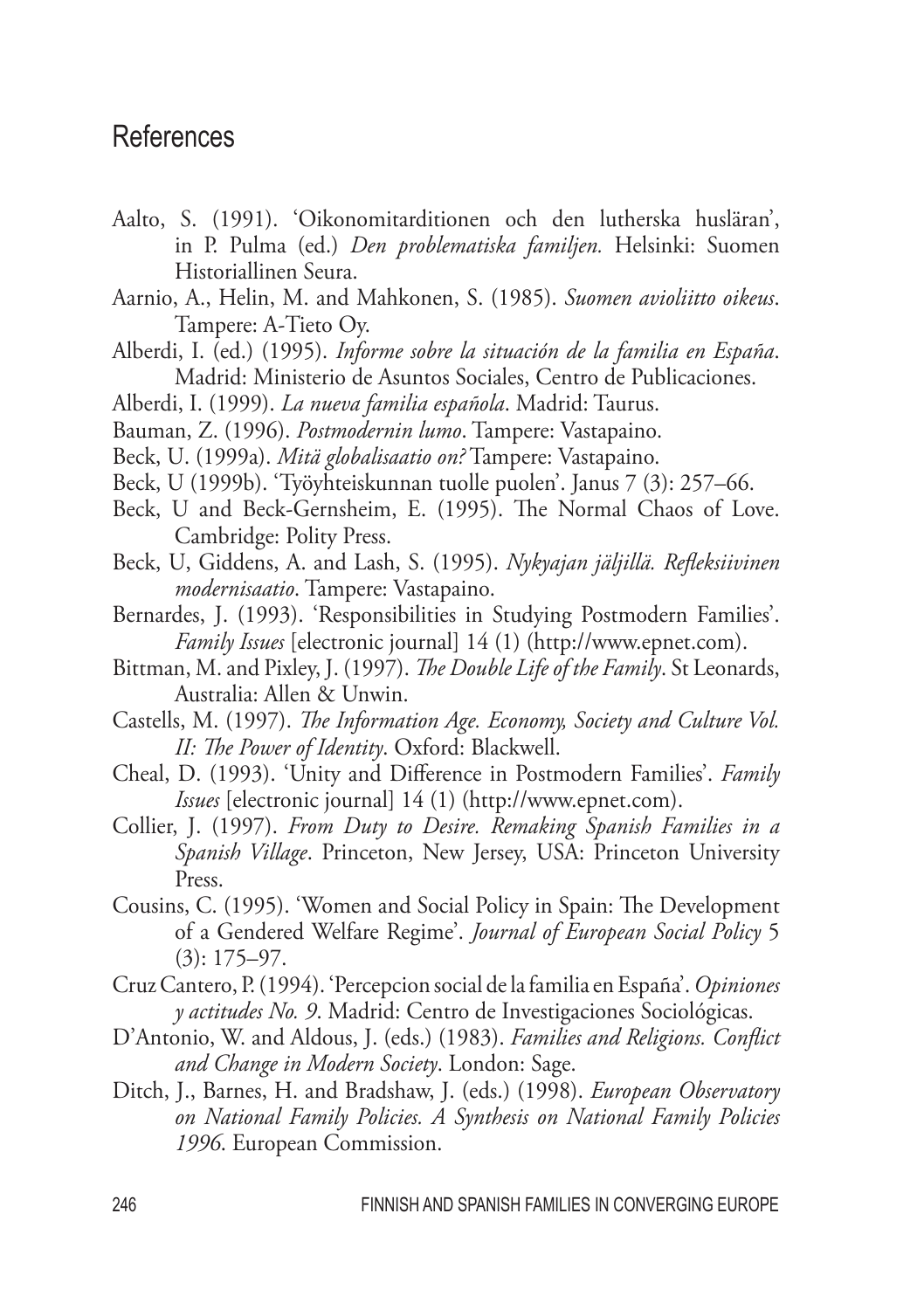*El País* 11.11.1998: 8.

- *El País* 13.3.1999: 30.
- Fernández Cordón, J. (1998). 'Spain: A Year of Political Changes', in J. Ditch, H. Barnes and J. Bradshaw, (eds.) *European Observatory on National Family Policies. A Synthesis on National Family Policies 1996*. European Commission, pp. 79–95.

Flaquer, L. (1998). *El destino de la familia*. Barcelona: Ariel.

- Flecha Andrés, J. (1998). 'Cultura familiar y valores ético-religiosos', in D. Borobio (ed.) *Familia y cultura. La familia en el umbral del año 2000*. Salamanca: Universidad de Salamanca.
- Forssén, K. (1998). *Children, Families and Welfare States. Studies on the Outcomes of the Finnish Family Policy*. Jyväskylä: STAKES Research report 92.
- Giddens, A. (1999). *Runaway World: How Globalisation is Reshaping Our Lives*. London: Profile Books.
- Gittins, D. (1985). *The Family in Question: Changing Households and Familiar Ideologies*. London: Macmillan.
- Gottberg, E. (1996). *Perhesuhteet ja lainsäädäntö*. Turku: Turun yliopiston oikeustieteellisen tiedekunnan julkaisuja. Yksityisoikeuden julkaisusarja A:83.
- Graham, H. (1995). 'Women and Social Change', in H. Graham and J. Labanyi (eds.) *Spanish Cultural Studies: The Struggle for Modernity*. Oxford and New York: Oxford University Press.
- Guerrero Jurado, T. and Naldini, M. (1996). 'Is the South So Different? Italian and Spanish Families in Comparative Perspective'. *Working paper ABI No. 12.* Mannheim: Mannheimer Zentrum für Europäische Sozialforschung (MZES).

Hall, S. (1999). *Identiteetti.* Tampere: Vastapaino.

- Halman, L. (1995). 'Is there a Moral Decline? A Cross-National Inquiry into Morality in Contemporary Society'. *International Social Science Journal* 145: 419–39.
- Harding, S. et al. (1986). *Contrasting Values in Western Europe: Unity, Diversity and Change*. London: Macmillan.
- Helén, I. (1997). *Äidin elämän politiikka. Naissukupuolisuus, valta ja itsesuhde Suomessa 1880-luvulta 1960-luvulle*. Tampere: Gaudeamus.
- Hobsbawm, E. and Ranger, T. (1983) *The Invention of Tradition*. Cambridge: Cambridge University Press.
- Häggman, K. (1996). *Johdatus perhehistoriaan*. Helsingin yliopiston historian laitoksen julkaisuja 11. Helsinki: Hakapaino Oy.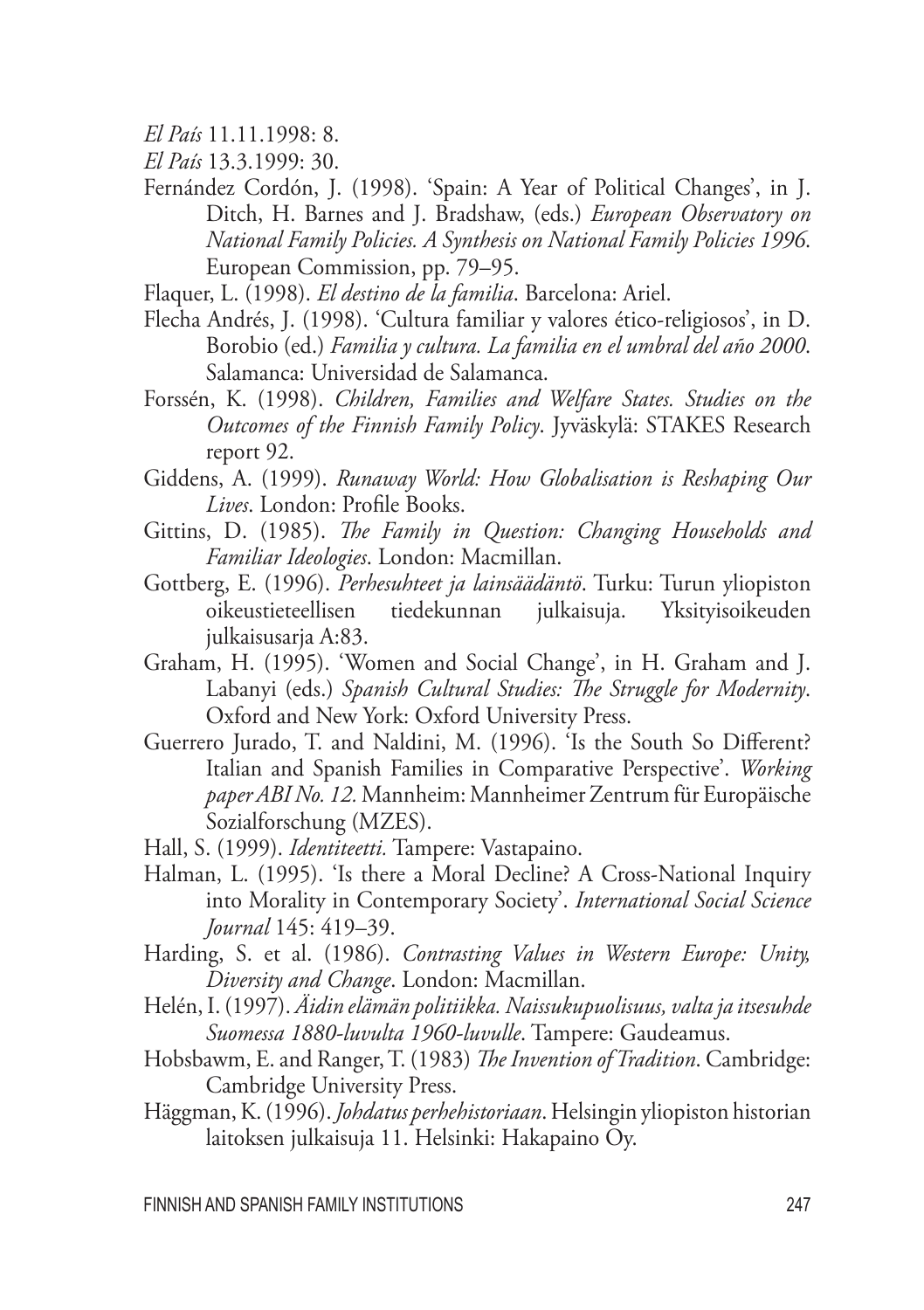- Iglesias de Ussel, J. (1998). *La familia y el cambio político en España*. Madrid: Tecnos.
- Jallinoja, R. (1997). *Moderni säädyllisyys. Aviosuhteen vapaudet ja sidokset*. Helsinki: Gaudeamus.
- Kumar, K. (1997). 'Home: The Promise and Predicament of Private Life at the End of the Twentieth Century', in J. Weintraub and K. Kumar (eds.) *Public and Private in Thought and Practice*. Chicago: The Chicago University Press.
- Maff esoli, M. (1995). *Maailman mieli. Yksilöllisen tyylin muodoista*. Tampere: Gaudeamus.
- Mahkonen, S. (1978). *Johdatus perheoikeuden historiaan*. Helsinki: Suomen Lakimiesseuran Kustannus Oy.
- Mahkonen, S. (1984). *Avoliitto*. Vammala: Suomen Lakimiesliiton Kustannus Oy.
- Meil, G. (1999). *La postmodernización de la familia Española*. Madrid: Acento Editorial.
- Montero, R. (1995). 'The Silent Revolution: The Social and Cultural Advances of Women in Democratic Spain', in H. Graham and J. Labanyi (eds.) *Spanish Cultural Studies: The Struggle for Modernity*. Oxford and New York: Oxford University Press.
- Oinonen, E. (1999). 'Perheet ja pärjääminen', in R. Blom (ed.) *Mikä Suomessa muuttui? Sosiologinen kuva 1990-luvusta*. Helsinki: Hanki ja jää, Gaudeamus.
- Oinonen, E.(2000a). 'Nations' Different Families? Contrasting Comparison of Finnish and Spanish "Ideological Families"'. *Working paper No. 15*. Mannheim: Mannheimer Zentrum für Europäische Sozialforschung.
- Oinonen, E.(2000b). 'Mikä on perhe?', in I. Järventie (ed.) *Lapset ja syrjäytyminen* (forthcoming).
- Ollila, A. (1998). *Jalo velvollisuus. Virkanaisena 1800-luvun lopun Suomessa*. Helsinki: Suomalaisen kirjallisuuden seura.
- Orizo, F. (1996). *'Sistemas de valores en la España de los 90'*. Monografías No. 150. Madrid: Centro de Investigaciones Sociológicas.
- Pfau-Effinger, B. (1999) 'Change of Family Policies in the Socio-Cultural Context of European Societies', in A. Leira (ed.) *Comparative Social Research. Family Change: Practices, Policies, and Values.* Vol. 18: 135–59.
- Picontó-Novales, T. (1997). 'Family Law and Family Policy in Spain', in J. Kurczewski and M. Maclean (eds.) *Family Law and Family Policy in the New Europe*. Aldershot: Dartmouth.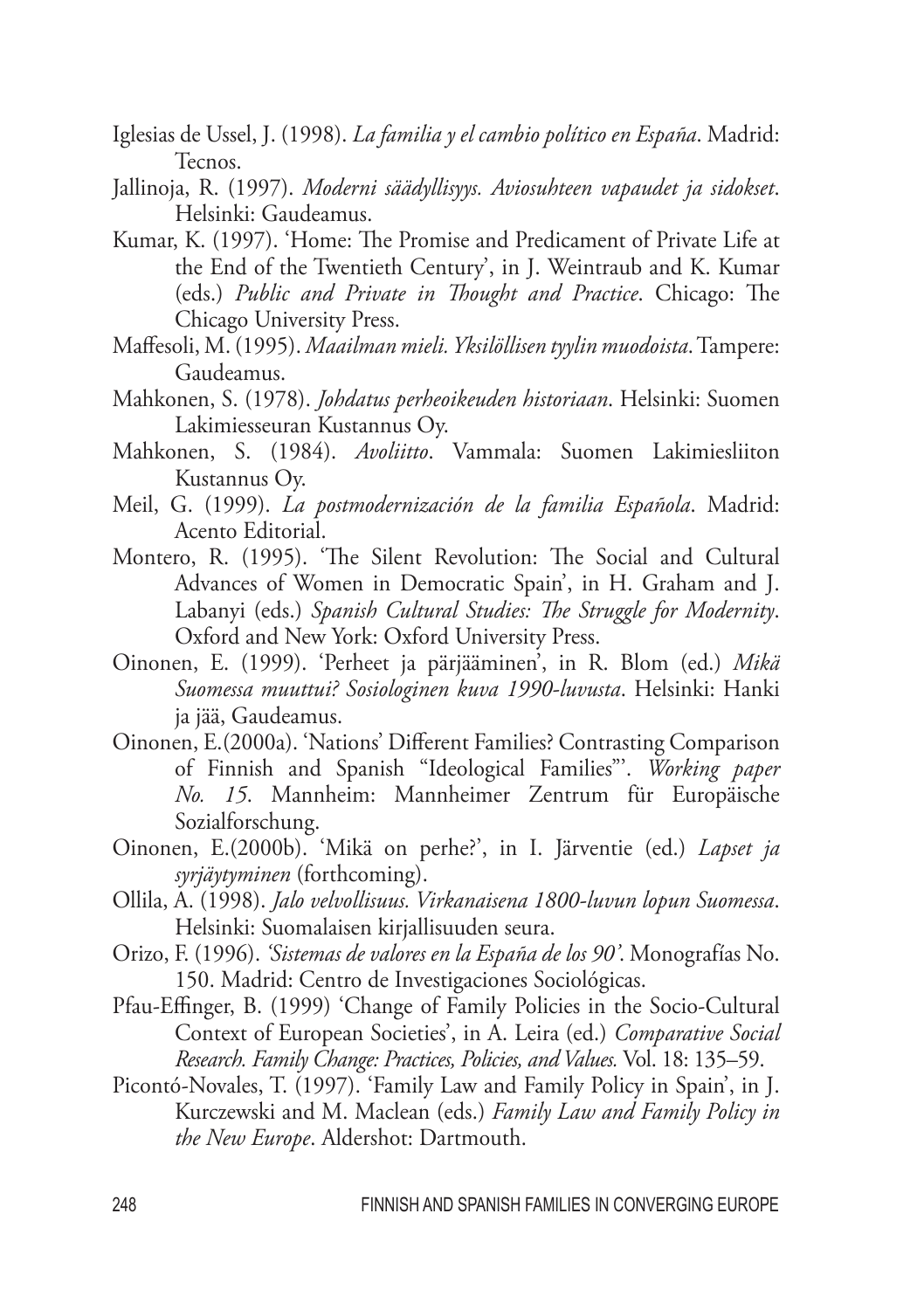- Pino Artacho, J. and E. Bericat Alastuey (1998). *Valores sociales en la cultura andaluza. Encuesta mundial de valores. Andalucía 1996*. Madrid: Centro de Investigaciones Sociológicas.
- Reuna, V. (1997). *Perhebarometri 1997. Selvitys suomalaisten perheeseen liittyvistä käsityksistä*. Katsauksia E 3. Helsinki: Väestöliitto, Väestöntutkimuslaitos.
- Reuna, V. (1998). *Perhebarometri 1998. Vastuu perheen arjesta*. Katsauksia E 4. Helsinki, Väestöliitto, Väestöntutkimuslaitos.
- Räisänen, A-L. (1995). *Onnellisen avioliiton ehdot. Sukupuolijärjestelmän muodostumisprosessi suomalaisissa avioliitto- ja seksuaalivalistusoppaissa 1865–1920*. Helsinki: Suomen historiallinen seura.
- Shubert, A. (1992). [1990] *A Social History of Modern Spain*. London: Routledge.
- *Statistics Finland* (2000). http://www.stat.fi.
- *Statistics in Focus* (1998). Population and Social Conditions No. 9. Luxembourg: Council of Europe: 9.
- *Statistics in Focus* (1999). Population and social conditions No. 12. Luxembourg: Council of Europe: 7.
- Suhonen, P. (1997). *Yleinen mielipide 1997*. Helsinki: Hanki ja jää.
- *Yearbook of Population Research in Finland xxxv 1998–1999*. Helsinki: The Population Research Institute.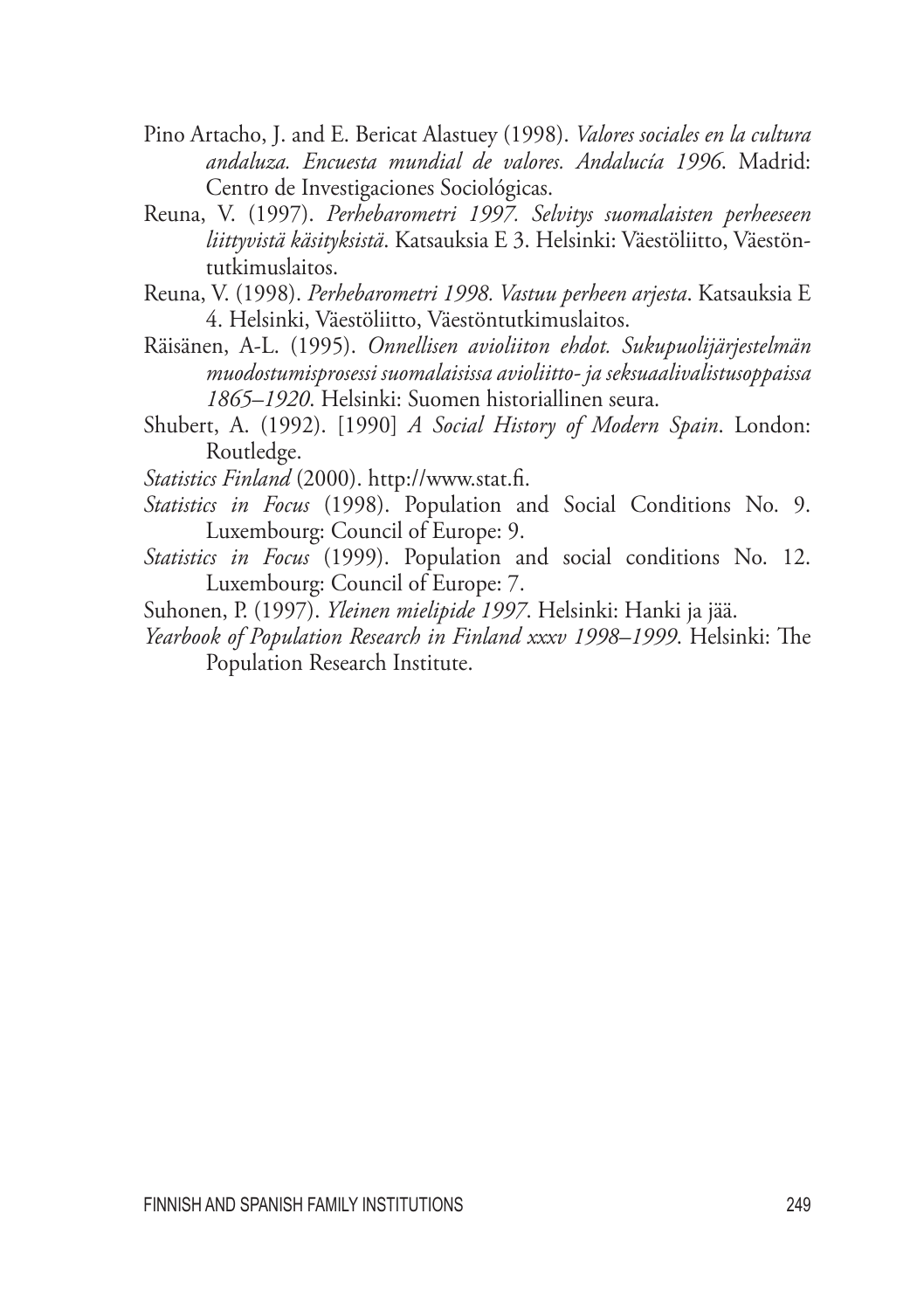250 FINNISH AND SPANISH FAMILIES IN CONVERGING EUROPE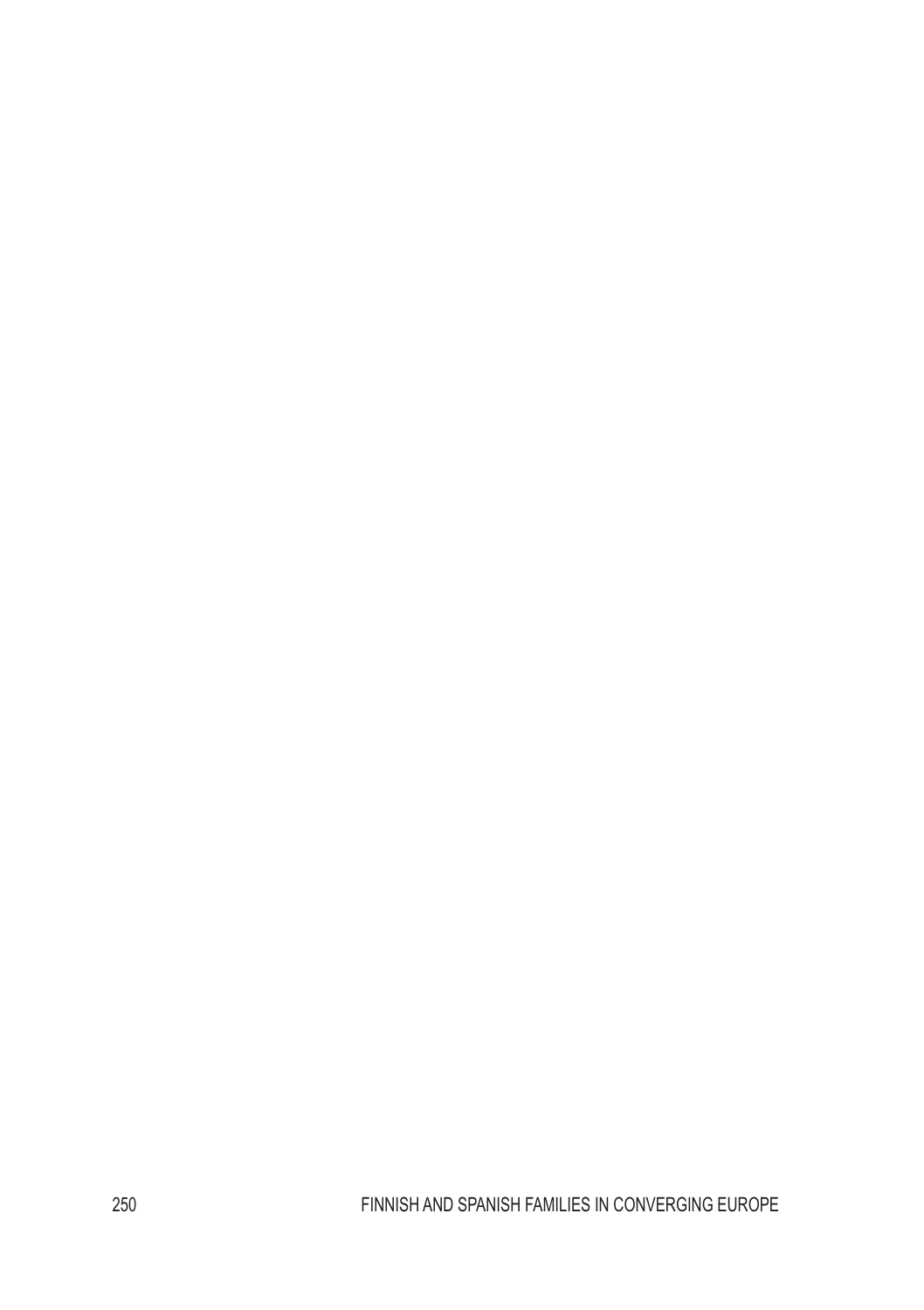# **IV**

# **STARTING THE FIRST FAMILY. CHANGES IN PATTERNS OF FAMILY FORMATION AND DEMOGRAPHIC TRENDS IN FINLAND AND SPAIN**

**Article 3**

## 1. Introduction

Marriage rates have fallen, fertility has declined and marriage and parenthood have been postponed in recent decades throughout the advanced West. The reasons for these common demographic trends are usually found in other current trends, namely the increased availability and use of modern contraceptives, the increased prevalence of premarital cohabitation and increased female employment.

This article focuses on the Finnish and Spanish patterns of starting the first family within the time period that reaches from the 1960s till the end of the 1990s. The demographic trends are parallel in the two countries but obvious differences and interesting similarities exist: the marriage rate is almost equally low in Finland and Spain but premarital cohabitation is rare in Spain yet common in Finland. The fertility rate is substantially lower in Spain than in Finland and Spaniards delay childbearing longer than Finns. These Finnish and Spanish characteristics challenge the reasons attributed to demographic trends, prompting the question; how well do the generally evinced reasons for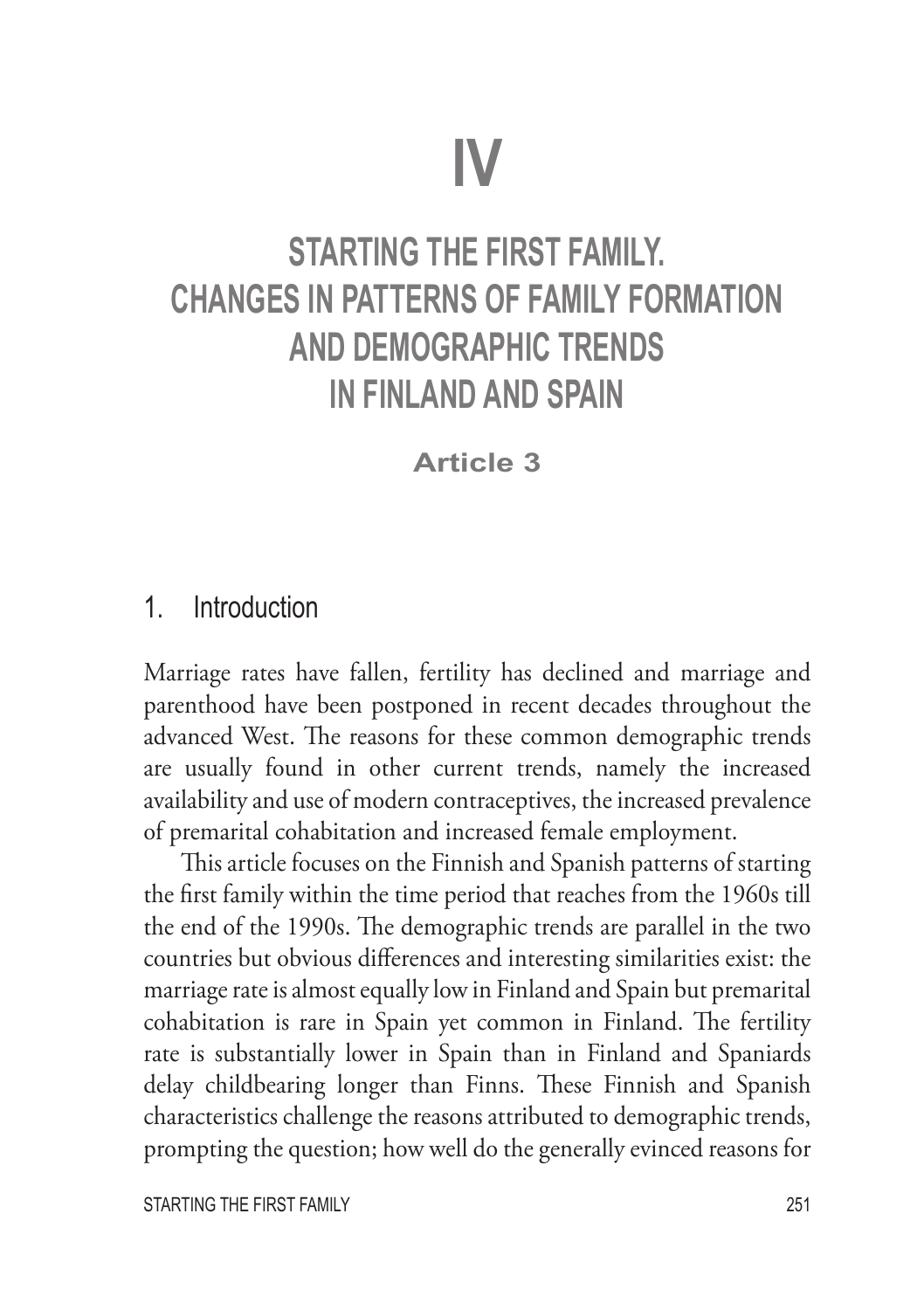demographic changes and changes in the patterns of family formation apply to the cases of Finland and Spain? And, how else could the differences and similarities in patterns of family formation between Finland and Spain be explained and understood?

The selection of countries is based on the assumption that comparing two extreme cases will shed light on the specific features as well as general trends and help to show why similar trends do not necessarily create similar results (Ragin 2000). Spain and Finland serve as examples of Southern and Scandinavian welfare states, defined as disparate societies within Europe in terms of the family, gender relations, class structure, culture, religion, etc. (Castles 1993; Esping-Andersen 1990, 1999; Inglehart 1997).

Spain and Finland are examined within the European Union context. The European Union represents the general trends in relation to which the Spanish and Finnish cases are viewed. The level of analysis is on a general national level, which does not take into account regional and class based differences in the demographic trends and patterns of family formation. The analysis is based on statistical data, reports and studies.

A presentation of demographic trends in Spain, Finland and the EU is followed by three sections on the applicability of the commonly evinced explanations for the demographic trends: the effect of modern contraceptives on fertility, the role of premarital cohabitation in the delay and decline of marriage and childbearing and the relation between women's increased labour force participation and trends in marriage and childbearing. The outcome is that none of these factors alone offer plausible explanations for patterns of family formation and the demographic trends in Spain and Finland. Rather, modern contraceptives have separated sexual activity from formal marriage and reproduction, enabling new life-style choices such as premarital cohabitation. Furthermore, contraceptives together with equal opportunity policies have improved women's access to education and employment. However, despite increased freedom of life-style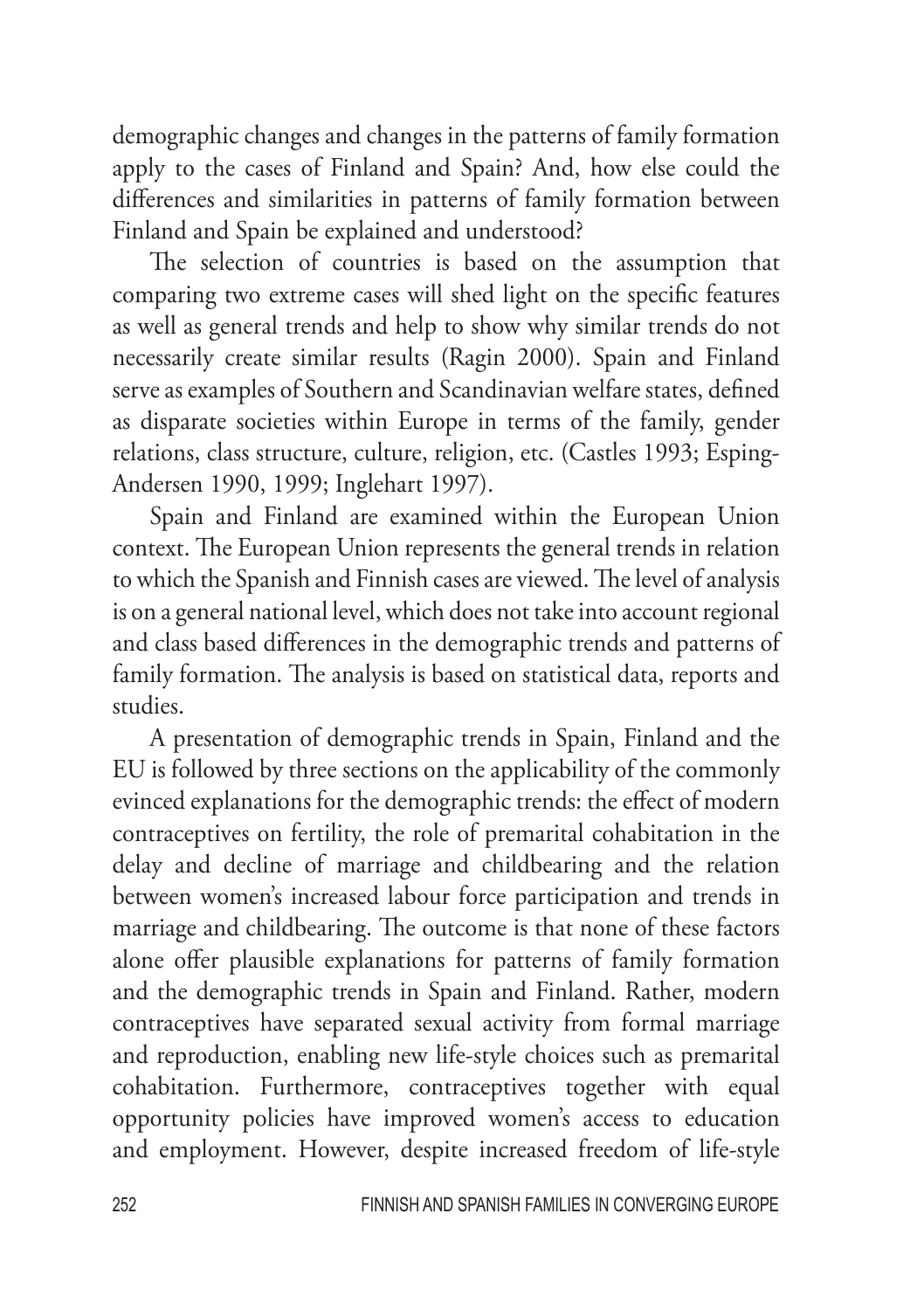choices, the framework within which the choices are made varies between countries. The labour market and public policies targeted at families are both elements of the framework within which lifestyle choices are made and indicators of how society responds to the changes in demography, gender relations and the family. Thus, section five examines the framework by looking at the relation between the labour market, public support for families and family formation in Spain and Finland.

# 2. Demographic Trends

Patterns of family formation have changed in West European countries in recent decades as witnessed by the selected indicators of demographic transition in Finland, Spain and West Europe compiled in Table 1. Despite parallel demographic trends in West European societies, a closer look at demographic indicators reveals interesting differences and similarities especially on the south–north axis.

The marriage rate has declined overall in the EU region since 1960. In Finland, however, the number of marriages rose remarkably by 1970 as the post-war baby boom generation reached marriageable age in the late 1960s. The 1970s saw the most notable decline of marriage in all West European countries. The decline was mostly connected to increased participation in education, premarital cohabitation and modern contraception, which reduced the number of shotgun marriages (Lindgren and Ritamies 1994). In Spain, however, the primary reason for the 1970s decline in marriage was rather the economic crisis and severe youth unemployment (Fernández Cordón 1997). Since the 1970s, marriage rates have declined further and by the second half of the 1990s, the marriage rates in Finland and Spain were almost equally low and below the EU average.

Cohabitation first emerged in Scandinavian countries in the 1960s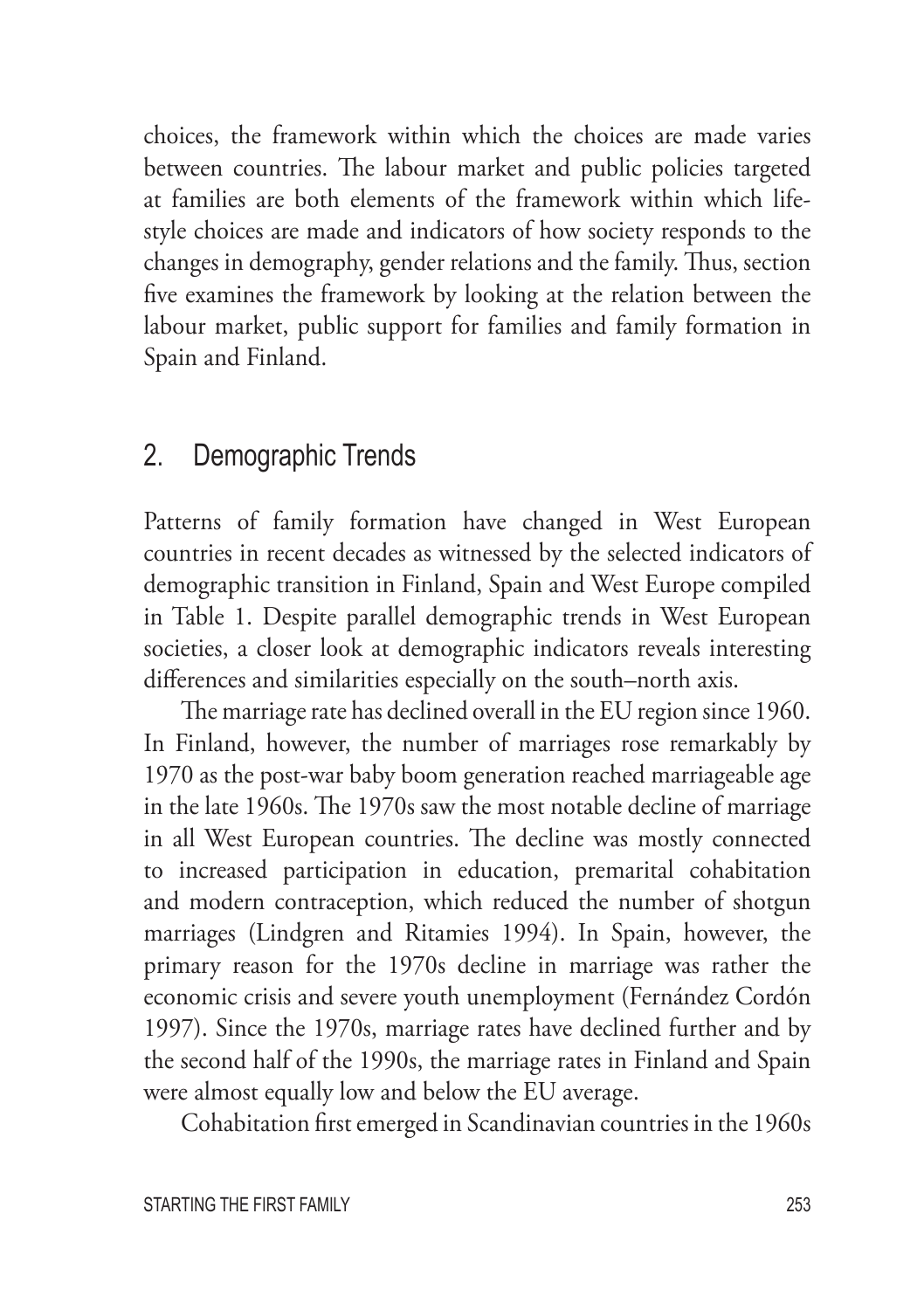*TABLE 1. Selected indicators of the demographic transition in Finland, Spain and the European Union, 1960–1998.*

 $\overline{a}$  $\frac{8}{20}$  $N$ Total fertility rate 2.7 1.8 1.8 1.7 1.2 2.2 1.4 1.4 1.2 2.2 2.2 2.4 1.9 1.7 1.5 1.5 at first birth 12.3 2.3 2.5 2.6 2.6 2.6 2.6 2.5 2.7 2.9 2.2.7 2.2.4 2.2.4 2.2.4 2.2.4 2.2.4 2.2.4 2.2.4 2.2.4 2.2.4 2.2.4 2.2.4 2.2.4 2.2.4 2.2.4 2.2.4 2.2.4 2.2.4 2.2.4 2.2.4 2.2.4 2.2.4 2.2.4 2.2.4 2.2.4 2.2.4 2.2.4 2.2. demographic transition 1960 1970 1980 1990 1998 1960 1970 1980 1990 1998 1960 1970 1980 1990 1998 IMariages/1000 7.7 7.3 8.8 8.8 4.61 7.7 7.3 5.9 4.61 5.0 4.81 1 7.3 6.3 6.0 5.00 5.00 5.00 5.00 5.00 5.00 5.00 Women 24 23 24 24 26 26 26 26 25 24 25 27 24 23 24 26 26 28 Men 26 26 26 26 28 30 1 29 27 28 27 29 27 27 28 28 30 Total population – – – – 18 – – – – 2 – – – – 7 Under-30s – – – – 58 – – – – 8 – – – – 28 % of allive births) | 4.0 5.8 13.1 2.3 1.4 3.3 9.3.9 9.3 9.6 13.1' | 5.1 5.6 9.6 19.6 2.60 254 FINNISH AND SPANISH FAMILIES IN CONVERGING EUROPE *Sources*: I 1960–1990 (Meil 1999:26); 1997 (Eurostat 1998: 10). II 1960–1980 (Eurostat 1996: 48); 1990–1998 (United Nations 2000b: 101). III Eurostat (1999: 2). IV Finland 1960–1998 (Kaartovaara 1999: 15); Spain 1960–1970 (Delgado and Castro Martín 1999: 61) and 1980–1998 (United Nations 2000b: 94); EU 15 1960–70 (Eurostat 1996: 18) and 1980–1998 (United Nations 2000b: 94). V 1960–1990 (Meil 1999: 29); 1997 and 1998 (Eurostat 2000: 5). VI Finland 1960–1997 (Yearbook of Population Research in Finland XXXV 1998–1999: 197); Spain 1975–1990 (Delgado and Castro Indicators of Finland Spain EU 15 II Mean age at first marriage: V Births outside marriage III Cohabiting couples %: VI Mean age of women 4 Figure from 1995. ¹ Figure from 1997. ³ Figure from 1975. ² EU 12.

Martín 1999: 61) and 1998 (Instituto de la Mujer 2001); EU 15 1960–1995 (Ditch et al. 1998: 14).

– No data available.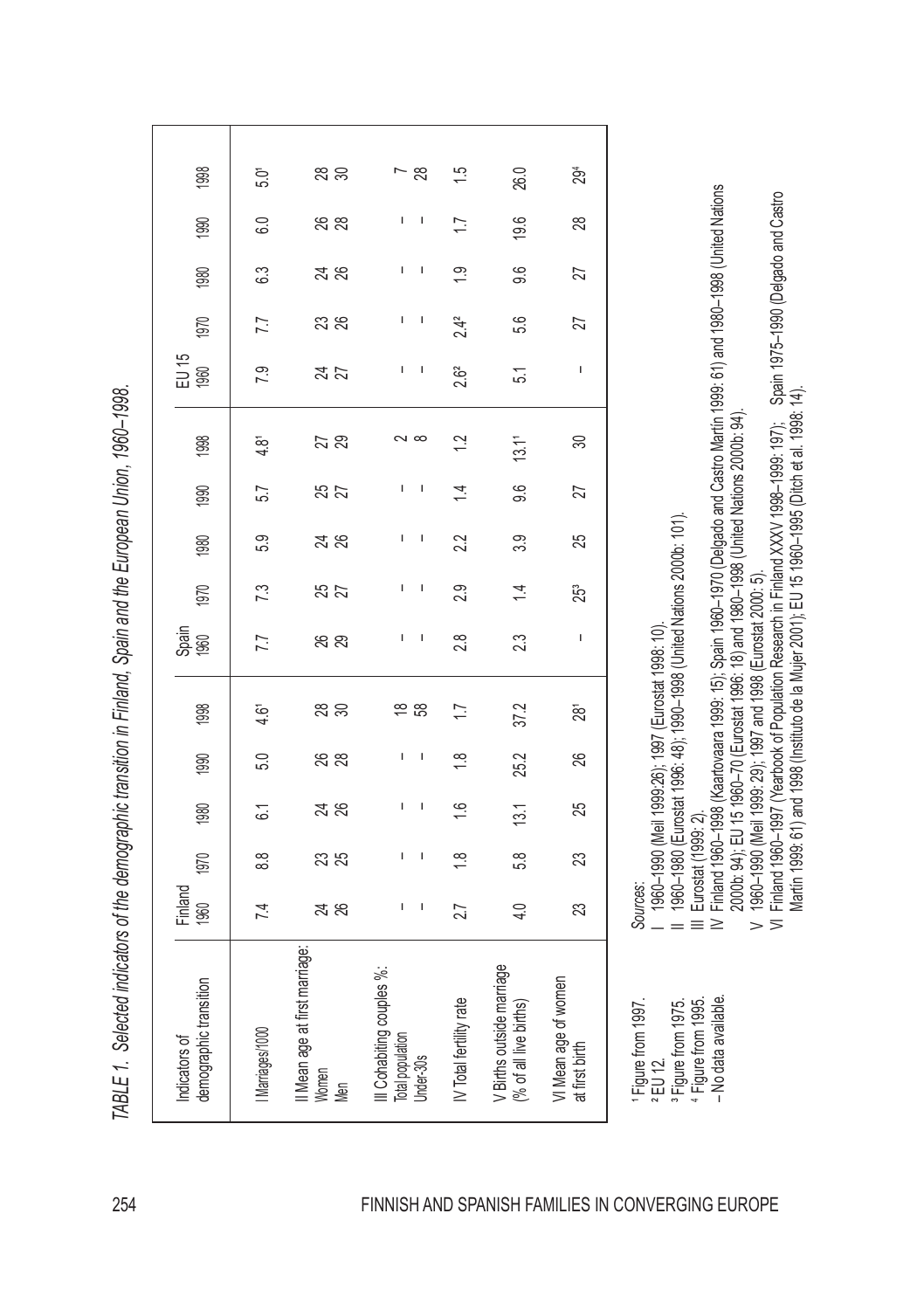but later spread to Europe (United Nations 2000b). However, there are noticeable disparities particularly between North and South. Almost 60 percent of Finns under 30 who live as couples are cohabitors. The Finnish figure is twice the EU average. In Spain, however, only 8 percent of under-30s living as a couple live in cohabiting unions. In all EU countries, the percentage of cohabitors of the total population is considerably lower than among young adults.

Fertility has declined below replacement level in West Europe, meaning that the population does not reproduce itself. In order to reproduce the population, each woman ought to have at least two children. Compared with most other EU countries the fertility decline started a decade earlier in Finland. However, in the 1990s the Finnish fertility rate recuperated and is now one of the highest in the EU, although a new decline has been discernible since 2000 (Statistics Finland 2002; United Nations 2000b). In Spain, the decline started more slowly and accelerated in the late 1970s and 1980s, when fertility declines in other countries had already begun to level off (Perez and Livi-Bacci 1992). During the 1990s, the Spanish fertility rate continued to decline and today is the lowest in the western world together with that of Italy (United Nations 2000b: 94). Although fertility has declined, births outside marriage have increased. There has been an almost five-fold increase in extramarital births in the EU region since 1960. However, there are clear differences with the Finnish figure considerably above the EU average, whereas the Spanish figure is below.

The age-specific live birth rates presented in Table 2 confirm the drastic decline of births in all age groups in Spain between 1974 and 1997. The table also shows that in the 1970s childbearing in Spain was divided evenly between women aged 20 to 34 whereas at the end of the 1990s most babies were born to women aged 25 to 34 and the highest birth rate was among women aged 30 to 34.

In Finland, the changes between 1974 and 1997 were less radical. In the late 1990s, most babies were still born to women aged 25–29,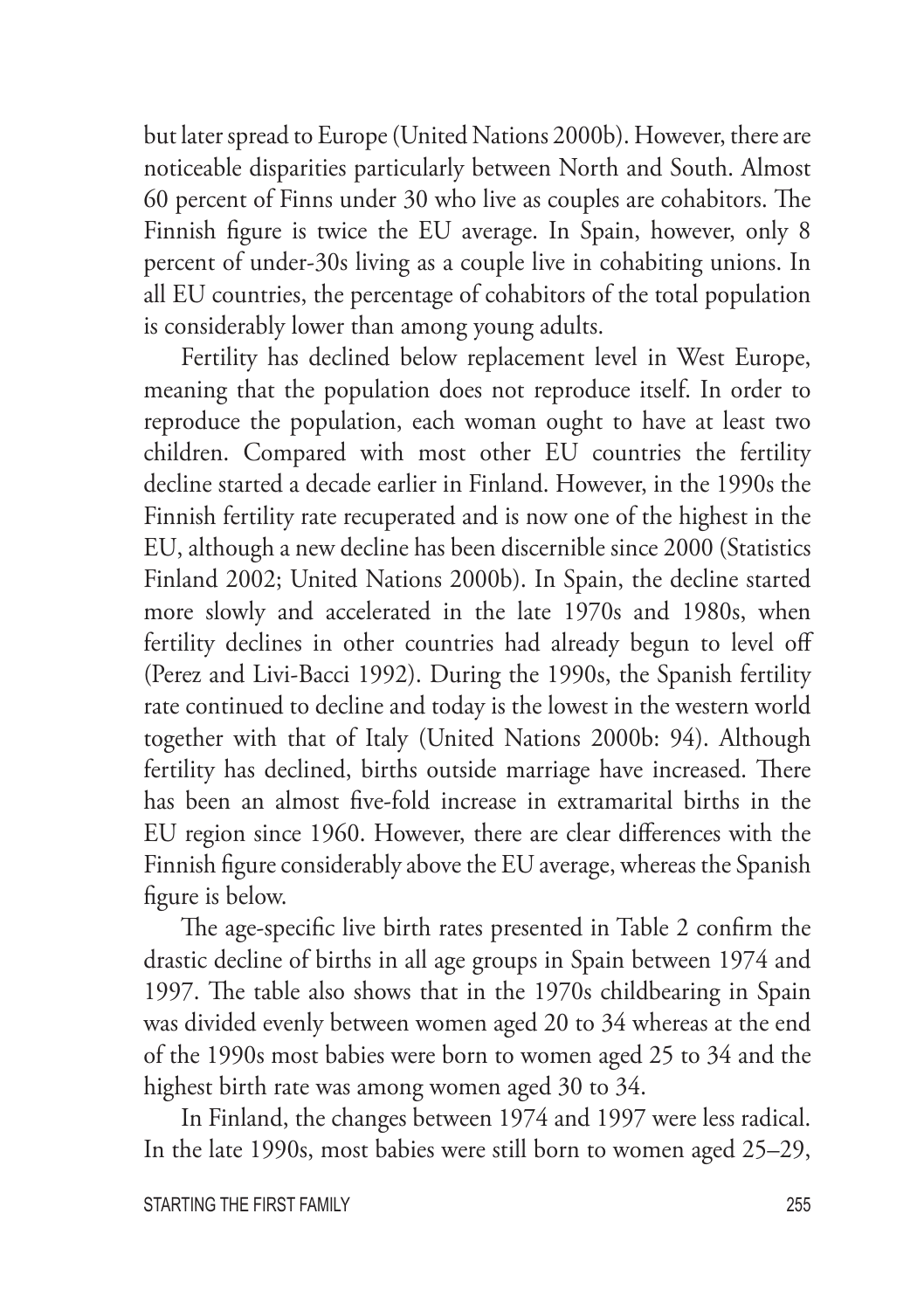| Country | Year         | Age groups  |               |                |               |              |             |            |              |  |
|---------|--------------|-------------|---------------|----------------|---------------|--------------|-------------|------------|--------------|--|
|         |              | $15 - 19$   | $20 - 24$     | $25 - 29$      | $30 - 34$     | $35 - 39$    | $40 - 44$   | 45-49      | All ages     |  |
| Finland | 1974<br>1997 | 26.8<br>9.1 | 102.3<br>62.2 | 115.0<br>123.4 | 57.2<br>100.8 | 23.8<br>44.0 | 5.6<br>8.5  | 0.6<br>0.5 | 52.6<br>47.5 |  |
| Spain   | 1974<br>1996 | 20.8<br>7.5 | 132.5<br>25.9 | 198.7<br>76.7  | 129.3<br>86.0 | 66.0<br>32.7 | 23.9<br>5.2 | 2.2<br>0.2 | 81.4<br>35.7 |  |

*TABLE 2. Age-specific live birth rates in Finland and Spain, 1974 and 1997 (per 1000)*

*Sources*: United Nations 1977: 291; 2000a: 337–338.

although the number of births among women over 30 years of age increased. The common trend in Finland and Spain is a constant decrease in births among younger age groups with an increase among women over 30.

Consequently, Europeans enter into their first marriage at an ever older age: women at 28 and men at 30. Spaniards tend to be somewhat younger than Finns and other West Europeans when marrying for the first time. The timing of motherhood has also been delayed. Nowadays West European women tend to be close to their 30s when having their first child. The average age at first birth in EU is 29 years of age. Spanish women are even older, at 30 and Finnish women somewhat younger, at 28 when having their first child (Table 1).

The parallel changes in family models and demographic trends that have occurred in western societies during the past decades have formed the distinct profiles of family formation in different countries. In Spain, moderate trends in cohabitation have emerged together with a marked decline in the marriage rate and a sharp decline in the fertility rate. In Finland, however, the frequency of cohabitation and the low marriage rate are accompanied by high fertility by Western standards. In the following sections, the Finnish and Spanish patterns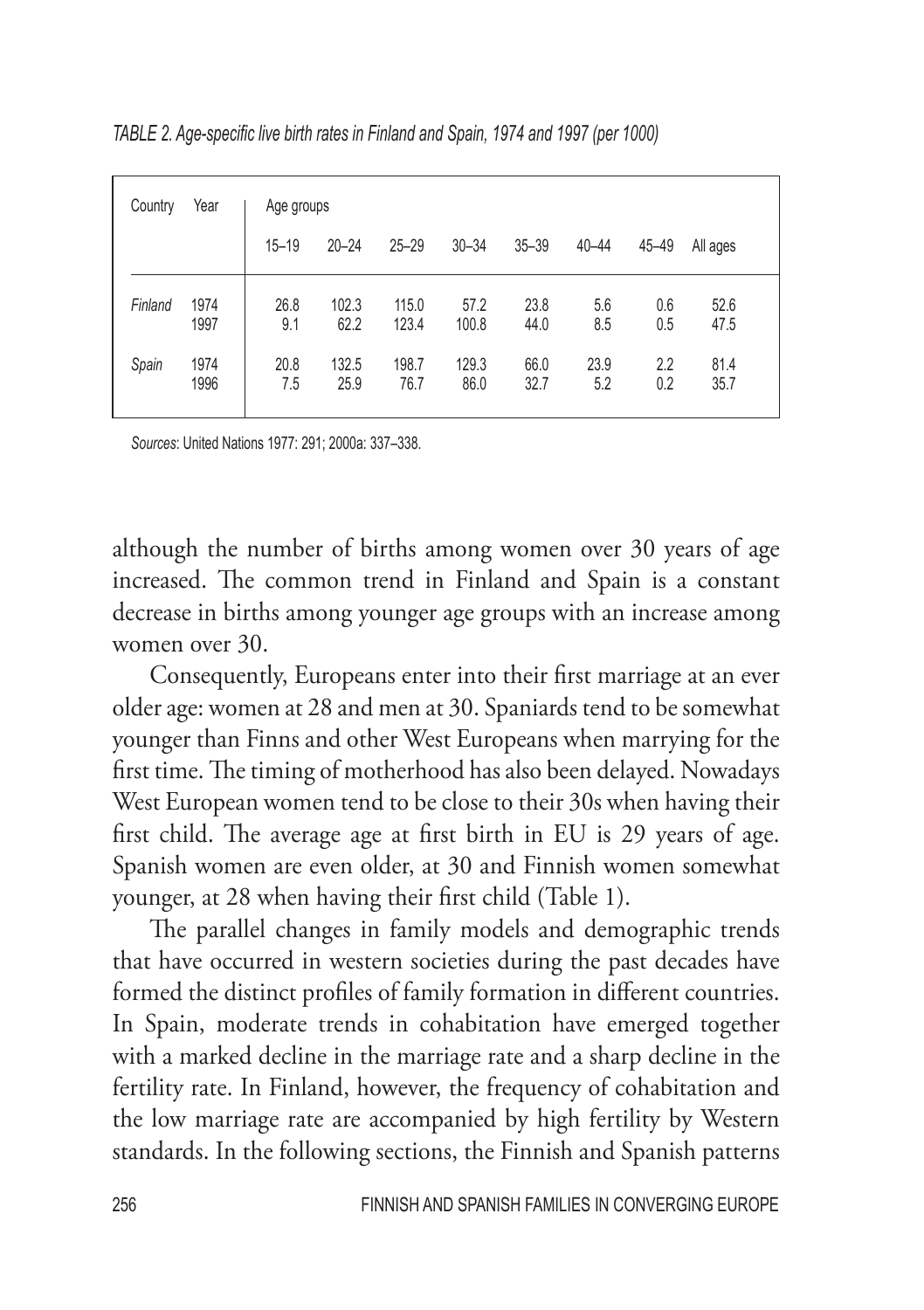of family formation are compared in more detail and the validity of the reasons usually evinced for declining fertility and marriage rates, modern contraceptives, cohabitation and women's increased labour force participation, are considered.

# 3. The Contraceptive Revolution and Fertility Decline

Although today contraception is widely accepted and practised, there are marked differences in contraceptive availability and accessibility between countries. Studies show that sex education and use of modern contraceptives are more widespread in the North and West than in the South and East Europe (Spinelli et al. 2000).

These differences are due to differences in legislation and attitudes towards sexuality and birth control. In Spain, the contraceptive revolution was delayed largely due to the influence of the Roman Catholic Church and its negative attitude to premarital sex, contraception and abortion. The ban on the sale and use of contraceptives was removed only in 1978. Abortion was legalised in 1985 but in a strict form; being permitted only if the health of the mother is endangered, if the pregnancy is the result of rape or if the foetus is seriously malformed. Due to the strict law, the number of legal abortions has remained low but illegal abortions occur and their actual number and impact on fertility trends are difficult to estimate (Perez and Livi-Bacci 1992). As for the use of contraceptives, less than half of sexually active women use modern contraceptives (Spinelli et al. 2000) yet fertility has declined sharply. Thus, as Margarita Perez and Massimo Livi-Bacci (1992) point out, neither the use of modern and effective contraceptive methods nor the availability of legal abortion explains the extremely low level of fertility in Spain.

In Finland, sex education and family planning entered the comprehensive school curriculum in the 1970s. At the same time family planning clinics were established in connection with the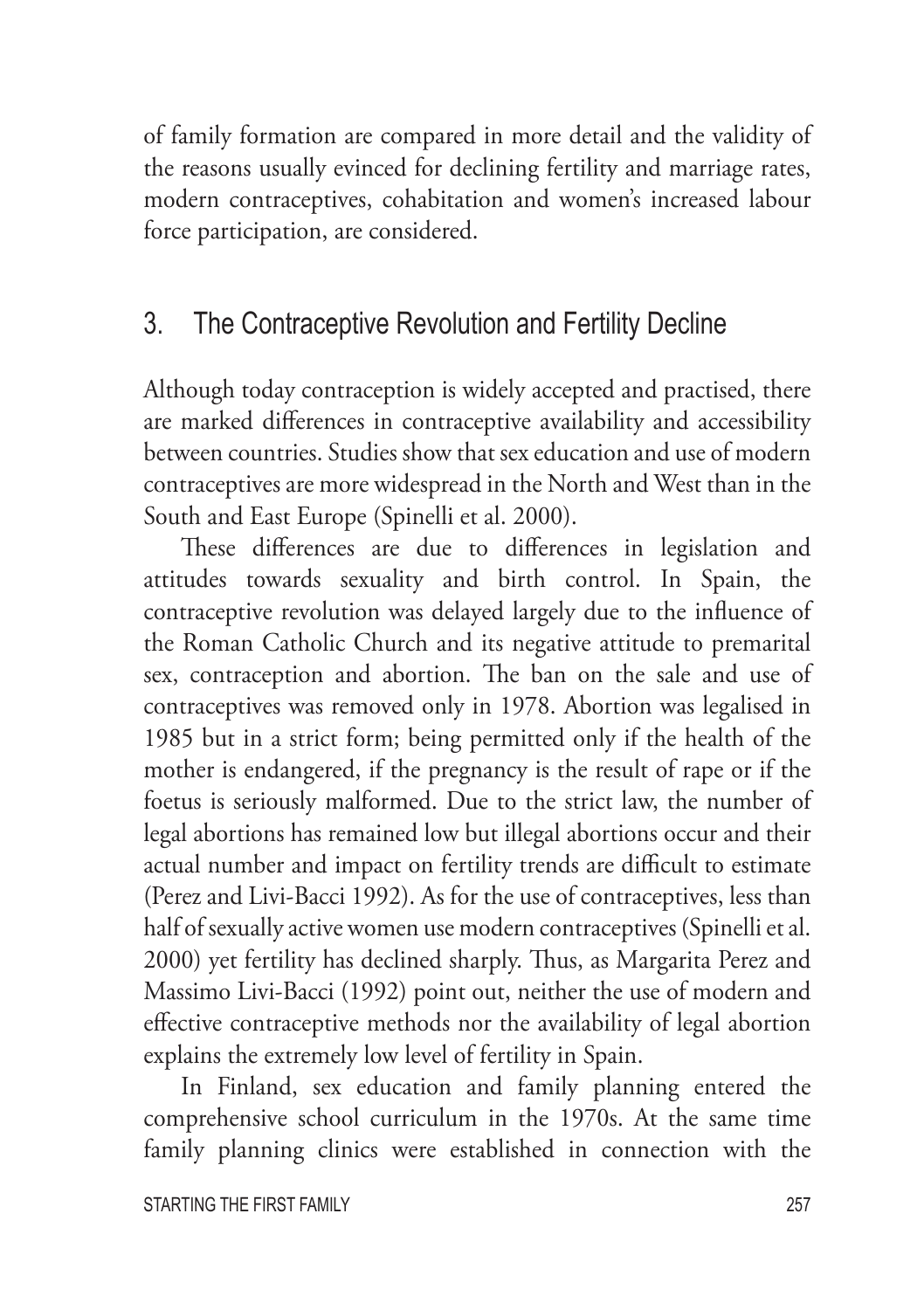municipal health care centres. Family planning clinics played a central role in advancing the contraceptive revolution in Finland, for a visit to the clinic and the first contraceptive method, e.g. the pill for 3–6 months became available to all at no charge (Rimpelä et al. 1998).

The new liberal abortion law of 1970 permitting abortion not only on medical and eugenic but also on socio-economic grounds, raised much debate and fear of increasing abortions. However, no real increase in the total number of abortions took place and the previously common illegal abortions soon ceased. However, in the course of the 1990s the number of abortions increased slightly, especially among younger age groups (Rimpelä et al. 1998; Women and Men in Finland 1999).

The contraceptive revolution has given women a chance to control their lives and make conscious choices in a manner that has not been possible before. According to Catherine Hakim, the contraceptive revolution has three main effects. First, it enables women to control the timing and spacing of childbirth, and thus to better reconcile employment and education with family life. Second, it allows women to avoid unwanted births and to choose how many children they want. Third, it gives sexually active women the option to remain childless. The development and availability of reliable birth control methods also have wider social implications: sexual activity has become separated from reproduction and thus from marriage and family formation. As sexual activity has increasingly become pleasure-seeking, premarital sex has become acceptable, creating new lifestyles such as informal partnerships, cohabitation and voluntarily childless marriages (Hakim 2000: 45).

Although the contraceptive revolution caused a remarkable change in sexual and reproductive behaviour, there is no causal link between the use of modern contraceptives and fertility levels (Coleman 1996). As an example, despite the widespread use of the modern and reliable contraception among Finnish women today, the fertility rate is high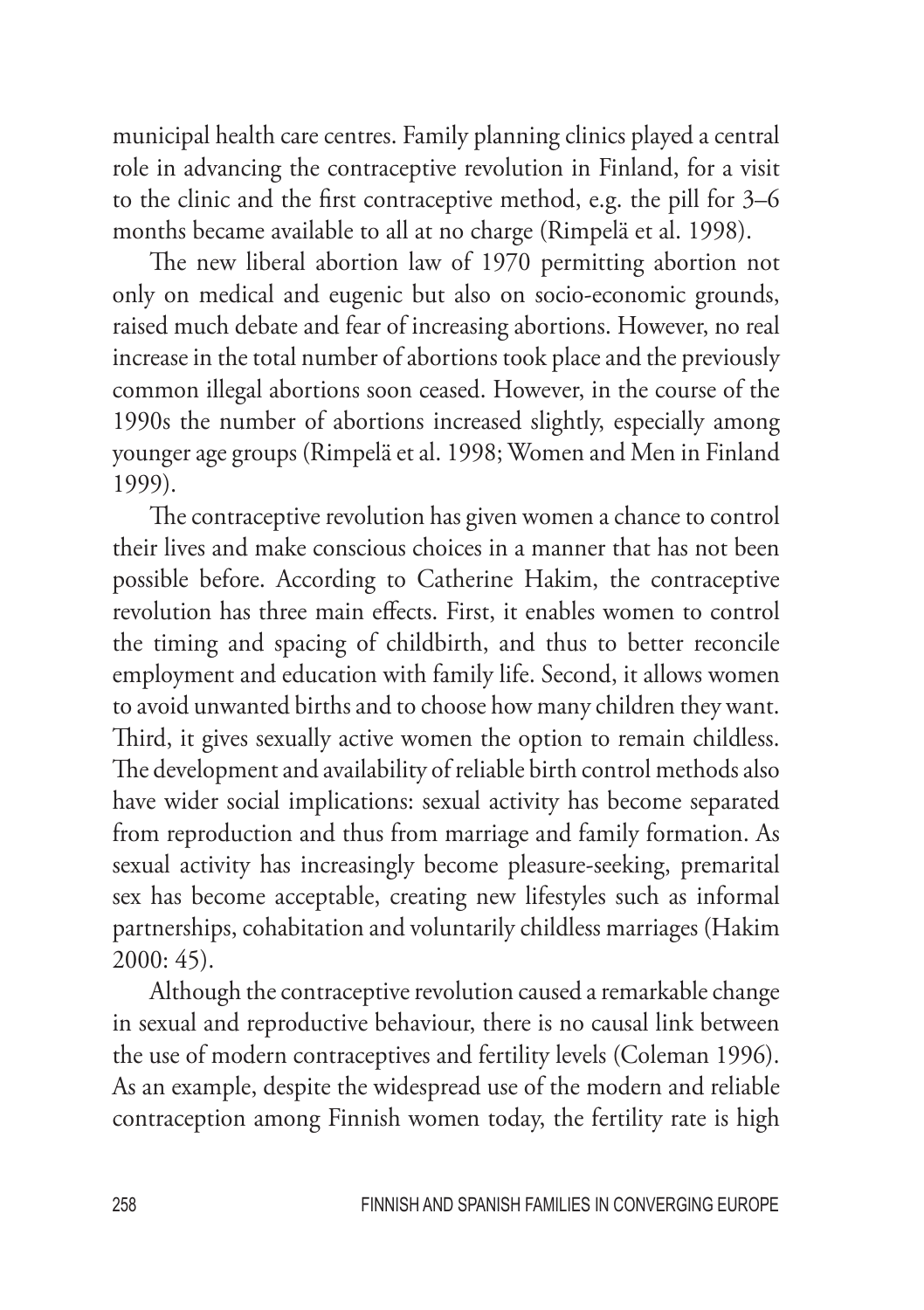by Western standards and, in Spain, the fertility rate has dropped despite widespread traditional and unreliable contraception.

# 4. The Role of Cohabitation in the Decline and Delay of Marriage and Parenthood

The data for Western countries indicate that most of the decline in first marriage rates is due to increased cohabitation because cohabitation delays marriages, as cohabiting unions are typically of short duration and people who cohabit tend to have more than one cohabiting union before marrying. In addition, tendencies to replace marriage with cohabitation as the form of the first partnership and to delay the first marriage are considered jointly responsible for delayed motherhood (Ermisch and Francesconi 2000; Ressler and Waters 1995).

However, the demographic indicators presented in Table 1 indicate that in the Spanish case, cohabitation offers no explanation for the declining marriage rate nor for the delay in marriage and motherhood. Cohabitation is rare even among young adults. Spaniards still start their lives as couples through formal marriage and, unlike in Finland, they tend to live in a childfree marriage for some years as the age gap between women's age at first marriage and first birth indicates (see Table 1).

In Finland, cohabitation has replaced marriage as a route to the first partnership and is therefore, a major reason for delayed marriage. However, the prevalence of cohabitation as the first partnership is not a satisfactory explanation for the declining marriage rate. Most cohabiting couples contract formal marriage at some point, usually just prior to or after the birth of the first child as the very small time gap between entry into marriage and motherhood among Finnish women indicates (see Table 1). The high extramarital birth rate and the fact that Finnish women tend to become mothers at a younger age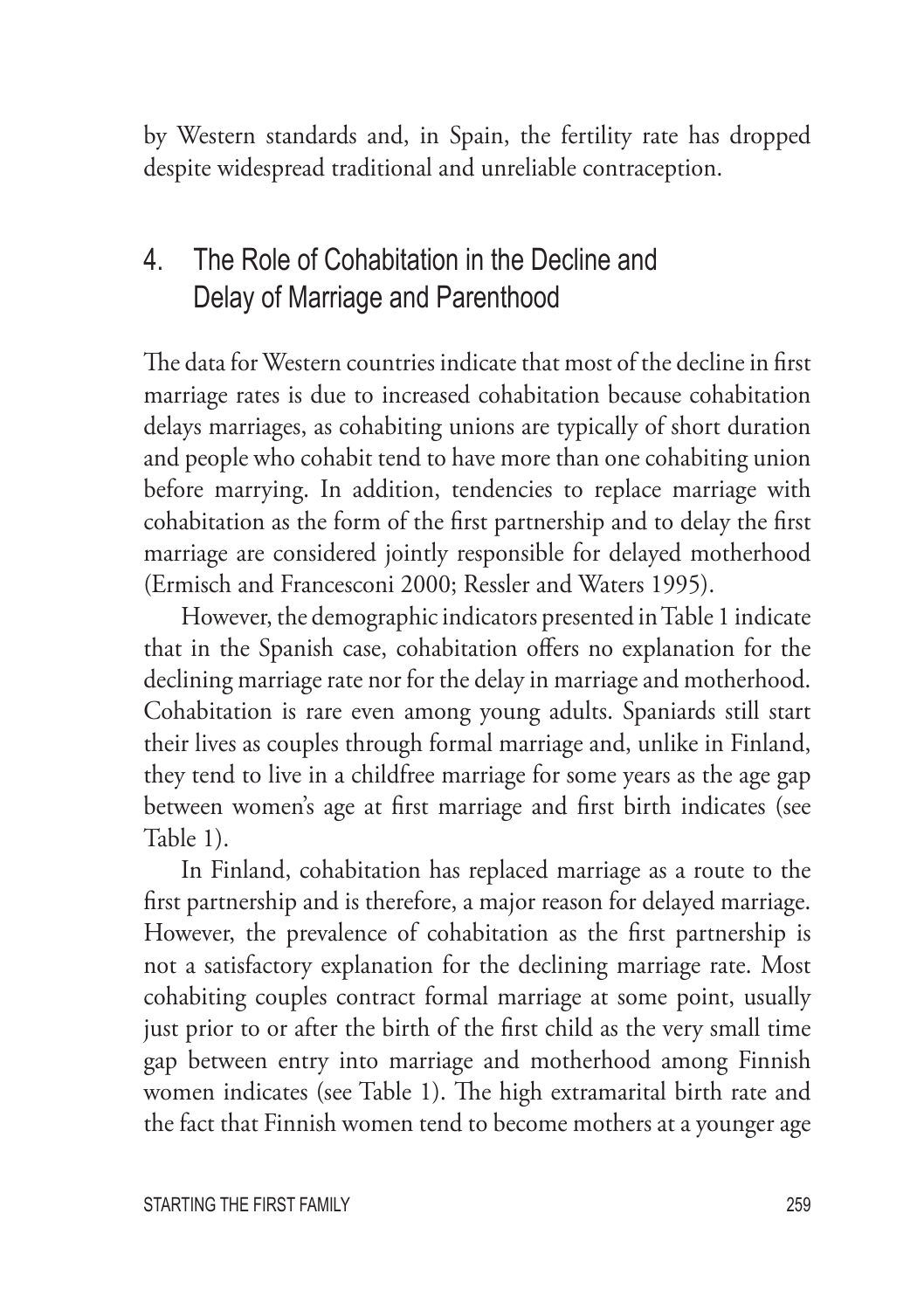than Spanish and other European women on average indicates that cohabitation does not necessarily delay motherhood.

# 5. Women's Employment: A Cause of Changes in the Patterns of Family Formation?

Besides the increased popularity of cohabitation and developed contraceptive techniques, the recent demographic trends and changes in the family institution have also been related to the changes in gender relations and to the increase in women's employment in particular (e.g. Becker 1981; Crouch 1999).

Female labour force participation increased between 1960 and the mid-1990s in all West European societies. In the present EU countries, the percentage of female labour force of total labour force increased from 32 percent in 1960 to 42 percent in 1995. Likewise, the proportion of women aged 15–64 in the labour force grew substantially. In 1960, 42 percent of women aged 15–64 in present-day EU countries were in the labour force, whereas the corresponding figure in 1995 was 57 percent (OECD 1997: 39, 41). Although women work increasingly outside the home their responsibility for the major share of domestic work has not diminished (Eurostat 1997). This double burden is seen as one of the factors causing changes in family formation, family life and instability of relationships.

According to the influential home economic theory (Becker 1981), the trend of declining marriage and fertility, increasing cohabitation and instability of marriage and family arise from the loosening of the specialised marriage and family model, which is a consequence of increased female labour force participation. Women are not financially or socially as dependent on their husbands as they used to be, and due to the unequal division of domestic labour between women and men, women gain less from marriage than men. Reduced benefit from marriage increases the numbers of single people, cohabiting couples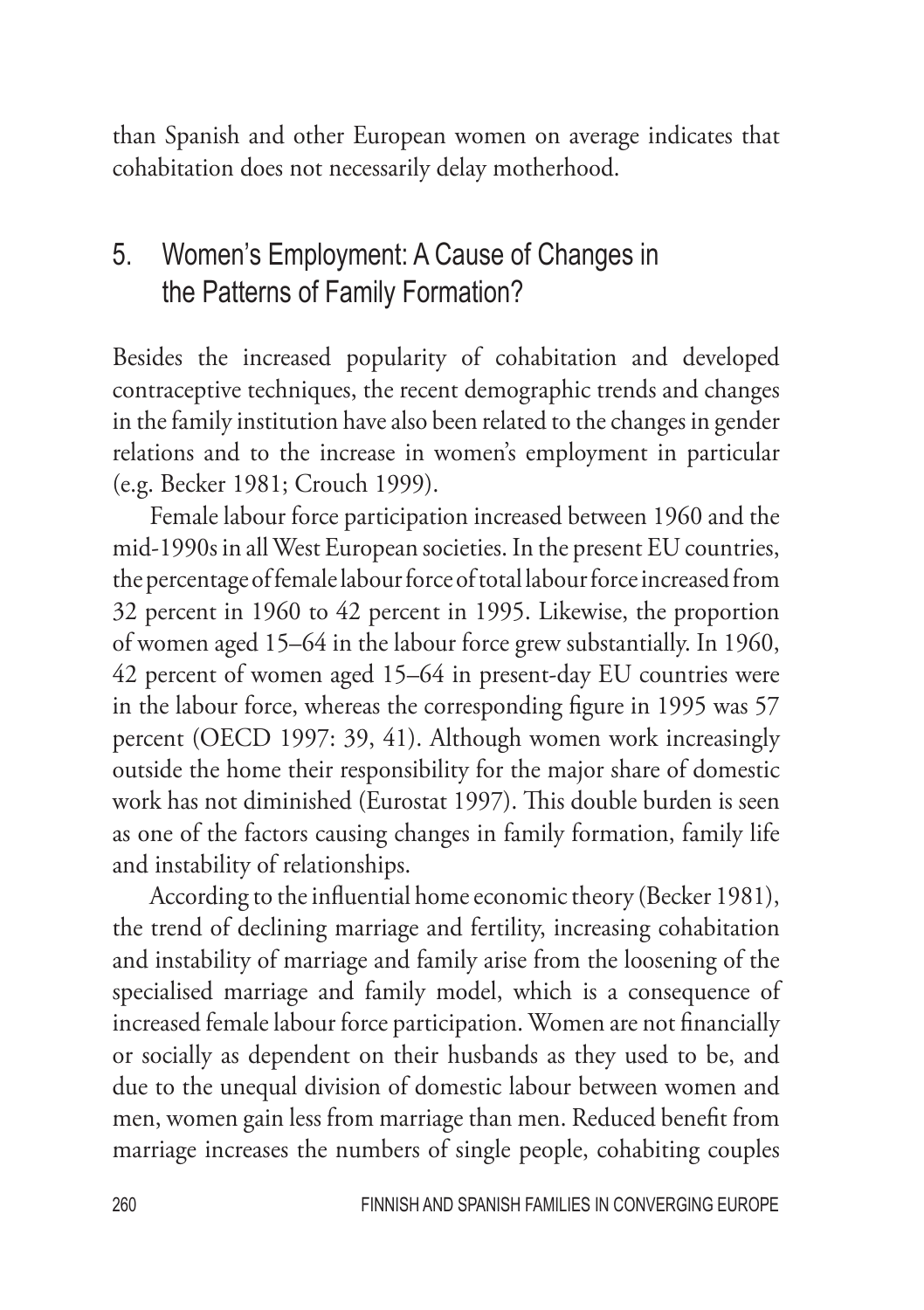and extramarital births, increases divorce and raises the numbers of female-headed single parent families. Furthermore, as women no longer identify themselves mainly as mothers and wives, the importance and benefit of children is reduced, causing a decline in fertility.

Rationalizing the demographic trends and changes of the family with changes in women's social position is problematic, especially if the theory is based on an outdated conception of marriage and the family. As Margaret Brining (2000: 87–91) points out, theories such as Becker's are based on the specialised marriage and family model based on a strict sexual division of labour between male breadwinner and female full-time homemaker. Such a model may be efficient as long as the spouses remain together for life but, nowadays, marriages are no longer indissoluble, grounds for getting a divorce have been facilitated and breadwinner/homemaker types of nuclear families are increasingly infrequent.

The theory also assumes that married couples always have or plan to have children, and that a husband can earn enough money to support the family. As for children, most but not all married couples have or plan to have children: some choose to be childless and others suffer from it. Furthermore, husband's single-handed providing capacity is not always adequate. In the past as well as today, two incomes are often necessary for the family economy (Ahn and Mira 1999; Brining 2000). Thus, as Montserrat Solsona (1998) points out, women's greater (financial) independence is not a cause for declining marriage and fertility but rather a precondition for young couples to form a household of their own and have children (also Paajanen 2002).

Although, the fertility rate in Europe has generally decreased as female labour force participation has increased, labour force activity as such does not necessarily impact on fertility. At present, the highest rates of female employment are in the Scandinavian countries (e.g. Finland) where fertility rates are also the highest. The lowest fertility rates, on the other hand, are in southern Europe (e.g. Spain) where women's employment rates are the lowest (Bareksten et al. 2002; Bettio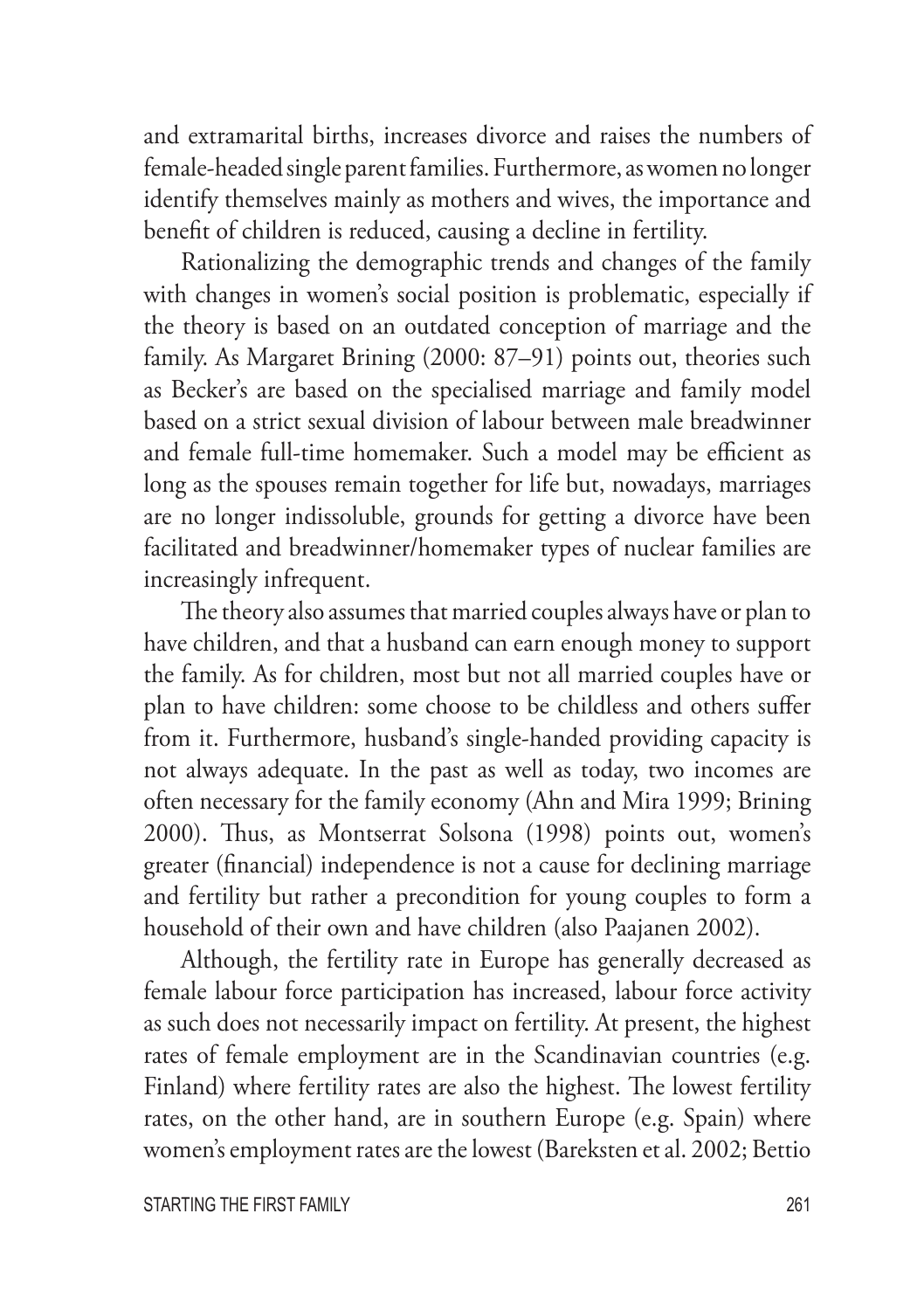and Villa 1998). Furthermore, even though women of childbearing age are now better educated and economically and professionally more active than ever before, this does not cause aversion to family formation and family life. Attitude and value surveys clearly show that a partnership and the family are highly valued as the essence of life, and most women and men hope for a steady relationship and expect to have children of their own (Inglehart 1997; Lewis et al. 1999; Melkas 1997; Orizo 1996). Besides, although women today have access to education and professional life, they are not a homogenous group with similar preferences.

According to Catherine Hakim, the work-lifestyle preferences of contemporary Western women can be classified into three main groups: home-centred, work-oriented and adaptive. Home-centred women prefer not to work, accept the sexual division of labour at home and prioritise children and family throughout their lives. Some home-centred women never work for pay and others have a job until marriage or childbirth. They may return to work after marriage if it is necessary for the family economy. At the other end, there are the workcentred or career-centred women. They prefer some other activity in life than motherhood and family life and invest in qualifications and training for their chosen activity. Although most childless women belong to this group, career-centeredness does not require single status or childlessness. A career-centred person fits family life around the career, in other words, she follows the stereotypical 'male' work and family history (Hakim 2000: 159–165).

The largest and most diverse group of women is the so-called adaptive women who, coping with the double burden, trying to reconcile family and work are therefore, often but mistakenly considered representatives of all modern women. Some women in this group consciously opt for employment and a family without either taking a clear priority and others have successful careers not by their own design but rather because of the opportunities emerging.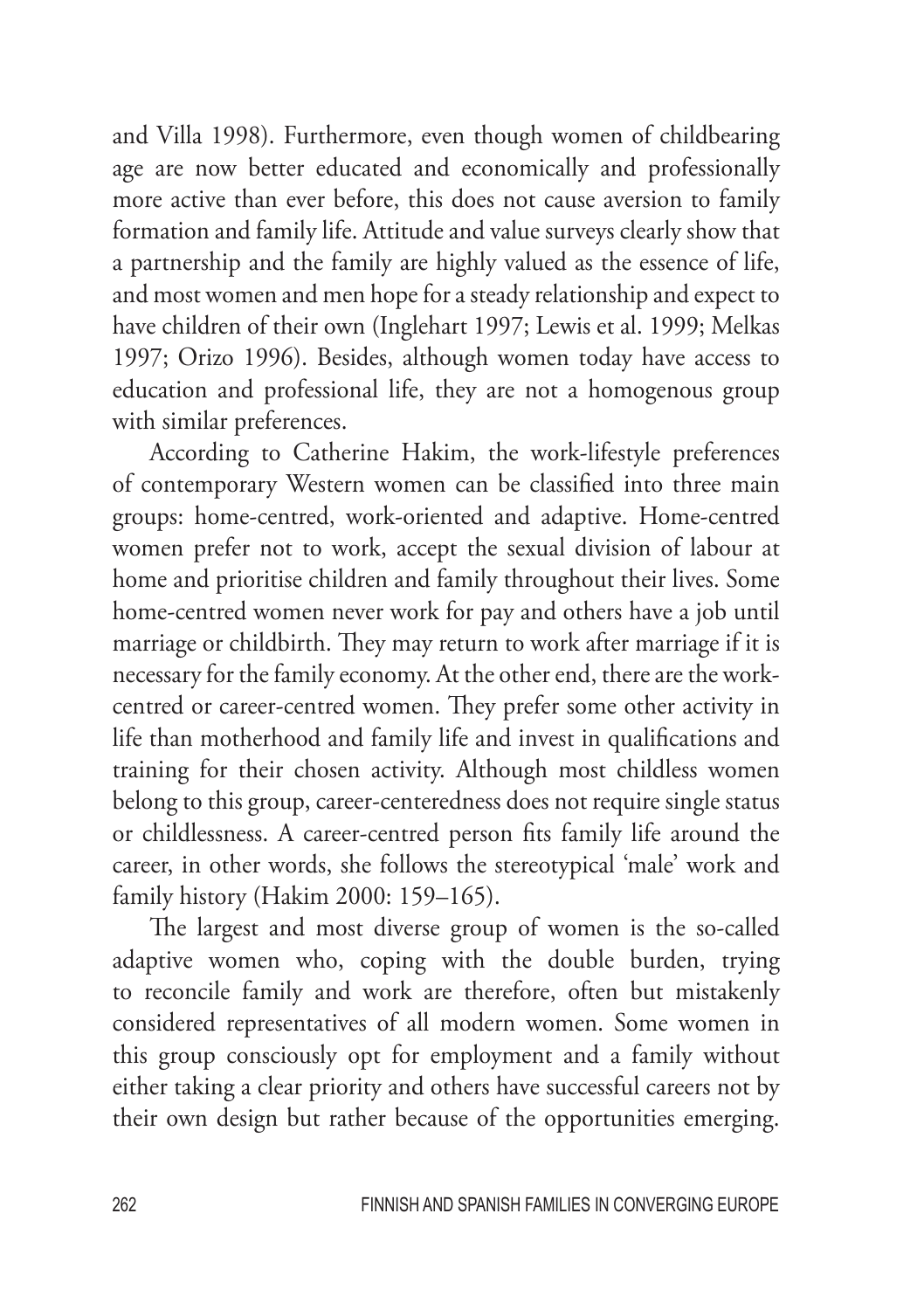In addition, some adaptive women can be characterized as drifters with no definite life plan, quickly modifying their goals in response to changes in society, economy and in their personal life situation (Hakim 2000: 165–168).

Changes in family formation are an outcome of several distinct but concurrent factors. The development and availability of effective contraception have influenced people's sexual behaviour and their attitudes towards relationships. Sexual activity has become separated from reproduction and formal marriage and, thus, being sexually active but single, living in a childfree marriage or living in a cohabiting union with or without children is possible and socially acceptable. Equal opportunity policies together with contraceptives have advanced women's access to education and exercise of an occupation with chances of advancement similar to those of men. However, despite improved options to make conscious life style choices, the framework within which the choices are made varies from one society to another.

# 6. Frameworks of Family Formation: The Labour Market and Family Policy

The reasons for the cross-national variation of patterns of family formation do not lie so much at the level of female labour force participation per se because it is growing everywhere. Rather, the difference is in how the state, social organisations, individuals and families respond to the fact of the increasing labour force participation of women (Tobío 2001). The labour market and public policies targeted at families are indicators revealing at least partly how society responds to the changing societal role of women and of the attitude society adopts to the family. In the following, the connections between the labour market, family policy and family formation in Spain and Finland are examined.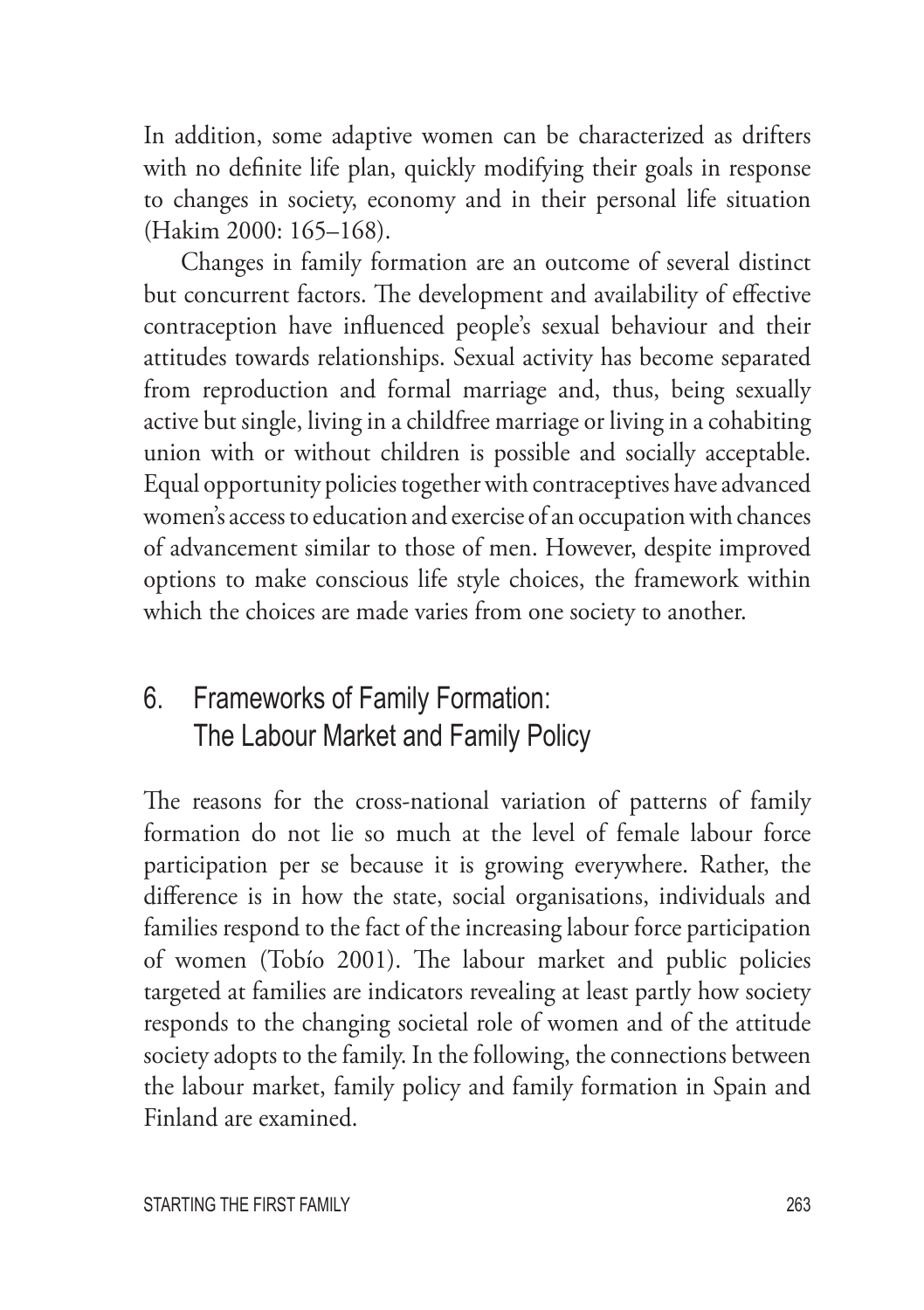#### 6.1. The Labour Market, Family Policy and Family Formation in Spain

Spanish women's labour force participation has increased considerably in recent decades. In 1960, the proportion of women in the labour force was 26 percent and by 1995 the figure had risen to 45 percent (OECD 1997). Nevertheless, the labour force in Spain remains more heavily masculine than in most other European countries (de Miguel 1998) and thus the female employment rate remains below the EU average (see Table 3). One reason for this is the legacy of the authoritarian period  $(1939-1975)$ . The Franco regime and the Roman Catholic Church advocated a strict division between public and private spheres and women were discouraged from interests other than motherhood. Furthermore, the joint taxation penalised twoearner families until the end of the 1980s (Fernández Cordón 1998; Radcliff 2001).

The male breadwinner/female homemaker ideology is still reflected in the segmented labour market: middle-aged men enjoy job security, higher wages and protection against unemployment, whereas women and young people have severe difficulties in landing secure jobs and protection schemes. The broadly accepted idea behind the segmentation of the labour market is that when employment is scarce, jobs should be reserved for male heads of families (Flaquer 2000).

Unemployment has long been a severe problem in Spain and worsened in the economic recession of the early 1990s (de Miguel 1998). As the economy recovered, the general unemployment rate fell but women's unemployment has remained considerably higher than men's. In 1999, female unemployment was 23 percent whereas male unemployment had dropped to 11 percent (Table 3). Youth unemployment is considerably higher in Spain than in the European Union countries on average. Besides unemployment, employment on fixed term contracts is clearly more common in Spain than elsewhere in the EU region (Table 3). Although temporary contracts are common among women and men alike, they affect women and young people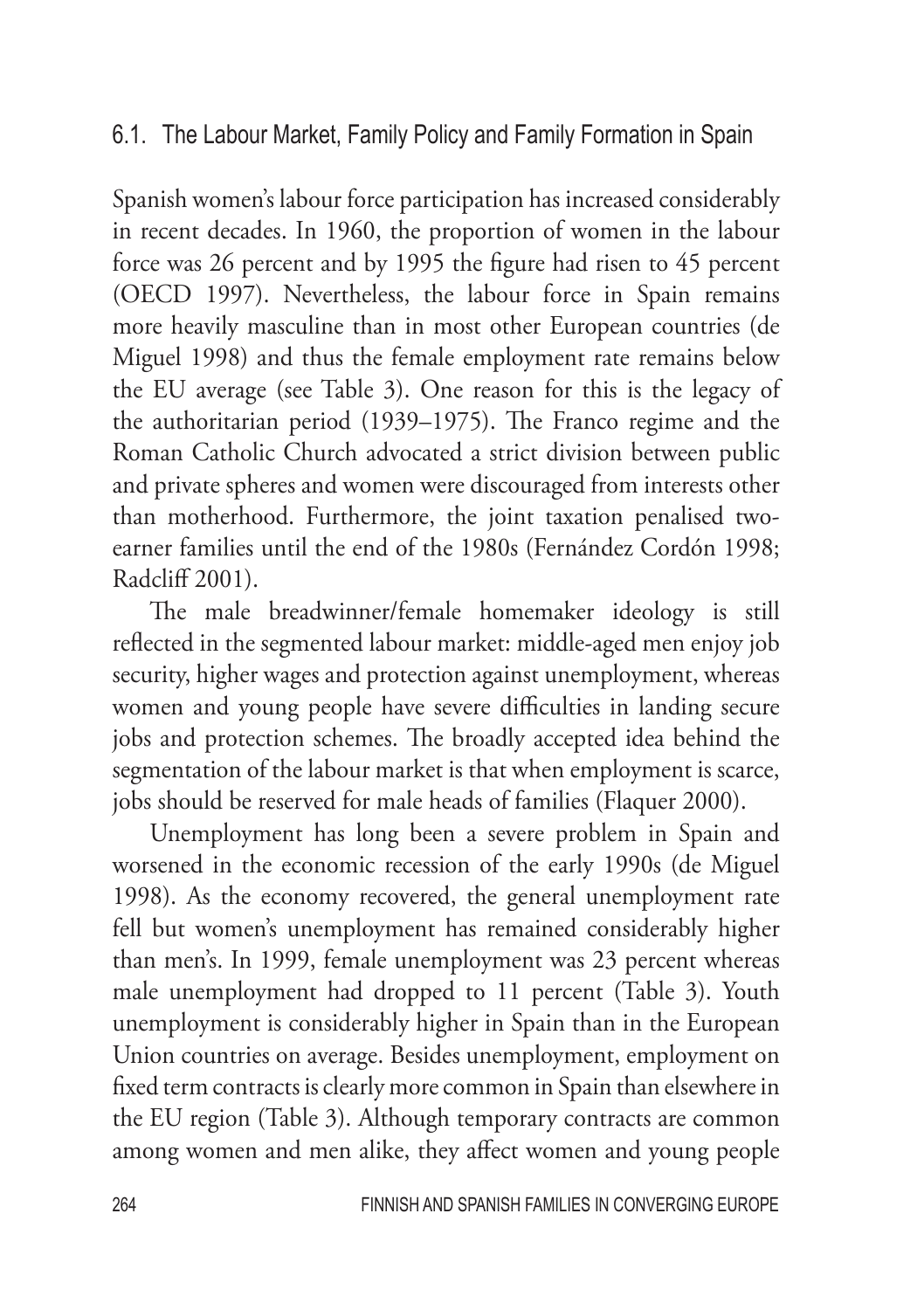in particular (Table 3) leading to occupational and financial insecurity (Fernández Cordón 1997; Flaquer 2000).

The precarious employment situation of young adults is closely linked to delayed and declining marriage and fertility. Unemployment and precarious employment cause uncertain living conditions and future prospects, leading to postponement of leaving the parental home, marriage and childbearing (Ahn and Mira 1999; Solsona 1998). In fact, Namkee Ahn and Pedro Mira (1999:30) suggest that the recuperation of fertility in Spain requires job creation and improved confidence among young people about their future employment prospects.

The male breadwinner ideology prevalent especially on the labour market collides with the 'anti-authoritarian' ideas accompanying democratisation. The private sphere, that is family, housewifery and motherhood acquired a negative image because of the key role of family and motherhood in the Franco regime. Consequently, women's entrance into the public sphere was encouraged and emphasised in public discussion (Radcliff 2001). At the same time, the family disappeared from the political agenda as the backlash against the Francoist wide-ranging and gender specific pro-natalist family policy that promoted motherhood and reinforced masculine authority and power within the family (Naldini 2000: 71–72). Consequently, equal opportunity policies of women were considered progressive while family policy was regarded as regressive. Even feminists have prioritised legal reforms guaranteeing equal opportunities in education and the labour market over services and benefits targeted at women and families with children (Radcliff 2001; Tobío 2001).

Thus, paid work became conceptualised as a choice: women are 'free' to work and pursue a career if they want. However, family responsibilities are not a matter of choice (Tobío 2001: 344). In fact, the Spanish welfare system is grounded on the family and care provided by women. This contradiction between freedom to choose whether to work for pay or not and the obligation of family responsibilities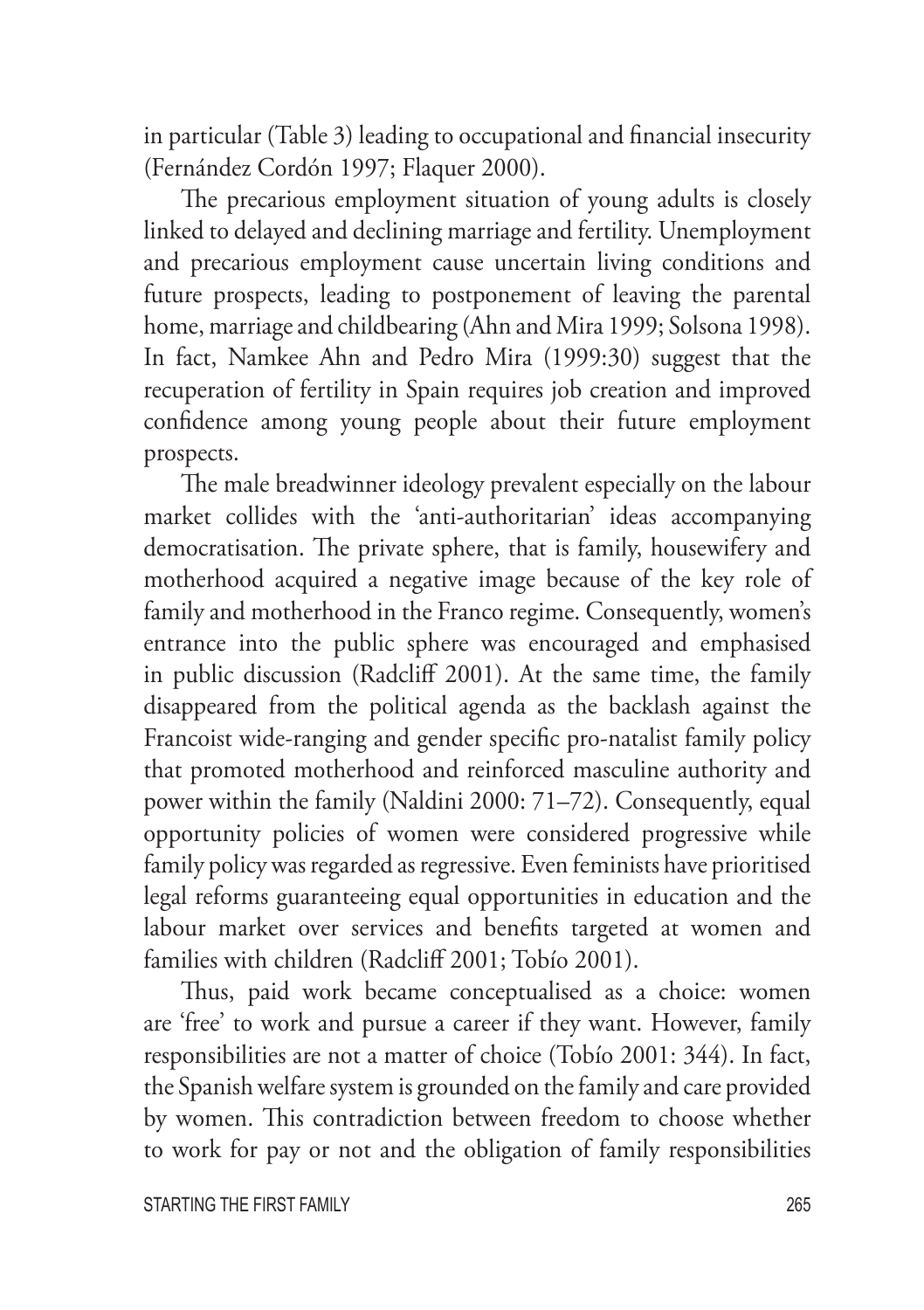irrespective of one's occupational choice leads to a situation where the reconciliation of work and the family is considered a personal problem of women, not a public problem. It is assumed that those women who choose to work can cope with childcare and domestic tasks as well.

The fact that the female labour force activity rate is constantly increasing in the absence of comprehensive 'family-friendly' policy indicates that women are coping in one way or another. In many cases women's part-time work is a strategy for combining work and family (Hakim 2000), but in Spain women's part-time work is rare compared with the EU average (see Table 3). Furthermore, in contrast to the EU in general, where the most common reason for working part-time is family responsibilities, the reasons of Spanish women are inability to find a full-time job or not wanting a full-time job for one reason or the other. On the other hand, the single most often evinced reason for not being in the labour market is homemaking. Compared with the EU average, a significantly larger proportion of Spanish women with children under 17 years of age are non-employed but those who are employed, work full-time (Meil 1999: 56). Apparently those Spanish women working for pay prefer to work full-time or lack attractive part-time options.

According to Constanza Tobío's study (2001) on Spanish women's strategies for reconciling work and family, the main strategy is to have another woman, a grandmother or hired domestic help, to take care of the children and home. So far the other woman has usually been the grandmother because she is available, trusted, reliable and flexible, and her services are free. A 'substitute mother' at home is also a perfect solution for society because women are taking care of their problem by themselves, requiring no response from society to their new social and economic position.

Some legal reforms and initiatives to promote the reconciliation of work and family life have recently been made. There have been major investments in education and, consequently, the capacity of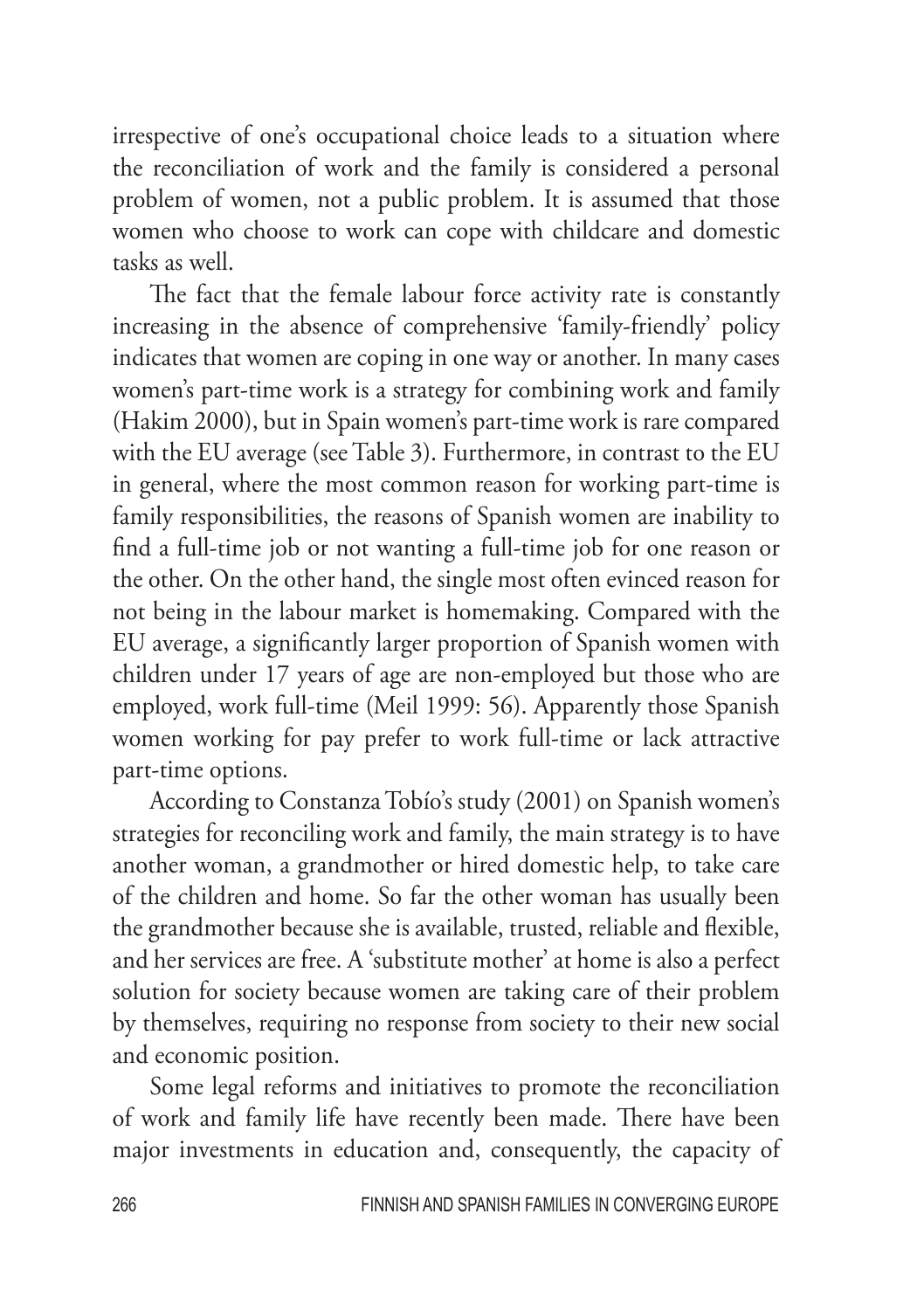pre-schools for children aged 3–6 now meets the demand. However, child care services for children under 3 is scarce and mostly private and expensive. This and the lack of co-ordination between school hours and working hours poses problems (Bertelsmann Foundation 2002a; Tobío 2001).

Nevertheless, no forceful demands for public measures were made until very recently. A new law of 1999 with the major objective of improving the reconciliation of work and family life forbids dismissals related to use of family leave arrangements, pregnancy and maternity leave. Second, fathers are encouraged to take part in child care as a mother can transfer ten weeks of her 16 weeks of paid maternity leave to the father and the parents can use these weeks concurrently. Parental leave and entitlement to reduced working time remain unpaid although they have been extended to take care not only of children but also of a relative in need of care. This family leave is restricted to a maximum of one year, whereas the maximum for parental leave is three years. Although the new law brought some improvements, it expends no resources on extending paid leave schemes nor on care services for children and the elderly. Furthermore, the reformed legislation does not include measures to reduce employment insecurity, which severely limits the attractiveness and use of family-related leave entitlements (Bertelsmann Foundation 2000: 23).

One of the strategies for coping with the difficulties of reconciling work and family is delaying and reducing the number of children. Children are not explicitly said to be an obstacle to employment but delay in having children and reducing family size are reportedly done for economic and professional reasons. On the other hand, children are nowadays considered to cost so much that first, two incomes are needed and second, most can only have one or two children even though they may want more (Bettio and Villa 1998; Orizo 1996). According to Constanza Tobío (2001), the way in which people argue their decisions concerning childbearing and the number of children desired reveals that there is no going back to the old gendered division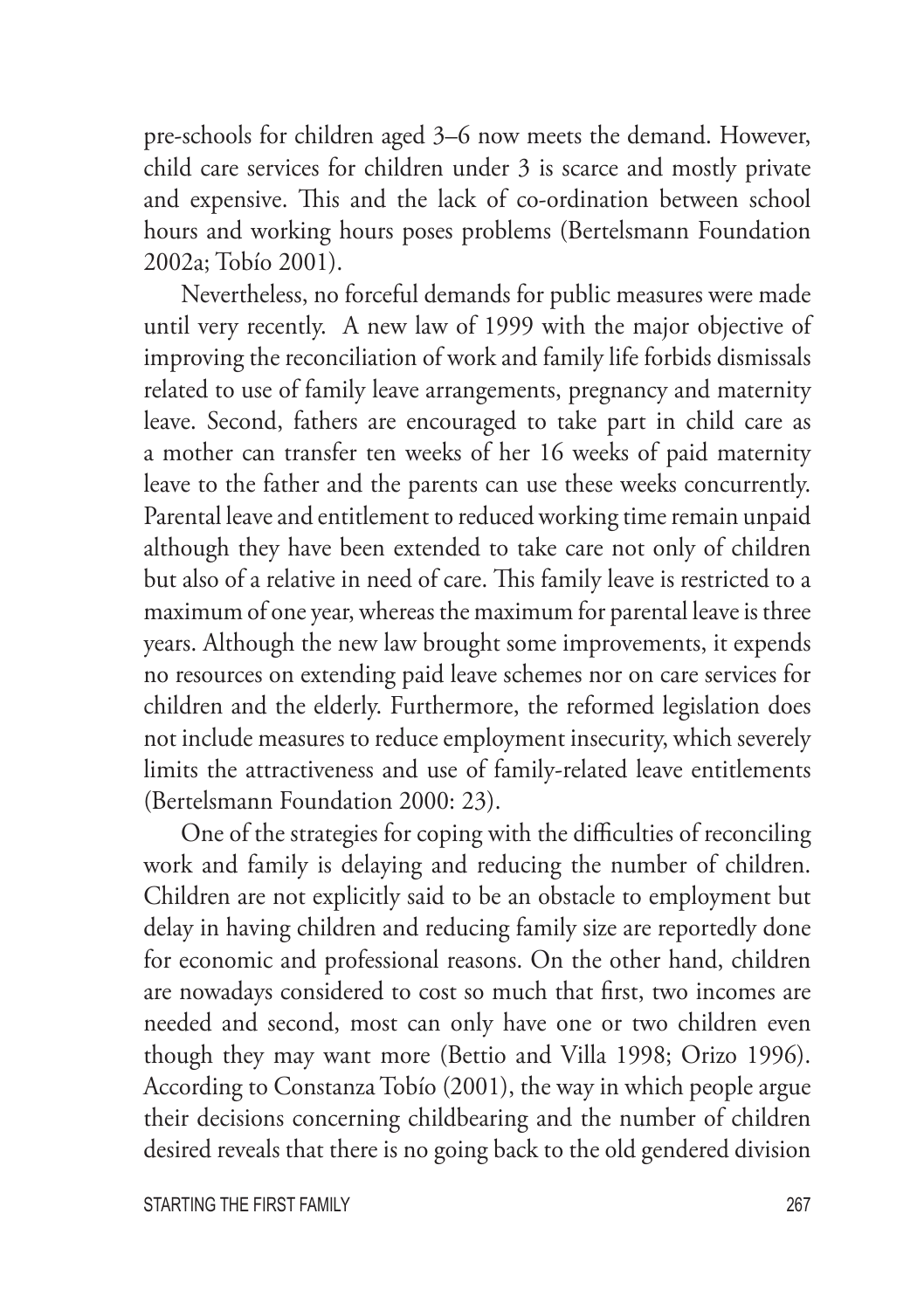of labour because women's economic activity is seen as a precondition for having children in the first place.

#### 6.2. The Labour Market, Family Policy and Family Formation in Finland

In Finland, women have long been engaged in employment in large numbers. The proportion of women in the labour force was already 44 percent in 1960 (OECD 1997). Since the early 1960s, women of all age groups and especially mothers with small children have been entering the labour market at the same rate as men and, thus, by the 1970s a dual-earner family was a norm (Alestalo et al., forthcoming). Finnish women and men occupy work life quite evenly compared with women and men in Spain or EU countries in general and the female employment rate is high by EU standards (see Table 3).

However, changes on the labour market and the economic recession in the 1990s had an adverse effect on the labour market situation of women and young people. Women's unemployment has traditionally been lower than men's (Yearbook of Population Research in Finland xxxv 1998–1999) but since the recession the decrease in women's unemployment has not been as fast as men's, mainly because women are more often employed by the public sector where the effects of economic growth since the mid-1990s are not as visible as in the private sector (Alestalo et al., forthcoming). Youth unemployment is almost as high in Finland as in Spain (Table 3). It rose sharply due to the recession in the early 1990s and has not come down as much as unemployment overall (Laaksonen 2000). Similarly, atypical work and fixed-term contracts in particular affect young people and women more than men. However, long-term unemployment is not as great a problem in Finland as it is in Spain and in the EU countries on average (Table 3).

Given the connections between the labour market and family formation, the labour market situation of young adults is of special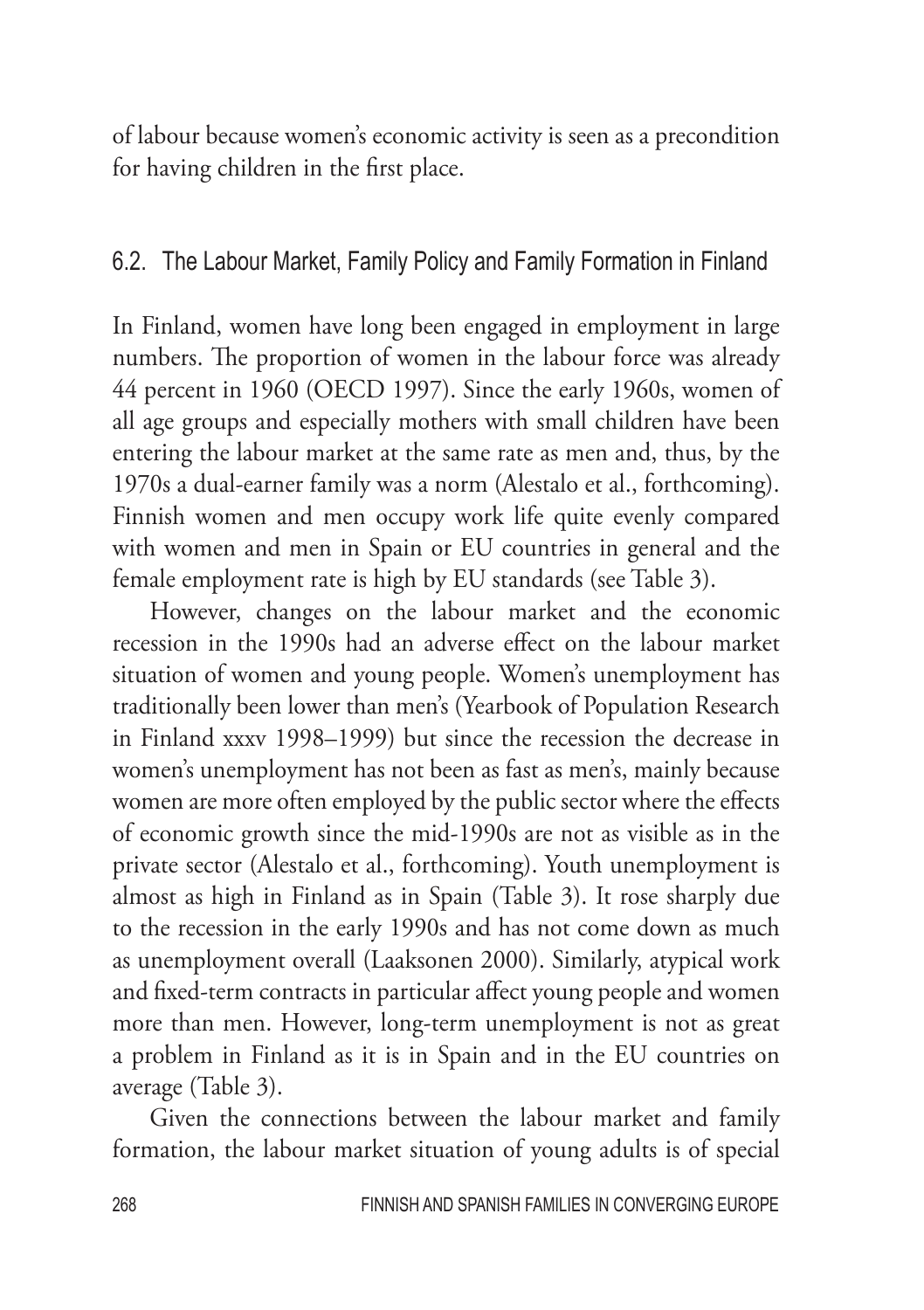importance. Young people's difficulties in achieving financial independence is responsible for the postponement or even the rejection of childbearing (Paajanen 2002) but, unlike in Spain, the precarious employment situation and low income level has not prevented young people from leaving home to live either alone or with a partner. This is largely due to the individual social security system, the financial aid system for students, student housing and housing allowances (Laaksonen 2000).

The low figure of women's part-time work is often mentioned as a Finnish peculiarity, but as we have seen above, women's parttime work is also rare in Spain (see Table 3). In Finland, the most common reasons for part-time employment among women and men are inability to find a full time job (41% women, 35% men) and education and training (25% women, 42% men) (see Table 3). This indicates that part-time workers in Finland are often students. Education and training among women and men alike are the most common reasons for not being in the labour force. Only 20 percent of Finnish women give homemaking as a reason for not being in the labour force, which is substantially lower than the corresponding EU figure, not to mention Spain (Table 3).

Part-time work is not an option for Finnish women because of the normative nature of full-time work and because no attractive options for work part time exist (Salmi 1996). The majority of Finnish mothers with children under age 17 are employed and working full-time. The number of non-employed mothers is high only among women with very small children (aged 0–2), which indicates that most under 3 year olds are taken care of at home by their mothers. However, the statistics are misleading here: women on maternity leave are counted as employed, whereas women who are on parental leave or on the child home care allowance are counted as non-employed even though they have a job to return to (Meil 1999: 55).

The high female employment rate and the norm of working full-time are usually connected with the availability of social services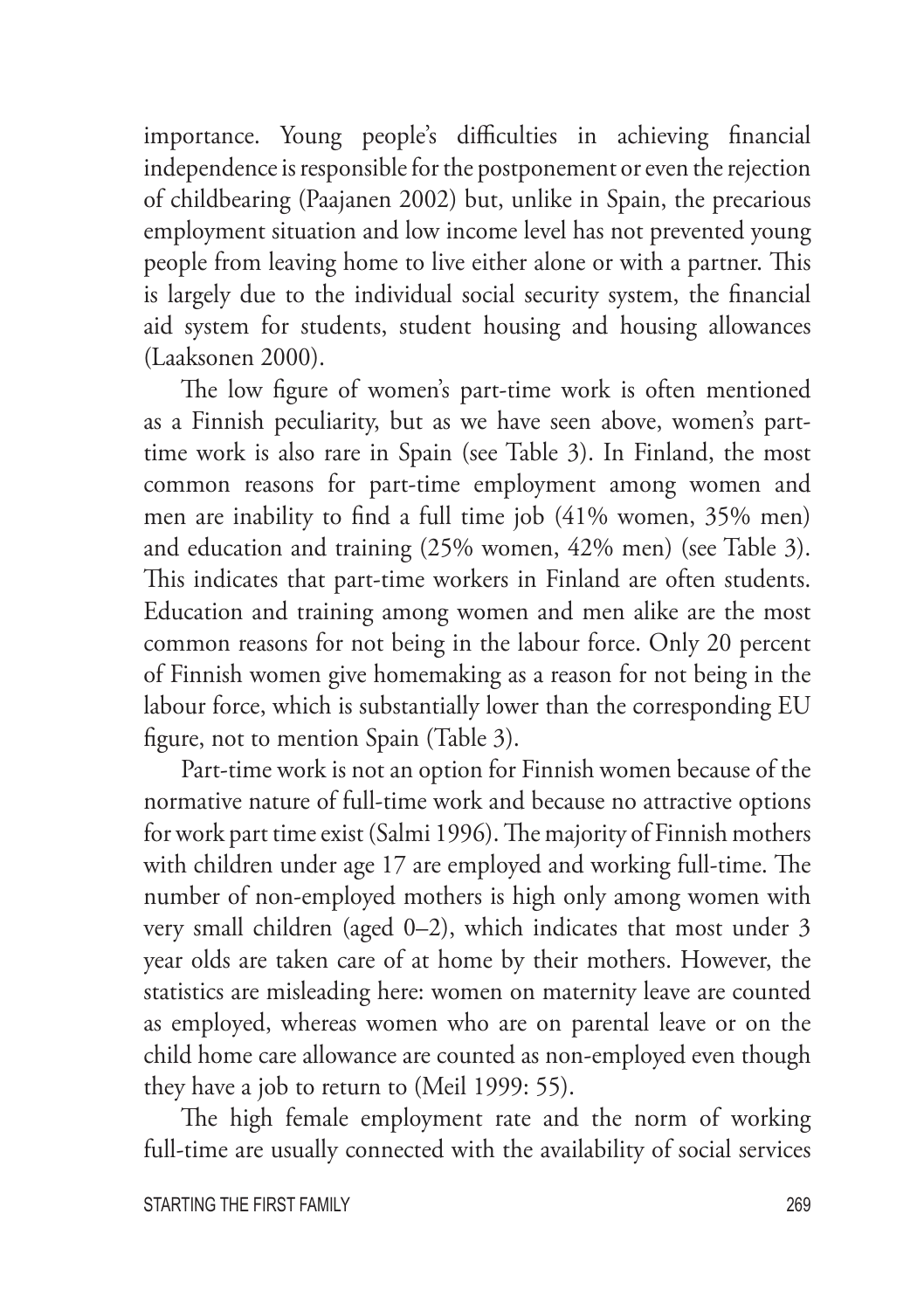(Esping-Andersen 1999). However, the post-war mass entry of women into the labour market was not facilitated by social services targeted at families with children. In fact, the development of institutional child care services started only in the 1970s in response to the problems resulting from increased female employment (Anttonen 1999). On the other hand, the expansion of the public sector favoured the growth of female employment, as the majority of workers in social services, education and public administration are women (Women and Men in Finland 1999).

Services for families with children and paid leave schemes are not only considered to facilitate women's employment but also to increase fertility (Anttonen 1999). As for leave schemes, Finnish as well as Spanish maternity and parental leave schemes are among the most generous in the EU region in terms of duration. However, the difference is that in Finland the leaves are paid whereas in Spain, most of the leaves are not (Gauthier 2000). The total length of maternity and parental leave in Finland is 263 weekdays. The first 105 weekdays are the maternity leave period and the next 158 weekdays are the parental leave period when the allowance is granted either to a mother or a father or to both parents by turns. Fathers are entitled to a paternity allowance for 18 weekdays during either the maternity leave period or the parental leave period. The allowances are determined by the recipient's taxable income. Furthermore, parents are entitled to unpaid care leave until a child turns 3, and when the leave expires, they have the right to return to their old jobs. In addition, a parent of a child under 3 who wishes to reduce her/his working hours is entitled to a partial care allowance (Bertelsmann Foundation 2002b). However, this is not much used, largely because of the negative attitude of employers (STM 2002).

In the 1990s, the focus of the policy measures targeted at families with children was to develop the care system for small children and to offer various opportunities for families to arrange child care. Since 1996, all pre-school children (under age 7) have been entitled to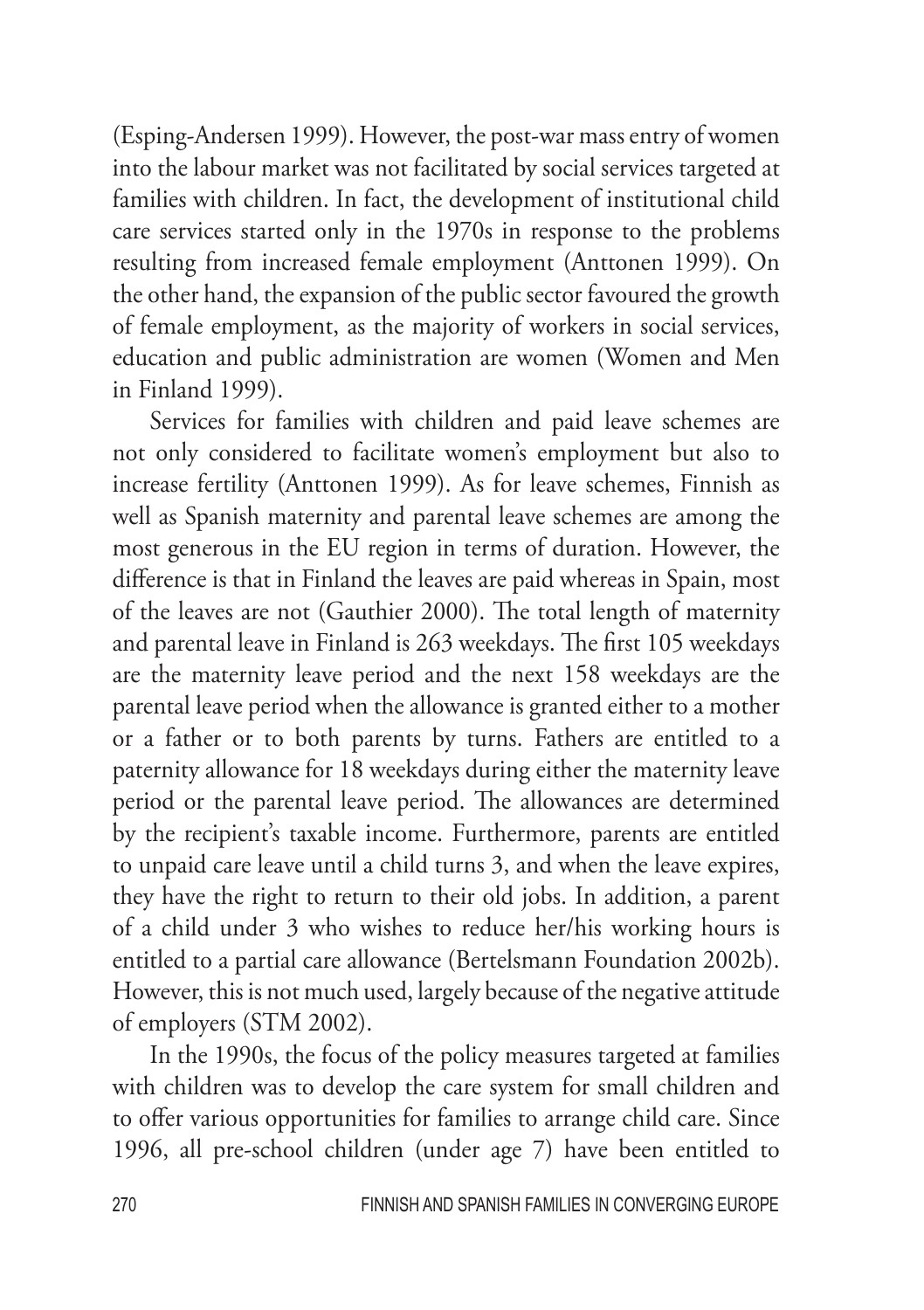municipal day-care. In 2000, 62 percent of children aged 3–6 and 32 percent of children under age 3 were in municipal day-care. Almost 60 percent of children aged 1–2 were taken care of at home or by other arrangements than municipal day-care. In most cases, mothers stay at home receiving the child home care allowance. In addition, the allowance for private child care is available for families who want to arrange child-care by themselves e.g. in private day-care (STM 2002). Moreover, since August 2000, every child has been entitled free preschool education for a year before the start of compulsory education at age 7. Regardless of the investments in child care facilities, privations and shortages persist. Due to the changes in work life such as extended opening hours of shops and increased overtime, the need for child care in the evenings, at nights and during weekends has increased. There is also a shortage of after-school care for children (Anttonen 1999; STM 2002).

The introduction of the child home care allowance in 1985 facilitated the reconciliation of family and work, and seems to have had a positive effect on the fertility rate, which has risen since the introduction of the child home care allowance (see Table 1). The system appears to encourage having children in succession because it offers an affordable way to arrange child care for several pre-school children. When the child home care allowance was launched, there was a shortage of labour force and the use of the allowance offered a substitute for the non-existent option of part-time work for overemployed mothers. However, in the recession in the early 1990s job insecurity grew and the periods of child home care allowance shortened (Rissanen 2002).

The 1990s, saw serious setbacks in reconciling work and family: day-care fees rose, the child home care allowance was cut and the taxation of the allowance tightened in relation to income taxation. Therefore, the care of children at home is no longer an inviting or economic option for the majority of families. In fact there is a danger that the child home care allowance will become an option for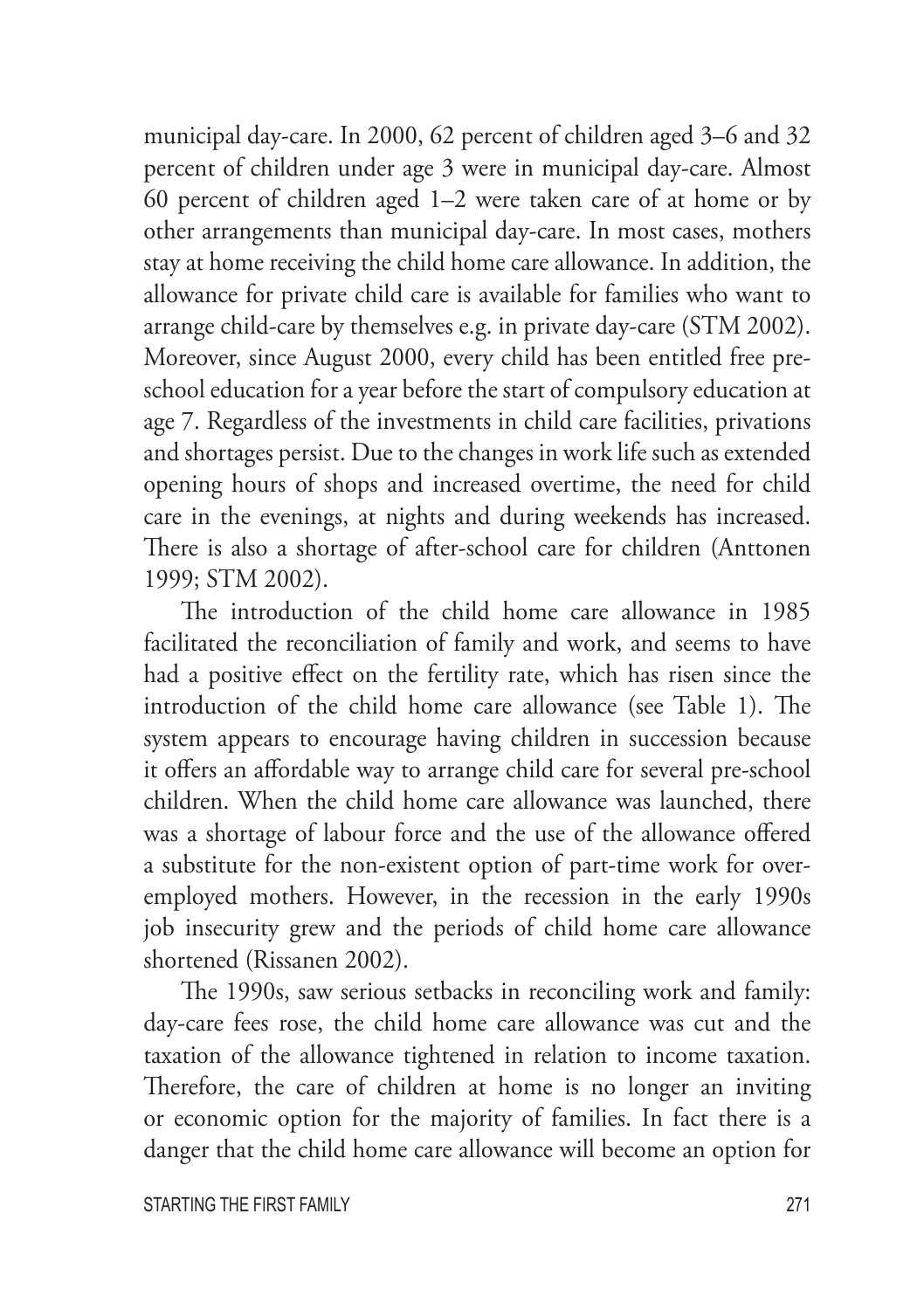TABLE 3. Selected indicators of the labour market situation of women and men aged 15-64 and young people aged under 25 in Finland, Spain and the *TABLE 3. Selected indicators of the labour market situation of women and men aged 15–64 and young people aged under 25 in Finland, Spain and the*  European Union, 1998-1999. *European Union, 1998–1999.*

| Selected labour market indicators                             | FINLAND<br>Women | Men              | Tdal<br>15-64 | Young<br>-25 | SPAIN<br>Women<br>15-64                                 | Men                  | Total                 | Young<br>-25 | EU15<br>Women                                | Men   | Total                 | Young<br>-25 |
|---------------------------------------------------------------|------------------|------------------|---------------|--------------|---------------------------------------------------------|----------------------|-----------------------|--------------|----------------------------------------------|-------|-----------------------|--------------|
|                                                               | 15-64            | 15-64            |               |              |                                                         | 15-64                | 15-64                 |              | 5-64                                         | 15-64 | 15-64                 |              |
| Employment rate (%), 1999                                     |                  |                  |               |              |                                                         |                      |                       |              |                                              |       |                       |              |
| Employees working part-time (%), 1999 <sup>2</sup>            |                  |                  |               |              |                                                         |                      |                       |              |                                              |       |                       |              |
| Employees with fixed term contracts (%), 1999 <sup>3</sup>    | នគ្គ ម្ពុង       | ξ∞ ホ ≍ ¼         | 62828         |              |                                                         | $8a \approx 25$      | ది <sub>∞</sub> జ ఉ ఉ | 87はある        | 8 8 <del>2</del> = 4                         |       | <u>တ္ထိ ဓာ သ</u> ာ ထိ | នងន្ទ្រីន    |
| Unemployment rate (%), 1999 <sup>4</sup>                      |                  |                  |               |              |                                                         |                      |                       |              |                                              |       |                       |              |
| Jnemployed 12 months or more (%), 1999                        |                  |                  |               |              |                                                         |                      |                       |              |                                              |       |                       |              |
| Part-time workers by reason for working part-time (%), 1998 5 |                  |                  |               |              |                                                         |                      |                       |              |                                              |       |                       |              |
| Education or training                                         |                  |                  | ı             | ı            |                                                         |                      | ı                     | ı            |                                              |       | I                     | I            |
| Family responsibilities                                       | <b>2542</b>      | <del>ಭ</del> − ೫ | I             | I            | $\omega \simeq 2$                                       | = – ಇ                | I                     | I            | $^{\circ}$ $\approx$ $^{\circ}$              | 7 ల బ | Ţ                     |              |
| Not able to find a full time job                              |                  |                  | $\mathbf{I}$  | I            |                                                         |                      | I                     | I            |                                              |       | Ţ                     |              |
|                                                               |                  |                  |               |              |                                                         |                      |                       |              |                                              |       |                       |              |
| Reasons given for not being in the labour force, 1998         |                  |                  |               |              |                                                         |                      |                       |              |                                              |       |                       |              |
| Education or training                                         |                  |                  | I             | I,           |                                                         | ఇ -                  | ı                     | I,           |                                              |       | I,                    |              |
| Home making                                                   |                  |                  | I             | ı            | <b>R</b> &                                              |                      | I,                    | I,           | 23                                           | స్ –  | ı                     |              |
| Health problems                                               |                  |                  | I             | I            |                                                         |                      | I                     | I            | $\infty$                                     |       | I,                    |              |
| Receiving income                                              | ននគ្នេទ 5        | $B - B = 5$      | I             | ı            | $\begin{array}{c}\n4 & 6 & 6 \\ 6 & 6 & 6\n\end{array}$ | 54                   | I                     | I,           | $\overline{z}$ $\overline{z}$ $\overline{z}$ | おお    | I,                    |              |
| Other                                                         |                  |                  | I             | ı            |                                                         | $^{\circ}$ $\approx$ | I                     | ı            |                                              | 두올    | I                     |              |
| Total                                                         |                  |                  | ı             | I            |                                                         |                      |                       | ı            |                                              |       |                       |              |
| - No data available.                                          |                  |                  |               |              |                                                         |                      |                       |              |                                              |       |                       |              |

Employment rate represents women and men in employment as a percentage of the population aged 15-64 and as a percentage of population aged under 25. ¹ Employment rate represents women and men in employment as a percentage of the population aged 15–64 and as a percentage of population aged under 25.

Percentages of employed women and men aged 15-64 and percentage of young people aged under 25 who are in part-time employment.

Percentages of employed women and men aged 15-64 and percentage of young people aged under 25 working on fixed term contradts.

Unemployment rate represents women and men as a percentage of the active population aged 15-64 and as a percentage of those under 25 years old who, during the reference ° Percentages of employed women and men aged 15–64 and percentage of young people aged under 25 who are in part-time employment.<br>≀ Percentages of employed women and men aged 15–64 and percentage of young people aged unde week, (a) had no employment, (b) were available to start work within the next two weeks, (c) had actively sought employment during the previous four weeks and (d) who had week, (a) had no employment, (b) were available to start work within the next two weeks, (c) had actively sought employment during the previous four weeks and (d) who had already found a job to start later. (The active population is defined as the sum of persons in employment and unemployed persons). already found a job to start later. (The active population is defined as the sum of persons in employment and unemployed persons)<br>Aged 15+

Sources: Franco 2000; United Nations 2000b: 145, 147. *Sources*: Franco 2000; United Nations 2000b: 145, 147.<sup>5</sup>Aged 15+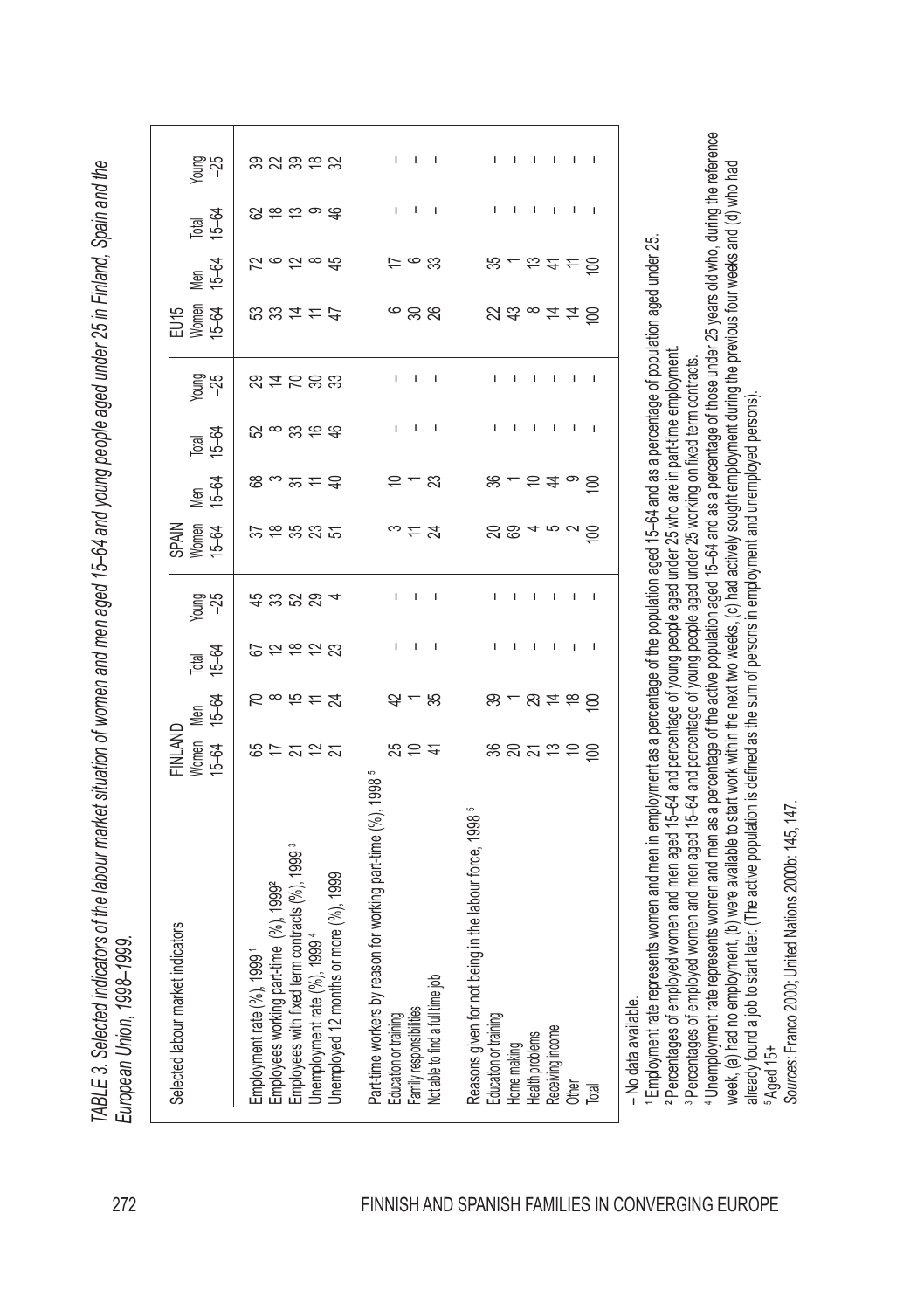only the very wealthy or for low-income families (Hiilamo 2000). Furthermore, re-entry to the labour market after a period of home care has become more difficult in spite of the recuperation of the labour market. Although no substantial evidence exists, there are signs that employers avoid hiring women because they are likely to use leave schemes and because employers are obliged to hold their jobs for them during the leaves. Difficulties in mothers' re-entry to the labour market and employers' reservations about employing women in the first place may signal growing female discrimination in the labour market and a strengthening of male breadwinner ideology (Rissanen 2002).

#### 6.3. Deductions about the Spanish and Finnish Cases

The low female employment rate and extremely low fertility in Spain are often explained by the lack of public support for families, which encourages neither women's wage work nor childbearing. In contrast, the Finnish characteristic of high female employment rate and relatively high fertility is explained by the family-friendly public policy that aims at a reconciliation of family and work and encourages both women's wage work and childbearing. But both the Finnish and the Spanish cases indicate no obvious correlation between the level of policies targeted at families with children and the level of female employment. First, Finnish women's and mothers' mass entry into the labour market took place before public policies and services targeted at families were developed and second, the Spanish case indicates that lack of services and benefits does not prevent women and mothers from being professionally active. Unlike their mothers, who were mostly full-time homemakers, the majority of the present generation of Spanish women in the prime of their reproductive years are in paid work, even without radical developments in 'family-friendly' policy (Tobío 2001).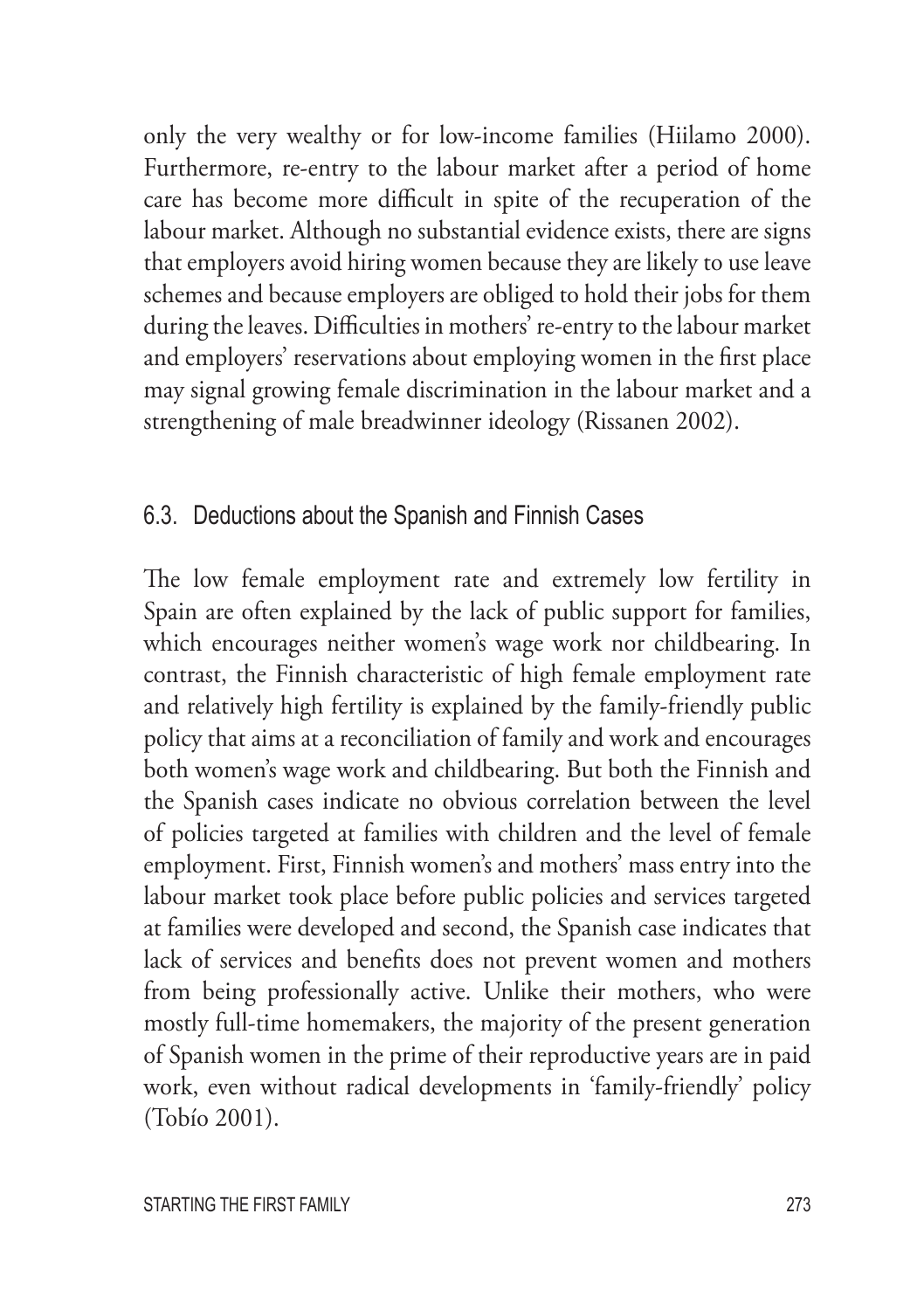However, although the effect of public policy on fertility has been found to be minor (Gauthier 2000), the two cases indicate that policies may have either positive or negative effects. Taking the new activity pattern of Spanish women into account, the inadequacy of benefits and services for families with children might be one of the causes for the decline in the fertility rate and family size. At least, according to Spaniards, the insufficiency of public support for families is a main reason for the low fertility and diminishing family size (Orizo 1996; Meil, 1999). In Finland, the fertility rate rose in the course of the 1980s when 'family-friendly' services and benefits were developed and, on the other hand, the recent downward trend in the fertility rate may reflect the 1990s retrenchments of resources targeted at families. According to a recent study, Finns consider public support for families inadequate and one of the major reasons for hesitations about having children or, rather, about having several children (Paajanen 2002). Thus, the public support for families seems to affect the decision about the number of children but not so much the decision whether to have children at all.

What seems to have a crucial impact on fertility and formation of the first family is the working situation and steady income. Lack of stable employment has made a substantial contribution to the decrease of marriage and fertility in Spain. Historical and more recent observations in several Western societies suggest that the precarious employment situation of men, in particular, has a negative effect on fertility and marriage rates (Ahn and Mira 1999). This correlation is, perhaps, more pronounced in Spain than in Finland because of the social persistence of the male breadwinner/female full-time homemaker ideology. Given the deterioration in women's labour market situation and the fact that men tend to earn more than women, it is likely that in Finland, too, men's financial insecurity has a greater negative effect on family formation and childbearing than women's.

More than the labour market situation in general, the labour market situation of young people in particular seems to be the focal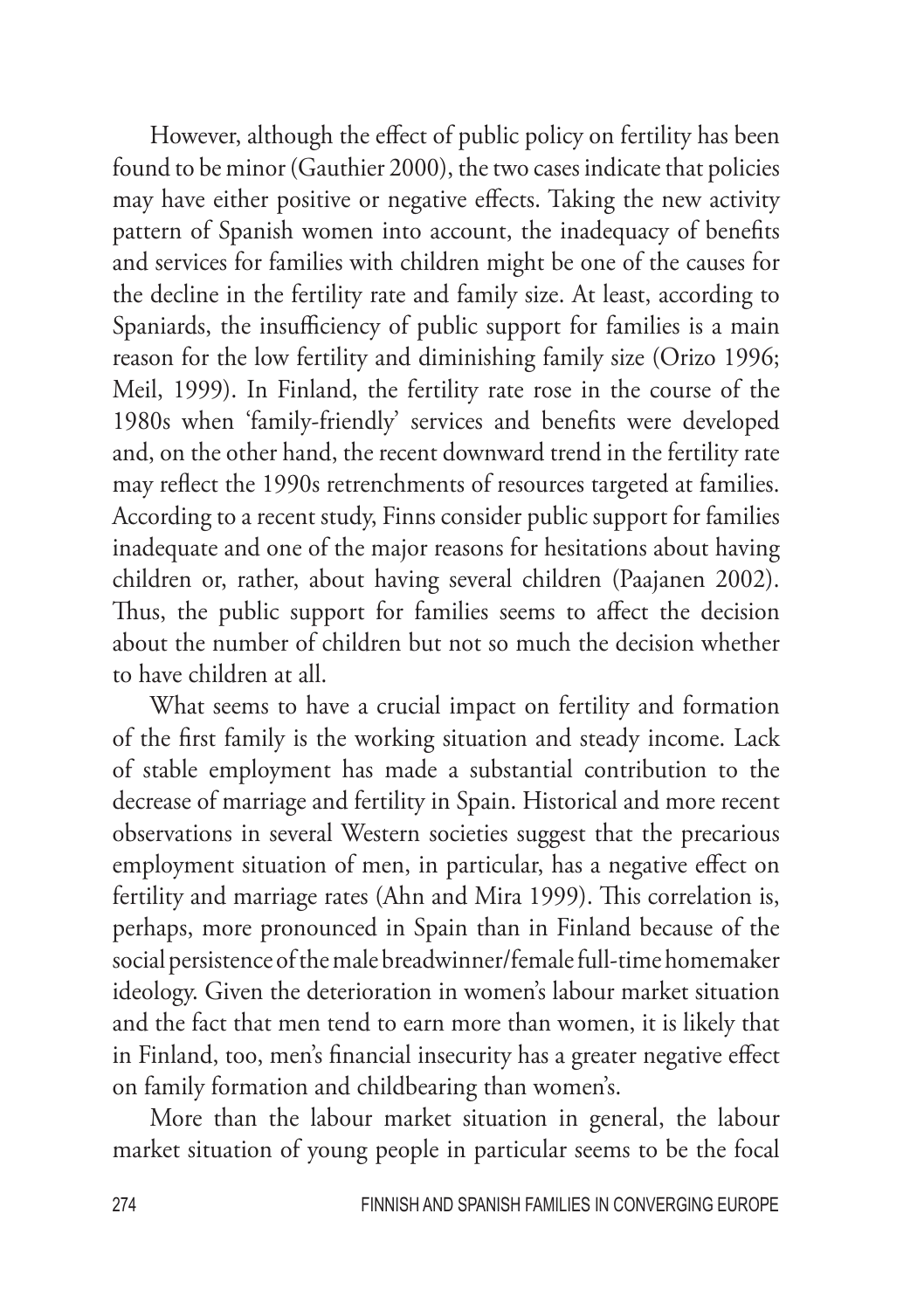factor for low fertility and changes in the patterns of family formation in Spain and Finland. In the 1990s and for even longer in Spain, fixed term contracts and unemployment among young people have been more endemic in Spain and Finland than in the EU region on average (Table 3). In both countries, the precarious labour market situation and the financial insecurity of young people causes inability to plan for the future and fear of committing oneself to children and to a family of one's own. The fact that the declining fertility among women aged 20–29 shows no sign of reversal in either of the countries while a recuperation of the fertility is discernible among women aged 30–39 (Table 2) reflects the importance of financial stability (Instituto de la Mujer 2001; Paajanen 2002). In both countries, people want and need to secure their financial situation before forming a family, as sufficient income is the precondition for household formation and having children.

The responses of Spanish and Finnish societies to the changing role of women and to the family, indicate ambivalences. In contemporary Spanish society, the public discourse emphasises the new role of women and gender equality but social structures continue to maintain the traditional family and sexual division of labour. The labour market favours middle-aged men at the expense of women and young people. In public policy, reluctance to develop paid leave schemes and care services for children reflect the idea that women are expected either to fall into the category of home-centred women or to manage as best they can after becoming mothers.

In Finland, public discourse endeavours to uphold the image of an egalitarian and even gender-neutral society. The underlying idea of Finnish (gender) equality is that every adult ought to have an occupation and income of her/his own (Salmi 1996). In quantitative terms, the labour market is fairly gender equal, but the weakening of women's and young people's labour market position since the 1990s recession could be interpreted as a sign of increasing male breadwinner ideology. In accordance with the Finnish ideal of equality, public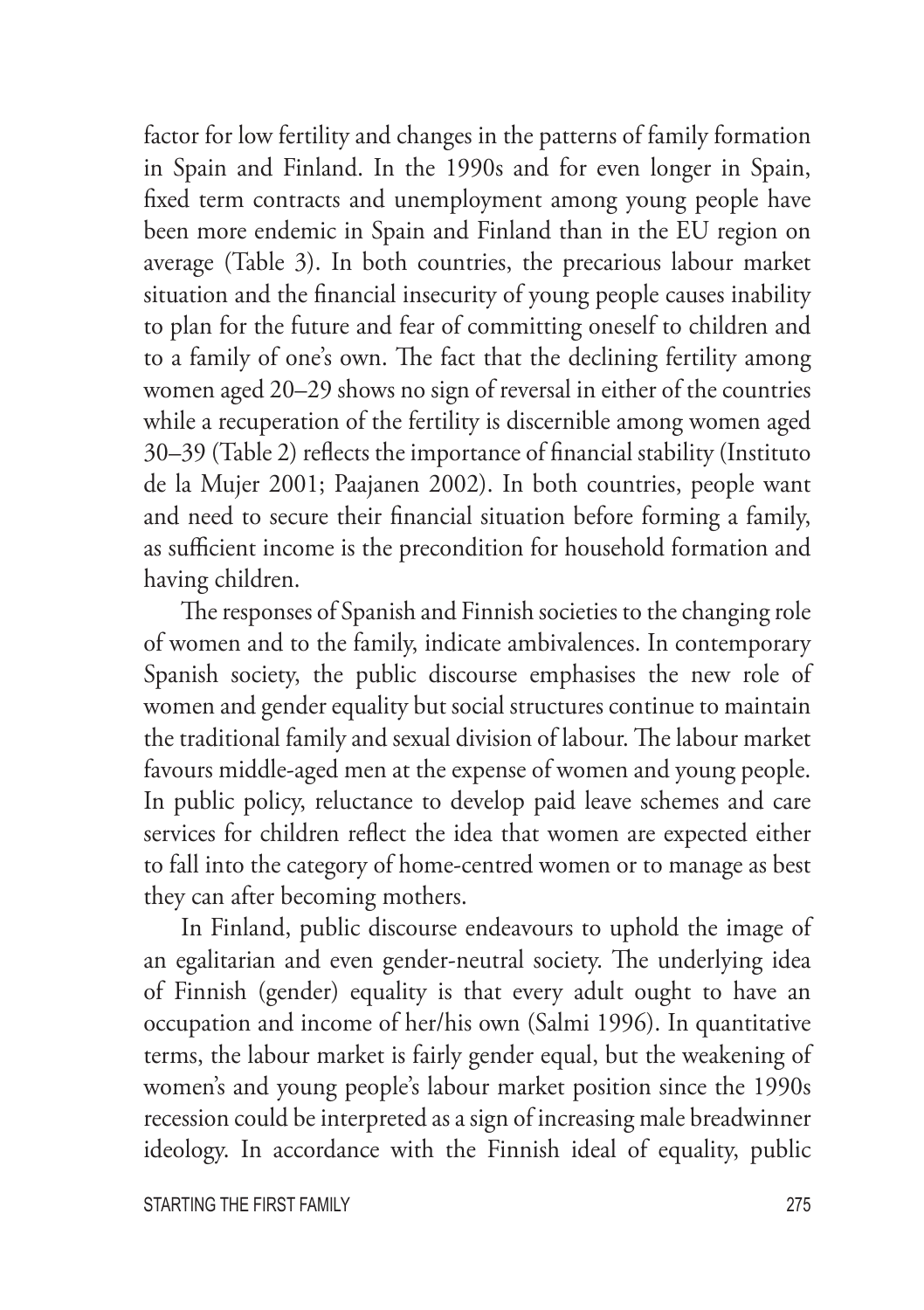policy encourages mothers' full-time wage work, although it has also endeavoured to enable the care of small children at home. However, the recent setbacks in the reconciliation of family and work confirm the necessity of two incomes. This, together with the normative nature of the two-earner family and full-time employment, makes homecenteredness a life-style option for only few.

# 7. Summary

Long-term demographic trends have been parallel in Finland and Spain in recent decades: marriage rates have fallen, fertility rates have declined and marriage and parenthood have been delayed. Regardless of these parallel trends, the profiles of family formation are distinct in the two countries. The greatest differences in family formation between the countries are that the fertility rate is relatively high in Finland and extremely low in Spain and that parenthood is delayed even longer in Spain than in Finland.

The most commonly evinced explanations for the recent demographic changes are the development and availability of modern contraceptives, the increased popularity of premarital cohabitation and the increased labour force participation of women. However, the cases of Finland and Spain challenge the validity of these explanations.

Even though the contraceptive revolution occasioned a remarkable change in reproductive practices, there is no causal link between the use of modern contraceptives and fertility levels (Coleman 1996). Modern contraceptives are available in Spain and Finland alike but their use is more widespread in Finland than in Spain and fertility in Spain is still considerably lower than in Finland.

The Finnish and Spanish cases also question the role of premarital cohabitation in the delay and decline of marriage and childbearing. The marriage rate is practically as low in Spain as it is in Finland although cohabitation is common in Finland but rare in Spain.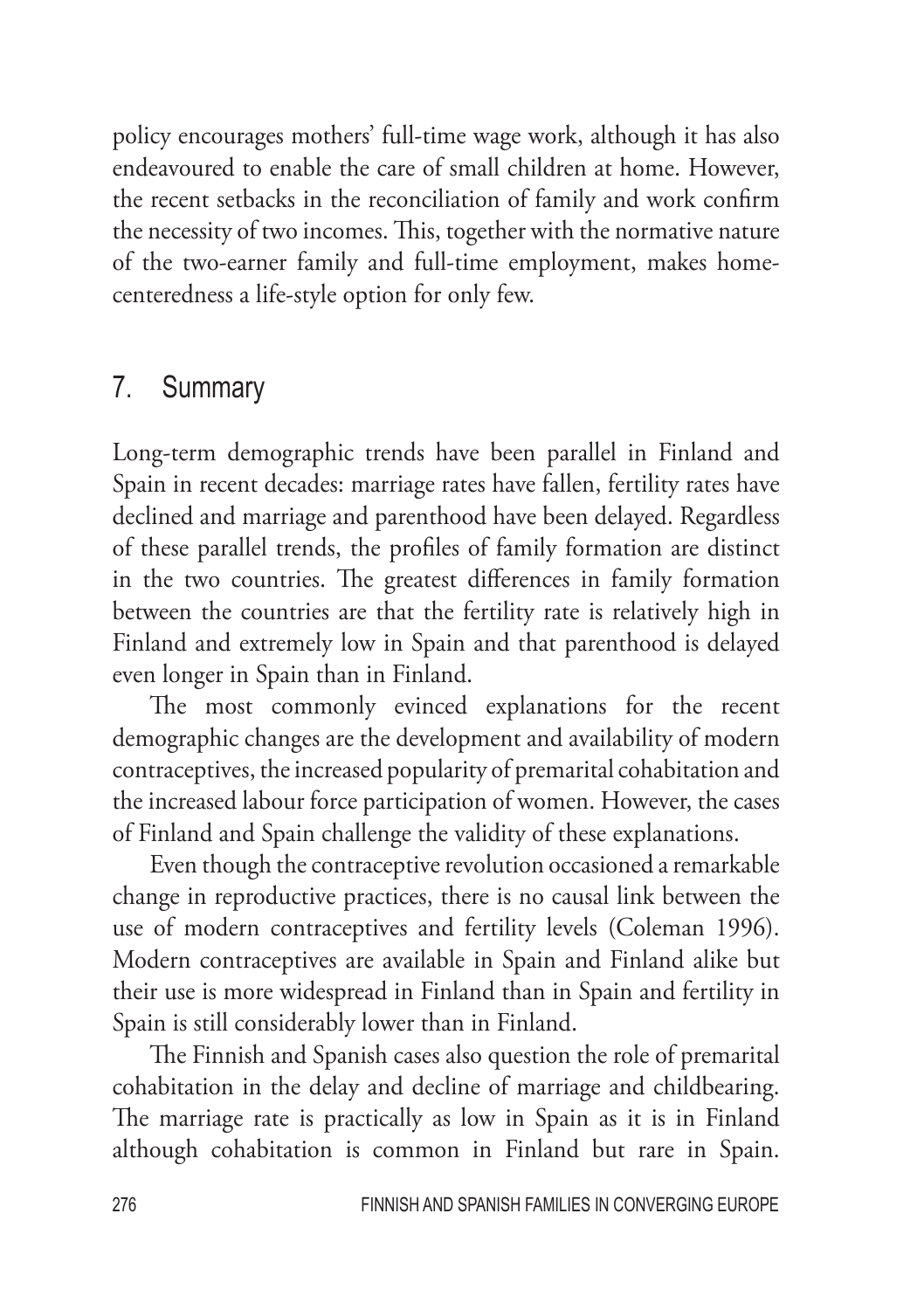Furthermore, births outside marriage are uncommon in Spain. Consequently, cohabitation does not explain the decline or delay of marriage and childbearing in Spain. In Finland, however, premarital cohabitation delays marriage but not parenthood. Finnish women tend to become mothers prior to marriage and cohabiting couples marry as their families grow.

Furthermore, the causality between women's increased labour market activity and changes in fertility is also doubtful. In Finland, both women's employment rate and fertility rate are high by European standards, whereas in Spain both the fertility rate and female employment rate are low. The gender equal labour market and familyfriendly public policies in Finland and segregated labour market and underdeveloped family support in Spain are common explanations for these differences. However, the Spanish case shows that although a segregated labour market and inadequate public support for families may complicate women's entry into work life they do not prevent it. The female employment rate in Spain is constantly rising, the majority of the younger women are in employment and two-earner families are the norm among younger generations. The Finnish case confirms this finding: women's mass-entry into the labour market in the 1960s and 1970s was not facilitated by family-friendly public policy and services; these were developed afterwards. The Finnish case also suggests the effect of public policies on fertility may be either positive or negative: without a decrease in the number of employed women, the fertility rate rose at a time when family-friendly policies were actively developed in the 1980s and, conversely, the rise of fertility ceased in the 1990s when the resources targeted at families were pared down.

In the cases of Finland and Spain, the precarious employment situation and financial insecurity of young people seem to be the focal factor affecting fertility and patterns of starting the first family. The effect of young adults' precarious employment situation on fertility and family formation may be more pronounced in Spain and Finland than in other EU countries due to higher unemployment and incidence of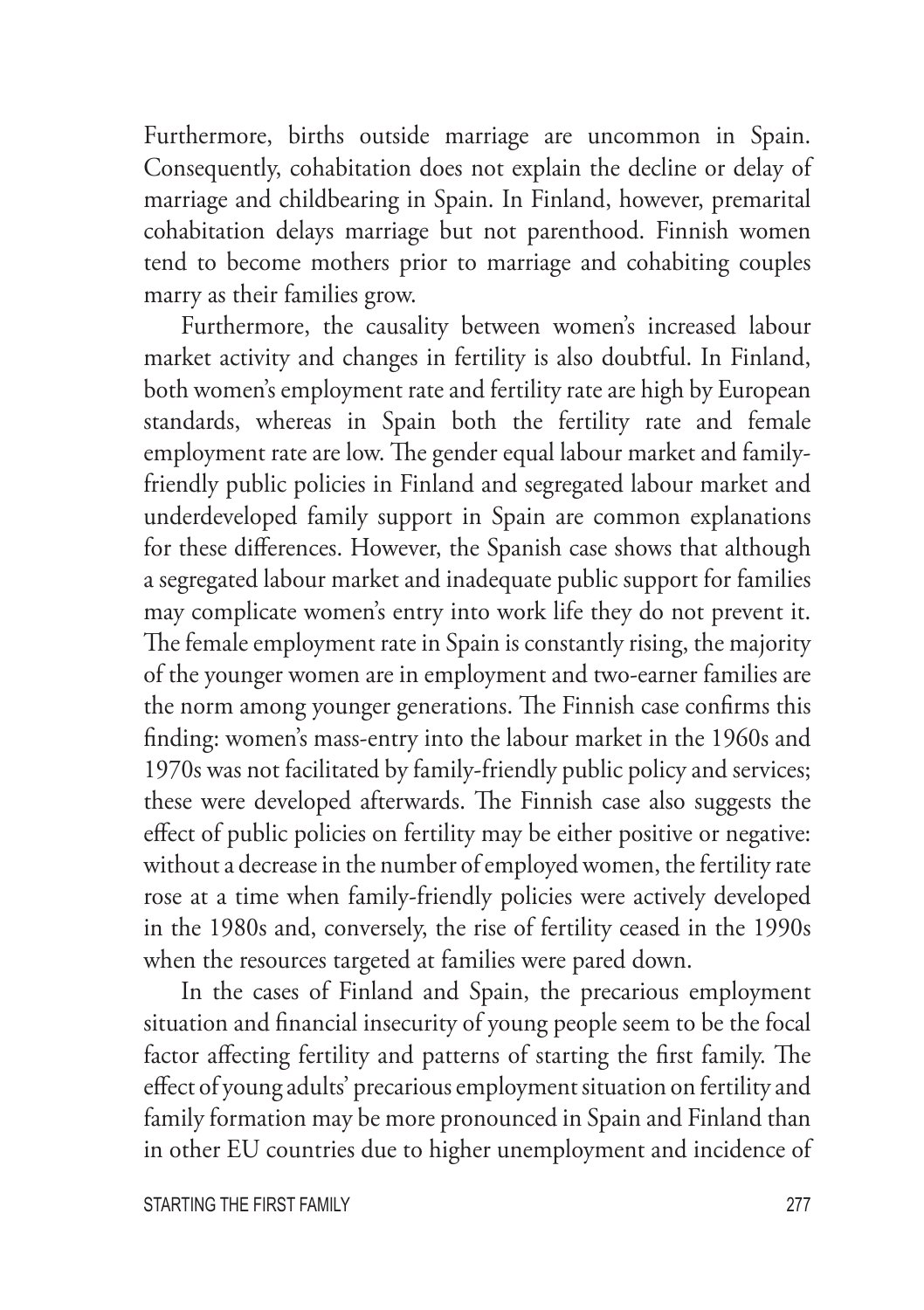fixed term employment than in the EU region on average during the 1990s and for even longer in Spain. In both countries, unemployment and precarious employment cause insecurity, inability to plan for the future and postponement and even rejection of such commitments as marriage and childbearing. Employment and income are important for men and women alike because two incomes ensure a realistic possibility of establishing a common household and a family.

Nevertheless, the unstable labour market and low and unsteady income of young people as well as ever-longer time spent in education has a stronger negative effect on family formation in Spain than in Finland. The uncertain living conditions of young people and extended studying postpone leaving the parental home, life as a couple (married or cohabiting) and parenthood longer in Spain than in Finland. Due to the more extensive social support system in Finland, independent living and family formation are possible without a steady income and capital. The scarcity of subsidies in Spain accentuates the absolute necessity of financial stability as a precondition for family formation.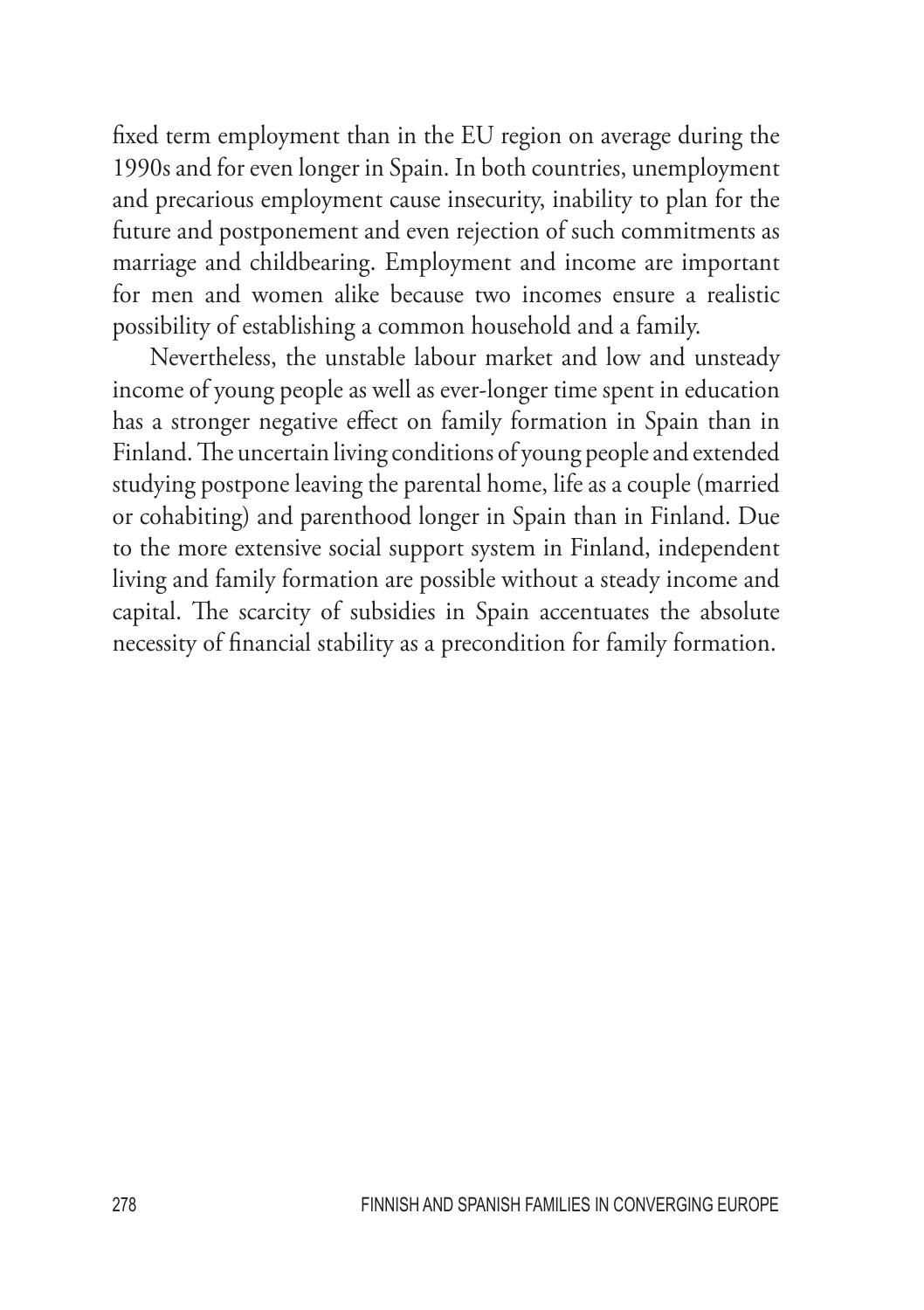# References

- Ahn, Namkee and Mira, Pedro (1999) *Job Bust, Baby Bust: The Spanish Case. Working document 99-06.* FEDEA-Fundación de estudios de Economía Aplicada. (Electronic publication). http://www.fedea.es/ hojas/publicaciones.html#Documentos de Trabajo (consulted Feb. 2002).
- Alestalo, Matti, Kosunen, Virpi, Muuri, Anu, Notkola, Irma-Leena, Säntti, Riitta and Takala, Pentti (forthcoming) 'Family Change and Family Policies: Finland', in Peter Flora and Matti Alestalo (eds.), *Family Change and Family Policies in Scandinavia*, London: Clarendon Press.
- Anttonen, Anneli (1999) *Lasten kotihoidon tuki suomalaisessa perhepolitiikassa* (Child home care allowance: An innovation in Finnish family policy), Sosiaali- ja terveysturvan tutkimuksia 52, Helsinki: KELA.
- Barkesten, Berit, Euler, Catherine, Hanmer, Jalna and Ve, Hildur (2002) 'Women and the Family in Europe', in *Women in the European Union*. (Xantippa on-line information service about women in European Union, published and maintained by the University of Helsinki). http://www.helsinki.fi/science/xantippa/wee/wee20.html (consulted Feb. 2002).
- Becker, Gary, S. (1981) *A Treatise of the Family*, Cambridge, Massachusetts: Harvard University Press.
- *Bertelsmann Foundation* (2000) International Reform Monitor. Social Policy, Labour Market Policy and Industrial Relations, 2nd Issue, Gütersloh: Bertelsmann Foundation Publishers.
- *Bertelsmann Foundation* (2002a) International Reform Monitor. Social Policy, Labour Market Policy and Industrial Relations. Country info, Spain, Family Policy. (On-line database). http://www.reformmonitor. org/index.php3?mode=status (consulted June 2002).
- *Bertelsmann Foundation* (2002b) International Reform Monitor. Social Policy, Labour Market Policy and Industrial Relations. Country info, Finland, Family Policy. (On-line database). http://www. reformmonitor.org/index.php3?mode=status (consulted June 2002).
- Bettio, Francesca and Villa, Paola (1998) 'A Mediterranean Perspective on the Breakdown of the Relationship Between Participation and Fertility', *Cambridge Journal of Economics* 22: 137–171.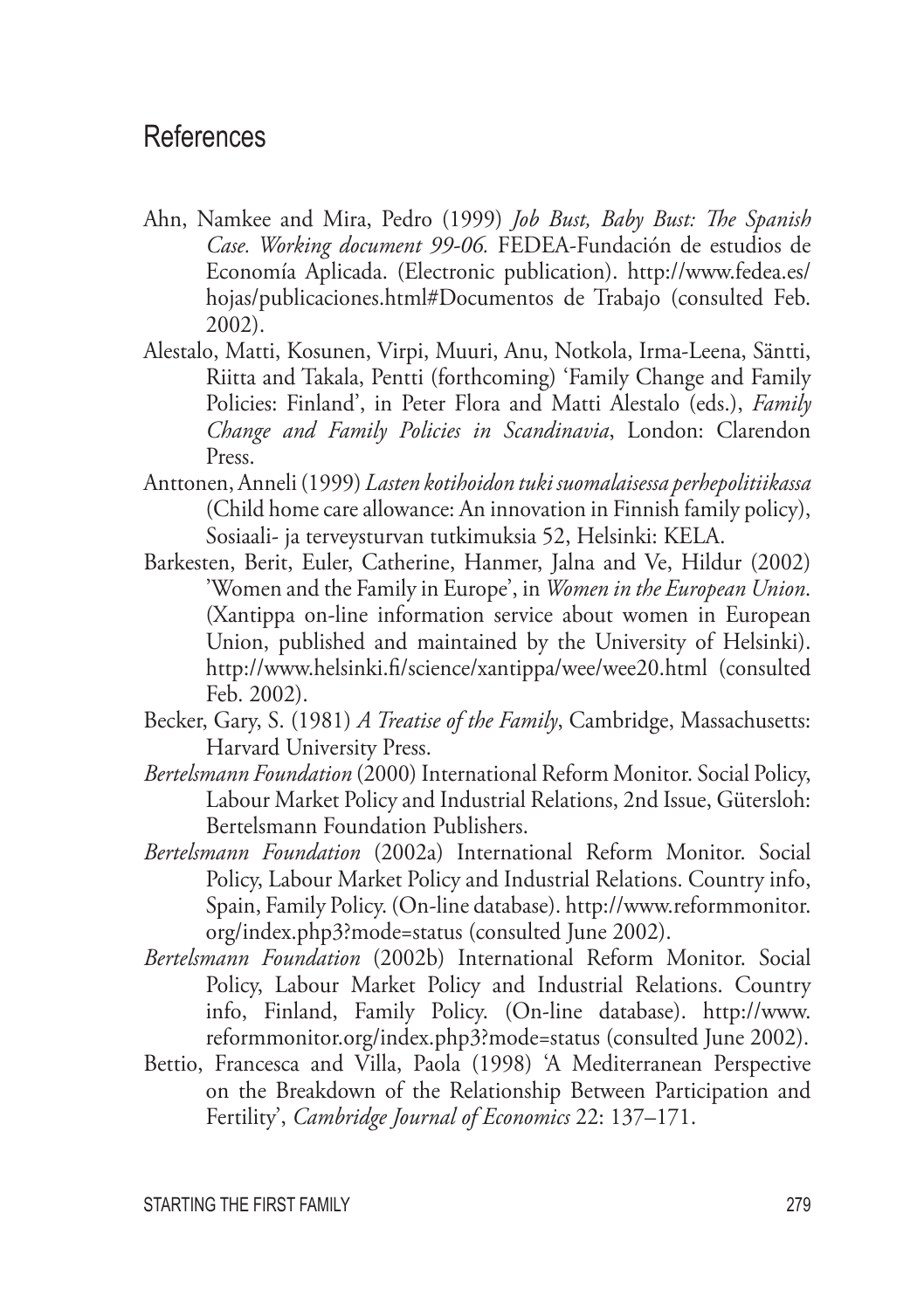- Brining, Margaret, F. (2000) *From Contract to Covenant. Beyond the Law and Economics of the Family*, Cambridge, Massachusetts: Harvard University Press.
- Castles, Francis G. (ed.) (1993) *Families of Nations. Patterns of Public Policy in Western Democracies*, Aldershot: Dartmouth Publishing Company.
- Coleman, David (1996) 'New Patterns and Trends in European Fertility: International and Sub-national Comparisons', in David Coleman (ed.), *Europe's Population in 1990*, Oxford: Oxford University Press, pp. 1–61.
- Crouch, Colin (1999) *Social Change in Western Europe*, Oxford: Oxford University Press.
- Delgado, Margarita and Castro Martín, Teresa. (1999) Fertility and Family Surveys in Countries of the ECE Region. Standard Country Report: Spain. *United Nations, Economic Studies no. 10i*, New York & Geneva: United Nations.
- De Miguel, Jesús, M. (1998) *Estructura y cambio social en España* (Social structure and social change in Spain), Madrid: Alianza Editorial.
- Ditch, John, Barnes, Helen, Bradshaw, Jonathan and Kilkay, Majella (1998) *European Observatory on National Family Policies. A Synthesis on National Family Policies in 1996*, Luxembourg: European Commission.
- Ermisch, John and Francesconi, Marco (2000) 'Patterns of Household and Family Formation', in Richard Berthoud and Jonathan Gershuny (eds.), *Seven Years in the Lives of British Families*, Bristol: The Polity Press, pp. 21–44.
- Esping-Andersen, Gøsta (1990) *The Three Worlds of Welfare Capitalism*, Oxford: Polity Press.
- Esping-Andersen, Gøsta (1999) *Social Foundations of Postindustrial Economies*, Oxford: Oxford University Press.
- *Eurostat* (1996) Social Portrait of Europe, Luxembourg: Office for Official Publications of the European Commission.
- *Eurostat* (1997) Statistics in Focus. Population and Social Conditions No.5, Luxembourg: Eurostat.
- *Eurostat* (1998) Statistics in Focus. Population and Social Conditions No. 9, Luxembourg: Eurostat.
- *Eurostat* (1999) News Release, Focus on European Lifestyles No.55, Luxembourg: Eurostat.
- *Eurostat* (2000) Statistics in Focus, Population and Social Conditions No.12, Luxembourg: Eurostat.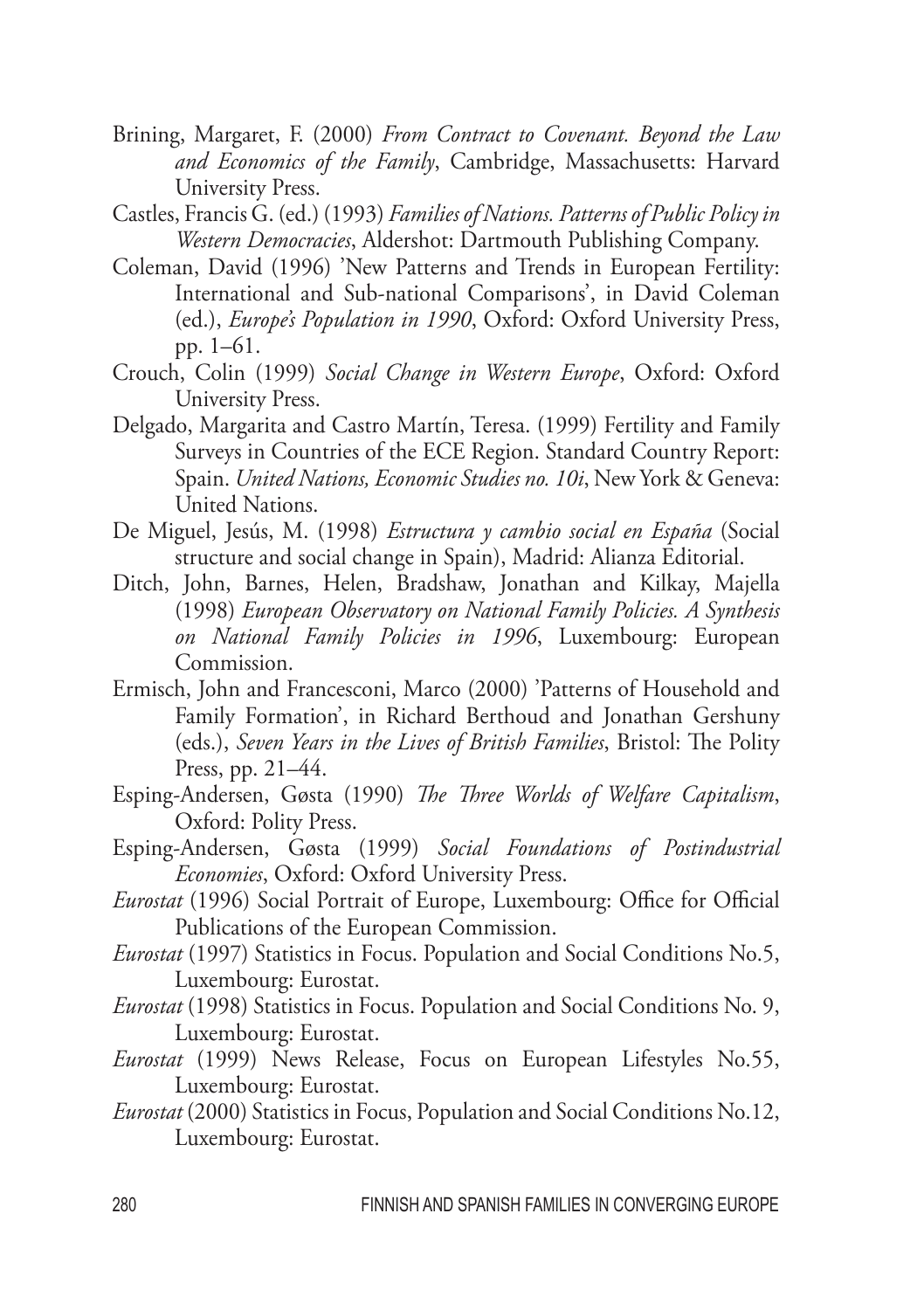- Fernández Cordón, Juan Antonio (1997) 'Youth Residential Independence and Autonomy. A Comparative Study', *Journal of Family Issues* 6: 576–607.
- Fernández Cordón, Juan Antonio (1998) 'Spain: A Year of Political Changes', in John Ditch, Helen Barnes and Jonathan Bradshaw (eds.), *European Observatory on National Family Policies. Developments in National Family Policies in 1996*, Luxembourg: European Commission, pp. 79–95.
- Franco, Ana (2000) 'Labour Force Survey. Principal Results 1999', *Statistics in Focus. Population and Social Conditions Theme 3 No.5*, Luxembourg: Eurostat.
- Flaquer, Lluís (2000) 'Is there a Southern European Model of Family Policy?', in Astrid Pfenning and Thomas Bahle (eds.), *Families and Family Policies in Europe. Comparative Perspective*, Frankfurt a.M. and New York: Peter Lang, pp. 15–33.
- Gauthier, Anne, H. (2000) *Public Policies Affecting Fertility and Families in Europe: A Survey of the 15 Member States*, Paper Prepared for the European Observatory on Family Matters; Annual Seminar 2000: Low Fertility, families and Public Policies, Sevilla, Spain, 15–16 September 2000. Available in: http://europa.eu.int/comm/ employment\_social/eoss/downloads/sevilla\_2000\_gauthier\_en.pdf
- Hakim, Catherine (2000) *Work-Lifestyle Choices in the 21st Century. Preference*  Theory, Oxford: Oxford University Press.
- Hiilamo, Heikki (2000) *Säästöt ja perhepolitiikka. Tutkimus julkisen talouden ongelmien vaikutuksesta Suomen perhepoliittiseen järjestelmään 1990 luvulla* (Savings and family policy. A study on the effects of problems of public economy on the Finnish family policy system in the 1990s), Licentiate thesis, Department of Social Policy, University of Turku.
- Inglehart, Ronald (1997) *Modernization and Postmodernization. Cultural, Economic, and Political Change in 43 Societies*, Princeton, New Jersey: Princeton University Press.
- *Instituto de la Mujer* (2001) Tasas de fecunidad por grupos de edad (Fertility rates by age groups). (On-line statistics). http://www.mtas.es/mujer/ mcifras/7.htm (consulted March 2002).
- Kartovaara, Leena (1999) 'Perheet (Families)', in Kristiina Andreasson and Vesa Helin (eds.), *Suomen vuosisata* (The century of Finland), Helsinki: Tilastokeskus, pp. 14–17.
- Laaksonen, Helena (2000) 'The Welfare of Young Adults in Europe between Work, Family and State', in Astrid Pfenning and Thomas Bahle

STARTING THE FIRST FAMILY **EXECUTE 1281** 281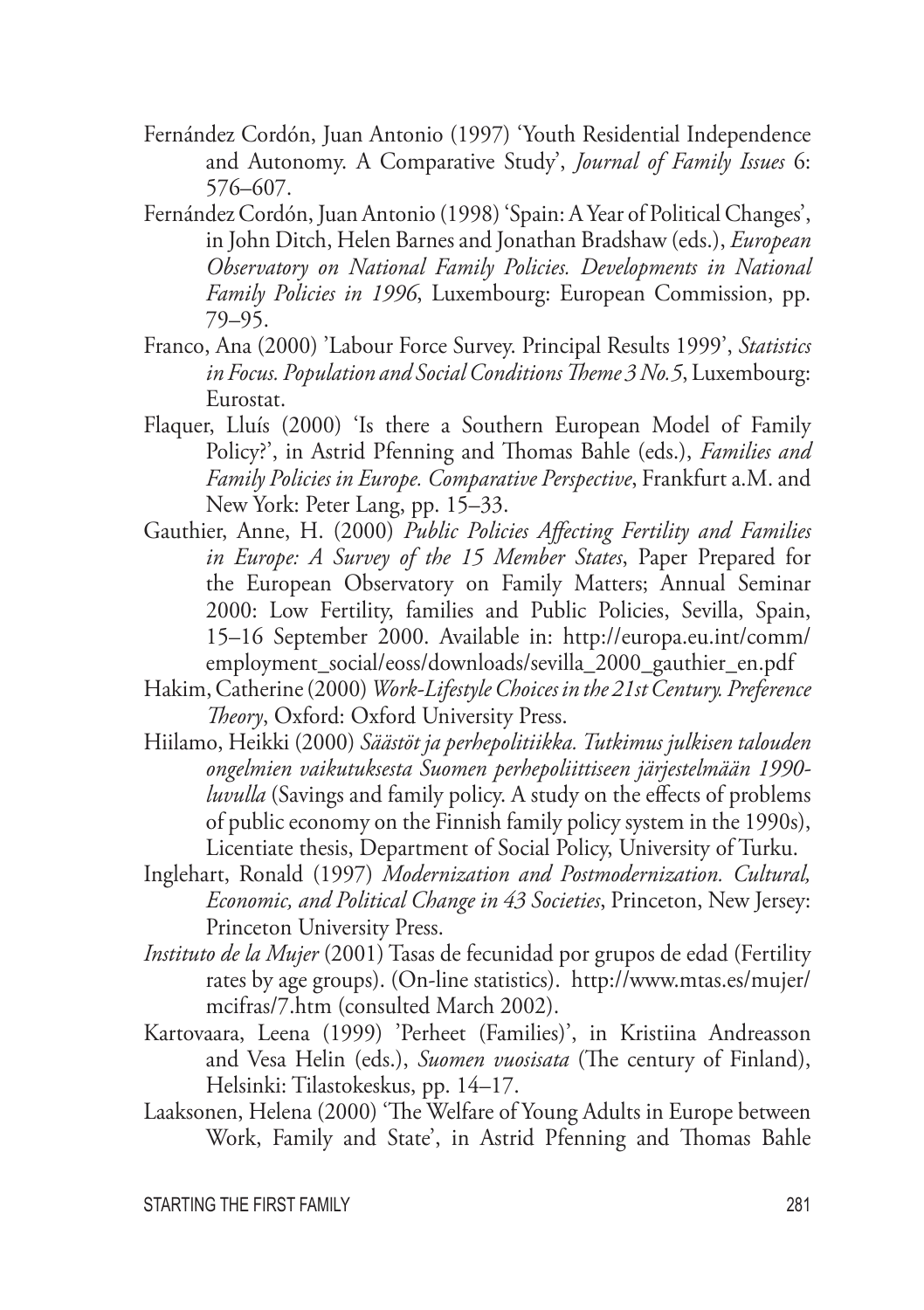(eds.), *Families and Family Policies in Europe. Comparative Perspective*, Frankfurt a.M. and New York: Peter Lang, pp. 340–354.

- Lewis, Suzan, Smithson, Janet and Brannen, Julia (1999) 'Young Europeans' Orientations to Families and Work', *Annals of the American Academy of Political and Social Science* 562, (Electronic journal) http://www. ehostvgws.epnet.com (consulted Nov.1999).
- Lindgren, Jarl and Ritamies, Marketta (1994) 'Parisuhteet ja perheet (Pair relationships and families)', in Seppo Koskinen, Tuija Martelin, Irma-Leena Notkola, Veijo Notkola and Kari Pitkänen (eds.), *Suomen väestö* (Population in Finland), Hämeenlinna: Gaudeamus, pp. 107–149.
- Meil, Gerardo (1999) *La postmodernización de la familia española* (The postmodernisation of the Spanish family), Madrid: Acento Editorial.
- Melkas, Tuula (1997) *Perhebarometri 1997. Selvitys suomalaisten perheeseen liittyvistä käsityksistä* (Family barometer 1997. An account of the family related conceptions of Finns), Katsauksia E3/1997, Helsinki: Väestöliitto,Väestöntutkimuslaitos.
- Naldini, Manuela (2000) 'Family Allowances in Italy and Spain: Long Ways to Reform', in Astrid Pfenning and Thomas Bahle (eds.), *Families and Family Policies in Europe. Comparative Perspective*, Frankfurt a.M. and New York: Peter Lang, pp. 70–89.
- *OECD* (1997) Historical Statistics 1960–1995, OECD: Statistics Directorate.
- Orizo, Francisco Andrés (1996) *Sistemas de valores en la España de los 90* (Value systems in Spain in the 90s), Madrid : CIS.
- Paajanen, Pirjo (2002) *Saako haikara tulla käymään? Suomalaisten lastenhankinnan ihanteet ja todellisuus. Perhebarometri 2002* (How about a visit from the stork? The ideal and reality of having children in Finland. Family Barometer 2002), Katsauksia E 14, Helsinki: Väestöliitto, Väestöntutkimuslaitos.
- Perez, Margarita Delga and Livi-Bacci, Massimo (1992) 'Fertility in Italy and Spain: The Lowest in the World', *Family Planning Perspectives* 4. (Electronic journal) http://www.ehostvgws.epnet.com (consulted March 2002).
- Radcliff, Pamela Beth (2001) 'Imagining Female Citizenship in the 'New Spain': Gendering the Democratic Transition 1975–1978', *Gender and History* 3: 498–523.
- Ragin, Charles C. (2000) *Fuzzy-set Social Science*, Chicago: The University of Chicago Press.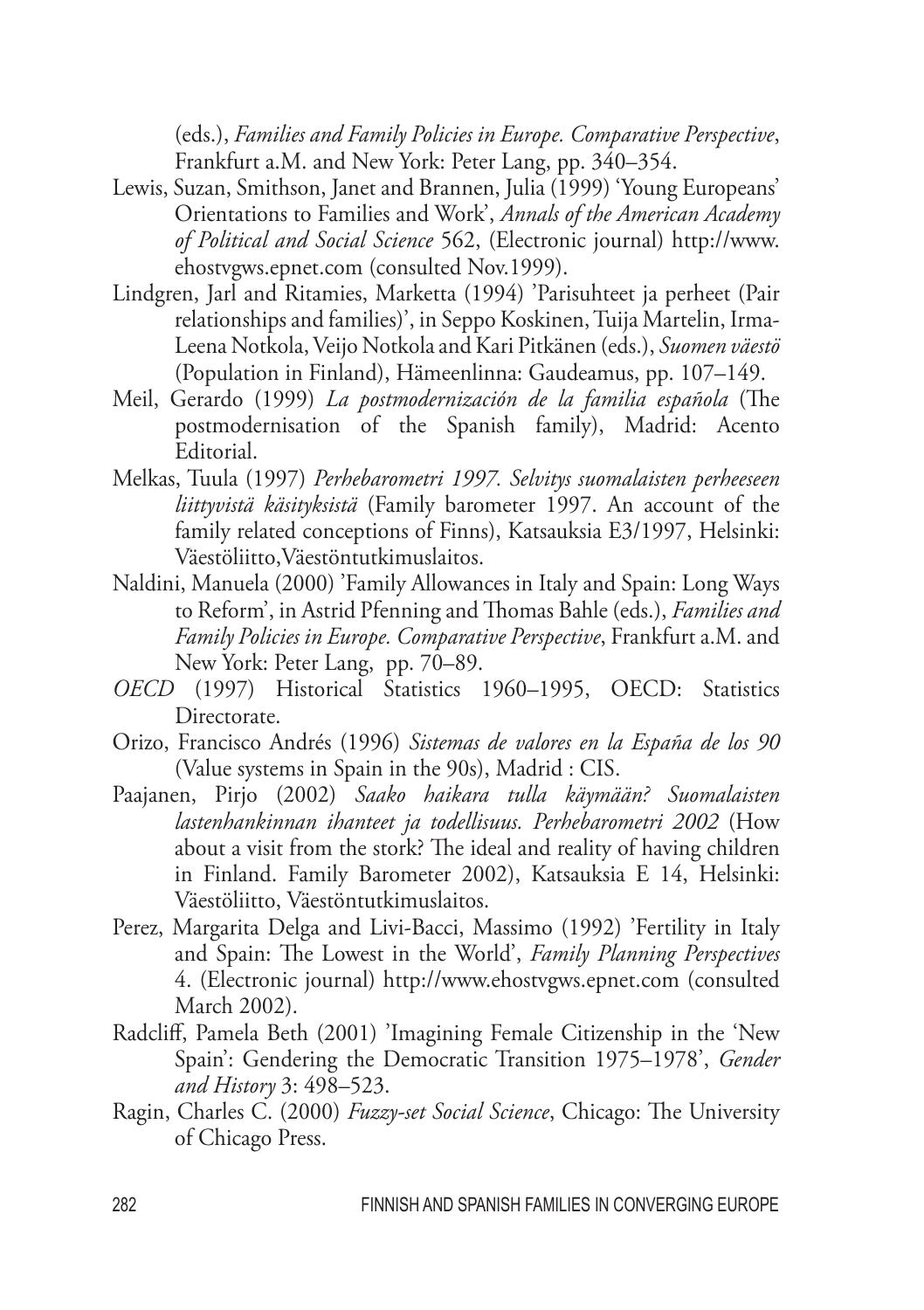- Ressler, Rand W. and Waters, Melissa A (1995) 'The Economics of Cohabitation', *Kyklos* 4. (Electornic journal) http://www.ehostvgws. epnet.com (consulted March 2002).
- Rimpelä, Matti, Rimpelä, Arja and Kosunen, Elise (1998) 'Case study 2: From Control Policy to Comprehensive Family Planning. Success Stories from Finland<sup>'</sup>, *RHP&EO the electronic journal of the International Union for Health Promotion and Education, Case Studies on Health Promotion Initiatives from the Nordic Countries*. http://www.rhpeo. org/ijhp-articles/1998/15/2.htm (consulted March 2002).
- Rissanen, Tapio (2002) 'Suomalaisen naisen ansiotyömalli ja sen muutokset 1990-luvulla (Models of and changes in Finnish women's gainful employment in the 1990s)', Unpublished seminar paper presented on 24th April 2002, Department of Sociology and Social Psychology, University of Tampere.
- Salmi, Minna (1996) 'Työelämän ja perhe-elämän yhdistämisen palapelit (The jigsaw of combining work life with family life)', in Merja Kinnunen and Päivi Korvajärvi (eds.), *Työelämän sukupuolistavat käytännöt* (The gendering practices of working life), Tampere: Vastapaino, pp. 211–232.
- Solsona, Montserrat (1998) 'The Second Demographic Transition from a Gender Perspective', *The European Journal of Social Sciences* 2: 211– 225.
- Spinelli, Angela, Talamanca, Irene Figa and Lauria, Laura (2000) 'Patterns of Contraceptive Use in 5 European Countries', *American Journal of Public Health* 9, (Electronic journal). http://www.ehostvgws.epnet. com (consulted March 2002).
- *Statistics Finland* (2002) World's Vital Statistics On-line. (On-line statistics). http://www.stat.fi/tk/maailmanumeroina/maailmanumeroina\_ hakemisto.html (consulted May 2002).
- *STM* (Sosiaali- ja terveysministeriö, Ministry of Social Affairs and Health) (2002) Valtioneuvoston selonteko eduskunnalle lasten ja nuorten hyvinvoinnista (Council of State's account to parliament on the welfare of children and youth). Sosiaali- ja terveysministeriön julkaisuja 2002: 12. Available in: http://www.stm.fi/suomi/pao/ lasthyvinvoi/selonteko.htm (consulted Apr. 2002).
- Tobío, Constanza (2001) 'Working and Mothering. Women's Strategies in Spain', *European Societies* 3: 339–371.
- *United Nations* (1977) Demographic Yearbook 1976, New York: United Nations.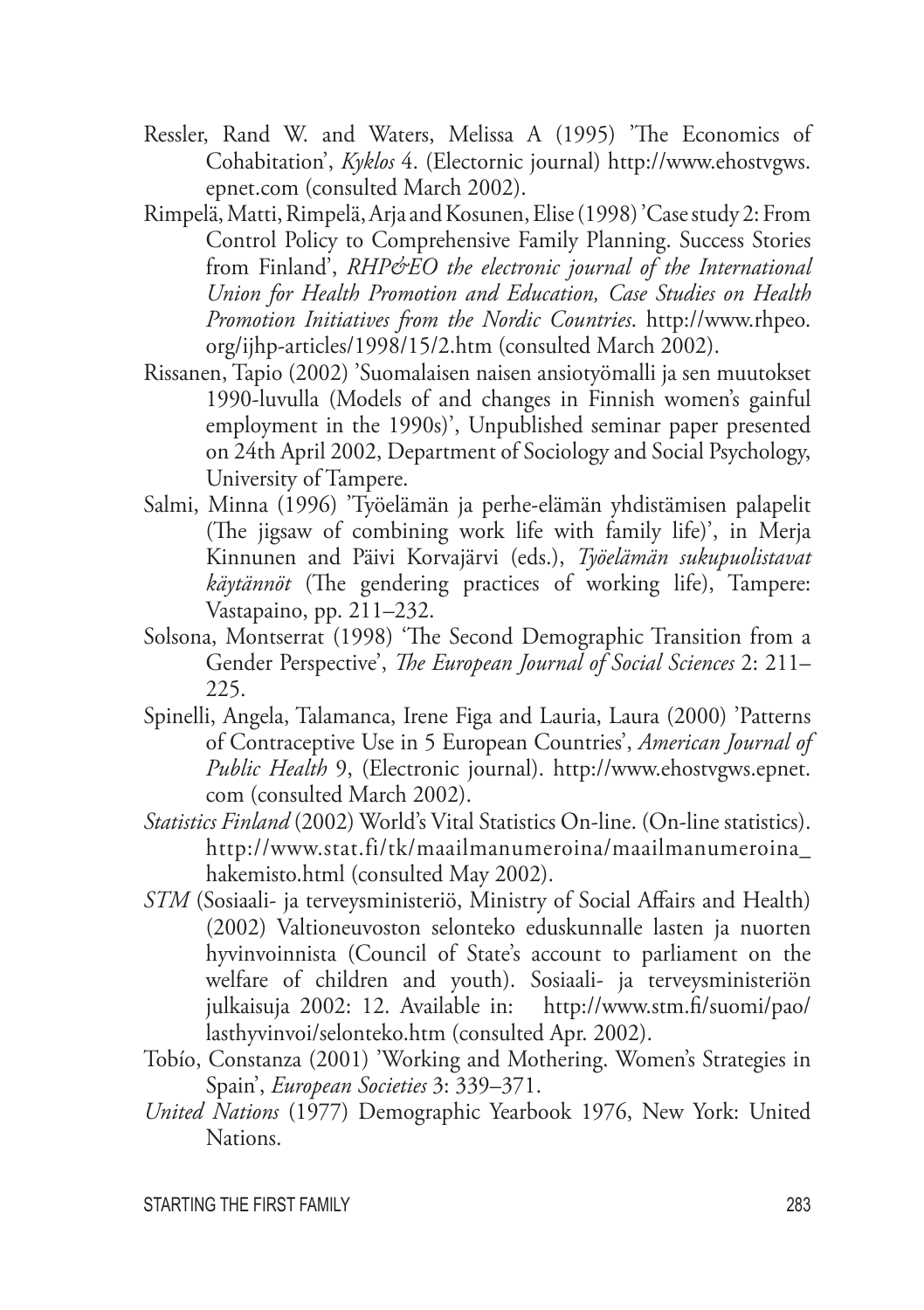- *United Nations* (2000a) Demographic Yearbook 1998, New York: United Nations.
- *United Nations* (2000b) Women and Men in Europe and North America 2000, New York & Geneva: United Nations.

*Women and Men in Finland 1999*. Helsinki: Statistics Finland.

*Yearbook of Population Research in Finland xxxv 1998–1999*, Helsinki: Population Research Institute.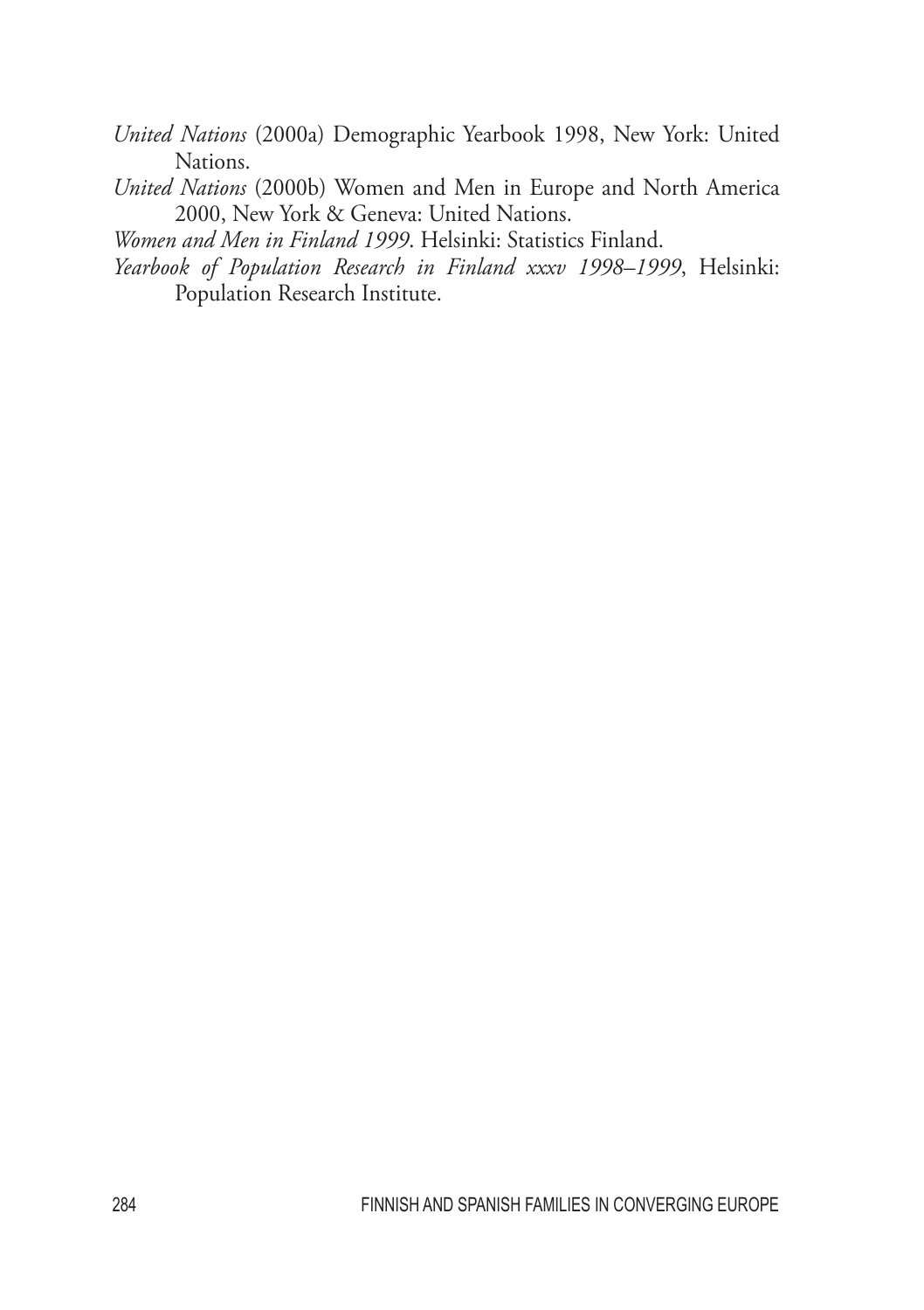# **V**

# **EXTENDED PRESENT, FALTERING FUTURE. FAMILY FORMATION IN THE PROCESS OF ATTAINING ADULT STATUS IN FINLAND AND SPAIN**

**Article 4**

# 1. Introduction

The transition from youth and dependence to adulthood and independence has become an increasingly prolonged process in recent decades, suggesting that the importance of family formation as an indicator of adult social status has diminished. This article examines the transition from youth to adulthood from a family-centred point of view; its focus is on (1) the role of family formation within the process of becoming an adult, and (2) the circumstances underlying the phenomenon of delayed family formation. Because the concept of family can be understood in several different ways and because in real life families are diverse, family formation refers here not only to having children but also to a stable partnership, be it marriage or a marriage-like relationship.

Reflecting European trends, the main concern here is with young adults aged 20–29. Traditionally the upper age limit for the period of youth has been set at age 25, but this has now been drifting towards age 29 or 30 (Eurostat 1997). Even though the prolonged transition from youth to adulthood and the postponement of family formation are pan-European trends, there still remain marked national and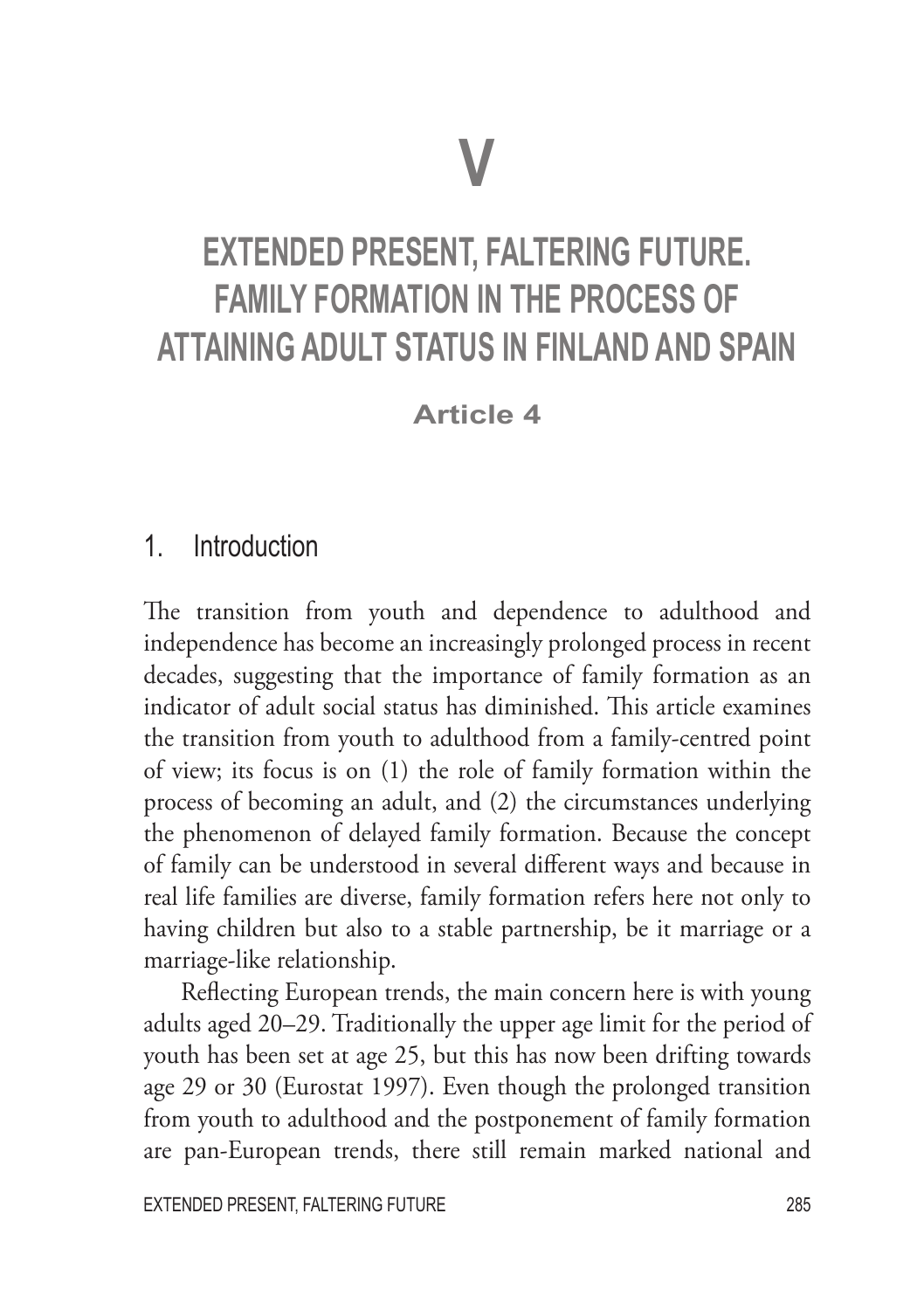regional differences particularly between northern and southern Europe. The article moves from general overviews on a European scale to more detailed analysis on a nation scale. The discussion in this article considers the cases of Finland and Spain, which represent two opposite models of transition from youth to adulthood in Europe, and therefore enable us to analyse the differences behind the universal trend.

Within the scope of this article, Finnish and Spanish paths to adulthood are examined from a socio-demographic point of view and the reasons for the differences are surveyed from the perspectives of labour market, housing policies and the principles behind the welfare state types. Thus, I address only few of the reasons behind the differences in attaining independence in Finland and Spain and omit such important aspects as Finnish and Spanish youth cultures, traditions in children's upbringing and intergenerational relationships.

I start by considering the concept of adulthood and the preceding phase of youth and look into how conceptions of youth have changed over time. I then move on to examine the role of family formation in the process of attaining the social status of an adult. The analysis is based on statistical materials. The third section proceeds to discuss the key factors behind the postponement or even rejection of family formation and parenthood. Finally, I offer some interpretations and conclusions with regard to the relationship between family formation and adulthood, the meaning of the family, and the causes and consequences of postponed parenthood.

# 2. Youth and Adulthood: Conceptual Definitions

The transition from youth to adulthood has traditionally comprised three phases: (1) the transition from economic dependence to economic independence and, later, from schooling and training to work; (2) the transition from childhood home to marital home; and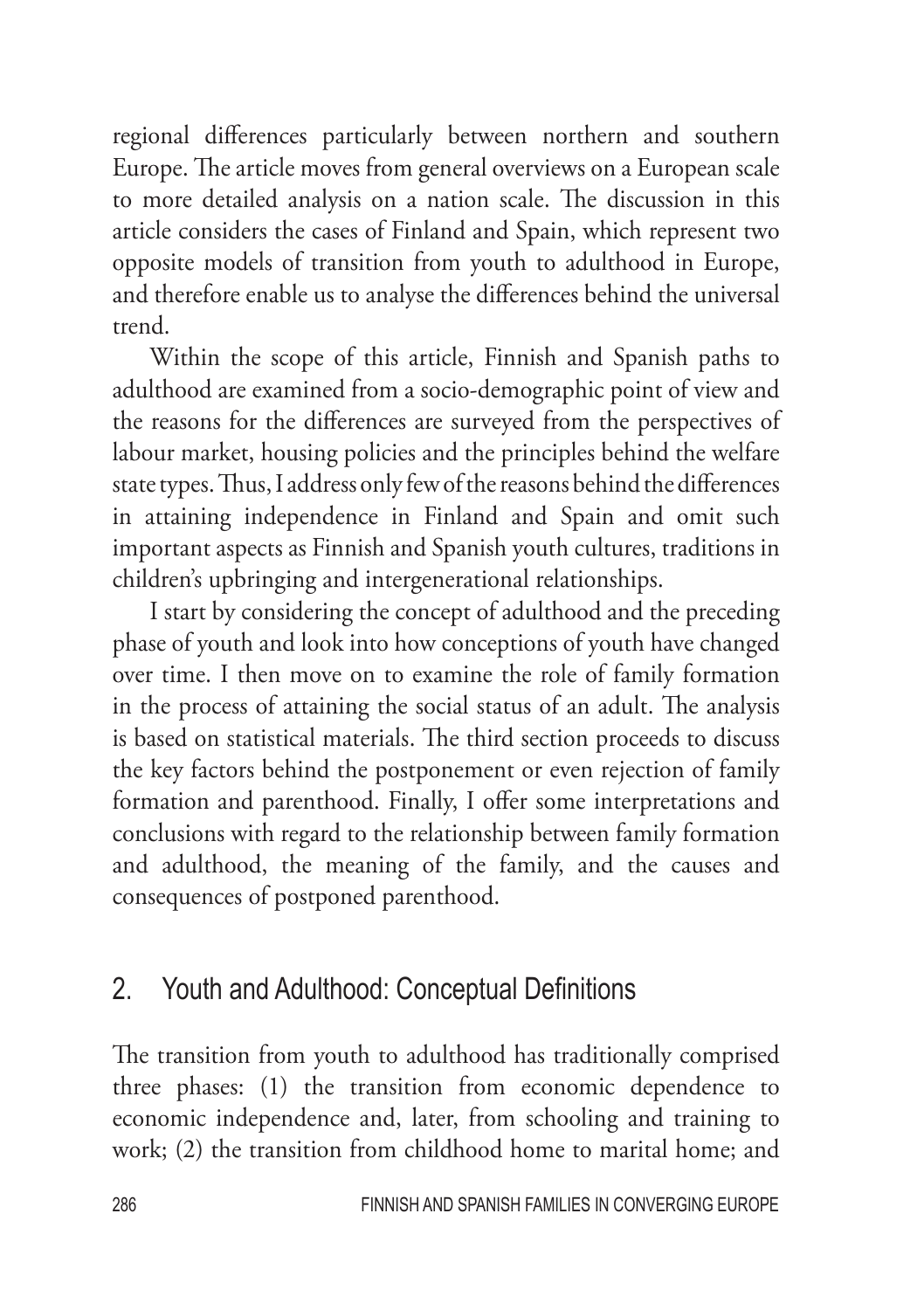(3) the transition from the role of child to the role of parent (Jones 1995). However, the timing and pattern of these transitions has varied with time and place, as has the conception of youth.

In pre-industrial Europe, a person was considered a youth or was not a fully-fledged adult as long as he or she was unmarried, did not earn his or her own living, had no assets, and did not have a household and a family of his or her own. Youth was thus defined in terms of dependence: it was not about age but about social position (Berggren 1997; Gillis 1981). The concepts of youth and young people, as we understand them, began to take shape in the 19th and 20th centuries along with industrialisation, modernisation, political democratisation, the increase in schooling and change in family strategy.

As for family strategy, until the end of the 19th century fertility was high but so was child mortality. Consequently, a large number of children was needed for the survival of the family. Children were an important source of labour, they represented the parents' the old age pension and insurance and, for families with land and property, an heir guaranteed the survival of the family name, property and social standing (Gillis 1981). Usually it was the eldest son who was the main heir but he rarely inherited his parents' estate until his late 20s, which meant that marriage and family formation took place late. Daughters usually got their inheritances in the form of dowry, which often was a precondition for marriage. However, the amount and even the possibility of dowry were related to class. In many cases, with the exception of the rich, both daughters and younger brothers had to go out to work and save up in order to get married. Therefore, the age at marriage was high and, on the other hand, the number of those who never married was also high, particularly among the lower classes (Gillis 1981; Goody 2000).

Patterns of transition from childhood home to marital home and the age of marriage varied between northern and southern Europe in the 19th century. It was customary in the north that boys and girls alike moved out from the parental home at an early age for work and,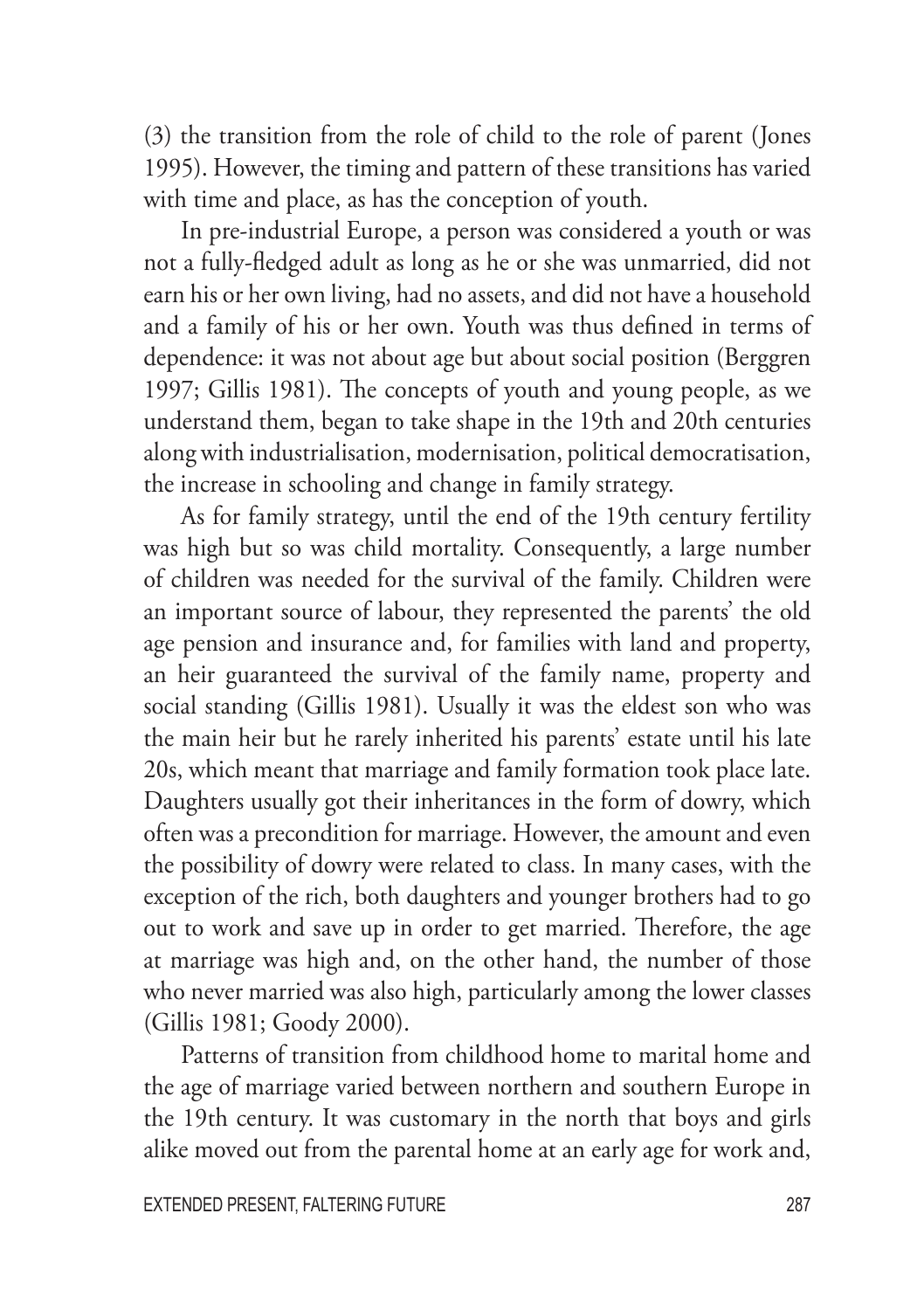hence, the age of marriage was late for both sexes. Due to the tradition of going into service and the ability to save money, northern men and women were more free to choose their partners and able to set up their own households when they married. In the south, brides tended to be considerably younger than grooms and it was more common that women left home for marriage rather than to go into service. Arranged marriages were more common than in the north and the bride moved to the husband's parental home until the couple was able to set up a household of their own. However, considerable regional and class-based variation in the patterns of transition existed both in southern and northern parts of Europe (Goody 2000: 102–108).

At the end the 19th century, child mortality dropped, first among the middle classes. Furthermore, the change in the mode of production separated production and reproduction. Consequently, children's labour was no longer needed to the same extent as before. Instead, a large number of children became a financial burden rather than an asset, especially after the ban on child labour and increase in schooling. Although these changes took place at a different pace in different countries, the outcome was that gradually fertility dropped and the small nuclear family became an increasingly common family form. The change in family strategy together with the growth of schooling and day schools, in particular, meant that parents and their children now lived more closely with each other and for longer periods than before (Gillis 1981). In addition, emerging principles of children's upbringing and the growth of individualism shaped the notion of youth that originated from the middle class. The young became understood as a group of people who needed guidance, control and instruction. The rise of the concept of youth is thus interwoven with the creation of the modern individual, whose personality was based on his or her internal and personal qualities. Youth became a stage of life during which one seeks and cultivates one's own identity in order to become an autonomous adult individual (Berggren 1997; Gillis 1981).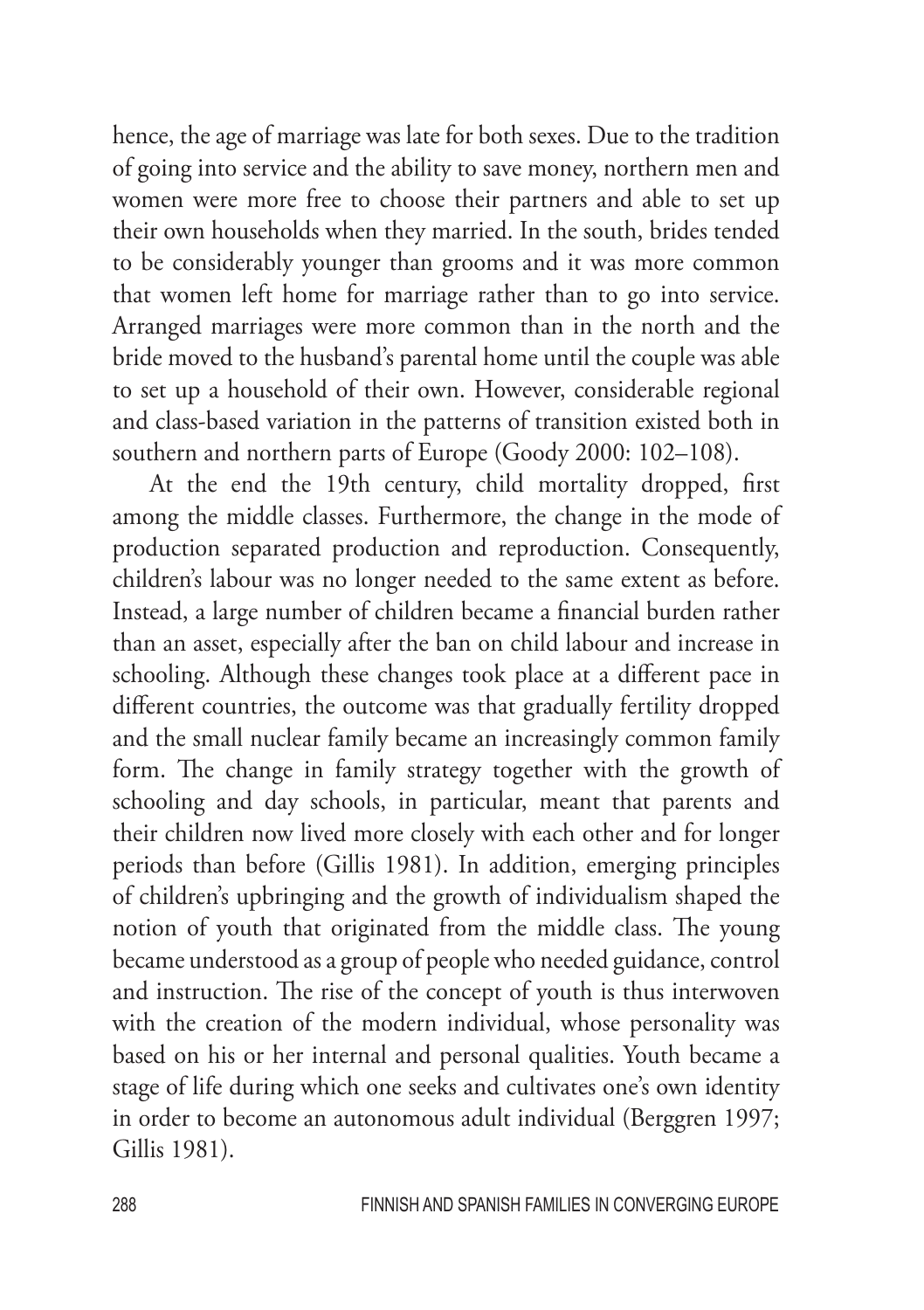Due to population growth and socio-economic changes, by the end of the 19th century, there were more families with neither land nor possessions or trades to pass on to their children. Hence, the importance of inheritance and dowry diminished in the process of becoming independent and the north-south difference diminished. It became a widespread practice across Europe that children left their parental home at an early age. They did not establish households of their own but became servants and apprentices and lived in the master's household. Some moved to towns in order to attend school and lived with their relatives or as lodgers. Many spent long periods of time in these 'half-way households' before getting married and setting up their own family and household. Marriage took place relatively late because, unlike leaving the parental home, getting married required sufficient economic resources. In those days leaving the parental home did not mean that the person had attained adult status: the actual transition to adulthood only took place with marriage and on forming a family of one's own (Berggren 1997; Jones 1995).

By the 1950s and 1960s the number of servants and housemaids was declining sharply, the old apprentice system was disappearing and participation in education increasing. The new socially accepted norm was that young adults left their parental home when they got married. This meant that all the transitional phases  $-$  going into working life, leaving home, getting married and having children – were now crammed into a very short period of time. This was made possible by rising standards of living and the high employment rate. In the 1950s and 1960s people got married at a younger age than previous generations had done, although the 1970s saw the average age at first marriage and first childbirth rise again because of the growing popularity of consensual unions, longer periods spent in education, the availability of effective contraceptives and the change in women's position and roles (Crouch 1999; Gillis 1981; Goody 2000).

Today, the transition from youth to adulthood bears a greater resemblance to the pre-industrial model than it does to the model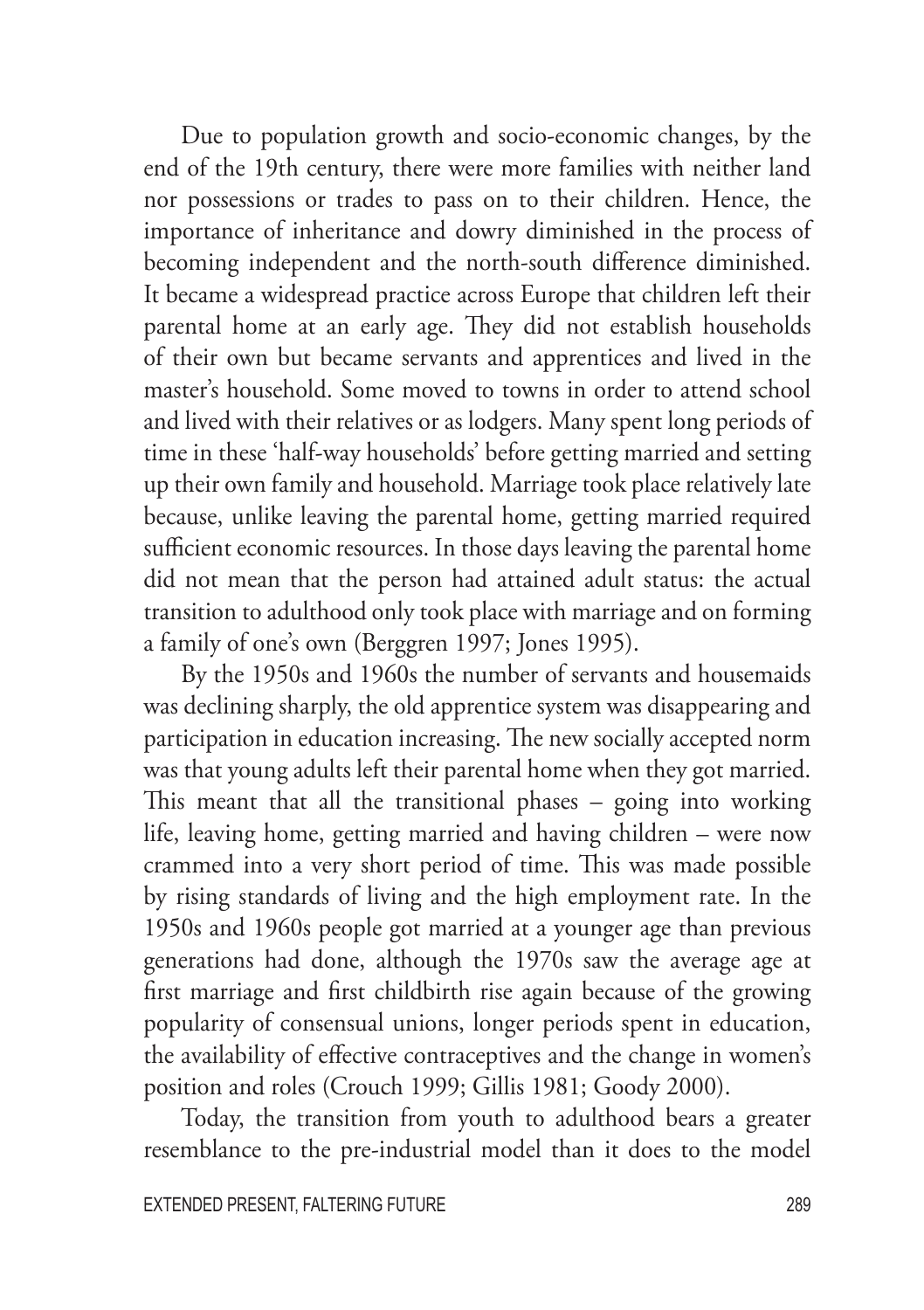of the 1950s and 1960s: the transition period has become longer again and falls into different phases. According to Jones (1995), we have witnessed the return of 'half-way systems', albeit in new forms. Nowadays young people leave their parental home in order to live independently before getting married and starting a family. Usually, they live either alone or together with their peers, often with fellow students. However, living alone is not necessarily a 'half-way' living arrangement in that a growing number of people choose to live on their own permanently. Many leave their parental home to live in a cohabiting relationship. Cohabitation may be regarded as a 'halfway' period in the sense that people may live in several cohabiting relationships before they find an eligible partner. Nonetheless many cohabiting couples eventually decide to get married, some decide to stay together without ever officially 'tying the knot'. It is important to recognise, of course, that leaving the parental home is not necessarily permanent, nor does it necessarily mark the attainment of independence. Young adults living away from their parents' household often depend on financial support from their parents or return to their parental home, for example, because of unemployment or a broken relationship (Ermisch and Francesconi 2000).

Even though leaving the parental home is an important step in the process of attaining adult status, it is not the only or the most important indicator of adulthood. The normative measure of adulthood is the age of legal maturity, which in most Western countries is 18 years. The age of legal maturity makes a person a fully-fledged citizen with all the responsibilities and almost all the accompanying rights. Once they are 18, people are expected to manage by themselves, at least in principle. In Finland and Spain, for example, parents are required by law to provide for their children only up to the age of 18, although other legally defined dependencies between parents and their children extend beyond the age of legal maturity. In Spain parents are obliged to provide for their children as long as they are studying, regardless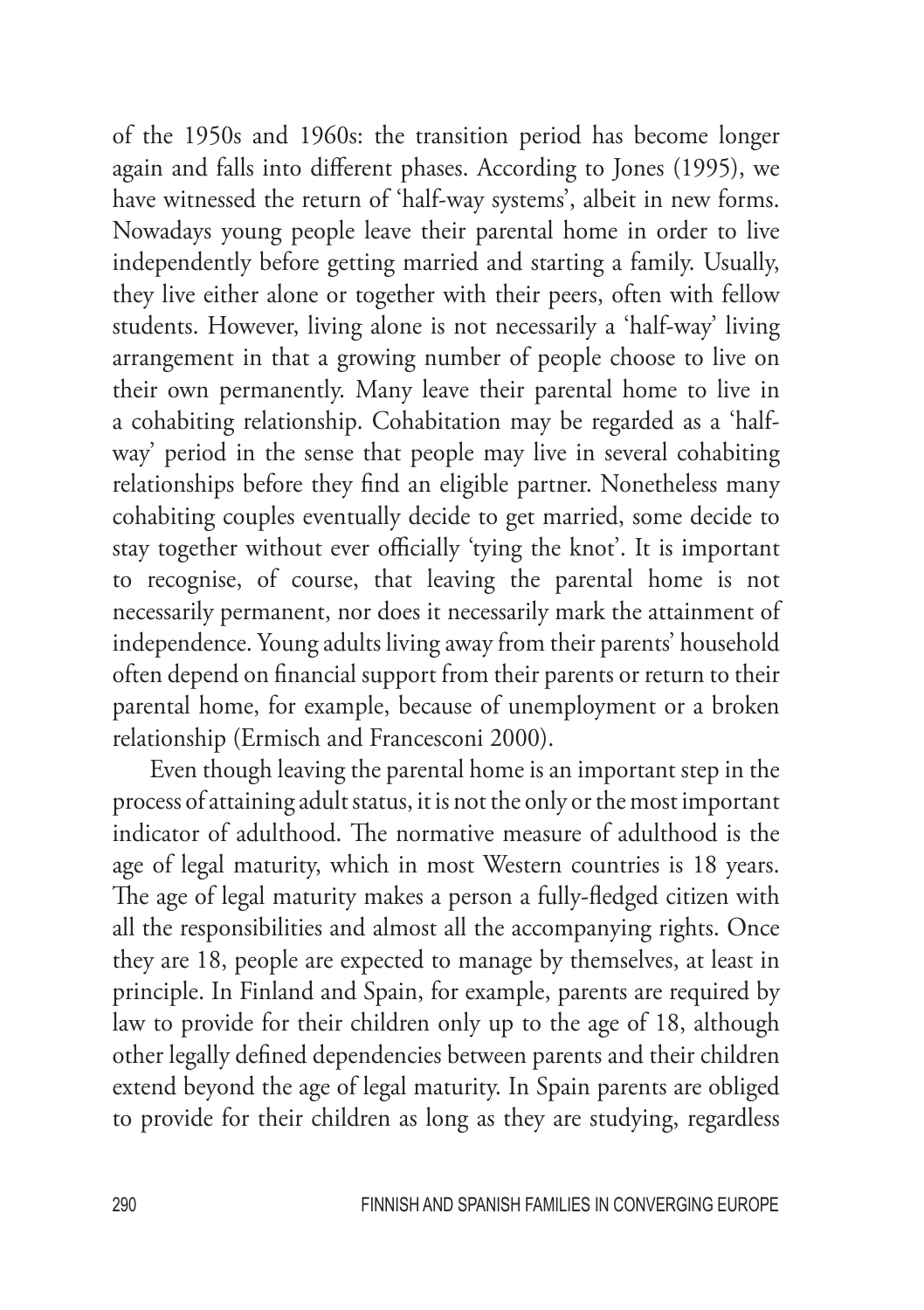of their age and educational level (Oinonen 2000: 14). In Finland, too, parents are obliged to pay for the education of their mature children, but only insofar as this is considered reasonable (Suomen Säädöskokoelma, SK 704/1975). It should be noted, however, that the situation of young people in Finland and Spain is very different: in Finland, students are entitled to student grants, loans and housing benefits, whereas in Spain the support system is far less comprehensive. Therefore, students in Spain are much more dependent on their parents than students in Finland.

Perhaps the most important qualifier of adulthood is financial independence, which is a necessary precondition for many other qualifiers like establishing a home, a household and a family. In particular, having children is closely linked to financial situation: people rarely want to have children before they have a steady job, a sound financial situation and suitable housing (CIS 1999; Conde 1985; Lewis et al. 1999; Saarela 2000). However, the attainment of financial independence now takes longer than before and is also more difficult to achieve. The process of gaining independence is hampered by the prolongation of education and the instability of the labour market.

The attainment of the status of a 'fully-fledged adult' requires first of all financial self-sufficiency and independent housing. Living in a steady partnership and having children also remain qualifiers of 'true' adulthood, even though the number of self-sufficient singles and voluntarily childless people is increasing throughout the Western world. A steady partnership and children are seen as signs of maturation, a willingness to accept responsibility for other people, not just for oneself.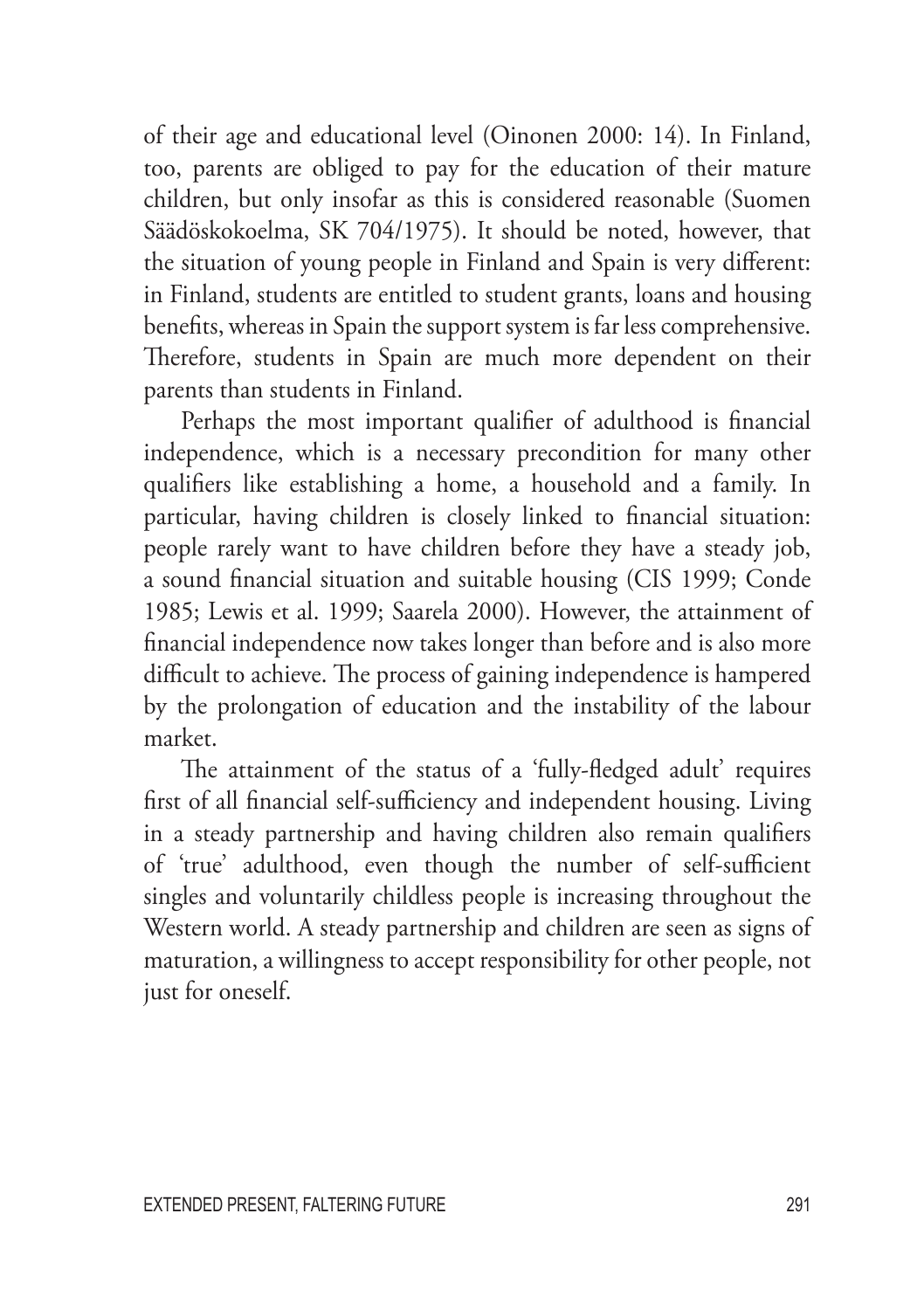# 3. Southern and Northern Paths to Adulthood

Most West European young adults aged 20–29, who are in the prime of their reproductive years, are single and childless, and many of them continue to live with their parents and have not yet attained independence (Eurostat 1997). Although there are some parallel trends, the process of attaining independence and the status of an adult varies in different parts of Europe. A rough distinction can be made between two paths to adulthood – southern and northern (Jones 1995). In southern Europe, most unmarried young adults live in their parental home, regardless of whether they are studying or working. It follows that the proportion of young adults living alone or in consensual unions is very small and the age of gaining independence is accordingly high (Juventud Española 2000; Martín Serrano and Valarda Hermida 2001.) The majority of Spanish young adults continue to live in their parents' household into their late 20s and even early 30s (Table 1). On average, women live with their parents until the age of 27, men until they are 30 years of age (Martín Serrano and Valarda Hermida 2001). Marriage is the single most important reason for moving out and an avenue to independence. However, marriage does not always lead to setting up a household of one's own and to independence from parents, as around 10 percent of 25–29 year old Spaniards living with their parents are married (Jurado Guerrero 1997: 18).

In northern Europe young adults leave their parental home at a relatively early age. In Finland 62 percent of those aged 20–24 and 86 percent of those aged 25–29 live independently (Table 1). The proportion of young adults living independently has risen considerably during the past decade, particularly in the younger age group (20–24). The main reason for this is the legislative change that allows students to register as residents of the town where they are studying. Studies and work are thus the principal reasons for moving out. However, it is quite common that young people return to live with their parents before they finally gain independence (Raitanen 2001).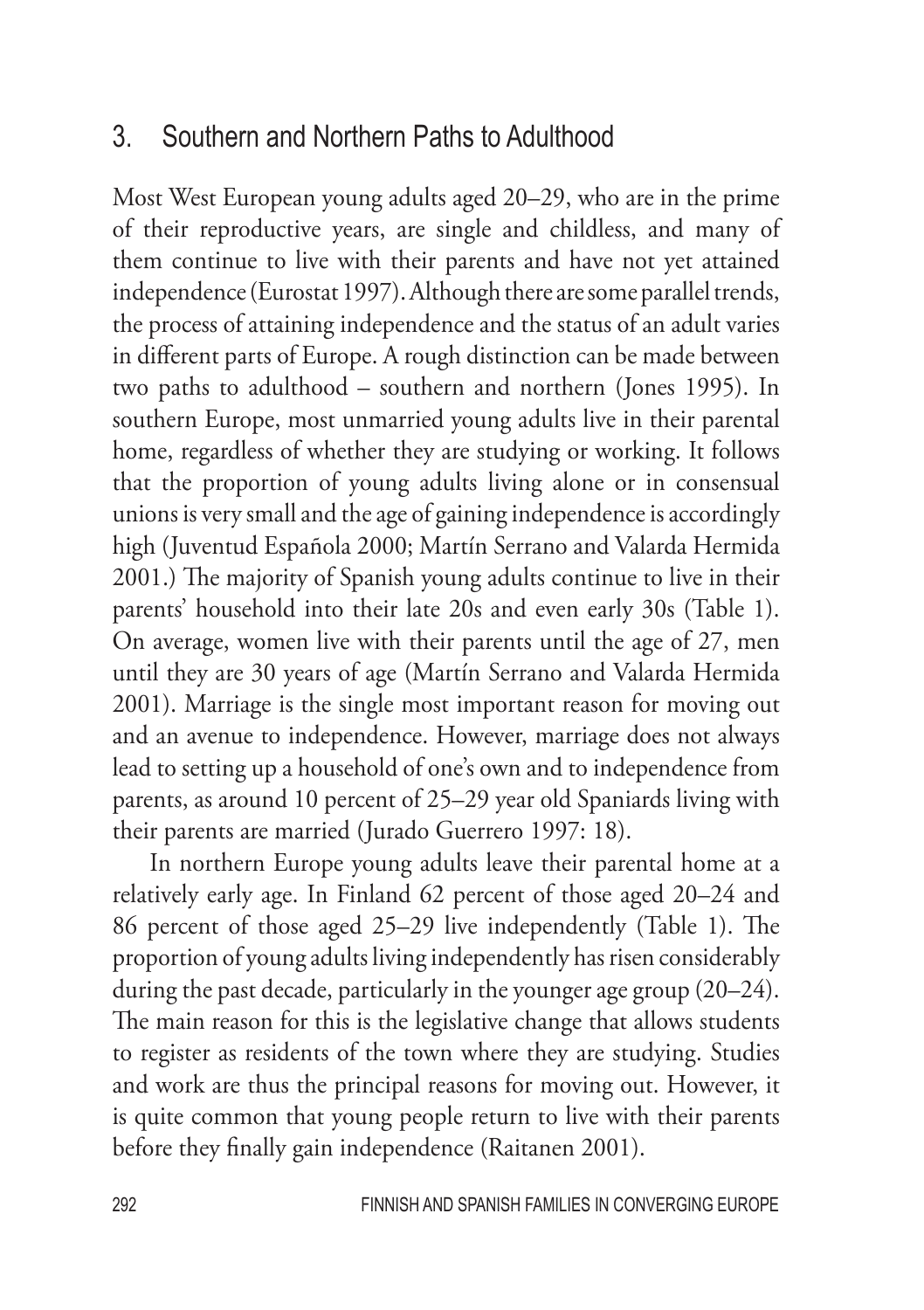In both countries the vast majority of young adults under 30 are single (Table 2). The number of married people is increasing among those aged 25–29 in both Spain and Finland, but the increase is greater in Spain due to the fact that it is not customary there to cohabit before marriage.

#### *TABLE 1. Living arrangements of young people aged 15–29 in Finland (1998) and Spain (1996) (%)*

| Living arrangements                                            | Finland  |                   |          |          | Spain        |                   |               |               |
|----------------------------------------------------------------|----------|-------------------|----------|----------|--------------|-------------------|---------------|---------------|
|                                                                |          | 15-19 20-24 25-29 |          | All      |              | 15-19 20-24 25-29 |               | All           |
| Living in parents' household<br>Living independently<br>Other* | 89<br>10 | 36<br>62          | 12<br>86 | 47<br>52 | 95<br>3<br>2 | 81<br>12          | 53<br>42<br>5 | 77<br>19<br>5 |

\* Living outside parents' household, but not alone nor with spouse or partner.

– Data not available

*Sources*: Instituto de la Juventud 2001; Nuorten elinoloindikaattorit 2001.

| TABLE 2. Marital status of young people aged 15-29 in Finland (1999) and Spain (1995) (%) |  |  |  |
|-------------------------------------------------------------------------------------------|--|--|--|
|-------------------------------------------------------------------------------------------|--|--|--|

| Marital status | Finland |                   |      | Spain             |      |      |  |
|----------------|---------|-------------------|------|-------------------|------|------|--|
|                |         | 15-19 20-24 25-29 |      | 16-19 20-24 25-29 |      |      |  |
| Single         | 94.7    | 92.5              | 69.1 | 99.2              | 92.3 | 62.2 |  |
| Married        | 0.3     | 7.2               | 28.3 | 0.8               | 7.3  | 36.3 |  |
| Divorced       | 0.0     | 0.4               | 2.6  | 0.0               | 0.3  | 1.3  |  |
| Widowed        | 0.0     | 0.0               | 0.1  | 0.0               | 0.0  | 0.2  |  |

*Sources*: Instituto de la Juventud 2001; Suomen tilastollinen vuosikirja 2000.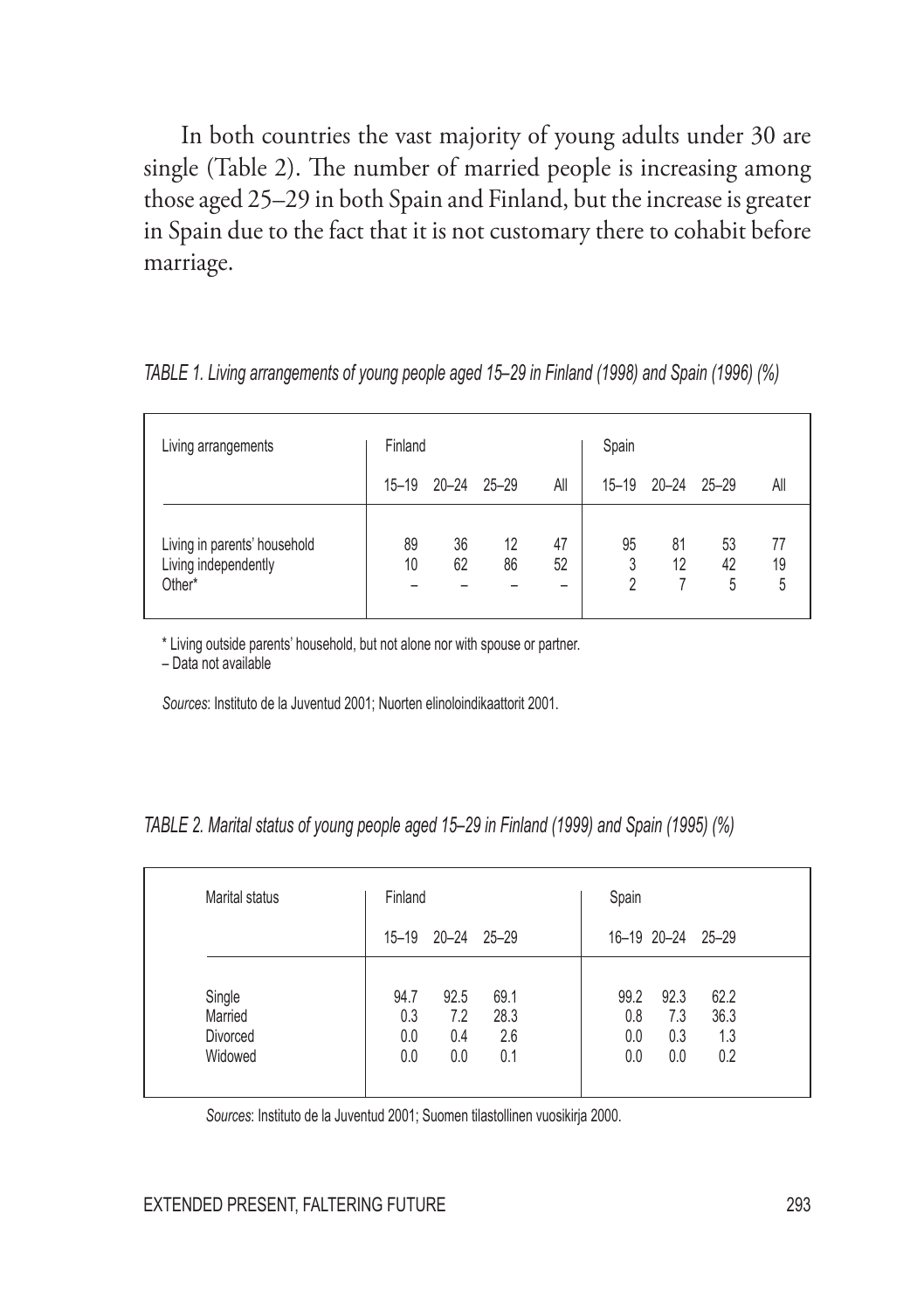On the subject of marital status, it is important to remember that being single does not necessarily mean that young adults actually live alone or do not have steady relationships. For example, 48 percent of Spanish young people aged 15–29 are in a steady relationship (Instituto de la Juventud 2001), and in Finland cohabitation is very common but does not show up in the statistics on marital status. Over half of Finns under 30 who live in a partnership live in consensual unions (Table 3). In fact, over the past few decades cohabitation has become the mainstream route to first partnership, family formation and also to parenthood (Nuorten elinoloindikaattorit 2001). Among Spanish young adults cohabitation is rare, although the number of consensual unions is growing. Only 8 percent of Spaniards under 30 who live in partnerships live in consensual unions, and cohabiting couples with children are exceptional (Table 3).

People are getting married at an ever older age. Today, both Finnish and Spanish men marry for the first time at around 30 and the average age of a Finnish and a Spanish bride is 28 (Table 3). Cohabitation is often quoted as the principal reason for the rising average age at first marriage and parenthood in western societies. Long-term cohabiting unions are quite rare, and people who choose to cohabit tend to live in several cohabiting relationships, which is why entering into marriage is postponed (Ermisch and Francesconi 2000: 30). The popularity of cohabitation is the major reason for the postponement of marriage among Finns, but cohabitation does not provide an adequate explanation in the Spanish case.

In both countries the average age at which women give birth to their first child has risen, in Finland to 28 and in Spain to 31 years (Table 3). The fact that marriage is nowadays preceded by long periods of courtship or cohabitation is a common reason for the delay in motherhood (Ermisch and Francesconi 2000: 32–34). However, it is somewhat problematic to suggest a direct causal link between delayed marriage and delayed parenthood. In countries like Finland, where cohabitation is common, a growing number of children are born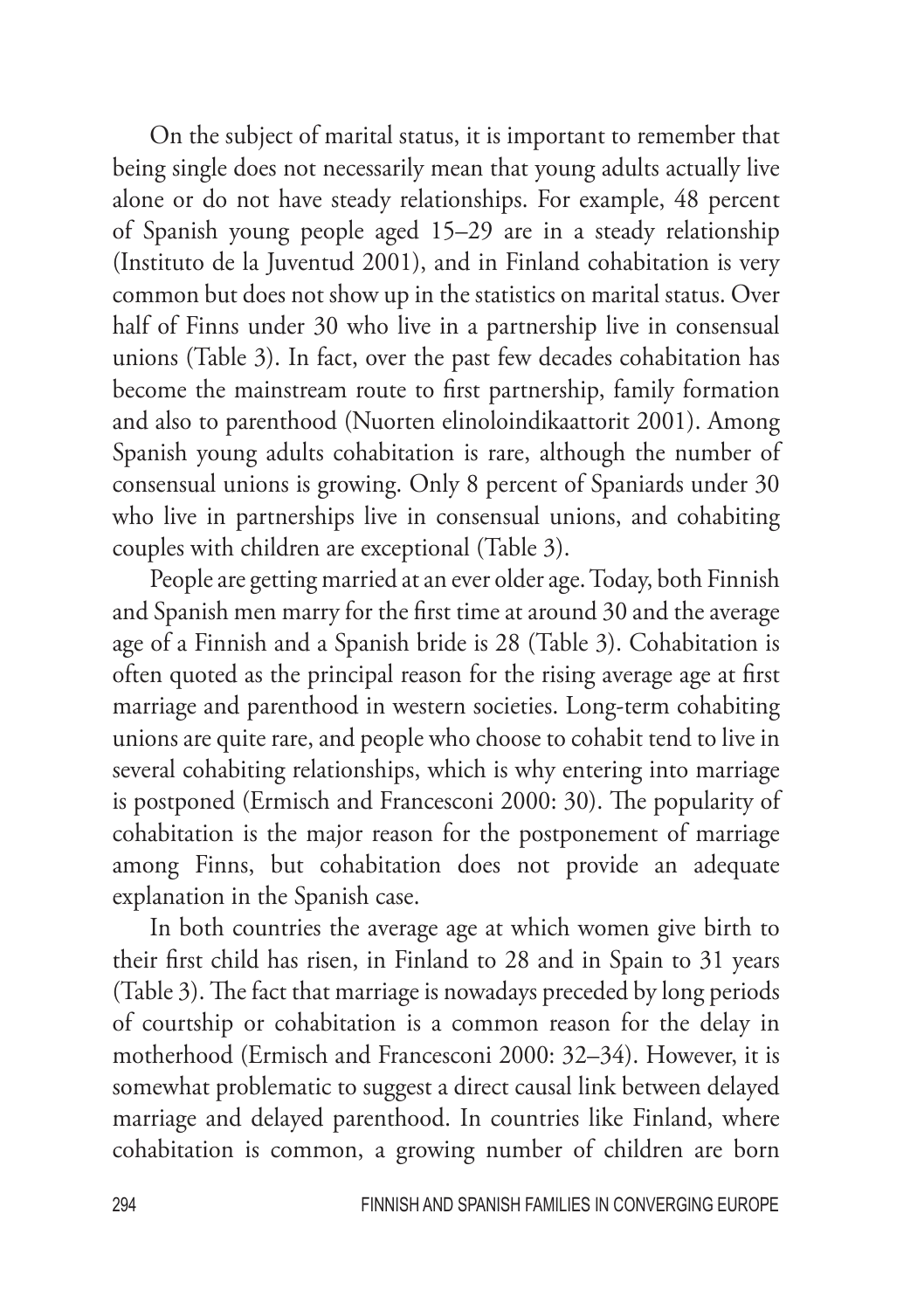outside marriage to cohabiting parents. In other words cohabitation does not in itself adequately explain why parenthood starts later. In Spain cohabitation and births outside marriage are rare, and therefore it may be assumed that pregnancy is one of the major reasons for marriage. However, when we compare the mean age of Spanish women at first marriage and at first birth, we notice that many of them have their first child only after a few years of marriage. In Finland, by contrast, it seems that women become mothers and wives at the same age (Table 3). The cases of Finland and Spain indicate that marriage and parenthood are no longer as closely intertwined as they used to be, and that the reasons why people are getting married and beginning to have children at a later age are not necessarily the same in different countries.

The number of divorcees in the age group  $25-30$  is twice as high in Finland as in Spain (Table 2). The number of young single parents is therefore also higher in Finland than in Spain. In general the number of single parents is quite low in Spain compared to many other countries, and the number of young single parents is even smaller, although the figures are now showing some increase (Ruiz Becerril 1999). Only around 7 percent of minor children in Spain live in a single parent household, whereas the corresponding figure in Finland is around 19 percent (Eurostat 1999; Tilastokeskus 2000). There are several reasons for the rarity of single parenthood in Spain. First, divorces and legal separations are far less common in Spain than they are in Finland. Second, only comparatively few children are born outside marriage in Spain, which moreover, together with Italy, has the lowest fertility rate in the whole of the western world (Table 3).

Among Finnish young adults the proportion of single parents has increased slightly during the past decade. This indicates, on the one hand, that some marriages and/or consensual unions with children have broken down, but on the other hand it also shows that the proportion of children born outside marriage has been rising. When a child is born to unmarried parents, only the mother has custody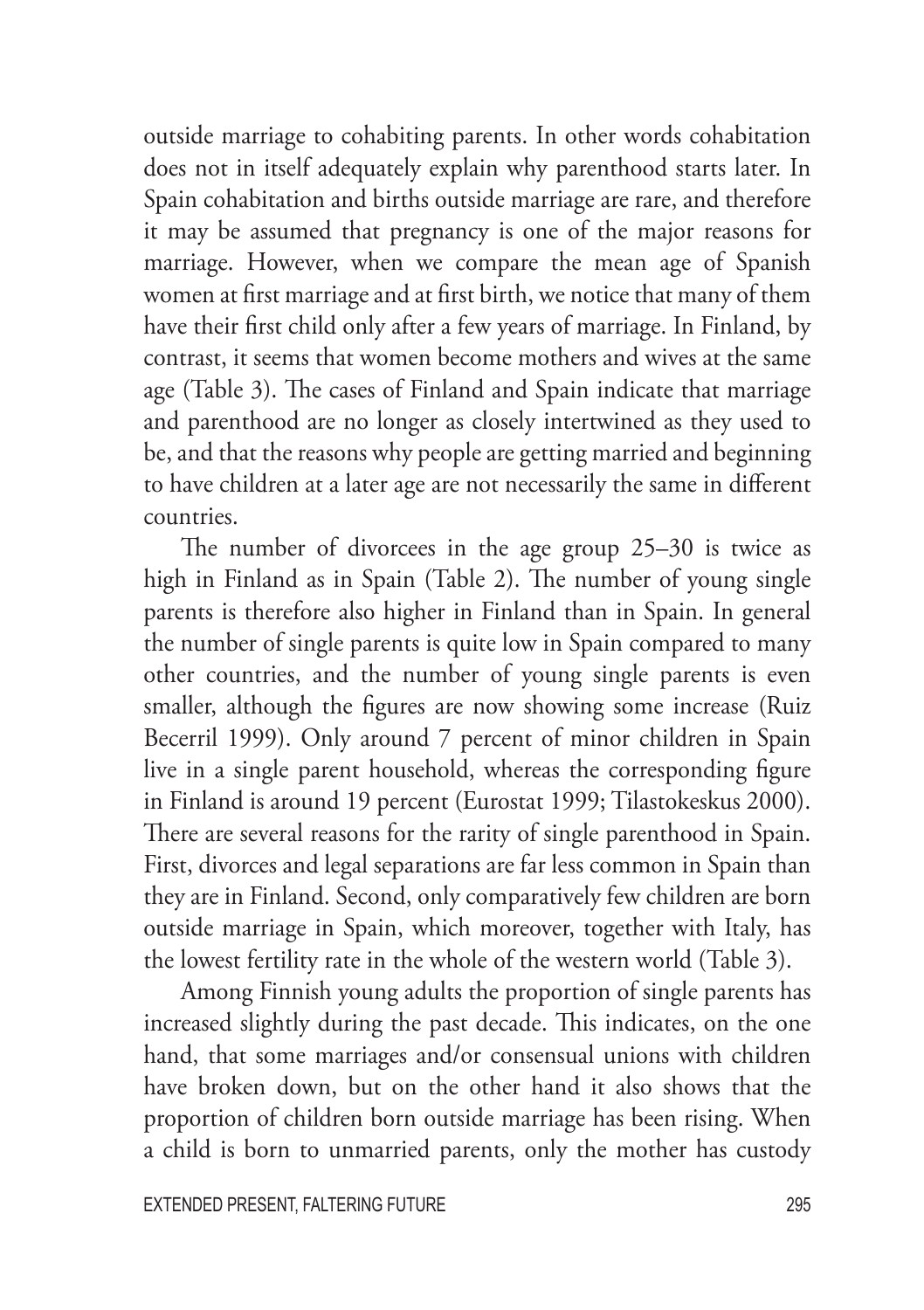| TABLE 3. Selected family indicators, Finland and Spain * |
|----------------------------------------------------------|
|----------------------------------------------------------|

| Family indicators                                                                                                                                                                       | Finland                         | Spain                |
|-----------------------------------------------------------------------------------------------------------------------------------------------------------------------------------------|---------------------------------|----------------------|
| Household types %<br>One person households<br>Couple households<br>One-parent households<br>Others                                                                                      | 37<br>53<br>8<br>$\mathfrak{p}$ | 14<br>67<br>7<br>12  |
| Family types %<br>Married and cohabiting couples, children<br>Married and cohabiting couples, no children<br>Two parent families of all families<br>One parent families of all families | 53<br>47<br>87<br>13            | 73<br>27<br>90<br>10 |
| Unmarried living in a partnership % (1999)<br>Total population<br>Under age 30                                                                                                          | 18<br>58                        | 2<br>8               |
| Marriages (per 1000)<br>Divorces (per 1000)                                                                                                                                             | 5<br>3                          | 5<br>1               |
| Mean age at first marriage (Finland 1998 / Spain 1996)<br>Women<br>Men                                                                                                                  | 28<br>30                        | 28<br>30             |
| Mean age of women at birth of first child (1998)                                                                                                                                        | 28                              | 31                   |
| <b>Births</b><br>Children / woman (1998)<br>Children born within marriage % (Finland 1998 / Spain 1997)<br>Children born outside marriage % (Finland 1998 / Spain 1997)                 | $\overline{2}$<br>63<br>37      | 1<br>87<br>13        |

\* Finnish data are from the year 1998 and the Spanish data from the year 1995 unless mentioned otherwise.

*Sources*: Eurostat 1999; Indicatores Sociales de España 1999; Instituto de la Mujer 2000; Statistics in Focus 2000; Suomen tilastollinen vuosikirja 2000; United Nations 2000.

of the child and will appear in the statistics as a single parent, unless the parents have made an express agreement regarding joint custody (Litmala 2000: 321). Therefore, the statistics may exaggerate the actual number of single parents, particularly in the case of young adults.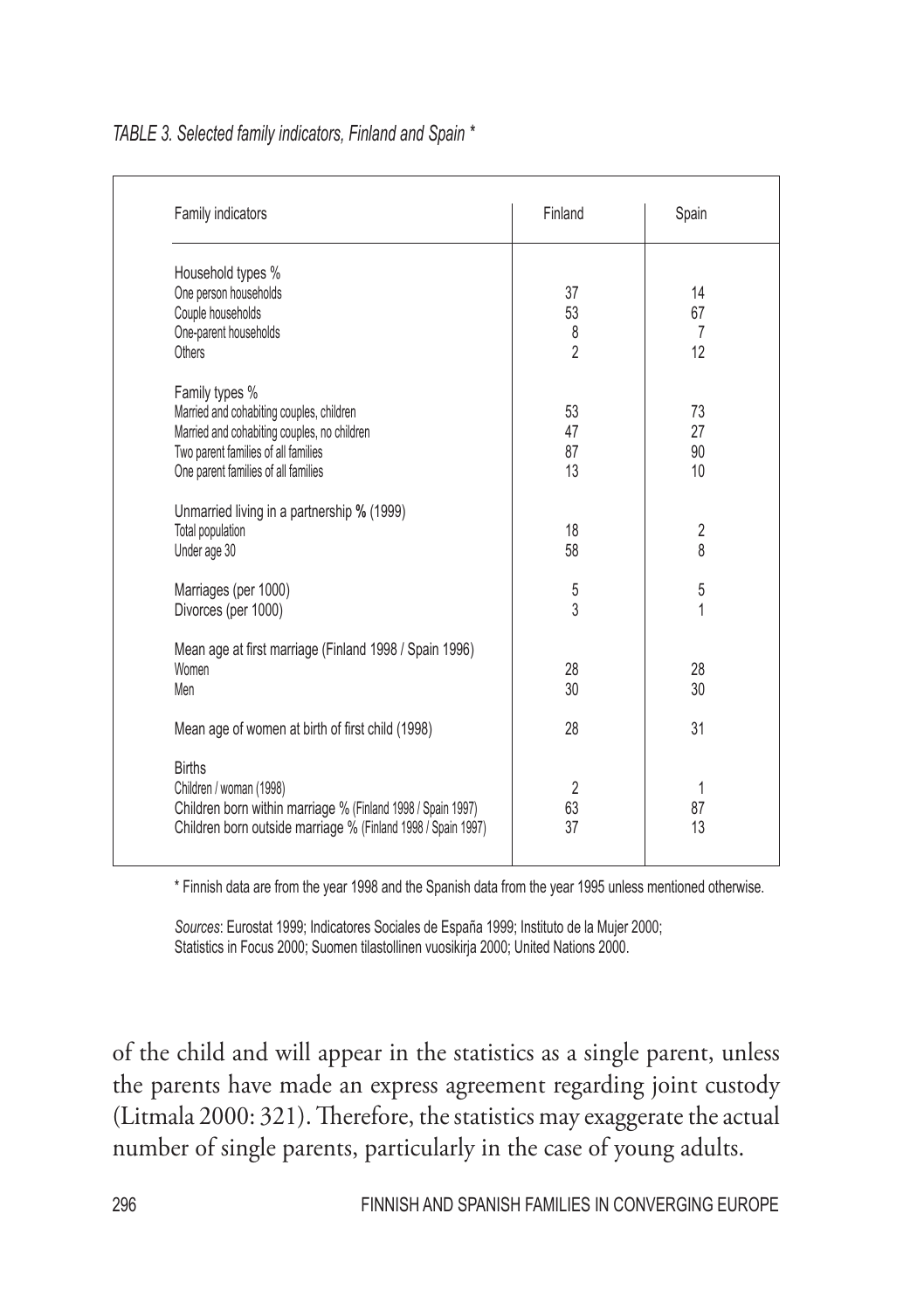# 4. Extended Present, Faltering Future: Reasons for Later Family Formation

Young adults appear to live in an extended present where the focus is on current priorities and where it is exceedingly difficult to plan for the future (Lewis et al. 1999). This sort of a 'here and now' life is often connected with individualism and its downsides: egocentricity and a self-serving attitude. However, individualisation, no matter how it is manifested, is not only about individual free choice but also about a need to create new living strategies because the old models are no longer adequate (Beck 1996: 27–31). Following Giddens (1999), we are doomed to direct, stage, act and produce our own biographies in accordance with the prevailing conditions in society, such as the educational system, the labour market, housing policy and market and the welfare state. Such being the case, young adults do not live in an extended present simply out of choice; rather it is more a matter of necessity.

# 4.1 Ever More Time Spent in Education

Throughout Europe young people are spending more time than ever in education. In 1996, 37 percent of Finnish people under 30 were studying full time; the corresponding figure in Spain in 1997 was 42 percent (Instituto de la Juventud 2000; Nuorisoasiain neuvottelukunta 1997). The number of female students, particularly in higher education, has risen sharply during the past few decades all over Europe. In the academic year 1994–95 over half of all university students were women both in Finland and Spain (Havén 1998: 77). The reason why the number of students is growing and why people are spending more time in education is not that education as such has become more valued; these trends can rather be explained by the job-queue effect. When unemployment is high and jobs are in short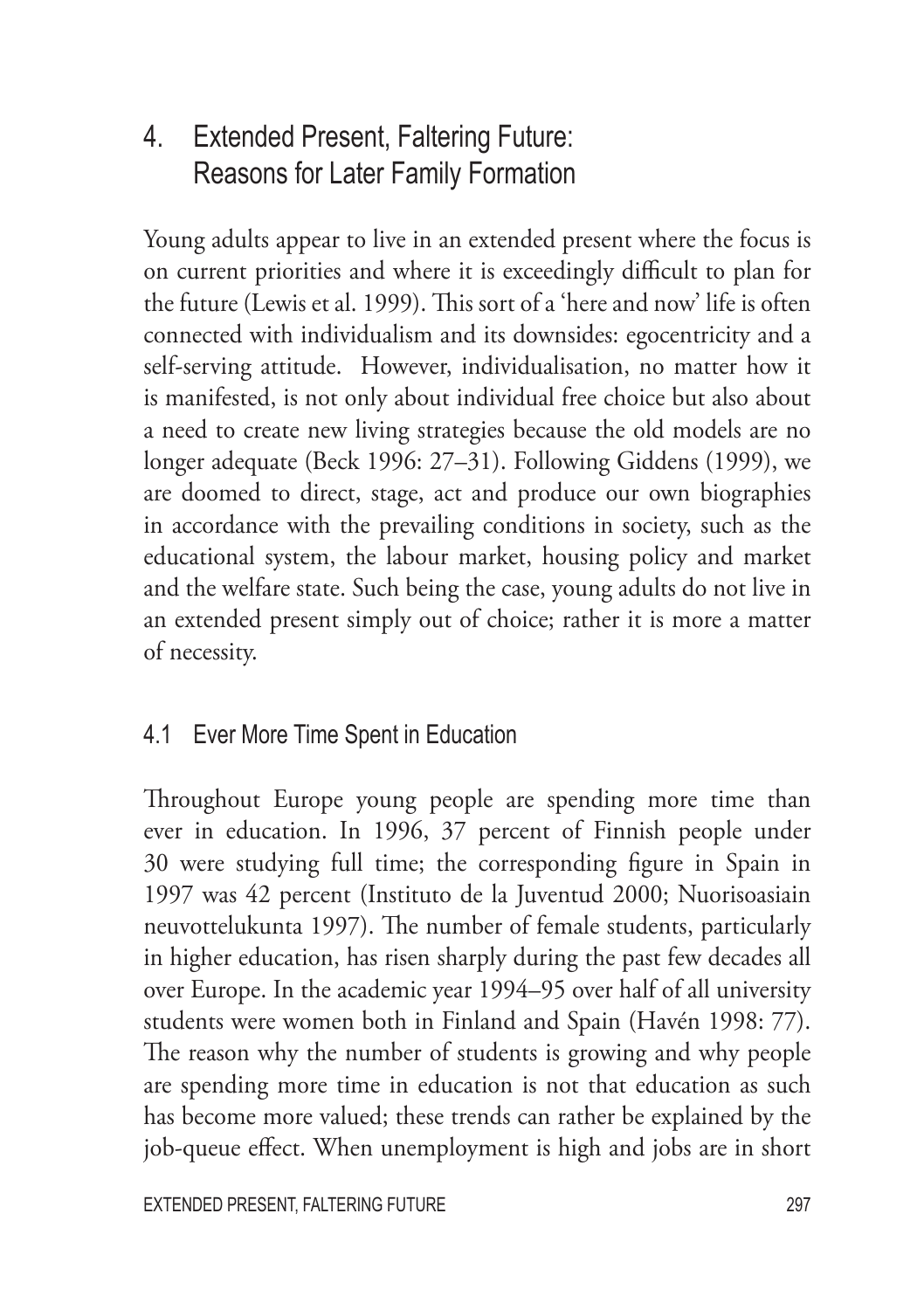supply, the competition for vacancies will intensify. The best way to jump the queue is to get better qualifications (Laaksonen 2000). In the old days education was a privilege of the chosen few but nowadays it is those who find a job who are privileged.

#### 4.2. The Precarious Labour Market

Youth unemployment and the proliferation of short-term and part-time contracts is another reason for the tendency to live in an extended present. Compared to young people of the 1970s and 80s, the young people of today are entering the labour market later and having more difficulty in doing so. The transition from education to working life is also more gradual and periods of study, unemployment and employment are more often mixed (Eurostat 1997). Although these trends apply to all of Europe, national differences exist. As an example, working while studying or studying while working is more common in Finland than in Spain. In 1995, 29 percent of 18-year-old and 19 percent of 24-year-old Finns and only 6 percent of 18-yearold and 10 percent of 24-year-old Spaniards were working (usually part-time) while studying (Eurostat 1997). On the whole, working while studying or studying while working are typical in northern Europe, where young people tend to enter working life before the age of 18, either to receive training (apprenticeship contract) or to earn pocket money. In addition, further training organised by employers or educational institutes is better developed in the north of Europe than in the south (Aho 2000; Eurostat 1997; Havén 1998).

Youth unemployment rose in the European Union during the recession in the first half of the 1990s, especially among those under 25, increasing from 16 percent in 1991 to 22 percent in 1995. However, Finland and Spain had the highest youth unemployment rates in the EU rising to 42 percent in Spain and 38 percent in Finland in 1995 (Eurostat 1997: 47). Although the employment situation in Finland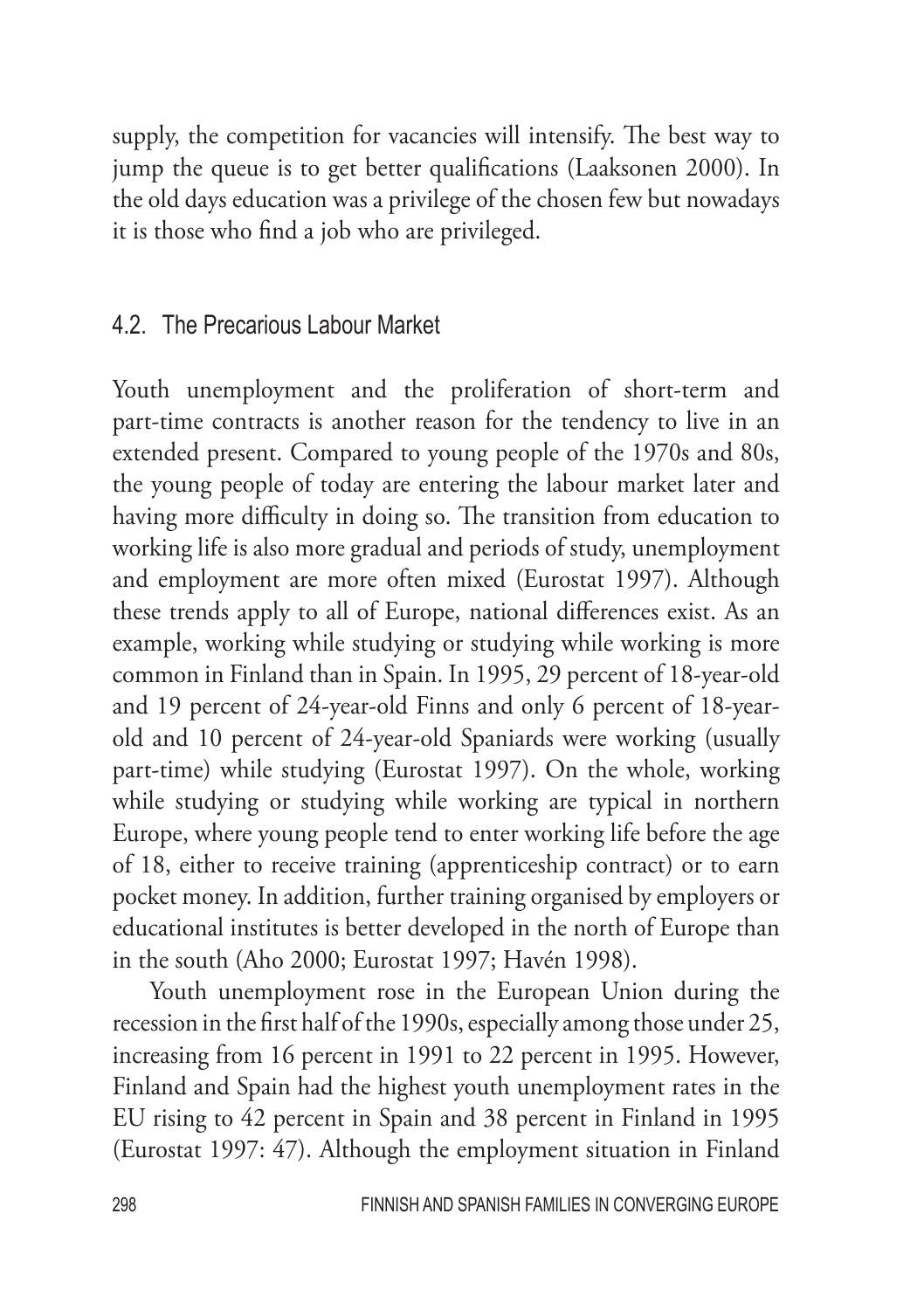and Spain has improved since the recession, youth unemployment has remained higher than overall unemployment rates. Women have been affected more than men in that the employment situation has recovered faster in male-dominated industries. The reality is that approximately half of young adults both in Spain and Finland find their first job only after a period of unemployment. However, long-term unemployment is more common in Spain than in Finland (Eurostat 1997).

Apart from unemployment, other obstacles to attaining financial security include part-time jobs and fixed-term contracts, which are common among young people. In Spain, 74 percent of employees aged 20–24 and 52 percent of employees aged 25–29 were working on fixed term contracts in 1995. In Finland, 46 percent of employees belonging to the younger age group and 29 percent belonging to the older age group had fixed-term contracts in 1995 and since then the trend has been upward. In addition, non-voluntary parttime jobs have increased among all employees, but especially among the younger age groups (Eurostat 1997). Difficulties in entering the labour market, insecure jobs and, thus, lack of experience and length of service are responsible for the fact that, generally speaking, young people earn less than older employees even though they are better qualified (Laaksonen 2000). Instability in the labour market, ever increasing competition and low or irregular income are major obstacles to becoming independent and starting a family.

## 4.3. Housing Situation and Policy

Attaining independence and making the decision to start a family are also dependent on the prevailing housing situation and housing policy. In Spain, changes in housing policy show a clear connection to the decline in marriage and fertility rates. During Franco's rule (1939- 75) the housing market was under public control and rents as well as mortgages were affordable. In the 1980s housing was released from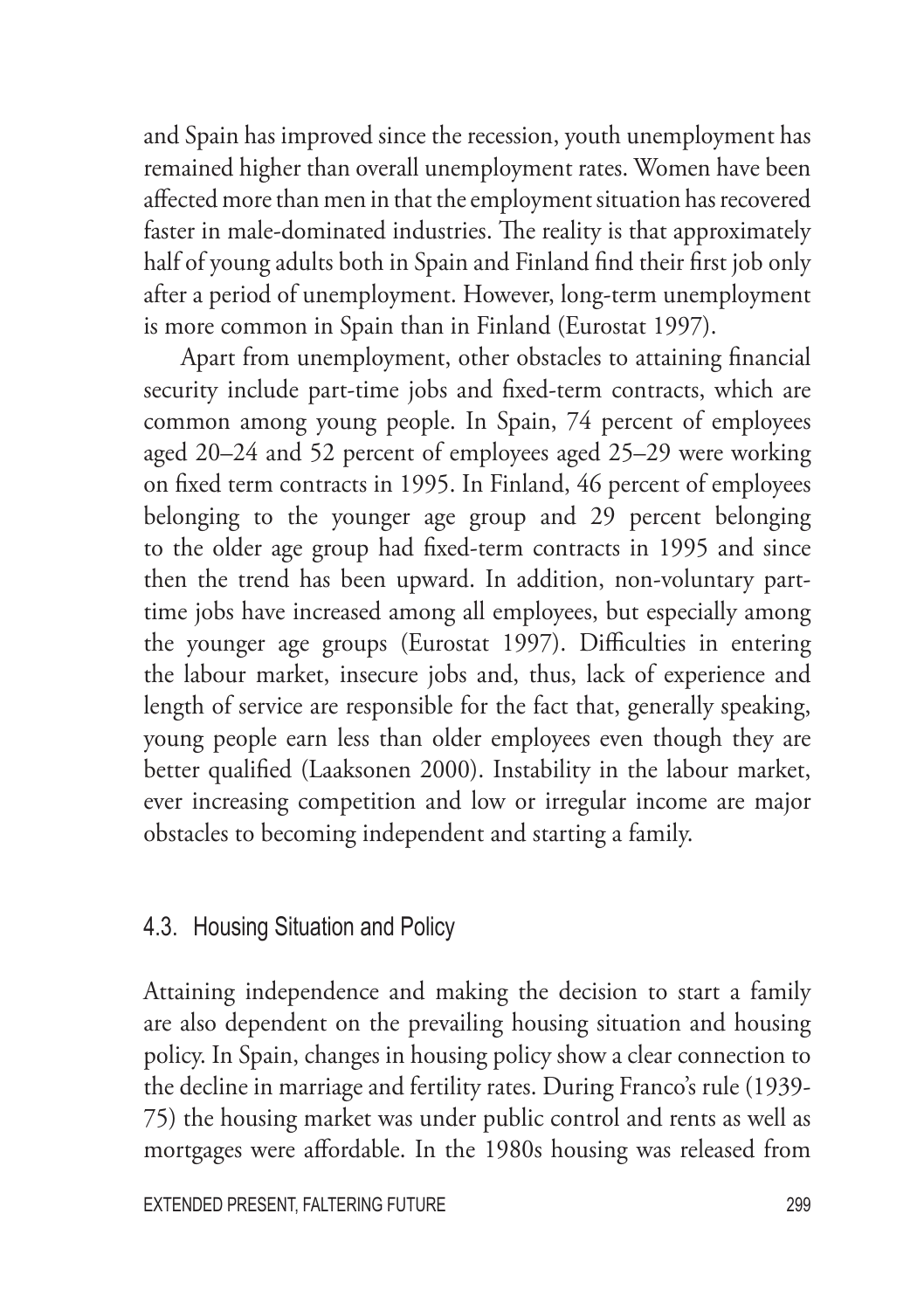public control, causing housing costs to increase dramatically. This coincided with a sharp decline in marriage and fertility rates (Miret-Gamundi 1997).

Today housing production is mainly in private hands and social housing production and availability are scant. Apart from subsidies of mortgage loan interests and tax relief, there is no system of housing allowances (Winther 1997). Spain has one of the highest home-ownership rates and least rented housing available in Europe. Around 76 percent of homes are owner-occupied, some 16 percent privately rented and only some 5 percent socially rented, and the upward trend in home-ownership seems to be continuing regardless of the rising property prices (Winther 1997). However, there are considerable regional differences in housing supply and housing costs, in particular. Generally speaking, property prices and rents are lower in less industrialised and developed regions and highest in the most developed regions. Such being the case, employment opportunities and supply of affordable housing do not coincide (Jurado Guerrero 1997).

In Spain, national, regional and local housing policies promote property owning rather than renting, which poses problems for young adults in acquiring their first own home irrespective of the region. Most young people are unable to pay the rent, much less to buy their own apartment or house, which leads to late independence and postponement of marriage and family formation (Jurado Guerrero 1997). Thus, acquiring a flat in order to be able to marry is characteristic of Spanish courtship (Alberdi 1999; Flaquer 1997).

There is also a strong tradition of home ownership in Finland. Like Spain, Finland is among those European countries with the highest home-ownership rates. Around 72 percent of homes are owneroccupied, some 11 percent privately rented and some 14 percent socially rented (Winther 1997). Home saving schemes established to help young people to buy their own homes and the mortgage interest tax relief promote home ownership. Nevertheless, home ownership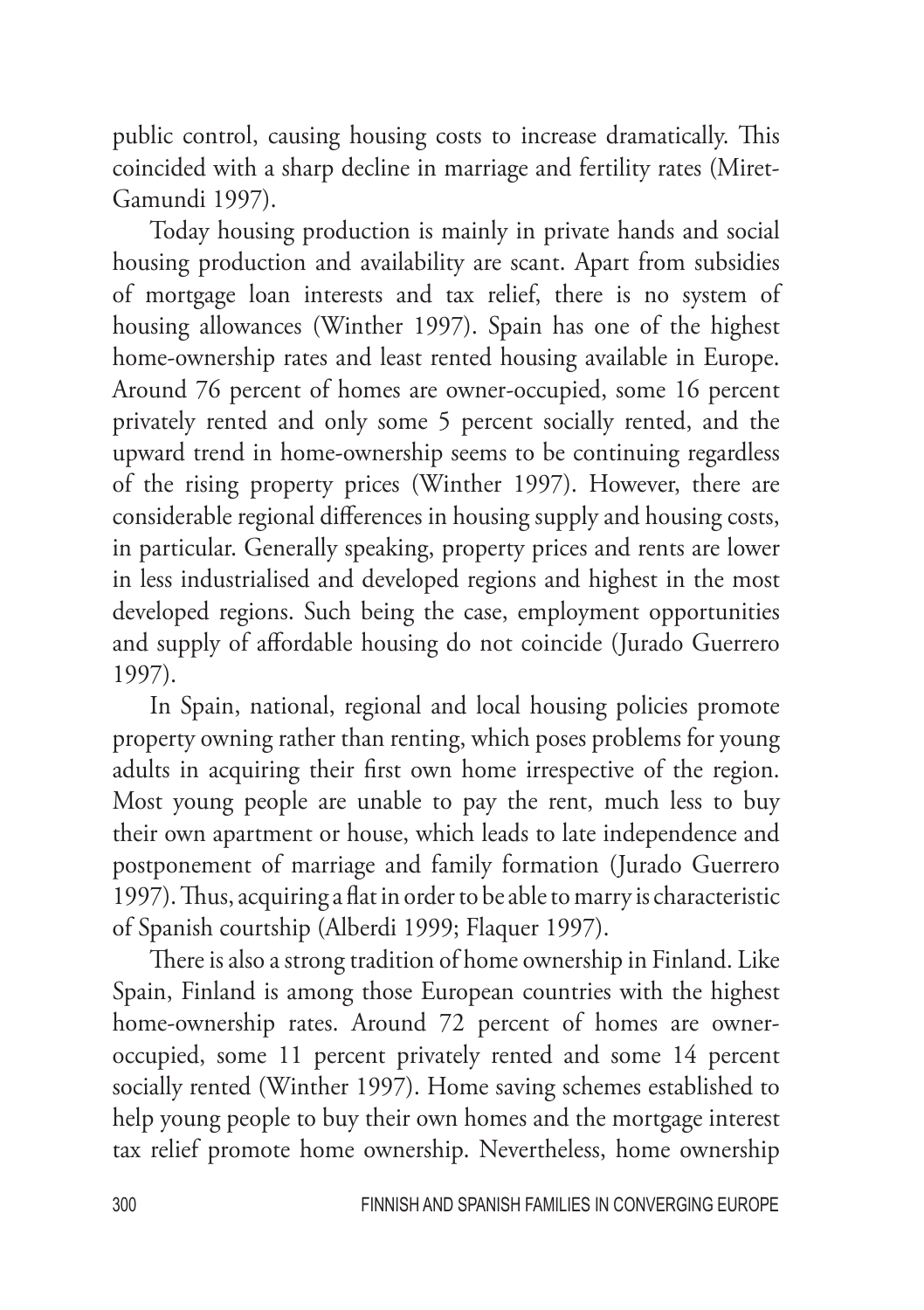among young adults, in particular, has declined during the 1990s owing largely to the difficult financial situation and precarious labour market. Even though rented housing has grown in popularity, the culture of home ownership persists, as the vast majority of young Finns aim to be homeowners by the age of 35 (Raitanen 2001).

However, the availability of publicly owned rented housing, student housing and the system of housing allowances make it easier for young people to set up their own household and home without having to take out a mortgage (Laaksonen 2000). Student housing is an important route to a first own home in Finland. A third of all students, that is nearly 80,000 people, live in apartments offered by student housing foundations and corporations (Raitanen 2001). Nevertheless, there is a shortage of rented housing and great regional variation in rents and property prices, which causes regional differences in the timing of leaving home. The highest housing costs and most severe shortage of rented housing are in the metropolitan area and other major towns. Therefore, young people from big towns tend to stay in their parental home longer because they cannot afford to move out and, on the other hand, they do not need to move out because the colleges and universities are near. Those who are from smaller towns or rural areas leave home earlier because housing is more affordable in their place of origin or because they have to move to another locality in order to study or work (Raitanen 2001).

## 4.4. The Welfare State and Social Policy

The type of welfare state is one factor with a major impact on how easy or difficult it is to gain independence. The Finnish welfare state is based on principles that endorse individual independence. The basic principle is that every person who has reached the age of majority is entitled to individual social security (Esping-Andersen 1999). In other words, the individual's well-being should not be dependent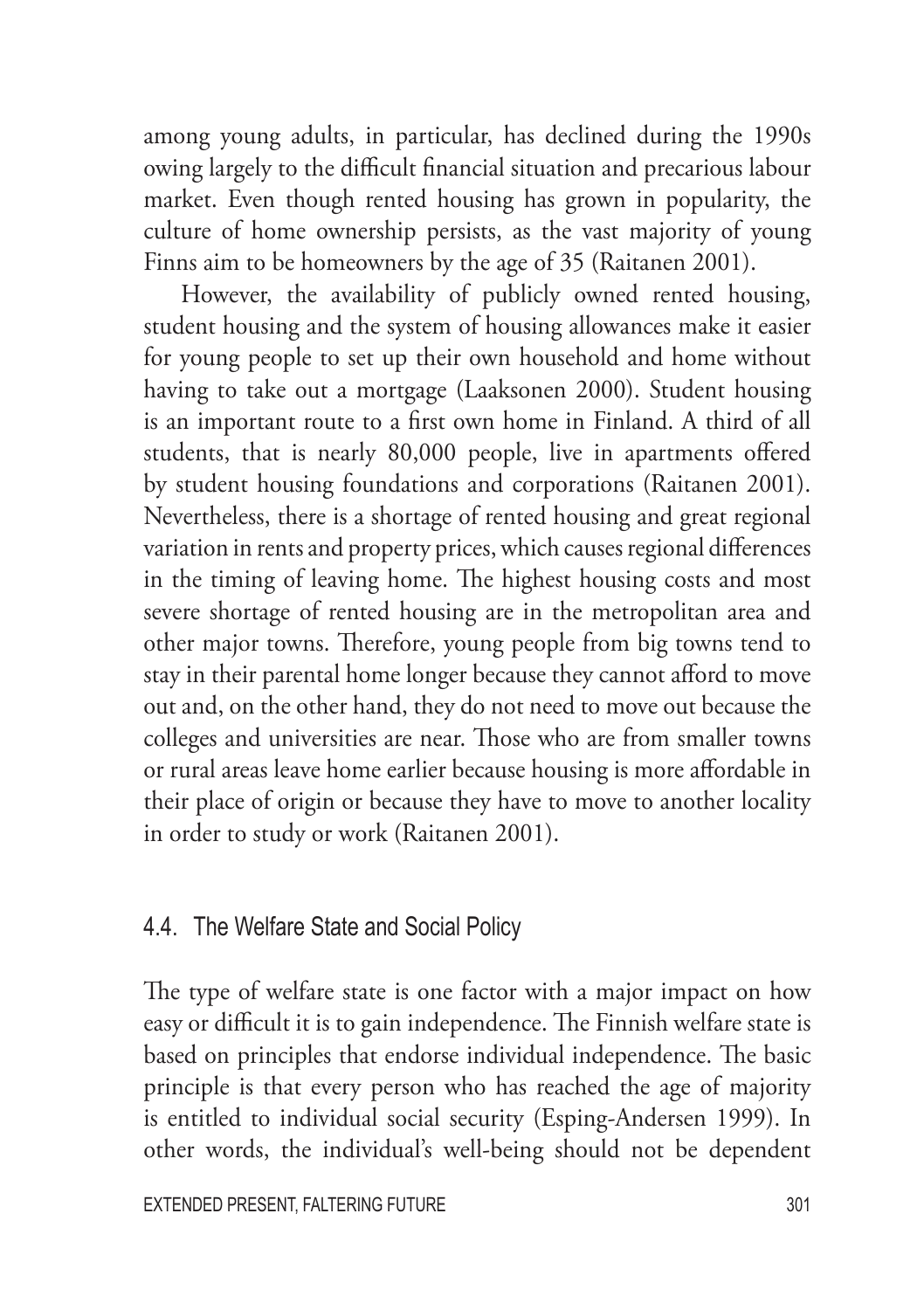on his or her family or descent. At the centre of the Spanish welfare state, in contrast, is the family, which is responsible for the wellbeing of its members. Public basic security is for those who do not have a family (parents, siblings, spouse, children) or whose families are incapable of offering support (Esping-Andersen 1999). It seems then that interdependence between parents and their adult children is institutionalised in Spain whereas in Finland individual independence and self-sufficiency is publicly and officially endorsed.

Regardless of the type of welfare state, leaving home usually causes a decline in living standards. Moreover, the socio-economic position of the parents influences the decision to leave home, and also attitudes towards dependency. Young adults from working-class and lower middle-class families cannot depend on their parents' financial assistance in the same manner as young adults from upper and upper middle-class families and, therefore, they tend to become independent earlier. The offspring of the well-to-do families, however, may choose to stay in their parental home longer in order to maintain the living standard they are used to, or they may move out and maintain their living standards because their parents are able to help them with housing and living costs (Conde 1985).

According to Conde (1985), the influence of social class in young people's process of becoming independent is decisive in Spain. Social background also has an influence in Finland, but it may be less pronounced due to smaller class differences and to the type of welfare state. The public policies that favour young people's independence, for example, unemployment benefits for those who are looking for their first job, housing allowances, student grants and loans, social and student housing ease cutting the cord from the parents (Flaquer 1997; Raitanen 2001).

The welfare state does not only influence the process of leaving home but also of starting a family of one's own. When young people are thinking of having children, one of the key issues they have to consider is the reconciliation of family and work. Social policy appears to be a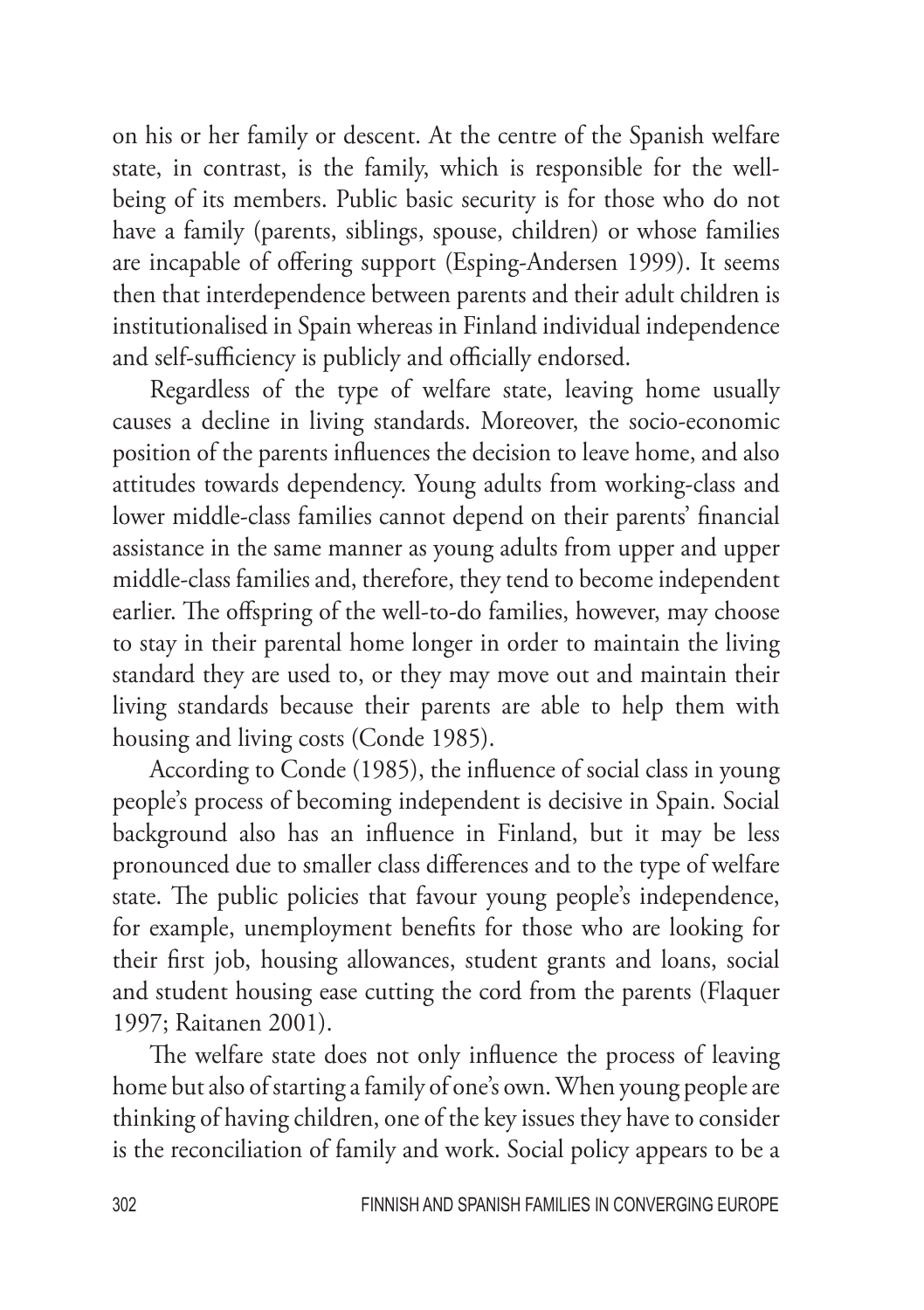discreet public means for boosting family formation and fertility, for the fertility rate is the highest in countries like Finland, which have extensive mechanisms of public assistance for families with children. This means that the decision whether or not to have children does not have to hinge upon considerations of reconciling family and work or loss of income while taking care of small children (Reuna 1999). In Finnish society it is the norm that both fathers and mothers go out to work. Furthermore, social policy encourages this by guaranteeing day care services in public day care centres or in subsidised day care for all children under seven (the age of starting school) and by offering parental leaves for working mothers and fathers so that they can take care of their children at home without fear for losing their jobs or the lion's share of their income (International Reform Monitor 2000a).

Spanish social policy is based on the breadwinner husband and caretaker housewife model, which means that public services for families with children are scarce. The pre-school system for children aged 3–6 is extensive, but day care for children under 3 is scant. Maternity and paternity leaves are paid, but parental and nursing leaves are not. Child benefits are not universal and independent of incomes as they are in Finland. Spanish social policy measures targeted at families are designed to support large and low-income families (International Reform Monitor 2000b).

Labour market participation among Spanish mothers is low compared to most other European countries, but the situation is rapidly changing among younger generations and the reconciliation of work and family has become a topic of social debate (Meil 1999). Even so, wage work for married women is conceptualised as a choice, not as a norm. The implicit idea is that the reconciliation of work and family is a private matter for individual women, not a public one. Social policy does not, in this sense, promote two-earner families, even though this is now becoming the typical family form among younger generations (Meil 1999). As a result, one of the most important reasons mentioned by Spaniards for their record-breaking low fertility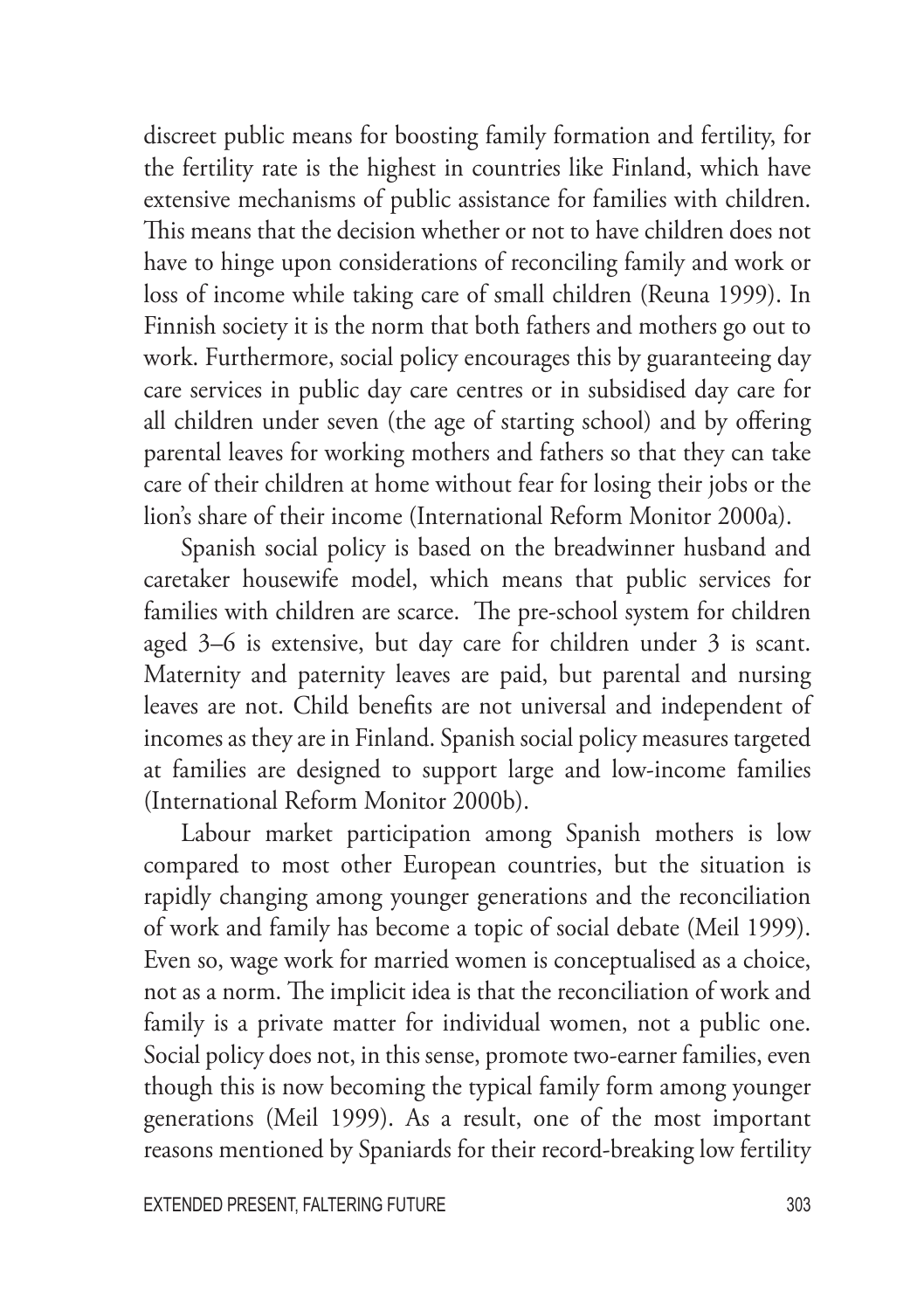is the scarcity of support and services targeted at families with children (CIS 1999).

The accent on the reconciliation of work and family reflects the changes that are taking place in gender relations and particularly in women's roles and positions. Young women want and increasingly need an education, occupation and a personal income. The ability to earn one's own living is highly valued among young people and especially among young women (Alberdi 1999; Lewis et al. 1999; Melkas 1999). Although the vast majority of young women (and men) would ideally like to live in a steady partnership, usually marriage, and to have children at some stage of their lives, financial dependence on the spouse is considered a risk that ever fewer women (and men) are willing to take. For example, only 10 percent of young Spanish women want to devote themselves to the home and children. The majority would like to combine a professional career with the family, and work full-time (Juventud española 2000).

#### 4.5. Living in an Extended Present: Means of Risk Control

The more difficult it is and the longer it takes to attain independence, the more difficult it is to plan ahead; therefore it seems to make most sense to concentrate on the present. It appears that along with life in an extended present, the way in which life is divided into stages has completely changed. In the past, adult life was based on a strict separation of work and family, but now it seems that young people are dividing adult life into stages before and after settling down, which in most cases means a steady relationship and, usually, children. Young adults want to do their 'own thing' before entering into a meaningful partnership and/or parenthood (Lewis et al. 1999).

It is, on the one hand, quite understandable that as they become capable of providing for themselves, young people want to do their 'own thing' and spend money on themselves before taking on the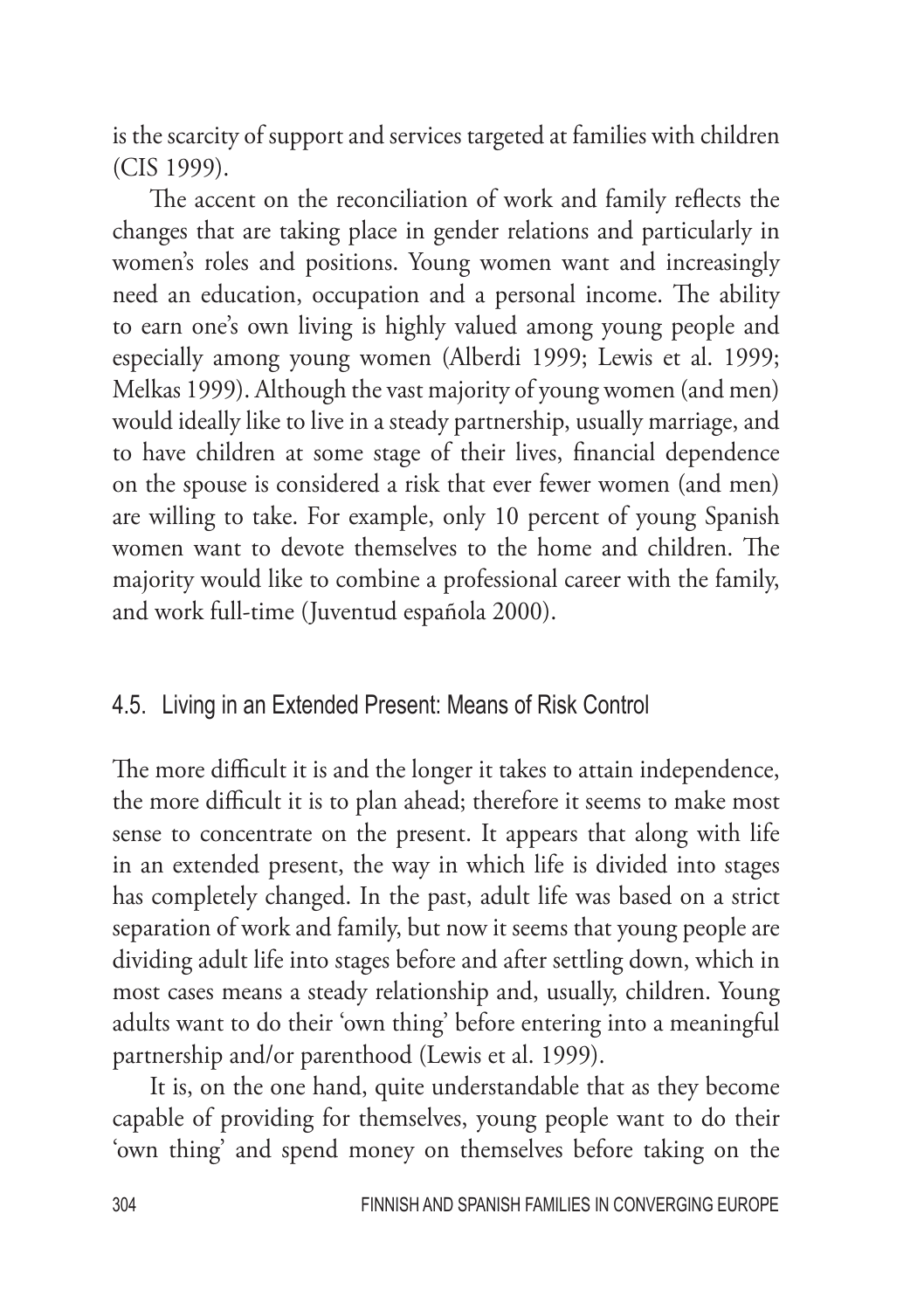responsibility of providing for others as well. On the other hand, the emphasis on doing one's own thing can also be interpreted as a strategy employed with a view to coping with uncertainty. Contemporary life is characterised by the presence of various risks and hazards that are actively assessed in relation to the future (Giddens 1999: 28). In days gone by, people believed their life was dictated by fate, whereas today we are more inclined to think it is up to ourselves what will happen in the future. This belief in one's own abilities to forge one's future has done away with the former division of life into clearly demarcated stages (studies, work, marriage and children), and has reordered and rescheduled them. When conventional ways of doing things dissolve, people start to think more and more in terms of risk, calculating the pros and cons of their decisions and actions, and trying to maximise risk control (Giddens 1999: 20–29).

Today, given the wider choice of socially and morally approved options of how to live our lives, even partnerships are contemplated in relation to risk. Committing oneself to another person involves all kinds of risks. Partnership usually restricts one's personal freedom, it may oppress and it may dissolve and create emotional pain, as well as practical and financial hardships. Furthermore, forming a family and having children before one has attained sufficient economic and material security is considered a major risk, especially for successful parenting and for the welfare of the child (CIS 1999; Lewis et al. 1999; Melkas 1999). The pros and cons related to starting a family and having children are also very much gender-related. For instance, fatherhood has no major impact on a man's career, financial independence or social position. Motherhood, by contrast, may interrupt a woman's professional career for quite a long while and jeopardise both her financial independence and her personal social standing, regardless of the type of welfare state she lives in and its social policy (Crouch 1999; Goody 2000).

Despite the risks involved in family formation and parenthood, the majority of Finnish and Spanish young adults today are ready and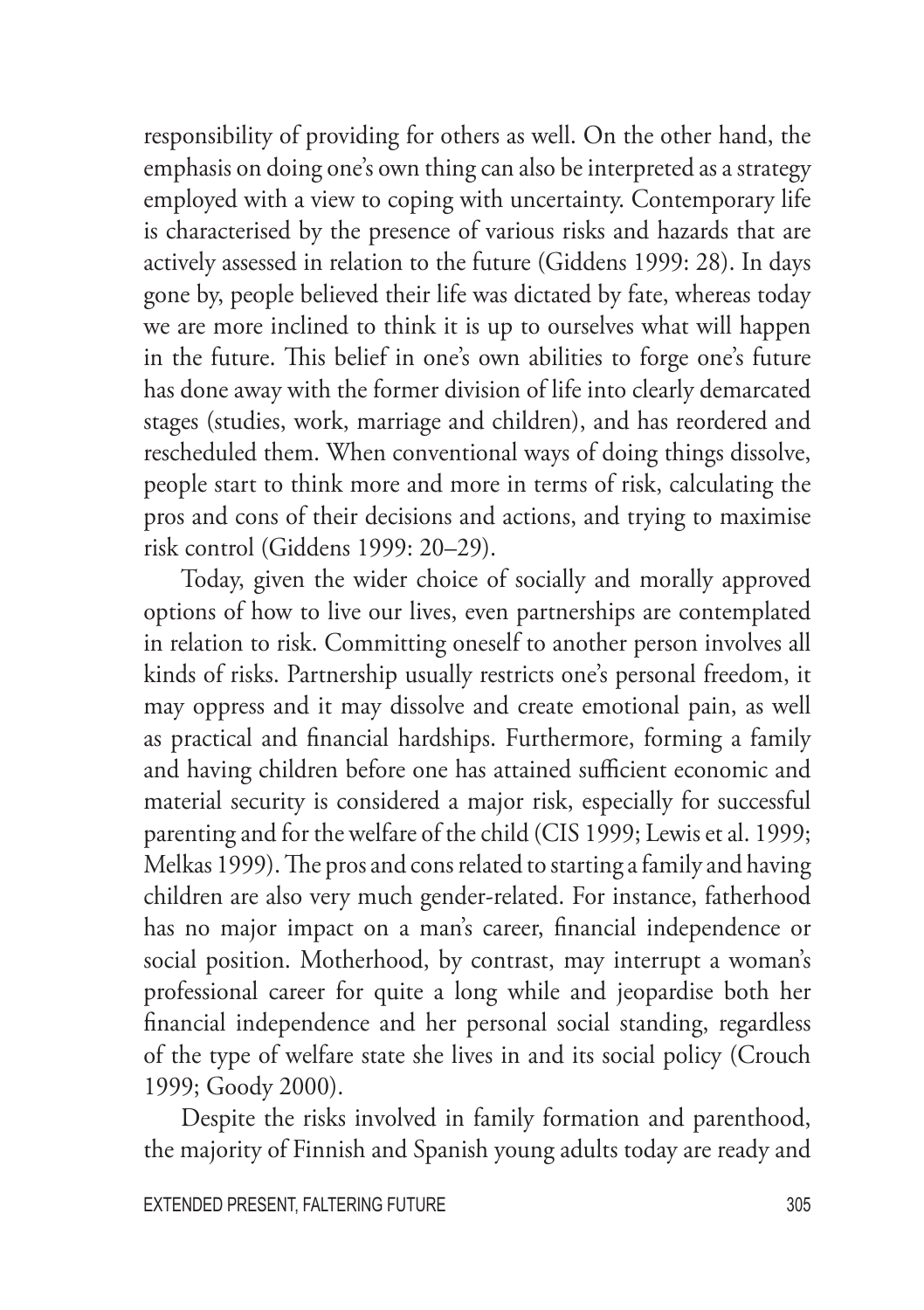willing to take that risk because the obverse is certainty, sustainability and security. Marriage is perceived as more stable and secure than consensual union, even though the risk of divorce is considerable. In fact, the statistics show that marriages do not break up as frequently as consensual unions. Not only marriage but also children represent security, even though they no longer represent security for old age, at least in the same sense as they did traditionally. Nevertheless, children do stabilise the relationship and lives of their parents. Consequently, married couples with children do not break up as frequently as married couples without children (Eurostat 1999).

## 5. Interpretations and Conclusions

Not so long ago marriage was the key indicator of adulthood and the passage away from the childhood home and dependence on parents. For women, in particular, marriage and motherhood were the most important indicators of adulthood. Along with women's increased participation in education and wage work, it is now their position on the labour market rather than on the marriage market that counts in the process of attaining the status of an adult.

Stiffening competition in the labour market today means that people have to spend more and more time in education to acquire the skills and qualifications they need. This, in turn, means they are entering the labour market ever later, which adversely affects their chances of earning their own living. In a situation of stiff competition on the labour market and rising living costs and expected standards of living, the ability to earn one's own living becomes a precondition for other things in adult life, such as having a home and a family. Another reason why financial independence is emphasised in the process of attaining adult status is that attitudes towards partnerships and the family have been changing. When being single, divorced or living in a cohabiting partnership is socially and morally accepted, and when the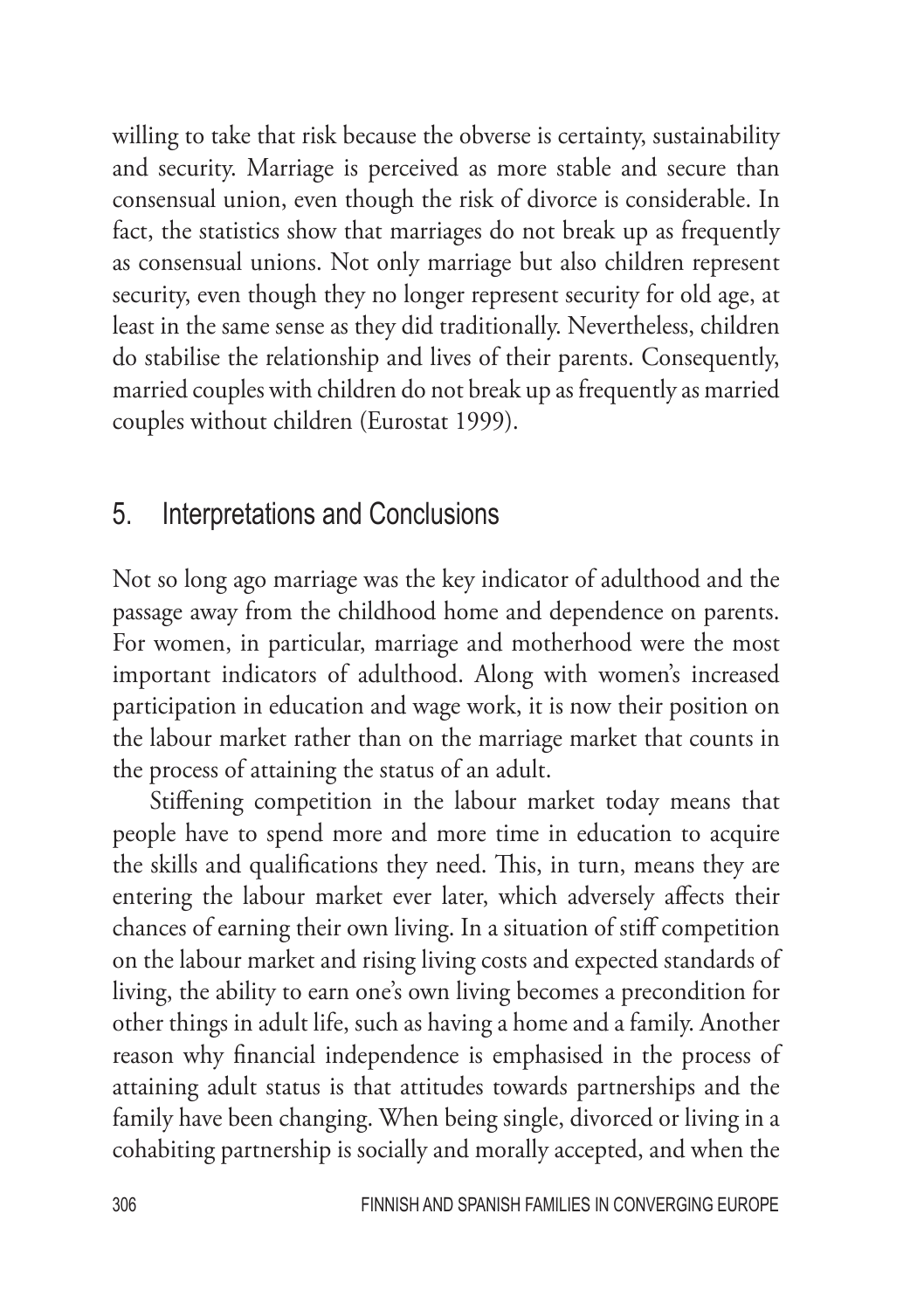possibility of divorce and separation is recognised from the outset, the personal ability to provide for oneself becomes an important value, especially for women, who have traditionally been dependent on their husband's earnings.

Both Finland and Spain have seen the same trend of people starting a family and having children at a later age than before, but on the other hand there are clear differences between the two countries in the processes of growing into adulthood. In Finland people move out of their parents' household at an earlier stage than in Spain. In both countries people tend to marry at around the same age, but Finns have children sooner than Spaniards. The reason for this is that it is common in Finland for people to have their first child while they are still cohabiting and only then to get married, whereas in Spain young people take the more traditional route of getting married first and having children later. In both countries, marriage and parenthood as the principal indicators of adulthood have been replaced by financial independence, but in principle a steady relationship (usually marriage) and parenthood are still seen as indicators of the final stage of maturation. In reality, however, marriage plays a much more central role in the process of attaining independence and adult status in Spain than it does in Finland.

There are several reasons underlying the differences in attaining independence in Spain and Finland, but within the scope of this article, explanations for the fact that attaining independence is prolonged further in Spain than in Finland are found in the situation of the respective labour markets, housing policies and the fundamental principles of the types of welfare state.

Although entering the labour market is difficult for young adults in both countries, achieving economic independence seems to be even more difficult for Spaniards because the periods of unemployment tend to be longer and fixed-term contracts are more common than in Finland. Furthermore, in contrast to young Finns, young Spaniards looking for their first job are not entitled to unemployment benefits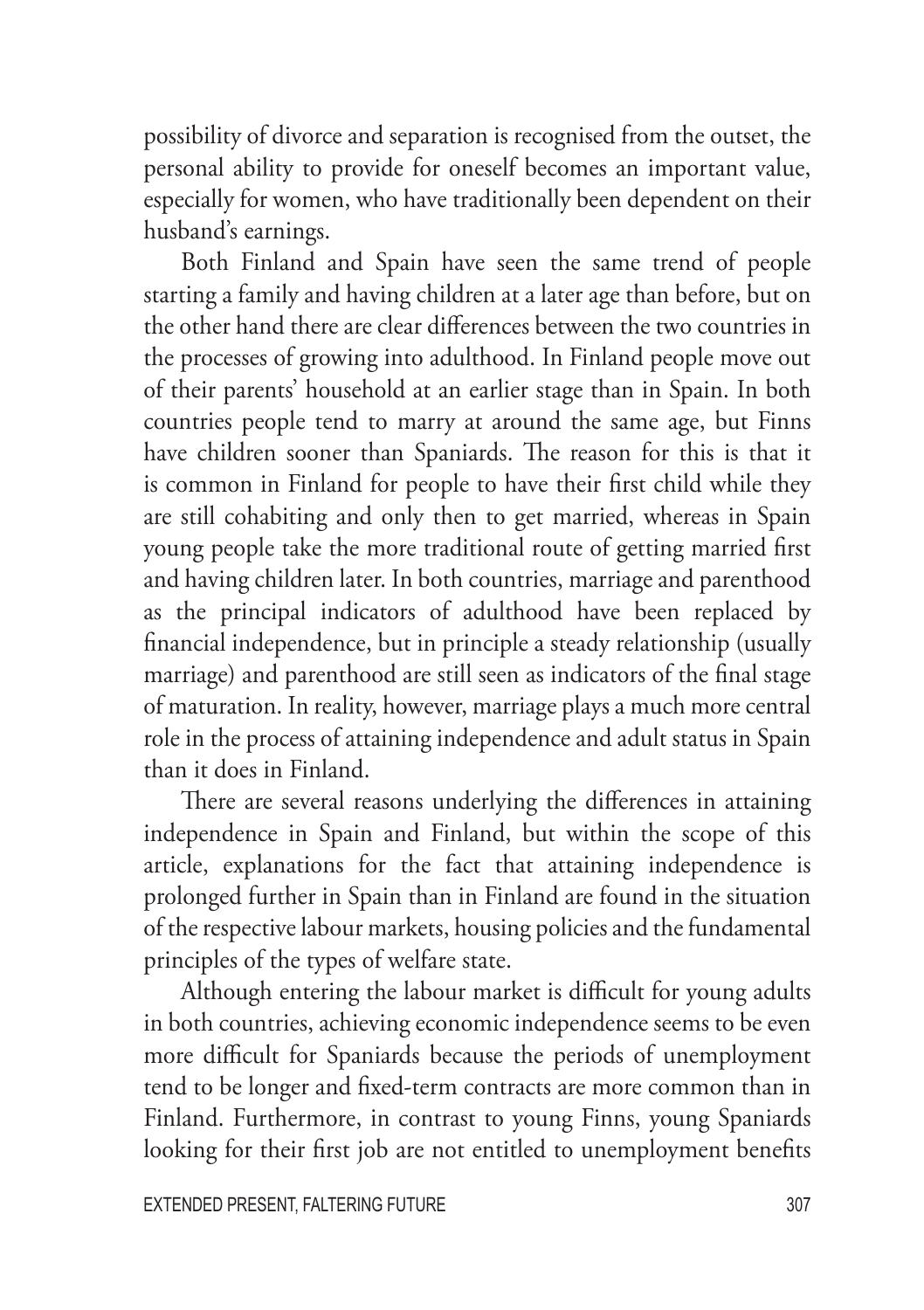*TABLE 4. Summary: Processes of becoming an adult in Finland and Spain*

|                                               | Finland      | Spain     |
|-----------------------------------------------|--------------|-----------|
| Becoming independent<br>Leaving parental home | Early        | Late      |
| Reason for leaving parental home              | Studies/work | Marriage  |
| Il Living arrangements                        |              |           |
| Living with parents                           | Few          | Many      |
| Living independently                          | Many         | Few       |
| Living alone                                  | Many         | Few       |
| III Family formation/parenthood               |              |           |
| Consensual unions                             | Common       | Uncommon  |
| Age at first marriage                         | W/28 M/30    | W/28 M/30 |
| Mean age at first birth                       | 28           | 31        |
| Births outside marriage                       | Many         | Few       |
|                                               |              |           |

(Flaquer 1997). Moreover, in Finland, the opportunities to combine studying and working are better than in Spain, which may be one factor that facilitates young peoples' path to independence: experience of working life is an asset in the competitive labour market, and one's own earnings, however modest, while studying promote independence from parents.

Lack of income or sporadic income leads to inability to have a home of one's own, especially in Spain, where housing policy promotes property ownership, and rented housing and affordable social housing, in particular, is scarce. Therefore, even those young adults who have a job and an income find it difficult to establish their own household. In Finland, the availability of social housing and rental housing in general, as well as student housing and existing housing allowances make it easier for even young people with low incomes to have a home of their own. Differences in housing policies also explain why the number of young adults living alone is substantially lower in Spain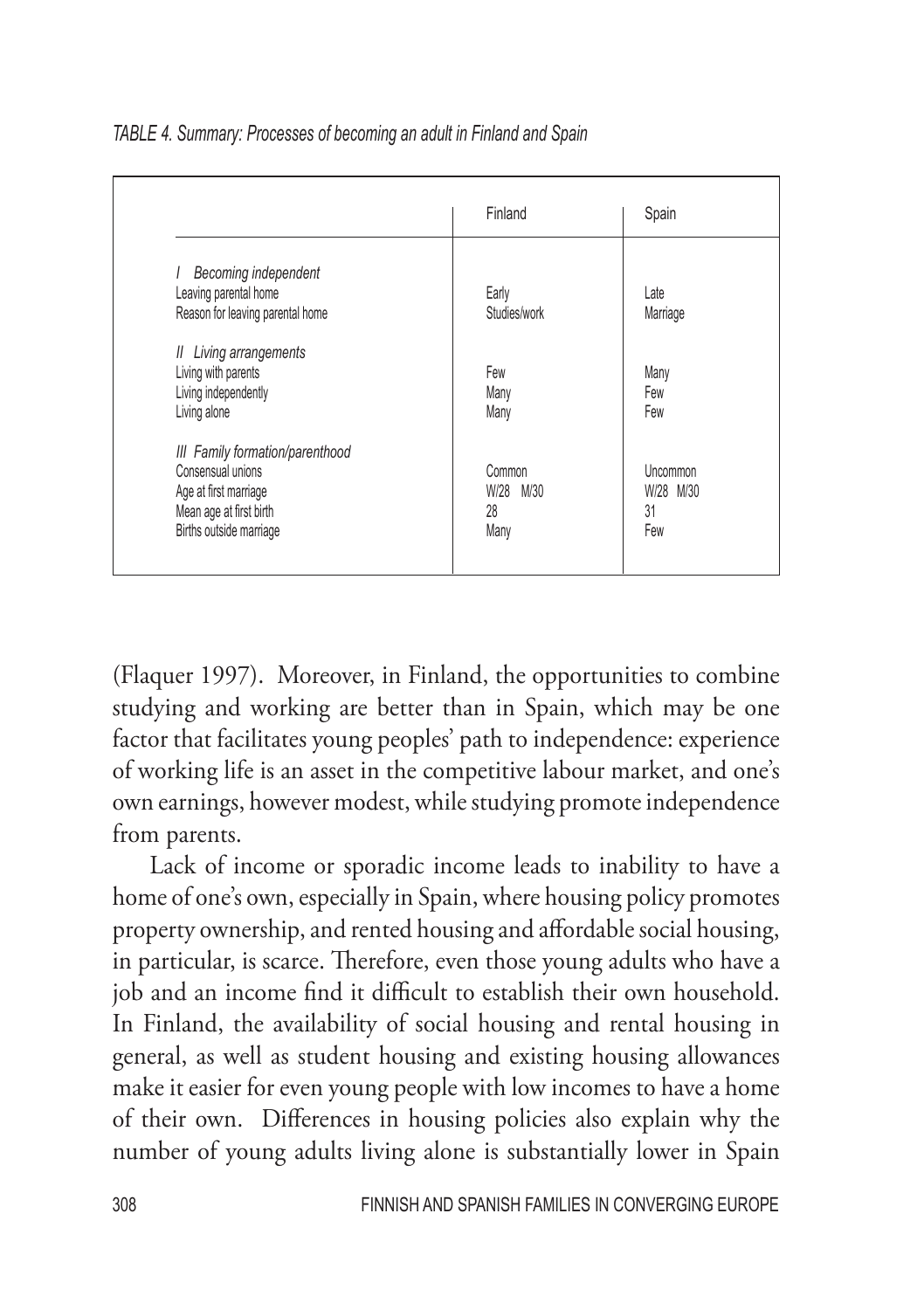than in Finland. Only around 1 percent of Spanish young adults aged 20–29 live alone, whereas the corresponding proportion in Finland is around 23 percent and on the increase (Eurostat 1997). Furthermore, a housing policy that promotes home ownership over rented housing favours marriage over cohabitation as a form of relationship and as a basis for family formation, and offers one plausible explanation for the rarity of cohabitation among Spanish young adults.

For reasons that have to do with cultural and social differences, the salience of the family institution as a provider of well-being and of family formation as a signifier of adulthood varies between Finland and Spain. These distinctions are reflected not only in the different paths to adulthood in these countries, but also in studies on young people. Spanish youth studies pay more attention to family-related themes concerning young people's attitudes, values and conceptions of their childhood family as well as their future families than do Finnish youth studies. In Finland, the accent is more on topics such as education, work and politics (Conde 1985; Juventud española 2000; Saarela 2000, 2001). This difference can be traced back to the notion in Finnish society that a person's identity and social position are based upon education and work, whereas in Spanish society the building blocks of family, education and work are all considered equally important. However, the emphasis on individual self-sufficiency and independence in the Finnish discourse conceals the fact that young people in Finland are more heavily dependent on their parents than is commonly believed or admitted, and that the public systems in place to support independent living may after all be insufficient or incorrectly targeted (Laaksonen 2000).

Ironically, it is more difficult in the Spanish family-centred society to set up a home and a family than it is in the Finnish, more individualistically oriented society. Furthermore, the fertility rate in Spain is lower than in Finland. The situation where well-being is based on the family institution and on collective family responsibility leads to greater dependence between grown-up children and their parents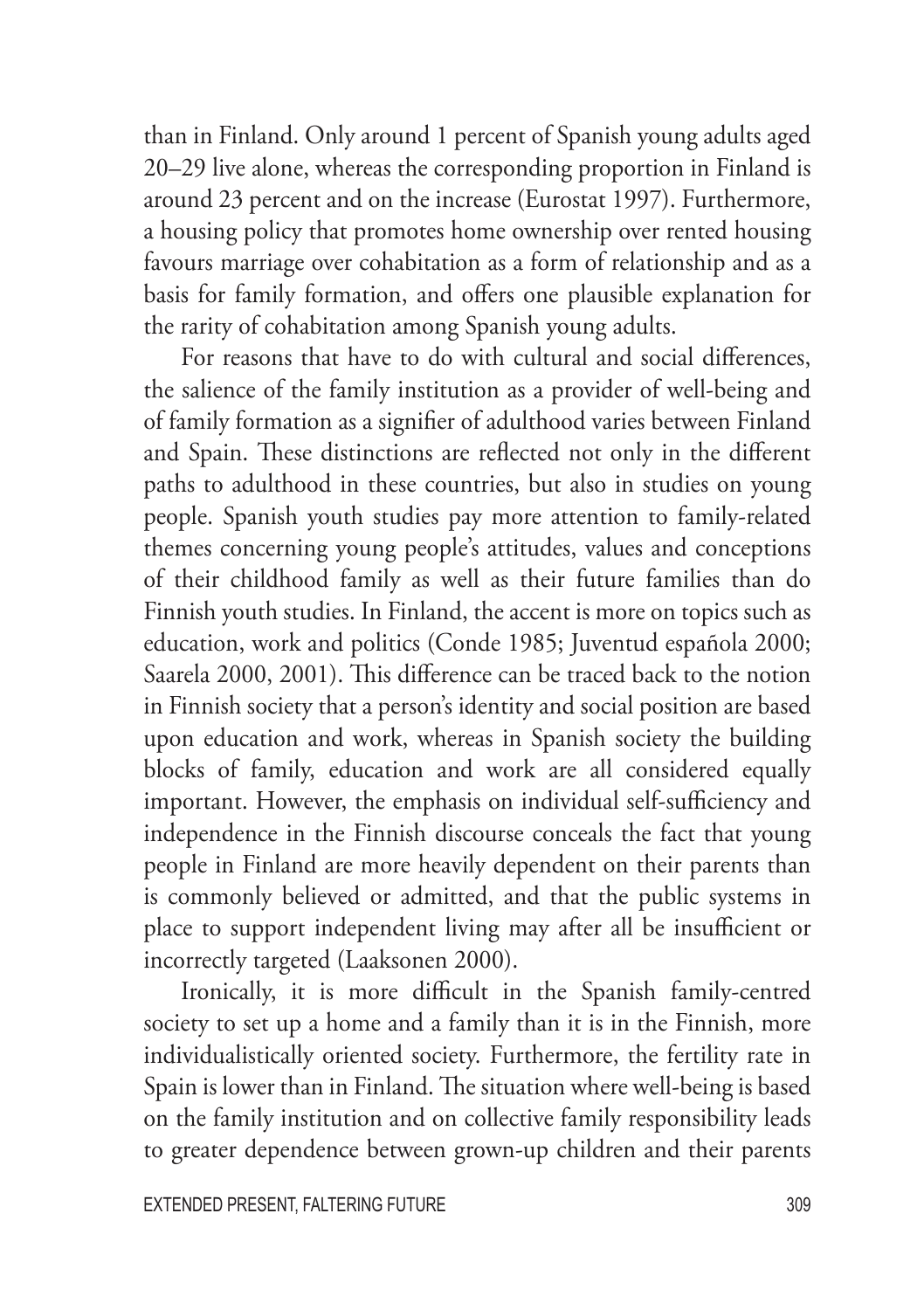than the situation where well-being is based on personal responsibility and on the relationship between the individual and society.

In a society (like Spain) where the welfare state and individual wellbeing is based on the family institution and the mutual responsibility between family members, the state has had no need (so far) to develop societal systems to support young people's independence (e.g. study grants, housing allowances or student housing), family formation and reconciliation of family and work (child care facilities, social policy measures targeted at families with children, etc.). It is taken for granted that the family, not the state, takes care of the individual. In a so-called individualistic society (like Finland) where the welfare state as well as individual well-being is based on the relationship between individual and society, society has to develop systems to support the individual in the different situations in life. Unlike Spain, in Finland it is taken for granted that an individual takes care of him/herself with the assistance of society.

Nevertheless, a common reason for the postponement or even the rejection of family formation and parenthood is the experience of uncertainty, particularly financial insecurity and instability. When the standard of living rises, so too do the quality requirements placed upon education, work, housing, partnership, family life, etc. The rise in quality requirements and the uncertainty of attaining the expected quality of life and standard of living are closely linked to the postponement or rejection of family formation and parenthood. Rising quality requirements also increase the risk of failure and consequently family formation and having children are postponed until one expects to attain the necessary resources and the risk of failure can be minimised.

Although the decision to delay or not to have a family or children at all no longer prevent the attainment of the social status of an adult, they do have various other consequences. First, the postponement of parenthood and motherhood in particular involves health hazards. The risk of complications related to pregnancy, labour and to the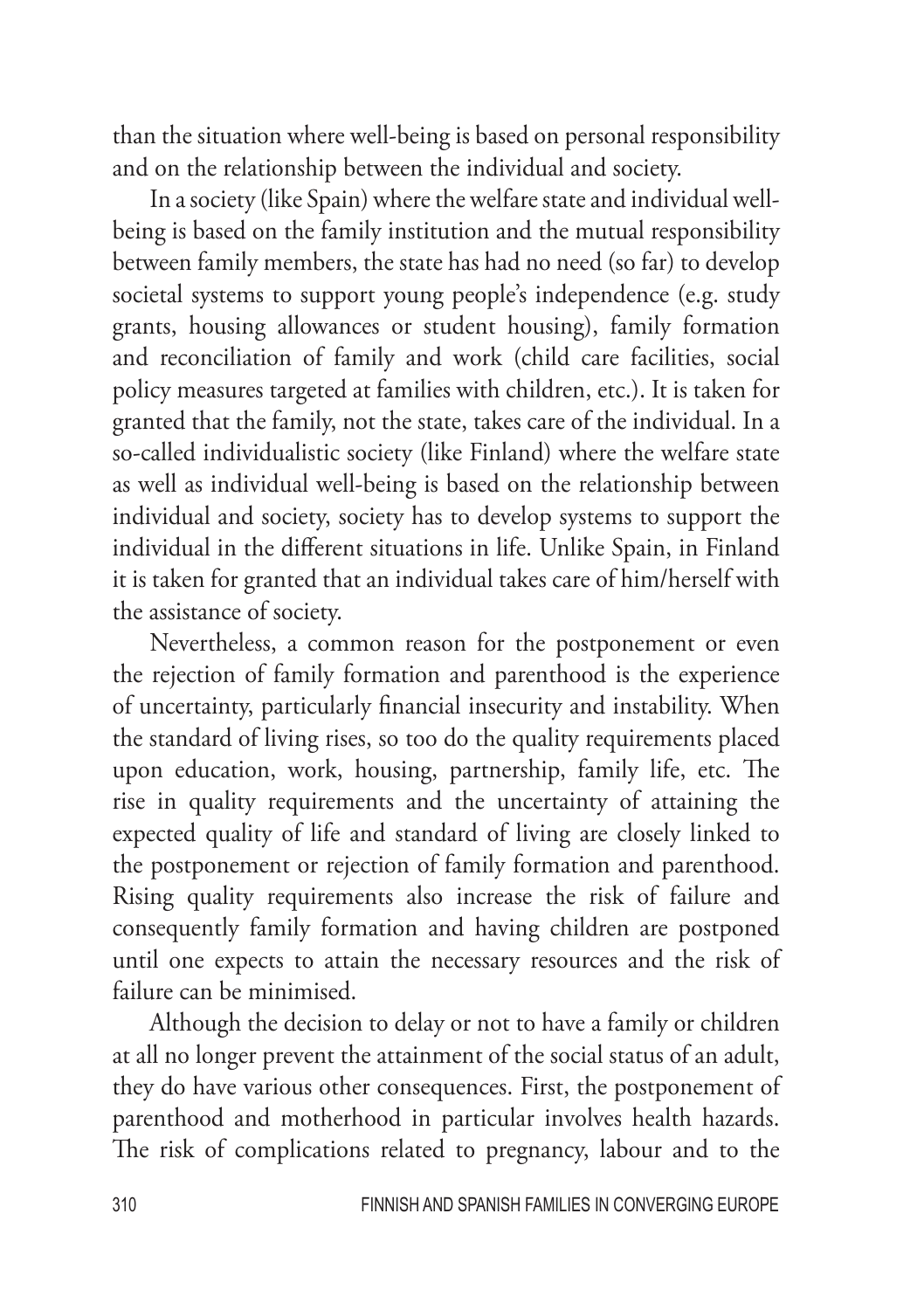health of a mother and a child increases in direct proportion to the mother's age.

Second, people who do not to have a family also lack the most important safety net in society: in every society the family and the nuclear family (partner and children) represent the most important source of support and safety. Although research has stressed the supportive role of friends, the types of support offered by friends and the family are based on different principles. Family members are bound together by moral responsibility, whereas friendships are voluntary relationships. In particular, relationships between parents and children are durable even if the family breaks up for one reason or other (Conde 1985).

Seen from the point of view of society at large, the postponement of family formation and parenthood has the effect of reducing the fertility rate. That is, the older people are when they start to have children, the fewer children they will have. The decline in fertility also accelerates the ageing of the population, with the dwindling at-work population having to take care of the growing non-active population. As well as representing a significant drain on the resources of the welfare state, this also means that more and more of the remaining resources have to be allocated to the ageing population. That, finally, presents a threat to the existing mechanisms of public support and services for young people and families with children, possibly further complicating the task of reconciling work and family and of having a family and children in the first place.

Furthermore, the smaller the families become in size, the greater is the caring responsibility of one individual. A growing number of European families have only one child, which means that in the future those only children will have sole responsibility for taking care of their ageing parents. Particularly in societies like Spain, where well-being is based on the family institution, declining family size and the tendency to have just one child prompt some awkward questions: What will happen to those old people whose only child is unable to take care of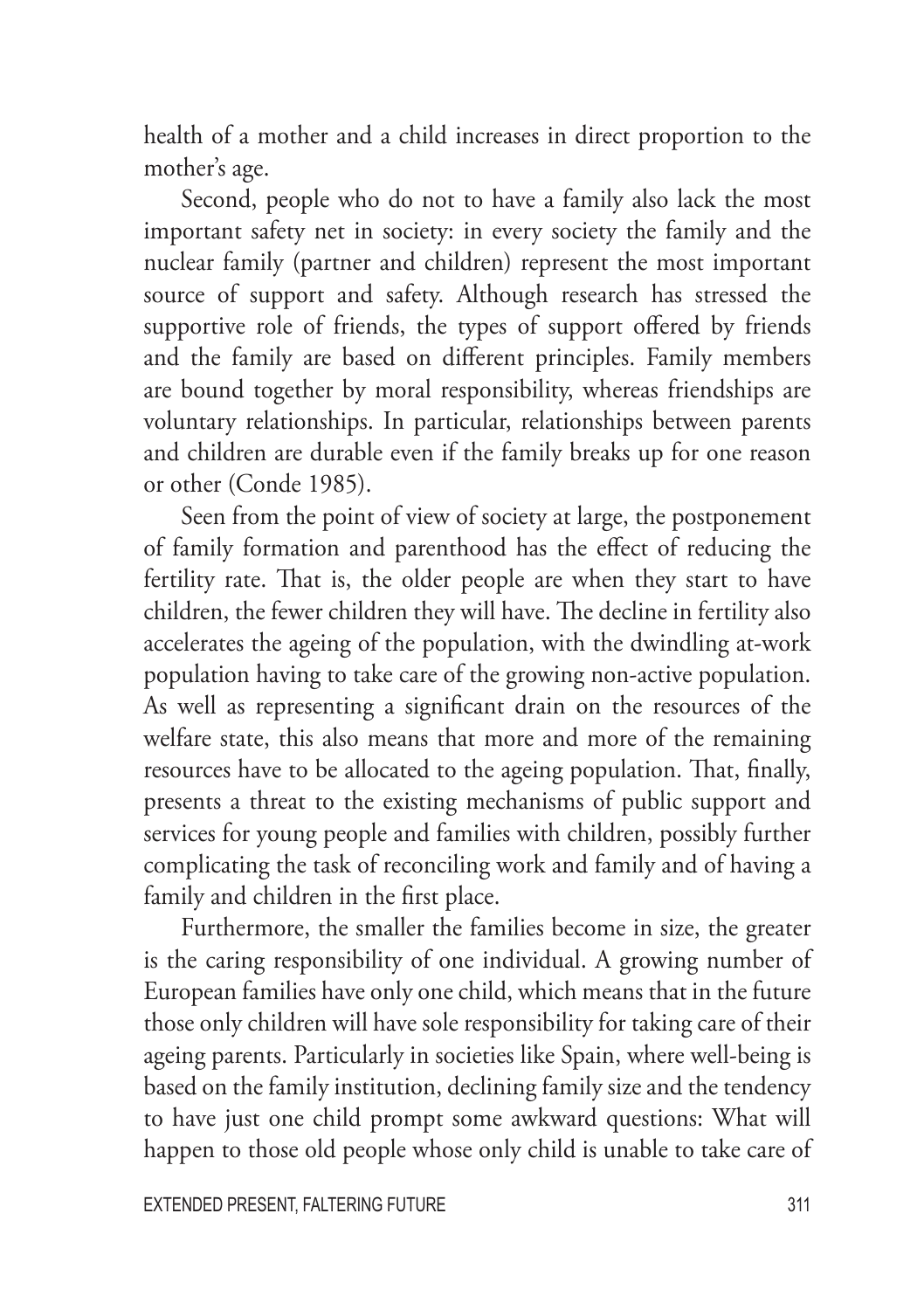them for one reason or another? Who will those people whose parents are no longer alive but who have no family of their own or siblings turn to for support?

The decline in marriage and fertility rates is by no means a novel phenomenon in Western countries but was a consistent trend throughout the 20th century. This trend is set to continue in the future, even though there may be cyclic fluctuations. History has taught us that major societal upheavals such as wars and economic recessions and periods of strong economic growth push the fertility rate either upwards or downwards. Likewise, changes such as the growth of gender equality within society as a whole and within partnerships may have a positive effect on family formation and fertility. Besides, traditions tend to rally at times of rapid social change. The family is one of the most important traditions we have and the value of partnership, family and parenthood has by no means diminished among young people, even though family formation is no longer the most important qualifier for adulthood.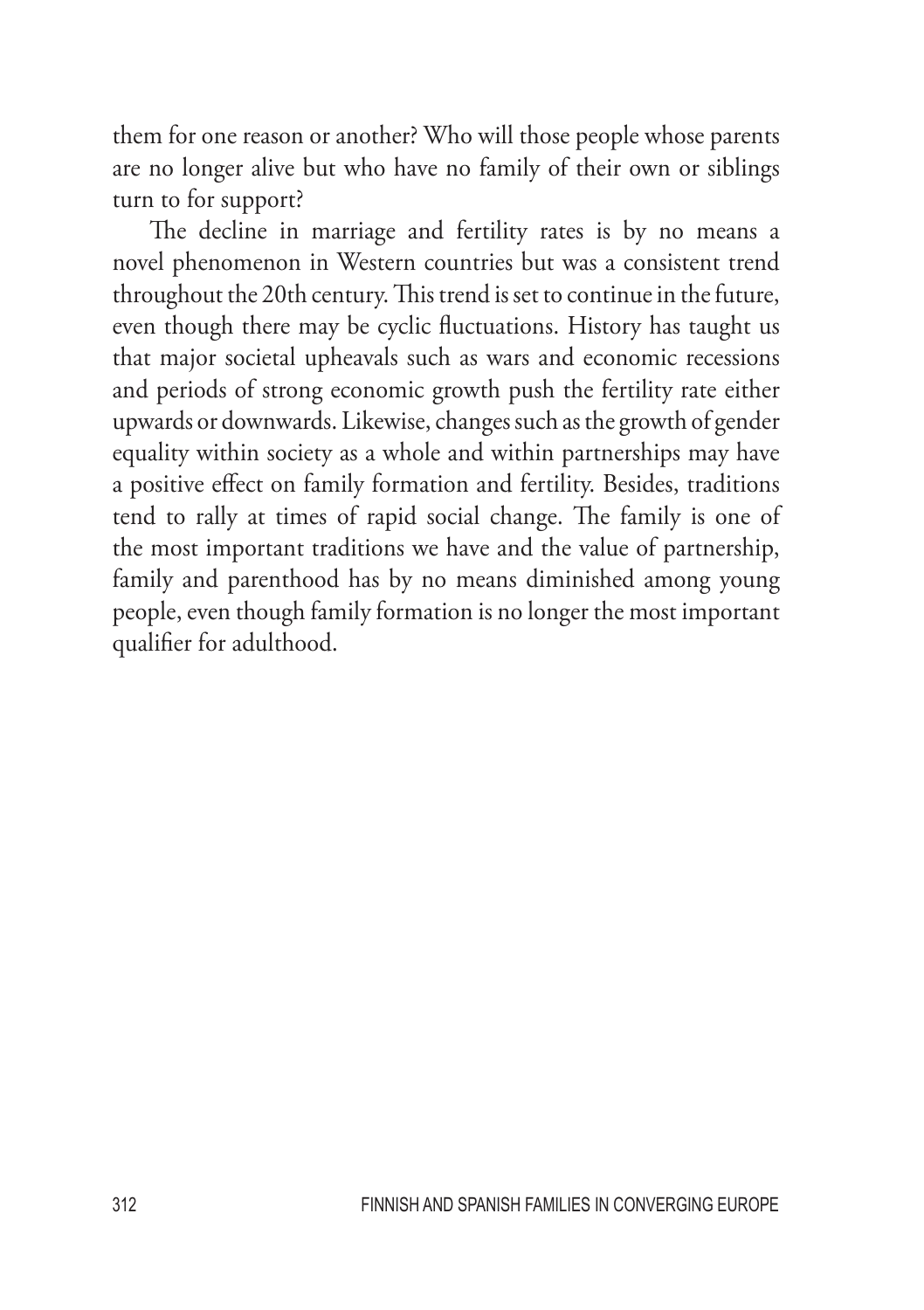# References

- Aho, Simo (2000) *Mitä nuoret tekevät? Katsaus 15–29-vuotiaiden työllisyyteen ja työttömyyteen* (What do young people do? A review of employment and unemployment among 15–29 year olds). Helsinki: Nuorisoasiain neuvottelukunta.
- Alberdi, Inés (1999) *La nueva familia española* (The new Spanish family). Madrid: Taurus.
- Beck, Ulrich (1996) 'Politiikan uudelleen keksiminen: kohti refleksiivisen modernisaation teoriaa (Reinventing politics: towards a theory of reflexive modernisation)', in Ulrich Beck, Anthony Giddens and Scott Lash, *Nykyajan jäljillä. Refleksiivinen modernisaatio* (Reflexive Modernisation. Politics, Tradition and Aesthetics in the Modern Social Order). Tampere: Vastapaino.
- Berggren, Henrik (1997) 'Modernity and the Nordic Concept of Youth', in Øystein Sørensen and Bo Stråth (eds) *The Cultural Construction of Norden*. Oslo: Scandinavian University Press.
- *CIS* (1999) Datos de Opinión. Los jóvenes de hoy, boletín 19 (Opinion data. The young of today, review 19), URL (consulted Nov. 2000): http://www.cis.es/boletin/19
- Conde, Fernando (1985) *Las relaciones personales y familiars de los jóvenes. Publicaciones de juventud y sociedad* (Personal and familial relations of young people. Publications of youth and society). Madrid : Ministerio de Cultura, Instituto de la Juventud.
- Crouch, Colin (1999) *Social Change in Western Europe*. Oxford: Oxford University Press.
- Ermisch, John and Francesconi, Marco (2000) 'Patterns of Household and Family Formation', in Richard Berthoud and Jonatahn Gershuny (eds) *Seven Years in the Lives of British Families. Evidence on the Dynamics of Social Change from the British Household Panel Survey.* Bristol: The Polity Press.
- Esping-Andersen, Gøsta (1999) *Social Foundation of Postindustrial Economies*. Oxford: Oxford University Press.
- *Eurostat* (1997) Youth in the European Union: From education to working life. Luxembourg: Office of Official Publications of the European Communities.
- *Eurostat* (1999) 'Focus on European lifestyles no. 5599', URL (consulted Dec. 2000): http://europa.eu.int/comm/eurostat

EXTENDED PRESENT, FALTERING FUTURE 313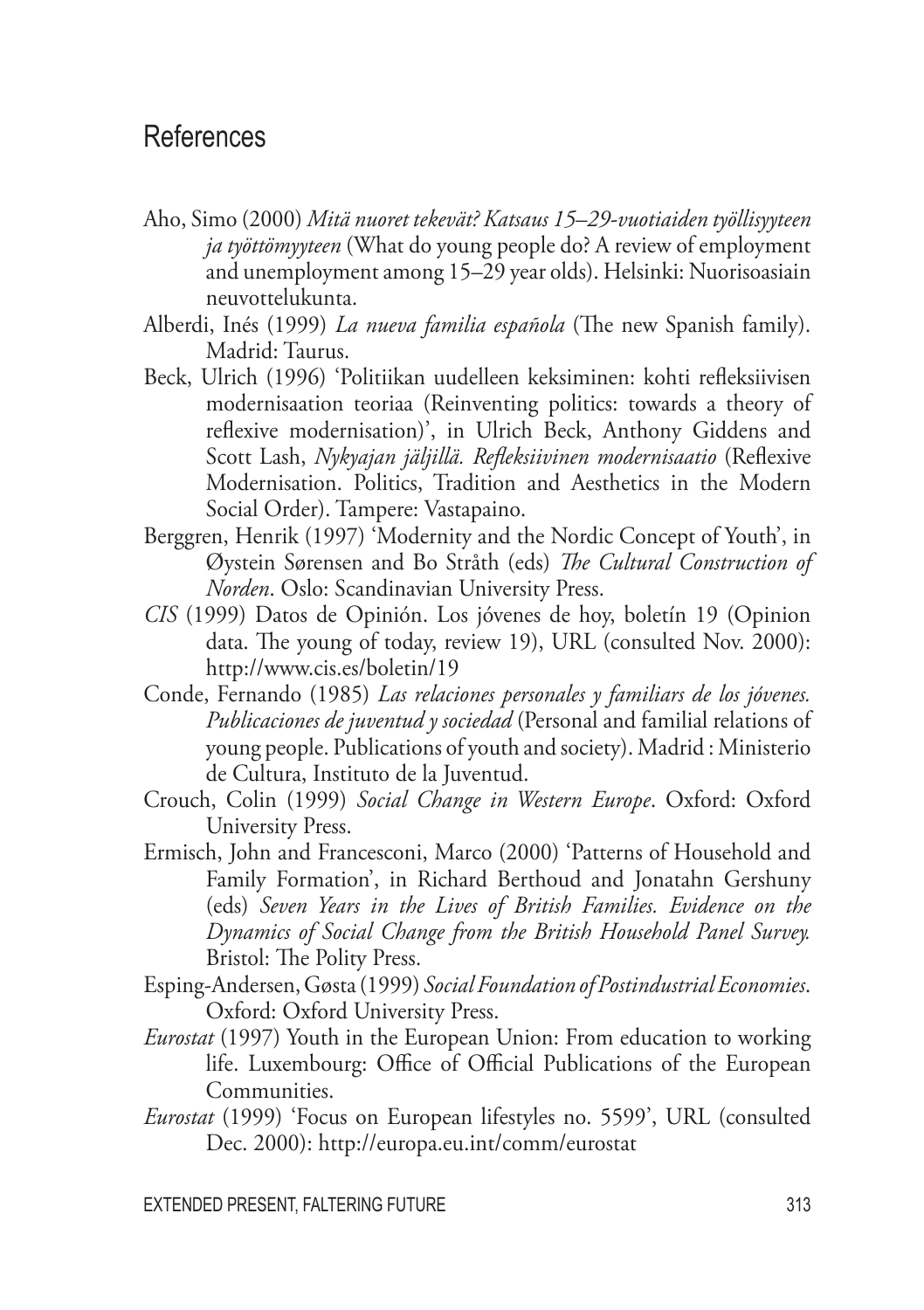- Flaquer, Lluís (1997) 'La emancipación familiar de los jóvenes (Young people's emancipation from the family)', *Revista de Estudios de Juventud. Juventud y Familia* 39: 37–45.
- Giddens, Anthony (1999) *Runaway World. How Globalisation is Reshaping Our Lives*. London: Profile Books.
- Gillis, John R. (1981) *Youth and History. Tradition and Change in European Age Relations, 1770-Present*. London: Academic Press.
- Goody, Jack (2000) *The European Family*. Oxford: Blackwell.
- Havén, Heikki ed. (1998) *Koulutus Suomessa* (Education in Finland). Helsinki: Tilastokeskus.
- *Indicatores Sociales de España* (1999) Familia (The family). Madrid: Instituto Nacional de Estadístico, URL (consulted Dec. 2000): http://www. ine.es/daco/daco42/analisoci/indisoci/webfami.xls
- *Instituto de la Juventud* (2000) 'Cifras jóvenes, Boletín estadístico 1 (Statistics of the young, Statistical review 1)', URL (consulted Nov. 2000): http://www.mtas.es/injuve/estudios/juvencifras/cifras1.html
- *Instituto de la Juventud* (2001) Juventud en cifras 1996 (Youth in statistics 1996). Madrid: Instituto de la Juventud, URL (consulted Nov. 2000): http://www.mtas.es/injuve/estudios/juvencifras
- *Instituto de la Mujer* (2000) Mujeres en cifras (Women in statistics). On-line database, URL (consulted Sep. 2000): http://www.mtas.es/mujer/ mcifras
- *International Reform Monitor* (2000a) Finland, family policy, URL (consulted Nov. 2000): http://www.reformmonitor.org/index.php3?mode= status
- *International Reform Monitor* (2000b) Spain, Family Policy, URL (consulted Nov. 2000): http://www.reformmonitor.org/index.php3?mode= status
- Jones, Gill (1995) *Leaving Home*. Buckingham: Open University Press.
- Jurado Guerrero, Teresa (1997) 'Un análisis regional de los modelos de convivencia de los jóvenes españoles. Las cuatro Españas de la emancipación familiar (A regional analysis of cohabitation of Spanish young people. The four Spains of emancipation from the family)', *Revista de Estudios de Juventud. Juventud y Familia* 39 : 17–35.
- *Juventud española* (2000) Estudio cuatriannual de la juventud española (The quarterly study of Spanish youth). Madrid: Instituto de la Juventud, URL (consulted Nov. 2000): http://www.mtas.es/injuve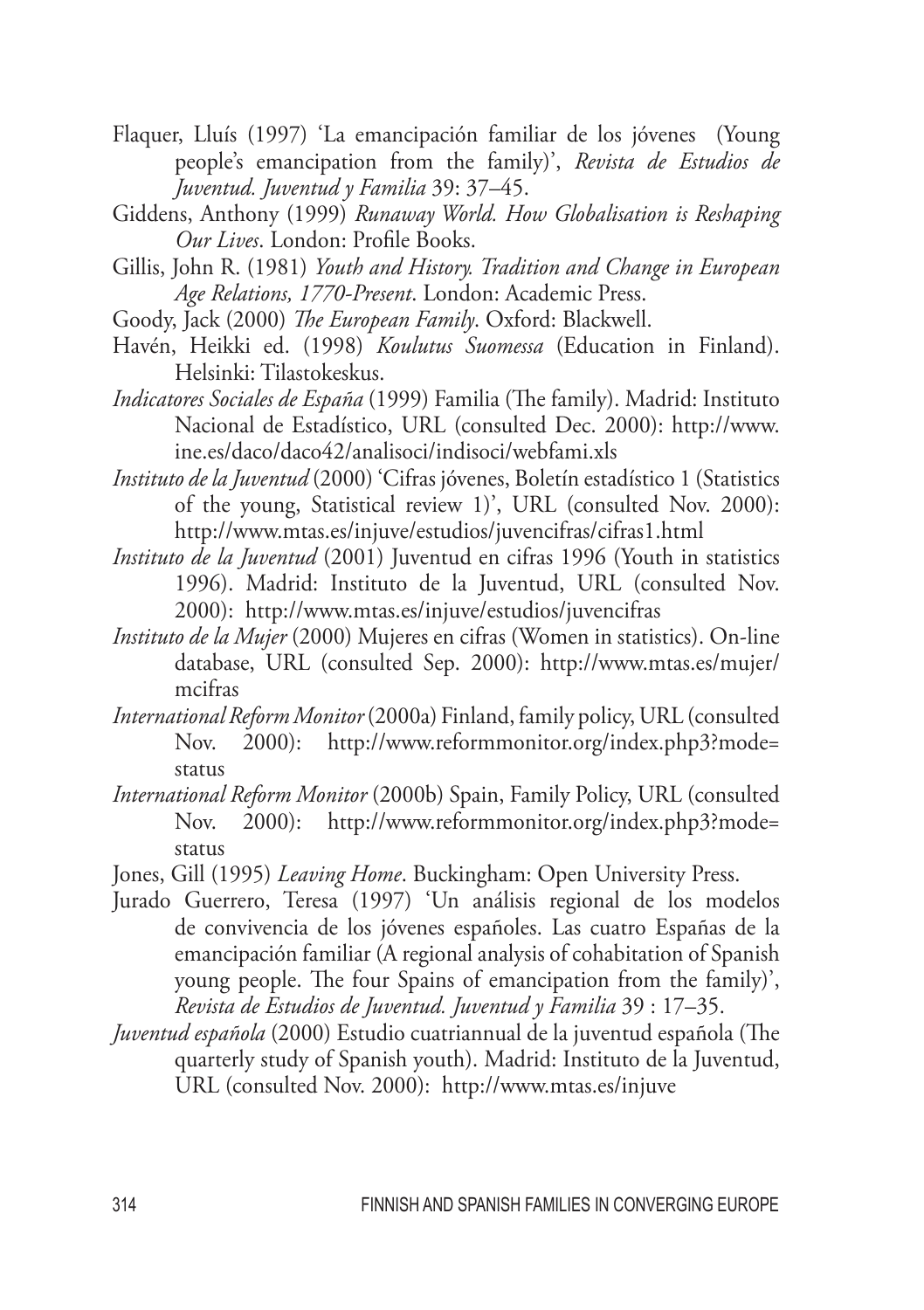- Laaksonen, Helena (2000) *Young Adults in Changing Welfare States. Prolonged Transitions and Delayed Entries for Under-30s in Finland, Sweden and Germany in the '90s*, Working papers 12. Mannheim: MZES.
- Lewis, Suzan, Smithson, Janet and Brannen, Julia (1999) 'Young Europeans' Orientations to Families and Work', *Annals of the American Academy of Political & Social Science* 562, URL (consulted Nov. 1999): http:// ehostvgws.epnet.com
- Litmala, Marjukka (2000) 'Lapsen huolto, tapaamisoikeus ja elatus (Child custody, visiting rights and child maintenance)', in Marjukka Litmala (ed) *Oikeusolot 2000. Katsaus oikeudellisten instituutioiden toimintaan ja oikeusongelmiin* (Legal conditions 2000. A review of the functions of legal institutions and juridical problems). Helsinki: Oikeuspoliittinen tutkimuslaitos.
- Martín Serrano, Manuel and Valarda Hermida, Olivia (2001) *Informe juventud en España 2000* (Report on Spanish youth 2000). Madrid: Instituto de la Juventud.
- Meil, Gerardo (1999) *La postmodernización de la familia española* (Postmodernisation of the Spanish family). Madrid : Acento Editorial.
- Melkas, Tuula (1999) *The Gender Barometer 1998. Equality Between Men and Women in Finland*. Helsinki: Tilastokeskus.
- Miret-Gamundi, Pau (1997) 'Nupitality Patterns in Spain in the Eighties', *GENUS* LIII (3–4): 183–198.
- *Nuorisoasiain neuvottelukunta* (1997) Nuoran raportti 1 (Report of The Advisory Council of Youth Affairs 1), URL (consulted Apr. 1997): http://www.minedu.fi/nuora/ra1\_1\_97.html
- *Nuorten elinoloindikaattorit* (Indicators of young people's living conditions in Finland) (2001). Opetusministeriön ja Nuorisoasiain neuvottelukunnan kotisivut (homepage of the Finnish Ministry of Education and the Advisory Council of Youth Affairs), On-line database, URL (consulted Nov. 2001): http://www.nuoret.org
- Oinonen, Eriikka (2000) '*Nations' Different Families? Contrasting Comparison of Finnish and Spanish 'Ideological Families'*, Working papers 15. Mannheim: MZES.
- Raitanen, Marko (2001) 'Itsenäistyminen tietää köyhtymistä (Becoming independent means becoming poorer)', in Tapio Kuure (ed) *Aikuistumisen pullonkaulat. Nuorten elinolot -vuosikirja* (Bottlenecks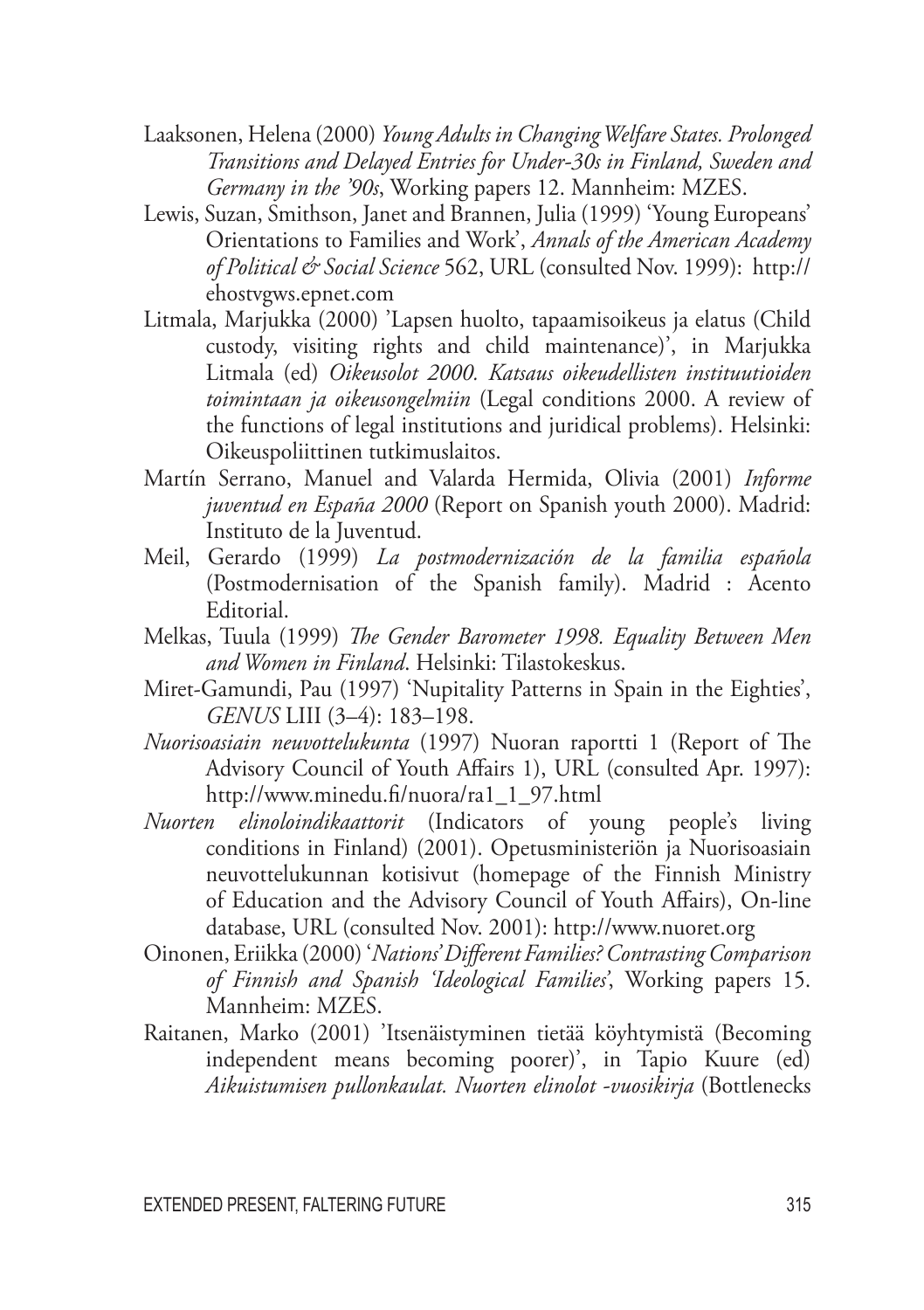in becoming an adult. Yearbook of young peoples' living conditions). Helsinki: Nuorisotutkimusverkosto, Nuorisoasiain neuvottelukunta, **STAKES** 

- Reuna, Veera (1999) *Perhebarometri. Vanhemmuutta toteuttamassa*. Katsauksia E 77 (Family Barometer. Implementing parenthood. Reviews E 77). Helsinki: Väestöliitto/ Väestöntutkimuslaitos.
- Ruiz Becerril, Diego (1999) *Después del divorcio. Los efectos de la ruptura matrimonial en España* (After the divorce. The effects of marital breakdown in Spain). Madrid: CIS.
- Saarela, Pekka (2000) *Nuorisobarometri 2000. Selvitys 15–29-vuotiaiden suomalaisten nuorten asenteista* (Youth Barometer 2000. An account of the attitudes of 15–29 year old Finns). Helsinki: Nuorisoasian neuvottelukunta.
- Saarela, Pekka (2001) *Nuorisobarometri 2001* (Youth Barometer 2001). Helsinki: Nuorisoasiain neuvottelukunta.
- *Statistics in Focus* (2000) First results of the demographic data collection for 1999 in Europe no.10. Luxembourg: European Communities.
- *Suomen Säädöskokoelma* 704/1975. Laki lapsen elatuksesta 3§ 2 mom (The Finnish Code of Statutes 704/1975. Act on Child Maintenance).
- *Suomen tilastollinen vuosikirja 2000* (Statistical Yearbook of Finland 2000). Helsinki: Tilastokeskus.
- *Tilastokeskus* (Statistics Finland) (2000) Väestö (Population), On-line database, URL (consulted Nov. 2000): http://www.stat.fi/tk/tp/ tasku/taskus\_vaesto.html
- *United Nations* (2000) Women and Men in Europe and North America 2000. New York & Geneva: United Nations.
- Winther, Pernille ed. (1997) *Housing Policy in the EU Member States*. Working Document. Social Affairs Series W 14. Luxembourg: European Parliament, Directorate General for Research.